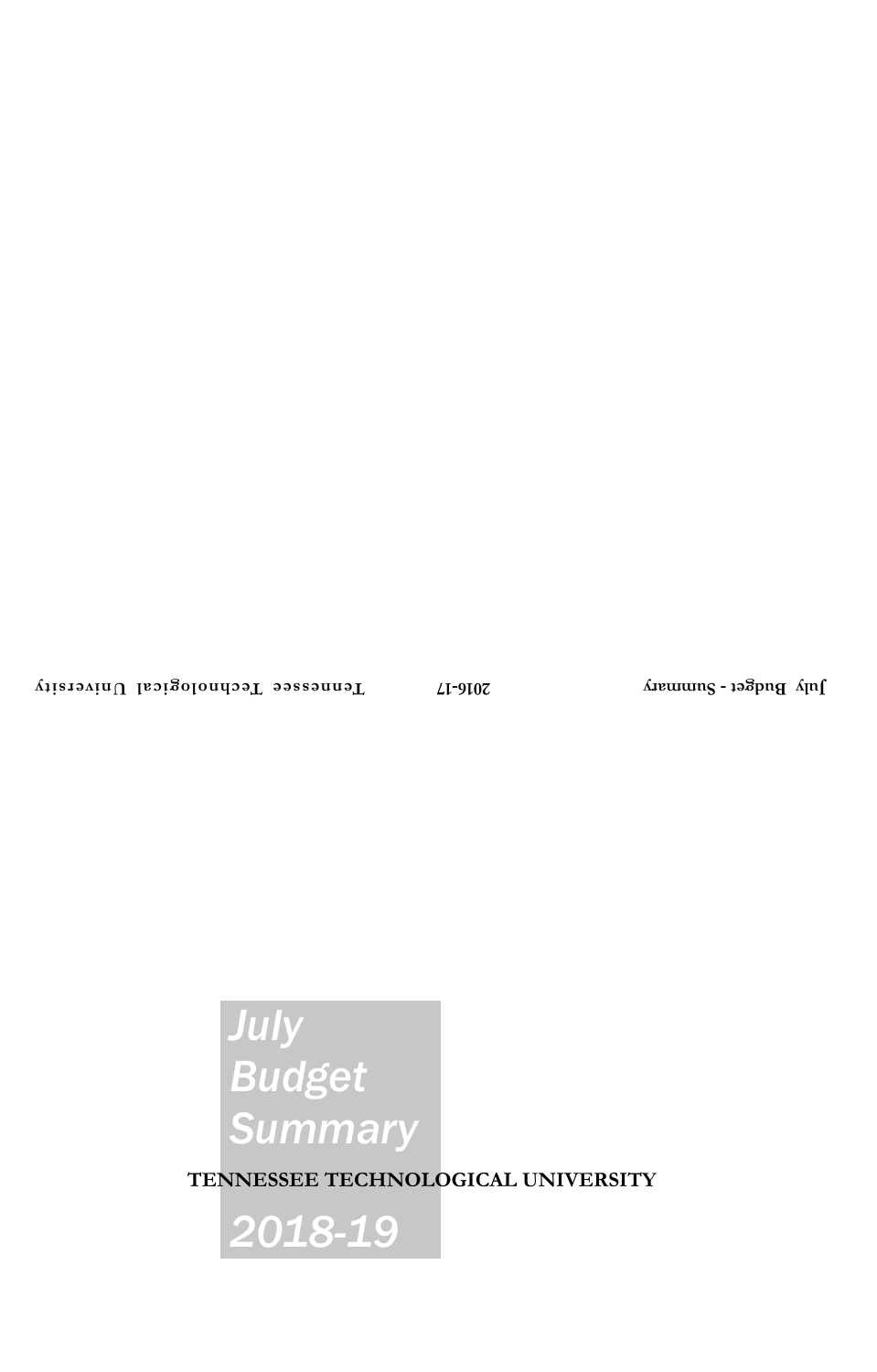# **TENNESSEE TECHNOLOGICAL UNIVERSITY JULY BUDGET 2018-19 Summary**

# **TABLE OF CONTENTS**

|                                                                | Page |                                                                | Page |
|----------------------------------------------------------------|------|----------------------------------------------------------------|------|
| I. Summary of Unrestricted Current Funds Available and Applied |      | V. Unrestricted Expenditures by Major Functional Area & Object |      |
|                                                                |      | <b>Actual 2016-17</b>                                          | 12   |
| II. Detail of Special Allocations                              | 4    | Revised Budget 2017-18                                         | 13   |
|                                                                |      | Estimated Budget 2017-18                                       | 14   |
| III. Unrestricted Expenditures                                 |      | July Budget 2018-19                                            | 15   |
| Actual 2016-17                                                 |      |                                                                |      |
| Revised Budget 2017-18                                         | b    | VI. Detailed Current Fund Revenues                             | 16   |
| Estimated Budget 2017-18                                       |      |                                                                |      |
| July Budget 2018-19                                            | 8    | VII. Detailed Current Fund Expenditures                        | 20   |
| IV. Detail of Transfers                                        | Q    | VIII. Restricted Current Funds, Revenues & Expenditures        | 235  |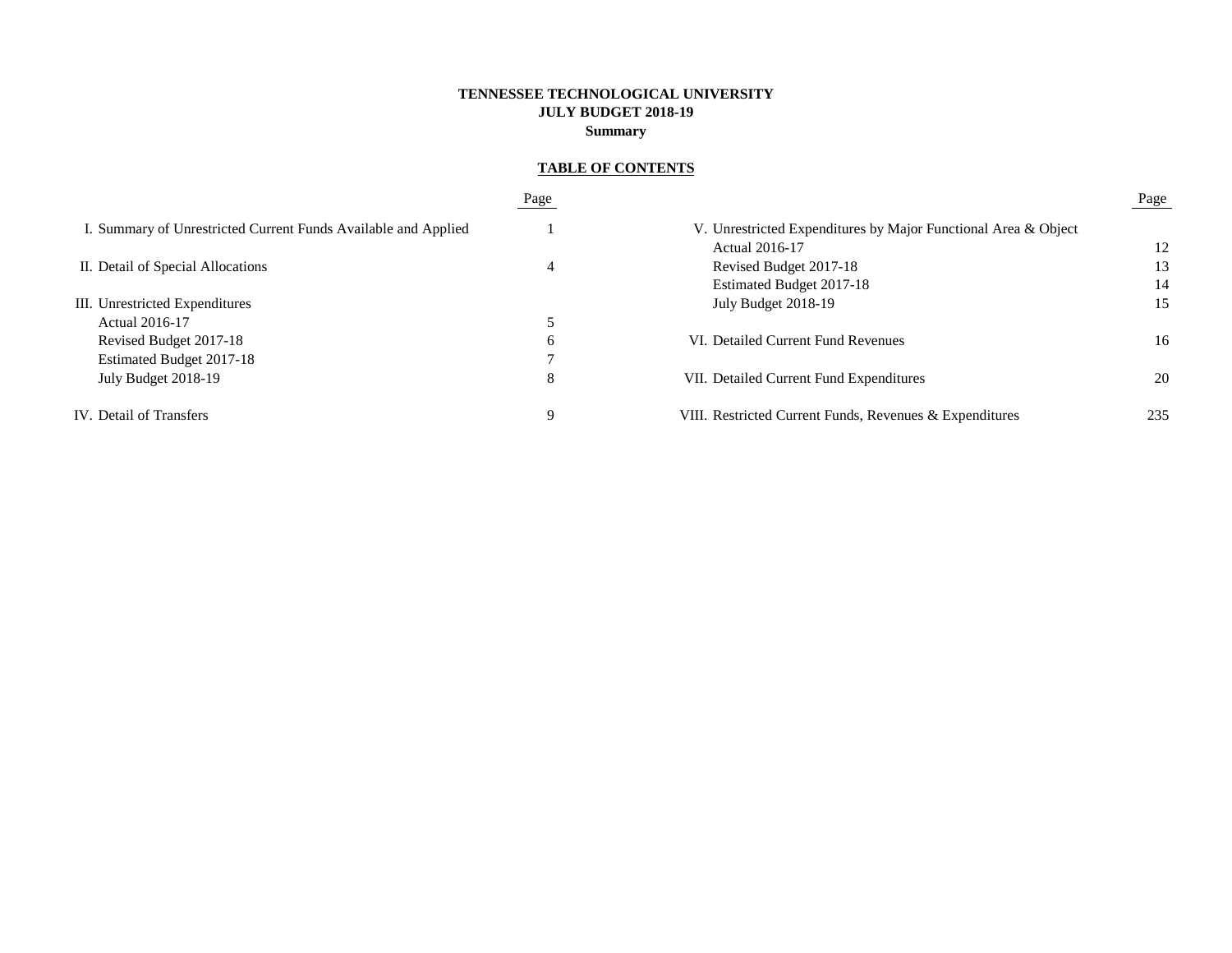Page 1<br>Run Date 02-MAY-2018 Run Date 02-MAY-2018 FZRJF01 TBR8: 1.1 Run Date 02-MAY-2018

## Form I Georgian Controller Controller Controller Controller Tech University Corner Controller Run Time 12:58 PM Summary Of Unrestricted Current Funds Available And Applied July Budget 2018-19

|                                          | Actual<br>$2016 - 17$ | October<br>Budget<br>$2017 - 18$ | Estimated<br>Budget<br>$2017 - 18$ | % Change<br>Over<br>Actual | July<br>Budget<br>$2018 - 19$ | % Change<br>Over<br>Actual |
|------------------------------------------|-----------------------|----------------------------------|------------------------------------|----------------------------|-------------------------------|----------------------------|
| Unrestricted Current Fund Balances       |                       |                                  |                                    |                            |                               |                            |
| at Beginning of Period                   |                       |                                  |                                    |                            |                               |                            |
| Allocation for Encumbrances              | 740,567               | 270,200                          | 270,200                            | $-63.5$                    | 270,200                       | $-63.5$                    |
| Allocation for Working Capital           | 4,046,192             | 3,335,300                        | 3,335,300                          | $-17.6$                    | 3,335,300                     | $-17.6$                    |
| Special Allocations                      | 10,578,348            | 8,731,000                        | 8,731,000                          | $-17.5$                    | 6,072,500                     | $-42.6$                    |
| Unallocated Balance                      | 1,426,127             | 324,600                          | 324,600                            | $-77.2$                    | $\Omega$                      | $-100.0$                   |
| Total Unrestricted Current Fund Balances | 16,791,234            | 12,661,100                       | 12,661,100                         | $-24.6$                    | 9,678,000                     | $-42.4$                    |
| Revenues                                 |                       |                                  |                                    |                            |                               |                            |
| Education and General                    |                       |                                  |                                    |                            |                               |                            |
| Tuition and Fees                         | 96,845,705            | 98,560,500                       | 97,672,100                         | 00.9                       | 97,176,200                    | 00.3                       |
| State Appropriations                     | 42, 172, 363          | 47,030,200                       | 47,030,200                         | 11.5                       | 50,365,800                    | 19.4                       |
| Federal Grants and Contracts             | 1,291,184             | 869,700                          | 869,700                            | $-32.6$                    | 869,700                       | $-32.6$                    |
| Local Grants and Contracts               | 18,188                | 3,200                            | 3,200                              | $-82.4$                    | 3,200                         | $-82.4$                    |
| State Grants and Contracts               | 108,505               | 59,400                           | 59,400                             | $-45.3$                    | 59,400                        | $-45.3$                    |
| Private Grants and Contracts             | 32,282                | 39,100                           | 39,100                             | 21.1                       | 39,100                        | 21.1                       |
| Private Gifts                            | 20,976                | $\Omega$                         | $\Omega$                           | $-100.0$                   | $\Omega$                      | $-100.0$                   |
| Sales & Services of Educ Activities      | 1,947,215             | 878,000                          | 1,069,300                          | $-45.1$                    | 865,500                       | $-55.6$                    |
| Sales & Services of Other Activities     | 9,592,431             | 8,637,700                        | 8,737,800                          | $-08.9$                    | 8,506,300                     | $-11.3$                    |
| Other Sources                            | 974,416               | 866,000                          | 849,000                            | $-12.9$                    | 849,000                       | $-12.9$                    |
| Total Education and General              | 153,003,265           | 156,943,800                      | 156,329,800                        | 02.2                       | 158,734,200                   | 03.7                       |
| Sales & Services of Aux Enterprises      |                       |                                  |                                    |                            |                               |                            |
| Sales and Services of Aux Enterprises    | 16,917,308            | 17,673,700                       | 18,341,000                         | 08.4                       | 18, 342, 300                  | 08.4                       |
| Total Revenues                           | 169,920,573           | 174,617,500                      | 174,670,800                        | 02.8                       | 177,076,500                   | 04.2                       |
| Expenditures and Transfers               |                       |                                  |                                    |                            |                               |                            |
| Education and General                    |                       |                                  |                                    |                            |                               |                            |
| Instruction                              | 68,403,756            | 71,337,200                       | 70,201,200                         | 02.6                       | 71,065,100                    | 03.9                       |
| Research                                 | 2,040,812             | 3,693,500                        | 3,569,000                          | 74.9                       | 2,577,100                     | 26.3                       |
| Public Service                           | 2,729,050             | 2,379,400                        | 2,619,500                          | $-04.0$                    | 2,166,900                     | $-20.6$                    |
| Academic Support                         | 12,298,538            | 11,680,800                       | 12,309,500                         | 00.1                       | 12,296,400                    | 00.0                       |
| Student Services                         | 20,082,370            | 18,783,400                       | 19,456,700                         | $-03.1$                    | 18,271,300                    | $-09.0$                    |
| Institutional Support                    | 15,061,102            | 15,990,800                       | 16,007,600                         | 06.3                       | 15,485,800                    | 02.8                       |
| Operation & Maintenance of Plant         | 12,822,785            | 13,687,300                       | 13,809,500                         | 07.7                       | 13,995,800                    | 09.1                       |
| Scholarships & Fellowships               | 16,339,882            | 18,638,900                       | 16,705,300                         | 02.2                       | 18,088,600                    | 10.7                       |
| Total Education and General              | 149,778,295           | 156,191,300                      | 154,678,300                        | 03.3                       | 153,947,000                   | 02.8                       |
| Mandatory Transfers for:                 |                       |                                  |                                    |                            |                               |                            |
| Principal & Interest                     | 518,243               | 325,000                          | 369,900                            | $-28.6$                    | 369,900                       | $-28.6$                    |
| Renewals & Replacements                  | $\Omega$              | $\Omega$                         | $\Omega$                           |                            | $\Omega$                      |                            |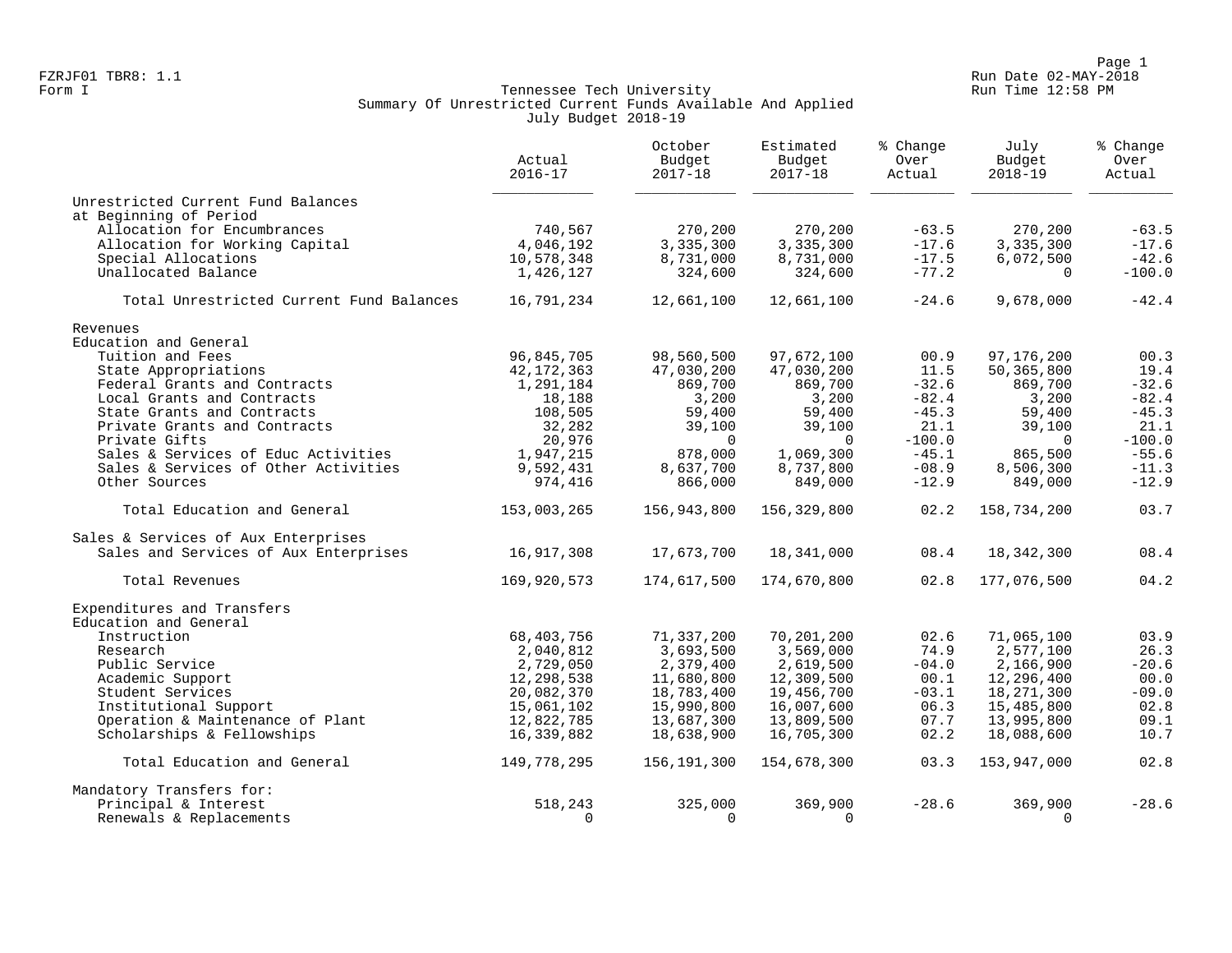Page 2<br>Run Date 02-MAY-2018<br>Run Date 02-MAY-2018 FZRJF01 TBR8: 1.1 Run Date 02-MAY-2018

## Form I Georgian Controller Controller Controller Controller Tech University Corner Controller Run Time 12:58 PM Summary Of Unrestricted Current Funds Available And Applied July Budget 2018-19

|                                                                 | Actual<br>$2016 - 17$  | October<br>Budget<br>$2017 - 18$ | Estimated<br>Budget<br>$2017 - 18$ | % Change<br>Over<br>Actual | July<br>Budget<br>$2018 - 19$ | % Change<br>Over<br>Actual |
|-----------------------------------------------------------------|------------------------|----------------------------------|------------------------------------|----------------------------|-------------------------------|----------------------------|
| Loan Fund Matching Grant                                        | $\Omega$               | $\Omega$                         | $\Omega$                           |                            | $\Omega$                      |                            |
| Total Mandatory Transfers                                       | 518,243                | 325,000                          | 369,900                            | $-28.6$                    | 369,900                       | $-28.6$                    |
| Non-Mandatory Transfers for:                                    |                        |                                  |                                    |                            |                               |                            |
| Transfers to Unexpended Plant Fund                              | 3,227,108              | 3,015,000                        | 3,455,400                          | 07.1                       | 2,832,300                     | $-12.2$                    |
| Transfers to Renewal & Replacements<br>Transfers to Other Funds | 1,183,760<br>2,398,745 | 870,100<br>2,366,000             | 1,197,900                          | 01.2<br>$-01.7$            | 1,391,700<br>2,308,000        | 17.6<br>$-03.8$            |
| Transfers from Unexpended Plant Fund                            |                        | $\Omega$                         | 2,358,000                          |                            |                               |                            |
| Transfers from Renewal & Replacements                           | $\Omega$               | $-3,000,000$                     | $-3,000,000$                       |                            | $-2,015,800$                  |                            |
| Transfers from Other Funds                                      | $\Omega$               | $\Omega$                         |                                    |                            |                               |                            |
| Total Non-Mandatory Transfers                                   | 6,809,613              | 3,251,100                        | 4,011,300                          | $-41.1$                    | 4,516,200                     | $-33.7$                    |
| Total Education and General                                     | 157,106,151            | 159,767,400                      | 159,059,500                        | 01.2                       | 158,833,100                   | 01.1                       |
| Auxiliary Enterprises Expenditures                              |                        |                                  |                                    |                            |                               |                            |
| Auxiliary Enterprises Expenditures                              | 6,801,561              | 7,235,800                        | 7,316,400                          | 07.6                       | 7,435,000                     | 09.3                       |
| Total Auxiliary Expenditures                                    | 6,801,561              | 7,235,800                        | 7,316,400                          | 07.6                       | 7,435,000                     | 09.3                       |
| Mandatory Transfers for:                                        |                        |                                  |                                    |                            |                               |                            |
| Principal & Interest                                            | 3,981,250              | 5,057,900                        | 5,152,300                          | 29.4                       | 5,152,300                     | 29.4                       |
| Renewals & Replacements                                         | $\Omega$               | $\Omega$                         | 0                                  | 00.0                       | $\Omega$                      | 00.0                       |
| Loan Fund Matching Grant                                        | $\Omega$               | $\Omega$                         | $\Omega$                           | 00.0                       | $\Omega$                      | 00.0                       |
| Total Mandatory Transfers                                       | 3,981,250              | 5,057,900                        | 5,152,300                          | 29.4                       | 5,152,300                     | 29.4                       |
| Non-Mandatory Transfers for:                                    |                        |                                  |                                    |                            |                               |                            |
| Tranfers to Unexpended Plant Fund                               | $\Omega$               | $\mathbf 0$                      | $\mathbf 0$                        | 00.0                       | $\Omega$                      | 00.0                       |
| Transfers to Renewal & Replacements<br>Transfers to Other Funds | 6,161,784<br>$\Omega$  | 5,666,800<br>$\Omega$            | 6, 125, 700                        | $-00.6$<br>00.0            | 5,755,000<br>$\Omega$         | $-06.6$<br>00.0            |
| Transfers from Unexpended Plant Fund                            | $\Omega$               | $\mathbf 0$                      | 0<br>$\mathbf 0$                   | 00.0                       | $\Omega$                      | 00.0                       |
| Transfers from Renewal & Replacements                           | $\Omega$               | $\Omega$                         | $\Omega$                           | 00.0                       | $\Omega$                      | 00.0                       |
| Transfers from Other Funds                                      | $\Omega$               | $\Omega$                         | $\Omega$                           | 00.0                       | $\Omega$                      | 00.0                       |
| Total Non-Mandatory Transfers                                   | 6,161,784              | 5,666,800                        | 6, 125, 700                        | $-00.6$                    | 5,755,000                     | $-06.6$                    |
| Total Auxiliary Enterprises                                     | 16,944,595             | 17,960,500                       | 18,594,400                         | 09.7                       | 18, 342, 300                  | 08.2                       |
| Total Expenditures And Transfers                                | 174,050,746            | 177,727,900                      | 177,653,900                        | 02.1                       | 177, 175, 400                 | 01.8                       |
| Other                                                           |                        |                                  |                                    |                            |                               |                            |
| Prior Period Adjustments                                        | $\mathbf 0$            | $\mathbf 0$                      | $\mathbf 0$                        | 00.0                       | $\Omega$                      | 00.0                       |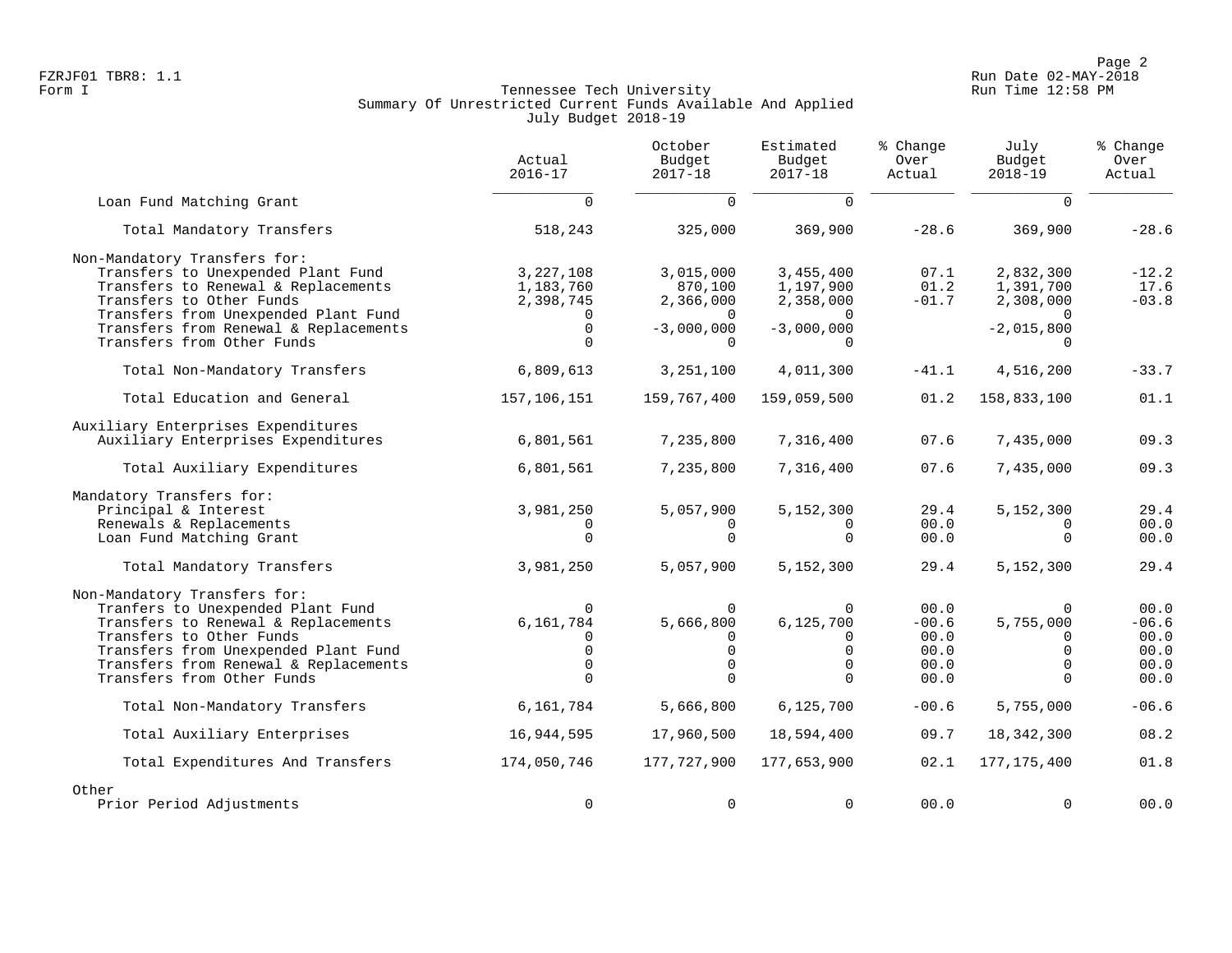Page 3<br>Run Date 02-MAY-2018<br>Run Date 02-MAY-2018 FZRJF01 TBR8: 1.1 Run Date 02-MAY-2018

## Form I Georgian Controller Controller Controller Controller Tech University Corner Controller Run Time 12:58 PM Summary Of Unrestricted Current Funds Available And Applied July Budget 2018-19

|                                                                                      | Actual<br>$2016 - 17$               | October<br>Budget<br>$2017 - 18$  | Estimated<br>Budget<br>$2017 - 18$ | % Change<br>Over<br>Actual | July<br>Budget<br>$2018 - 19$     | % Change<br>Over<br>Actual |
|--------------------------------------------------------------------------------------|-------------------------------------|-----------------------------------|------------------------------------|----------------------------|-----------------------------------|----------------------------|
| Other Additions/Deductions                                                           | 0                                   |                                   | 0                                  | 00.0                       | 0                                 | 00.0                       |
| Total Other                                                                          | 0                                   | $\Omega$                          | $\Omega$                           | 00.0                       | $\overline{0}$                    | 00.0                       |
| Unrestricted Current Fund Balances<br>at End of Period                               |                                     |                                   |                                    |                            |                                   |                            |
| Allocation for Encumbrances<br>Allocation for Working Capital<br>Special Allocations | 270,194<br>3, 335, 259<br>8,731,020 | 270,200<br>3,335,300<br>5,945,200 | 270,200<br>3,335,300<br>6,072,500  | 00.0<br>00.0<br>$-30.4$    | 270,200<br>3,335,300<br>5,973,600 | 00.0<br>00.0<br>$-31.6$    |
| Unallocated Balance                                                                  | 324,588                             |                                   | 0                                  | $-100.0$                   | $\Omega$                          | $-100.0$                   |
| Total Unrestricted Current Fund Balances                                             | 12,661,061                          | 9,550,700                         | 9,678,000                          | $-23.6$                    | 9,579,100                         | $-24.3$                    |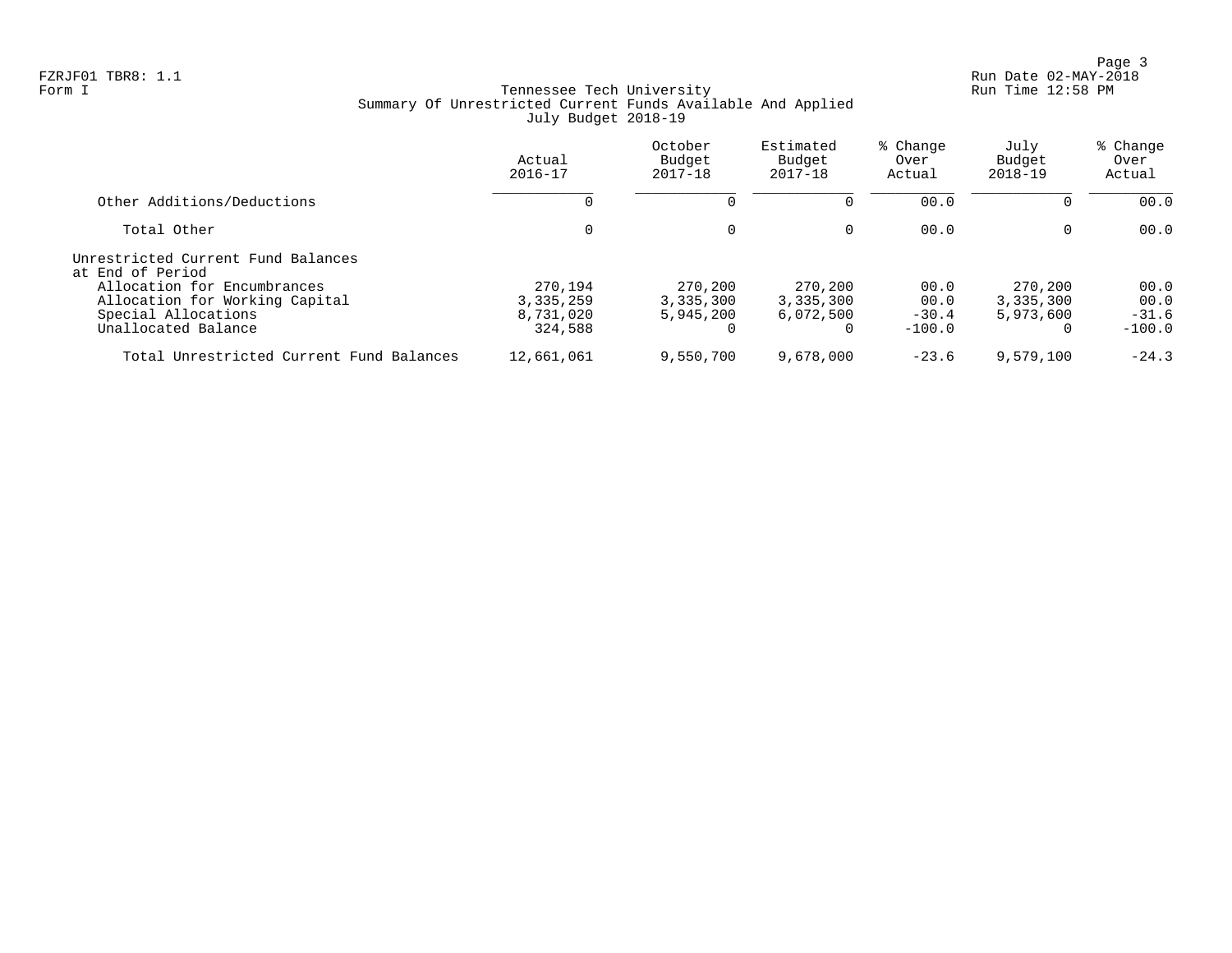## Form II Tennessee Tech University Run Time 01:10 PM Special Allocations July Budget 2018-19

|                                                                                   | Actual<br>$2016 - 17$ | October<br>Budget<br>$2017 - 18$ | Estimated<br>Budget<br>$2017 - 18$ | July<br>Budget<br>$2018 - 19$ |
|-----------------------------------------------------------------------------------|-----------------------|----------------------------------|------------------------------------|-------------------------------|
| At Beginning of Period                                                            |                       |                                  |                                    |                               |
| 2% to 5% Reserve                                                                  | 7,554,985             | 6,003,368                        | 6,003,368                          | 3, 273, 662                   |
| Allocation for Compensated Absences                                               |                       |                                  |                                    |                               |
| Allocation for Student Activity Fees                                              | 693,638               | 621,069                          | 621,069                            | 621,069                       |
| Allocation for Technology Access Fees                                             | 1,430,213             | 1,076,383                        | 1,076,383                          | 1,076,383                     |
| Allocation for Auxiliary Contingency                                              | 840,350               | 845,870                          | 845,870                            | 917,048                       |
| Allocation for Specialized Academic Course Fees                                   | 59,162                | 184,330                          | 184,330                            | 184,330                       |
| Allocation for Unexpended Contracts                                               |                       |                                  |                                    |                               |
| Allocation for Conferences and Institutes                                         |                       |                                  |                                    |                               |
| Allocation for Floyd Scholarship                                                  |                       |                                  |                                    |                               |
| Allocation for RODP                                                               |                       |                                  |                                    |                               |
| Allocation for TTC Equipment Appropriation                                        |                       |                                  |                                    |                               |
| Allocation for OPEB                                                               |                       |                                  |                                    |                               |
| Allocation for Designated Appropriations                                          |                       |                                  |                                    |                               |
| Allocation for Sustainable Campus Fee                                             |                       |                                  |                                    |                               |
| Allocation for International Education Fee                                        |                       |                                  |                                    |                               |
| Total                                                                             | 10,578,348            | 8,731,020                        | 8,731,020                          | 6,072,492                     |
| At End of Period                                                                  |                       |                                  |                                    |                               |
| 2% to 5% Reserve                                                                  | 6,003,368             | 3,179,694                        | 3, 273, 662                        | 3,174,685                     |
| Allocation for Compensated Absences                                               |                       |                                  |                                    |                               |
| Allocation for Student Activity Fees                                              | 621,069               | 621,069                          | 621,069                            | 621,069                       |
| Allocation for Technology Access Fees                                             | 1,076,383             | 1,076,383                        | 1,076,383                          | 1,076,383                     |
| Allocation for Auxiliary Contingency                                              | 845,870               | 883,684                          | 917,048                            | 917,116                       |
| Allocation for Specialized Academic Course Fees                                   | 184,330               | 184,330                          | 184,330                            | 184,330                       |
| Allocation for Unexpended Contracts                                               |                       |                                  |                                    |                               |
| Allocation for Conferences and Institutes                                         |                       |                                  |                                    |                               |
| Allocation for Floyd Scholarship                                                  |                       |                                  |                                    |                               |
| Allocation for RODP                                                               |                       |                                  |                                    |                               |
| Allocation for TTC Equipment Appropriation<br>Allocation for OPEB                 |                       |                                  |                                    |                               |
|                                                                                   |                       |                                  |                                    |                               |
| Allocation for Designated Appropriations<br>Allocation for Sustainable Campus Fee |                       |                                  |                                    |                               |
| Allocation for International Education Fee                                        |                       |                                  |                                    |                               |
| Total                                                                             | 8,731,020             | 5,945,160                        | 6,072,492                          | 5,973,583                     |
|                                                                                   |                       |                                  |                                    |                               |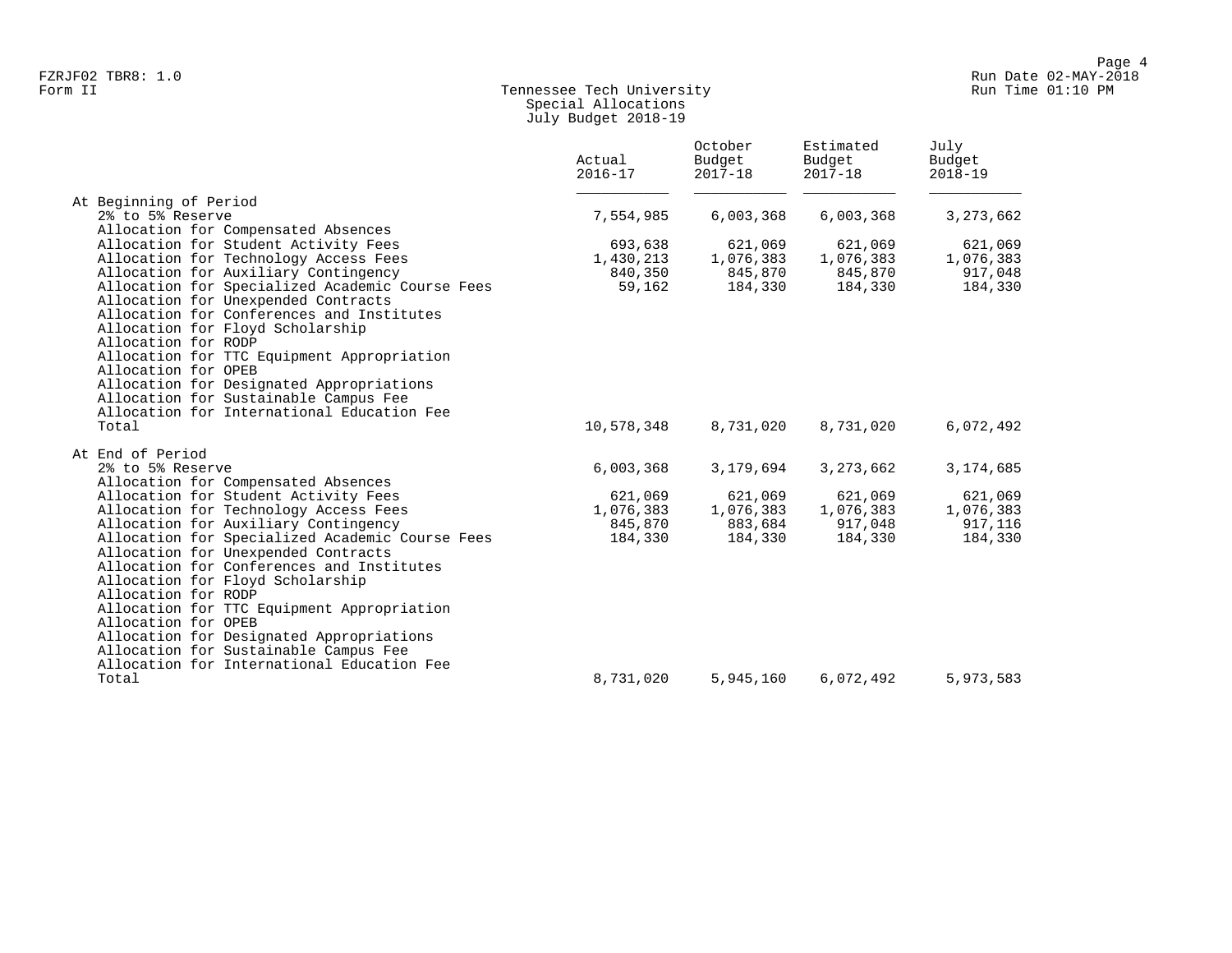#### Form III Tennessee Tech University Run Time 01:14 PM Unrestricted Educational And General Expenditures By Budget Category Actual 2016-17

| UNRESTRICTED EXPENDITURES<br>EDUCATION AND GENERAL | Professional<br>Salaries | Other<br>Salaries | Employee<br>Benefits | Travel       | Operating<br>Expense | Capital<br>Outlay | Total       | % OF<br>Total<br>E & G |
|----------------------------------------------------|--------------------------|-------------------|----------------------|--------------|----------------------|-------------------|-------------|------------------------|
|                                                    |                          |                   |                      |              |                      |                   |             |                        |
| Instruction                                        | 39, 363, 096             | 3, 164, 123       | 15,761,313           | 421,562      | 8,865,677            | 827,985           | 68,403,756  | 45.67                  |
| Research                                           | 506,542                  | 204,239           | 232,366              | 163,482      | 866,113              | 68,070            | 2,040,812   | 1.36                   |
| Public Service                                     | 639,575                  | 384,178           | 383,955              | 70,977       | 1,250,365            | 0                 | 2,729,050   | 1.82                   |
| Academic Support                                   | 7,622,448                | 2,124,024         | 3,789,453            | 215,051      | $-1,936,857$         | 484,419           | 12,298,538  | 8.21                   |
| Student Services                                   | 7,330,238                | 1,944,327         | 3,882,985            | 1,582,255    | 5,329,038            | 13,527            | 20,082,370  | 13.41                  |
| Institutional Support                              | 6,770,209                | 1,766,967         | 3,307,324            | 159,159      | 3,057,443            | $\mathbf 0$       | 15,061,102  | 10.06                  |
| Oper & Maint of Plant                              | 988,465                  | 2,726,817         | 1,879,723            | 14,208       | 7,142,160            | 71,412            | 12,822,785  | 8.56                   |
| Scholarships & Fellow                              | 0                        | $\mathbf 0$       | $\mathbf 0$          | $\mathbf{0}$ | 16,339,882           | $\mathbf 0$       | 16,339,882  | 10.91                  |
| Total Educational and General                      | 63, 220, 573             | 12, 314, 675      | 29, 237, 119         | 2,626,694    | 40, 913, 821         | 1,465,413         | 149,778,295 |                        |
| Auxiliary Enterprises                              | 738,756                  | 1,448,355         | 687,839              | 11,803       | 3,914,808            | 0                 | 6,801,561   |                        |
| Total Unrestricted                                 | 63,959,329               | 13,763,030        | 29,924,958           | 2,638,497    | 44,828,629           | 1,465,413         | 156,579,856 |                        |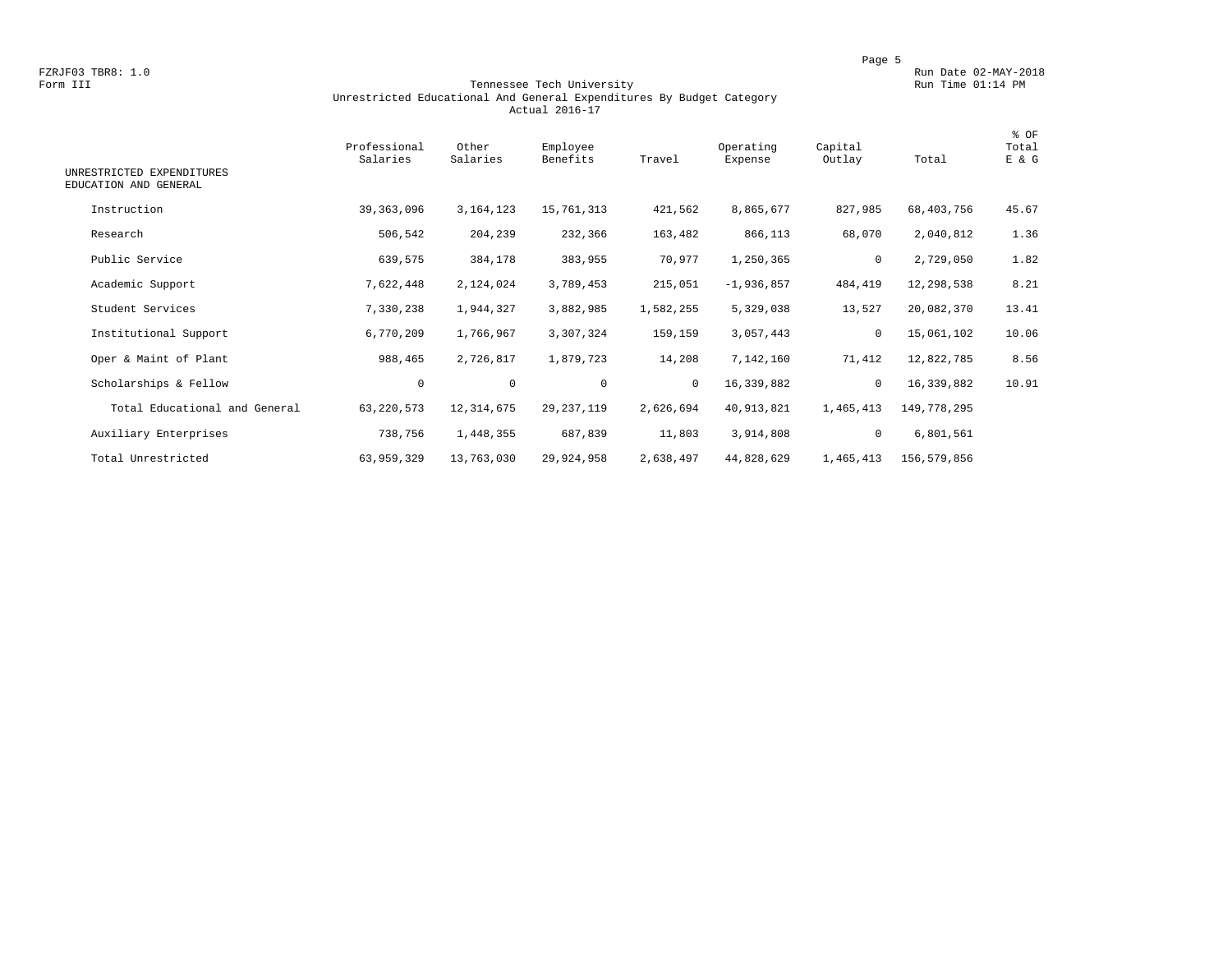#### Form III Tennessee Tech University Run Time 01:14 PM Unrestricted Educational And General Expenditures By Budget Category Revised 2017-18

| UNRESTRICTED EXPENDITURES<br>EDUCATION AND GENERAL | Professional<br>Salaries | Other<br>Salaries | Employee<br>Benefits | Travel    | Operating<br>Expense | Capital<br>Outlay | Total         | % OF<br>Total<br>E & G |
|----------------------------------------------------|--------------------------|-------------------|----------------------|-----------|----------------------|-------------------|---------------|------------------------|
| Instruction                                        | 40,674,000               | 2,938,500         | 16,094,400           | 334,500   | 11,184,300           | 111,500           | 71,337,200    | 45.67                  |
| Research                                           | 379,000                  | 159,700           | 213,000              | 58,000    | 2,865,400            | 18,400            | 3,693,500     | 2.36                   |
| Public Service                                     | 464,900                  | 329,600           | 344,800              | 9,100     | 1,231,000            | 0                 | 2,379,400     | 1.52                   |
| Academic Support                                   | 8,011,300                | 2,026,500         | 3,924,600            | 219,000   | $-2,720,600$         | 220,000           | 11,680,800    | 7.48                   |
| Student Services                                   | 7,644,900                | 1,703,400         | 3,736,400            | 1,264,400 | 4,434,300            | $\mathbf 0$       | 18,783,400    | 12.03                  |
| Institutional Support                              | 6,946,900                | 1,595,200         | 4,084,600            | 113,700   | 3,243,400            | 7,000             | 15,990,800    | 10.24                  |
| Oper & Maint of Plant                              | 1,056,500                | 2,920,100         | 2,251,500            | 9,800     | 7,449,400            | 0                 | 13,687,300    | 8.76                   |
| Scholarships & Fellow                              | $\circ$                  | $\circ$           | 0                    | $\circ$   | 18,638,900           | 0                 | 18,638,900    | 11.93                  |
| Total Educational and General                      | 65,177,500               | 11,673,000        | 30,649,300           | 2,008,500 | 46,326,100           | 356,900           | 156,191,300   |                        |
| Auxiliary Enterprises                              | 789,400                  | 1,453,800         | 755,700              | 20,000    | 4,214,400            | 2,500             | 7,235,800     |                        |
| Total Unrestricted                                 | 65,966,900               | 13,126,800        | 31,405,000           | 2,028,500 | 50,540,500           | 359,400           | 163, 427, 100 |                        |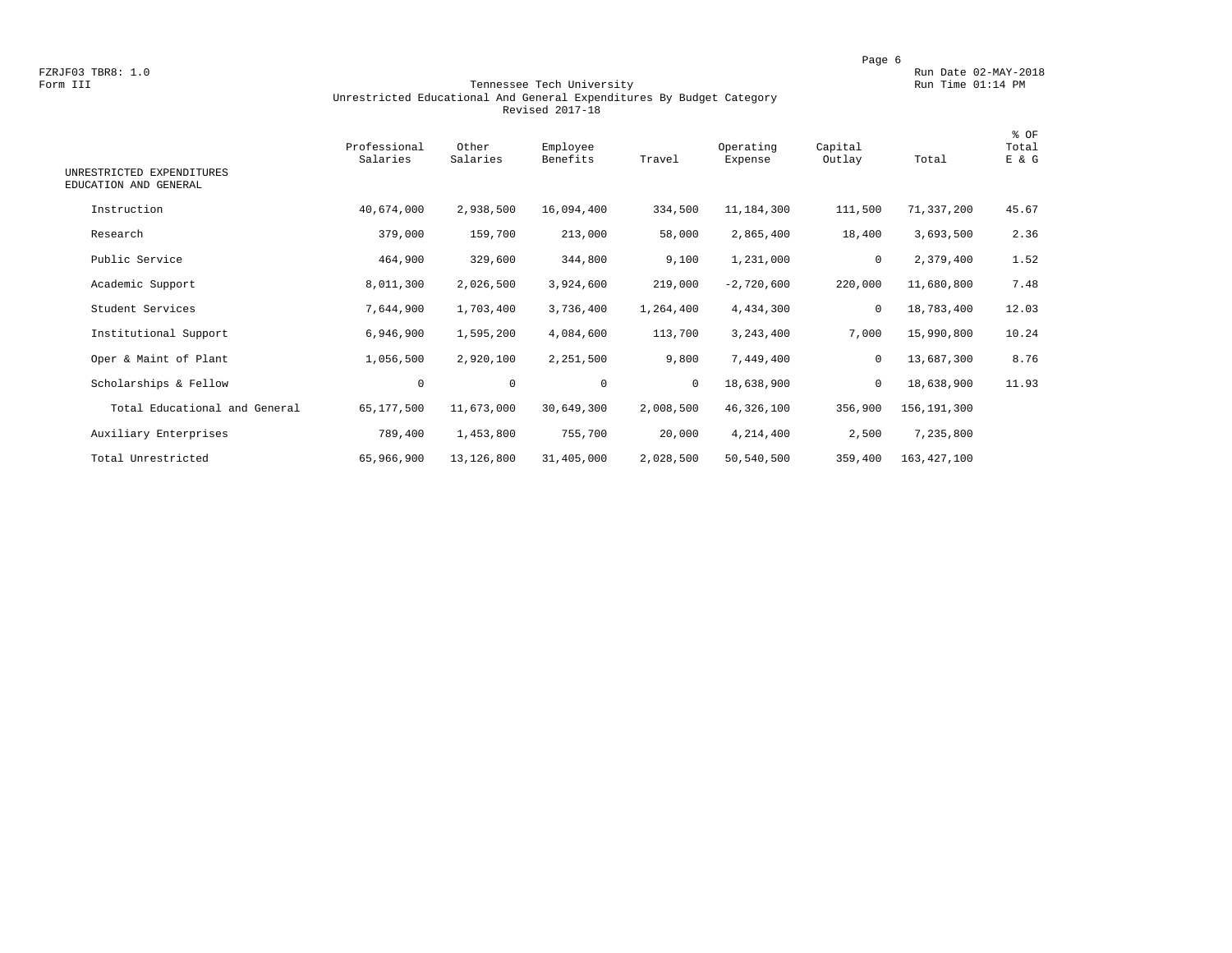#### Form III Tennessee Tech University Run Time 01:14 PM Unrestricted Educational And General Expenditures By Budget Category Estimated 2017-18

| UNRESTRICTED EXPENDITURES<br>EDUCATION AND GENERAL | Professional<br>Salaries | Other<br>Salaries | Employee<br>Benefits | Travel       | Operating<br>Expense | Capital<br>Outlay | Total       | % OF<br>Total<br>E & G |
|----------------------------------------------------|--------------------------|-------------------|----------------------|--------------|----------------------|-------------------|-------------|------------------------|
| Instruction                                        | 39,890,300               | 3,238,900         | 16,553,100           | 311,000      | 9,982,200            | 225,700           | 70,201,200  | 45.39                  |
| Research                                           | 716,100                  | 263,700           | 356,200              | 151,500      | 2,058,300            | 23,200            | 3,569,000   | 2.31                   |
| Public Service                                     | 484,000                  | 361,500           | 366,300              | 8,600        | 1,399,100            | 0                 | 2,619,500   | 1.69                   |
| Academic Support                                   | 7,586,900                | 2,040,800         | 3,958,800            | 308,400      | $-1,805,400$         | 220,000           | 12,309,500  | 7.96                   |
| Student Services                                   | 7,767,300                | 1,737,200         | 3,797,600            | 1,750,800    | 4,380,900            | 22,900            | 19,456,700  | 12.58                  |
| Institutional Support                              | 6,692,300                | 1,523,700         | 4,050,600            | 180,000      | 3,554,000            | 7,000             | 16,007,600  | 10.35                  |
| Oper & Maint of Plant                              | 1,103,700                | 2,883,900         | 2,341,500            | 14,900       | 7,453,600            | 11,900            | 13,809,500  | 8.93                   |
| Scholarships & Fellow                              | $\mathsf{O}$             | $\circ$           | $\mathbf 0$          | $\mathbf{0}$ | 16,705,300           | 0                 | 16,705,300  | 10.80                  |
| Total Educational and General                      | 64,240,600               | 12,049,700        | 31, 424, 100         | 2,725,200    | 43,728,000           | 510,700           | 154,678,300 |                        |
| Auxiliary Enterprises                              | 791,100                  | 1,439,200         | 757,600              | 41,100       | 4,287,400            | $\mathbf 0$       | 7,316,400   |                        |
| Total Unrestricted                                 | 65,031,700               | 13,488,900        | 32,181,700           | 2,766,300    | 48,015,400           | 510,700           | 161,994,700 |                        |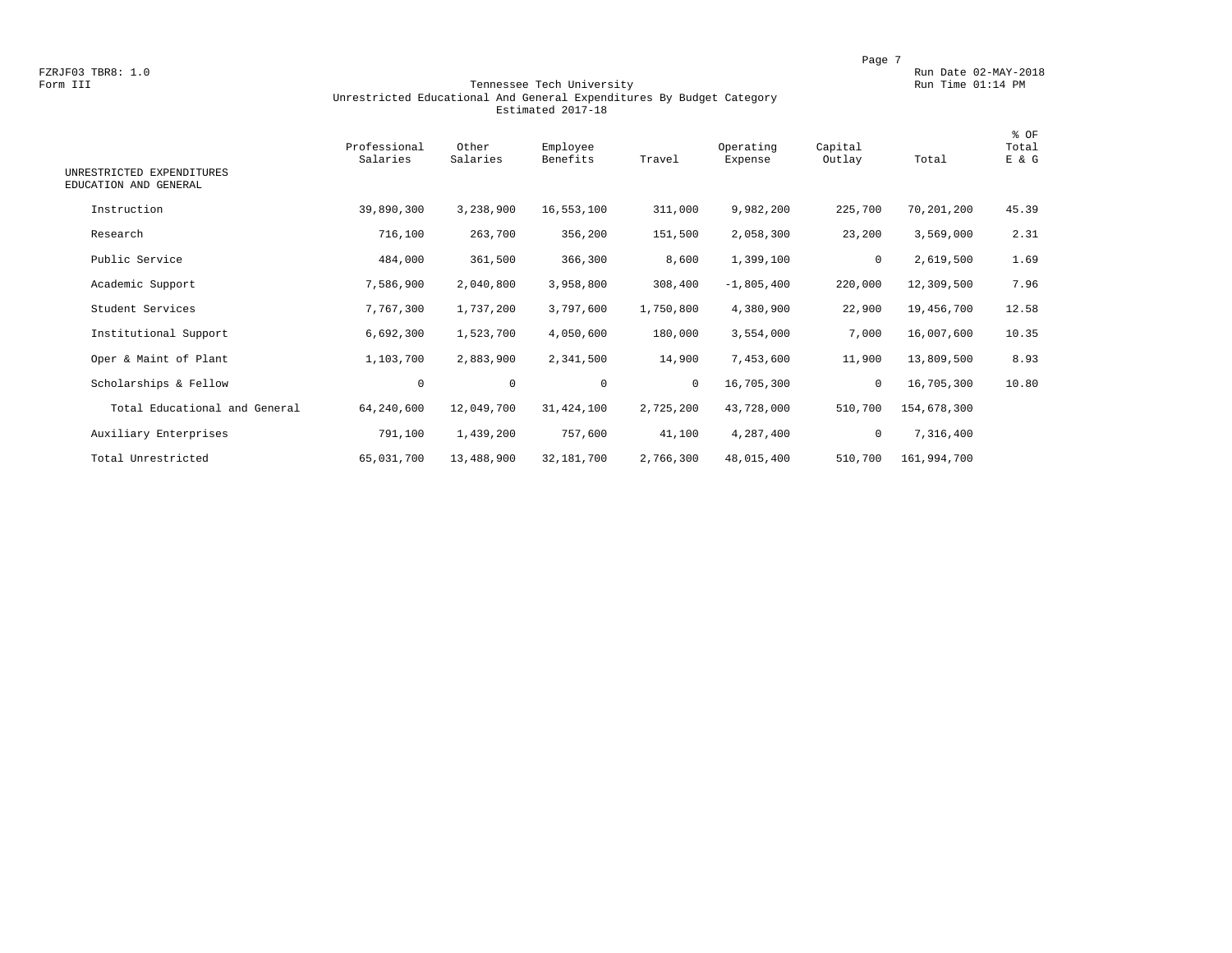#### Form III Tennessee Tech University Run Time 01:14 PM Unrestricted Educational And General Expenditures By Budget Category Proposed 2018-19

| UNRESTRICTED EXPENDITURES<br>EDUCATION AND GENERAL | Professional<br>Salaries | Other<br>Salaries | Employee<br>Benefits | Travel    | Operating<br>Expense | Capital<br>Outlay | Total       | % OF<br>Total<br>E & G |
|----------------------------------------------------|--------------------------|-------------------|----------------------|-----------|----------------------|-------------------|-------------|------------------------|
| Instruction                                        | 41,980,700               | 3,007,000         | 16,725,700           | 281,400   | 8,958,800            | 111,500           | 71,065,100  | 46.16                  |
| Research                                           | 423,800                  | 210,100           | 280,100              | 43,500    | 1,619,600            | $\mathsf{O}$      | 2,577,100   | 1.67                   |
| Public Service                                     | 419,200                  | 302,100           | 343,200              | 7,200     | 1,095,200            | $\mathsf{O}$      | 2,166,900   | 1.41                   |
| Academic Support                                   | 8,315,100                | 2,128,000         | 4,066,000            | 224,600   | $-2,657,300$         | 220,000           | 12,296,400  | 7.99                   |
| Student Services                                   | 7,810,200                | 1,690,400         | 3,784,800            | 1,267,700 | 3,718,200            | $\mathsf{O}$      | 18,271,300  | 11.87                  |
| Institutional Support                              | 7,137,200                | 1,616,300         | 4,125,000            | 77,700    | 2,522,600            | 7,000             | 15,485,800  | 10.06                  |
| Oper & Maint of Plant                              | 1,129,900                | 3,057,400         | 2,379,800            | 9,600     | 7,419,100            | 0                 | 13,995,800  | 9.09                   |
| Scholarships & Fellow                              | $\mathbf 0$              | $\mathbf 0$       | $\mathbf 0$          | $\circ$   | 18,088,600           | $\mathbf 0$       | 18,088,600  | 11.75                  |
| Total Educational and General                      | 67, 216, 100             | 12,011,300        | 31,704,600           | 1,911,700 | 40,764,800           | 338,500           | 153,947,000 |                        |
| Auxiliary Enterprises                              | 803,100                  | 1,477,700         | 769,800              | 20,000    | 4,361,900            | 2,500             | 7,435,000   |                        |
| Total Unrestricted                                 | 68,019,200               | 13,489,000        | 32, 474, 400         | 1,931,700 | 45,126,700           | 341,000           | 161,382,000 |                        |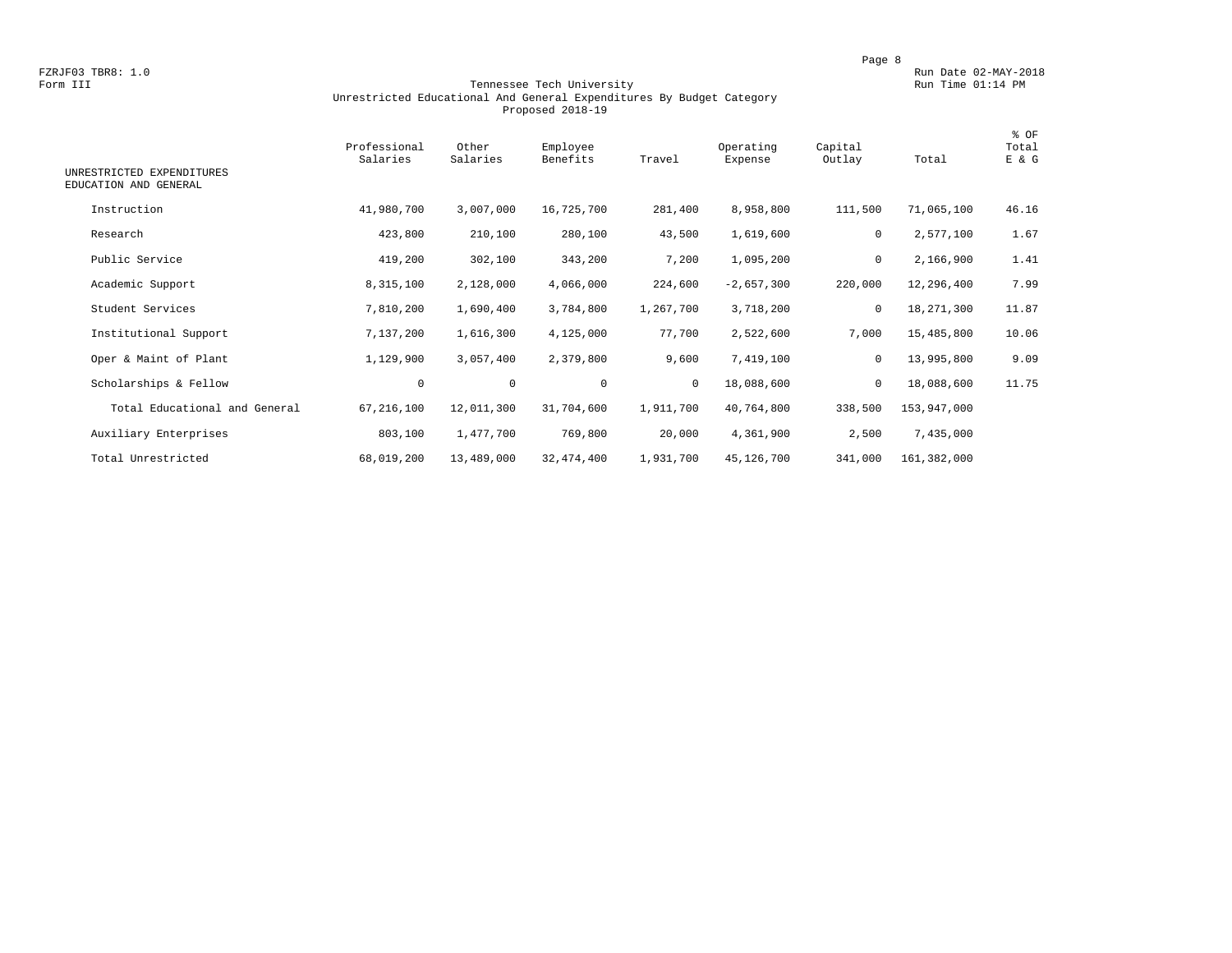#### Form IV Tennessee Tech University Run Time 01:23 PM Detail Of Transfers July Budget 2018-19

|                                                                      | Actual<br>$2016 - 17$   | October<br>Budget<br>$2017 - 18$ | Estimated<br>Budget<br>$2017 - 18$ | July<br>Budget<br>$2018 - 19$ |
|----------------------------------------------------------------------|-------------------------|----------------------------------|------------------------------------|-------------------------------|
| Educational And General                                              |                         |                                  |                                    |                               |
| Mandatory Transfers                                                  |                         |                                  |                                    |                               |
| Retirement of Indebtedness:                                          |                         |                                  |                                    |                               |
| ROI Energy Performance Contract                                      | 243,480                 | 6,350                            | 6,350                              | 6,350                         |
| ROI Performance Contr Order 2                                        | 157,862                 | 124,130                          | 158,970                            | 158,970                       |
| ROI Energy Perf 2014B 08B 915                                        | 63,533                  | 63,530                           | 63,530                             | 63,530                        |
| ROI Energy Perf 2014B 09A 918                                        | 43,576                  | 43,580                           | 43,580                             | 43,580                        |
| ROI Parking & Transportation P927                                    | 8,192                   | 74,400                           | 38,500                             | 38,500                        |
| ROI Lab Science Building P928                                        | 1,600                   | 13,000                           | 59,000                             | 59,000                        |
| Loan Fund Matching-NDSL                                              |                         |                                  |                                    |                               |
| Renewals and Replacements:                                           |                         |                                  |                                    |                               |
| Total E&G Mandatory Transfers                                        | 518,243                 | 324,990                          | 369,930                            | 369,930                       |
| Non-Mandatory Transfers To (From)                                    |                         |                                  |                                    |                               |
| Unexpended Plant Funds:                                              |                         |                                  |                                    |                               |
| Transf to Un Ex Plant Extra Maint                                    | 90,000                  | 90,000                           | 90,000                             | 90,000                        |
| Transf to Un Ex Plant Presc CEROC                                    | $\mathbf{0}$            | $\mathbf{0}$                     | 20,331                             | $\overline{0}$                |
| Transf to Un Ex Plant Parkg Paving<br>Transf to Un Ex Plant RUC Move | $\mathbf 0$<br>$\Omega$ | 214,800                          | 214,800<br>10,000                  | 214,800<br>$\overline{0}$     |
| Trf to Un Ex Plnt Volpe Library Exp                                  | 225,000                 | 0<br>$\mathbf 0$                 | $\mathbf 0$                        | $\overline{0}$                |
| Trf to Un Ex Plt Extra Maint Local                                   | 60,000                  | 60,000                           | 560,000                            | 60,000                        |
| Trf to Un Ex Plt West Prop Purchase                                  | 886,630                 | $\mathbf 0$                      | $\overline{0}$                     | $\mathbf{0}$                  |
| Trf to Un Ex Plt Var Acad Bldg                                       | 0                       | 901,210                          | 893,473                            | 841,000                       |
| Trf to Un Ex Plt Research                                            | $\mathbf 0$             | 20,000                           | 20,000                             | $\overline{0}$                |
| Trf to Un Ex Plt Regions TSBDC S300                                  | 6,950                   | 0                                | $\overline{0}$                     | $\overline{0}$                |
| Trf to CEROC Presc 416                                               | $\mathbf 0$             | 0                                | 27,298                             | $\mathbf 0$                   |
| Trf to Un Ex Plt West Stadium Door                                   | $\Omega$                | 0                                | 2,550                              | 0                             |
| Trf to Un Ex Plt Facilities Develop                                  | 965,779                 | 939,400                          | 887,500                            | 868,000                       |
| Trf to Un Ex Plt Alumni Bldg                                         | 8,643                   | 0                                | 3,644                              | $\overline{0}$                |
| Trf to Un Ex Plt W TV Dixie Prkg Pr                                  | 878,465                 | 789,575                          | 725,797                            | 758,475                       |
| Trf to Un Ex Plt RUC Studio 365 367                                  | 36,800                  | 0                                | $\Omega$                           | $\mathbf 0$                   |
| Trf to Un Ex Plt Found move Cap Pro                                  | 11,000                  | $\Omega$                         | $\Omega$                           | $\mathbf 0$                   |
| Trf to Un Ex Plt Shipley Tanks                                       | 24,804                  | 0                                | $\mathbf 0$                        | $\mathbf 0$                   |
| Trf to Un Ex Plt Lewis 102                                           | 10,000                  | $\mathbf 0$                      | $\Omega$                           | $\mathsf{O}\xspace$           |
| Trf to Un Ex Plt Clement 227                                         | 11,988                  | $\mathbf 0$                      | $\mathbf 0$                        | $\mathsf 0$                   |
| Trf to Un Ex Plt TnSBD to FNDH                                       | 6,049                   | $\mathbf 0$                      | $\mathbf 0$                        | $\mathbf 0$                   |
| Trf to Un Ex Plt Bruner CS Suite                                     | 5,000                   | $\Omega$                         | $\Omega$                           | $\Omega$                      |
| Renewals and Replacements:                                           |                         |                                  |                                    |                               |
| Transfers to RR Computer Ctr                                         | 300,000                 | 200,000                          | 200,000                            | 300,000                       |
| Transfers to RR MP Athletics                                         | $\mathbf{0}$            | 2,000                            | 2,000                              | 2,000                         |
| Transfers to RR MP Ext Educ                                          | $\mathbf 0$             | 1,000                            | 1,000                              | 1,000                         |
| Transfers to RR MP Arts n Sci                                        | 14,495                  | 10,000                           | 10,000                             | 10,000                        |
| Transfers to RR MP Water Ctr                                         | 8,835                   | 10,000                           | 10,000                             | 10,000                        |
| Transfers to RR Post Office                                          | 36,396                  | 30,000                           | 30,000                             | 30,000                        |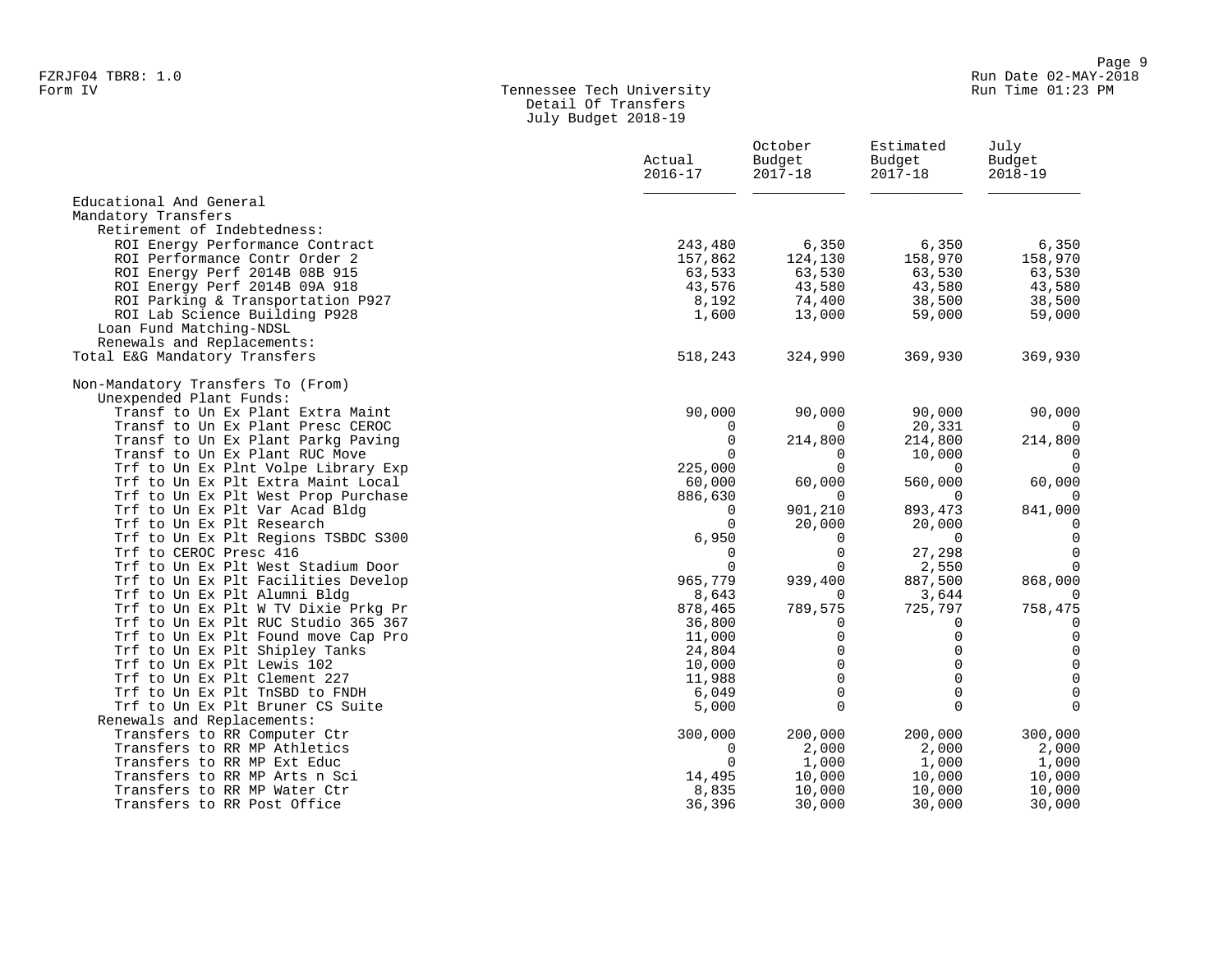## Form IV Tennessee Tech University Run Time 01:23 PM Detail Of Transfers July Budget 2018-19

|                                                                                                                                          | Actual<br>$2016 - 17$              | October<br>Budget<br>$2017 - 18$                     | Estimated<br>Budget<br>$2017 - 18$                   | July<br>Budget<br>$2018 - 19$                     |
|------------------------------------------------------------------------------------------------------------------------------------------|------------------------------------|------------------------------------------------------|------------------------------------------------------|---------------------------------------------------|
| Transfers to RR Reserves                                                                                                                 | $\Omega$                           | 0                                                    | 327,800                                              | 421,630                                           |
| Transfers to RR Athletic Fund<br>Transfers to RR Craft Ctr E&G<br>Transfers to RR Com Equipment Repl                                     | 33,093<br>198,749<br>77,110        | $\Omega$<br>190,000<br>77,110                        | $\Omega$<br>190,000<br>77,110                        | 190,000<br>77,110                                 |
| Transfers to RR Electronic Updates<br>Transfers to RR MP Engineering<br>Transfers to RR MP Ag HEC<br>Trnsfr to RR CHEC Technology Access | 335,000<br>4,441<br>547<br>162,746 | 350,000<br>$\Omega$<br>$\overline{0}$<br>$\mathbf 0$ | 350,000<br>$\Omega$<br>$\mathbf 0$<br>$\overline{0}$ | 350,000<br>$\Omega$<br>$\overline{0}$<br>$\Omega$ |
| Trnsfr to RR CHEC Parking                                                                                                                | 12,348                             | $\overline{0}$                                       | $\mathbf 0$                                          | $\Omega$                                          |
| Transfers from RR Reserves<br>Other:                                                                                                     | $\Omega$                           | $-3,000,000$                                         | $-3,000,000$                                         | $-2,015,800$                                      |
| Transfers to Restricted                                                                                                                  | 22,200                             | $\overline{0}$                                       | $\overline{0}$                                       | $\Omega$                                          |
| Transfers to ROI Fitness Center                                                                                                          | 2,076,008                          | 2,072,540                                            | 2,065,530                                            | 2,021,730                                         |
| Transfers to ROI Univ Center                                                                                                             | 93,918                             | 91,710                                               | 91,400                                               | 89,460                                            |
| Transfers to ROI Eblen Center                                                                                                            | 206,619                            | 201,750                                              | 201,070                                              | 196,810                                           |
| Total E&G Non-Mandatory Transfers                                                                                                        | 6,809,613                          | 3,251,095                                            | 4,011,303                                            | 4,516,215                                         |
| Total Educational And General                                                                                                            | 7,327,856                          | 3,576,085                                            | 4,381,233                                            | 4,886,145                                         |
| Auxiliary Enterprises<br>Mandatory Transfers                                                                                             |                                    |                                                      |                                                      |                                                   |
| Retirement of Indebtedness:<br>ROI Dorms 10TH D 2012C 914 (2004B)                                                                        |                                    |                                                      |                                                      | 347,820                                           |
| ROI R H Rep 2007C 914 Bd                                                                                                                 | 343,473<br>112,926                 | 347,820<br>178,860                                   | 347,820<br>178,860                                   | 178,860                                           |
| ROI New Dorm 2010 917                                                                                                                    | 1,274,137                          | $\overline{0}$                                       | $\Omega$                                             | $\overline{0}$                                    |
| ROI TV Apts 2012A 920                                                                                                                    | 450,711                            | 344,570                                              | 344,570                                              | 344,570                                           |
| ROI TV Apts Renov PH2 P921                                                                                                               | 454,656                            | 413,770                                              | 413,770                                              | 413,770                                           |
| ROI Warf Ellington P922                                                                                                                  | 369,949                            | 380,500                                              | 391,420                                              | 391,420                                           |
| ROI Jobe Murphy RH P924                                                                                                                  | 65,666                             | 763,170                                              | 789,560                                              | 789,560                                           |
| ROI TV P3 2017A P923 390250 76121                                                                                                        | 82,085                             | 243,250                                              | 247,070                                              | 247,070                                           |
| ROI Dorms 10TH Dixie 2014A 05A 914                                                                                                       | 150,552                            | $\Omega$                                             | $\Omega$                                             | $\overline{0}$                                    |
| ROI RH 2015A 914 07C 076125 390252                                                                                                       | 70,511                             | 69,910                                               | 69,910                                               | 69,910                                            |
| ROI RH 2015B 917 10A 076126 390253                                                                                                       | 581,261                            | 581,260                                              | 581,260                                              | 581,260                                           |
| ROI M McCord B Evans P926<br>ROI RH 2017B 914 07C 076128 390255                                                                          | 25,323<br>0                        | 703,100<br>85,910                                    | 756,320<br>85,910                                    | 756,320<br>85,910                                 |
| ROI RH 2017B 917 10A 076129 390256                                                                                                       | $\mathbf 0$                        | 792,780                                              | 792,780                                              | 792,780                                           |
| ROI TV1 2017B 920 12A 076130 390257                                                                                                      | $\mathbf 0$                        | 105,900                                              | 105,900                                              | 105,900                                           |
| ROI TV2 2017B 921 13A 076131 390258                                                                                                      | $\Omega$                           | 47,120                                               | 47,120                                               | 47,120                                            |
| Renewals and Replacements:                                                                                                               |                                    |                                                      |                                                      |                                                   |
| Total Auxiliary Mandatory Transfers                                                                                                      | 3,981,250                          | 5,057,920                                            | 5,152,270                                            | 5,152,270                                         |
| Non-Mandatory Transfers To (From)                                                                                                        |                                    |                                                      |                                                      |                                                   |
| Unexpended Plant Funds:                                                                                                                  |                                    |                                                      |                                                      |                                                   |
| Renewals and Replacements:                                                                                                               |                                    |                                                      |                                                      |                                                   |
| Transfers to RR Housing                                                                                                                  | 3, 185, 557                        | 1,903,846                                            | 2,570,216                                            | 2,486,893                                         |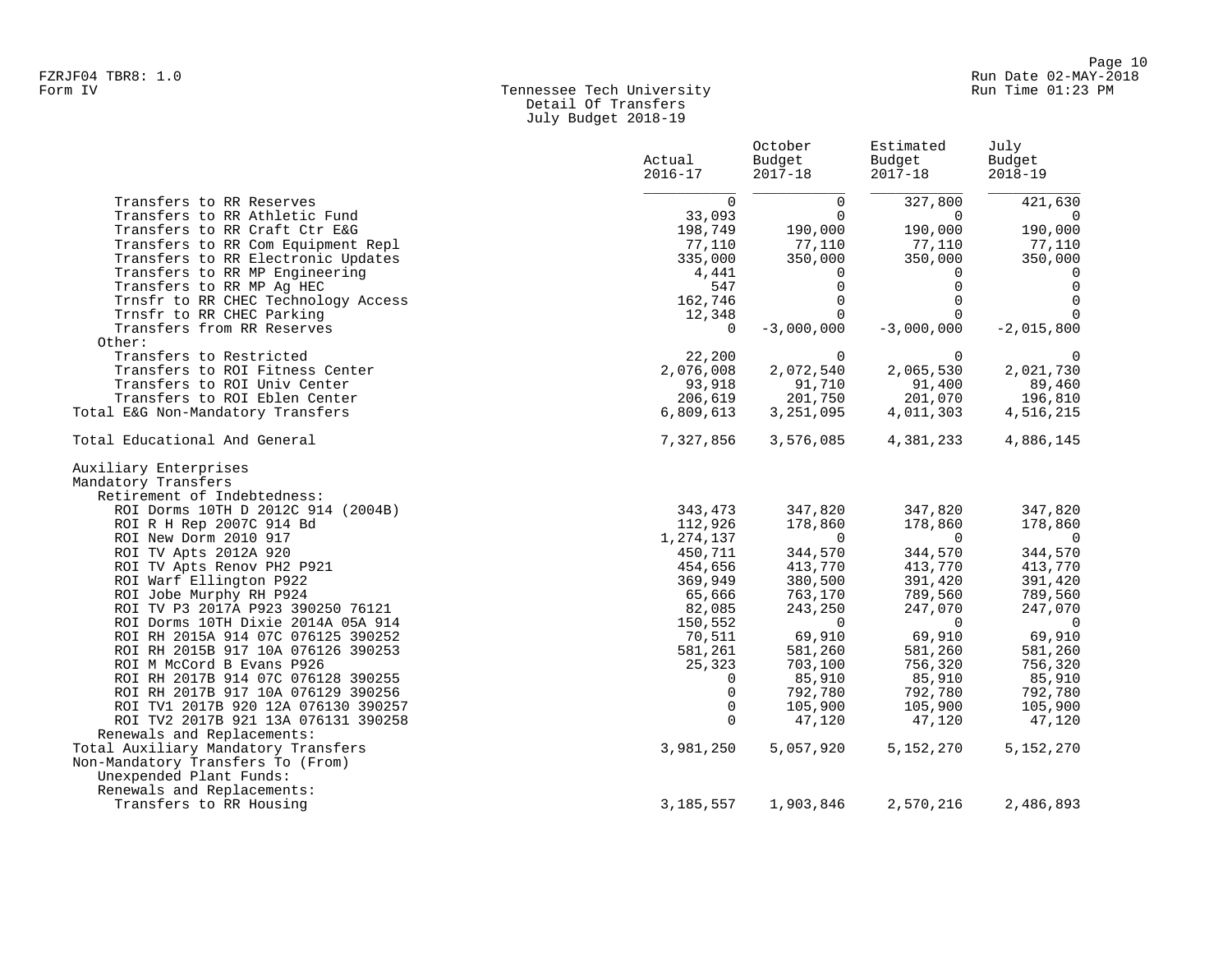## Form IV Tennessee Tech University Run Time 01:23 PM Detail Of Transfers July Budget 2018-19

|                                         | Actual<br>$2016 - 17$ | October<br>Budget<br>2017-18 | Estimated<br>Budget<br>$2017 - 18$ | July<br>Budget<br>$2018 - 19$ |
|-----------------------------------------|-----------------------|------------------------------|------------------------------------|-------------------------------|
| Transfers to RR Aptments                | 237,022               |                              |                                    | 0                             |
| Transfers to RR Bookstore               | 490,356               | 480,894                      | 415,033                            | 412,703                       |
| Transfers to RR Cafeteria               | 1,930,051             | 3,010,620                    | 2,884,956                          | 2,623,955                     |
| Transfers to RR Vending                 | 107,297               | 77.737                       | 93,457                             | 90,950                        |
| Transfers to RR Post Office             | 14,200                | 4,100                        | 3,070                              | 4,100                         |
| Transfers to RR Fitness Center          | 186,263               | 148,572                      | 112,732                            | 96,084                        |
| Transfers to RR CC Housing              | 10,538                | 41,023                       | 46,238                             | 40,313                        |
| Transfers to RR CC Contr SR<br>Other:   | 500                   |                              |                                    | $\Omega$                      |
| Total Auxiliary Non-Mandatory Transfers | 6,161,784             | 5,666,792                    | 6,125,702                          | 5,754,998                     |
| Total Auxiliary Enterprises             | 10,143,034            | 10,724,712                   | 11,277,972                         | 10,907,268                    |
| Total Transfers                         | 17,470,890            | 14,300,797                   | 15,659,205                         | 15,793,413                    |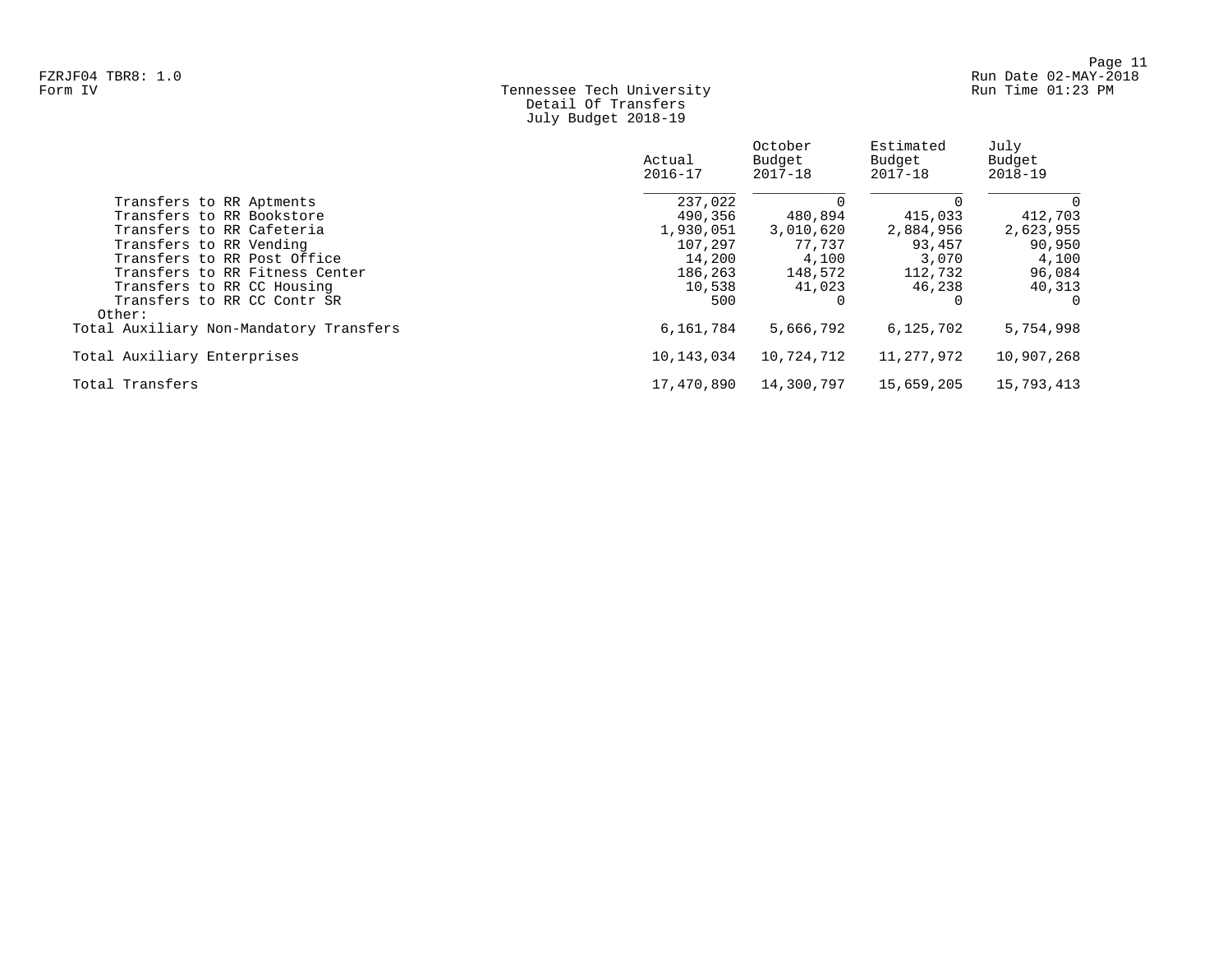Page 12 FZRJF05 TBR8: 1.0 Run Date 02-MAY-2018

#### Form V Tennessee Tech University Run Time 01:28 PM Unrestricted Expenditures And Transfers By Major Functional Area And Account For Fiscal Year Actual 2016-17

|                             |              |             | Public       | Academic       | Student      | Inst.        | Operation &    | Scholar/    | Total         |             |               |
|-----------------------------|--------------|-------------|--------------|----------------|--------------|--------------|----------------|-------------|---------------|-------------|---------------|
|                             | Instruction  | Research    | Service      | Support        | Services     | Support      | Maintenance    | Fellowships | $E$ & $G$     | Auxiliary   | Total         |
| Salaries                    |              |             |              |                |              |              |                |             |               |             |               |
| Administrative/Professional | 141,750      | 164,924     | $\Omega$     | 1,806,712      | 454,364      | 2,778,139    | 118,892        | $\Omega$    | 5,464,781     | $\mathbf 0$ | 5,464,781     |
| Academic                    | 36,984,904   | 283,879     | 94,410       | 897,479        | 8,873        | 4,536        | $\overline{0}$ | $\Omega$    | 38, 274, 081  | $\mathbf 0$ | 38, 274, 081  |
| Supporting                  | 2,350,605    | 89,010      | 276,969      | 1,935,338      | 1,688,710    | 1,713,392    | 2,666,717      | $\Omega$    | 10,720,741    | 758,550     | 11, 479, 291  |
| Students                    | 813,518      | 115,229     | 107,209      | 188,686        | 255,617      | 53,575       | 60,100         | $\Omega$    | 1,593,934     | 689,805     | 2,283,739     |
| Professional                | 2, 236, 442  | 57,739      | 545,165      | 4,918,257      | 6,867,001    | 3,987,534    | 869,573        | $\Omega$    | 19, 481, 711  | 738,756     | 20, 220, 467  |
| Total Salaries              | 42,527,219   | 710,781     | 1,023,753    | 9,746,472      | 9,274,565    | 8,537,176    | 3,715,282      | $\Omega$    | 75, 535, 248  | 2,187,111   | 77, 722, 359  |
| Employee Benefits           |              |             |              |                |              |              |                |             |               |             |               |
| FICA                        | 2,891,169    | 42,557      | 66,914       | 658,692        | 639,662      | 562,582      | 259,013        | $\Omega$    | 5,120,589     | 117,523     | 5,238,112     |
| Retirement                  | 4, 351, 375  | 65,626      | 97,222       | 1,087,576      | 1,002,207    | 995,097      | 475,354        | $\Omega$    | 8,074,457     | 170,457     | 8,244,914     |
| Insurance                   | 6,043,494    | 58,383      | 164,630      | 1,716,229      | 1,751,455    | 1,421,097    | 997,008        | $\Omega$    | 12, 152, 296  | 328,606     | 12,480,902    |
| Unemployment Compensation   | 24,176       | $\circ$     | $\circ$      | 1,925          | 2,904        | 3,850        | 1,554          | $\Omega$    | 34,409        | 90          | 34,499        |
| Other                       | 2,451,099    | 65,800      | 55,189       | 325,031        | 486,757      | 324,698      | 146,794        | $\Omega$    | 3,855,368     | 71,163      | 3,926,531     |
| Total Benefits              | 15,761,313   | 232,366     | 383,955      | 3,789,453      | 3,882,985    | 3,307,324    | 1,879,723      | $\Omega$    | 29, 237, 119  | 687,839     | 29,924,958    |
| Total Personal Serv.        | 58, 288, 532 | 943,147     | 1,407,708    | 13,535,925     | 13, 157, 550 | 11,844,500   | 5,595,005      | $\Omega$    | 104, 772, 367 | 2,874,950   | 107,647,317   |
| Other                       |              |             |              |                |              |              |                |             |               |             |               |
| Travel                      | 421,562      | 163,482     | 70,977       | 215,051        | 1,582,255    | 159,159      | 14,208         | $\Omega$    | 2,626,694     | 11,803      | 2,638,497     |
| Printing, Duplicating, Film | 82,088       | 13,530      | 33,916       | 22,457         | 273,875      | $-234,054$   | 5,848          | $\Omega$    | 197,660       | 6,593       | 204,253       |
| Processing                  |              |             |              |                |              |              |                |             |               |             |               |
| Utilities & Fuel            | $\mathbf 0$  | $\mathbf 0$ | $\mathbf{0}$ | 24,266         | 122          | $^{\circ}$   | 4.686.250      | $\mathbf 0$ | 4,710,638     | 36          | 4,710,674     |
| Communications & Shipping   | 228.794      | 4.333       | 48,609       | 399.034        | 189,390      | $-522.115$   | 52.947         | $\mathbf 0$ | 400.992       | 458.546     | 859,538       |
| Cost                        |              |             |              |                |              |              |                |             |               |             |               |
| Maintenance/Repairs         | 194,066      | 7.465       | 13,147       | 133,326        | 115,753      | 111,979      | 2,714,018      | $\Omega$    | 3.289.754     | 535,144     | 3,824,898     |
| Professional/Admin.         | 1,428,405    | 202,306     | 256,950      | 2,565,535      | 1,991,269    | 2,259,661    | 527,145        | $\Omega$    | 9,231,271     | 205,550     | 9,436,821     |
| Services                    |              |             |              |                |              |              |                |             |               |             |               |
| Supplies                    | 1,647,387    | 289,926     | 139,892      | 755,060        | 1,551,258    | 567,101      | 448,651        | $\Omega$    | 5,399,275     | 317,561     | 5,716,836     |
| Rental & Insurance          | 444,558      | 11,080      | 10,148       | 101,925        | 346,952      | 105,232      | 349,903        | $\Omega$    | 1,369,798     | 142,353     | 1,512,151     |
| Motor Vehicle Operation     | 5            | 1,131       | 3,693        | 37,661         | 29.971       | 5,496        | 127.936        | $\Omega$    | 205,893       | 7,429       | 213,322       |
| Grants & Subsidies          | 484          | 650         | 30           | 33,376         | 99           | 923          | 50             | $\Omega$    | 35,612        | 600         | 36,212        |
| Other Services & Expenses   | 64,752       | $\mathbf 0$ | 9,930        | $\circ$        | 79,483       | 623,219      | $\Omega$       | $\Omega$    | 777,384       | 64,019      | 841,403       |
| Stores for Resale           | $\Omega$     | 26          | $\Omega$     | $\Omega$       | 451          | 2,108        | $\Omega$       | $\Omega$    | 2,585         | 84,794      | 87,379        |
| Equipment                   | 827,985      | 68,070      | $\Omega$     | 331,662        | 13.527       | $\mathbf{0}$ | 71.412         | $\Omega$    | 1,312,656     | $^{\circ}$  | 1,312,656     |
| Improvements Other Than     | $\mathbf 0$  | $\mathbf 0$ | $\circ$      | 48,099         | $\mathbf 0$  | $\circ$      | $\mathbf 0$    | $\Omega$    | 48,099        | $\mathbf 0$ | 48,099        |
| Buildings                   |              |             |              |                |              |              |                |             |               |             |               |
| Dept Revenue & Service      | 4,196,408    | 282,958     | 734,050      | $-5,994,168$   | 566,902      | 137.893      | $-1,770,588$   | $\Omega$    | $-1,846,545$  | 2,087,133   | 240,588       |
| Charges                     |              |             |              |                |              |              |                |             |               |             |               |
| Library Holdings & Bindings | $\mathbf 0$  | $\circ$     | $\Omega$     | 104,658        | $\mathbf 0$  | $\mathbf 0$  | $\Omega$       | $\mathbf 0$ | 104,658       | $\mathbf 0$ | 104,658       |
| Scholarships                | 578,730      | 52,708      | $\Omega$     | $-15, 329$     | 183,513      | $\mathbf 0$  | $\overline{0}$ | 16,339,882  | 17, 139, 504  | 5,050       | 17, 144, 554  |
| Total Other                 | 10, 115, 224 | 1,097,665   | 1,321,342    | $-1, 237, 387$ | 6,924,820    | 3,216,602    | 7,227,780      | 16,339,882  | 45,005,928    | 3,926,611   | 48,932,539    |
| Total E & G                 | 68, 403, 756 | 2,040,812   | 2,729,050    | 12,298,538     | 20,082,370   | 15,061,102   | 12,822,785     | 16,339,882  | 149,778,295   | 6,801,561   | 156, 579, 856 |
| Transfers & Debt Serv.      | $\mathbf 0$  | $\mathbf 0$ | $\circ$      | $^{\circ}$     | $\Omega$     | $\circ$      | $\overline{0}$ | $\Omega$    | 7,327,856     | 10,143,034  | 17,470,890    |
| Grand Total                 | 68, 403, 756 | 2,040,812   | 2,729,050    | 12,298,538     | 20,082,370   | 15,061,102   | 12,822,785     | 16,339,882  | 157, 106, 151 | 16,944,595  | 174,050,746   |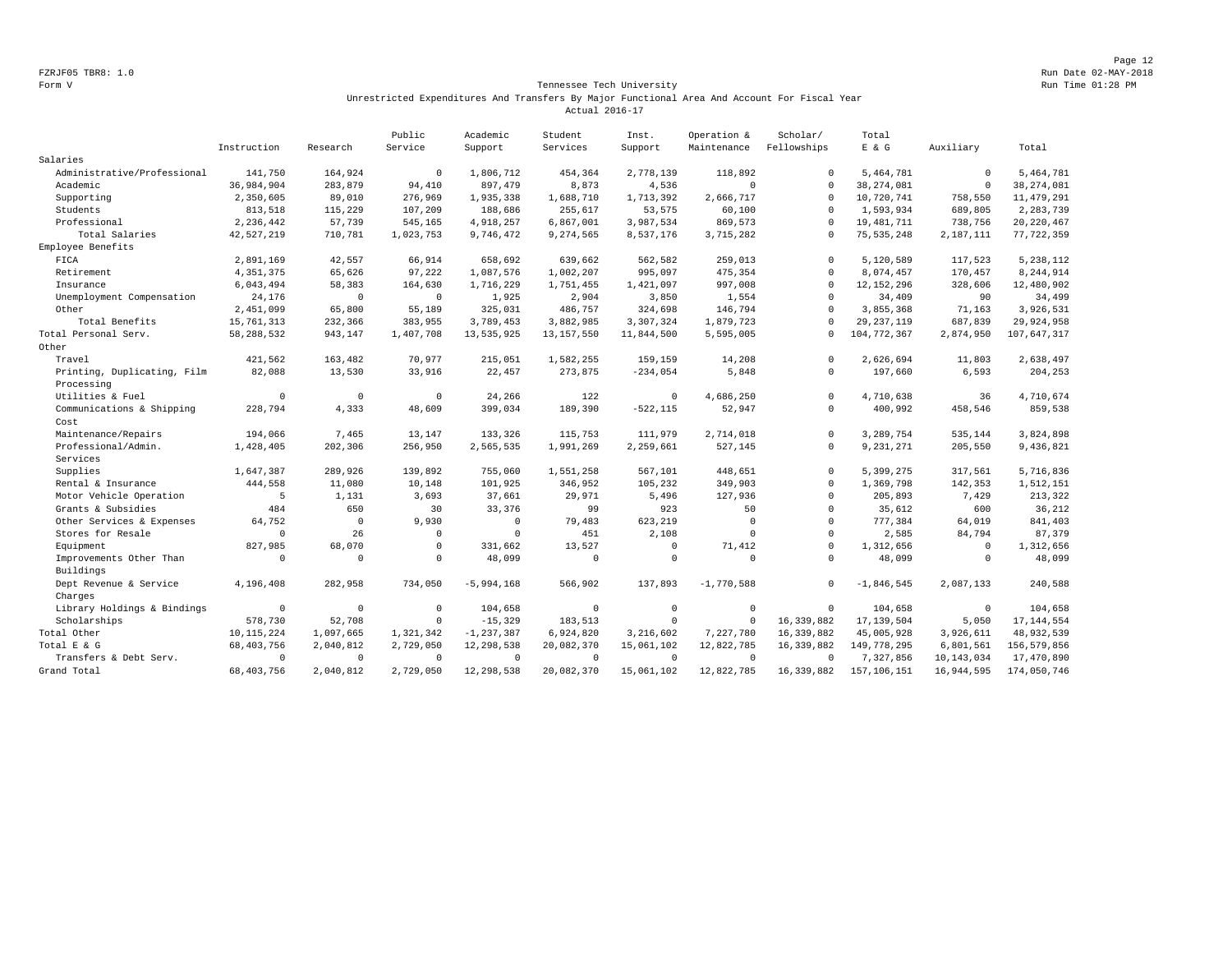#### Form V Tennessee Tech University Run Time 01:28 PM Unrestricted Expenditures And Transfers By Major Functional Area And Account For Fiscal Year Revised 2017-18

|                             |              |            | Public    | Academic       | Student    | Inst.          | Operation &  | Scholar/    | Total         |            |                |
|-----------------------------|--------------|------------|-----------|----------------|------------|----------------|--------------|-------------|---------------|------------|----------------|
|                             | Instruction  | Research   | Service   | Support        | Services   | Support        | Maintenance  | Fellowships | E & G         | Auxiliary  | Total          |
| Salaries                    |              |            |           |                |            |                |              |             |               |            |                |
| Administrative/Professional | 150,906      | 168,392    | $\Omega$  | 2,108,037      | 499,977    | 2,842,464      | 122,940      | $\Omega$    | 5,892,716     | $^{\circ}$ | 5,892,716      |
| Academic                    | 38, 171, 183 | 93,893     | 123,552   | 729,329        | $^{\circ}$ | 4,000          | $^{\circ}$   | $\Omega$    | 39, 121, 957  | 1,000      | 39, 122, 957   |
| Supporting                  | 2,352,878    | 110,185    | 267,109   | 1,912,813      | 1,499,567  | 1,544,006      | 2,903,275    | $\Omega$    | 10,589,833    | 724,472    | 11, 314, 305   |
| Students                    | 585,670      | 49,505     | 62,505    | 113,700        | 203,813    | 51,178         | 16,778       | $\Omega$    | 1,083,149     | 729,285    | 1,812,434      |
| Professional                | 2,351,937    | 116,715    | 341,322   | 5, 173, 923    | 7,144,890  | 4,100,440      | 933,566      | $\Omega$    | 20, 162, 793  | 788,433    | 20,951,226     |
| Total Salaries              | 43, 612, 574 | 538,690    | 794,488   | 10,037,802     | 9,348,247  | 8,542,088      | 3,976,559    | $\Omega$    | 76,850,448    | 2,243,190  | 79,093,638     |
| Employee Benefits           |              |            |           |                |            |                |              |             |               |            |                |
| FICA                        | 2,575,108    | 34,075     | 55,175    | 627,940        | 597,831    | 653,544        | 360,243      | $\Omega$    | 4,903,916     | 120,920    | 5,024,836      |
| Retirement                  | 5,150,216    | 68,150     | 110,350   | 1,255,879      | 1,195,661  | 1,307,088      | 720,485      | $\Omega$    | 9,807,829     | 241,840    | 10,049,669     |
| Insurance                   | 7,081,547    | 93,707     | 151,731   | 1,726,834      | 1,644,034  | 1,797,246      | 990,667      | $\Omega$    | 13,485,766    | 332,530    | 13,818,296     |
| Unemployment Compensation   | 160,944      | 2,130      | 3,448     | 39,246         | 37,364     | 40,846         | 22,515       |             | 306,493       | 7,557      | 314,050        |
| Other                       | 1,126,610    | 14,908     | 24,139    | 274,724        | 261,551    | 285,925        | 157,606      | $\Omega$    | 2,145,463     | 52,902     | 2,198,365      |
| Total Benefits              | 16,094,425   | 212,970    | 344,843   | 3,924,623      | 3,736,441  | 4,084,649      | 2, 251, 516  |             | 30,649,467    | 755,749    | 31, 405, 216   |
| Total Personal Serv.        | 59,706,999   | 751,660    | 1,139,331 | 13,962,425     | 13,084,688 | 12,626,737     | 6,228,075    | $\Omega$    | 107,499,915   | 2,998,939  | 110,498,854    |
| Other                       |              |            |           |                |            |                |              |             |               |            |                |
| Travel                      | 334,496      | 57,989     | 9,100     | 219,046        | 1,264,391  | 113,657        | 9,800        | $\Omega$    | 2,008,479     | 20,010     | 2,028,489      |
| Operating Expense Budget    | 6,488,171    | 2,576,135  | 481,387   | 3.344.776      | 3,618,071  | 4,396,820      | 4,164,160    | $\Omega$    | 25,069,520    | 1,985,741  | 27,055,261     |
| Capital Expenditure Budget  | 111,500      | 18,449     |           | 220,000        | 0          | 6,970          | $^{\circ}$   | $\Omega$    | 356,919       | 2,500      | 359,419        |
| Utilities & Fuel            | $\Omega$     | $\circ$    |           | $^{\circ}$     | $\Omega$   | $^{\circ}$     | 5,372,480    | $\Omega$    | 5,372,480     | $^{\circ}$ | 5,372,480      |
| Dept Revenue & Service      | 4,264,740    | 289,280    | 749,640   | $-6,065,420$   | 589,310    | $-1, 153, 449$ | $-2,087,290$ | $\Omega$    | $-3,413,189$  | 2,228,610  | $-1, 184, 579$ |
| Charges                     |              |            |           |                |            |                |              |             |               |            |                |
| Scholarships                | 431,380      | $^{\circ}$ | $\Omega$  | $^{\circ}$     | 226,900    | $\mathbf 0$    | $\circ$      | 18,638,934  | 19,297,214    | $^{\circ}$ | 19,297,214     |
| Total Other                 | 11,630,287   | 2,941,853  | 1,240,127 | $-2, 281, 598$ | 5,698,672  | 3.363.998      | 7,459,150    | 18,638,934  | 48,691,423    | 4,236,861  | 52,928,284     |
| Total E & G                 | 71,337,286   | 3,693,513  | 2,379,458 | 11,680,827     | 18,783,360 | 15,990,735     | 13,687,225   | 18,638,934  | 156, 191, 338 | 7,235,800  | 163, 427, 138  |
| Transfers & Debt Serv.      | $\Omega$     | $^{\circ}$ |           | $^{\circ}$     | $^{\circ}$ | $\Omega$       | $^{\circ}$   | $\Omega$    | 3,576,085     | 10,724,712 | 14,300,797     |
| Grand Total                 | 71,337,286   | 3,693,513  | 2,379,458 | 11,680,827     | 18,783,360 | 15,990,735     | 13.687.225   | 18,638,934  | 159, 767, 423 | 17,960,512 | 177, 727, 935  |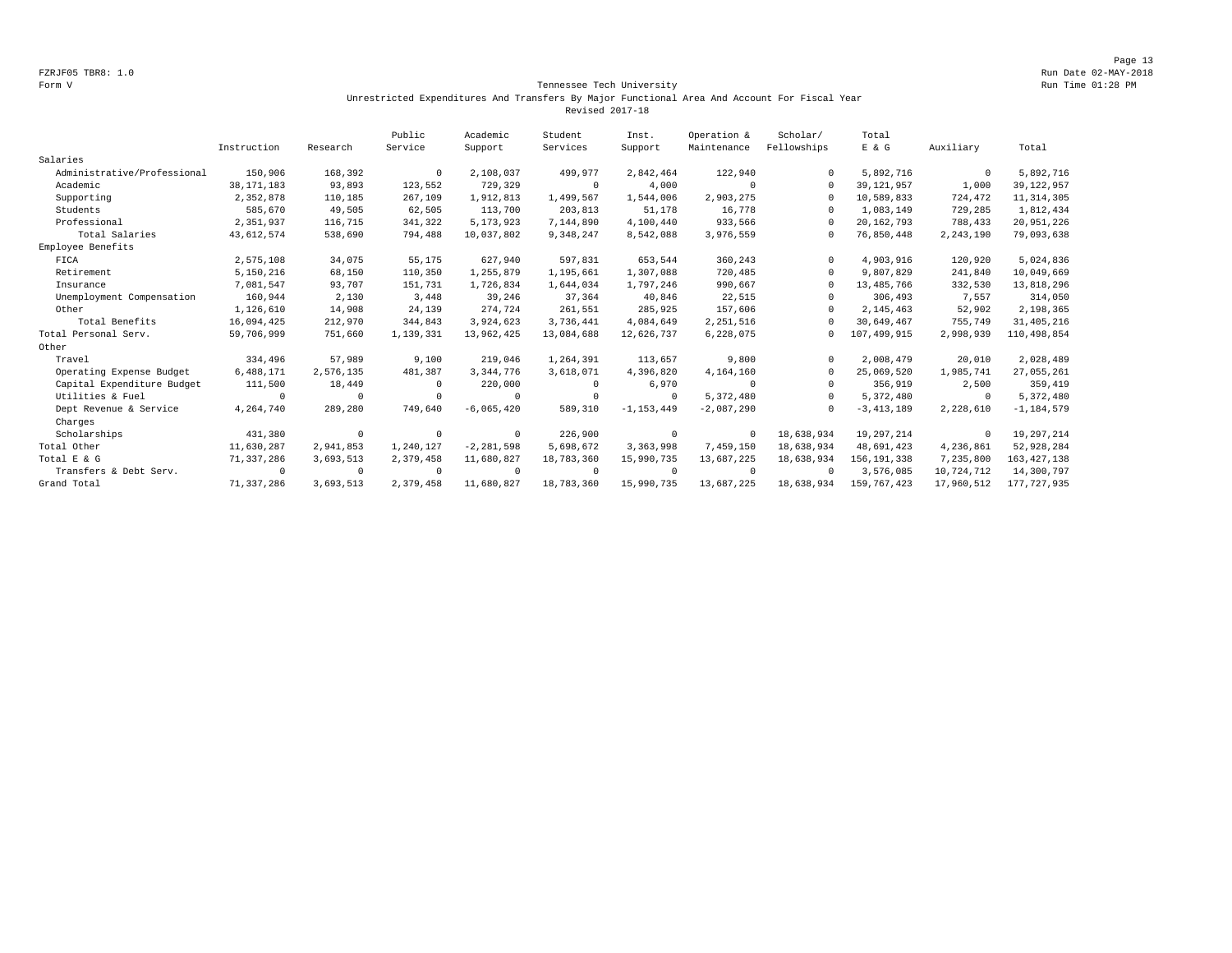#### Form V Tennessee Tech University Run Time 01:28 PM Unrestricted Expenditures And Transfers By Major Functional Area And Account For Fiscal Year Estimated 2017-18

|                             |              |            | Public      | Academic       | Student     | Inst.          | Operation &  | Scholar/    | Total         |              |                |
|-----------------------------|--------------|------------|-------------|----------------|-------------|----------------|--------------|-------------|---------------|--------------|----------------|
|                             | Instruction  | Research   | Service     | Support        | Services    | Support        | Maintenance  | Fellowships | E & G         | Auxiliary    | Total          |
| Salaries                    |              |            |             |                |             |                |              |             |               |              |                |
| Administrative/Professional | 145,906      | 168,392    | $\Omega$    | 2,030,018      | 445,291     | 2,729,842      | 122,940      | $\Omega$    | 5,642,389     | $\mathbf{0}$ | 5,642,389      |
| Academic                    | 37, 214, 339 | 368,460    | 102,013     | 723,777        | $^{\circ}$  | 4,510          | $\Omega$     | $\Omega$    | 38, 413, 099  | $\mathbf{0}$ | 38, 413, 099   |
| Supporting                  | 2,462,621    | 134,852    | 274,290     | 1,868,858      | 1,486,361   | 1,411,687      | 2,859,643    | $\Omega$    | 10,498,312    | 695,667      | 11, 193, 979   |
| Students                    | 776,231      | 128,862    | 87,185      | 171,903        | 250,873     | 112,054        | 24,274       | $\Omega$    | 1,551,382     | 743,580      | 2,294,962      |
| Professional                | 2,530,021    | 179,207    | 382,004     | 4,833,079      | 7,321,965   | 3,957,900      | 980,723      | $\Omega$    | 20,184,899    | 791,103      | 20,976,002     |
| Total Salaries              | 43, 129, 118 | 979,773    | 845,492     | 9,627,635      | 9,504,490   | 8,215,993      | 3,987,580    | $\Omega$    | 76,290,081    | 2,230,350    | 78,520,431     |
| Employee Benefits           |              |            |             |                |             |                |              |             |               |              |                |
| FICA                        | 2,648,492    | 56,991     | 58,602      | 633,414        | 607,614     | 648,095        | 374,643      | $\Omega$    | 5,027,851     | 121,213      | 5,149,064      |
| Retirement                  | 5,296,985    | 113,983    | 117,204     | 1,266,829      | 1,215,229   | 1,296,190      | 749,285      | $\Omega$    | 10,055,705    | 242,425      | 10,298,130     |
| Insurance                   | 7,283,354    | 156,726    | 161,156     | 1,741,890      | 1,670,940   | 1,782,261      | 1,030,267    | $\Omega$    | 13,826,594    | 333,335      | 14, 159, 929   |
| Unemployment Compensation   | 165,531      | 3,562      | 3,663       | 39,588         | 37,976      | 40,506         | 23, 415      | $\Omega$    | 314,241       | 7,576        | 321,817        |
| Other                       | 1,158,715    | 24,934     | 25,638      | 277,119        | 265,831     | 283,542        | 163,906      | $\Omega$    | 2,199,685     | 53,031       | 2, 252, 716    |
| Total Benefits              | 16,553,077   | 356,196    | 366,263     | 3,958,840      | 3,797,590   | 4,050,594      | 2,341,516    | $\Omega$    | 31, 424, 076  | 757,580      | 32, 181, 656   |
| Total Personal Serv.        | 59,682,195   | 1,335,969  | 1, 211, 755 | 13,586,475     | 13,302,080  | 12,266,587     | 6,329,096    | $\Omega$    | 107, 714, 157 | 2,987,930    | 110,702,087    |
| Other                       |              |            |             |                |             |                |              |             |               |              |                |
| Travel                      | 310,996      | 151,494    | 8,570       | 308,391        | 1,750,821   | 179,999        | 14,900       | $\Omega$    | 2,725,171     | 41,130       | 2,766,301      |
| Operating Expense Budget    | 5,088,465    | 1,769,323  | 650,246     | 4,345,644      | 3,575,342   | 4,805,085      | 4,266,882    | $\Omega$    | 24,500,987    | 1,989,656    | 26,490,643     |
| Capital Expenditure Budget  | 225,659      | 23,241     | $\Omega$    | 220,000        | 22,908      | 6,970          | 11,855       | $\Omega$    | 510,633       | $\mathbf{0}$ | 510,633        |
| Utilities & Fuel            | $\Omega$     | $^{\circ}$ | $\Omega$    | $^{\circ}$     | $\mathbf 0$ | 750            | 5,372,480    | $\Omega$    | 5, 373, 230   | $\mathbf{0}$ | 5, 373, 230    |
| Dept Revenue & Service      | 4,259,990    | 288,960    | 748,810     | $-6, 151, 043$ | 587,995     | $-1, 251, 828$ | $-2,185,812$ | $\Omega$    | $-3,702,928$  | 2,297,745    | $-1, 405, 183$ |
| Charges                     |              |            |             |                |             |                |              |             |               |              |                |
| Scholarships                | 633,757      | $\circ$    | $\Omega$    | $^{\circ}$     | 217,530     | $^{\circ}$     | $^{\circ}$   | 16,705,254  | 17,556,541    | $\Omega$     | 17,556,541     |
| Total Other                 | 10,518,867   | 2,233,018  | 1,407,626   | $-1, 277, 008$ | 6,154,596   | 3,740,976      | 7,480,305    | 16,705,254  | 46, 963, 634  | 4,328,531    | 51, 292, 165   |
| Total E & G                 | 70,201,062   | 3,568,987  | 2,619,381   | 12,309,467     | 19,456,676  | 16,007,563     | 13,809,401   | 16,705,254  | 154,677,791   | 7,316,461    | 161,994,252    |
| Transfers & Debt Serv.      | $\Omega$     | $^{\circ}$ | $\Omega$    | $^{\circ}$     | $^{\circ}$  | $\Omega$       | $\Omega$     | $\Omega$    | 4,381,233     | 11, 277, 972 | 15,659,205     |
| Grand Total                 | 70,201,062   | 3,568,987  | 2,619,381   | 12,309,467     | 19,456,676  | 16,007,563     | 13,809,401   | 16,705,254  | 159,059,024   | 18,594,433   | 177,653,457    |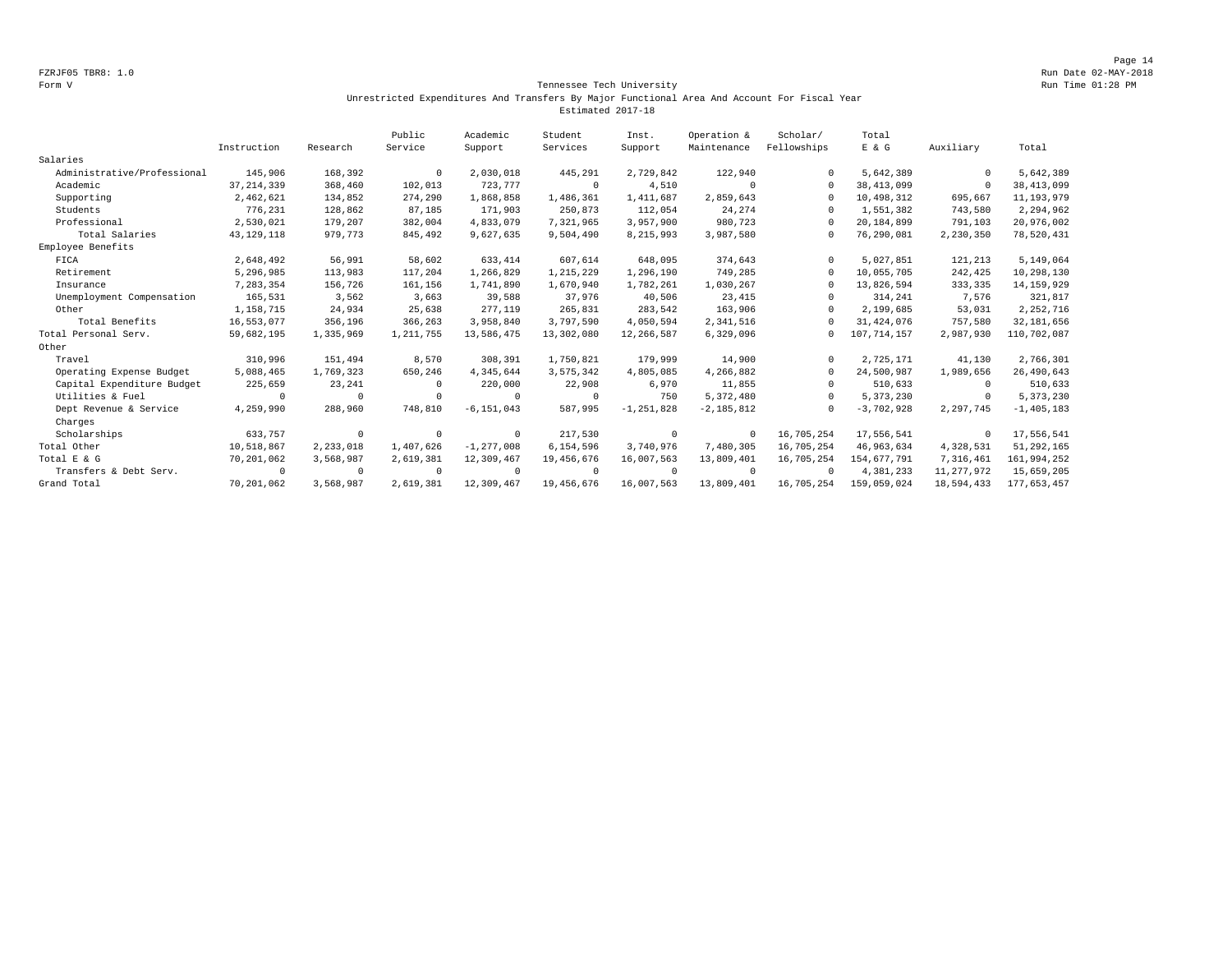#### Form V Tennessee Tech University Run Time 01:28 PM Unrestricted Expenditures And Transfers By Major Functional Area And Account For Fiscal Year Proposed 2018-19

|                             |              |              | Public       | Academic       | Student      | Inst.          | Operation &    | Scholar/    | Total        |              |                |
|-----------------------------|--------------|--------------|--------------|----------------|--------------|----------------|----------------|-------------|--------------|--------------|----------------|
|                             | Instruction  | Research     | Service      | Support        | Services     | Support        | Maintenance    | Fellowships | E & G        | Auxiliary    | Total          |
| Salaries                    |              |              |              |                |              |                |                |             |              |              |                |
| Administrative/Professional | 154,849      | 172,975      | $^{\circ}$   | 2,089,966      | 546,300      | 2,937,347      | 126,313        | $\Omega$    | 6,027,750    | $^{\circ}$   | 6,027,750      |
| Academic                    | 39, 416, 602 | 127,205      | 126,794      | 738,566        | $^{\circ}$   | 4,000          | $\Omega$       | $\Omega$    | 40, 413, 167 | 1,000        | 40, 414, 167   |
| Supporting                  | 2,418,617    | 157,039      | 263,639      | 1,979,085      | 1,505,587    | 1,565,955      | 3,035,919      | $\Omega$    | 10,925,841   | 750,250      | 11,676,091     |
| Students                    | 588,390      | 53,090       | 38,435       | 148,900        | 184,860      | 50,308         | 21,438         | $\Omega$    | 1,085,421    | 727,485      | 1,812,906      |
| Professional                | 2,409,210    | 123,617      | 292,376      | 5,486,607      | 7,263,905    | 4,195,850      | 1,003,571      | $\Omega$    | 20, 775, 136 | 802,100      | 21,577,236     |
| Total Salaries              | 44,987,668   | 633,926      | 721,244      | 10,443,124     | 9,500,652    | 8,753,460      | 4,187,241      | $\Omega$    | 79, 227, 315 | 2,280,835    | 81,508,150     |
| Employee Benefits           |              |              |              |                |              |                |                |             |              |              |                |
| FICA                        | 2,676,105    | 44,814       | 54,917       | 650,563        | 605,564      | 659,997        | 380,774        | $\Omega$    | 5,072,734    | 123,165      | 5,195,899      |
| Retirement                  | 5, 352, 211  | 89,628       | 109,833      | 1,301,127      | 1,211,129    | 1,319,993      | 761,548        | $\Omega$    | 10,145,469   | 246,331      | 10,391,800     |
| Insurance                   | 7,359,290    | 123,239      | 151,021      | 1,789,049      | 1,665,302    | 1,814,991      | 1,047,128      | $\Omega$    | 13,950,020   | 338,705      | 14, 288, 725   |
| Unemployment Compensation   | 167,257      | 2,801        | 3.432        | 40.660         | 37.848       | 41,250         | 23,798         | $\cap$      | 317.046      | 7.698        | 324,744        |
| Other                       | 1,170,796    | 19,606       | 24,026       | 284,621        | 264,934      | 288,749        | 166,589        | $\Omega$    | 2,219,321    | 53,885       | 2,273,206      |
| Total Benefits              | 16,725,659   | 280,088      | 343,229      | 4,066,020      | 3,784,777    | 4,124,980      | 2,379,837      | $\Omega$    | 31,704,590   | 769,784      | 32, 474, 374   |
| Total Personal Serv.        | 61, 713, 327 | 914,014      | 1,064,473    | 14,509,144     | 13, 285, 429 | 12,878,440     | 6,567,078      | $\Omega$    | 110,931,905  | 3,050,619    | 113,982,524    |
| Other                       |              |              |              |                |              |                |                |             |              |              |                |
| Travel                      | 281,426      | 43,540       | 7,170        | 224,560        | 1,267,661    | 77,660         | 9,640          | $\Omega$    | 1,911,657    | 20,010       | 1,931,667      |
| Operating Expense Budget    | 4,240,995    | 1,328,251    | 338,260      | 3,454,081      | 2,896,844    | 3,677,501      | 3,846,287      | $\Omega$    | 19,782,219   | 1,972,193    | 21,754,412     |
| Capital Expenditure Budget  | 111,500      | $^{\circ}$   | $\Omega$     | 220,000        | $^{\circ}$   | 6,970          | $\Omega$       | $\Omega$    | 338,470      | 2,500        | 340,970        |
| Utilities & Fuel            | $\Omega$     | $^{\circ}$   | $\Omega$     | $^{\circ}$     | $^{\circ}$   | $\Omega$       | 5,842,480      | $\Omega$    | 5,842,480    | $\mathbf{0}$ | 5,842,480      |
| Supplies                    | $\Omega$     | $\mathbf{0}$ | 1,969        | $^{\circ}$     | $^{\circ}$   | $\Omega$       | $\Omega$       | $\Omega$    | 1,969        | $^{\circ}$   | 1,969          |
| Dept Revenue & Service      | 4,294,910    | 291,320      | 754,950      | $-6, 111, 390$ | 594,490      | $-1, 154, 893$ | $-2, 269, 660$ | $\cap$      | $-3,600,273$ | 2,389,730    | $-1, 210, 543$ |
| Charges                     |              |              |              |                |              |                |                |             |              |              |                |
| Scholarships                | 422,880      | $\circ$      | $\mathbf{0}$ | $\mathbf 0$    | 226,900      | $\circ$        | $^{\circ}$     | 18,088,633  | 18,738,413   | $^{\circ}$   | 18,738,413     |
| Total Other                 | 9,351,711    | 1,663,111    | 1,102,349    | $-2, 212, 749$ | 4,985,895    | 2,607,238      | 7,428,747      | 18,088,633  | 43,014,935   | 4,384,433    | 47,399,368     |
| Total E & G                 | 71,065,038   | 2,577,125    | 2,166,822    | 12,296,395     | 18, 271, 324 | 15,485,678     | 13,995,825     | 18,088,633  | 153,946,840  | 7,435,052    | 161, 381, 892  |
| Transfers & Debt Serv.      | $\Omega$     | $^{\circ}$   | $\Omega$     | $^{\circ}$     | $\Omega$     | $\Omega$       | $\Omega$       | $\Omega$    | 4,886,145    | 10,907,268   | 15,793,413     |
| Grand Total                 | 71,065,038   | 2,577,125    | 2,166,822    | 12,296,395     | 18, 271, 324 | 15,485,678     | 13,995,825     | 18,088,633  | 158,832,985  | 18, 342, 320 | 177, 175, 305  |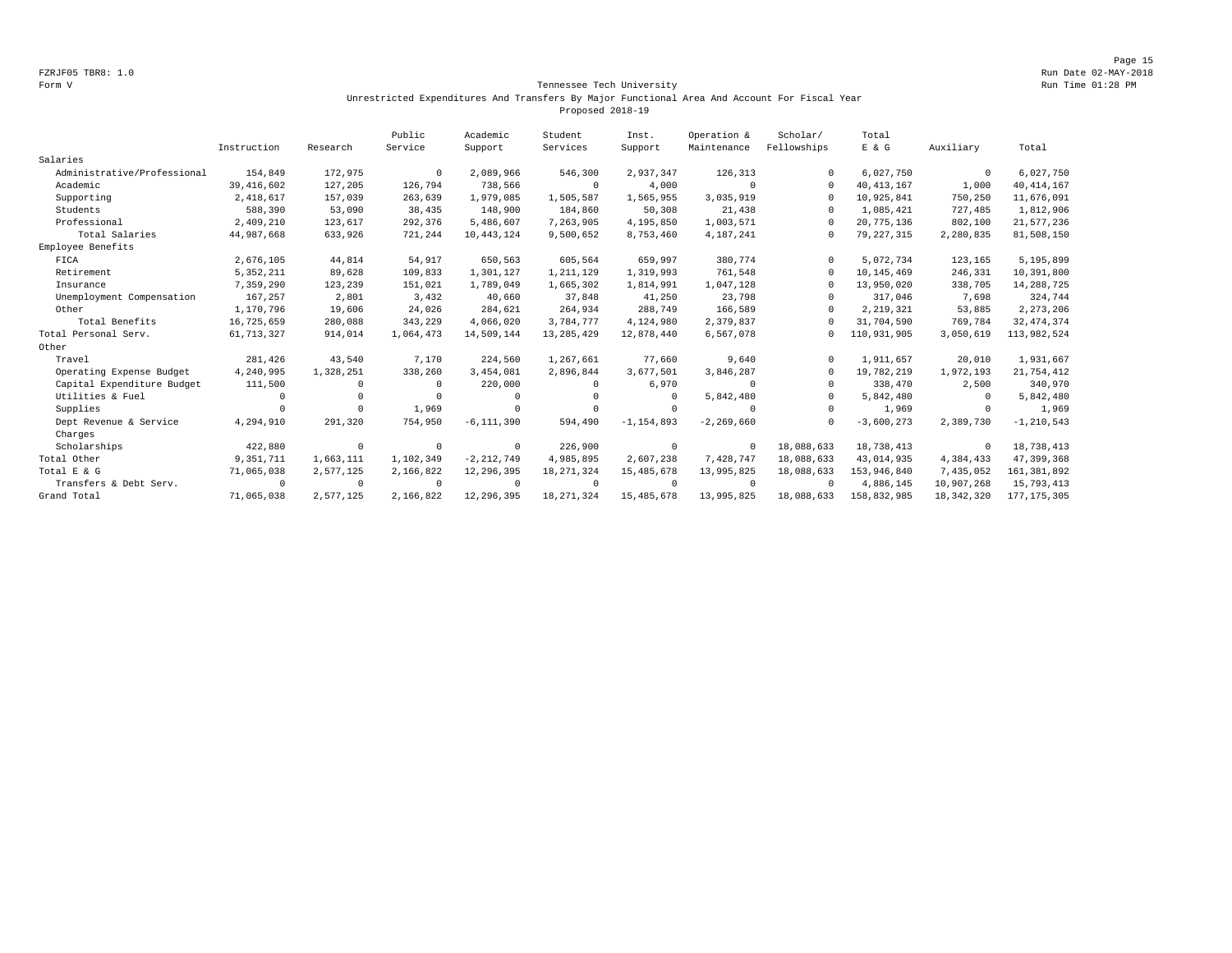# PAGE 16 FZRJF06 TBR8: 1.1 RUN DATE 02-MAY-2018

## Form VI Tennessee Tech University RUN TIME 01:32 PM Current Fund Revenues July Budget 2018-19

|                                    | Actual<br>$2016 - 17$ | October<br>Budget<br>$2017 - 18$ | Estimated<br>Budget<br>$2017 - 18$ | July<br>Budget<br>$2018 - 19$ |
|------------------------------------|-----------------------|----------------------------------|------------------------------------|-------------------------------|
| Education and General              |                       |                                  |                                    |                               |
| Tuition and Fees                   |                       |                                  |                                    |                               |
| Mandatory Fees                     |                       |                                  |                                    |                               |
| Maintenance Fees                   | 74,106,011            | 76,004,500                       | 75,336,000                         | 74,906,000                    |
| Out-Of-State Tuition               | 11,399,172            | 8,746,000                        | 8,573,500                          | 8,463,500                     |
| Debt Service Fees                  | 2,376,545             | 2,366,000                        | 2,358,000                          | 2,308,000                     |
| General Access                     |                       |                                  |                                    |                               |
| Student Mental Health Wellness Fee | $\Omega$              | $\Omega$                         | $\Omega$                           | 58,000                        |
| Technology Access Fee              | 2,252,995             | 2,210,500                        | 2,207,500                          | 2,162,500                     |
| Facilities Fee                     | 967,379               | 948,000                          | 946,500                            | 927,000                       |
| Total Mandatory Fees               | 91,102,102            | 90, 275, 000                     | 89, 421, 500                       | 88,825,000                    |
| Non-Mandatory Fees                 |                       |                                  |                                    |                               |
| CEU Student Fees                   | 29,864                | 58,000                           | 48,000                             | 48,000                        |
| Application Fees                   | 239,390               | 238,000                          | 248,000                            | 248,000                       |
| Late Registration Fees             | 125,200               | 120,000                          | 108,000                            | 108,000                       |
| Institution On-Line Course Fee     | 424,650               | 527,500                          | 511,500                            | 558,000                       |
| RODP Fee                           | 662,237               | 659,500                          | 732,000                            | 732,000                       |
| Specialized Academic Course Fee    |                       |                                  |                                    |                               |
| SACFee Engineering Regr Term       | 2,435,445             | 2,785,000                        | 2,732,000                          | 2,707,000                     |
| SACFee Engineering Summ Term       | 134,903               | 0                                | $\Omega$                           | 0                             |
| SACFee Business Regr Term          | 722,863               | 902,300                          | 875,900                            | 1,006,000                     |
| SACFee Business Summ Term          | 55,424                | $\Omega$                         | $\Omega$                           | $\Omega$                      |
| SACFee Nursing Regr Term           | 251,513               | 570,000                          | 581,800                            | 576,300                       |
| SACFee Nursing Summ Term           | 3,266                 | $\Omega$                         | $\Omega$                           | $\mathbf 0$                   |
| SACFee Nurs Regr Term TN eCampus   | 40,988                | $\Omega$                         | $\Omega$                           | $\mathbf 0$                   |
| SACFee Nurs Summ Term TN eCampus   | 14,050                | $\Omega$                         |                                    |                               |
| SACFee Education Regr Term         | 344,256               | 985,000                          | 1,004,500                          | 994,500                       |
| SACFee Education Summ Term         | 7,526                 | $\Omega$                         | $\Omega$                           | $\mathbf 0$                   |
| SACF-Agric/Human Ecology           | $\Omega$              | 225,000                          | 233,000                            | 230,500                       |
| SACF-Arts & Sciences               | $\Omega$              | 1,000,000                        | 930,000                            | 922,000                       |
| Music Private Lesson Fees          | 108,763               | 107,900                          | 107,900                            | 107,900                       |
| Craft Ctr Workshop Fees            | 81,968                | 50,000                           | 75,000                             | 50,000                        |
| Credit By Examination              | 840                   | 2,000                            | 2,000                              | 2,000                         |
| Return Check Fines                 | 4,140                 | 4,000                            | 3,200                              | 3,200                         |
| Laboratory Breakage                | 3,738                 | 2,800                            | 2,800                              | 2,800                         |
| Thesis Binding                     | $\Omega$              | 2,000                            | 2,000                              | 2,000                         |
| Library Fines                      | 30,257                | 16,000                           | 26,500                             | 26,500                        |
| LRC Library Fines                  | 424                   | 1,000                            | 100                                | 100                           |
| Transcription Fees                 | 25                    | $\Omega$                         | $\Omega$                           | $\overline{0}$                |
| Eagle Card Replacement Fees        | 12,127                | 11,500                           | 10,000                             | 10,000                        |
| Recital Fees                       | 4,100                 | 4,000                            | 4,400                              | 4,400                         |
| Workshop Fee Meals                 | 589                   | $\Omega$                         | $\Omega$                           | 0                             |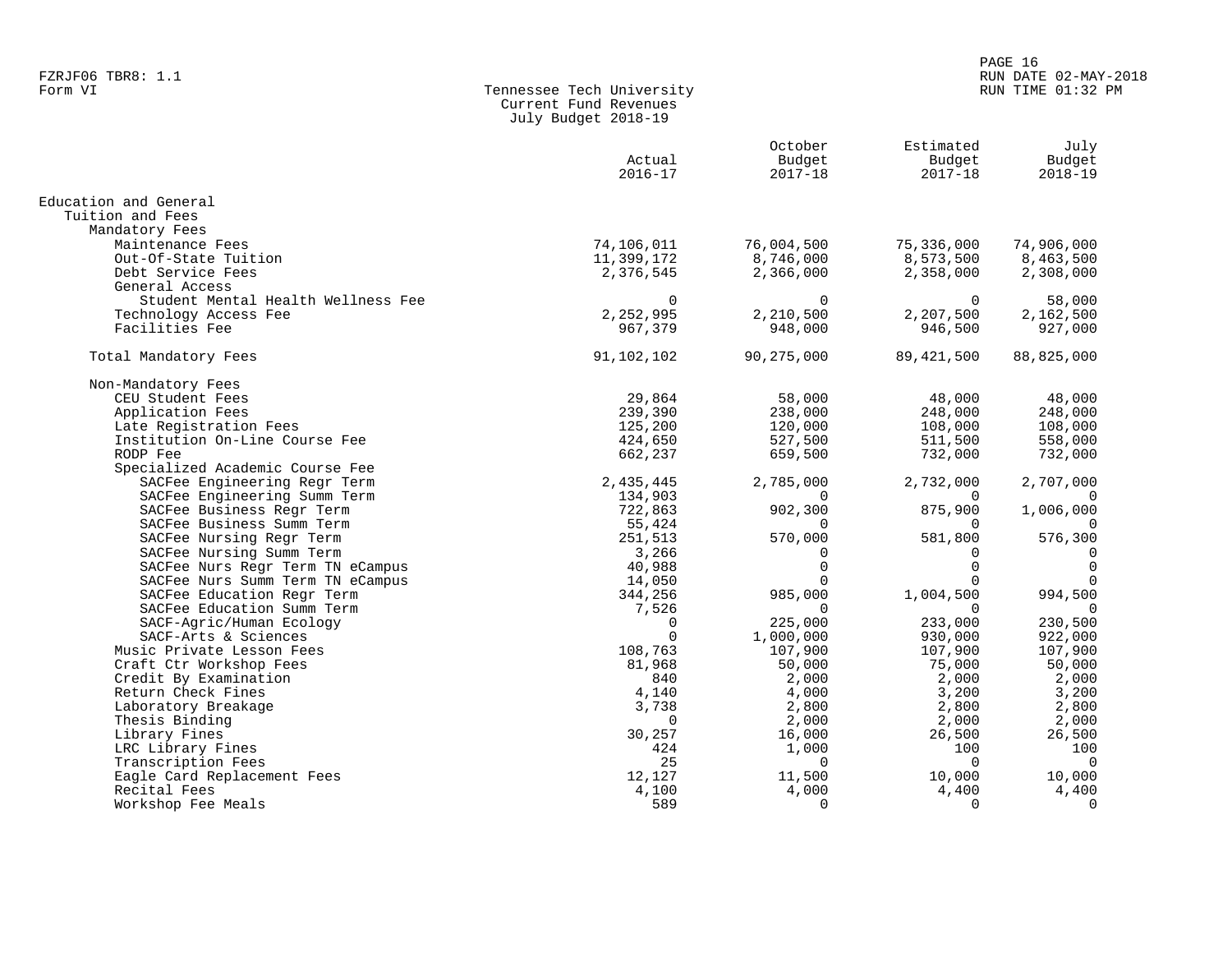# PAGE 17 FZRJF06 TBR8: 1.1 RUN DATE 02-MAY-2018

## Form VI Tennessee Tech University RUN TIME 01:32 PM Current Fund Revenues July Budget 2018-19

|                                      | Actual       | October<br>Budget | Estimated<br>Budget | July<br>Budget |
|--------------------------------------|--------------|-------------------|---------------------|----------------|
|                                      | $2016 - 17$  | $2017 - 18$       | $2017 - 18$         | $2018 - 19$    |
| Golf Fees                            | 7,150        | 14,000            | 12,000              | 12,000         |
| Sales Tax Transmitted                | $-2,093$     | $\mathbf 0$       | $\Omega$            | $\mathbf 0$    |
| Total Non-Mandatory Fees             | 5,743,603    | 8,285,500         | 8,250,600           | 8,351,200      |
| Total Tuition & Fees                 | 96,845,705   | 98,560,500        | 97,672,100          | 97,176,200     |
| State Appropriations                 | 42, 172, 363 | 47,030,200        | 47,030,200          | 50,365,800     |
| Federal Grants and Contracts         | 1,291,184    | 869,670           | 869,670             | 869,670        |
| State Grants & Contracts             | 108,505      | 59,400            | 59,400              | 59,400         |
| Local Grants & Contracts             | 18,188       | 3,200             | 3,200               | 3,200          |
| Private Grants & Contracts           | 32,282       | 39,100            | 39,100              | 39,100         |
| Private Gifts                        | 20,976       | $\Omega$          | $\Omega$            | $\Omega$       |
| Sales & Services of Educ. Activities |              |                   |                     |                |
| Child Care Centers - Educational     | 473,603      | 393,040           | 393,040             | 393,040        |
| Extramurals                          | $\Omega$     | 820               | 820                 | 820            |
| Band Camps                           | 31,270       | 53,330            | 53,330              | 53,330         |
| Livestock Dairy Beef Cattle          | 277,316      | 38,900            | 98,400              | 38,900         |
| Livestock Dairy Sheep                | 10,554       | 6,900             | 8,600               | 6,900          |
| Livestock Dairy Hogs                 | 16,827       | 13,870            | 13,870              | 13,870         |
| Dramatics                            | 8,173        | 2,420             | 13,515              | 2,420          |
| Sales Svcs Edu Depts Taxable         | 7,600        | 14,247            | 15,497              | 5,580          |
| Sales Svcs Edu Depts Nontaxable      | 8,219        | 19,975            | 28,895              | 13,975         |
| Sales Tax Transmitted                | $-726$       | $\Omega$          | $\Omega$            | $\overline{0}$ |
| Workshop Fees                        | 56,022       | 5,575             | 5,575               | 5,575          |
| Dairy Cattle                         | 0            | 430               | 0                   | 430            |
| Showing Fitting Services             | $\Omega$     | 5,240             | $\Omega$            | 5,240          |
| Bull Development Center              | 4,706        | 6,000             | 4,800               | 6,000          |
| Business Media Service Center        | 549,675      | 92,346            | 92,346              | 92,346         |
| Sponsorships                         | 6,250        | $\Omega$          | 12,750              | $\overline{0}$ |
| Federal Program Income               | 7,394        | $\Omega$          | $\Omega$            | $\Omega$       |
| Vegetables and Garden Products       | 118,796      | 71,000            | 169,320             | 71,000         |
| Bull Sales                           | 48,395       | 50,000            | $\Omega$            | 50,000         |
| Indirect Cost Recovery Unrestricted  | 137,419      | 23,086            | 23,086              | 23,086         |
| Plant Sales                          | 472          | $\Omega$          | $\mathbf 0$         | 2,220          |
| Competitions                         | 77           | $\Omega$          | $\Omega$            | $\overline{0}$ |
| Instructional Equipment Rental       | 62,000       | 2,000             | 55,750              | 2,000          |
| Examination and Testing Fees         | 7,125        | 8,500             | 8,500               | 8,500          |
| Examination and Testing COMPASS      | 15,580       | 6,000             | 6,000               | 6,000          |
| ACT GED Testing                      | $\Omega$     | 70                | 70                  | 70             |
| Certified Teacher Test/Praxis        | 47,950       | 40,000            | 40,000              | 40,000         |
| Lab Manuals                          | 46,894       | 24,231            | 24,231              | 24,231         |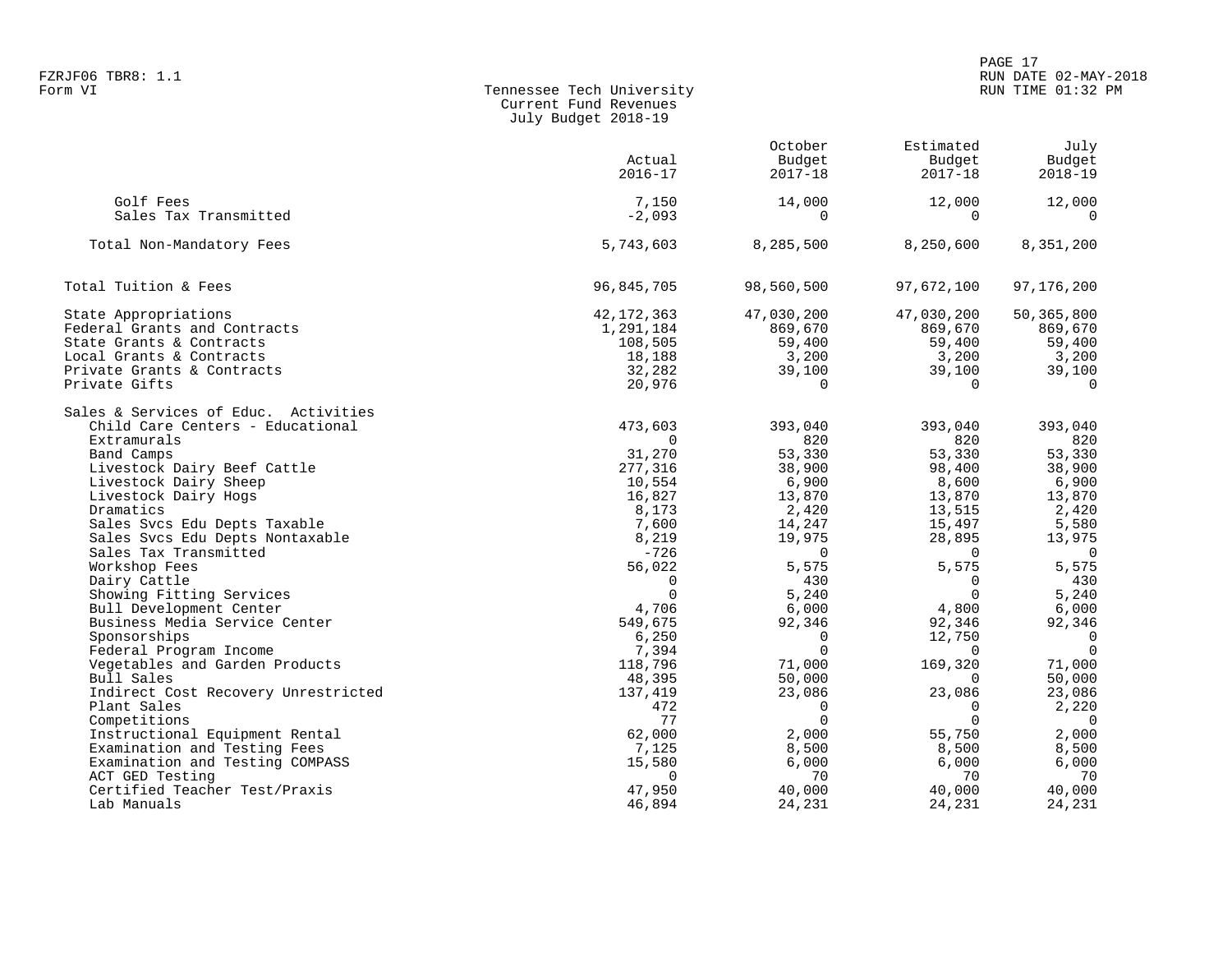#### PAGE 18 FZRJF06 TBR8: 1.1 RUN DATE 02-MAY-2018 RUN TIME 01:32 PM

| Form VI | Tennessee Tech University |
|---------|---------------------------|
|         | Current Fund Revenues     |
|         | July Budget 2018-19       |

|                                            |                | October     | Estimated   | July           |
|--------------------------------------------|----------------|-------------|-------------|----------------|
|                                            | Actual         | Budget      | Budget      | Budget         |
|                                            | $2016 - 17$    | $2017 - 18$ | $2017 - 18$ | $2018 - 19$    |
| CLEP Testing Fees                          | 3,350          | $\mathbf 0$ | $\Omega$    | $\mathbf 0$    |
| Western Gov Testing Fees                   | 660            | $\Omega$    | $\Omega$    | $\mathsf 0$    |
| Independent Study Testing Fee              | 1,210          | $\Omega$    | $\Omega$    | $\mathbf 0$    |
| Royalties Patents Copyrights               | 339            | $\Omega$    | $\Omega$    | $\mathbf 0$    |
| edTPA Remediation Scoring Fee              | 200            | $\Omega$    | 300         | $\mathbf 0$    |
| Sales &Services Edu Bad Debt Contra        | $-135$         | $\mathbf 0$ | $\Omega$    | $\mathbf 0$    |
|                                            | $\overline{0}$ | $\Omega$    | 560         | $\Omega$       |
| Honey                                      |                |             |             |                |
| Total Sales & Services of Educ. Activities | 1,947,215      | 877,980     | 1,069,255   | 865,533        |
| Sales & Services of Other Activities       |                |             |             |                |
| Athletics                                  | 6,677,696      | 6,398,890   | 6,403,390   | 6,303,890      |
| Sales and Service Other Act Taxable        | 55,527         | 70,940      | 75,460      | 70,940         |
| Sales and Serv Other Act Nontaxable        | 861,432        | 180,000     | 199,965     | 190,000        |
| Sales & Serv Oth Sales Tax Transmit        | $-10, 133$     | $-4,230$    | $-350$      | $-4,230$       |
| Parking Permits-Staff                      | 269,819        | 300,000     | 264,000     | 282,000        |
| Parking Permits-Student                    | 906,490        | 900,000     | 918,000     | 868,000        |
| Facilities Rental                          | 124,855        | 132,009     | 132,009     | 134,009        |
| Agric Pavilion Concessions Taxable         | $\Omega$       | 46,000      | $\Omega$    | 46,000         |
| Agric Pavilion Student Resid Rent          | 4,428          | 4,980       | 4,330       | 4,980          |
| Salvage Income                             | 27,667         | 40,000      | 40,000      | 40,000         |
| Royalties Patents Copyrights               | 5,247          | $\Omega$    | $\Omega$    | $\Omega$       |
| Commissions on Other Sources               | 38,131         | 37,500      | 38,000      | 37,500         |
| PSC Metals Salvage                         | 9,529          | $\Omega$    | $\Omega$    | - 0            |
| Photo Services Sales Taxable               | 5,976          | 32,490      | 26,890      | 32,490         |
| Photo Services Sales Nontaxable            | 16,836         | $\Omega$    | $\Omega$    | $\overline{0}$ |
| International Student Reg Fee              | 155,400        | 175,600     | 175,600     | 175,600        |
| Airport Transportation Fee                 | 7,120          | 9,440       | 9,440       | 9,440          |
| Intrastate Long Distance (9.75%)           | 15,508         | 21,000      | 21,000      | 21,000         |
| Interstate Long Distance (8.50%)           | 317            | $\Omega$    | $\Omega$    | $\overline{0}$ |
| Long Distance Nontaxable                   | 4,191          | $\Omega$    | 40          | $\Omega$       |
| Printing Services Taxable                  | 11,165         | 22,160      | 22,160      | 22,160         |
| Printing Services Nontaxable               | 94,792         | 50,000      | 115,000     | 50,000         |
| Cable TV Taxable                           | 541            | 600         | 600         | 600            |
| Recycling Salvage                          | 279            | $\Omega$    | $\Omega$    | $\overline{0}$ |
| Clinics                                    | 5,495          | 2,475       | 2,705       | 2,475          |
| Career Services                            | 119,100        | 43,100      | 112,970     | 44,700         |
| Pharmacy                                   | 59,435         | 63,800      | 63,800      | 63,800         |
| Infirmary Lab                              | 17,982         | 27,000      | 27,000      | 27,000         |
| Health Services Faculty Staff              | 2,820          | $\Omega$    | 1,840       | $\Omega$       |
| Student Orientation SOAR Req Fees          | 58,209         | 50,000      | 50,000      | 50,000         |
| Student Orientation SOAR Hours Taxb        | 18,520         | 15,000      | 15,000      | 15,000         |
| Career College Fair                        | 4,125          | 5,880       | 5,880       | 5,880          |
| Replacement Diplomas                       | 1,410          | 250         | 250         | 250            |
|                                            |                |             |             |                |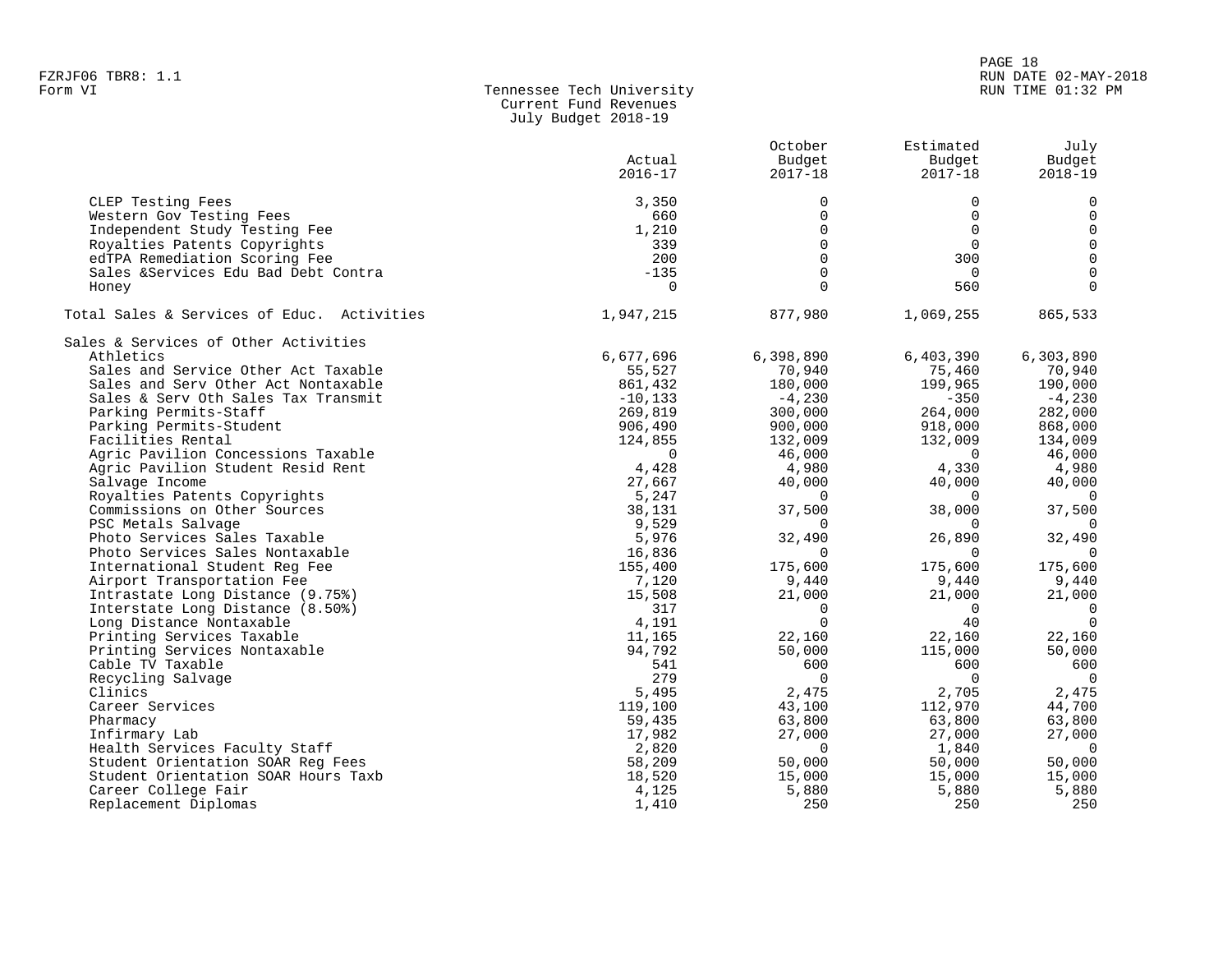#### PAGE 19 FZRJF06 TBR8: 1.1 RUN DATE 02-MAY-2018 RUN TIME 01:32 PM

| Form VI | Tennessee Tech University |
|---------|---------------------------|
|         | Current Fund Revenues     |
|         | July Budget 2018-19       |

|                                                                                | Actual<br>$2016 - 17$                | October<br>Budget<br>$2017 - 18$   | Estimated<br>Budget<br>$2017 - 18$ | July<br>Budget<br>$2018 - 19$      |
|--------------------------------------------------------------------------------|--------------------------------------|------------------------------------|------------------------------------|------------------------------------|
| Advertising<br>Yearbook Sales Taxable<br>Yearbook Sales Nontaxable             | 9,139<br>446<br>96                   | 6,780<br>500<br>$\Omega$           | 6,780<br>500<br>$\Omega$           | 6,780<br>500<br>$\overline{0}$     |
| Copies Taxable<br>Salvage of Fixed Assets                                      | 7,521<br>5,320                       | 5,535<br>$\Omega$                  | 5,535<br>$\Omega$                  | 5,535<br>$\Omega$                  |
| Total Sales & Services of Other Activities                                     | 9,592,431                            | 8,637,699                          | 8,737,794                          | 8,506,299                          |
| Other Sources<br>Traffic Fines<br>Over and Short General Nontaxable            | 216,155<br>25                        | 200,000<br>$\Omega$                | 183,000<br>$\Omega$                | 183,000<br>$\Omega$                |
| Miscellaneous Income Nontaxable<br>Expired Grants<br>Equipment Loss and Damage | 117,352<br>6,459<br>1,700            | 30,000<br>0<br>$\Omega$            | 30,000                             | 30,000<br>0<br>$\mathbf 0$         |
| Other Operating Rev Bad Debt Contra<br>Other Nonoperating Bad Debt Contra      | $-3$<br>$-844$                       | $\Omega$<br>$\Omega$               | $\cap$                             | $\Omega$<br>$\Omega$               |
| Interest Income<br>Unrealized Gains and Losses                                 | 639,899<br>$-6,327$                  | 635,000<br>1,000                   | 635,000<br>1,000                   | 635,000<br>1,000                   |
| Total Other Sources                                                            | 974,416                              | 866,000                            | 849,000                            | 849,000                            |
| Total Educational & General                                                    | 153,003,265                          | 156,943,749                        | 156,329,719                        | 158,734,202                        |
| Auxiliary Enterprises Revenues                                                 |                                      |                                    |                                    |                                    |
| Book & University Store<br>Food Services<br>Housing                            | 528,087<br>2, 221, 114<br>12,442,352 | 525,500<br>3,023,231<br>12,356,900 | 459,639<br>2,949,731<br>13,181,900 | 459,639<br>2,949,731<br>13,181,900 |
| Post Office<br>Wellness Facility<br>Other Auxiliaries                          | 15,030<br>1,480,850<br>229,875       | 4,750<br>1,493,300<br>270,000      | 3,720<br>1,478,000<br>267,975      | 4,750<br>1,476,300<br>270,000      |
| Total Auxiliary Revenues                                                       | 16,917,308                           | 17,673,681                         | 18,340,965                         | 18, 342, 320                       |
|                                                                                |                                      |                                    |                                    |                                    |
| Total Revenues                                                                 | 169,920,573                          | 174,617,430                        | 174,670,684                        | 177,076,522                        |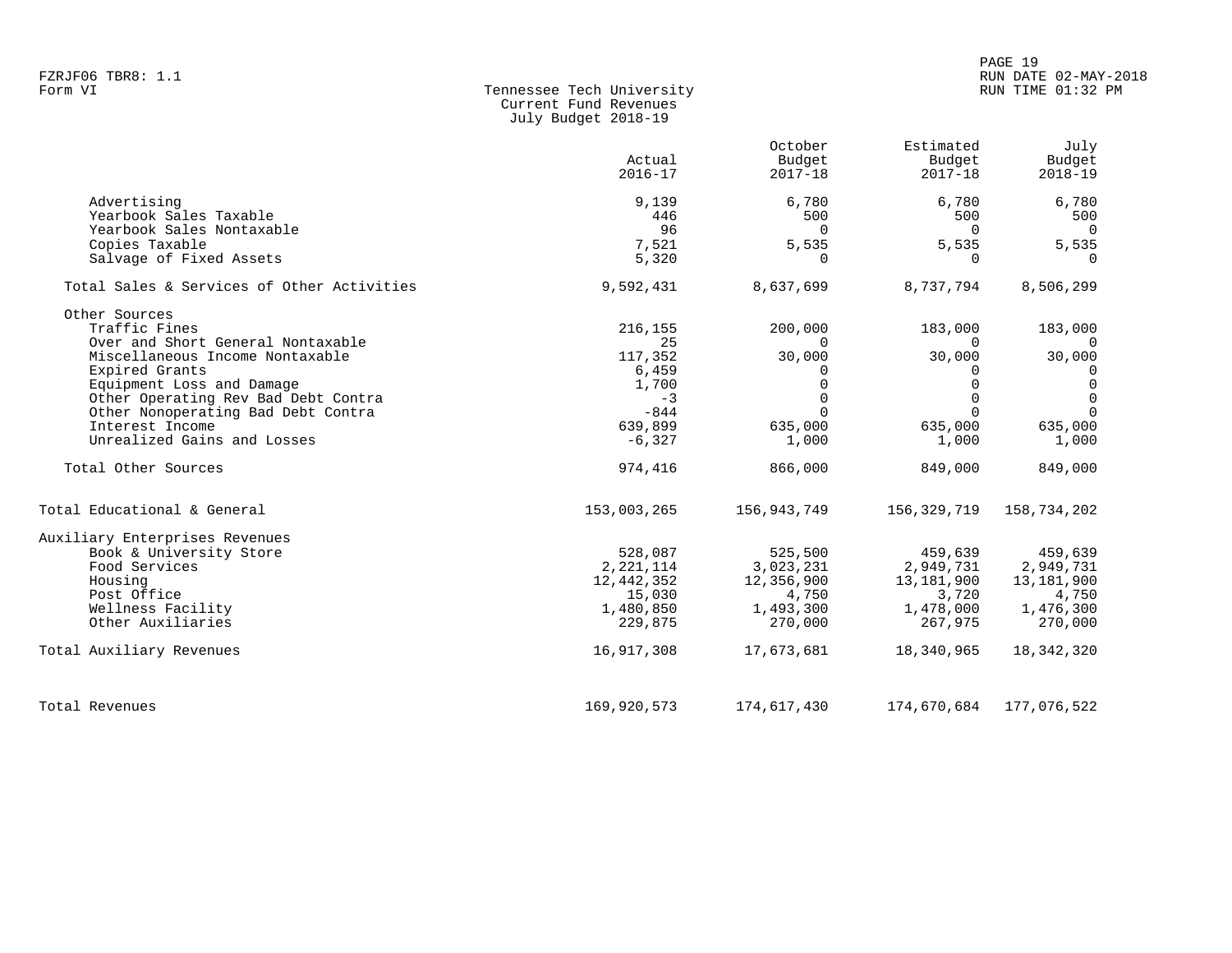|                                               | Actual<br>$2016 - 17$ | October<br>$2017 - 18$ | Estimated<br>$2017 - 18$ | July<br>$2018 - 19$ |
|-----------------------------------------------|-----------------------|------------------------|--------------------------|---------------------|
| Education and General                         |                       |                        |                          |                     |
| Instruction (20)                              |                       |                        |                          |                     |
| Instruction (200)<br>Summer School (120004)   |                       |                        |                          |                     |
| Salaries - Academic                           | 23,022                | 17,044                 | 17,044                   | 17,044              |
| Salaries - Students                           | 2,206                 | $\Omega$               | $\Omega$                 | 0                   |
| Employee Benefits                             | 4,033                 | 4,531                  | 4,531                    | 4,531               |
| Total - Summer School (120004):               | 29,261                | 21,575                 | 21,575                   | 21,575              |
|                                               |                       |                        |                          |                     |
| Provost Surplus Instruction (120020)          |                       |                        |                          |                     |
| Salaries - Academic                           | 0                     | $\Omega$               | O                        | 4,612               |
| Operating Expenses                            | $\Omega$              | 28,012                 | 23,400                   | $-4,612$            |
| Total - Provost Surplus Instruction (120020): | 0                     | 28,012                 | 23,400                   | 0                   |
| Online & Distance Education (120022)          |                       |                        |                          |                     |
| Salaries - Administrative                     | 141,750               | 145,906                | 145,906                  | 146,214             |
| Salaries - Academic                           | 5,001                 | 5,000                  | 7,501                    | $\Omega$            |
| Salaries - Supporting                         |                       | 62,732                 | 62,939                   | 63,107              |
| Salaries - Professional                       | $\Omega$              | 103,600                | 103,600                  | 104,339             |
| Employee Benefits                             | 43,979                | 75,715                 | 75,715                   | 75,715              |
| Travel                                        | 2,116                 | 10,500                 | 8,975                    | 7,500               |
| Operating Expenses                            | 2,632                 | 18,155                 | 4,740                    | 21,155              |
| Total - Online & Distance Education (120022): | 195,478               | 421,608                | 409,376                  | 418,030             |
|                                               |                       |                        |                          |                     |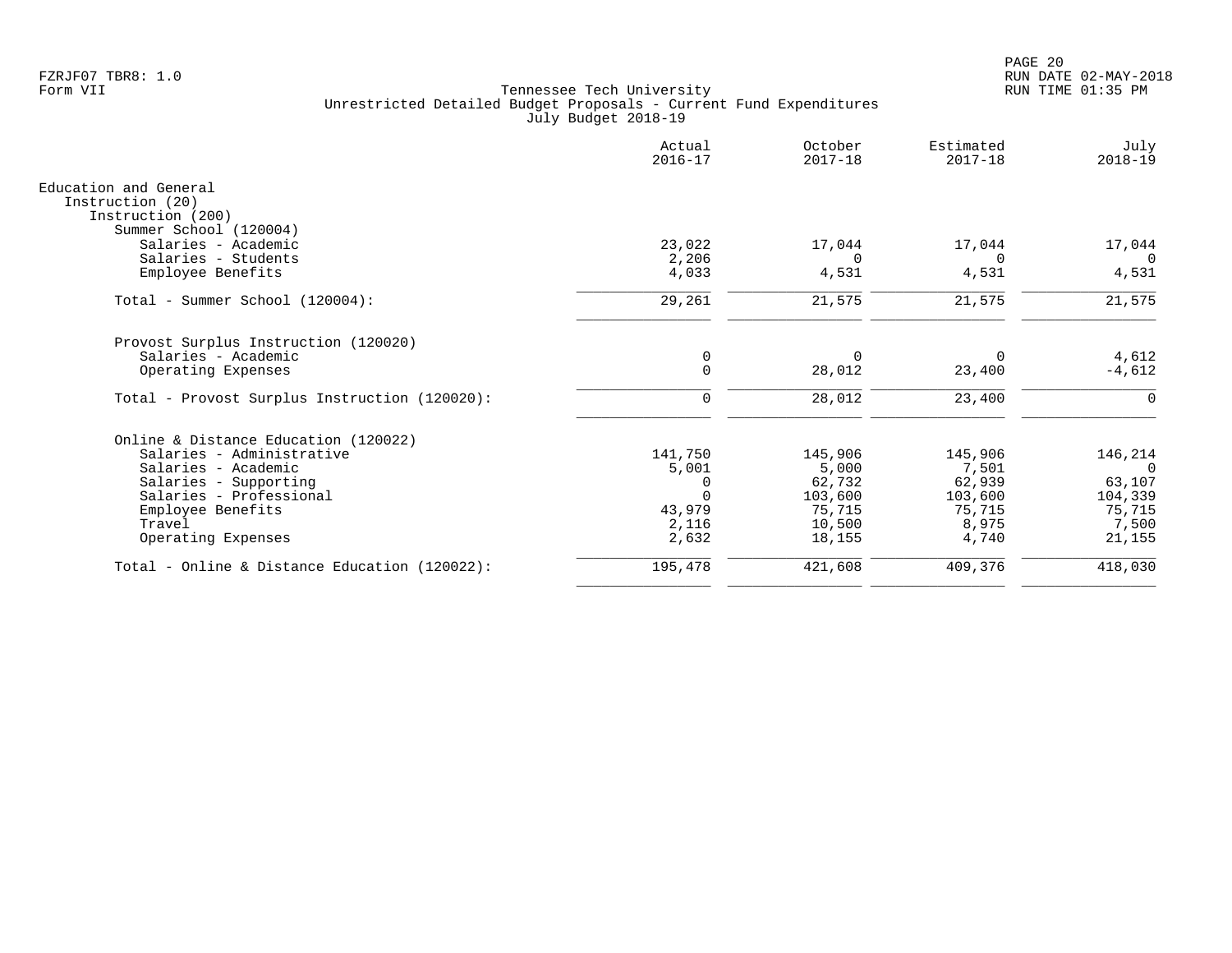| Actual<br>$2016 - 17$ | October<br>$2017 - 18$                                                      | Estimated<br>$2017 - 18$                                                                         | July<br>$2018 - 19$                                                            |
|-----------------------|-----------------------------------------------------------------------------|--------------------------------------------------------------------------------------------------|--------------------------------------------------------------------------------|
|                       |                                                                             |                                                                                                  |                                                                                |
|                       |                                                                             |                                                                                                  | $\mathbf 0$                                                                    |
| $\mathbf 0$           |                                                                             | 0                                                                                                | $\Omega$                                                                       |
| $\Omega$              | 18,470                                                                      | 0                                                                                                | $\Omega$                                                                       |
| $\Omega$              | 177,105                                                                     | $\Omega$                                                                                         | $\Omega$                                                                       |
|                       |                                                                             |                                                                                                  |                                                                                |
|                       |                                                                             |                                                                                                  | $\mathbf 0$                                                                    |
| 2,900                 | 0                                                                           | $\mathbf 0$                                                                                      | $\mathbf 0$                                                                    |
| 980                   | 0                                                                           | 0                                                                                                | $\mathbf 0$                                                                    |
| 69,039                | $\Omega$                                                                    | 0                                                                                                | $\Omega$                                                                       |
| 87,375                | $\Omega$                                                                    | $\Omega$                                                                                         | $\Omega$                                                                       |
|                       |                                                                             |                                                                                                  |                                                                                |
| 194,593               | 225,970                                                                     | 189,405                                                                                          | 225,970                                                                        |
| 1,027                 | 22,880                                                                      | $\Omega$                                                                                         | 22,880                                                                         |
| 44,345                | 48,500                                                                      | 48,500                                                                                           | 48,500                                                                         |
|                       |                                                                             |                                                                                                  | 105,616                                                                        |
|                       |                                                                             |                                                                                                  | 81,230                                                                         |
|                       |                                                                             |                                                                                                  | 5,000                                                                          |
|                       |                                                                             |                                                                                                  | $-115,708$                                                                     |
| 431,504               | 534,850                                                                     | 533,176                                                                                          | 373,488                                                                        |
|                       |                                                                             |                                                                                                  |                                                                                |
| 35,100                | 50,300                                                                      | 50,300                                                                                           | 36,500                                                                         |
| 28,485                | 48,000                                                                      | 48,000                                                                                           | 48,000                                                                         |
| 7,500                 | $\Omega$                                                                    | $\mathbf 0$                                                                                      | $\overline{0}$                                                                 |
| 11,145                | 30,380                                                                      |                                                                                                  | 8,600                                                                          |
|                       | $\Omega$                                                                    |                                                                                                  | $\Omega$                                                                       |
| $-237$                | $\Omega$                                                                    | $\Omega$                                                                                         | 236,972<br>$\Omega$                                                            |
|                       |                                                                             | 278,067                                                                                          | 330,072                                                                        |
|                       | $\mathbf 0$<br>14,456<br>83,682<br>74,237<br>200<br>33,420<br>582<br>57,220 | 126,315<br>32,320<br>0<br>105,177<br>81,230<br>5,000<br>46,093<br>151,727<br>139,795<br>280, 407 | 0<br>0<br>106,177<br>81,230<br>5,000<br>102,864<br>30,380<br>12,000<br>137,387 |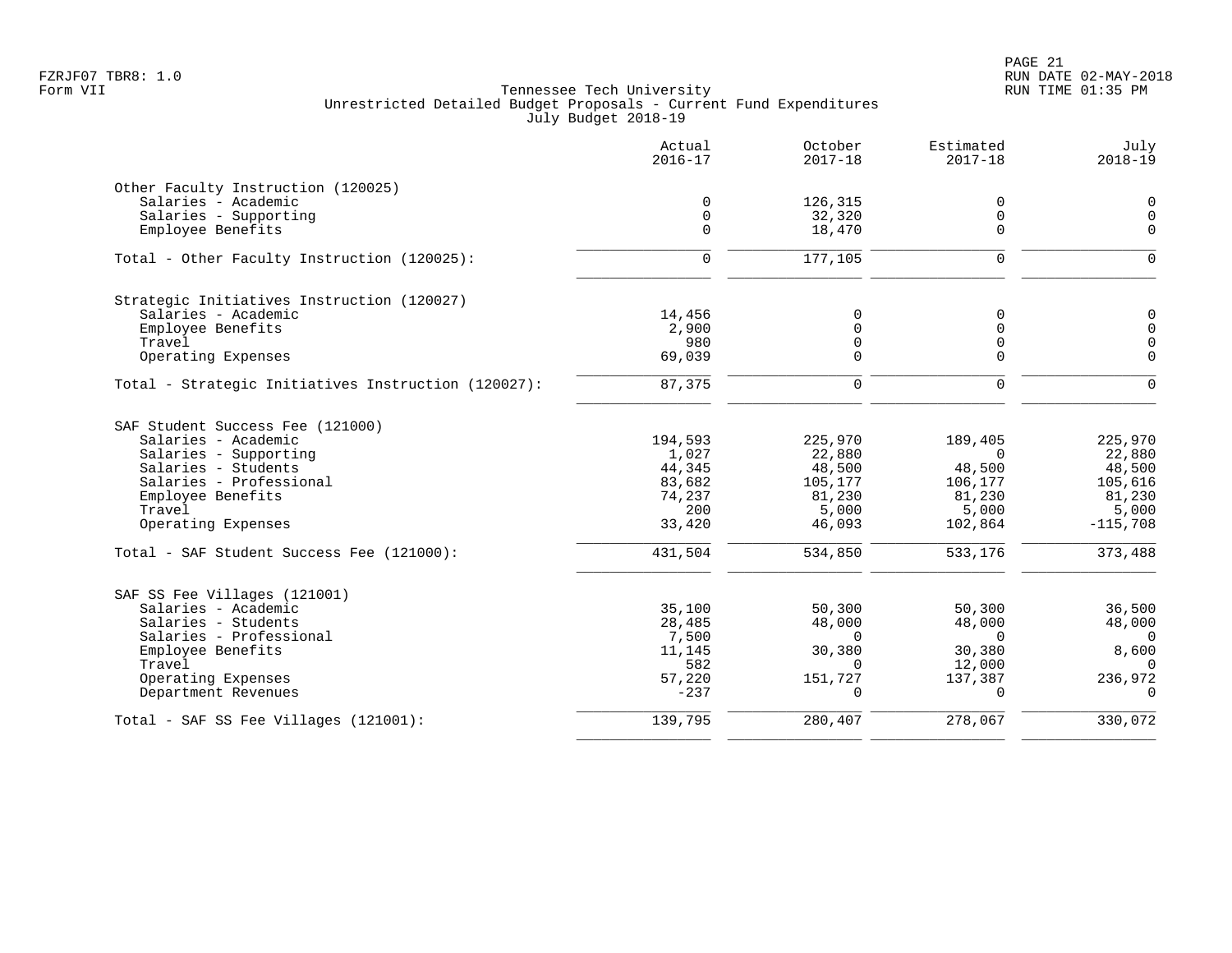|                                                                    | Actual<br>$2016 - 17$ | October<br>$2017 - 18$ | Estimated<br>$2017 - 18$ | July<br>$2018 - 19$ |
|--------------------------------------------------------------------|-----------------------|------------------------|--------------------------|---------------------|
| Instr TAF Equipment (121600)                                       |                       |                        |                          |                     |
| Operating Expenses                                                 | 121,199               | 518,625                | 518,625                  | 240,000             |
| Capital Outlay                                                     | 577,746               | 5,500                  | 5,500                    | 5,500               |
| Total - Instr TAF Equipment (121600):                              | 698,945               | 524,125                | 524,125                  | 245,500             |
| COOP Education (121801)                                            |                       |                        |                          |                     |
| Salaries - Professional                                            | 46,476                | 50,208                 | 50,833                   | 51,890              |
| Employee Benefits                                                  | 24,349                | 24,555                 | 24,555                   | 24,555              |
| Operating Expenses                                                 | 1,501                 | 1,500                  | 1,500                    | 1,500               |
| Total - COOP Education (121801):                                   | 72,326                | 76,263                 | 76,888                   | 77,945              |
| Honors College (121900)                                            |                       |                        |                          |                     |
| Salaries - Academic                                                | 56,040                | 71,500                 | 44,720                   | 71,500              |
| Salaries - Supporting                                              | 30,092                | 25,000                 | 24,560                   | 25,000              |
| Salaries - Students                                                | 3,347                 | 3,780                  | 3,780                    | 3,780               |
| Salaries - Professional                                            | 96,440                | 87,325                 | 117,990                  | 107,507             |
| Employee Benefits                                                  | 53,261                | 53,040                 | 53,040                   | 53,040              |
| Travel                                                             | 2,045                 | 2,340                  | 2,507                    | 2,340               |
| Operating Expenses                                                 | 9,775                 | 12,828                 | 29,216                   | 2,710               |
| Total - Honors College (121900):                                   | 251,000               | 255,813                | 275,813                  | 265,877             |
| Federal College Work Study Program (122001)<br>Salaries - Students | 53,908                | 57,730                 | 57,730                   | 57,730              |
|                                                                    |                       |                        |                          |                     |
| Total - Federal College Work Study Program (122001):               | 53,908                | 57,730                 | 57,730                   | 57,730              |
|                                                                    |                       |                        |                          |                     |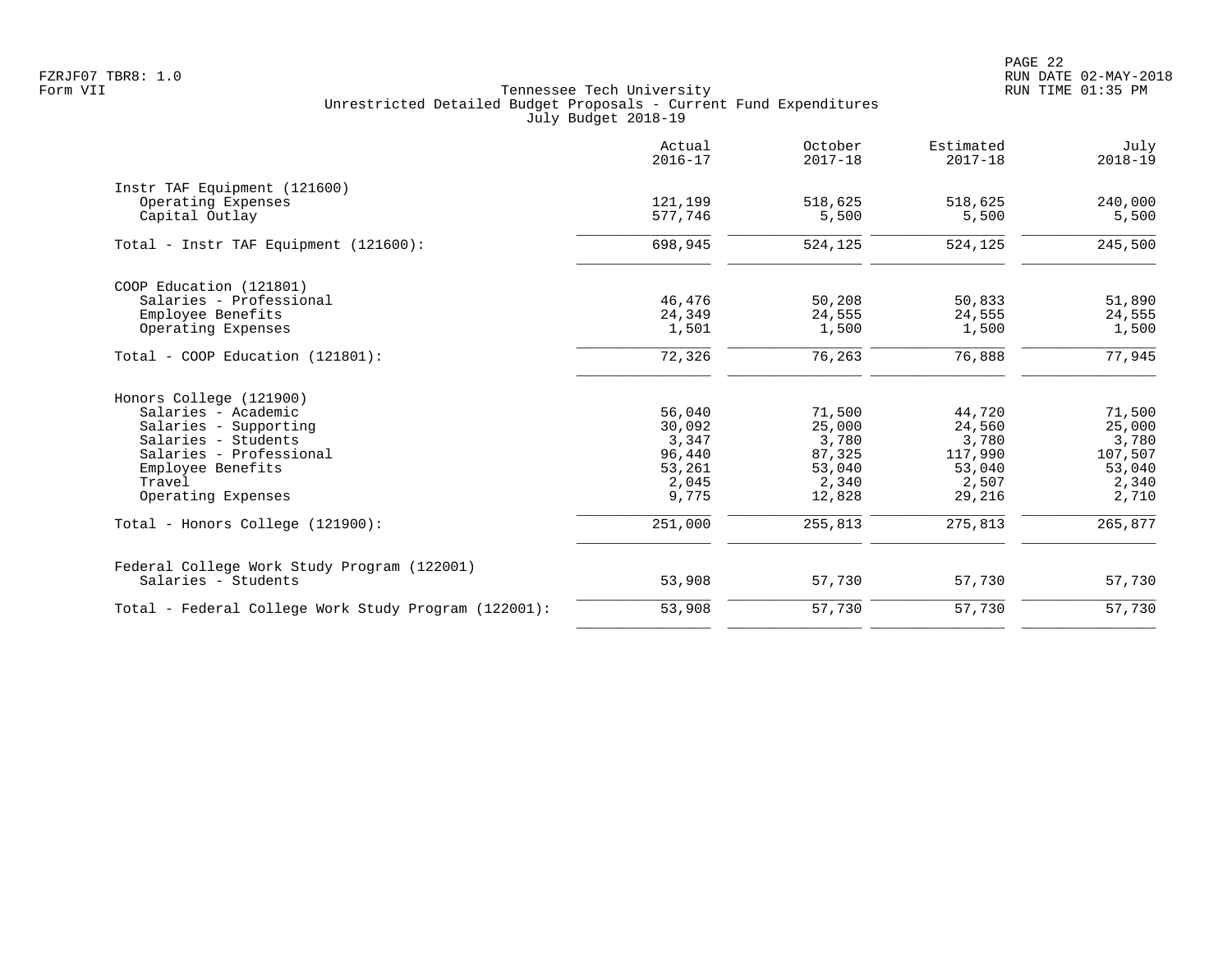|                                                       | Actual<br>$2016 - 17$ | October<br>$2017 - 18$ | Estimated<br>$2017 - 18$ | July<br>$2018 - 19$ |
|-------------------------------------------------------|-----------------------|------------------------|--------------------------|---------------------|
| Military Science (125600)                             |                       |                        |                          |                     |
| Salaries - Supporting                                 | 33,254                | 34,538                 | 34,538                   | 34,699              |
| Employee Benefits<br>Travel                           | 21,957<br>440         | 24,150<br>$\Omega$     | 24,150<br>$\cap$         | 24,150<br>$\Omega$  |
| Operating Expenses                                    | 9,950                 | 11,460                 | 11,460                   | 11,460              |
| Total - Military Science (125600):                    | 65,601                | 70,148                 | 70,148                   | 70,309              |
| Arts and Sci Grad Assist (130001)                     |                       |                        |                          |                     |
| Employee Benefits                                     | 268,652               | 103,610                | 158,610                  | 158,610             |
| Total - Arts and Sci Grad Assist (130001):            | 268,652               | 103,610                | 158,610                  | 158,610             |
| Online Course Dev Arts and Science (130010)           |                       |                        |                          |                     |
| Operating Expenses                                    | 0                     | 11,800                 | 0                        | 11,800              |
| Total - Online Course Dev Arts and Science (130010):  | $\Omega$              | 11,800                 | $\Omega$                 | 11,800              |
| SACF Arts & Sciences (130016)                         |                       |                        |                          |                     |
| Employee Benefits<br>Operating Expenses               | 0<br>$\Omega$         | 233,600<br>63,800      | 163,600<br>3,800         | 163,600<br>95,800   |
| Total - SACF Arts & Sciences (130016):                | $\mathbf 0$           | 297,400                | 167,400                  | 259,400             |
| Summer School Col of Arts & Science (130028)          |                       |                        |                          |                     |
| Salaries - Academic                                   | 633,520               | 393,130                | 393,130                  | 393,130             |
| Salaries - Students                                   | 860<br>125,614        | $\Omega$<br>126,503    | $\Omega$<br>126,503      | $\Omega$<br>126,503 |
| Employee Benefits                                     |                       |                        |                          |                     |
| Total - Summer School Col of Arts & Science (130028): | 759,994               | 519,633                | 519,633                  | 519,633             |
|                                                       |                       |                        |                          |                     |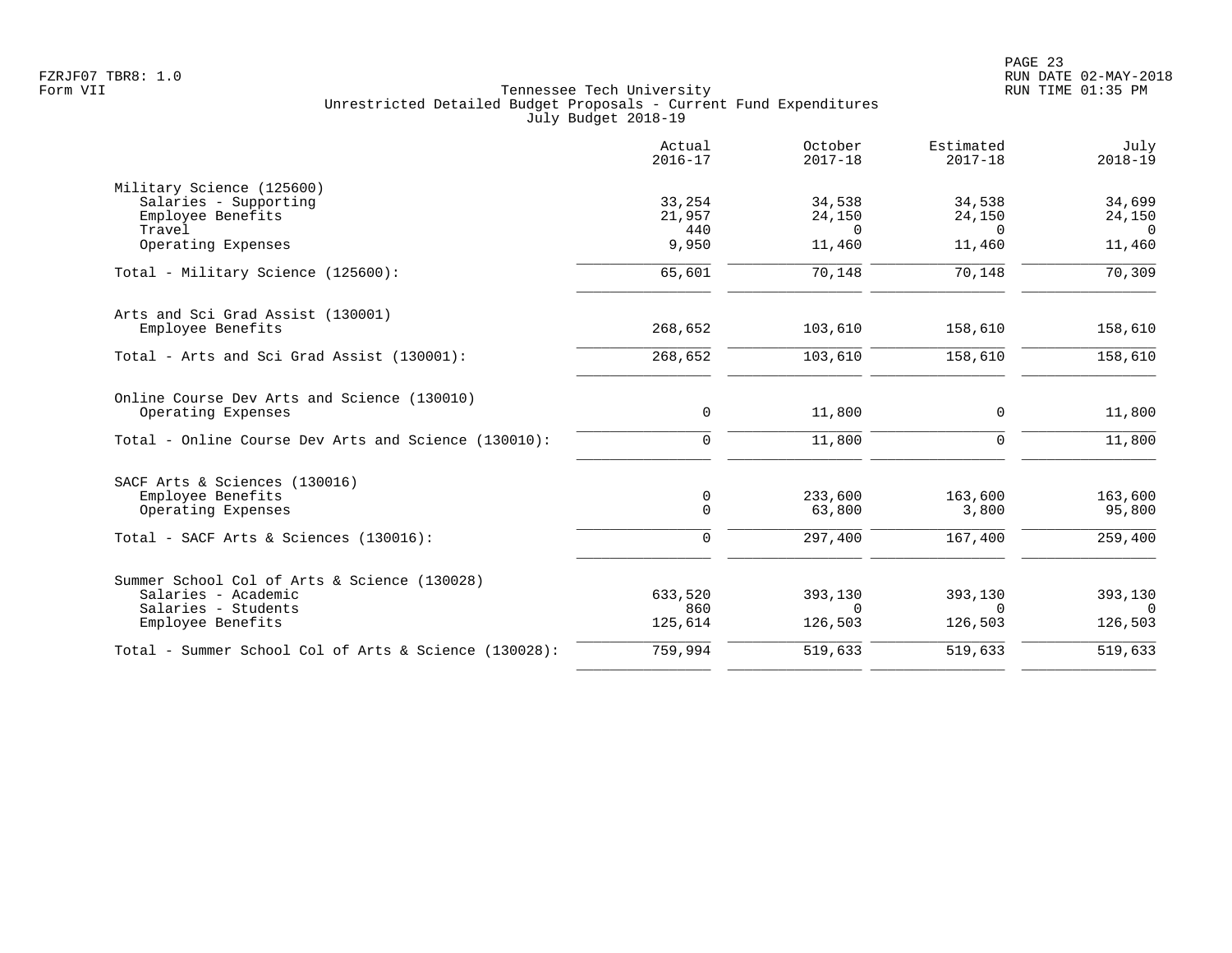|                                                    | Actual<br>$2016 - 17$ | October<br>$2017 - 18$ | Estimated<br>$2017 - 18$ | July<br>$2018 - 19$ |
|----------------------------------------------------|-----------------------|------------------------|--------------------------|---------------------|
| TN eCampus Col of Arts & Science (130031)          |                       |                        |                          |                     |
| Salaries - Academic                                | 214,473               | 282,841                | 282,841                  | 282,841             |
| Employee Benefits                                  | 33,712                | 35,000                 | 35,000                   | 35,000              |
| Total - TN eCampus Col of Arts & Science (130031): | 248,185               | 317,841                | 317,841                  | 317,841             |
| Biology (131000)                                   |                       |                        |                          |                     |
| Salaries - Academic                                | 1,417,948             | 1,318,912              | 1,209,579                | 1,320,457           |
| Salaries - Supporting                              | 72,942                | 75,781                 | 75,781                   | 76,198              |
| Salaries - Students                                | 47,856                | $\Omega$               | $\Omega$                 | $\Omega$            |
| Salaries - Professional                            | 82,618                | 85,810                 | 85,810                   | 86,147              |
| Employee Benefits                                  | 582,496               | 589,640                | 588,608                  | 589,640             |
| Travel                                             | 6,898                 | $\Omega$               | $\Omega$                 | $\Omega$            |
| Operating Expenses                                 | 48,972                | 50,058                 | 53,043                   | 34,000              |
| $Total - Biology (131000):$                        | 2,259,730             | 2,120,201              | 2,012,821                | 2,106,442           |
| Biology Lab Fees (131001)                          |                       |                        |                          |                     |
| Travel                                             | 6,119                 | $\Omega$               | 0                        | 0                   |
| Operating Expenses                                 | 73,678                | 5,130                  | 5,130                    | $\Omega$            |
| Total - Biology Lab Fees (131001):                 | 79,797                | 5,130                  | 5,130                    | $\Omega$            |
| Biology Lab Manuals (131008)                       |                       |                        |                          |                     |
| Operating Expenses                                 | 0                     | 1,915                  | 1,915                    | 1,915               |
| Total - Biology Lab Manuals (131008):              | $\mathbf 0$           | 1,915                  | 1,915                    | 1,915               |
|                                                    |                       |                        |                          |                     |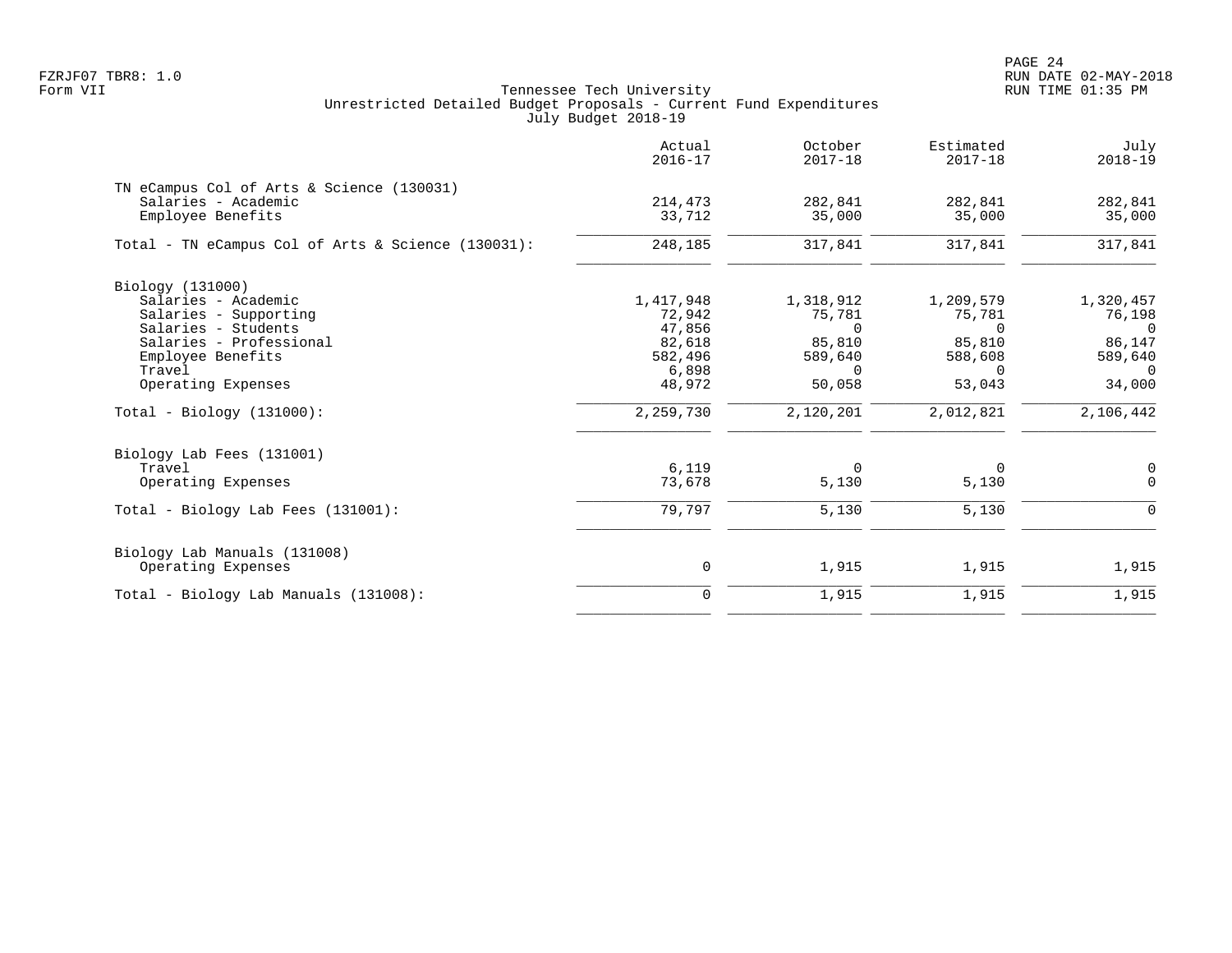|                                                      | Actual<br>$2016 - 17$ | October<br>$2017 - 18$ | Estimated<br>$2017 - 18$ | July<br>$2018 - 19$ |
|------------------------------------------------------|-----------------------|------------------------|--------------------------|---------------------|
| SACF Biology (131016)                                |                       |                        |                          |                     |
| Salaries - Academic                                  | $\mathbf 0$           | 115,200                | 115,200                  | 115,200             |
| Salaries - Students                                  | $\mathbf 0$           | 68,000                 | 68,000                   | 68,000              |
| Operating Expenses                                   | $\mathbf 0$           | 15,000                 | 35,000                   | $\Omega$            |
| Total - SACF Biology (131016):                       | 0                     | 198,200                | 218,200                  | 183,200             |
| SACF Biology Lab (131017)                            |                       |                        |                          |                     |
| Travel                                               | 0                     | 9,400                  | 9,400                    | 9,400               |
| Operating Expenses                                   | $\Omega$              | 76,000                 | 76,000                   | 76,000              |
| Total - SACF Biology Lab (131017):                   | $\mathbf 0$           | 85,400                 | 85,400                   | 85,400              |
| SACF Biology Equipment Maintenance (131018)          |                       |                        |                          |                     |
| Operating Expenses                                   | $\mathbf 0$           | 10,000                 | 10,000                   | 10,000              |
| Total - SACF Biology Equipment Maintenance (131018): | $\mathbf 0$           | 10,000                 | 10,000                   | 10,000              |
| Chemistry (131500)                                   |                       |                        |                          |                     |
| Salaries - Academic                                  | 1,563,014             | 1,478,613              | 1,454,639                | 1,480,813           |
| Salaries - Supporting                                | 74,185                | 73,787                 | 78,716                   | 74,006              |
| Salaries - Students                                  | 26,534                | $\Omega$               | 5,000                    | $\Omega$            |
| Salaries - Professional                              | 55,208                | 57,114                 | 57,114                   | 57,305              |
| Employee Benefits                                    | 609,681               | 611,980                | 611,980                  | 611,980             |
| Travel                                               | 2,000                 | 2,000                  | 2,000                    | 2,000               |
| Operating Expenses                                   | 43,182                | 58,577                 | 50,673                   | 34,000              |
| Capital Outlay                                       | $\Omega$              | 0                      | 24,800                   | $\Omega$            |
| Total - Chemistry $(131500)$ :                       | 2,373,804             | 2,282,071              | 2,284,922                | 2,260,104           |
|                                                      |                       |                        |                          |                     |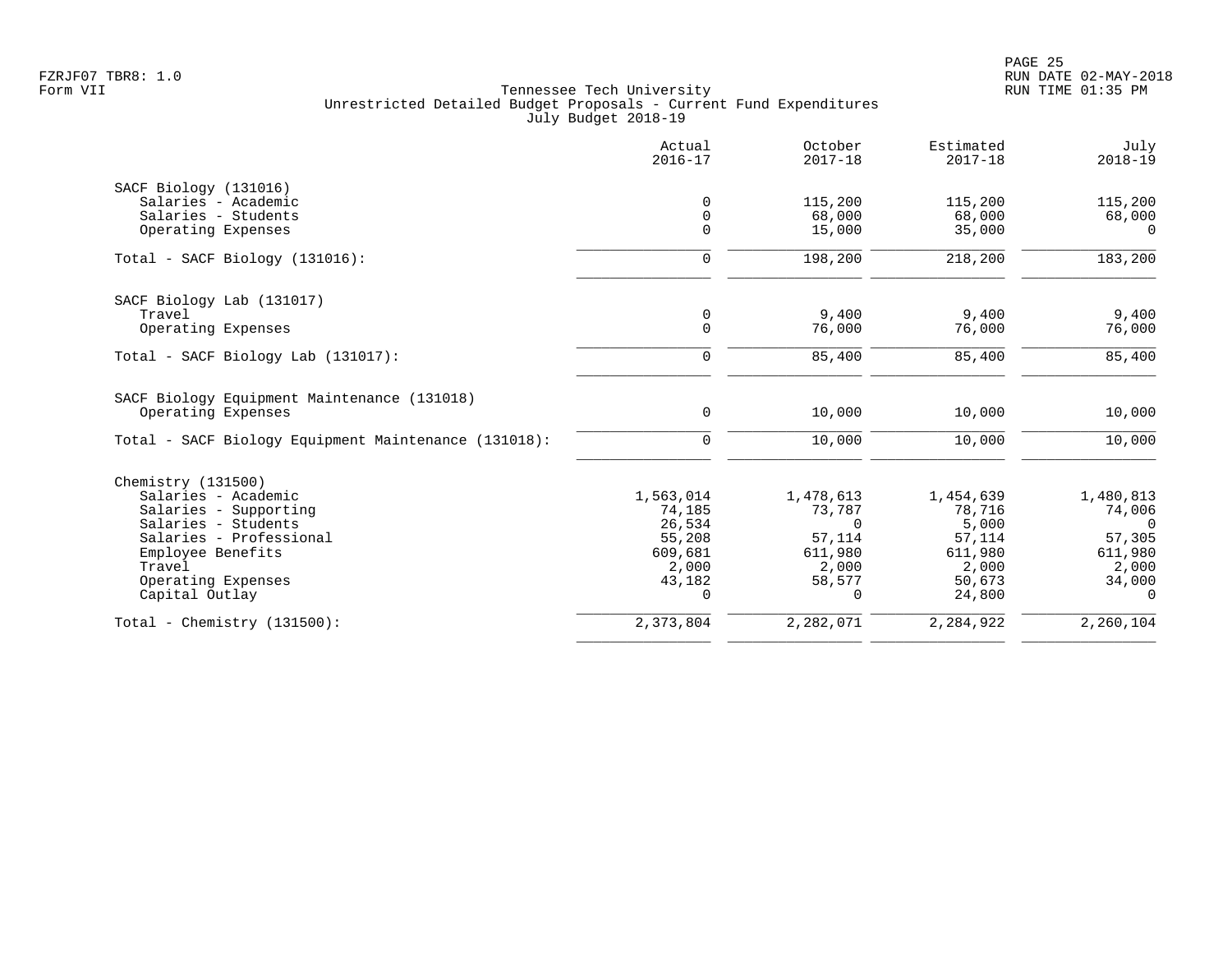|                                                   | Actual<br>$2016 - 17$ | October<br>$2017 - 18$ | Estimated<br>$2017 - 18$ | July<br>$2018 - 19$ |
|---------------------------------------------------|-----------------------|------------------------|--------------------------|---------------------|
| Chemistry NMR Maint (131501)                      |                       |                        |                          |                     |
| Operating Expenses                                | 13,976                | 1,847                  | 1,847                    | $\mathbf 0$         |
| Total - Chemistry NMR Maint (131501):             | 13,976                | 1,847                  | 1,847                    | $\Omega$            |
| Chemistry Lab Fees (131502)                       |                       |                        |                          |                     |
| Operating Expenses                                | 64,755                | $\mathbf 0$            | 2,800                    | 2,800               |
| Total - Chemistry Lab Fees (131502):              | 64,755                | $\mathbf 0$            | 2,800                    | 2,800               |
| Preprofessional Health Services (131503)          |                       |                        |                          |                     |
| Salaries - Supporting                             | 19,977                | 22,914                 | 22,914                   | 22,951              |
| Employee Benefits                                 | 7,502                 | 5,700<br>500           | 5,700                    | 5,700               |
| Travel<br>Operating Expenses                      | 500<br>837            | 860                    | 500<br>860               | 500<br>860          |
| Total - Preprofessional Health Services (131503): | 28,816                | 29,974                 | 29,974                   | 30,011              |
| Environmental Science PHD (131504)                |                       |                        |                          |                     |
| Salaries - Academic                               | 67,833                | 72,650                 | 55,310                   | 72,650              |
| Salaries - Supporting                             | $\Omega$              | $\Omega$               | 900                      | $\Omega$            |
| Salaries - Students                               | 51,456                | 37,900                 | 62,058                   | 37,900              |
| Salaries - Professional                           | 667                   | 14,030                 | 4,280                    | 14,030              |
| Employee Benefits<br>Travel                       | 1,694<br>3,403        | 1,590<br>3,700         | 1,590<br>4,700           | 1,590<br>3,700      |
| Operating Expenses                                | 1,552                 | 5,660                  | 3,760                    | 5,660               |
| Total - Environmental Science PHD (131504):       | 126,605               | 135,530                | 132,598                  | 135,530             |
|                                                   |                       |                        |                          |                     |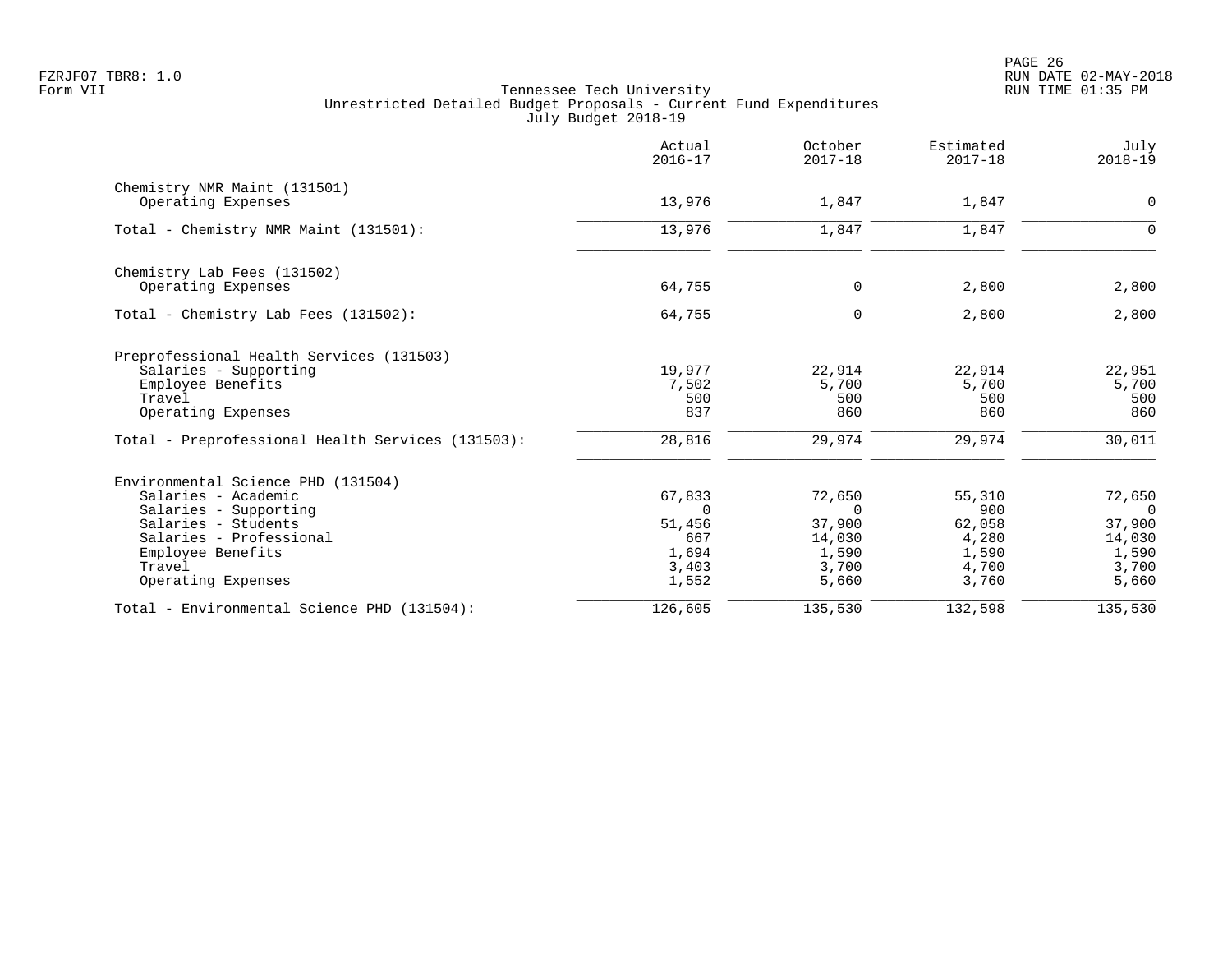|                                                            | Actual<br>$2016 - 17$ | October<br>$2017 - 18$ | Estimated<br>$2017 - 18$ | July<br>$2018 - 19$ |
|------------------------------------------------------------|-----------------------|------------------------|--------------------------|---------------------|
| Chemistry Equip Maintenance (131505)                       |                       |                        |                          |                     |
| Operating Expenses                                         | 70,070                | 3,269                  | 3,269                    | 0                   |
| Total - Chemistry Equip Maintenance (131505):              | 70,070                | 3,269                  | 3,269                    | $\Omega$            |
| SACF Chemistry (131517)                                    |                       |                        |                          |                     |
| Salaries - Academic                                        | $\Omega$              | 144,000                | 144,000                  | 144,000             |
| Salaries - Students                                        | $\mathbf 0$           | 27,000                 | 27,000                   | 27,000              |
| Operating Expenses                                         | $\Omega$              | 15,000                 | 35,000                   | $\Omega$            |
| Total - SACF Chemistry (131517):                           | $\mathbf 0$           | 186,000                | 206,000                  | 171,000             |
| SACF Chemistry Lab Expenses (131518)<br>Operating Expenses | 0                     | 53,000                 | 53,000                   | 53,000              |
|                                                            |                       |                        |                          |                     |
| Total - SACF Chemistry Lab Expenses (131518):              | $\mathbf 0$           | 53,000                 | 53,000                   | 53,000              |
| SACF Chemistry Equipment Maint (131519)                    |                       |                        |                          |                     |
| Operating Expenses                                         | 0                     | 100,000                | 100,000                  | 100,000             |
| Total - SACF Chemistry Equipment Maint (131519):           | $\mathbf 0$           | 100,000                | 100,000                  | 100,000             |
| SACF Chemistry Cryogens (131520)                           |                       |                        |                          |                     |
| Operating Expenses                                         | 0                     | 14,000                 | 14,000                   | 14,000              |
| Total - SACF Chemistry Cryogens (131520):                  | $\mathbf 0$           | 14,000                 | 14,000                   | 14,000              |
|                                                            |                       |                        |                          |                     |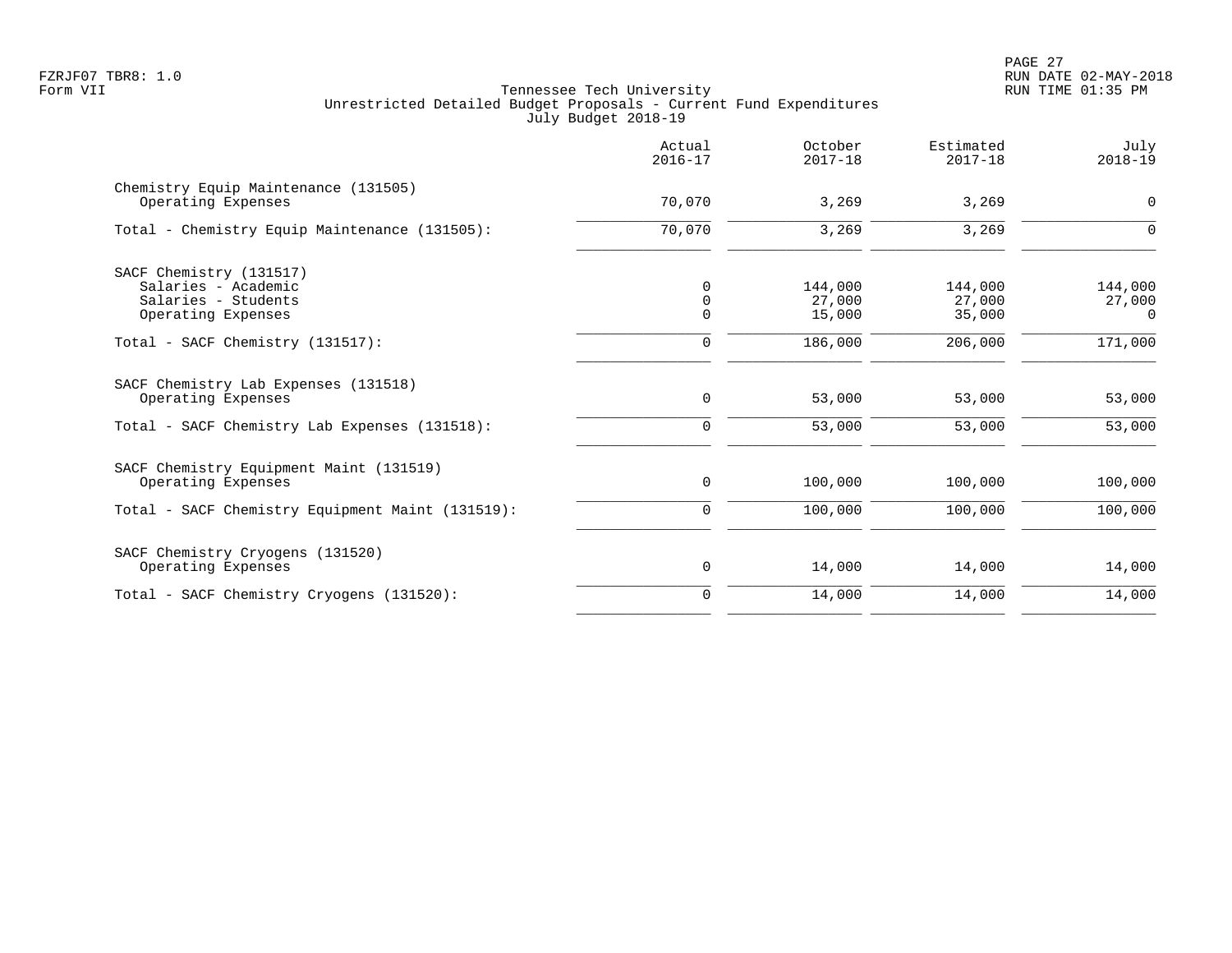|                                                | Actual<br>$2016 - 17$ | October<br>$2017 - 18$ | Estimated<br>$2017 - 18$ | July<br>$2018 - 19$ |
|------------------------------------------------|-----------------------|------------------------|--------------------------|---------------------|
| Computer Science (132000)                      |                       |                        |                          |                     |
| Salaries - Academic                            | 973,164               | 1,164,234              | 1,012,476                | 1,111,878           |
| Salaries - Supporting                          | 54,637                | 48,353                 | 46,351                   | 48,496              |
| Salaries - Students                            | 1,822                 | $\Omega$               | $\Omega$                 | $\Omega$            |
| Salaries - Professional                        | 29,221                | 38,741                 | 38,741                   | 38,741              |
| Employee Benefits                              | 339,946               | 399,150                | 399,150                  | 433,990             |
| Travel                                         | $\Omega$              | $\Omega$               | 11,000                   | $\Omega$            |
| Operating Expenses                             | 33,611                | 16,630                 | 44,830                   | 16,728              |
| Total - Computer Science (132000):             | 1,432,401             | 1,667,108              | 1,552,548                | 1,649,833           |
| Computer Science Grad Assist (132001)          |                       |                        |                          |                     |
| Employee Benefits                              | 15,920                | 0                      | 0                        | 0                   |
| Total - Computer Science Grad Assist (132001): | 15,920                | $\mathbf 0$            | 0                        | $\Omega$            |
| SACF Comp Sci GTAs (132007)                    |                       |                        |                          |                     |
| Employee Benefits                              | 79,539                | $\mathbf 0$            | 104,187                  | $\mathbf 0$         |
| Total - SACF Comp Sci GTAs (132007):           | 79,539                | $\mathbf 0$            | 104,187                  | $\Omega$            |
| Earth Sciences (132500)                        |                       |                        |                          |                     |
| Salaries - Academic                            | 552,388               | 532,244                | 541,326                  | 532,744             |
| Salaries - Supporting                          | 28,668                | 29,686                 | 29,686                   | 29,832              |
| Salaries - Students                            | 4,662                 | $\Omega$               | $\Omega$                 | $\Omega$            |
|                                                |                       |                        |                          | 213,540             |
| Operating Expenses                             | 14,913                | 15,000                 | 15,000                   | 15,000              |
| Total - Earth Sciences (132500):               | 813,383               | 790,470                | 799,552                  | 791,116             |
| Employee Benefits                              | 212,752               | 213,540                | 213,540                  |                     |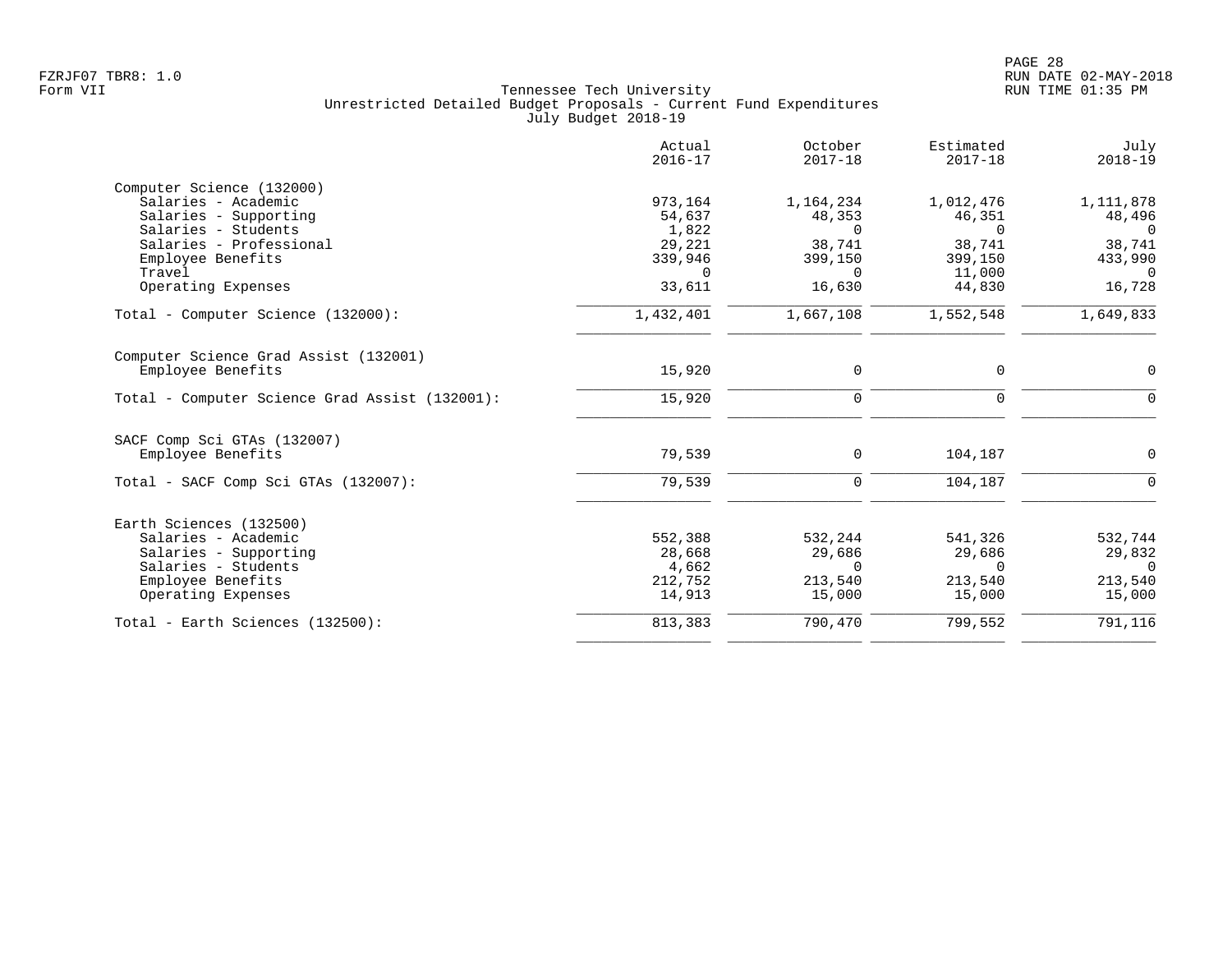|                                                       | Actual<br>$2016 - 17$ | October<br>$2017 - 18$ | Estimated<br>$2017 - 18$ | July<br>$2018 - 19$ |
|-------------------------------------------------------|-----------------------|------------------------|--------------------------|---------------------|
| Earth Sciences Lab Fees (132501)                      |                       |                        |                          |                     |
| Travel                                                | 3,575                 | 0                      | 0                        | $\mathbf 0$         |
| Operating Expenses                                    | 6,001                 | 0                      | 0                        | $\Omega$            |
| Total - Earth Sciences Lab Fees (132501):             | 9,576                 | $\mathbf 0$            | $\mathbf 0$              | $\Omega$            |
| SACF Earth Sciences (132516)                          |                       |                        |                          |                     |
| Salaries - Students                                   | $\mathsf 0$           | 5,300                  | 5,300                    | 5,300               |
| Operating Expenses                                    | $\mathbf 0$           | 5,000                  | 15,000                   | $\mathbf 0$         |
| Total - SACF Earth Sciences (132516):                 | $\mathbf 0$           | 10,300                 | 20,300                   | 5,300               |
| SACF Earth Sciences Lab Expenses (132517)             |                       |                        |                          |                     |
| Travel                                                | $\mathbf 0$           | 2,500                  | 2,500                    | 2,500               |
| Operating Expenses                                    | $\mathbf 0$           | 7,200                  | 7,200                    | 7,200               |
| Total - SACF Earth Sciences Lab Expenses (132517):    | $\mathbf 0$           | 9,700                  | 9,700                    | 9,700               |
| SACF Earth Sciences Equipment Maint (132518)          |                       |                        |                          |                     |
| Operating Expenses                                    | $\mathbf 0$           | 12,000                 | 12,000                   | 12,000              |
| Total - SACF Earth Sciences Equipment Maint (132518): | $\mathbf 0$           | 12,000                 | 12,000                   | 12,000              |
| English (133000)                                      |                       |                        |                          |                     |
| Salaries - Academic                                   | 1,797,969             | 1,951,267              | 1,891,925                | 1,950,167           |
| Salaries - Supporting                                 | 57,336                | 59,835                 | 59,835                   | 60,127              |
| Salaries - Students                                   | 300                   | 300                    | 300                      | 300                 |
| Employee Benefits<br>Travel                           | 637,344<br>301        | 639,600<br>500         | 639,600<br>500           | 639,600<br>$\Omega$ |
| Operating Expenses                                    | 30,561                | 27,600                 | 43,798                   | 28,100              |
| $Total - English (133000):$                           | 2,523,811             | 2,679,102              | 2,635,958                | 2,678,294           |
|                                                       |                       |                        |                          |                     |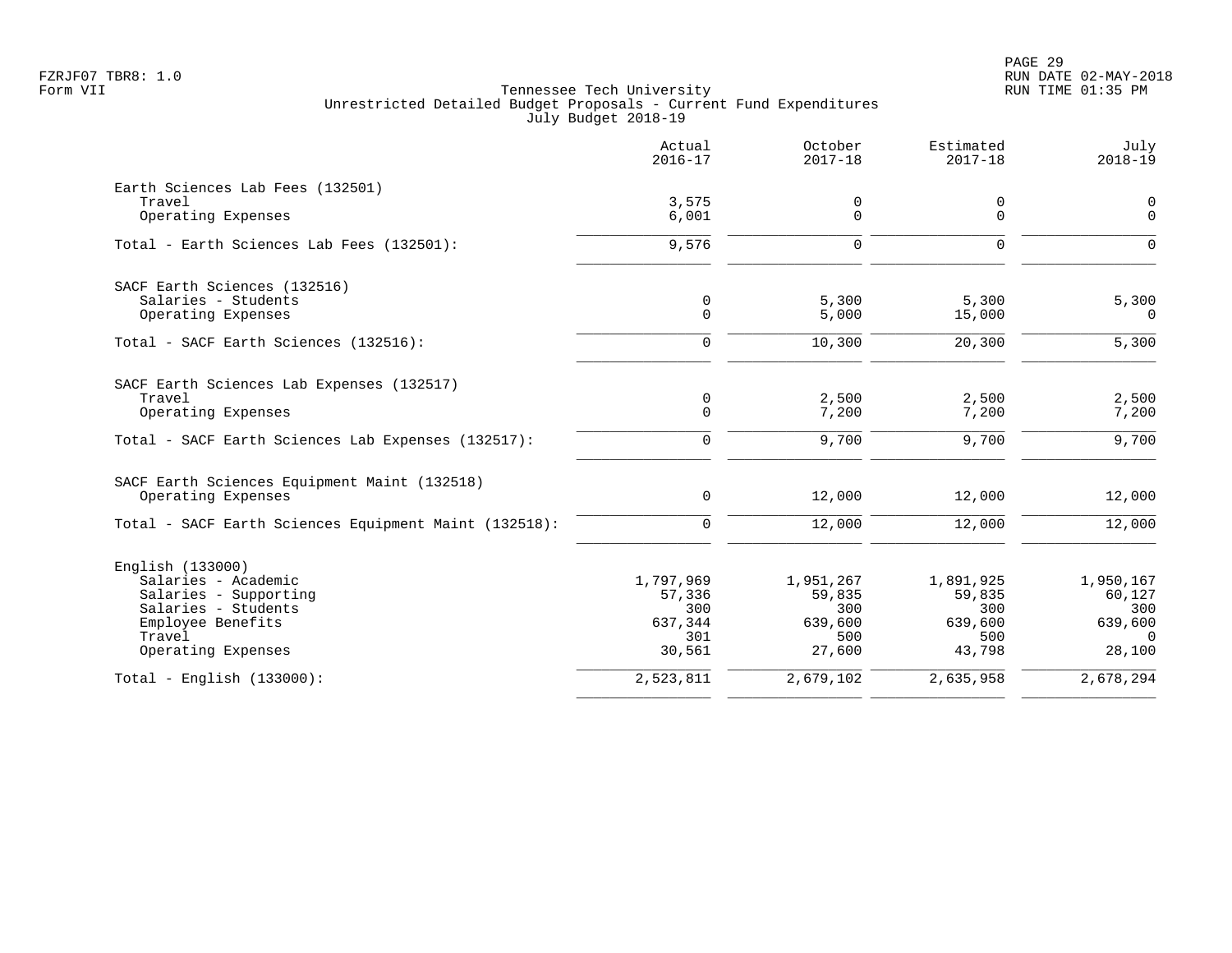|                                     | Actual<br>$2016 - 17$ | October<br>$2017 - 18$ | Estimated<br>$2017 - 18$ | July<br>$2018 - 19$ |
|-------------------------------------|-----------------------|------------------------|--------------------------|---------------------|
| Speech (133001)                     |                       |                        |                          |                     |
| Travel                              | 14,641                | 10,000                 | 20,000                   | 10,000              |
| Total - Speech $(133001)$ :         | 14,641                | 10,000                 | 20,000                   | 10,000              |
| Communication (133003)              |                       |                        |                          |                     |
| Salaries - Academic                 | 651,105               | 661,197                | 667,381                  | 653,897             |
| Salaries - Supporting               | 31,982                | 30,186                 | 30,186                   | 30,332              |
| Employee Benefits                   | 219,417               | 219,330                | 219,330                  | 219,330             |
| Operating Expenses                  | 12,216                | 12,825                 | 12,825                   | 12,825              |
| Total - Communication (133003):     | 914,720               | 923,538                | 929,722                  | 916, 384            |
| Theatre (133004)                    |                       |                        |                          |                     |
| Salaries - Supporting               | 24,673                | 20,000                 | 27,000                   | 20,000              |
| Employee Benefits                   | 1,875                 | 1,530                  | 1,530                    | 1,530               |
| Travel                              | 384                   | 0                      | 0                        | $\overline{0}$      |
| Operating Expenses                  | 23,346                | 22,420                 | 33,515                   | 22,420              |
| Total - Theatre $(133004)$ :        | 50,278                | 43,950                 | 62,045                   | 43,950              |
| Foreign Languages (133500)          |                       |                        |                          |                     |
| Salaries - Academic                 | 488,564               | 480,448                | 451,777                  | 565,898             |
| Salaries - Supporting               | 28,668                | 30,936                 | 30,936                   | 31,332              |
| Salaries - Students                 | 1,072                 | 2,500                  | 2,500                    | 5,220               |
| Employee Benefits                   | 195,700               | 196,530                | 196,530                  | 196,530             |
| Travel                              | $\Omega$              | $\Omega$               | 562                      | $\Omega$            |
| Operating Expenses                  | 12,495                | 10,000                 | 10,000                   | 10,000              |
| Total - Foreign Languages (133500): | 726,499               | 720,414                | 692,305                  | 808,980             |
|                                     |                       |                        |                          |                     |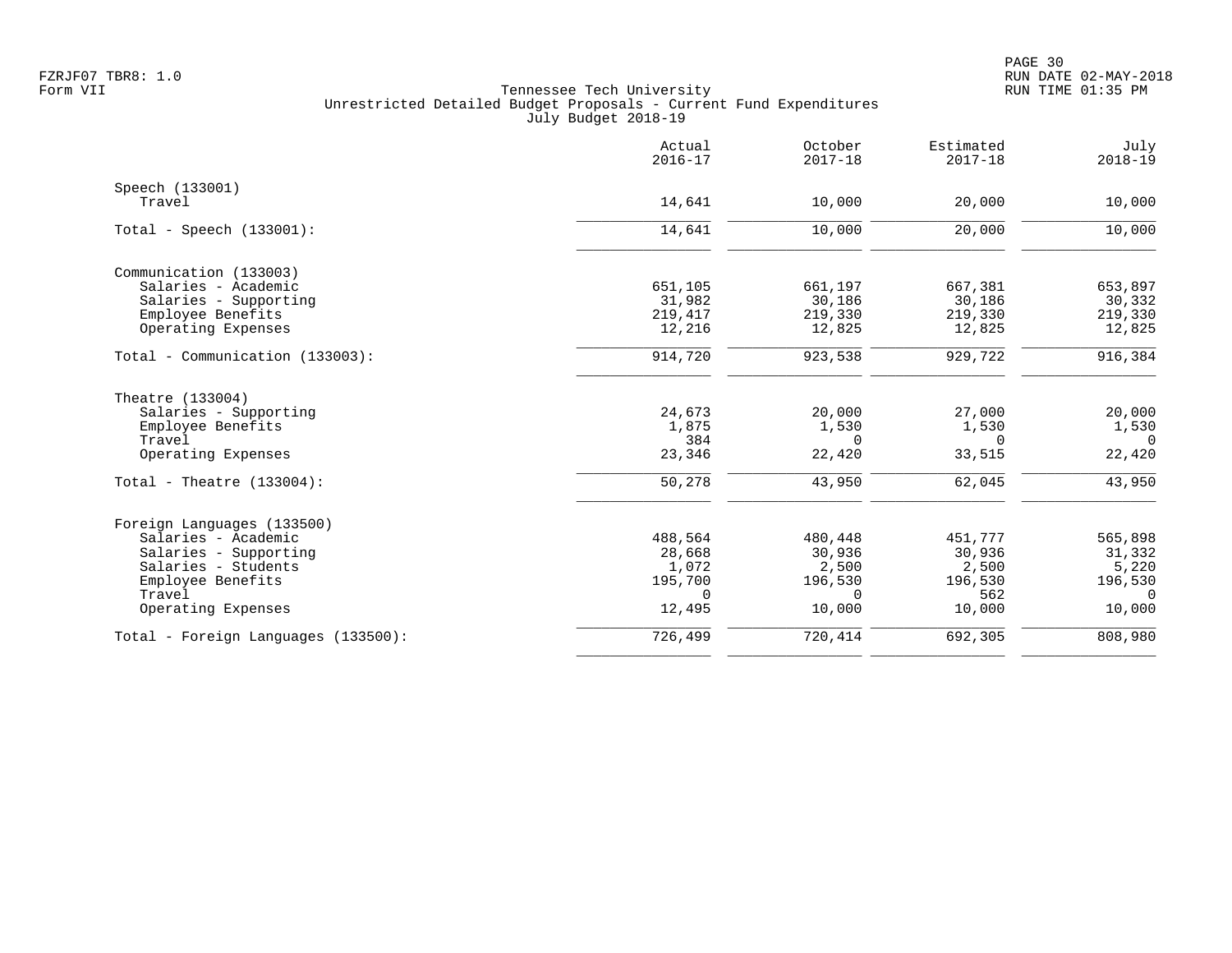|                                                  | Actual<br>$2016 - 17$ | October<br>$2017 - 18$ | Estimated<br>$2017 - 18$ | July<br>$2018 - 19$ |
|--------------------------------------------------|-----------------------|------------------------|--------------------------|---------------------|
| History (134000)                                 |                       |                        |                          |                     |
| Salaries - Academic                              | 679,451               | 690,553                | 638,523                  | 705,581             |
| Salaries - Supporting                            | 26,901                | 27,866                 | 27,866                   | 28,009              |
| Employee Benefits                                | 253,906               | 254,270                | 254,270                  | 254,270             |
| Operating Expenses                               | 16,143                | 11,810                 | 16,365                   | 11,810              |
| Total - History $(134000)$ :                     | 976,401               | 984,499                | 937,024                  | 999,670             |
| Ohio Valley History Conference (134005)          |                       |                        |                          |                     |
| Travel                                           | 96                    | 0                      | 0                        | 0                   |
| Operating Expenses                               | 3,369                 | 0                      | $\mathbf 0$              | $\Omega$            |
| Total - Ohio Valley History Conference (134005): | 3,465                 | 0                      | $\mathbf 0$              | $\Omega$            |
| Mathematics (134500)                             |                       |                        |                          |                     |
| Salaries - Academic                              | 1,603,148             | 1,820,913              | 1,692,289                | 1,728,765           |
| Salaries - Supporting                            | 58,384                | 59,869                 | 59,869                   | 60,158              |
| Salaries - Students                              | 13,760                | 20,000                 | 20,000                   | 20,000              |
| Salaries - Professional                          | $\Omega$              | 15,000                 | $\Omega$                 | $\Omega$            |
| Employee Benefits                                | 615,645               | 616,060                | 616,060                  | 616,060             |
| Travel                                           | 3,951                 | $\Omega$               | 4,000                    | $\Omega$            |
| Operating Expenses                               | 19,865                | 24,000                 | 20,000                   | 24,000              |
| Total - Mathematics (134500):                    | 2,314,753             | 2,555,842              | 2, 412, 218              | 2,448,983           |
| Math Grad Assist TIKI (134502)                   |                       |                        |                          |                     |
| Salaries - Professional                          | $\mathbf 0$           | 0                      | 19,525                   | 0                   |
| Total - Math Grad Assist TIKI (134502):          | $\mathbf 0$           | 0                      | 19,525                   | $\mathbf 0$         |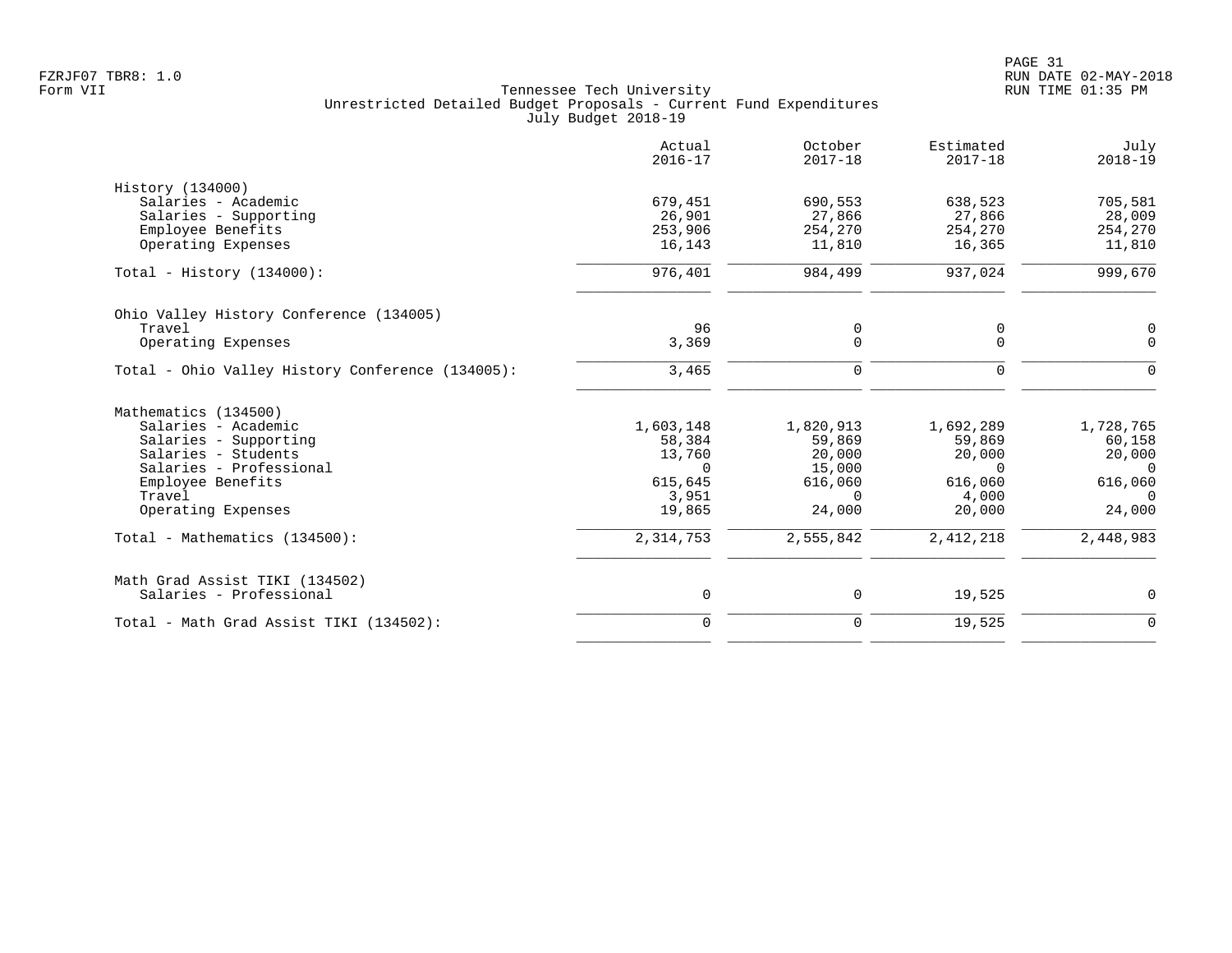|                                         | Actual<br>$2016 - 17$ | October<br>$2017 - 18$ | Estimated<br>$2017 - 18$ | July<br>$2018 - 19$ |
|-----------------------------------------|-----------------------|------------------------|--------------------------|---------------------|
| Physics (135000)                        |                       |                        |                          |                     |
| Salaries - Academic                     | 676,616               | 692,351                | 692,351                  | 692,851             |
| Salaries - Supporting                   | 75,906                | 78,416                 | 78,416                   | 78,637              |
| Salaries - Students                     | 15,615                | $\Omega$               | $\Omega$                 | $\Omega$            |
| Employee Benefits                       | 266,527               | 266,940                | 266,940                  | 266,940             |
| Operating Expenses                      | 12,129                | 21,592                 | 21,592                   | 12,000              |
| Total - Physics $(135000)$ :            | 1,046,793             | 1,059,299              | 1,059,299                | 1,050,428           |
| Physics Lab Fees (135001)               |                       |                        |                          |                     |
| Operating Expenses                      | 18,346                | 18,930                 | 18,930                   | 18,930              |
| Total - Physics Lab Fees (135001):      | 18,346                | 18,930                 | 18,930                   | 18,930              |
| Physics Lab Materials (135007)          |                       |                        |                          |                     |
| Operating Expenses                      | 695                   | 0                      | 0                        | 0                   |
| Capital Outlay                          | 8,705                 | $\Omega$               | $\Omega$                 | $\Omega$            |
| Total - Physics Lab Materials (135007): | 9,400                 | $\mathbf 0$            | 0                        | <sup>0</sup>        |
| SACF Physics (135016)                   |                       |                        |                          |                     |
| Salaries - Students                     | $\mathbf 0$           | 19,000                 | 19,000                   | 19,000              |
| Operating Expenses                      | $\Omega$              | 5,000                  | 15,000                   | $\Omega$            |
| Total - SACF Physics (135016):          | $\Omega$              | 24,000                 | 34,000                   | 19,000              |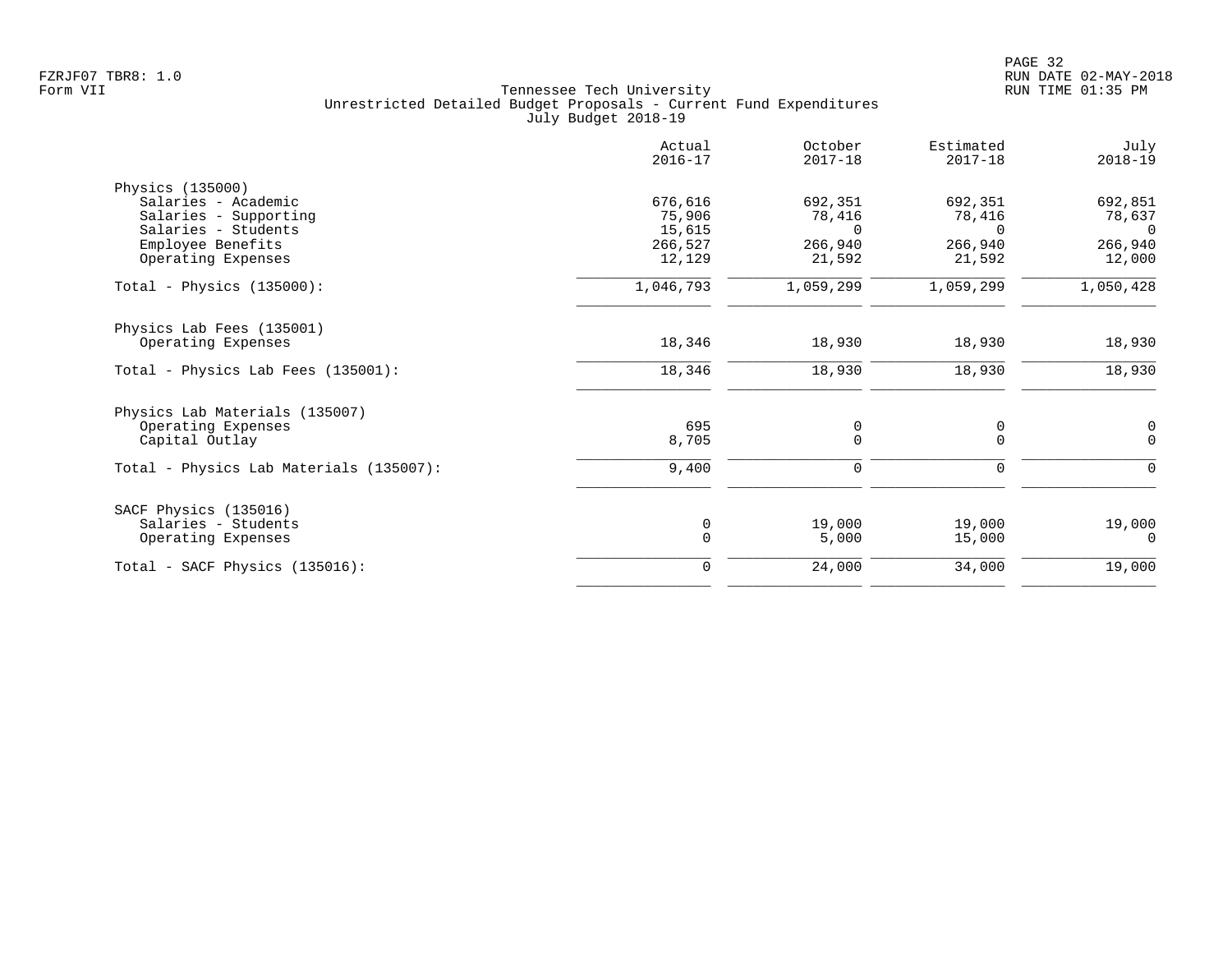|                                                       | Actual<br>$2016 - 17$ | October<br>$2017 - 18$ | Estimated<br>$2017 - 18$ | July<br>$2018 - 19$ |
|-------------------------------------------------------|-----------------------|------------------------|--------------------------|---------------------|
| Sociology and Political Science (135500)              |                       |                        |                          |                     |
| Salaries - Academic                                   | 959,384               | 1,139,777              | 970,880                  | 1,073,492           |
| Salaries - Supporting                                 | 26,485                | 27,459                 | 27,459                   | 29,103              |
| Employee Benefits                                     | 364,464               | 366,700                | 366,700                  | 366,700             |
| Travel                                                | 651                   | $\Omega$               | $\Omega$                 | $\Omega$            |
| Operating Expenses                                    | 41,167                | 16,430                 | 33,860                   | 16,000              |
| Total - Sociology and Political Science (135500):     | 1,392,151             | 1,550,366              | 1,398,899                | 1,485,295           |
| General Curriculum Student Success (136000)           |                       |                        |                          |                     |
| Salaries - Academic                                   | 3,060                 | $\Omega$               | $\Omega$                 | $\Omega$            |
| Salaries - Supporting                                 | 26,555                | 27,770                 | 27,770                   | 27,770              |
| Salaries - Students                                   | $\Omega$              | 1,300                  | 1,300                    | 1,300               |
| Salaries - Professional                               | 110,128               | 114,281                | 114,281                  | 114,450             |
| Employee Benefits                                     | 38,374                | 47,050                 | 47,050                   | 47,050              |
| Operating Expenses                                    | 3,432                 | 3,050                  | 3,050                    | 3,050               |
| Total - General Curriculum Student Success (136000):  | 181,549               | 193,451                | 193,451                  | 193,620             |
| Gen Curr Studt Succ Grad Assist (136001)              |                       |                        |                          |                     |
| Employee Benefits                                     | 9,612                 | 10,710                 | 10,710                   | 10,710              |
| Total - Gen Curr Studt Succ Grad Assist (136001):     | 9,612                 | 10,710                 | 10,710                   | 10,710              |
| SACF Engineering Spec Acad Crs Fees (137001)          |                       |                        |                          |                     |
| Salaries - Academic                                   | 660,318               | 430,736                | 1,009,600                | 1,028,405           |
| Salaries - Supporting                                 | 2,009                 | $\Omega$               | 31,500                   | $\overline{0}$      |
| Salaries - Students                                   | 248,535               | 73,000                 | 158,000                  | 73,000              |
| Salaries - Professional                               | 49,732                | 57,509                 | 24,461                   | 57,626              |
| Employee Benefits                                     | 42,153                | 64,750                 | 79,190                   | 241,207             |
| Travel                                                | 104,196               | 36,000                 | 36,000                   | 36,000              |
| Operating Expenses                                    | 616,925               | 1,946,282              | 650,957                  | 1,176,412           |
| Capital Outlay                                        | 84,981                | 6,000                  | 81,000                   | 6,000               |
| Total - SACF Engineering Spec Acad Crs Fees (137001): | 1,808,849             | 2,614,277              | 2,070,708                | 2,618,650           |
|                                                       |                       |                        |                          |                     |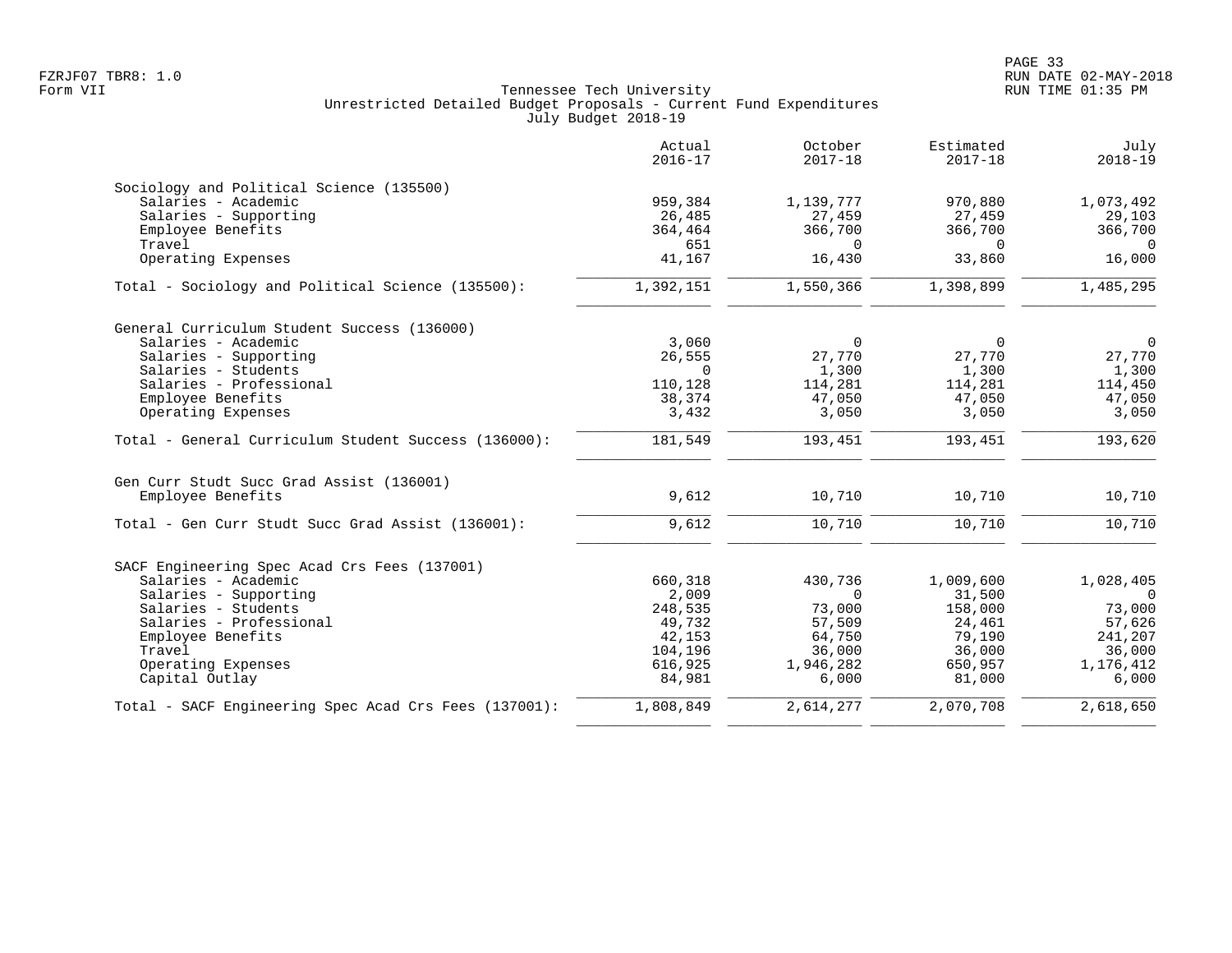|                                                   | Actual<br>$2016 - 17$ | October<br>$2017 - 18$ | Estimated<br>$2017 - 18$ | July<br>$2018 - 19$ |
|---------------------------------------------------|-----------------------|------------------------|--------------------------|---------------------|
| SACF Enginrg Student Success (137002)             |                       |                        |                          |                     |
| Salaries - Academic                               | $-1,200$              | $\Omega$               | $\Omega$                 | 0                   |
| Salaries - Supporting                             | 30,205                | 31,322                 | 31,322                   | 31,472              |
| Salaries - Students                               | 11,127                | <sup>n</sup>           | 9,600                    | $\Omega$            |
| Salaries - Professional                           | 128,312               | 108,528                | 149,367                  | 108,902             |
| Employee Benefits                                 | 58,572                | 45,293                 | 84,461                   | 45,293              |
| Travel                                            | 21,350                | $\Omega$               | $\Omega$                 | $\Omega$            |
| Operating Expenses                                | 19,628                | 70,507                 | $-23,580$                | 43,383              |
| Total - SACF Enginrg Student Success (137002):    | 267,994               | 255,650                | 251,170                  | 229,050             |
| Engineering Instruction Support (137008)          |                       |                        |                          |                     |
| Employee Benefits                                 | $\mathbf 0$           | 6,000                  | 6,000                    | 6,000               |
| Total - Engineering Instruction Support (137008): | $\mathbf 0$           | 6,000                  | 6,000                    | 6,000               |
| SACF Dean of Engineering GTAs (137010)            |                       |                        |                          |                     |
| Employee Benefits                                 | 9,652                 | 0                      | 0                        | $\mathbf 0$         |
| Total - SACF Dean of Engineering GTAs (137010):   | 9,652                 | 0                      | $\mathbf 0$              | $\mathbf 0$         |
|                                                   |                       |                        |                          |                     |
| Engr Match - SACF $1$ YR (137017)                 |                       |                        |                          |                     |
| Salaries - Academic                               | 94,044                | $\Omega$               | 0                        | $\mathbf 0$         |
| Salaries - Students                               | 478                   |                        | 0                        | $\overline{0}$      |
| Employee Benefits                                 | 46,370                |                        | 0                        | $\mathbf 0$         |
| Travel                                            | 67,648                |                        | 0                        | $\overline{0}$      |
| Operating Expenses                                | 156,288               | 0                      | 0                        | $\overline{0}$      |
| Capital Outlay                                    | 43,174                | 0                      | $\mathbf 0$              | $\overline{0}$      |
| Total - Engr Match - SACF $1$ YR (137017):        | 408,002               | 0                      | 0                        | $\Omega$            |
|                                                   |                       |                        |                          |                     |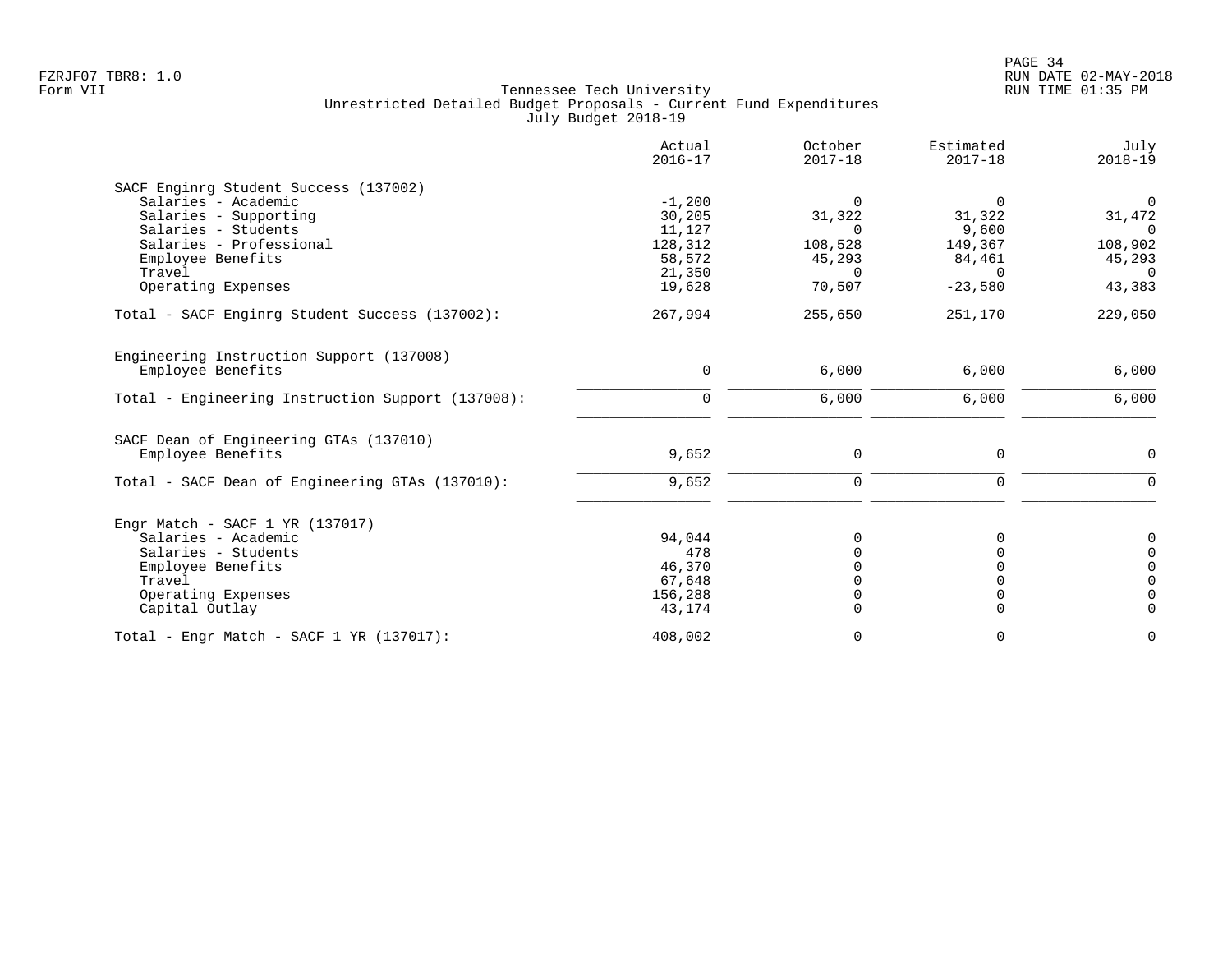| Actual<br>$2016 - 17$ | October<br>$2017 - 18$                  | Estimated<br>$2017 - 18$                 | July<br>$2018 - 19$           |
|-----------------------|-----------------------------------------|------------------------------------------|-------------------------------|
|                       |                                         |                                          |                               |
| 482,300               | 562,450                                 | 562,450                                  | 560,150                       |
| 125,602               | 128,000                                 | 128,000                                  | 128,000                       |
| 607,902               | 690,450                                 | 690,450                                  | 688,150                       |
|                       |                                         |                                          |                               |
|                       |                                         |                                          | 342,751                       |
|                       | $\Omega$                                | $\Omega$                                 | $\Omega$                      |
|                       |                                         |                                          | 100,111                       |
| 10,589                | $\Omega$                                | $\Omega$                                 | $\Omega$                      |
| 684,546               | 442,862                                 | 442,862                                  | 442,862                       |
|                       |                                         |                                          |                               |
| $\mathbf 0$           | $\mathbf 0$                             | 35,000                                   | $\mathsf{O}$                  |
| $\mathbf 0$           | $\Omega$                                | 165,000                                  | $\Omega$                      |
| $\Omega$              | 300,000                                 | 100,000                                  | 300,000                       |
| $\mathbf 0$           | 300,000                                 | 300,000                                  | 300,000                       |
|                       |                                         |                                          |                               |
|                       |                                         |                                          | 261,282                       |
| 28,768                | 29,786                                  | 29,786                                   | 29,932                        |
| 134,025               |                                         | 134,180                                  | 134,180                       |
| 3,499                 | $\Omega$                                | 1,970                                    | $\Omega$                      |
| 13,865                | 11,420                                  | 9,450                                    | 11,420                        |
| 397,990               | 336,568                                 | 345,318                                  | 436,814                       |
|                       | 551,169<br>22,725<br>100,063<br>217,833 | 342,751<br>100,111<br>161,182<br>134,180 | 342,751<br>100,111<br>169,932 |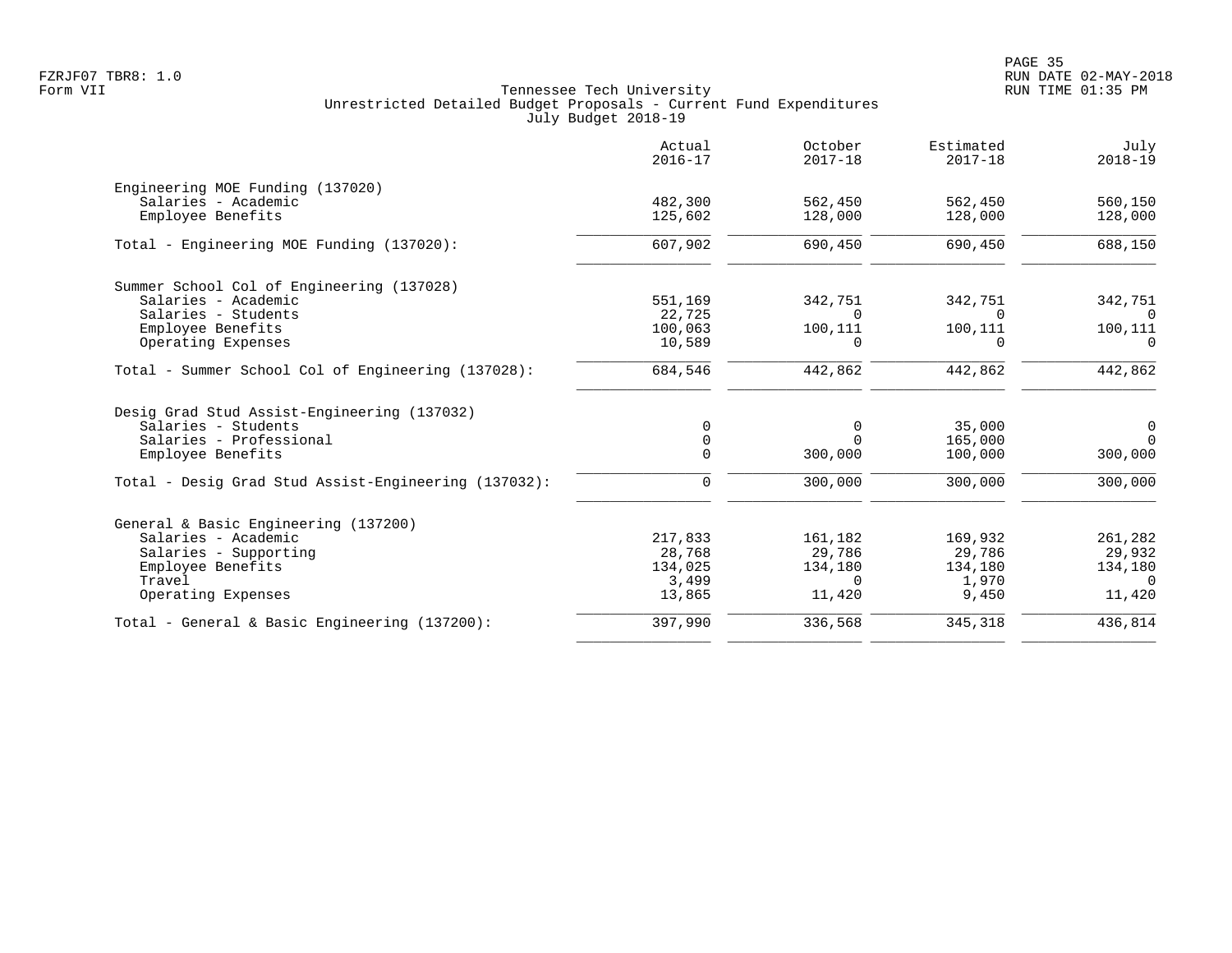|                                                | Actual<br>$2016 - 17$ | October<br>$2017 - 18$ | Estimated<br>$2017 - 18$ | July<br>$2018 - 19$ |
|------------------------------------------------|-----------------------|------------------------|--------------------------|---------------------|
| Basic Engr Lab Fees (137203)                   |                       |                        |                          |                     |
| Operating Expenses                             | 17,379                | 19,290                 | 19,290                   | 18,400              |
| Total - Basic Engr Lab Fees (137203):          | 17,379                | 19,290                 | 19,290                   | 18,400              |
| Joint BSE with ETSU (137214)                   |                       |                        |                          |                     |
| Salaries - Academic                            | 1,485                 | 0                      | 1,501                    | 1,501               |
| Employee Benefits                              |                       | $\Omega$               | 247                      | 247                 |
| Operating Expenses                             | $\Omega$              | $\Omega$               | 25,252                   | 25,252              |
| Total - Joint BSE with ETSU (137214):          | 1,485                 | 0                      | 27,000                   | 27,000              |
| Chemical Engineering (137400)                  |                       |                        |                          |                     |
| Salaries - Academic                            | 735,605               | 834,392                | 761,117                  | 834,892             |
| Salaries - Supporting                          | 98,094                | 101,164                | 109,992                  | 101,520             |
| Salaries - Students                            | 2,340                 | 0                      | 0                        | 0                   |
| Salaries - Professional                        | 20,600                | $\Omega$               | $\Omega$                 | $\Omega$            |
| Employee Benefits                              | 275,913               | 277,155                | 277,155                  | 277,155             |
| Operating Expenses                             | 16,378                | 9,700                  | 15,802                   | 9,700               |
| Total - Chemical Engineering (137400):         | 1,148,930             | 1,222,411              | 1,164,066                | 1,223,267           |
| Chemical Engr Grad Assistant (137401)          |                       |                        |                          |                     |
| Employee Benefits                              | 35,596                | 0                      | 0                        | $\mathbf 0$         |
| Total - Chemical Engr Grad Assistant (137401): | 35,596                | $\mathbf 0$            | 0                        | 0                   |
|                                                |                       |                        |                          |                     |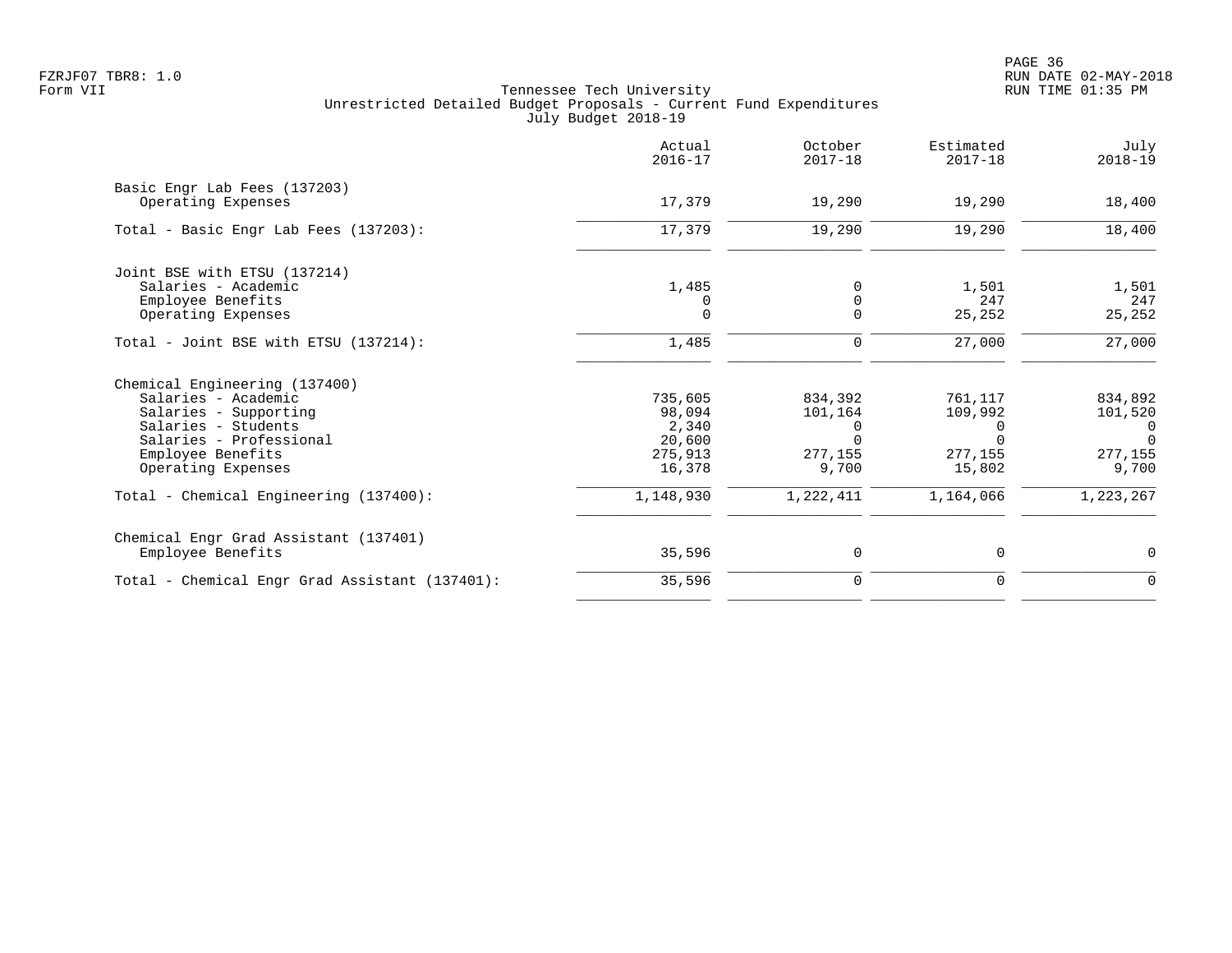PAGE 37 FZRJF07 TBR8: 1.0 RUN DATE 02-MAY-2018

|                                                       | Actual<br>$2016 - 17$ | October<br>$2017 - 18$ | Estimated<br>$2017 - 18$ | July<br>$2018 - 19$ |
|-------------------------------------------------------|-----------------------|------------------------|--------------------------|---------------------|
| Chemical Engr Lab Fees (137402)<br>Operating Expenses | 5,800                 | 5,800                  | 5,800                    | 5,800               |
|                                                       |                       |                        |                          |                     |
| Total - Chemical Engr Lab Fees (137402):              | 5,800                 | 5,800                  | 5,800                    | 5,800               |
| SACF Chemical Engrg GTA (137406)                      |                       |                        |                          |                     |
| Employee Benefits                                     | 44,512                | 0                      | 65,212                   | 0                   |
| Total - SACF Chemical Engrg GTA (137406):             | 44,512                | $\mathbf 0$            | 65,212                   | $\Omega$            |
| Chem Engr Chall Grad Assit (137408)                   |                       |                        |                          |                     |
| Salaries - Students                                   | 1,300                 | $\mathbf 0$            | 4,212                    | 0                   |
| Salaries - Professional                               | 9,550                 | $\Omega$               | 6,750                    | $\overline{0}$      |
| Employee Benefits                                     | 5,346                 | 15,000                 | 4,038                    | $\Omega$            |
| Total - Chem Engr Chall Grad Assit (137408):          | 16,196                | 15,000                 | 15,000                   | $\Omega$            |
| Civil and Environmental Engineering (137600)          |                       |                        |                          |                     |
| Salaries - Academic                                   | 1,182,615             | 1,242,738              | 1,119,964                | 1,227,938           |
| Salaries - Supporting                                 | 107,301               | 106,924                | 107,274                  | 107,053             |
| Salaries - Professional                               | 10,006                | $\Omega$               | $\Omega$                 | $\Omega$            |
| Employee Benefits                                     | 448,293<br>509        | 449,040<br>$\Omega$    | 440,879<br>47            | 449,040<br>$\Omega$ |
| Travel<br>Operating Expenses                          | 19,405                | 18,550                 | 75,438                   | 18,550              |
| Total - Civil and Environmental Engineering (137600): | 1,768,129             | 1,817,252              | 1,743,602                | 1,802,581           |
|                                                       |                       |                        |                          |                     |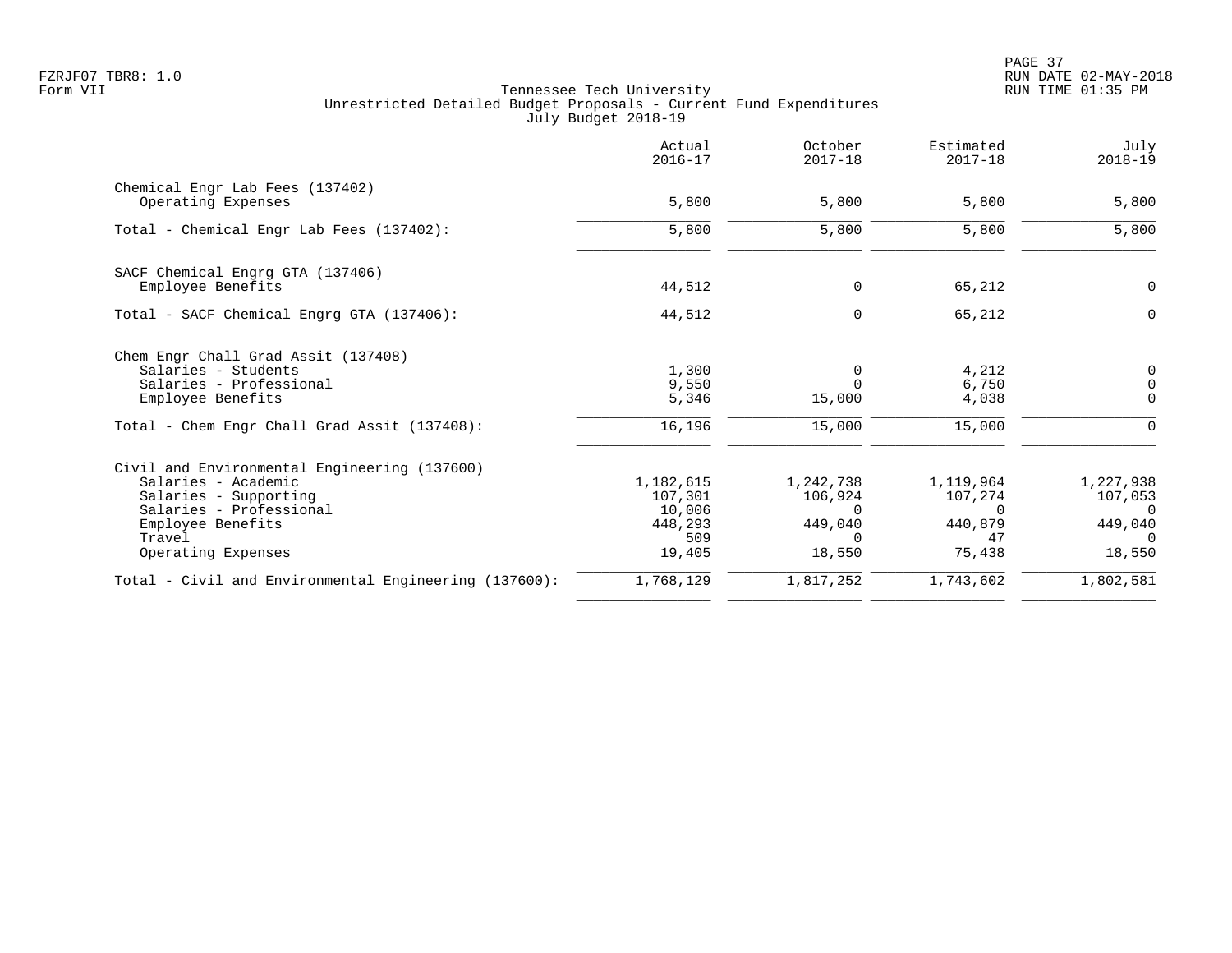PAGE 38 FZRJF07 TBR8: 1.0 RUN DATE 02-MAY-2018

|                                                                                                                                                                                         | Actual<br>$2016 - 17$                                                  | October<br>$2017 - 18$                                                       | Estimated<br>$2017 - 18$                                         | July<br>$2018 - 19$                                              |
|-----------------------------------------------------------------------------------------------------------------------------------------------------------------------------------------|------------------------------------------------------------------------|------------------------------------------------------------------------------|------------------------------------------------------------------|------------------------------------------------------------------|
| Civil and Envir Grad Assistant (137601)<br>Employee Benefits                                                                                                                            | 10,833                                                                 | $\mathbf 0$                                                                  | $\Omega$                                                         | 0                                                                |
| Total - Civil and Envir Grad Assistant (137601):                                                                                                                                        | 10,833                                                                 | $\mathbf 0$                                                                  | $\mathbf 0$                                                      | $\Omega$                                                         |
| Civil and Envir Lab Fees (137602)<br>Operating Expenses                                                                                                                                 | 4,000                                                                  | 4,000                                                                        | 4,000                                                            | 4,000                                                            |
| Total - Civil and Envir Lab Fees (137602):                                                                                                                                              | 4,000                                                                  | 4,000                                                                        | 4,000                                                            | 4,000                                                            |
| SACF Civil n Envir Engrg GTA (137606)<br>Employee Benefits                                                                                                                              | 66,190                                                                 | 0                                                                            | 69,594                                                           | $\Omega$                                                         |
| Total - SACF Civil n Envir Engrg GTA (137606):                                                                                                                                          | 66,190                                                                 | 0                                                                            | 69,594                                                           | $\Omega$                                                         |
| Elect and Comptr Engr Office (137800)<br>Salaries - Academic<br>Salaries - Supporting<br>Salaries - Professional<br>Employee Benefits<br>Travel<br>Operating Expenses<br>Capital Outlay | 1,274,104<br>108,405<br>90,475<br>525,013<br>5,713<br>47,247<br>25,472 | 1,415,970<br>102,781<br>103,256<br>525,690<br>$\Omega$<br>24,865<br>$\Omega$ | 1,230,224<br>102,781<br>103,256<br>525,690<br>$\Omega$<br>69,664 | 1,503,774<br>103,240<br>103,617<br>565,690<br>$\Omega$<br>19,250 |
| Total - Elect and Comptr Engr Office (137800):                                                                                                                                          | 2,076,429                                                              | 2,172,562                                                                    | 2,031,615                                                        | 2,295,571                                                        |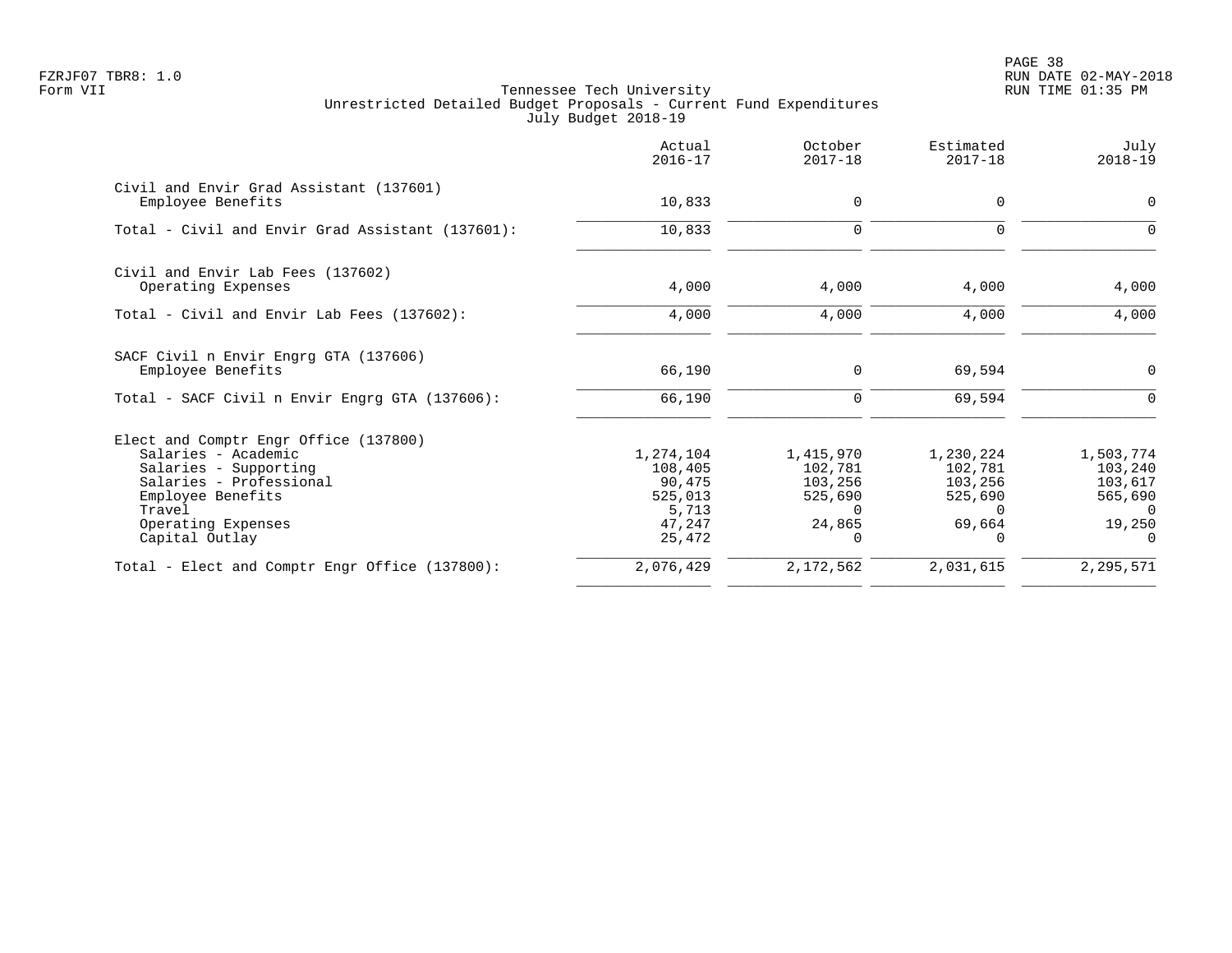PAGE 39 FZRJF07 TBR8: 1.0 RUN DATE 02-MAY-2018

|                                                                                                                                                                         | Actual<br>$2016 - 17$                                | October<br>$2017 - 18$                                         | Estimated<br>$2017 - 18$                                 | July<br>$2018 - 19$                                            |
|-------------------------------------------------------------------------------------------------------------------------------------------------------------------------|------------------------------------------------------|----------------------------------------------------------------|----------------------------------------------------------|----------------------------------------------------------------|
| Elect and Comp Engr Grad Assist (137801)<br>Employee Benefits                                                                                                           | 8,910                                                | 9,329                                                          | 21,013                                                   | $\mathbf 0$                                                    |
| Total - Elect and Comp Engr Grad Assist (137801):                                                                                                                       | 8,910                                                | 9,329                                                          | 21,013                                                   | $\Omega$                                                       |
| Elect and Comp Lab Fees (137802)<br>Operating Expenses                                                                                                                  | 4,500                                                | 4,500                                                          | 4,500                                                    | 4,500                                                          |
| Total - Elect and Comp Lab Fees (137802):                                                                                                                               | 4,500                                                | 4,500                                                          | 4,500                                                    | 4,500                                                          |
| SACF Elect n Comp GTAs (137807)<br>Employee Benefits                                                                                                                    | 104,014                                              | 0                                                              | 130,166                                                  | 0                                                              |
| Total - SACF Elect n Comp GTAs (137807):                                                                                                                                | 104,014                                              | 0                                                              | 130,166                                                  | $\mathbf 0$                                                    |
| Dept Manuf & EngineeringTechnology (138200)<br>Salaries - Academic<br>Salaries - Supporting<br>Salaries - Students<br>Employee Benefits<br>Travel<br>Operating Expenses | 444,657<br>62,673<br>540<br>181,975<br>170<br>11,047 | 431,443<br>67,432<br>$\Omega$<br>182,450<br>$\Omega$<br>11,050 | 469,693<br>67,085<br>$\Omega$<br>182,450<br>97<br>25,072 | 431,843<br>67,481<br>$\Omega$<br>182,450<br>$\Omega$<br>11,050 |
| Total - Dept Manuf & EngineeringTechnology (138200):                                                                                                                    | 701,062                                              | 692,375                                                        | 744,397                                                  | 692,824                                                        |
| Manuf & Engineering Tech Lab Fees (138202)<br>Operating Expenses                                                                                                        | 4,921                                                | 5,000                                                          | 5,000                                                    | 5,000                                                          |
| Total - Manuf & Engineering Tech Lab Fees (138202):                                                                                                                     | 4,921                                                | 5,000                                                          | 5,000                                                    | 5,000                                                          |
|                                                                                                                                                                         |                                                      |                                                                |                                                          |                                                                |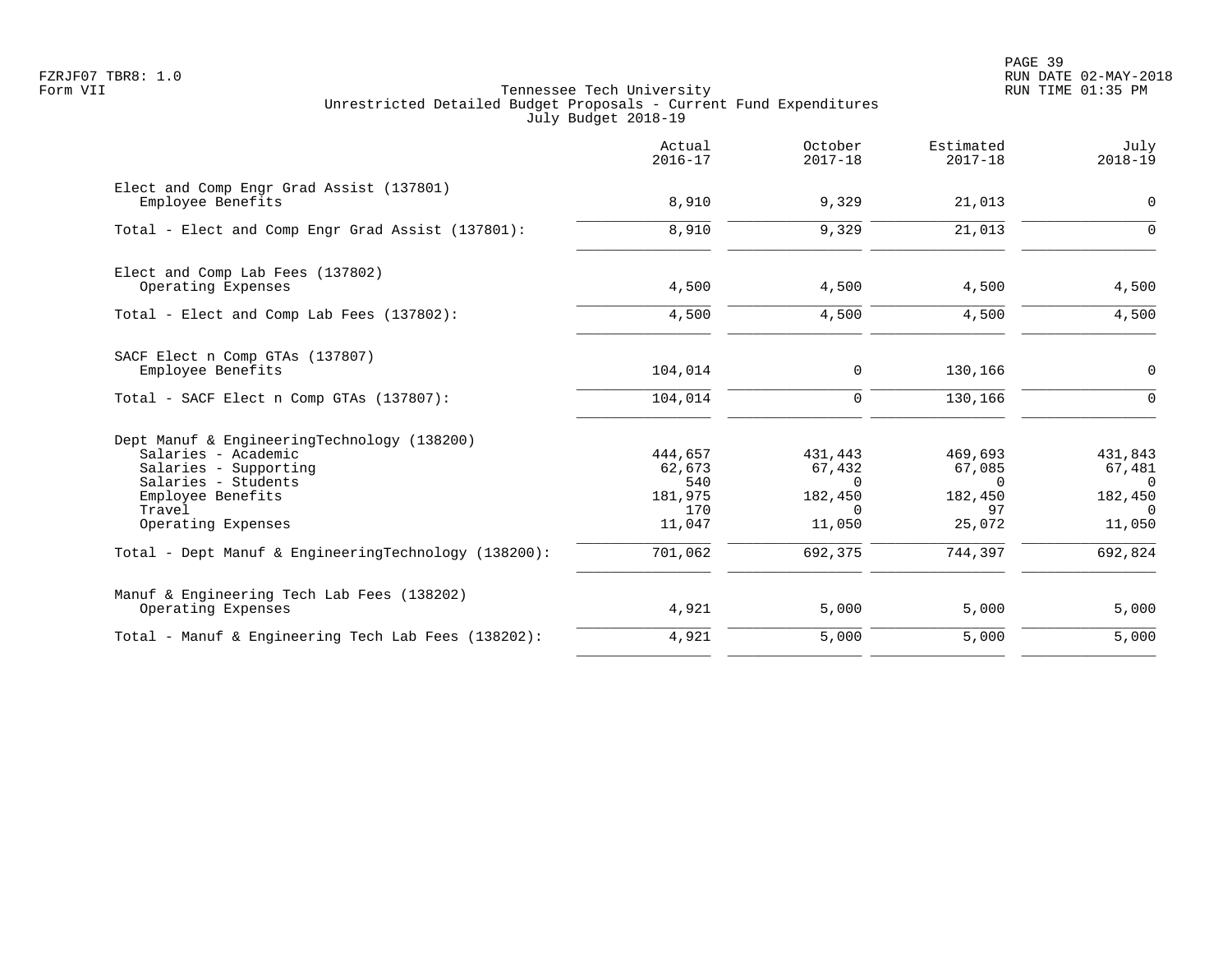| 1,780,150<br>97,834<br>108,639<br>643,200<br>$\Omega$<br>24,540<br>2,654,363<br>0 | 1,692,339<br>97,314<br>108,639<br>643,200<br>32<br>59,132<br>2,600,656<br>12,679 | 1,672,462<br>102,599<br>109,010<br>643,800<br>$\Omega$<br>24,540<br>2,552,411<br>0 |
|-----------------------------------------------------------------------------------|----------------------------------------------------------------------------------|------------------------------------------------------------------------------------|
|                                                                                   |                                                                                  |                                                                                    |
|                                                                                   |                                                                                  |                                                                                    |
|                                                                                   |                                                                                  |                                                                                    |
|                                                                                   |                                                                                  |                                                                                    |
|                                                                                   |                                                                                  |                                                                                    |
|                                                                                   |                                                                                  |                                                                                    |
|                                                                                   |                                                                                  |                                                                                    |
|                                                                                   |                                                                                  |                                                                                    |
|                                                                                   |                                                                                  |                                                                                    |
|                                                                                   |                                                                                  |                                                                                    |
| 0                                                                                 | 12,679                                                                           |                                                                                    |
|                                                                                   |                                                                                  |                                                                                    |
| $\Omega$                                                                          | 8                                                                                | $\Omega$                                                                           |
| 12,200                                                                            | 12,192                                                                           | 12,200                                                                             |
| 12,200                                                                            | 12,200                                                                           | 12,200                                                                             |
|                                                                                   |                                                                                  |                                                                                    |
| 0                                                                                 | 125,890                                                                          | 0                                                                                  |
|                                                                                   | 125,890                                                                          | 0                                                                                  |
|                                                                                   | 0                                                                                |                                                                                    |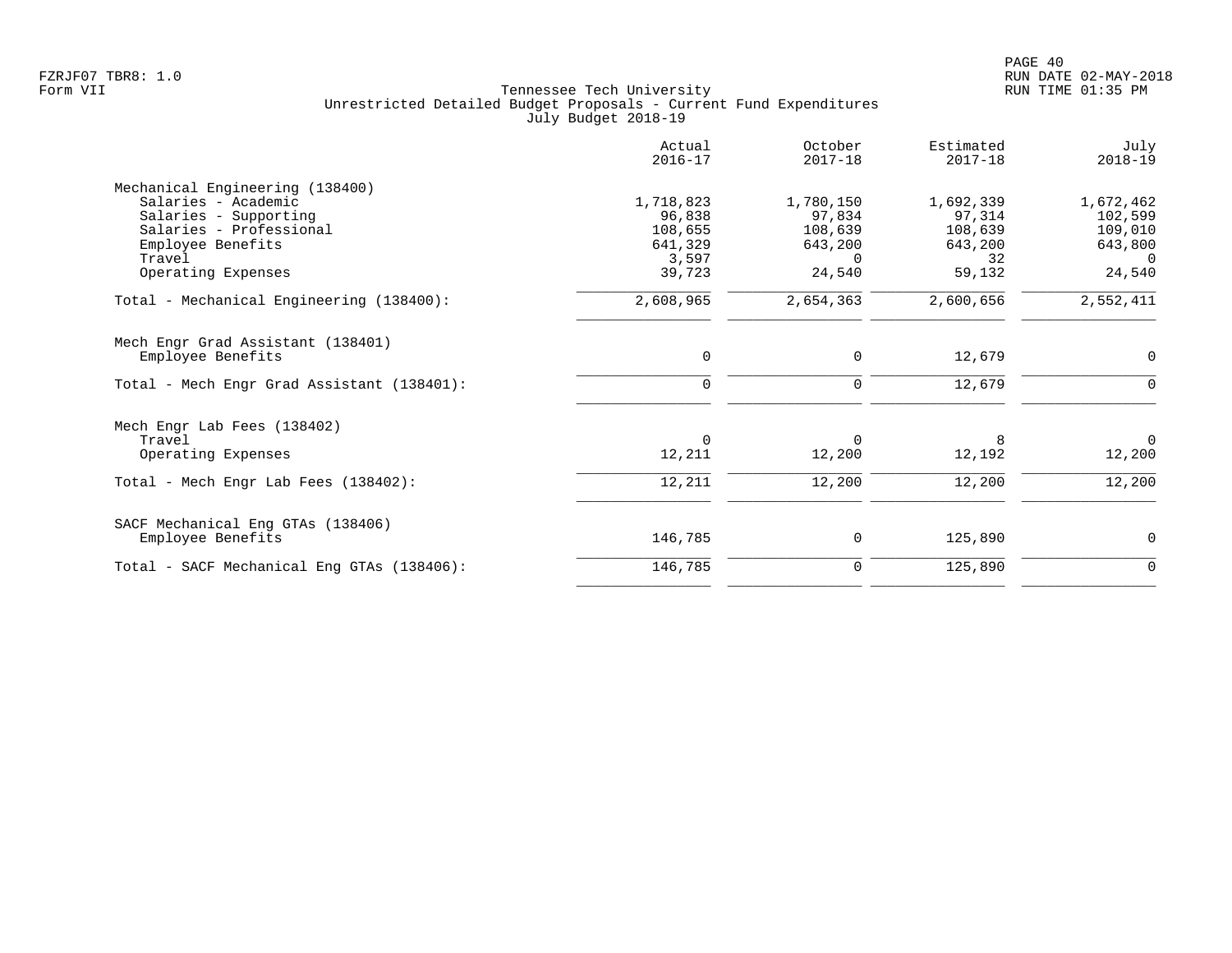PAGE 41 FZRJF07 TBR8: 1.0 RUN DATE 02-MAY-2018

|                                                      | Actual<br>$2016 - 17$ | October<br>$2017 - 18$ | Estimated<br>$2017 - 18$ | July<br>$2018 - 19$ |
|------------------------------------------------------|-----------------------|------------------------|--------------------------|---------------------|
| Summer School Col of Inter Studies (139328)          |                       |                        |                          |                     |
| Salaries - Academic<br>Employee Benefits             | 111,901<br>17,956     | 53,484<br>14,217       | 53,484<br>14,217         | 53,484<br>14,217    |
| Total - Summer School Col of Inter Studies (139328): | 129,857               | 67,701                 | 67,701                   | 67,701              |
| TN eCampus Col Interdisci Studies (139331)           |                       |                        |                          |                     |
| Salaries - Academic<br>Employee Benefits             | 89,152<br>11,584      | 96,677<br>12,000       | 96,677<br>12,000         | 96,677<br>12,000    |
| Total - TN eCampus Col Interdisci Studies (139331):  | 100,736               | 108,677                | 108,677                  | 108,677             |
|                                                      |                       |                        |                          |                     |
| SACF Business Spec Acad Course Fee (140002)          |                       |                        |                          |                     |
| Salaries - Academic                                  | 18,751                | 7,500                  | 7,500                    | 7,500               |
| Salaries - Students                                  | 14,764                | $\Omega$               | 6,000                    | $\Omega$            |
| Employee Benefits                                    | 3,651                 | 22,390                 | 11,303                   | 2,390               |
| Travel<br>Operating Expenses                         | 3,286<br>37,966       | 25,000<br>59,225       | 9,165<br>$-8,569$        | 5,000<br>137,717    |
| Total - SACF Business Spec Acad Course Fee (140002): | 78,418                | 114,115                | 25,399                   | 152,607             |
| Summer School College of Business (140028)           |                       |                        |                          |                     |
| Salaries - Academic                                  | 283,986               | 205,105                | 205,105                  | 205,105             |
| Employee Benefits                                    | 51,124                | 54,522                 | 54,522                   | 54,522              |
| Total - Summer School College of Business (140028):  | 335,110               | 259,627                | 259,627                  | 259,627             |
|                                                      |                       |                        |                          |                     |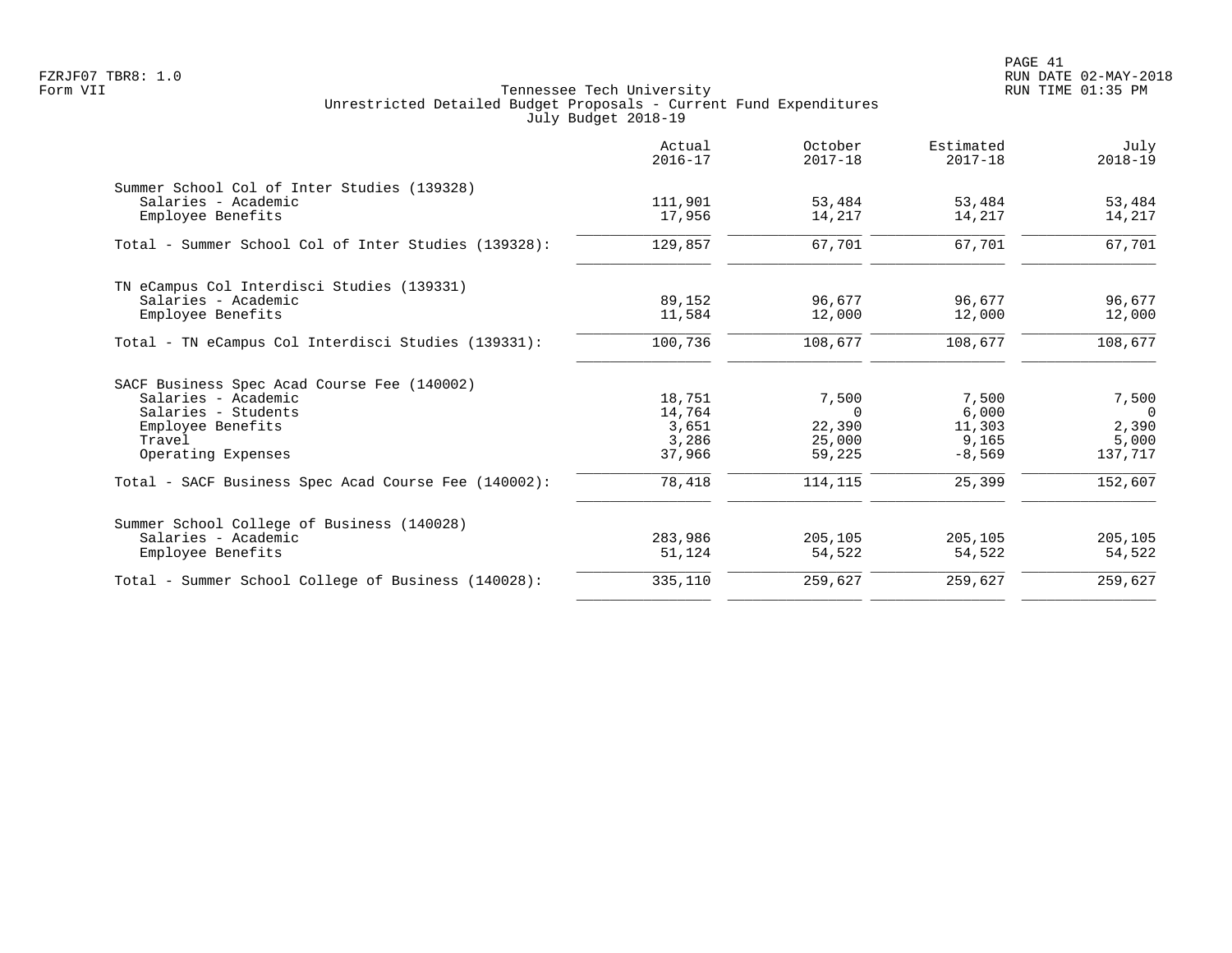PAGE 42 FZRJF07 TBR8: 1.0 RUN DATE 02-MAY-2018

|                                                    | Actual<br>$2016 - 17$ | October<br>$2017 - 18$ | Estimated<br>$2017 - 18$ | July<br>$2018 - 19$ |
|----------------------------------------------------|-----------------------|------------------------|--------------------------|---------------------|
| TN eCampus College of Business (140031)            |                       |                        |                          |                     |
| Salaries - Academic<br>Employee Benefits           | 25,875<br>1,979       | 34,520<br>0            | 34,520<br>$\Omega$       | 34,520<br>$\Omega$  |
| Total - TN eCampus College of Business (140031):   | 27,854                | 34,520                 | 34,520                   | 34,520              |
| Online Course Dev Business Admin (140110)          |                       |                        |                          |                     |
| Operating Expenses                                 | 46,379                | 44,397                 | 44,397                   | 43,409              |
| Total - Online Course Dev Business Admin (140110): | 46,379                | 44,397                 | 44,397                   | 43,409              |
| Accounting (141500)                                |                       |                        |                          |                     |
| Salaries - Academic                                | 914,384               | 862,060                | 835,060                  | 863,060             |
| Salaries - Supporting                              | 24,086                | 28,075                 | 28,168                   | 27,985              |
| Salaries - Students                                | 499                   | 930                    | 930                      | 930                 |
| Employee Benefits                                  | 287,136               | 333,000                | 333,000                  | 355,260             |
| Operating Expenses                                 | 1,398                 | 0                      | 224                      | $\mathbf 0$         |
| Total - Accounting $(141500)$ :                    | 1,227,503             | 1,224,065              | 1,197,382                | 1,247,235           |
| SACF Accounting (141501)                           |                       |                        |                          |                     |
| Salaries - Academic                                | 127,326               | 279,953                | 294,056                  | 280,153             |
| Employee Benefits                                  | 27,003                | 18,030                 | 18,030                   | 18,030              |
| Travel                                             | 150                   | $\Omega$               | $\Omega$                 | $\Omega$            |
| Operating Expenses                                 | 6,982                 | 10,000                 | 10,000                   | $\Omega$            |
| Total - SACF Accounting (141501):                  | 161,461               | 307,983                | 322,086                  | 298,183             |
|                                                    |                       |                        |                          |                     |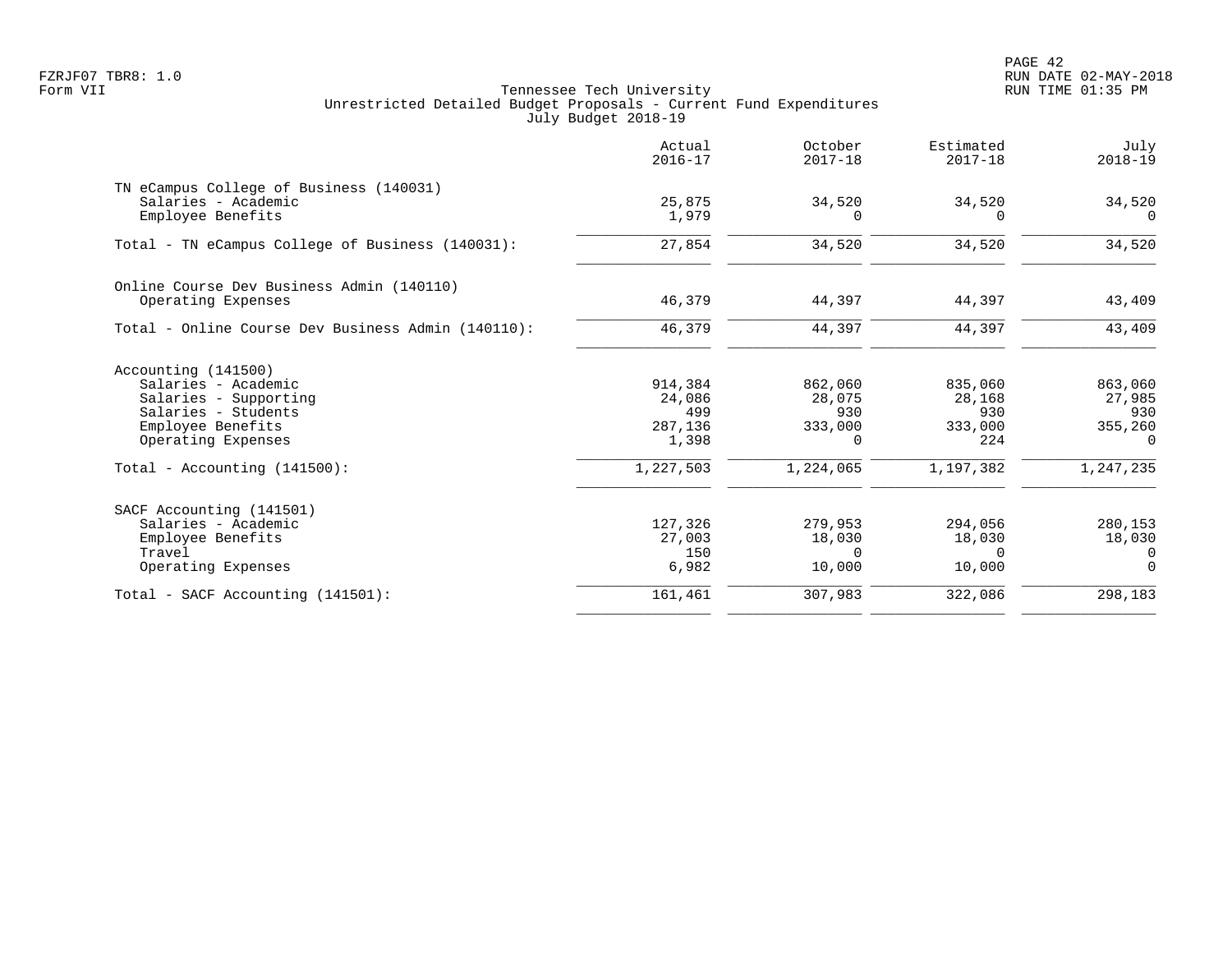|                                                                                                                     | Actual<br>$2016 - 17$            | October<br>$2017 - 18$               | Estimated<br>$2017 - 18$             | July<br>$2018 - 19$                  |
|---------------------------------------------------------------------------------------------------------------------|----------------------------------|--------------------------------------|--------------------------------------|--------------------------------------|
| MBA Studies (142000)<br>Salaries - Supporting<br>Salaries - Professional<br>Employee Benefits<br>Operating Expenses | 26,017<br>113,185<br>29,083<br>5 | 27,289<br>124,779<br>24,410<br>1,295 | 27,289<br>124,779<br>24,410<br>1,295 | 27,277<br>125,020<br>24,410<br>1,295 |
| Total - MBA Studies (142000):                                                                                       | 168,290                          | 177,773                              | 177,773                              | 178,002                              |
| SACF MBA Studies (142001)<br>Operating Expenses                                                                     | 2,176                            | 2,800                                | 2,800                                | $\mathbf 0$                          |
| Total - SACF MBA Studies (142001):                                                                                  | 2,176                            | 2,800                                | 2,800                                | $\mathbf 0$                          |
| Management Programs (142002)<br>Employee Benefits                                                                   | $\mathbf 0$                      | 570                                  | 570                                  | 570                                  |
| Total - Management Programs (142002):                                                                               | $\mathbf 0$                      | 570                                  | 570                                  | 570                                  |
| MBA Bus Grad Assist (142004)<br>Employee Benefits                                                                   | 106,286                          | 112,000                              | 132,182                              | 112,000                              |
| Total - MBA Bus Grad Assist (142004):                                                                               | 106,286                          | 112,000                              | 132,182                              | 112,000                              |
| Master of Accountancy (142200)<br>Salaries - Academic<br>Employee Benefits<br>Operating Expenses                    | 0<br>$\mathsf{O}$<br>$\mathbf 0$ | 0<br>$\Omega$<br>141,000             | 30,676<br>7,000<br>$-8,176$          | $\mathbf 0$<br>$\mathbf 0$<br>32,500 |
| Total - Master of Accountancy (142200):                                                                             | $\mathbf 0$                      | 141,000                              | 29,500                               | 32,500                               |
|                                                                                                                     |                                  |                                      |                                      |                                      |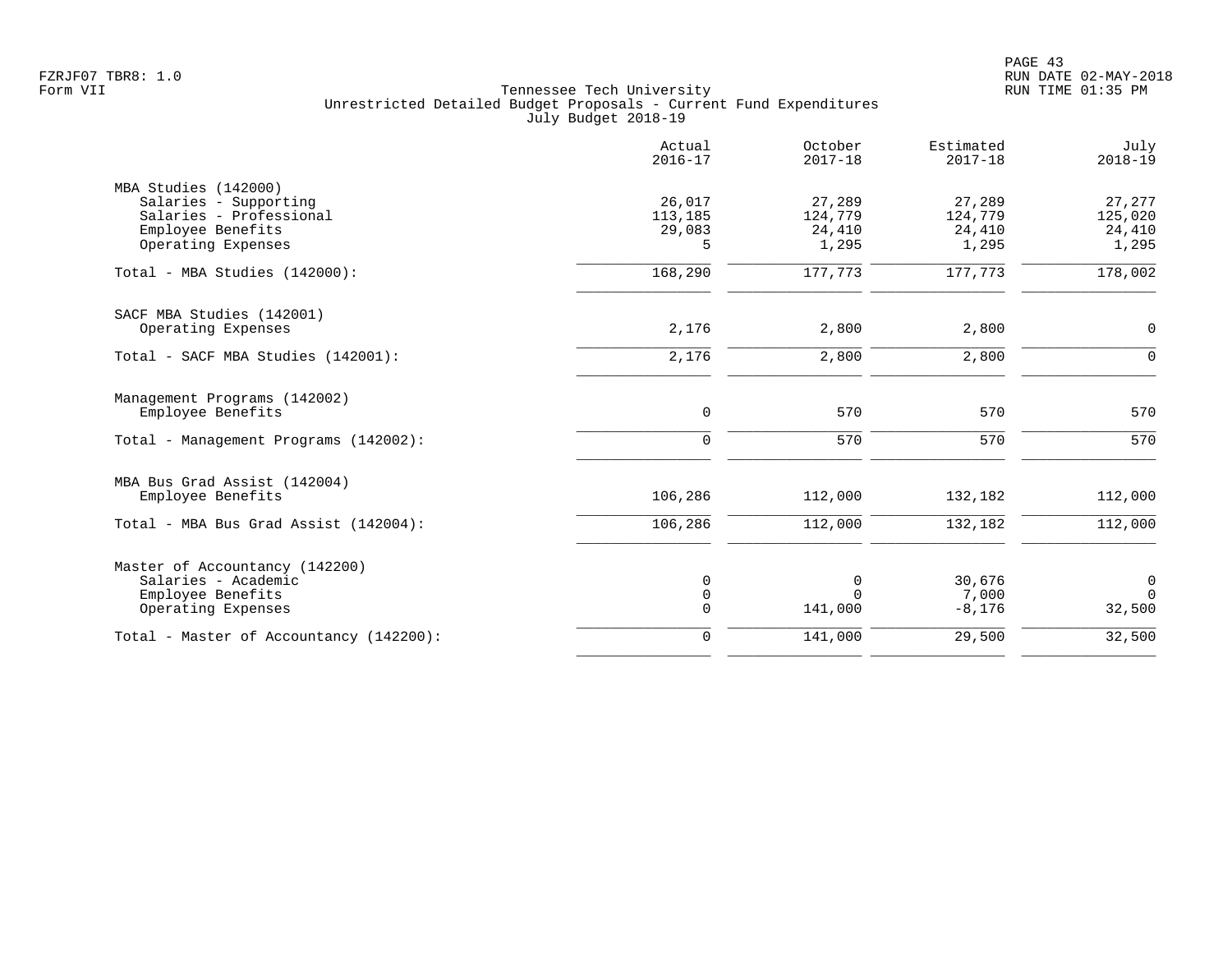|                                                   | Actual<br>$2016 - 17$ | October<br>$2017 - 18$ | Estimated<br>$2017 - 18$ | July<br>$2018 - 19$ |
|---------------------------------------------------|-----------------------|------------------------|--------------------------|---------------------|
| Economics Finance and Marketing (142500)          |                       |                        |                          |                     |
| Salaries - Academic                               | 1,214,288             | 1,195,518              | 1,213,768                | 1,193,518           |
| Salaries - Supporting                             | 34,954                | 36,314                 | 30,929                   | 33,395              |
| Employee Benefits                                 | 380,591               | 381,840                | 381,925                  | 381,840             |
| Operating Expenses                                | 2,985                 | $\Omega$               | $\Omega$                 | $\Omega$            |
| Total - Economics Finance and Marketing (142500): | 1,632,818             | 1,613,672              | 1,626,622                | 1,608,753           |
| SACF Econ Fin and Marketing (142501)              |                       |                        |                          |                     |
| Salaries - Academic                               | 182,310               | 206,731                | 223,756                  | 206,831             |
| Employee Benefits                                 | 46,898                | 36,300                 | 36,300                   | 36,300              |
| Travel                                            | 122                   | $\Omega$               | $\Omega$                 | 0                   |
| Operating Expenses                                | 13,583                | 14,000                 | 14,000                   | $\Omega$            |
| Total - SACF Econ Fin and Marketing (142501):     | 242,913               | 257,031                | 274,056                  | 243,131             |
| Basic Business (143000)                           |                       |                        |                          |                     |
| Salaries - Supporting                             | 85,790                | 94,176                 | 70,876                   | 95,772              |
| Salaries - Professional                           | 79,264                | 81,850                 | 81,850                   | 82,071              |
| Employee Benefits                                 | 59,218                | 60,130                 | 60,130                   | 60,130              |
| Operating Expenses                                | 24                    | $\Omega$               | $\Omega$                 | $\Omega$            |
| Total - Basic Business (143000):                  | 224,296               | 236,156                | 212,856                  | 237,973             |
| SACF Basic Business (143001)                      |                       |                        |                          |                     |
| Salaries - Supporting                             | 3,108                 | $\Omega$               | $\Omega$                 | $\overline{0}$      |
| Salaries - Professional                           | 26,637                | 27,554                 | 27,554                   | 27,693              |
| Employee Benefits                                 | 18,662                | 9,110                  | 20,197                   | 9,110               |
| Operating Expenses                                | 6,862                 | 6,500                  | 6,500                    | $\Omega$            |
| Total - SACF Basic Business (143001):             | 55,269                | 43,164                 | 54,251                   | 36,803              |
|                                                   |                       |                        |                          |                     |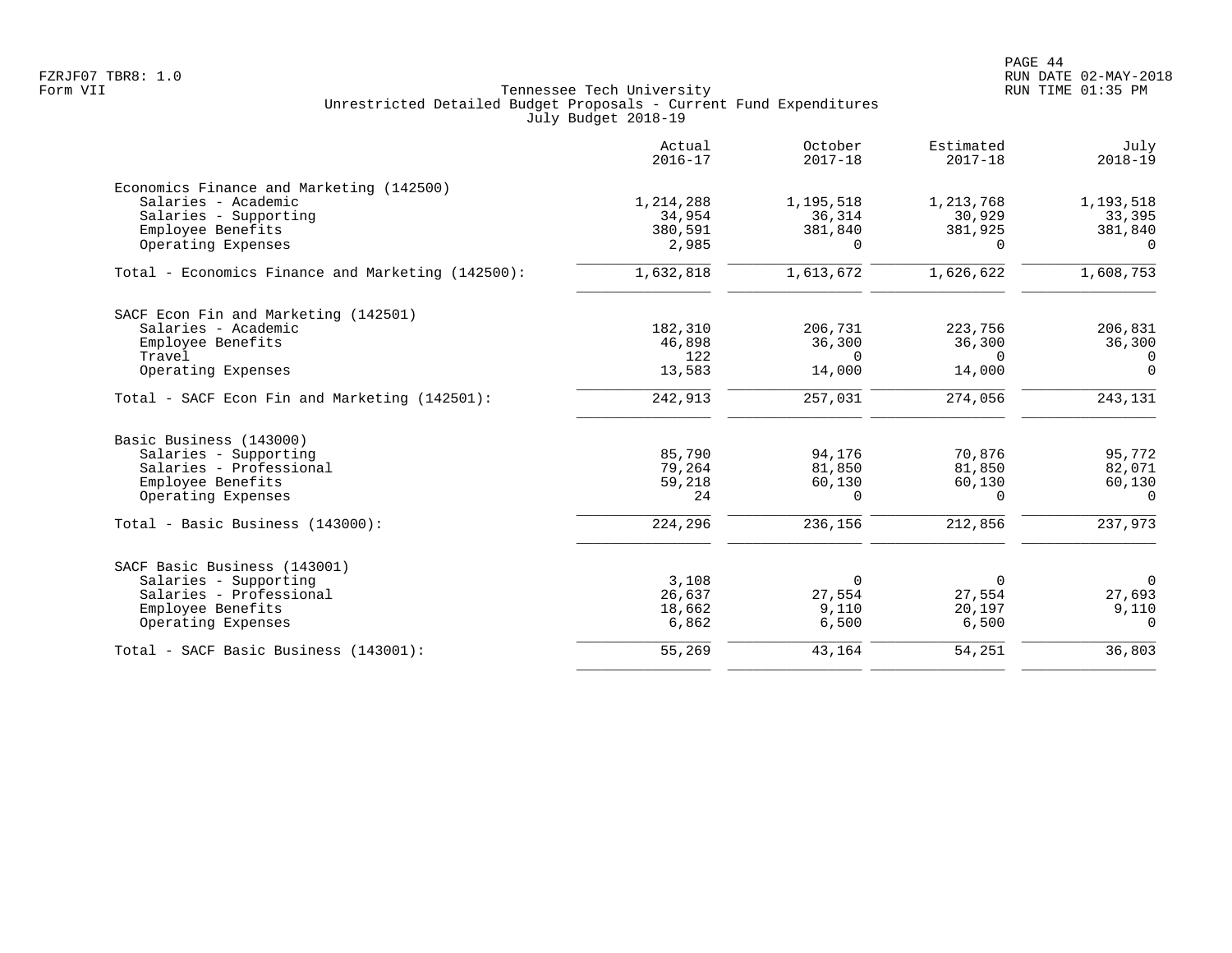|                                                     | Actual<br>$2016 - 17$ | October<br>$2017 - 18$ | Estimated<br>$2017 - 18$ | July<br>$2018 - 19$ |
|-----------------------------------------------------|-----------------------|------------------------|--------------------------|---------------------|
| Decision Sciences and Management (144000)           |                       |                        |                          |                     |
| Salaries - Academic                                 | 1,200,827             | 1,172,163              | 1,171,713                | 1,204,963           |
| Salaries - Supporting                               | 29,084                | 30,361                 | 30,361                   | 30,530              |
| Employee Benefits                                   | 342,643               | 355,730                | 355,730                  | 369,130             |
| Operating Expenses                                  | 2,500                 | $\Omega$               | $\Omega$                 | $\Omega$            |
| Total - Decision Sciences and Management (144000):  | 1,575,054             | 1,558,254              | 1,557,804                | 1,604,623           |
| SACF Decision Sciences and Mangmt (144001)          |                       |                        |                          |                     |
| Salaries - Academic                                 | 186,738               | 184,751                | 206,352                  | 234,446             |
| Employee Benefits                                   | 42,056                | 15,830                 | 15,830                   | 35,830              |
| Operating Expenses                                  | 8,538                 | 10,090                 | 10,090                   | $\Omega$            |
| Total - SACF Decision Sciences and Mangmt (144001): | 237,332               | 210,671                | 232,272                  | 270,276             |
| World Cultures (144003)                             |                       |                        |                          |                     |
| Operating Expenses                                  | 947                   | 950                    | 950                      | 950                 |
| Total - World Cultures (144003):                    | 947                   | 950                    | 950                      | 950                 |
| Fleetquard Cummins Computer Ctr (145000)            |                       |                        |                          |                     |
| Salaries - Students                                 | $\Omega$              | $\Omega$               | 5,000                    | $\Omega$            |
| Operating Expenses                                  | 3,417                 | 3,420                  | 3,420                    | 3,420               |
| Total - Fleetguard Cummins Computer Ctr (145000):   | 3,417                 | 3,420                  | 8,420                    | 3,420               |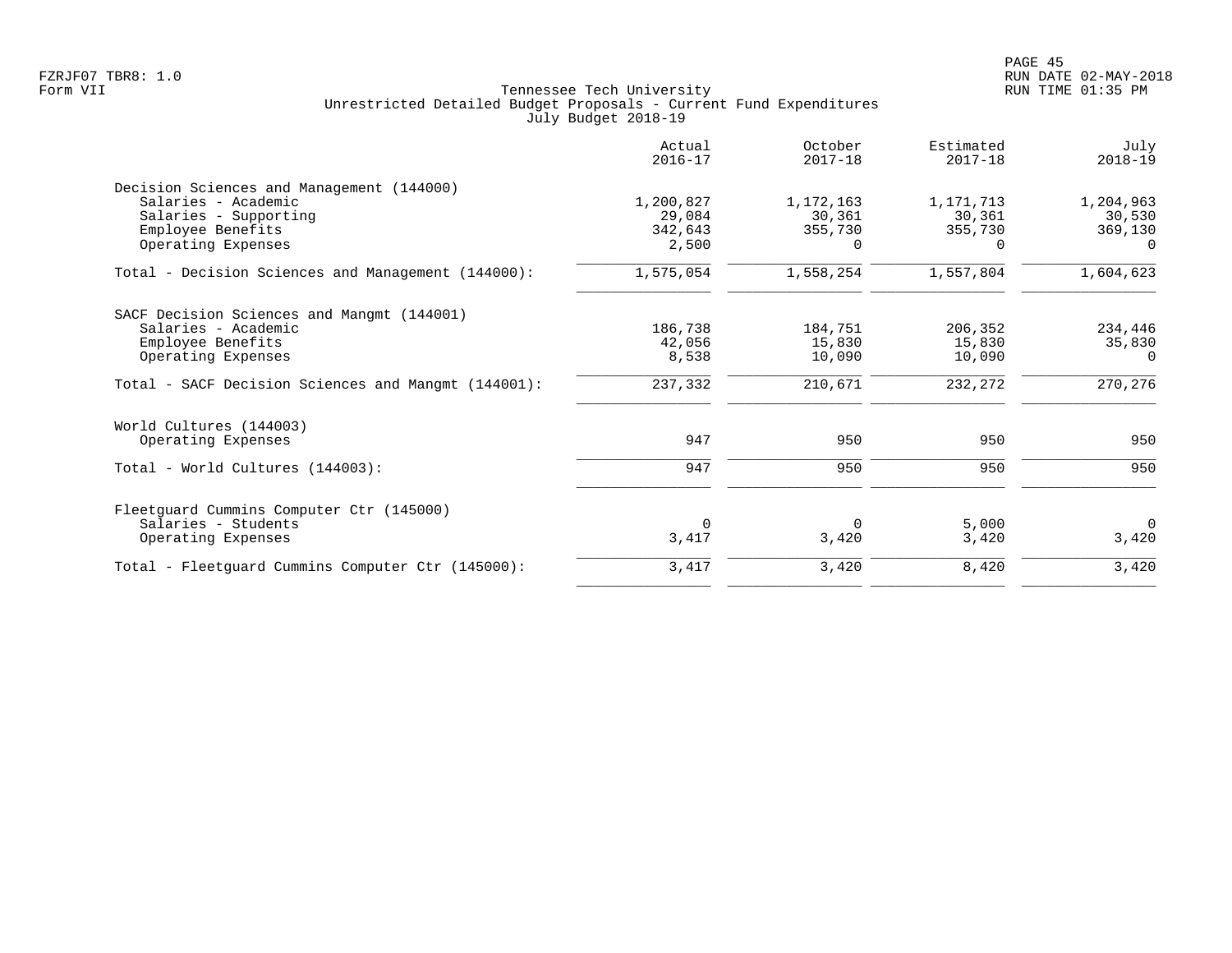|                                                                                   | Actual<br>$2016 - 17$   | October<br>$2017 - 18$   | Estimated<br>$2017 - 18$ | July<br>$2018 - 19$     |
|-----------------------------------------------------------------------------------|-------------------------|--------------------------|--------------------------|-------------------------|
| External Relations (146000)<br>Employee Benefits                                  | $\mathbf 0$             | 22,260                   | 22,260                   | $\mathbf 0$             |
| Total - External Relations (146000):                                              | $\mathbf 0$             | 22,260                   | 22,260                   | $\mathbf 0$             |
| Governors Schools (148000)<br>Salaries - Academic                                 | 3,740                   | 5,500                    | 5,500                    | 5,500                   |
| Salaries - Supporting<br>Employee Benefits<br>Operating Expenses                  | 3,318<br>1,558<br>4,316 | 4,000<br>3,000<br>11,433 | 4,000<br>3,000<br>11,433 | 4,000<br>3,000<br>2,795 |
| Total - Governors Schools (148000):                                               | 12,932                  | 23,933                   | 23,933                   | 15,295                  |
| Education Grad Assistant (150001)<br>Employee Benefits                            | 285,568                 | 275,280                  | 291,280                  | 275,280                 |
| Total - Education Grad Assistant (150001):                                        | 285,568                 | 275,280                  | 291,280                  | 275,280                 |
| Educ TIKI Grad Assistant (150002)<br>Salaries - Professional<br>Employee Benefits | 10,750<br>11,096        | 0<br>$\Omega$            | $\Omega$<br>23,000       | $\mathbf 0$<br>$\Omega$ |
| Total - Educ TIKI Grad Assistant (150002):                                        | 21,846                  | 0                        | 23,000                   | $\Omega$                |
| SACF Education (150008)<br>Operating Expenses                                     | $\mathsf{O}$            | 53,016                   | 58,478                   | 65,016                  |
| Total - SACF Education (150008):                                                  | $\mathbf 0$             | 53,016                   | 58,478                   | 65,016                  |
|                                                                                   |                         |                          |                          |                         |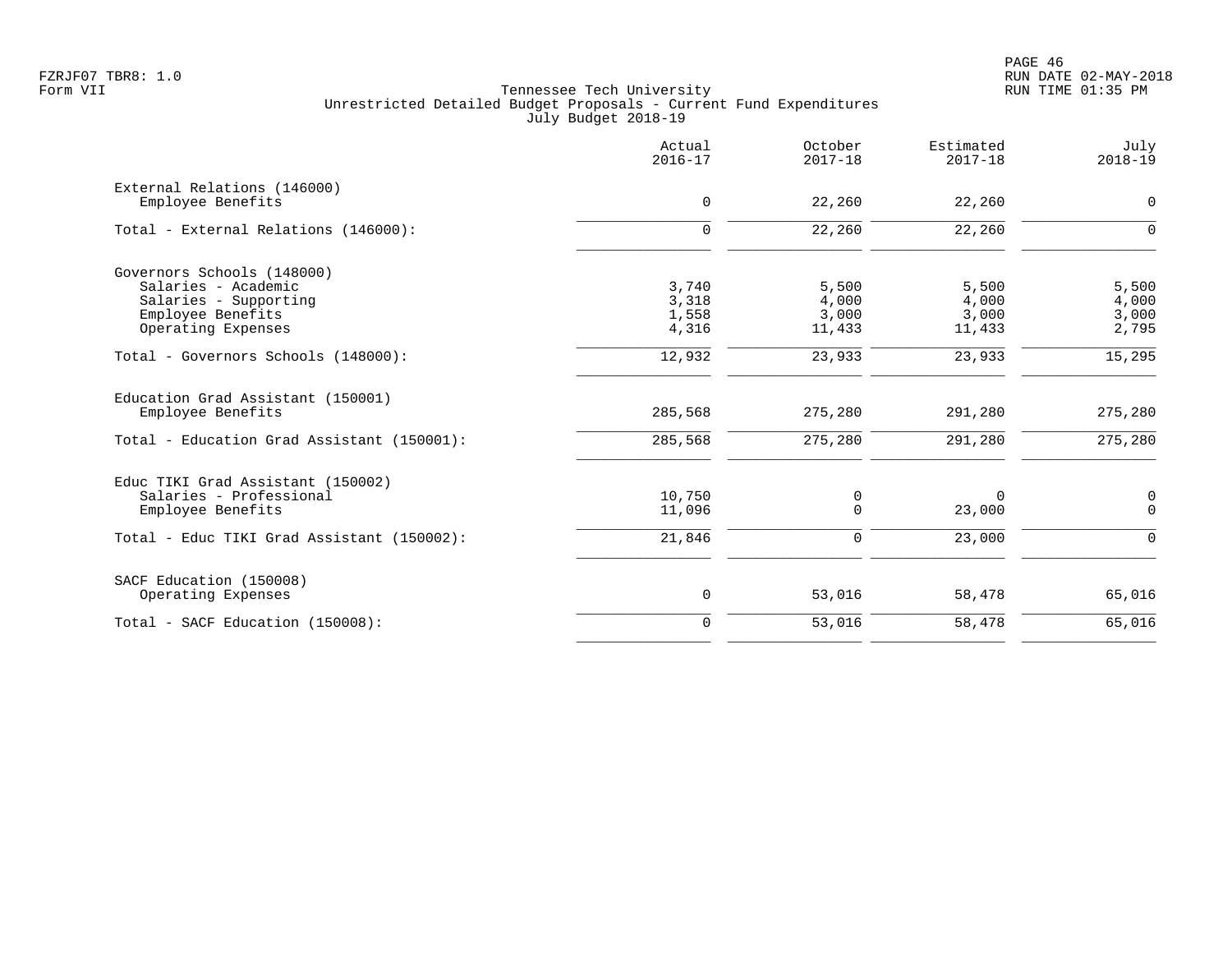|                                                   | Actual<br>$2016 - 17$ | October<br>$2017 - 18$ | Estimated<br>$2017 - 18$ | July<br>$2018 - 19$ |
|---------------------------------------------------|-----------------------|------------------------|--------------------------|---------------------|
| SACF Education Ready-to-Teach (150009)            |                       |                        |                          |                     |
| Salaries - Supporting                             | 110,280               | 82,000                 | 82,000                   | 82,000              |
| Salaries - Professional                           | 100,049               | 103,474                | 103,474                  | 103,838             |
| Employee Benefits                                 | 56,796                | 45,040                 | 60,040                   | 60,040              |
| Travel                                            | 27,453                | 40,000                 | 25,000                   | 25,000              |
| Operating Expenses                                | 57,204                | 94,486                 | 95,986                   | 92,122              |
| Total - SACF Education Ready-to-Teach (150009):   | 351,782               | 365,000                | 366,500                  | 363,000             |
| Summer School Col of Education (150028)           |                       |                        |                          |                     |
| Salaries - Academic                               | 785,241               | 408,849                | 408,849                  | 408,849             |
| Employee Benefits                                 | 155,098               | 155,681                | 155,681                  | 155,681             |
|                                                   |                       |                        |                          |                     |
| Total - Summer School Col of Education (150028):  | 940,339               | 564,530                | 564,530                  | 564,530             |
| TN eCampus College of Education (150031)          |                       |                        |                          |                     |
| Salaries - Academic                               | 4,563                 | 14,045                 | 14,045                   | 14,045              |
| Salaries - Professional                           | 5,000                 | $\Omega$               | $\Omega$                 | $\overline{0}$      |
| Employee Benefits                                 | 2,725                 | $\Omega$               | $\Omega$                 | $\Omega$            |
| Operating Expenses                                | 4,197                 | $\Omega$               | $\Omega$                 | $\Omega$            |
| Total - TN eCampus College of Education (150031): | 16,485                | 14,045                 | 14,045                   | 14,045              |
| Learning Support Program (151000)                 |                       |                        |                          |                     |
| Salaries - Academic                               | 309,873               | 315,523                | 315,523                  | 315,723             |
| Salaries - Supporting                             | 120                   | 1,960                  | 1,960                    | 1,960               |
| Salaries - Students                               | 2,760                 | 7,820                  | 7,820                    | 7,820               |
| Employee Benefits                                 | 108,355               | 108,390                | 108,390                  | 108,390             |
| Travel                                            | 631                   | 1,420                  | 1,420                    | 1,420               |
| Operating Expenses                                | 7,760                 | 16,187                 | 16,187                   | 11,630              |
| Department Revenues                               | $-20$                 | $\cap$                 | $\Omega$                 | $\Omega$            |
| Total - Learning Support Program (151000):        | 429,479               | 451,300                | 451,300                  | 446,943             |
|                                                   |                       |                        |                          |                     |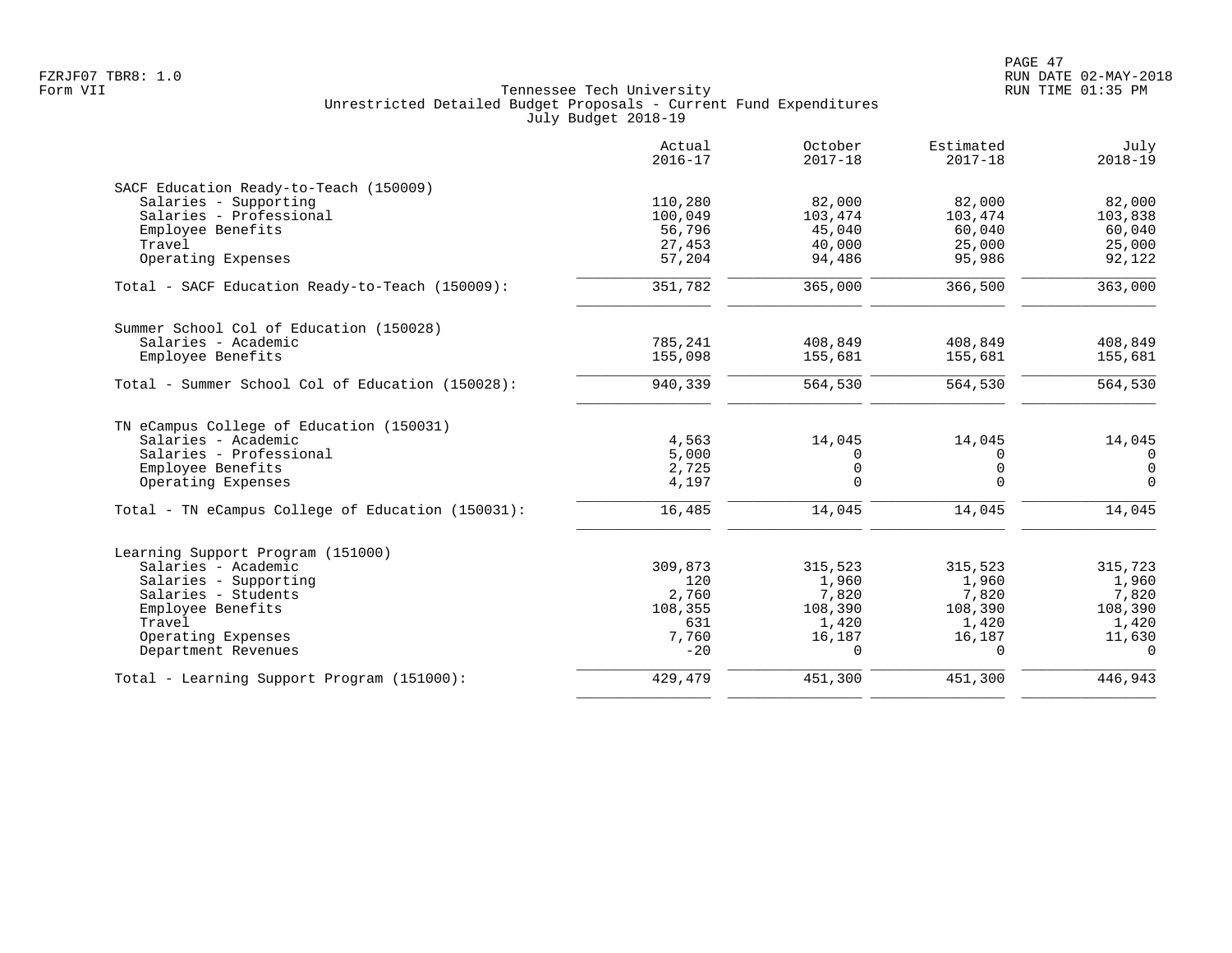| Actual<br>$2016 - 17$ | October<br>$2017 - 18$                                   | Estimated<br>$2017 - 18$                                | July<br>$2018 - 19$                                     |
|-----------------------|----------------------------------------------------------|---------------------------------------------------------|---------------------------------------------------------|
|                       |                                                          |                                                         |                                                         |
| 15,860                | 0                                                        | 0                                                       | 0                                                       |
| 1,213                 | $\Omega$                                                 | $\Omega$                                                | $\overline{0}$                                          |
| 7,708                 | 103,106                                                  | 103,106                                                 | 40,000                                                  |
| 24,781                | 103,106                                                  | 103,106                                                 | 40,000                                                  |
|                       |                                                          |                                                         |                                                         |
|                       |                                                          |                                                         | 31,235                                                  |
|                       |                                                          |                                                         | 90,160                                                  |
|                       |                                                          |                                                         | 64,505                                                  |
| $\Omega$              | $\Omega$                                                 | 486                                                     | $\Omega$                                                |
| 827                   | 1,283                                                    | 1,417                                                   | 1,283                                                   |
| 203,411               | 188,520                                                  | 117,750                                                 | 187,183                                                 |
|                       |                                                          |                                                         |                                                         |
|                       |                                                          |                                                         | 15,490                                                  |
|                       |                                                          |                                                         | 84,000                                                  |
|                       |                                                          |                                                         | 6,300                                                   |
| 4,839                 | 3,572                                                    | 3,572                                                   | 3,572                                                   |
| 98,745                | 97,362                                                   | 91,362                                                  | 109,362                                                 |
|                       |                                                          |                                                         |                                                         |
| 71,750                | 86,730                                                   | 86,730                                                  | 86,730                                                  |
| 71,750                | 86,730                                                   | 86,730                                                  | 86,730                                                  |
|                       | 30,745<br>120,546<br>51,293<br>14,226<br>77,000<br>2,680 | 31,072<br>91,660<br>64,505<br>15,490<br>72,000<br>6,300 | 31,072<br>20,270<br>64,505<br>15,490<br>66,000<br>6,300 |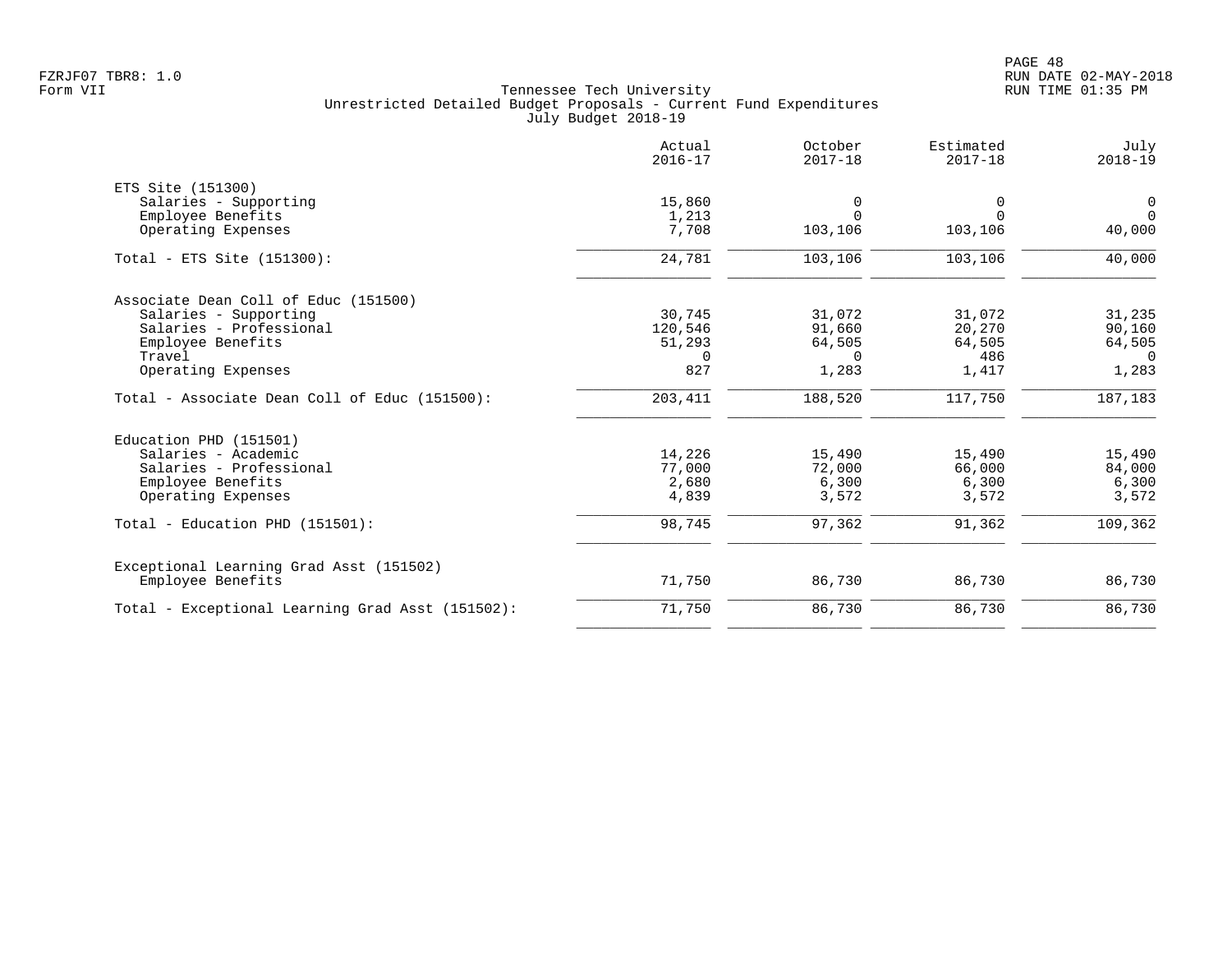|                                                       | Actual<br>$2016 - 17$ | October<br>$2017 - 18$ | Estimated<br>$2017 - 18$ | July<br>$2018 - 19$ |
|-------------------------------------------------------|-----------------------|------------------------|--------------------------|---------------------|
| Desig Grad Stud Assist-Except Learn (151505)          |                       |                        |                          |                     |
| Salaries - Professional                               | 0                     | $\Omega$               | 50,000                   | $\mathbf 0$         |
| Employee Benefits                                     | $\mathbf 0$           | 150,000                | 76,000                   | 150,000             |
| Total - Desig Grad Stud Assist-Except Learn (151505): | $\mathbf 0$           | 150,000                | 126,000                  | 150,000             |
| Counseling and Psychology (152000)                    |                       |                        |                          |                     |
| Salaries - Academic                                   | 1,039,495             | 1,067,370              | 1,056,346                | 1,058,442           |
| Salaries - Supporting                                 | 25,800                | 28,385                 | 26,855                   | 35,742              |
| Salaries - Students                                   | $\Omega$              | 860                    | $\Omega$                 | 860                 |
| Salaries - Professional                               | 9,400                 | 9,400                  | 9,400                    | 9,400               |
| Employee Benefits                                     | 412,789               | 417,200                | 419,690                  | 417,200             |
| Travel                                                | 11,873                | $\Omega$               | $\Omega$                 | $\Omega$            |
| Operating Expenses                                    | 19,367                | 8,450                  | 14,674                   | 8,862               |
| Total - Counseling and Psychology (152000):           | 1,518,724             | 1,531,665              | 1,526,965                | 1,530,506           |
| SACF Counseling and Psychology (152008)               |                       |                        |                          |                     |
| Salaries - Academic                                   | $\mathbf 0$           | 22,887                 | 32,625                   | 22,887              |
| Salaries - Students                                   | $\Omega$              | $\Omega$               | 800                      | $\mathbf 0$         |
| Travel                                                | 0                     | 10,000                 | 10,000                   | $\Omega$            |
| Operating Expenses                                    | $\Omega$              | 13,000                 | 13,000                   | 23,000              |
| Total - SACF Counseling and Psychology (152008):      | $\Omega$              | 45,887                 | 56,425                   | 45,887              |
| Department of Teacher Education (152500)              |                       |                        |                          |                     |
| Salaries - Academic                                   | 168,753               | 183,426                | 177,852                  | 185,152             |
| Salaries - Supporting                                 | 84,522                | 62,671                 | 121,831                  | 62,945              |
| Salaries - Students                                   | $\Omega$              | 1,000                  | $\Omega$                 | 1,000               |
| Salaries - Professional                               | 99,533                | 100,677                | 101,677                  | 100,955             |
| Employee Benefits                                     | 124,564               | 124,900                | 124,900                  | 124,900             |
| Travel                                                | 3,544                 | 22,650                 | 12,650                   | 22,650              |
| Operating Expenses                                    | 36,296                | 34,931                 | 34,100                   | 36,601              |
| Total - Department of Teacher Education (152500):     | 517,212               | 530,255                | 573,010                  | 534,203             |
|                                                       |                       |                        |                          |                     |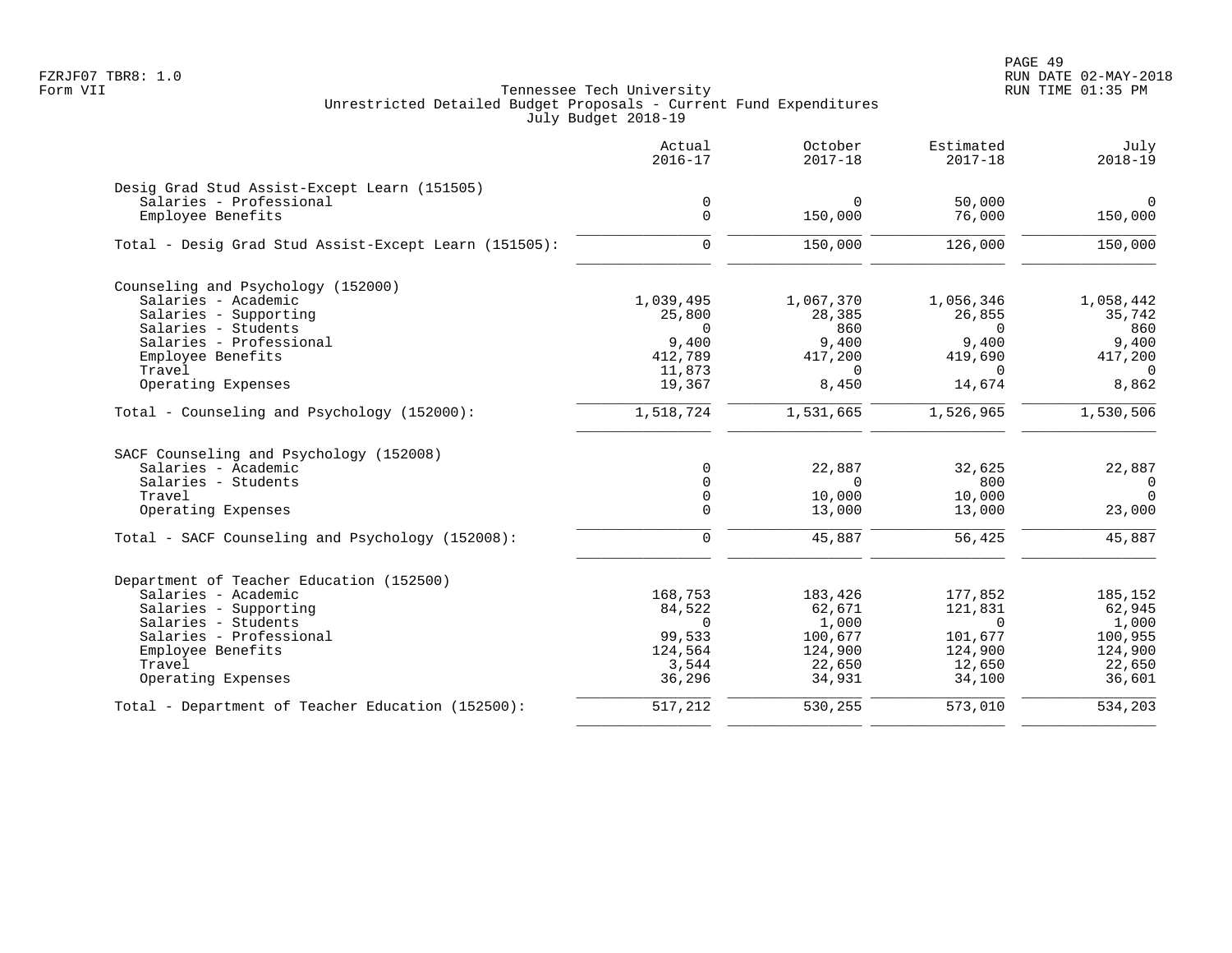|                                                 | Actual<br>$2016 - 17$ | October<br>$2017 - 18$ | Estimated<br>$2017 - 18$ | July<br>$2018 - 19$ |
|-------------------------------------------------|-----------------------|------------------------|--------------------------|---------------------|
| Curriculum and Instr Office (153000)            |                       |                        |                          |                     |
| Salaries - Academic                             | 2,126,856             | 2,045,658              | 2,076,227                | 2,088,498           |
| Salaries - Supporting                           | 86,136                | 106,658                | 86,654                   | 109,154             |
| Salaries - Professional                         | 1,988                 | $\Omega$               | $\Omega$                 | $\Omega$            |
| Employee Benefits<br>Travel                     | 807,974               | 815,700                | 815,700                  | 837,140             |
| Operating Expenses                              | 52,207<br>78,547      | 20,490<br>29,804       | 45,133<br>112,074        | 20,490<br>29,804    |
| Capital Outlay                                  | $\Omega$              | $\Omega$               | 7,999                    | $\Omega$            |
| Total - Curriculum and Instr Office (153000):   | 3, 153, 708           | 3,018,310              | 3, 143, 787              | 3,085,086           |
| SACF Curriculum & Instruction (153008)          |                       |                        |                          |                     |
| Salaries - Academic                             | 0                     | 164,799                | 166,749                  | 164,799             |
| Operating Expenses                              | $\mathbf 0$           | 49,241                 | 47,291                   | 49,241              |
| Total - SACF Curriculum & Instruction (153008): | $\mathbf 0$           | 214,040                | 214,040                  | 214,040             |
| Two Plus Two Tullahoma (153050)                 |                       |                        |                          |                     |
| Salaries - Academic                             | 102,871               | 104,644                | 60,144                   | 104,244             |
| Employee Benefits                               | 41,065                | 41,520                 | 41,520                   | 41,520              |
| Travel                                          | 241                   | 7,595                  | $\Omega$                 | 7,595               |
| Operating Expenses                              | 94                    | 2,800                  | $\Omega$                 | 2,800               |
| Total - Two Plus Two Tullahoma (153050):        | 144,271               | 156,559                | 101,664                  | 156,159             |
| Two Plus Two Crossville (153051)                |                       |                        |                          |                     |
| Salaries - Academic                             | 56,159                | 64,419                 | 62,619                   | 64,519              |
| Employee Benefits                               | 30,561                | 26,590                 | 26,590                   | 26,590              |
| Travel                                          | $\Omega$              | 7,900                  | $\Omega$                 | 7,900               |
| Operating Expenses                              | 329                   | 1,000                  | $\Omega$                 | 1,000               |
| Total - Two Plus Two Crossville (153051):       | 87,049                | 99,909                 | 89,209                   | 100,009             |
|                                                 |                       |                        |                          |                     |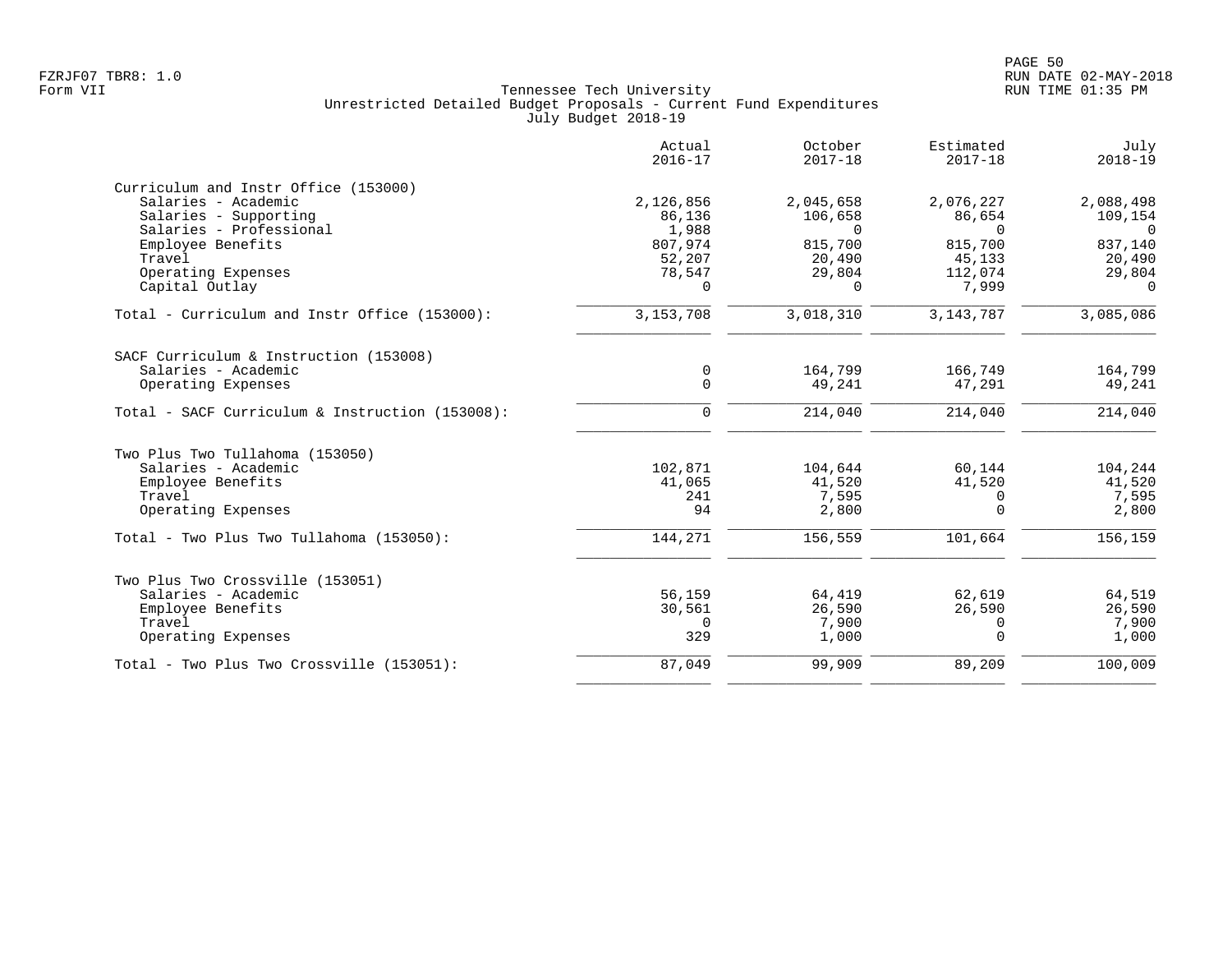|                                            | Actual<br>$2016 - 17$ | October<br>$2017 - 18$ | Estimated<br>$2017 - 18$ | July<br>$2018 - 19$ |
|--------------------------------------------|-----------------------|------------------------|--------------------------|---------------------|
| Two Plus Two Oak Ridge (153052)            |                       |                        |                          |                     |
| Salaries - Academic                        | 206,711               | 212,531                | 212,531                  | 212,831             |
| Employee Benefits                          | 87,664                | 88,140                 | 88,140                   | 88,140              |
| Travel<br>Operating Expenses               | 0<br>$\Omega$         | 6,670<br>1,734         | 0<br>$\Omega$            | 6,670<br>1,734      |
| Total - Two Plus Two Oak Ridge (153052):   | 294,375               | 309,075                | 300,671                  | 309,375             |
| Two Plus Two Pellissippi (153053)          |                       |                        |                          |                     |
| Salaries - Academic                        | 187,679               | 193,514                | 193,514                  | 193,814             |
| Employee Benefits                          | 83,052                | 83,300                 | 83,300                   | 83,300              |
| Travel                                     | $\Omega$              | 10,850                 | 0                        | 10,850              |
| Operating Expenses                         | 363                   | 4,200                  | $\Omega$                 | 4,200               |
| Total - Two Plus Two Pellissippi (153053): | 271,094               | 291,864                | 276,814                  | 292,164             |
| Two Plus Two Chattanooga (153054)          |                       |                        |                          |                     |
| Salaries - Academic                        | 87,636                | 96,605                 | 96,605                   | 97,005              |
| Employee Benefits                          | 37,659                | 36,660                 | 36,660                   | 36,660              |
| Travel                                     | 658                   | 7,345                  | 0                        | 7,345               |
| Operating Expenses                         | 79                    | 1,400                  | $\Omega$                 | 1,400               |
| Total - Two Plus Two Chattanooga (153054): | 126,032               | 142,010                | 133,265                  | 142,410             |
| Two Plus Two Motlow (153055)               |                       |                        |                          |                     |
| Salaries - Academic                        | 1,200                 | 53,558                 | O                        | 53,558              |
| Employee Benefits                          | 264                   | 29,270                 | 29,270                   | 29,270              |
| Travel                                     | 41                    | 5,367                  | 0                        | 5,367               |
| Operating Expenses                         | 209                   | 2,000                  | $\Omega$                 | 2,000               |
| Total - Two Plus Two Motlow (153055):      | 1,714                 | 90,195                 | 29,270                   | 90,195              |
|                                            |                       |                        |                          |                     |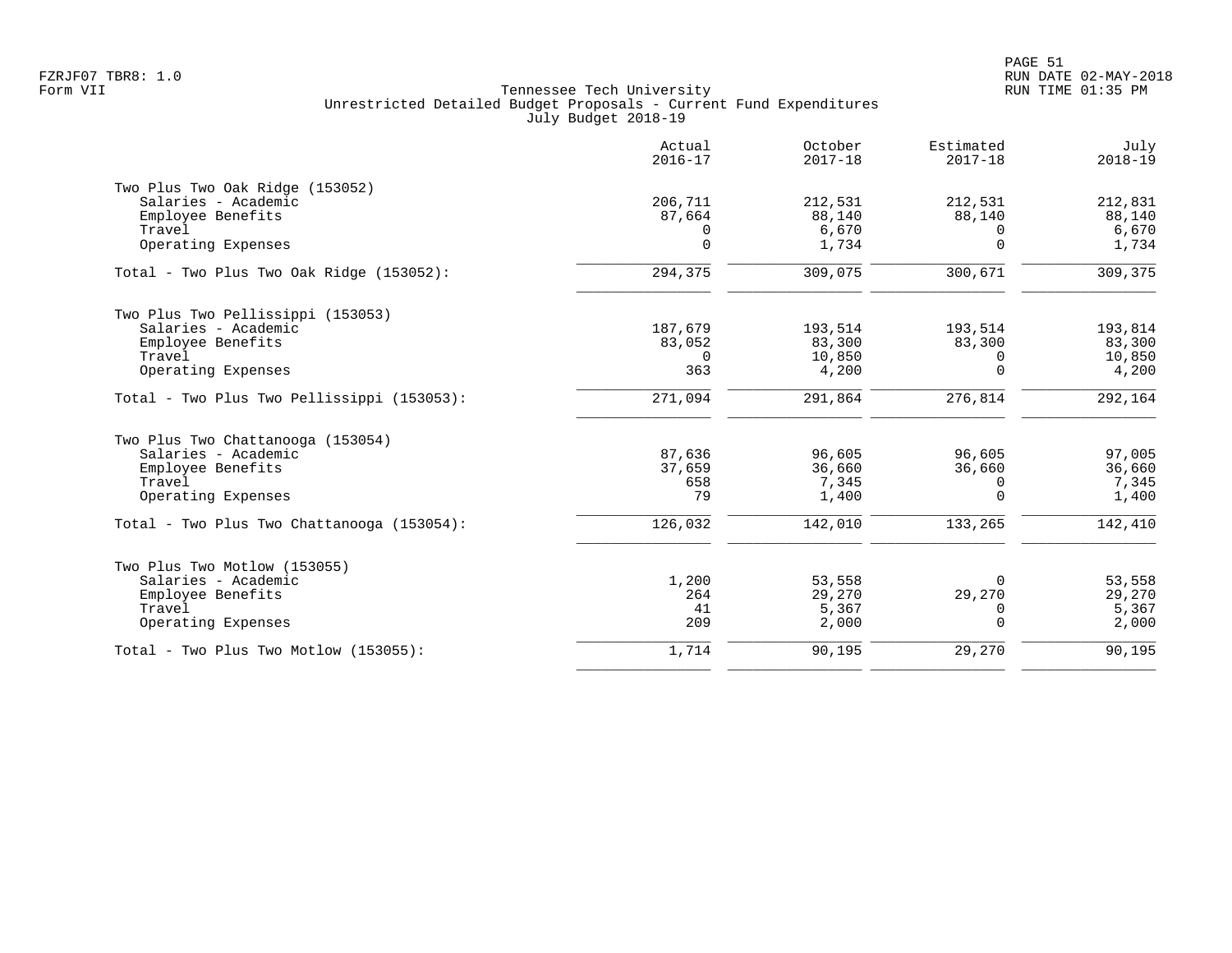|                                                     | Actual<br>$2016 - 17$ | October<br>$2017 - 18$ | Estimated<br>$2017 - 18$ | July<br>$2018 - 19$ |
|-----------------------------------------------------|-----------------------|------------------------|--------------------------|---------------------|
| Two Plus Two Roane St Harriman (153056)             |                       |                        |                          |                     |
| Salaries - Academic                                 | 64,161                | 68,051                 | 66,251                   | 68,151              |
| Employee Benefits                                   | 32,404                | 30,170                 | 30,170                   | 30,170              |
| Travel                                              | 99                    | 4,638                  | $\Omega$                 | 4,638               |
| Operating Expenses                                  |                       | 1,150                  | $\Omega$                 | 1,150               |
| Total - Two Plus Two Roane St Harriman (153056):    | 96,664                | 104,009                | 96,421                   | 104,109             |
| Two Plus Two Scott Co (153059)                      |                       |                        |                          |                     |
| Salaries - Academic                                 | 43,059                | 47,860                 | 45,400                   | 47,960              |
| Employee Benefits                                   | 26,984                | 25,420                 | 25,420                   | 25,420              |
| Travel                                              |                       | 2,768                  | $\Omega$                 | 2,768               |
| Operating Expenses                                  | $\mathbf 0$           | 1,010                  | $\Omega$                 | 1,010               |
| $Total - Two Plus Two Scott Co (153059):$           | 70,043                | 77,058                 | 70,820                   | 77,158              |
| Exercise Sci Physical Ed Wellness (154000)          |                       |                        |                          |                     |
| Salaries - Academic                                 | 690,723               | 698,237                | 676,029                  | 697,237             |
| Salaries - Supporting                               | 40,082                | 38,971                 | 42,592                   | 58,998              |
| Salaries - Students                                 | 475                   | 100                    | 261                      | 100                 |
| Salaries - Professional                             | 4,800                 | 4,000                  | 7,000                    | 4,000               |
| Employee Benefits                                   | 274,612               | 274,840                | 274,840                  | 274,840             |
| Travel                                              | 2,522                 | 3.000                  | 3,000                    | $\Omega$            |
| Operating Expenses                                  | 24,517                | 19,100                 | 28,166                   | 22,100              |
| Capital Outlay                                      | 0                     | $\Omega$               | 6,360                    | $\Omega$            |
| Total - Exercise Sci Physical Ed Wellness (154000): | 1,037,731             | 1,038,248              | 1,038,248                | 1,057,275           |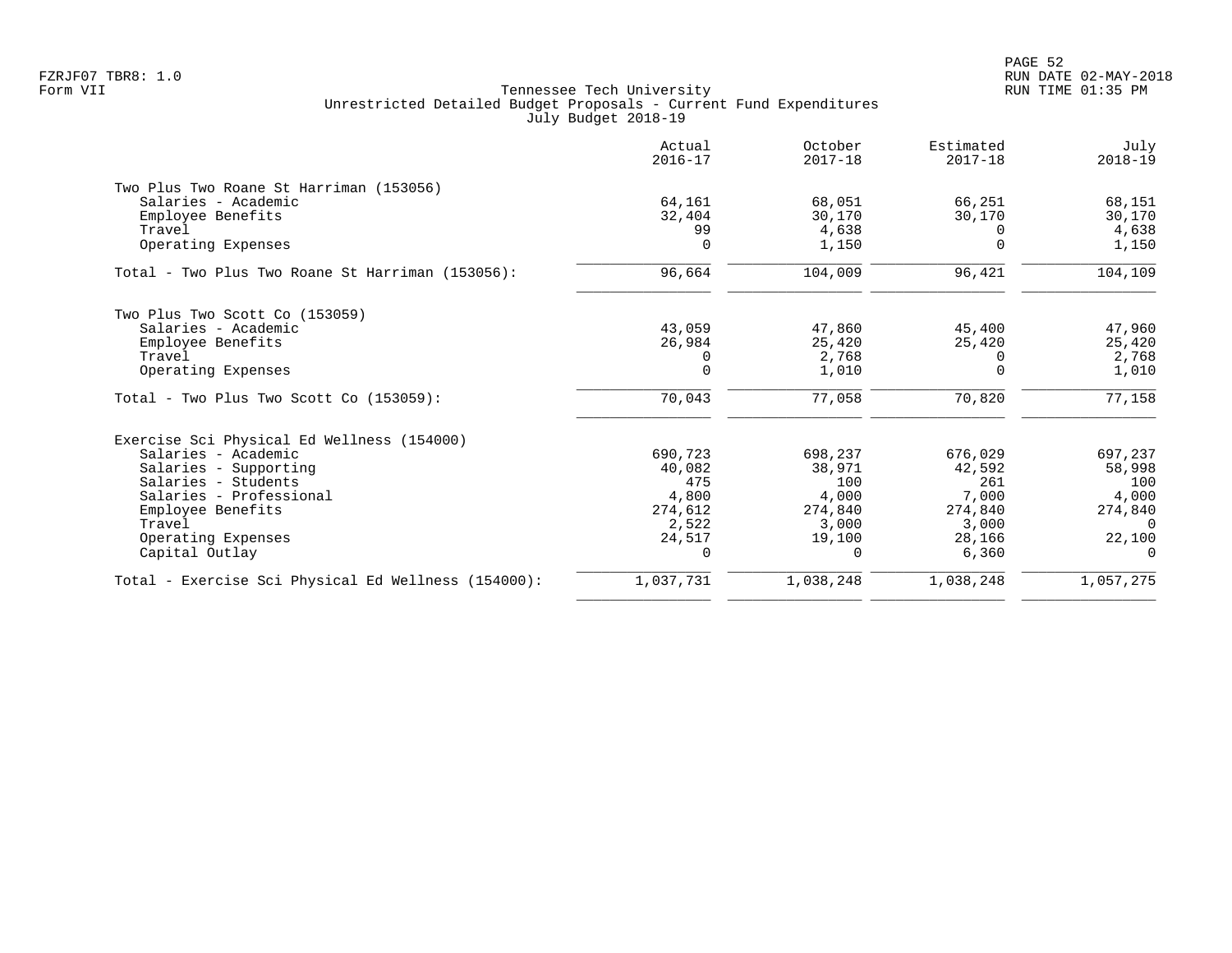|                                                      | Actual<br>$2016 - 17$ | October<br>$2017 - 18$ | Estimated<br>$2017 - 18$ | July<br>$2018 - 19$ |
|------------------------------------------------------|-----------------------|------------------------|--------------------------|---------------------|
| EXPW Special Courses (154001)                        |                       |                        |                          |                     |
| Employee Benefits                                    | $\mathbf 0$           | 30                     | 30                       | 30                  |
| Total - EXPW Special Courses (154001):               | $\Omega$              | 30                     | 30                       | 30                  |
| EXPW Special Courses Transf In (154002)              |                       |                        |                          |                     |
| Salaries - Students                                  | 3,473                 | 3,000                  | 3,000                    | 3,000               |
| Employee Benefits                                    | 148                   | $\Omega$               | $\Omega$                 | $\Omega$            |
| Operating Expenses                                   | 1,986                 | 11,393                 | 11,393                   | 5,000               |
| Total - EXPW Special Courses Transf In (154002):     | 5,607                 | 14,393                 | 14,393                   | 8,000               |
| EXPW Golf Fees (154004)                              |                       |                        |                          |                     |
| Operating Expenses                                   | 7,150                 | 14,000                 | 12,000                   | 12,000              |
| Total - EXPW Golf Fees (154004):                     | 7,150                 | 14,000                 | 12,000                   | 12,000              |
| Athletic Exer Sci Phys Ed Wellness (154007)          |                       |                        |                          |                     |
| Salaries - Academic                                  | 115,521               | 119,030                | 121,991                  | 115,079             |
| Salaries - Supporting                                | 8,117                 | 8,325                  | 8,325                    | 8,202               |
| Salaries - Professional<br>Employee Benefits         | $\Omega$<br>40,539    | 9,000<br>38,000        | $\Omega$<br>38,000       | $\Omega$<br>38,000  |
|                                                      |                       |                        |                          |                     |
| Total - Athletic Exer Sci Phys Ed Wellness (154007): | 164,177               | 174,355                | 168,316                  | 161,281             |
| EXPW Lab Manuals (154008)                            |                       |                        |                          |                     |
| Travel                                               | $\mathbf 0$           | $\mathbf 0$            | 1,000                    | $\overline{0}$      |
| Operating Expenses                                   | 1,601                 | 16,136                 | 15,136                   | 3,000               |
| Total - EXPW Lab Manuals (154008):                   | 1,601                 | 16,136                 | 16,136                   | 3,000               |
|                                                      |                       |                        |                          |                     |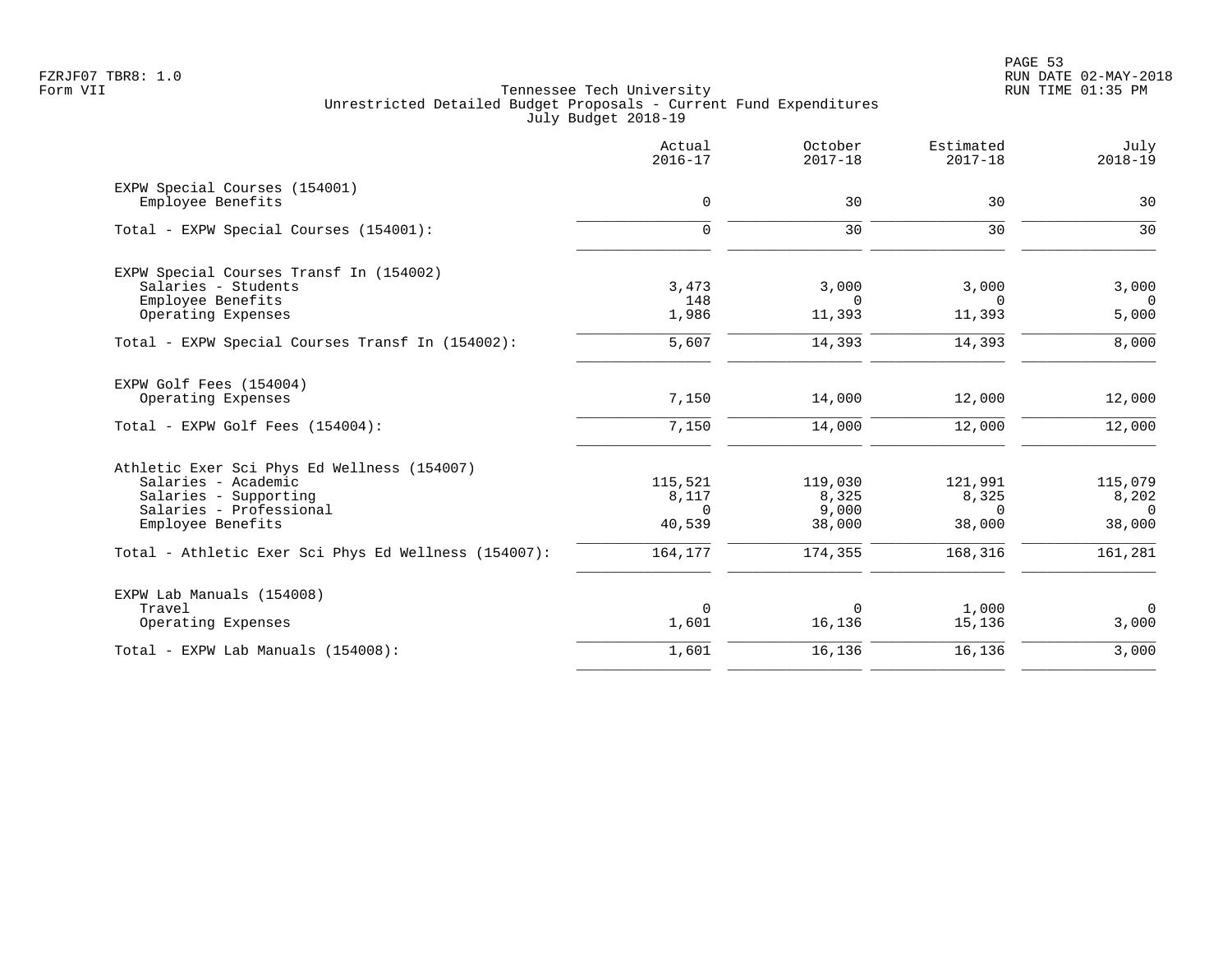|                                      | Actual<br>$2016 - 17$ | October<br>$2017 - 18$ | Estimated<br>$2017 - 18$ | July<br>$2018 - 19$ |
|--------------------------------------|-----------------------|------------------------|--------------------------|---------------------|
| SACF EXPW (154018)                   |                       |                        |                          |                     |
| Salaries - Academic                  | 0                     | 29,057                 | 35,900                   | 29,057              |
| Salaries - Supporting                | $\Omega$              | 0                      | 1,920                    | $\overline{0}$      |
| Employee Benefits                    | $\Omega$              | $\mathbf 0$            | 5,547                    | $\mathbf 0$         |
| Travel                               | 0                     | $\Omega$               | 1,286                    | $\Omega$            |
| Operating Expenses                   | $\mathbf 0$           | 38,000                 | 22,404                   | 38,000              |
|                                      |                       |                        |                          |                     |
| Total - SACF EXPW (154018):          | $\mathbf 0$           | 67,057                 | 67,057                   | 67,057              |
| Music (155000)                       |                       |                        |                          |                     |
| Salaries - Academic                  | 1,768,521             | 1,673,406              | 1,635,519                | 1,578,930           |
| Salaries - Supporting                | 123,606               | 101,748                | 113,673                  | 123,257             |
| Salaries - Students                  | 1,072                 | 1,000                  | 1,000                    | 1,000               |
| Employee Benefits                    | 679,069               | 683,100                | 683,100                  | 691,500             |
| Travel                               | 7,131                 | 6,000                  | 6,000                    | 1,370               |
| Operating Expenses                   | 66,794                | 47,418                 | 58,570                   | 61,587              |
| Total - Music $(155000)$ :           | 2,646,193             | 2,512,672              | 2,497,862                | 2,457,644           |
| Music Scholarships (155005)          |                       |                        |                          |                     |
| Operating Expenses                   | 382,628               | 392,380                | 395,500                  | 383,880             |
| Total - Music Scholarships (155005): | 382,628               | 392,380                | 395,500                  | 383,880             |
| Choral (155008)                      |                       |                        |                          |                     |
| Travel                               | 6,269                 | $\mathbf 0$            | 0                        | $\overline{0}$      |
| Operating Expenses                   | 3,424                 | 4,180                  | 10,450                   | 4,180               |
| Total - Choral $(155008):$           | 9,693                 | 4,180                  | 10,450                   | 4,180               |
|                                      |                       |                        |                          |                     |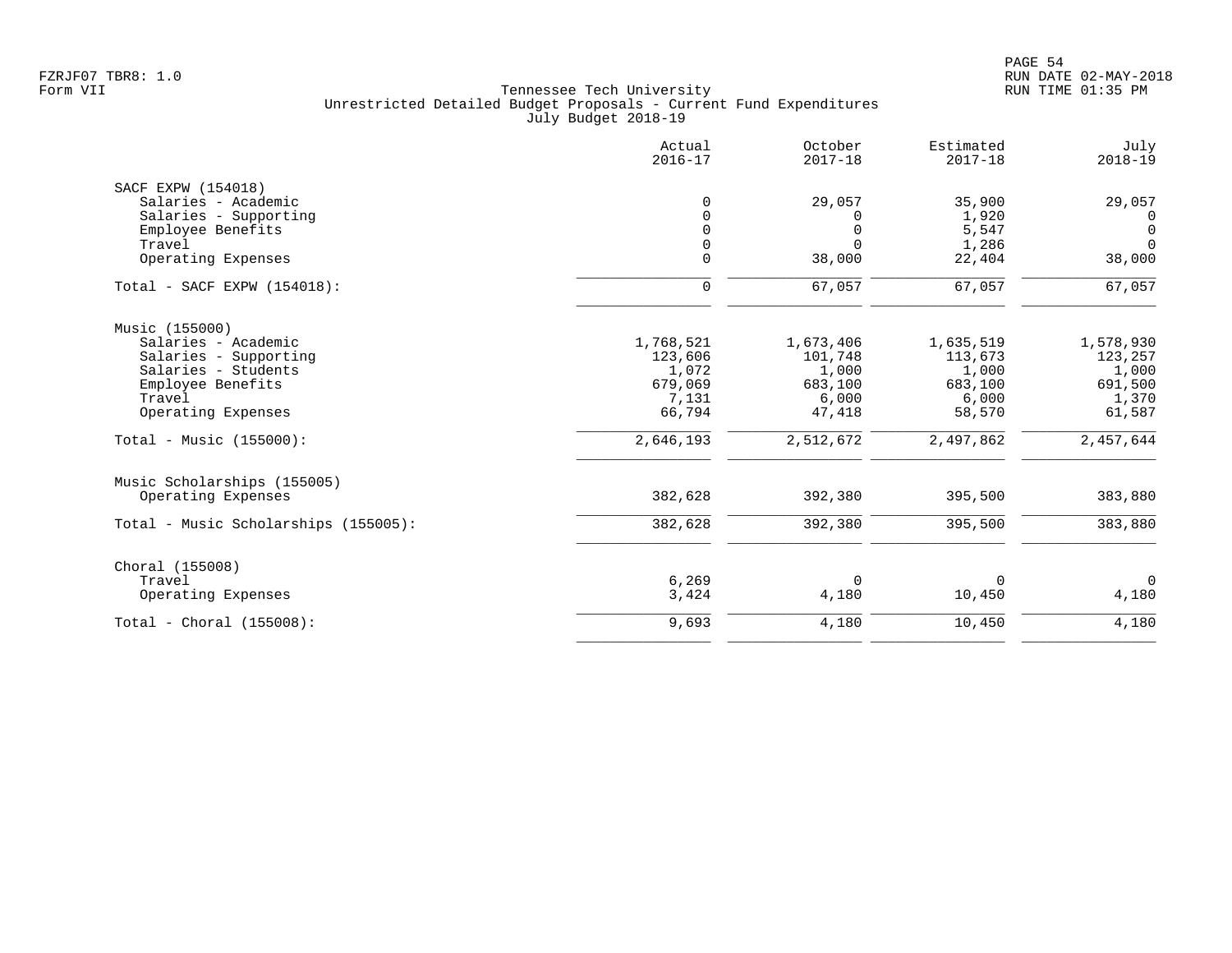PAGE 55 FZRJF07 TBR8: 1.0 RUN DATE 02-MAY-2018

|                                                                                                                                   | Actual<br>$2016 - 17$                           | October<br>$2017 - 18$                          | Estimated<br>$2017 - 18$                       | July<br>$2018 - 19$                             |
|-----------------------------------------------------------------------------------------------------------------------------------|-------------------------------------------------|-------------------------------------------------|------------------------------------------------|-------------------------------------------------|
| String Project (155016)<br>Salaries - Academic<br>Operating Expenses                                                              | $\mathbf 0$<br>2,202                            | $\mathbf 0$<br>2,252                            | 2,500<br>5,672                                 | 0<br>$\mathbf 0$                                |
| Total - String Project (155016):                                                                                                  | 2,202                                           | 2,252                                           | 8,172                                          | $\Omega$                                        |
| SACF Music (155017)<br>Salaries - Academic<br>Operating Expenses                                                                  | $\mathsf{O}$<br>$\mathsf{O}$                    | 49,016<br>62,500                                | 70,743<br>37,273                               | 49,016<br>62,500                                |
| Total - SACF Music $(155017)$ :                                                                                                   | $\mathbf 0$                                     | 111,516                                         | 108,016                                        | 111,516                                         |
| Match Music (155025)<br>Salaries - Academic                                                                                       | $\mathsf{O}$                                    | 2,960                                           | 2,960                                          | $\mathbf 0$                                     |
| Total - Match Music (155025):                                                                                                     | $\Omega$                                        | 2,960                                           | 2,960                                          | $\Omega$                                        |
| SACF Music & Art (155200)<br>Operating Expenses                                                                                   | 0                                               | 49,055                                          | 57,055                                         | 48,557                                          |
| Total - SACF Music & Art (155200):                                                                                                | $\mathbf 0$                                     | 49,055                                          | 57,055                                         | 48,557                                          |
| Art, Craft & Design (155300)<br>Salaries - Academic<br>Salaries - Supporting<br>Employee Benefits<br>Travel<br>Operating Expenses | 433,046<br>27,924<br>149,557<br>1,328<br>13,965 | 372,792<br>28,630<br>152,500<br>1,360<br>21,655 | 376,492<br>32,830<br>152,500<br>3,750<br>6,365 | 363,994<br>28,788<br>152,500<br>1,360<br>26,155 |
| Total - Art, Craft & Design $(155300)$ :                                                                                          | 625,820                                         | 576,937                                         | 571,937                                        | 572,797                                         |
|                                                                                                                                   |                                                 |                                                 |                                                |                                                 |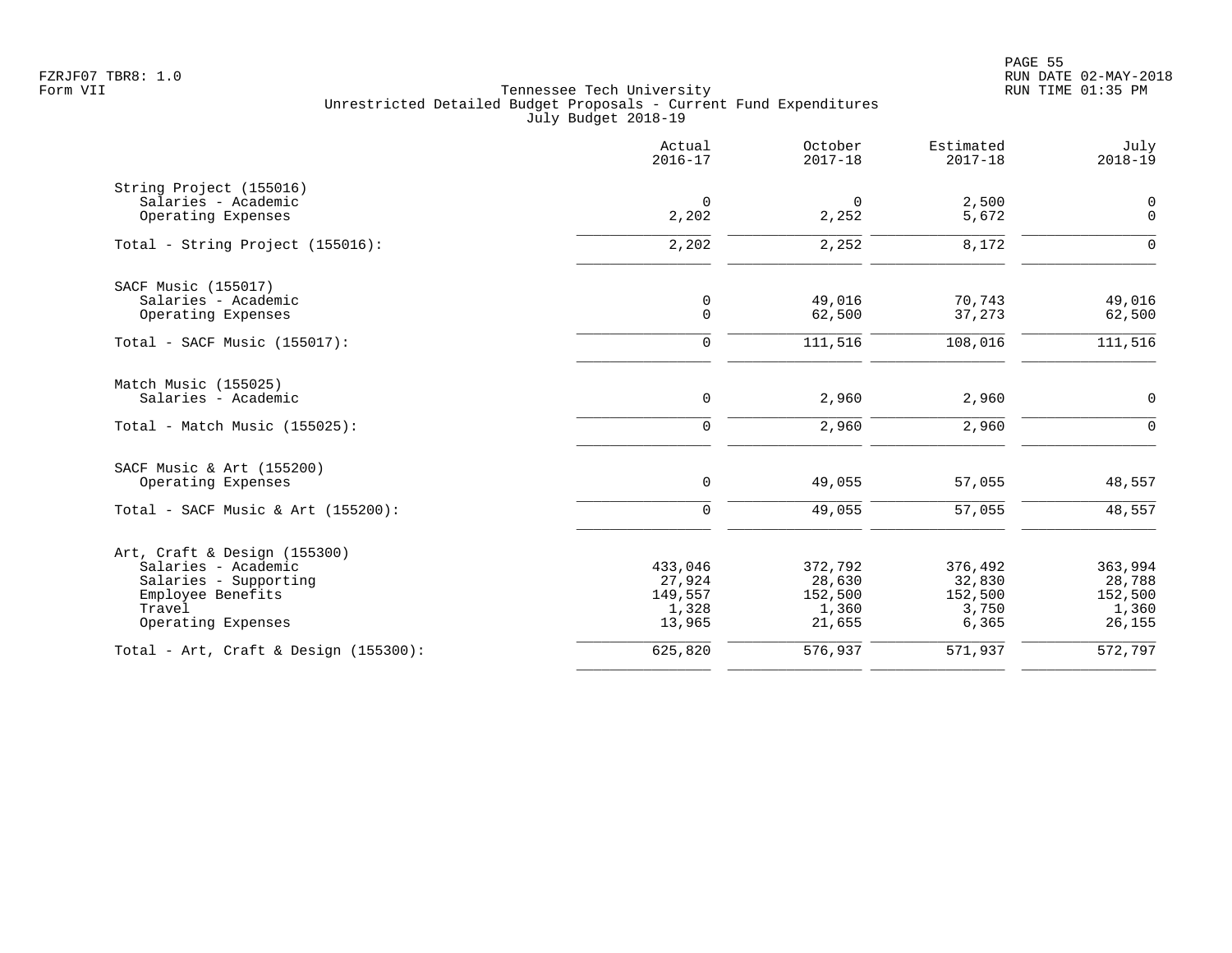|                                            | Actual<br>$2016 - 17$ | October<br>$2017 - 18$ | Estimated<br>$2017 - 18$ | July<br>$2018 - 19$ |
|--------------------------------------------|-----------------------|------------------------|--------------------------|---------------------|
| Art Course Fee (155301)                    |                       |                        |                          |                     |
| Salaries - Academic                        | $\overline{0}$        | $\Omega$               | 5,051                    | 0                   |
| Salaries - Supporting                      | 190                   |                        | $\Omega$                 | $\Omega$            |
| Salaries - Students                        | 670                   |                        | 1,140                    | $\mathbf 0$         |
| Employee Benefits                          | 14                    | $\Omega$               | 330                      | $\mathbf 0$         |
| Travel                                     | 709                   | $\Omega$               | $\Omega$                 | $\Omega$            |
| Operating Expenses                         | 4,915                 | 7,079                  | 529                      | 7,030               |
| Total - Art Course Fee (155301):           | 6,498                 | 7,079                  | 7,050                    | 7,030               |
| Art Faculty CC (155302)                    |                       |                        |                          |                     |
| Salaries - Academic                        | 277,366               | 282,409                | 282,409                  | 280,309             |
| Employee Benefits                          | 94,132                | 106,765                | 106,765                  | 106,765             |
| Operating Expenses                         | $\Omega$              | 44,000                 | 44,000                   | 44,000              |
| Total - Art Faculty CC $(155302)$ :        | 371,498               | 433,174                | 433,174                  | 431,074             |
| SACF Art, Craft & Design (155308)          |                       |                        |                          |                     |
| Salaries - Academic                        | $\mathbf 0$           | 41,929                 | 41,929                   | 34,927              |
| Salaries - Supporting                      | $\mathbf 0$           | 2,100                  | 2,100                    | $\Omega$            |
| Operating Expenses                         | $\Omega$              | 35,400                 | 32,900                   | 44,500              |
| Total - SACF Art, Craft & Design (155308): | $\mathbf 0$           | 79,429                 | 76,929                   | 79,427              |
| Craft Center Instruction (155500)          |                       |                        |                          |                     |
| Salaries - Supporting                      | 8,713                 | 0                      | 0                        | $\mathbf 0$         |
| Employee Benefits                          | 865                   | 0                      | $\Omega$                 | $\mathbf 0$         |
| Travel                                     | 2,409                 | 0                      | 0                        | $\Omega$            |
| Operating Expenses                         | 64,217                | 0                      | $\Omega$                 | $\Omega$            |
| Total - Craft Center Instruction (155500): | 76,204                | 0                      | $\mathbf 0$              | $\Omega$            |
|                                            |                       |                        |                          |                     |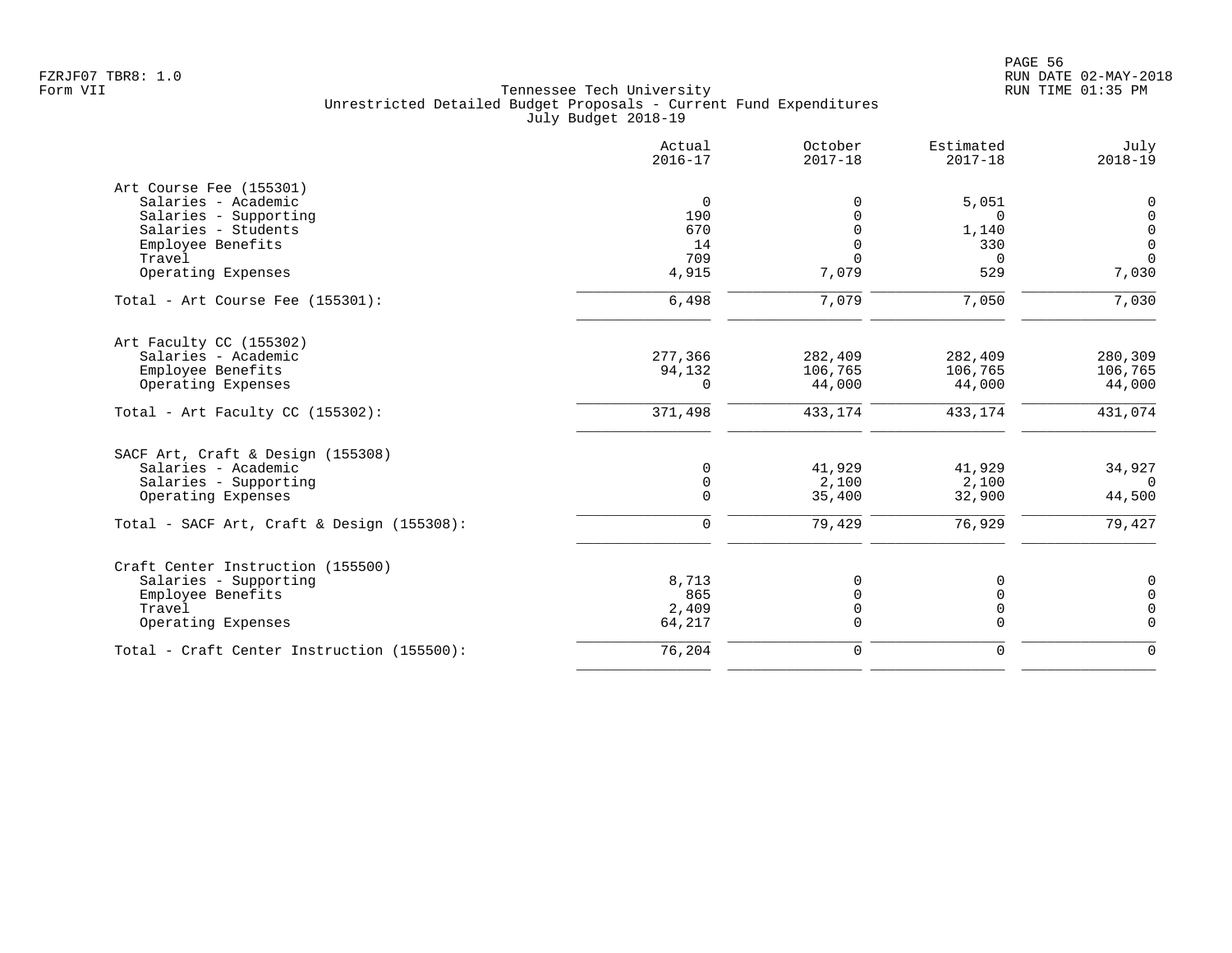PAGE 57 FZRJF07 TBR8: 1.0 RUN DATE 02-MAY-2018

|                                                       | Actual<br>$2016 - 17$ | October<br>$2017 - 18$ | Estimated<br>$2017 - 18$ | July<br>$2018 - 19$ |
|-------------------------------------------------------|-----------------------|------------------------|--------------------------|---------------------|
| SACF Agriculture & Human Ecology (160008)             |                       |                        |                          |                     |
| Salaries - Academic                                   | $\mathbf 0$           | 26,840                 | 26,840                   | 26,840              |
| Travel                                                | $\mathbf 0$           | 30,000                 | 30,000                   | 30,000              |
| Operating Expenses                                    | $\Omega$              | 39,500                 | 94,500                   | 40,000              |
| Total - SACF Agriculture & Human Ecology (160008):    | $\mathbf 0$           | 96,340                 | 151,340                  | 96,840              |
| Online Course Dev Ag and Human Ecol (160010)          |                       |                        |                          |                     |
| Salaries - Supporting                                 | 1,439                 | 0                      | 0                        | 0                   |
| Employee Benefits                                     | 122                   | $\Omega$               | $\Omega$                 | $\Omega$            |
| Operating Expenses                                    | 1,678                 | 1,678                  | 1,678                    | 1,678               |
| Total - Online Course Dev Ag and Human Ecol (160010): | 3,239                 | 1,678                  | 1,678                    | 1,678               |
| Match Ag and Human Ecology (160025)                   |                       |                        |                          |                     |
| Operating Expenses                                    | $\mathbf 0$           | 0                      | 23,000                   | $\mathsf{O}$        |
| Total - Match Ag and Human Ecology (160025):          | $\mathbf 0$           | $\mathbf 0$            | 23,000                   | $\mathbf 0$         |
| Summer School Col Aq & HEC (160028)                   |                       |                        |                          |                     |
| Salaries - Academic                                   | 94,666                | 45,253                 | 45,253                   | 45,253              |
| Employee Benefits                                     | 18,573                | 19,029                 | 19,029                   | 19,029              |
| Total - Summer School Col Aq & HEC (160028):          | 113,239               | 64,282                 | 64,282                   | 64,282              |
| School of Agriculture (163000)                        |                       |                        |                          |                     |
| Salaries - Academic                                   | 924,331               | 880,020                | 878,432                  | 883,179             |
| Salaries - Supporting                                 | 43,554                | 30,370                 | 20,854                   | 28,470              |
| Salaries - Students                                   | 145                   | $\mathbf 0$            | $\mathbf 0$              | $\overline{0}$      |
| Employee Benefits<br>Travel                           | 348,878               | 352,785<br>500         | 351,162<br>500           | 352,785<br>500      |
| Operating Expenses                                    | 3,063<br>42,420       | 15,800                 | 15,800                   | 15,800              |
| Capital Outlay                                        | 15,363                | $\Omega$               | $\Omega$                 | $\Omega$            |
| Total - School of Agriculture (163000):               | 1,377,754             | 1,279,475              | 1,266,748                | 1,280,734           |
|                                                       |                       |                        |                          |                     |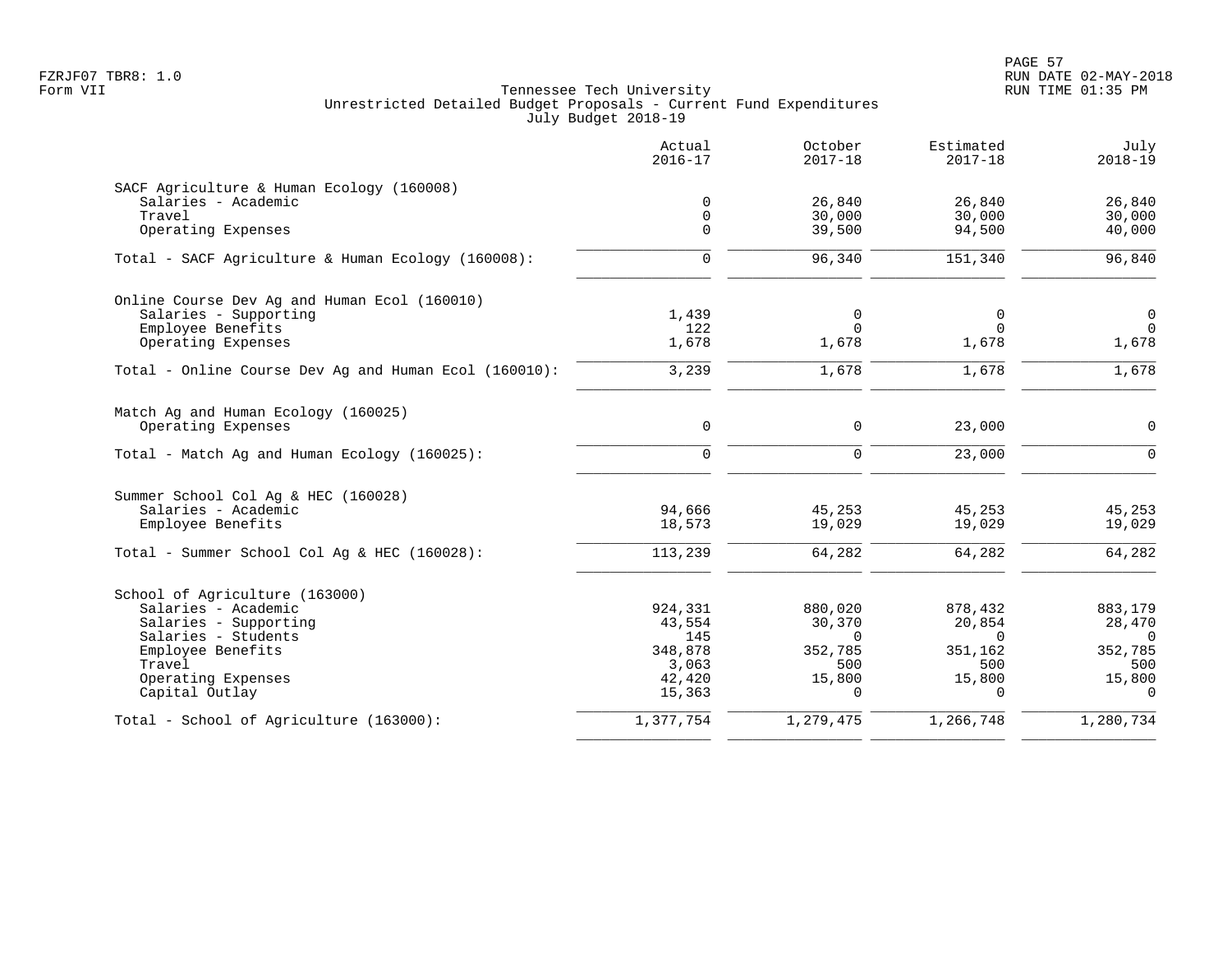|                                           | Actual<br>$2016 - 17$ | October<br>$2017 - 18$ | Estimated<br>$2017 - 18$ | July<br>$2018 - 19$ |
|-------------------------------------------|-----------------------|------------------------|--------------------------|---------------------|
| Lab Fee Agriculture (163001)              |                       |                        |                          |                     |
| Travel<br>Operating Expenses              | 956<br>15,321         | 220<br>15,980          | 355<br>15,845            | 220<br>15,980       |
| Total - Lab Fee Agriculture (163001):     | 16,277                | 16,200                 | 16,200                   | 16,200              |
| Dept Match Agriculture (163005)           |                       |                        |                          |                     |
| Salaries - Academic                       | 3,348                 | 0                      | 0                        | 0                   |
| Employee Benefits                         | 3,818                 | $\mathsf 0$            | 0                        | $\mathsf 0$         |
| Travel                                    | 3,596                 | $\Omega$               | $\Omega$                 | $\Omega$            |
| Total - Dept Match Agriculture (163005):  | 10,762                | 0                      | 0                        | $\mathbf 0$         |
| SACF Agriculture (163008)                 |                       |                        |                          |                     |
| Salaries - Academic                       | 0                     | 65,000                 | 63,000                   | 70,000              |
| Total - SACF Agriculture (163008):        | $\mathbf 0$           | 65,000                 | 63,000                   | 70,000              |
| School of Human Ecology (165000)          |                       |                        |                          |                     |
| Salaries - Academic                       | 569,312               | 568,550                | 568,290                  | 573,742             |
| Salaries - Supporting                     | 33,477                | 26,440                 | 26,442                   | 28,340              |
| Employee Benefits                         | 225,572               | 227,250                | 227,250                  | 227,250             |
| Travel                                    | 6,798                 | $\Omega$               | $\Omega$                 | $\Omega$            |
| Operating Expenses                        | 21,150                | 8,780                  | 1,833                    | 8,780               |
| Total - School of Human Ecology (165000): | 856,309               | 831,020                | 823,815                  | 838,112             |
|                                           |                       |                        |                          |                     |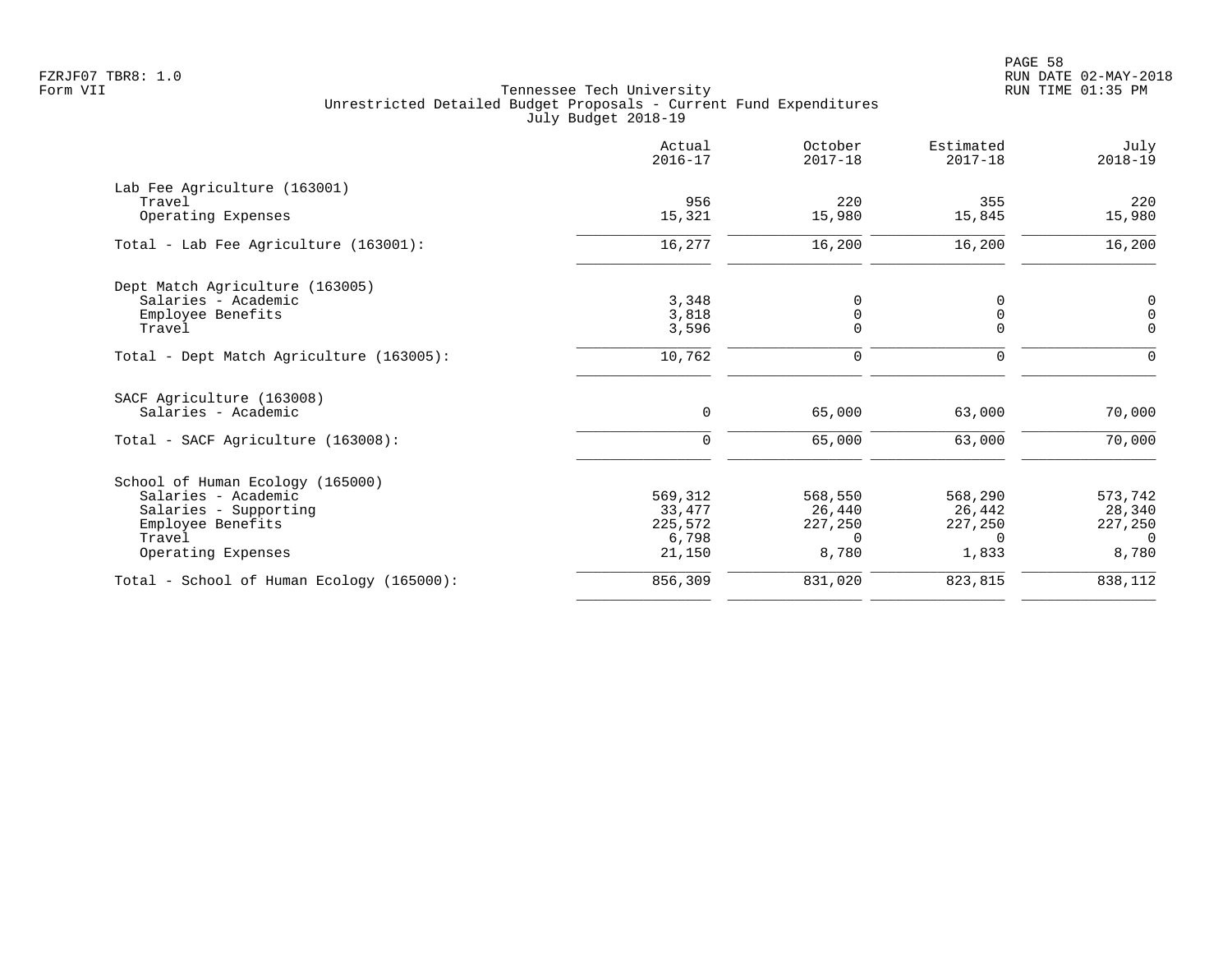|                                                                                     | Actual<br>$2016 - 17$ | October<br>$2017 - 18$ | Estimated<br>$2017 - 18$ | July<br>$2018 - 19$        |
|-------------------------------------------------------------------------------------|-----------------------|------------------------|--------------------------|----------------------------|
| Lab Fee Human Ecology (165001)<br>Operating Expenses                                | 3,500                 | 3,500                  | 3,500                    | 3,500                      |
| Total - Lab Fee Human Ecology (165001):                                             | 3,500                 | 3,500                  | 3,500                    | 3,500                      |
| Human Ecology South Hall Cafe (165006)<br>Operating Expenses<br>Department Revenues | 3,963<br>$-344$       | 0<br>0                 | 2,000<br>0               | $\mathbf 0$<br>$\mathbf 0$ |
| Total - Human Ecology South Hall Cafe (165006):                                     | 3,619                 | 0                      | 2,000                    | $\Omega$                   |
| Human Ecology Tartan Commission (165007)<br>Operating Expenses                      | $\mathsf{O}$          | 339                    | 339                      | $\mathbf 0$                |
| Total - Human Ecology Tartan Commission (165007):                                   | $\Omega$              | 339                    | 339                      | ∩                          |
| SACF Human Ecology (165008)<br>Salaries - Academic                                  | $\mathbf 0$           | 63,660                 | 18,660                   | 63,660                     |
| Total - SACF Human Ecology (165008):                                                | $\mathbf 0$           | 63,660                 | 18,660                   | 63,660                     |
| Lab Fee Nursing (166000)<br>Travel<br>Operating Expenses                            | 231<br>18,636         | $\Omega$<br>26,733     | $\Omega$<br>30,261       | $\Omega$<br>22,800         |
| Total - Lab Fee Nursing (166000):                                                   | 18,867                | 26,733                 | 30,261                   | 22,800                     |
|                                                                                     |                       |                        |                          |                            |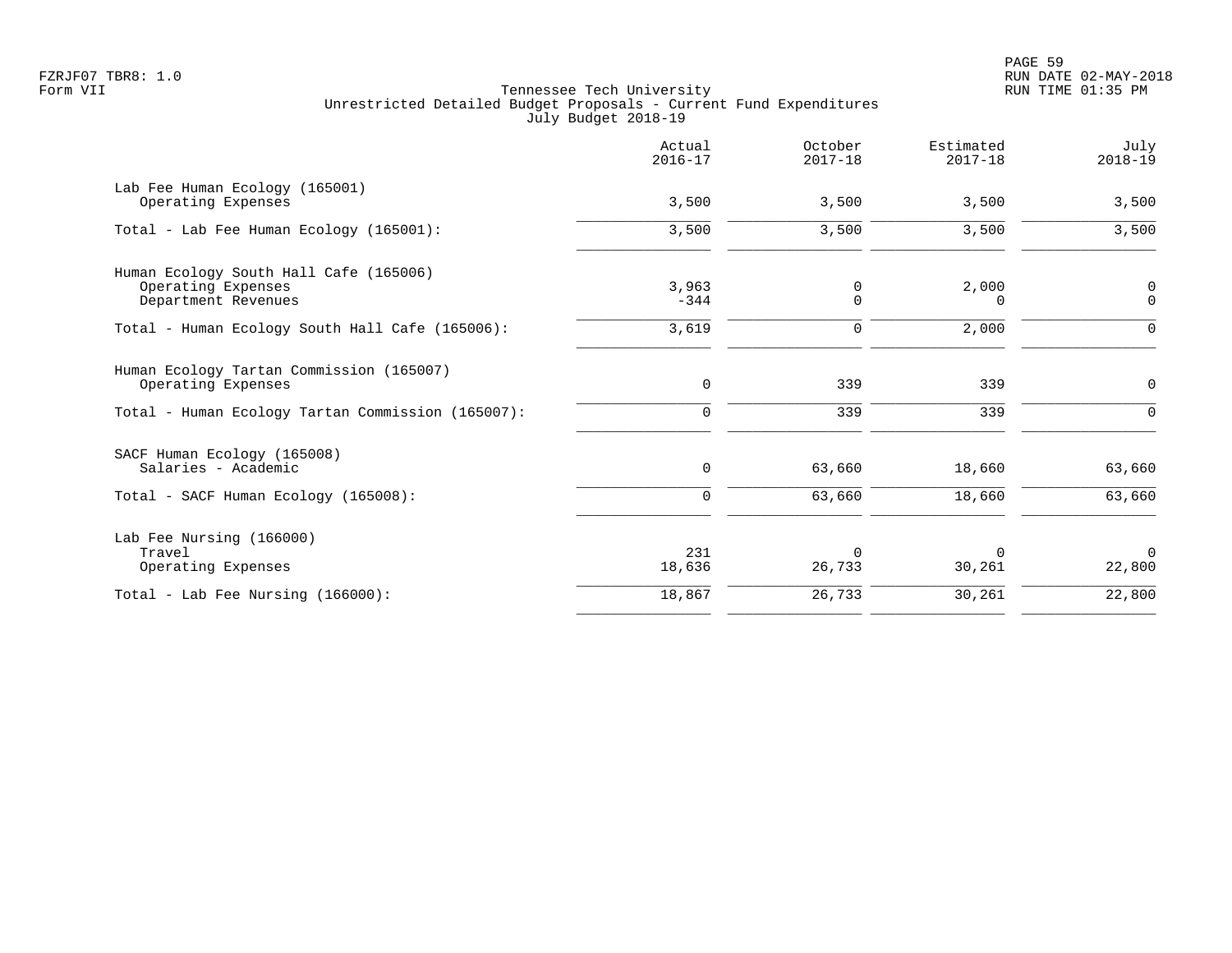| Actual<br>$2016 - 17$ | October<br>$2017 - 18$  | Estimated<br>$2017 - 18$ | July<br>$2018 - 19$ |
|-----------------------|-------------------------|--------------------------|---------------------|
|                       |                         |                          |                     |
| 1,168,120             | 1,243,162               | 1,069,393                | 1,239,462           |
| 69,333                | 28,782                  | 122,473                  | 27,926              |
| 160                   | $\Omega$                | <sup>n</sup>             | $\Omega$            |
| 175,275               | 226,876                 | 221,709                  | 228,542             |
| 520,451               | 555,185                 | 555,185                  | 555,185             |
| 4,841                 | 4,690                   | 7,940                    | 4,690               |
| 36,457                | 22,669                  | 36,036                   | 15,769              |
| 1,974,637             | 2,081,364               | 2,012,736                | 2,071,574           |
|                       |                         |                          |                     |
| 6,750                 | 3,500                   | 3,500                    | 3,500               |
|                       | $\Omega$                | $\Omega$                 | $\overline{0}$      |
|                       |                         |                          | 500                 |
|                       |                         |                          | 32,558              |
| 53,073                | 61,186                  | 61,035                   | 36,558              |
|                       |                         |                          |                     |
| 215,873               | 347,356                 | 347,356                  | 375,956             |
| 4,500                 | $\Omega$                | $\Omega$                 | $\Omega$            |
| 40,256                | 26,830                  | 26,830                   | 37,390              |
| $-71$                 | $\Omega$                | <sup>n</sup>             | $\Omega$            |
| 4,959                 | 245,752                 | 260,752                  | 156,154             |
| 265,517               | 619,938                 | 634,938                  | 569,500             |
|                       | 501<br>14,081<br>31,741 | 500<br>57,186            | 500<br>57,035       |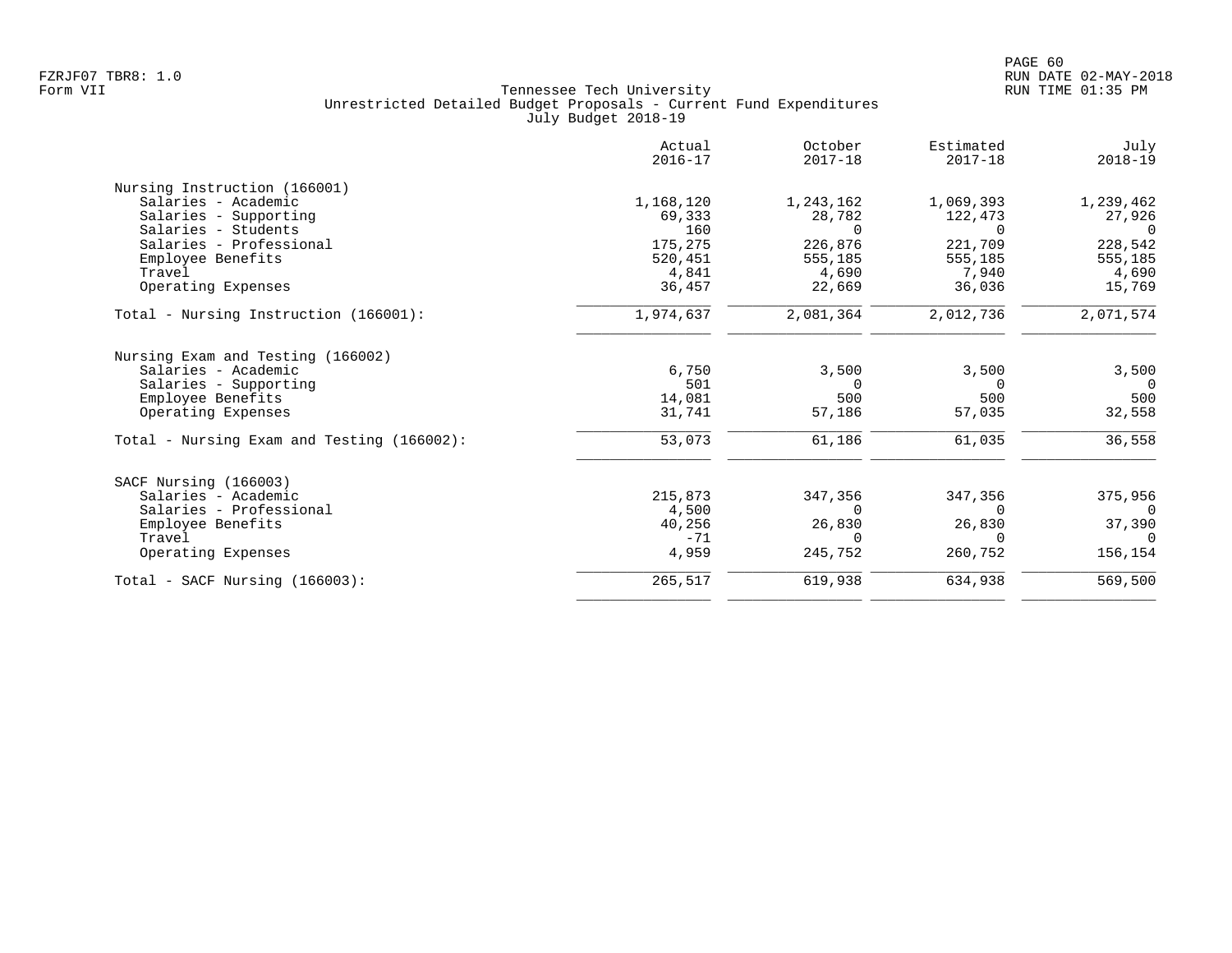|                                                           | Actual<br>$2016 - 17$ | October<br>$2017 - 18$ | Estimated<br>$2017 - 18$ | July<br>$2018 - 19$        |
|-----------------------------------------------------------|-----------------------|------------------------|--------------------------|----------------------------|
| Online Course Dev Nursing (166010)<br>Salaries - Academic |                       |                        |                          |                            |
|                                                           | 42,479<br>6,380       | 4,374<br>$\Omega$      | 4,374<br>$\Omega$        | $\mathbf 0$<br>$\mathbf 0$ |
| Employee Benefits<br>Operating Expenses                   | 3,179                 | 58,600                 | 58,600                   | 49,790                     |
| Total - Online Course Dev Nursing (166010):               | 52,038                | 62,974                 | 62,974                   | 49,790                     |
| SACF Nursing Joint DNP (166016)                           |                       |                        |                          |                            |
| Operating Expenses                                        | 0                     | 10,000                 | 6,800                    | 6,800                      |
| Total - SACF Nursing Joint DNP (166016):                  | $\Omega$              | 10,000                 | 6,800                    | 6,800                      |
| Summer School School of Nursing (166028)                  |                       |                        |                          |                            |
| Salaries - Academic                                       | 17,585                | 41,657                 | 41,657                   | 41,657                     |
| Employee Benefits                                         | 3,260                 | 11,073                 | 11,073                   | 11,073                     |
| Total - Summer School School of Nursing (166028):         | 20,845                | 52,730                 | 52,730                   | 52,730                     |
| TN eCampus School of Nursing (166031)                     |                       |                        |                          |                            |
| Salaries - Academic                                       | 235,329               | 168,417                | 168,417                  | 168,417                    |
| Employee Benefits                                         | 59,275                | 60,000                 | 60,000                   | 60,000                     |
| Total - TN eCampus School of Nursing (166031):            | 294,604               | 228,417                | 228,417                  | 228,417                    |
| GA Instruction Pool (170006)                              |                       |                        |                          |                            |
| Employee Benefits                                         | 0                     | 69,610                 | 39,610                   | 75,000                     |
| Total - GA Instruction Pool (170006):                     | $\mathbf 0$           | 69,610                 | 39,610                   | 75,000                     |
|                                                           |                       |                        |                          |                            |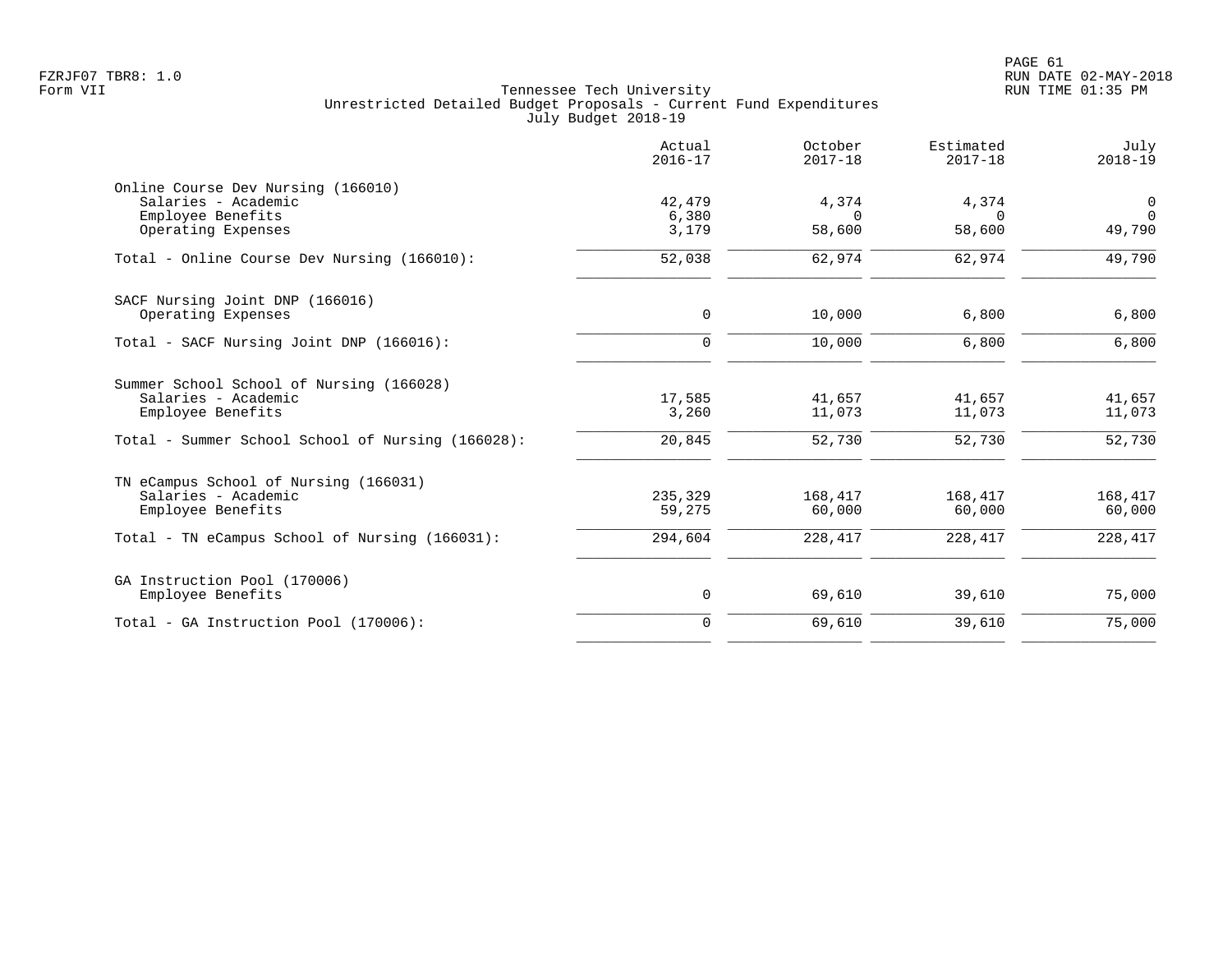PAGE 62 FZRJF07 TBR8: 1.0 RUN DATE 02-MAY-2018

|                                               | Actual<br>$2016 - 17$ | October<br>$2017 - 18$ | Estimated<br>$2017 - 18$ | July<br>$2018 - 19$ |
|-----------------------------------------------|-----------------------|------------------------|--------------------------|---------------------|
| TTU Matching (171000)                         |                       |                        |                          |                     |
| Salaries - Academic                           | 560                   | 0                      | 0                        | 0                   |
| Employee Benefits                             | 4,953                 | $\mathbf 0$            | $\mathbf 0$              | $\mathbf 0$         |
| Travel                                        | 1,986                 | $\mathbf 0$            | $\Omega$                 | $\Omega$            |
| Total - TTU Matching (171000):                | 7,499                 | $\mathsf{O}$           | $\mathbf 0$              | $\Omega$            |
| Minority Graduate Assistant (176004)          |                       |                        |                          |                     |
| Salaries - Students                           | 12,000                | $\mathbf 0$            | 0                        | $\overline{0}$      |
| Salaries - Professional                       | 68,889                | 49,910                 | 49,910                   | 49,910              |
| Employee Benefits                             | 81,223                | 296,257                | 296,257                  | 156,870             |
| Total - Minority Graduate Assistant (176004): | 162,112               | 346,167                | 346,167                  | 206,780             |
| Ext Edu Off Campus (180003)                   |                       |                        |                          |                     |
| Salaries - Students                           | 0                     | 650                    | 0                        | 650                 |
| Employee Benefits                             | $\Omega$              | 8,110                  | 8,110                    | 8,110               |
| Operating Expenses                            | 13,034                | 3,000                  | 3,650                    | 3,000               |
| Total - Ext Edu Off Campus (180003):          | 13,034                | 11,760                 | 11,760                   | 11,760              |
| Ext Educ Overload (180005)                    |                       |                        |                          |                     |
| Employee Benefits                             | $\mathsf 0$           | 5,010                  | 5,010                    | 5,010               |
| Total - Ext Educ Overload (180005):           | $\mathbf 0$           | 5,010                  | 5,010                    | 5,010               |
|                                               |                       |                        |                          |                     |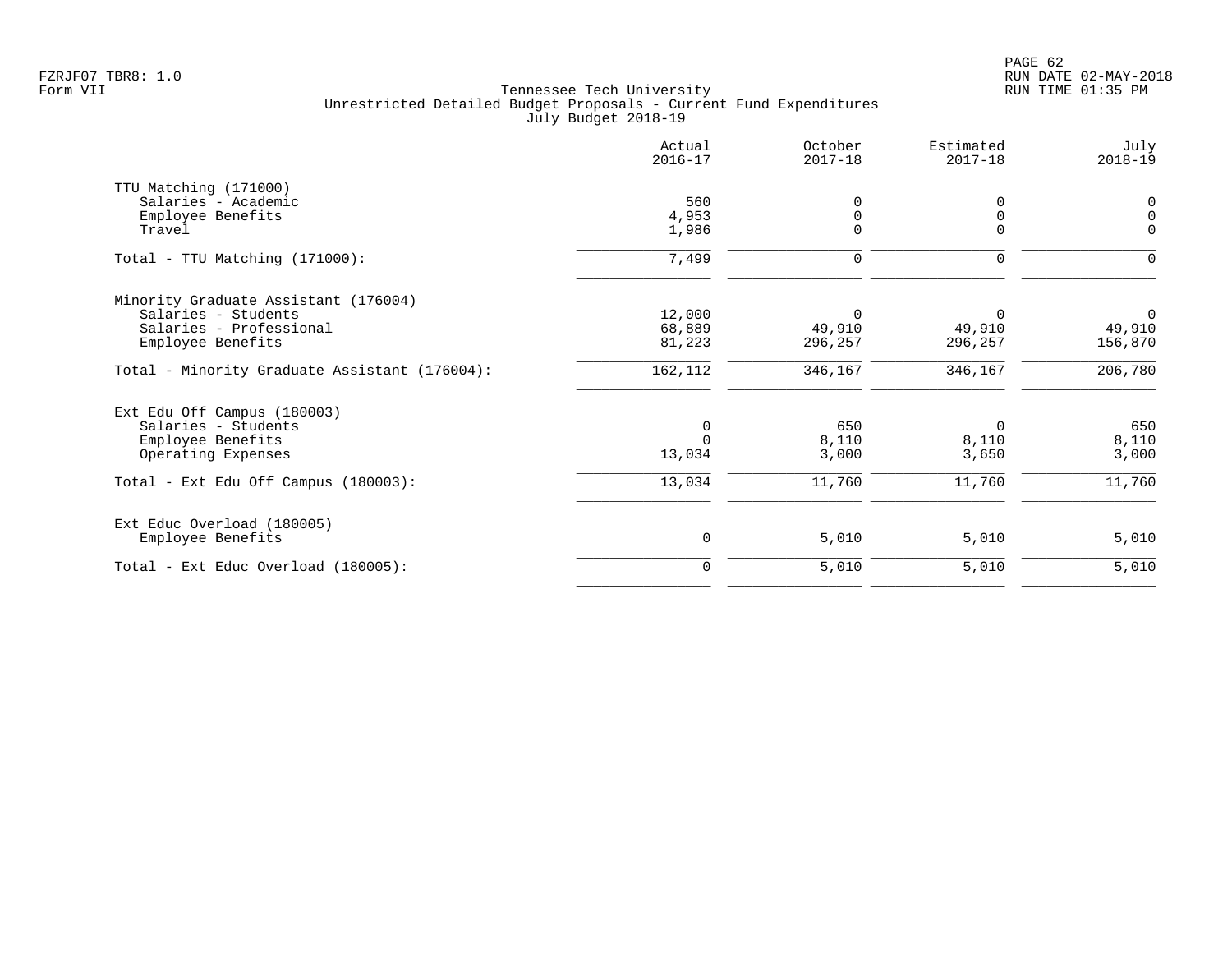|                                                       | Actual<br>$2016 - 17$ | October<br>$2017 - 18$ | Estimated<br>$2017 - 18$ | July<br>$2018 - 19$ |
|-------------------------------------------------------|-----------------------|------------------------|--------------------------|---------------------|
| Distance MBA (180500)                                 |                       |                        |                          |                     |
| Salaries - Academic                                   | 325,717               | 288,190                | 333,253                  | 288,190             |
| Salaries - Supporting                                 | 5,595                 | 6,485                  | 6,485                    | 6,458               |
| Salaries - Students                                   | 200                   | $\Omega$               | $\Omega$                 | $\Omega$            |
| Salaries - Professional                               | 66,345                | 55,588                 | 55,588                   | 54,163              |
| Employee Benefits                                     | 84,600                | 91,290                 | 91,290                   | 91,290              |
| Travel                                                | 2,607                 | $\Omega$               | $\Omega$                 | $\cap$              |
| Operating Expenses                                    | 92,981                | 116,650                | 33,013                   | 116,650             |
| Total - Distance MBA (180500):                        | 578,045               | 558,203                | 519,629                  | 556,751             |
| Non Credit Extended Programs (181002)                 |                       |                        |                          |                     |
| Salaries - Academic                                   | 9,270                 | 6,000                  | 6,000                    | 6,000               |
| Salaries - Supporting                                 | 20,364                | 12,521                 | 12,521                   | 12,521              |
| Salaries - Students                                   | 360                   | 0                      | 0                        | 0                   |
| Employee Benefits                                     | 3,645                 | $\Omega$               | $\Omega$                 | $\Omega$            |
| Travel                                                | 83                    | 200                    | 200                      | 200                 |
| Operating Expenses                                    | 30,484                | 29,747                 | 20,547                   | 29,747              |
| Department Revenues                                   | $-1,219$              | $\Omega$               | $\Omega$                 | $\Omega$            |
| Total - Non Credit Extended Programs (181002):        | 62,987                | 48,468                 | 39,268                   | 48,468              |
| Governor Sch fr Emerging Technology (183000)          |                       |                        |                          |                     |
| Salaries - Academic                                   | 14,117                | 13,644                 | 13,644                   | 13,644              |
| Salaries - Professional                               | 333                   | $\Omega$               | $\cap$                   | $\Omega$            |
| Employee Benefits                                     | 2,677                 | 7,100                  | 7,100                    | 7,100               |
| Operating Expenses                                    | 14,984                | $-987$                 | $-987$                   | $-4,922$            |
| Total - Governor Sch fr Emerging Technology (183000): | 32,111                | 19,757                 | 19,757                   | 15,822              |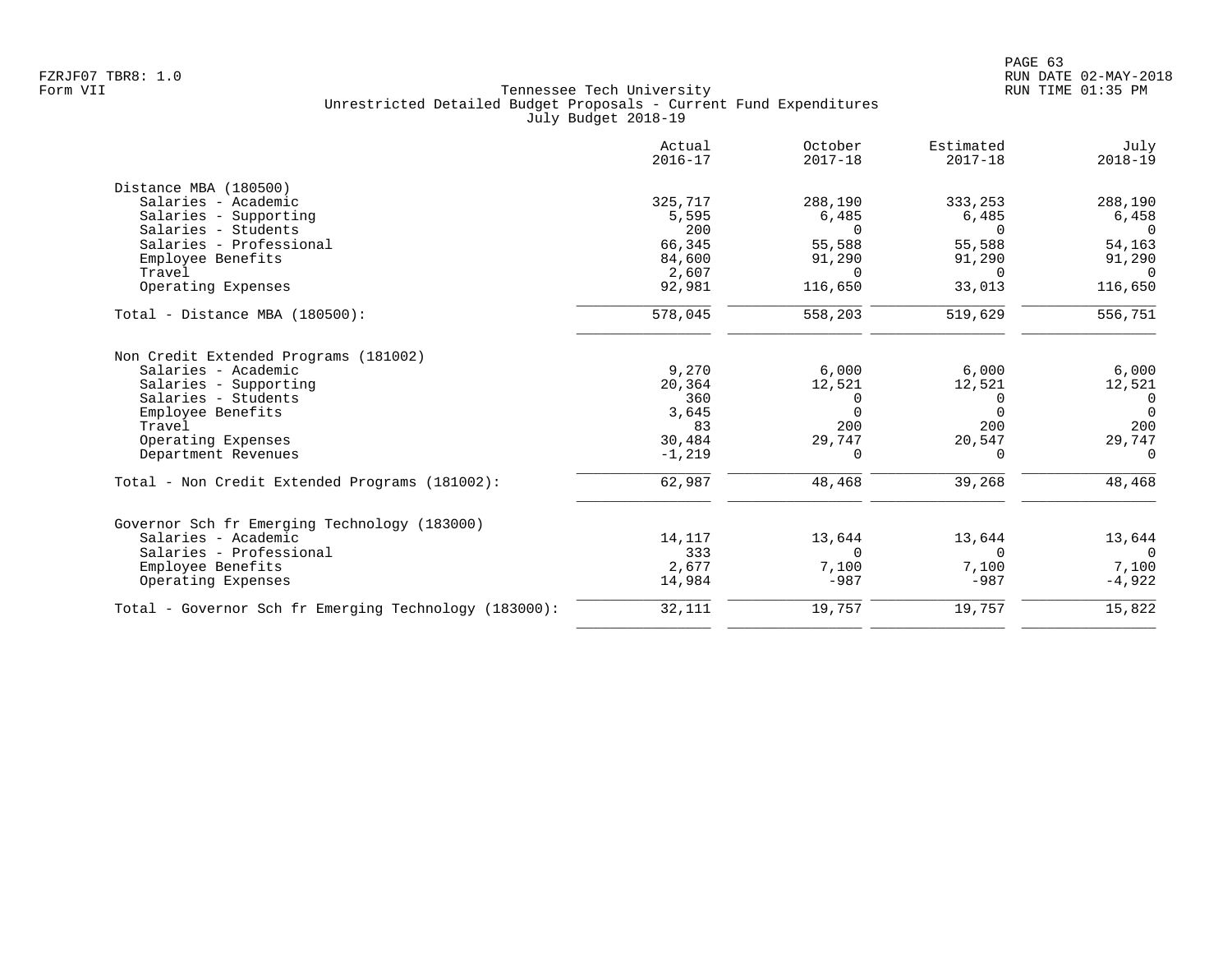|                                                  | Actual<br>$2016 - 17$ | October<br>$2017 - 18$ | Estimated<br>$2017 - 18$ | July<br>$2018 - 19$ |
|--------------------------------------------------|-----------------------|------------------------|--------------------------|---------------------|
| Two Plus Two Eled Crossville (184000)            |                       |                        |                          |                     |
| Salaries - Supporting                            | 19,289                | 12,875                 | 12,875                   | 12,896              |
| Salaries - Professional                          | 49,967                | 61,572                 | 61,572                   | 61,770              |
| Employee Benefits                                | 20,659                | 30,310                 | 30,310                   | 30,310              |
| Travel                                           | 2,819                 | 1,090                  | 1,090                    | 1,090               |
| Operating Expenses                               | 13,201                | 1,860                  | 3,065                    | 1,860               |
| Total - Two Plus Two Eled Crossville (184000):   | 105,935               | 107,707                | 108,912                  | 107,926             |
| Two Plus Two Eled Oak Ridge (184001)             |                       |                        |                          |                     |
| Salaries - Supporting                            | 12,460                | 12,875                 | 12,875                   | 12,896              |
| Employee Benefits                                | 2,824                 | 2,825                  | 2,825                    | 2,825               |
| Travel                                           | $\Omega$              | 156                    | 156                      | 156                 |
| Operating Expenses                               | 10,117                | 12,066                 | 9,066                    | 12,066              |
| Total - Two Plus Two Eled Oak Ridge (184001):    | 25,401                | 27,922                 | 24,922                   | 27,943              |
| Two Plus Two Eled Pellissippii (184002)          |                       |                        |                          |                     |
| Salaries - Supporting                            | 11,935                | 12,295                 | 12,295                   | 12,315              |
| Employee Benefits                                | 3,306                 | 3,270                  | 3,270                    | 3,270               |
| Travel                                           | $\Omega$              | 1,290                  | 190                      | 1,290               |
| Operating Expenses                               | 53,052                | 16,600                 | 31,050                   | 16,600              |
| Total - Two Plus Two Eled Pellissippii (184002): | 68,293                | 33,455                 | 46,805                   | 33,475              |
| Two Plus Two Eled Chattanooga (184003)           |                       |                        |                          |                     |
| Employee Benefits                                | $\Omega$              | 350                    | 350                      | 350                 |
| Operating Expenses                               | 10,920                | 10,900                 | 10,480                   | 10,900              |
| Total - Two Plus Two Eled Chattanooga (184003):  | 10,920                | 11,250                 | 10,830                   | 11,250              |
|                                                  |                       |                        |                          |                     |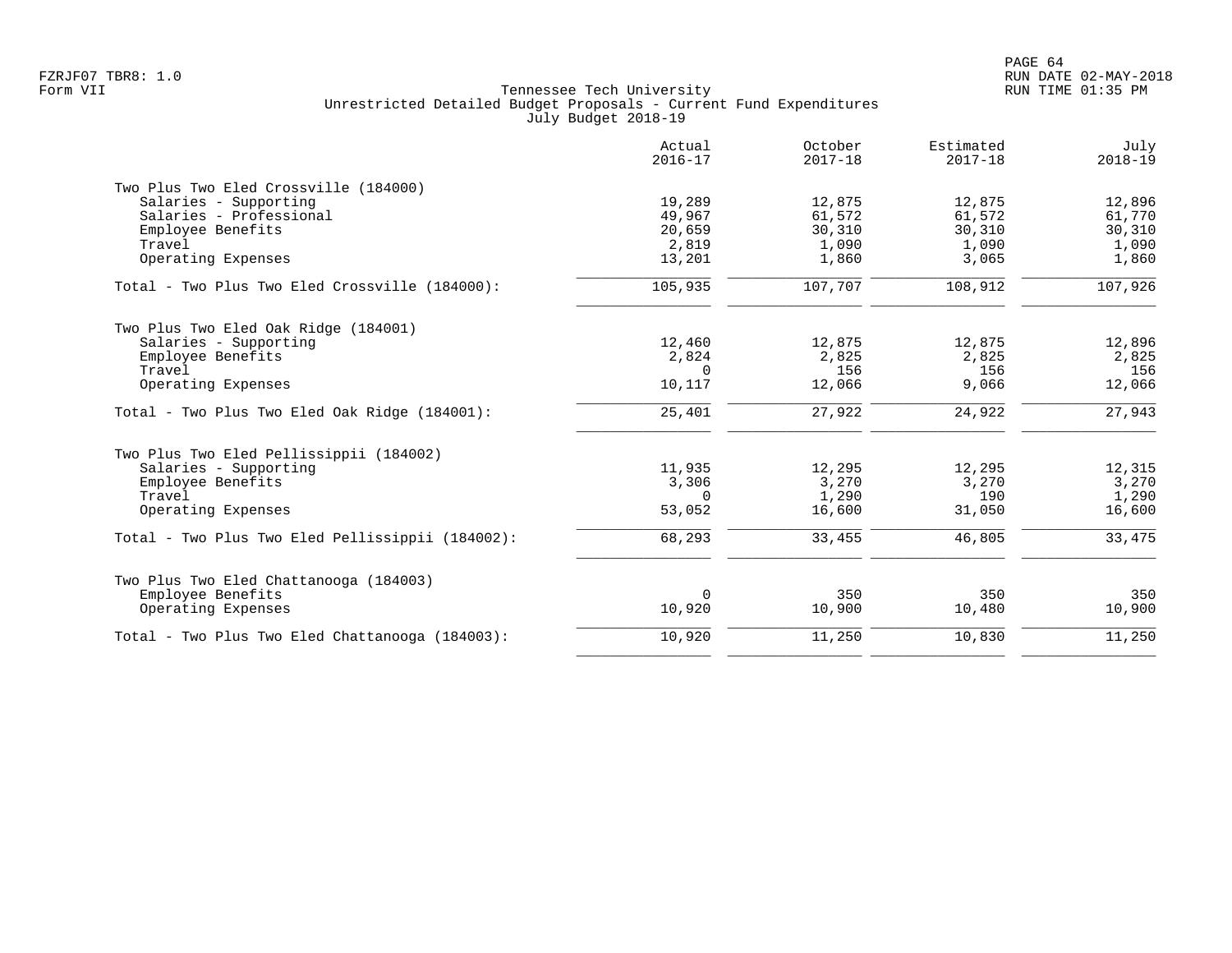|                                                 | Actual<br>$2016 - 17$ | October<br>$2017 - 18$ | Estimated<br>$2017 - 18$ | July<br>$2018 - 19$ |
|-------------------------------------------------|-----------------------|------------------------|--------------------------|---------------------|
| Two Plus Two Eled Motlow (184004)               |                       |                        |                          |                     |
| Salaries - Academic                             | $\mathbf 0$           | $\overline{0}$         | $\mathbf 0$              | 690                 |
| Salaries - Supporting                           | 11,700                | $\Omega$               | $\Omega$                 | $\overline{0}$      |
| Salaries - Professional                         | 62,501                | 64,617                 | 64,617                   | 64,818              |
| Employee Benefits                               | 20,716                | 20,340                 | 20,340                   | 20,340              |
| Travel                                          | 3,520                 | 4,483                  | 3,503                    | 6,793               |
| Operating Expenses                              | 4,884                 | 5,200                  | 4,900                    | 5,700               |
| Total - Two Plus Two Eled Motlow (184004):      | 103,321               | 94,640                 | 93,360                   | 98,341              |
| Two Plus Two Eled Tullahoma (184005)            |                       |                        |                          |                     |
| Employee Benefits                               | $\mathbf 0$           | 300                    | 300                      | 300                 |
| Travel                                          | $\Omega$              | $\Omega$               | $\Omega$                 | 1,000               |
| Operating Expenses                              | 5,400                 | 6,000                  | 5,400                    | 7,000               |
| Total - Two Plus Two Eled Tullahoma (184005):   | 5,400                 | 6,300                  | 5,700                    | 8,300               |
| Two Plus Two Eled RS Harriman (184006)          |                       |                        |                          |                     |
| Salaries - Academic                             | 0                     | 0                      | 0                        | 1,300               |
| Employee Benefits                               | $\mathbf 0$           | 1,000                  | 1,000                    | 1,000               |
| Travel                                          | $\Omega$              | $\Omega$               | $\Omega$                 | 750                 |
| Operating Expenses                              | 1,842                 | 2,052                  | 1,852                    | 6,002               |
| Total - Two Plus Two Eled RS Harriman (184006): | 1,842                 | 3,052                  | 2,852                    | 9,052               |
| Two Plus Two Eled Scott Co (184007)             |                       |                        |                          |                     |
| Salaries - Academic                             | $\Omega$              | 550                    | 550                      | 550                 |
| Salaries - Supporting                           | 14,625                | 8,500                  | 16,700                   | $\Omega$            |
| Employee Benefits                               | 1,119                 | 1,600                  | 1,600                    | 1,600               |
| Travel                                          | 836                   | 1,382                  | 1,382                    | 1,382               |
| Operating Expenses                              | 8,647                 | 6,990                  | 8,700                    | 11,990              |
| Total - Two Plus Two Eled Scott Co (184007):    | 25,227                | 19,022                 | 28,932                   | 15,522              |
|                                                 |                       |                        |                          |                     |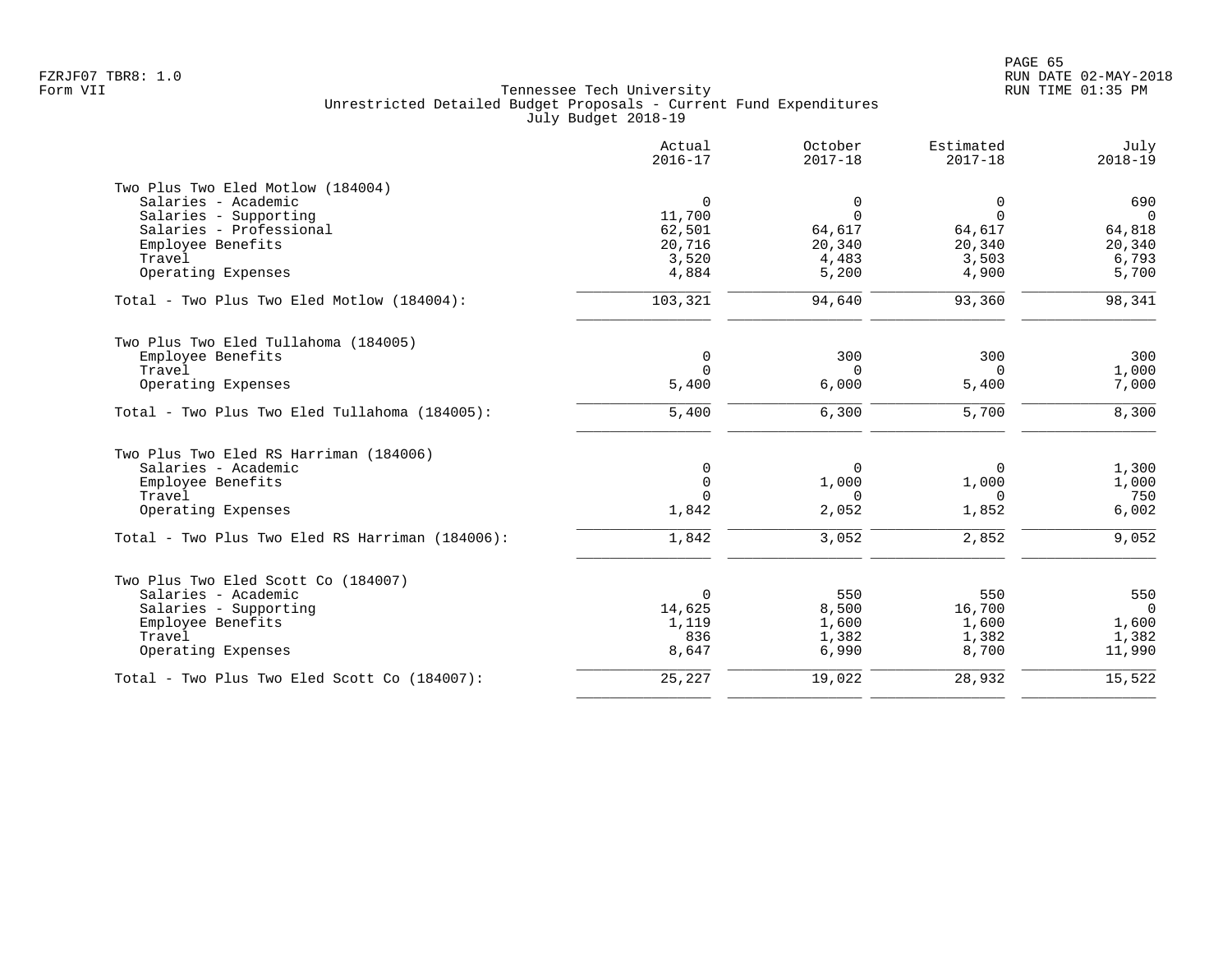|                                                      | Actual<br>$2016 - 17$ | October<br>$2017 - 18$ | Estimated<br>$2017 - 18$ | July<br>$2018 - 19$ |
|------------------------------------------------------|-----------------------|------------------------|--------------------------|---------------------|
| Ex Ed 2plus2 Eled Columbia (184008)                  |                       |                        |                          |                     |
| Salaries - Academic                                  | $\Omega$              | 10,000                 | 16,180                   | 0                   |
| Salaries - Supporting                                | 8,143                 | 8,000                  | 8,000                    | $\mathbf 0$         |
| Employee Benefits                                    | 623                   | 1,765                  | 1,765                    | $\overline{0}$      |
| Travel                                               |                       | 1,000                  | 1,000                    | $\Omega$            |
| Operating Expenses                                   | $\mathbf 0$           | 950                    | 53,455                   | 50,000              |
| Total - Ex Ed 2plus2 Eled Columbia (184008):         | 8,766                 | 21,715                 | 80,400                   | 50,000              |
| Interdisciplinary Studies Instruct (185000)          |                       |                        |                          |                     |
| Salaries - Academic                                  | 285,709               | 231,548                | 243,848                  | 231,747             |
| Salaries - Supporting                                | 38,579                | 43,762                 | 43,762                   | 43,800              |
| Salaries - Students                                  | 908                   | $\Omega$               | $\Omega$                 | $\Omega$            |
| Employee Benefits                                    | 93,944                | 92,610                 | 92,610                   | 92,610              |
| Travel                                               | 6,762                 | 9,762                  | 9,762                    | 9,762               |
| Operating Expenses                                   | 24,070                | 18,000                 | 18,000                   | 18,000              |
| Total - Interdisciplinary Studies Instruct (185000): | 449,972               | 395,682                | 407,982                  | 395,919             |
| Professional Studies (185001)                        |                       |                        |                          |                     |
| Salaries - Academic                                  | 71,639                | 55,066                 | 56,009                   | 55,166              |
| Salaries - Supporting                                | $\Omega$              | 33,856                 | 29,120                   | 33,556              |
| Employee Benefits                                    | 15,241                | 32,685                 | 32,685                   | 32,685              |
| Travel                                               | 71                    | 2,000                  | 2,000                    | 2,000               |
| Operating Expenses                                   | 2,538                 | 4,080                  | 7,158                    | 3,000               |
| Total - Professional Studies (185001):               | 89,489                | 127,687                | 126,972                  | 126,407             |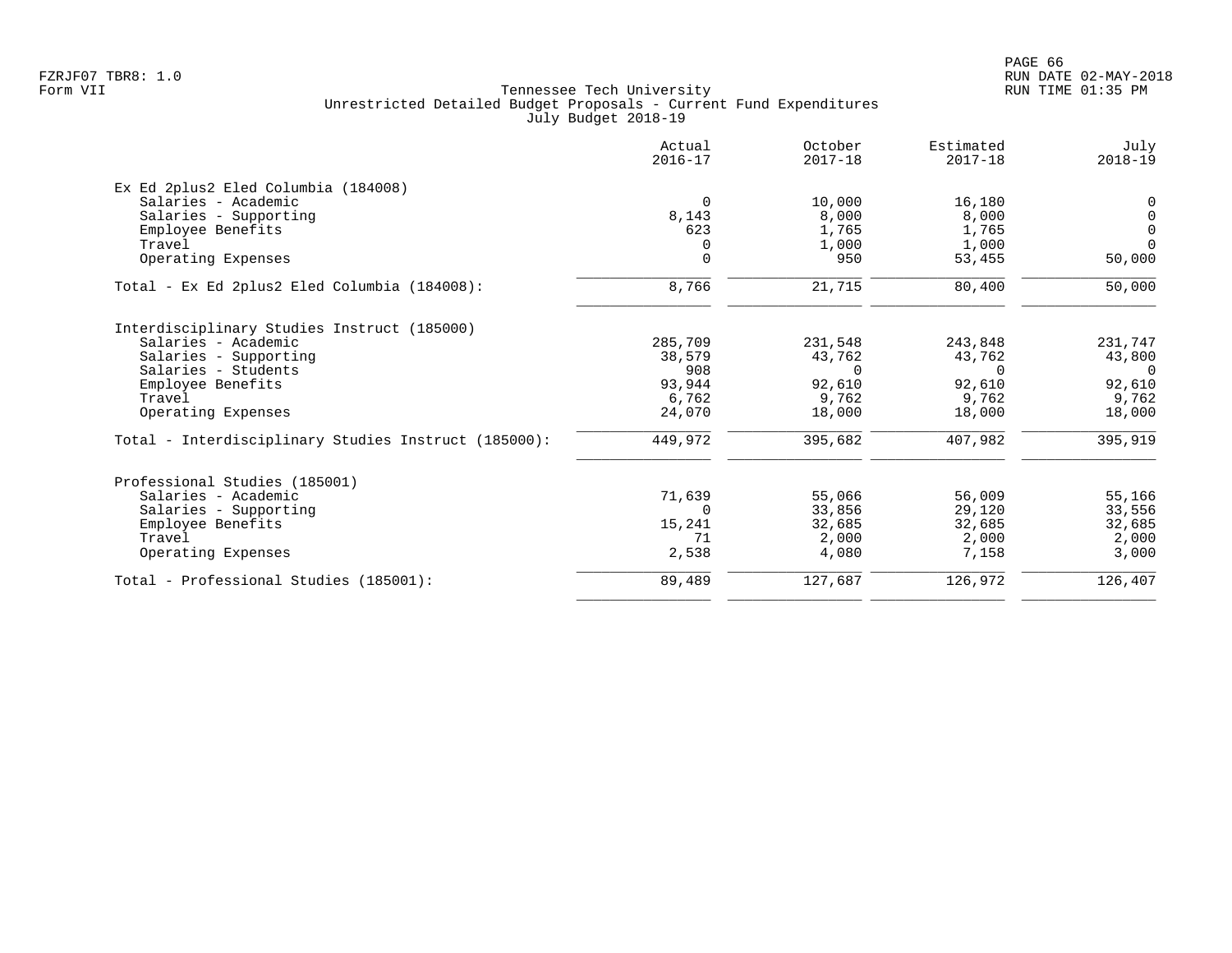|                                                                                                                                                                                                                                                      | Actual<br>$2016 - 17$                                                          | October<br>$2017 - 18$                                                     | Estimated<br>$2017 - 18$                                                  | July<br>$2018 - 19$                                                        |
|------------------------------------------------------------------------------------------------------------------------------------------------------------------------------------------------------------------------------------------------------|--------------------------------------------------------------------------------|----------------------------------------------------------------------------|---------------------------------------------------------------------------|----------------------------------------------------------------------------|
| TN eCampus Instruction (185002)<br>Salaries - Academic<br>Salaries - Supporting<br>Salaries - Professional<br>Employee Benefits<br>Travel<br>Operating Expenses                                                                                      | 1,125<br>59,121<br>62,433<br>55,562<br>1,370<br>3,813                          | 13,491<br>26,310<br>64,571<br>70,425<br>4,330<br>60,398                    | 13,491<br>27,507<br>63,374<br>70,425<br>4,330<br>60,398                   | 13,491<br>31,246<br>57,288<br>70,425<br>4,330<br>60,398                    |
| Total - TN eCampus Instruction (185002):                                                                                                                                                                                                             | 183,424                                                                        | 239,525                                                                    | 239,525                                                                   | 237,178                                                                    |
| Environmental Studies Udrgrd (185005)<br>Salaries - Administrative<br>Salaries - Academic<br>Salaries - Supporting<br>Salaries - Professional<br>Employee Benefits<br>Travel<br>Operating Expenses<br>Total - Environmental Studies Udrgrd (185005): | $\Omega$<br>138,381<br>26,073<br>$\Omega$<br>71,406<br>317<br>2,122<br>238,299 | 5,000<br>227,527<br>32,031<br>9,204<br>72,270<br>1,900<br>5,000<br>352,932 | $\Omega$<br>212,427<br>27,031<br>4<br>72,270<br>1,900<br>5,000<br>318,632 | 5,000<br>229,427<br>32,174<br>9,204<br>72,270<br>1,900<br>5,000<br>354,975 |
| Interdiscip Studies Campus Instr (185007)<br>Employee Benefits<br>Total - Interdiscip Studies Campus Instr (185007):                                                                                                                                 | 0<br>0                                                                         | 2,330<br>2,330                                                             | 2,330<br>2,330                                                            | 2,330<br>2,330                                                             |
| Interdisc Studies Online Course Fee (185008)<br>Salaries - Academic                                                                                                                                                                                  | $\mathsf{O}$                                                                   | 31,500                                                                     | 21,000                                                                    | 21,000                                                                     |
| Total - Interdisc Studies Online Course Fee (185008):                                                                                                                                                                                                | 0                                                                              | 31,500                                                                     | 21,000                                                                    | 21,000                                                                     |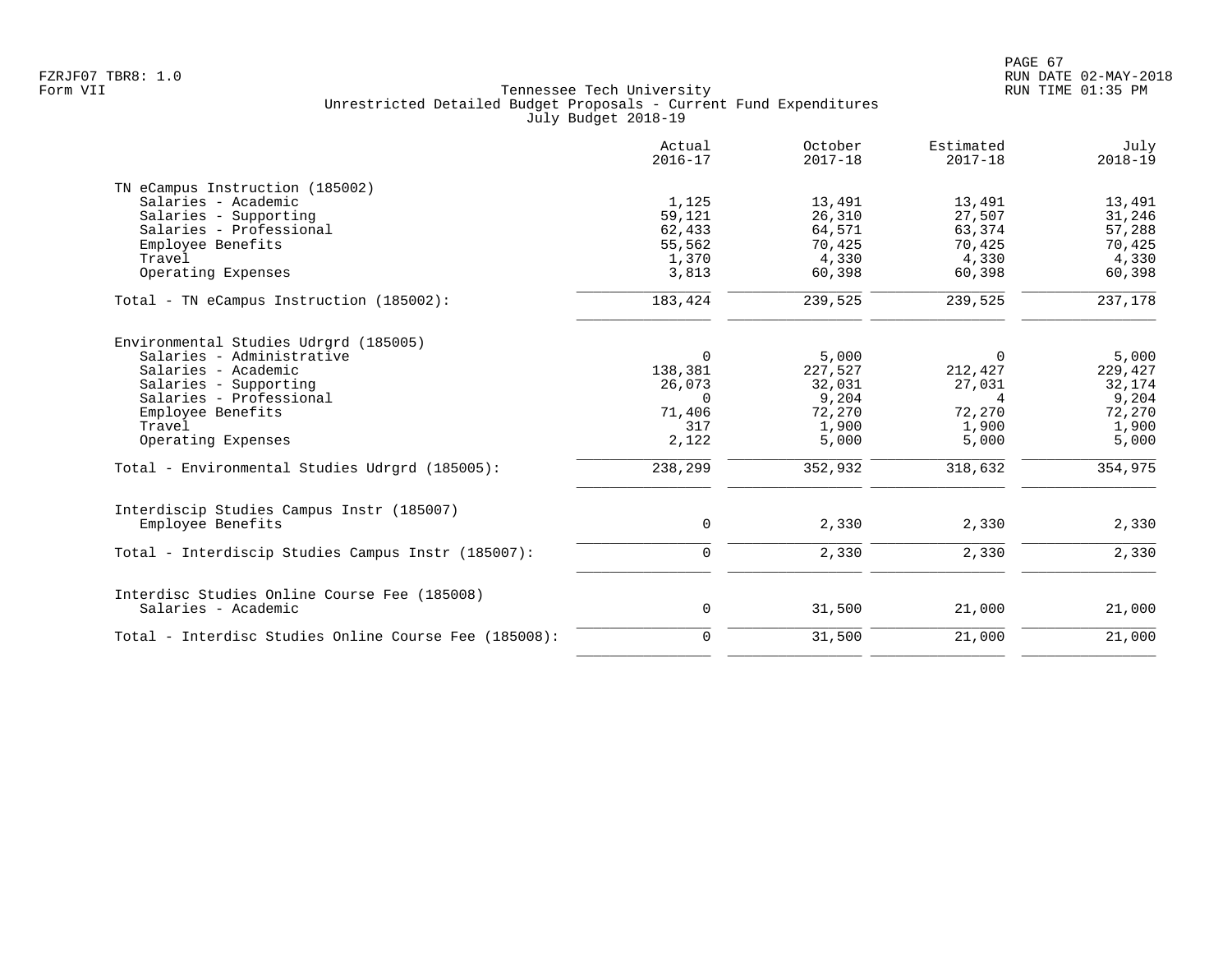PAGE 68 FZRJF07 TBR8: 1.0 RUN DATE 02-MAY-2018

|                                                                                                                                                                      | Actual<br>$2016 - 17$                            | October<br>$2017 - 18$                             | Estimated<br>$2017 - 18$                          | July<br>$2018 - 19$                                             |
|----------------------------------------------------------------------------------------------------------------------------------------------------------------------|--------------------------------------------------|----------------------------------------------------|---------------------------------------------------|-----------------------------------------------------------------|
| Online Course Dev Interdiscipl Stys (185010)<br>Salaries - Academic<br>Employee Benefits                                                                             | 6,998<br>1,349                                   | 0<br>0                                             | 0<br>$\mathbf 0$                                  | $\mathbf 0$<br>$\Omega$                                         |
| Total - Online Course Dev Interdiscipl Stys (185010):                                                                                                                | 8,347                                            | $\mathbf 0$                                        | $\mathbf 0$                                       | $\Omega$                                                        |
| Public Safety Instruction (185502)<br>Salaries - Academic<br>Employee Benefits                                                                                       | 27,950<br>2,356                                  | 943<br>0                                           | 0<br>$\mathbf 0$                                  | 943<br>$\mathbf 0$                                              |
| Total - Public Safety Instruction (185502):                                                                                                                          | 30,306                                           | 943                                                | $\Omega$                                          | 943                                                             |
| Environmental Sci Grad Assist (188000)<br>Employee Benefits                                                                                                          | 51,283                                           | 45,000                                             | 37,659                                            | 45,000                                                          |
| Total - Environmental Sci Grad Assist (188000):                                                                                                                      | 51,283                                           | 45,000                                             | 37,659                                            | 45,000                                                          |
| EVS Challenge (188001)<br>Salaries - Professional<br>Employee Benefits<br>Total - EVS Challenge (188001):                                                            | 24,000<br>11,742<br>35,742                       | 0<br>0<br>$\mathbf 0$                              | 15,000<br>7,341<br>22,341                         | $\overline{0}$<br>$\mathbf 0$<br>$\mathbf 0$                    |
| Environmental Science Masters (188002)<br>Salaries - Academic<br>Salaries - Students<br>Salaries - Professional<br>Employee Benefits<br>Travel<br>Operating Expenses | 11,105<br>17,915<br>5,017<br>1,201<br>406<br>122 | 0<br>$\Omega$<br>$\Omega$<br>615<br>4,000<br>3,000 | 3,500<br>17,000<br>4,432<br>615<br>4,000<br>3,000 | $\mathbf 0$<br>$\mathbf 0$<br>$\Omega$<br>615<br>4,000<br>3,000 |
| Total - Environmental Science Masters (188002):                                                                                                                      | 35,766                                           | 7,615                                              | 32,547                                            | 7,615                                                           |
|                                                                                                                                                                      |                                                  |                                                    |                                                   |                                                                 |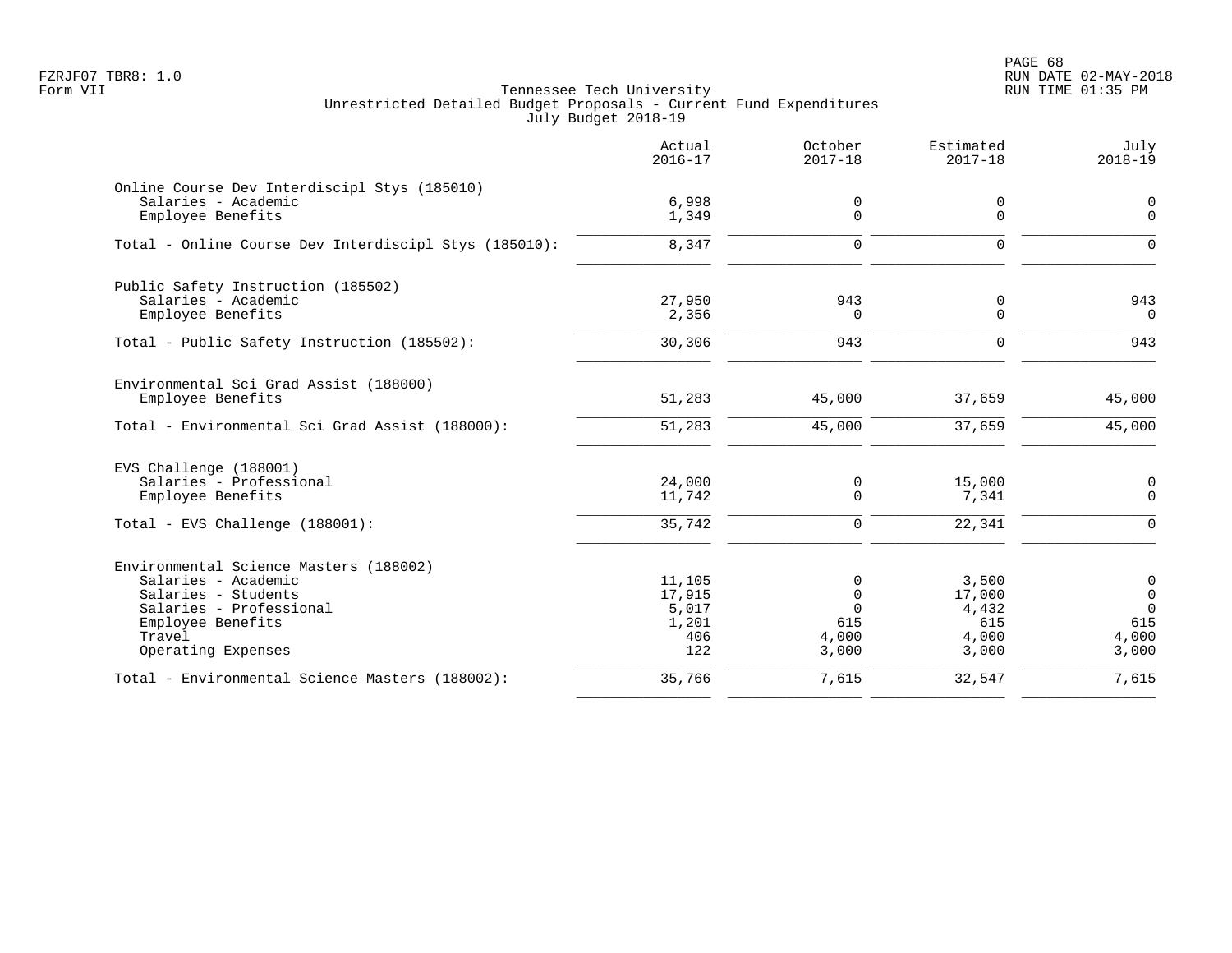|                                                                  | Actual<br>$2016 - 17$ | October<br>$2017 - 18$ | Estimated<br>$2017 - 18$ | July<br>$2018 - 19$ |
|------------------------------------------------------------------|-----------------------|------------------------|--------------------------|---------------------|
| Desig Grad Stud Assist-Environ Sci (188003)<br>Employee Benefits | $\mathbf 0$           | 60,000                 | 60,000                   | 60,000              |
|                                                                  |                       |                        |                          |                     |
| Total - Desig Grad Stud Assist-Environ Sci (188003):             | $\mathbf 0$           | 60,000                 | 60,000                   | 60,000              |
| Interdisciplinary Student Success (189000)                       |                       |                        |                          |                     |
| Salaries - Professional                                          | 139,760               | 145,987                | 145,987                  | 146,533             |
| Employee Benefits                                                | 69,839                | 64,325                 | 64,325                   | 64,325              |
| Travel                                                           | 5,134                 | 2,000                  | 2,000                    | 2,000               |
| Operating Expenses                                               | 1,535                 | 5,000                  | 5,000                    | 5,000               |
| Total - Interdisciplinary Student Success (189000):              | 216,268               | 217,312                | 217,312                  | 217,858             |
| TAF Technology Access Fee (190006)                               |                       |                        |                          |                     |
| Salaries - Students                                              | 174,844               | 158,000                | 158,000                  | 158,000             |
| Employee Benefits                                                | 3,681                 | 4,000                  | 4,000                    | 4,000               |
| Operating Expenses                                               | 1,505,726             | 2,167,476              | 2,164,476                | 1,363,718           |
| Capital Outlay                                                   | 72,544                | 100,000                | 100,000                  | 100,000             |
| Total - TAF Technology Access Fee (190006):                      | 1,756,795             | 2,429,476              | 2,426,476                | 1,625,718           |
| Craft Center Instuct Transfer (200007)                           |                       |                        |                          |                     |
| Operating Expenses                                               | $-374,000$            | $-374,000$             | $-374.000$               | $-374,000$          |
| Total - Craft Center Instuct Transfer (200007):                  | $-374,000$            | $-374,000$             | $-374,000$               | $-374,000$          |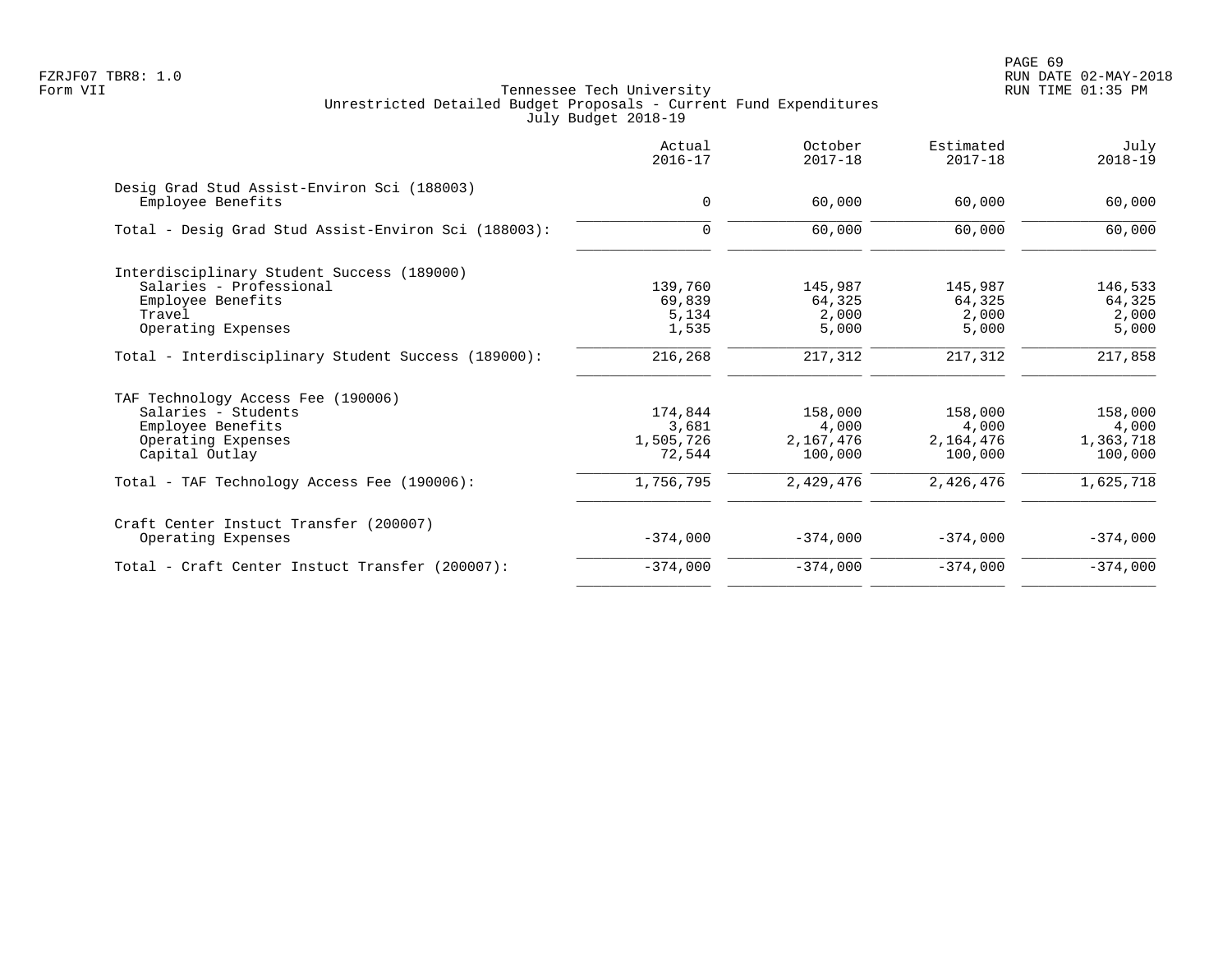|                                                                                                                                                                               | Actual<br>$2016 - 17$                                    | October<br>$2017 - 18$                                     | Estimated<br>$2017 - 18$                            | July<br>$2018 - 19$                                            |
|-------------------------------------------------------------------------------------------------------------------------------------------------------------------------------|----------------------------------------------------------|------------------------------------------------------------|-----------------------------------------------------|----------------------------------------------------------------|
| TBR Spouse Dependent Discount (700000)<br>Employee Benefits                                                                                                                   | 420,538                                                  | 226,140                                                    | 381,140                                             | 381,140                                                        |
| Total - TBR Spouse Dependent Discount (700000):                                                                                                                               | 420,538                                                  | 226,140                                                    | 381,140                                             | 381,140                                                        |
| TBR Employ Remission PC191 (700001)<br>Employee Benefits                                                                                                                      | 83,684                                                   | 62,600                                                     | 62,600                                              | 62,600                                                         |
| Total - TBR Employ Remission PC191 (700001):                                                                                                                                  | 83,684                                                   | 62,600                                                     | 62,600                                              | 62,600                                                         |
| E and G Data Processing Allocation (700003)<br>Department Revenues                                                                                                            | 4,171,558                                                | 4, 264, 740                                                | 4,259,990                                           | 4,294,910                                                      |
| Total - E and G Data Processing Allocation (700003):                                                                                                                          | 4,171,558                                                | 4, 264, 740                                                | 4,259,990                                           | 4,294,910                                                      |
| E and G Claims Adjustment (700004)<br>Operating Expenses                                                                                                                      | 280,095                                                  | 280,090                                                    | 280,090                                             | 280,090                                                        |
| Total - E and G Claims Adjustment $(700004)$ :                                                                                                                                | 280,095                                                  | 280,090                                                    | 280,090                                             | 280,090                                                        |
| $E$ and G Support (700005)<br>Salaries - Administrative<br>Salaries - Academic<br>Salaries - Supporting<br>Salaries - Professional<br>Employee Benefits<br>Operating Expenses | 0<br>0<br>$\mathbf 0$<br>$\Omega$<br>97,501<br>$-18,551$ | $\Omega$<br>430,837<br>1,820<br>0<br>$\Omega$<br>$-81,530$ | 0<br>430,837<br>1,820<br>0<br>$\Omega$<br>$-75,912$ | 3,635<br>1,251,727<br>53,195<br>50,665<br>370,630<br>$-81,322$ |
| Total - E and G Support $(700005)$ :                                                                                                                                          | 78,950                                                   | 351,127                                                    | 356,745                                             | 1,648,530                                                      |
|                                                                                                                                                                               |                                                          |                                                            |                                                     |                                                                |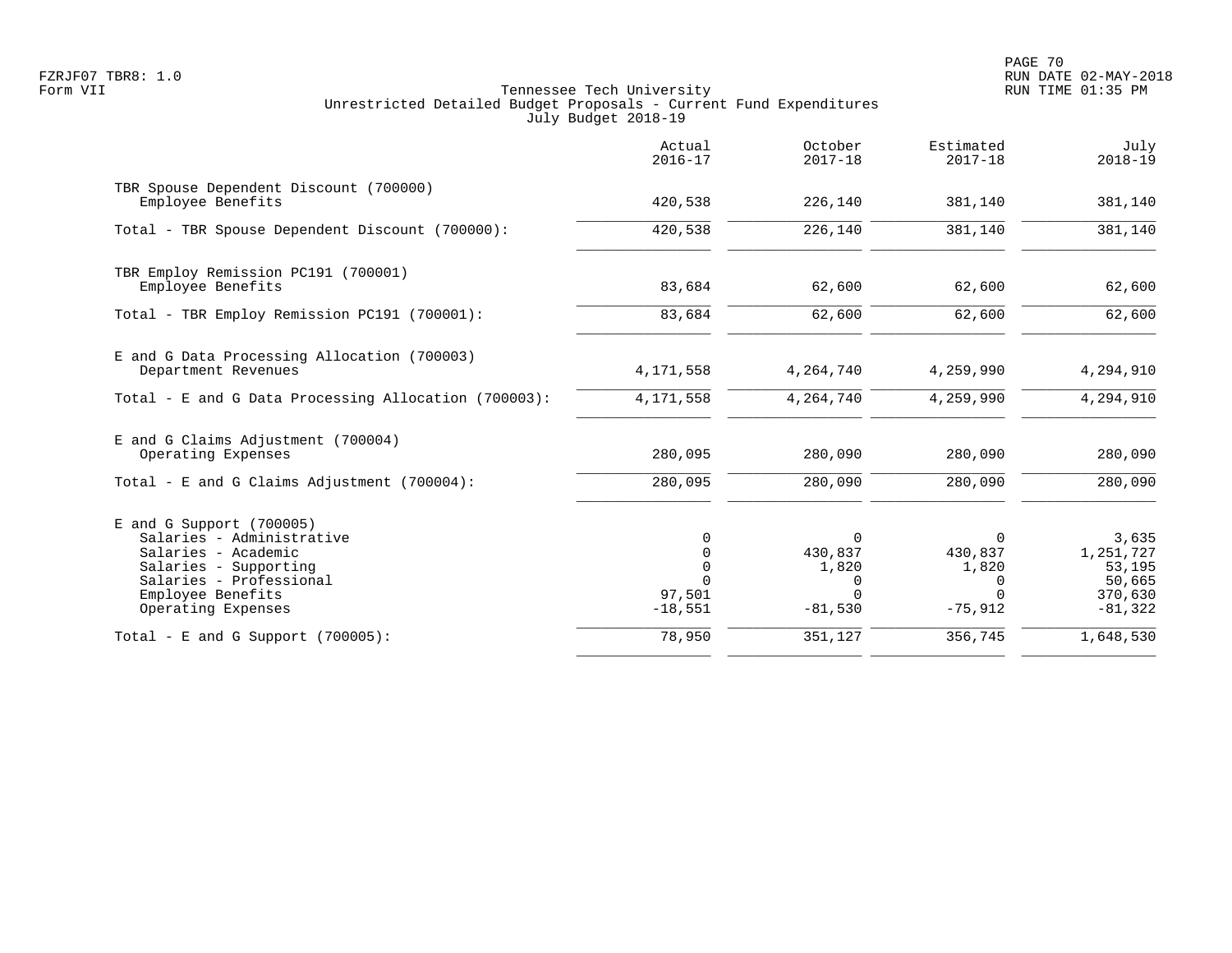|                                                     | Actual<br>$2016 - 17$ | October<br>$2017 - 18$ | Estimated<br>$2017 - 18$ | July<br>$2018 - 19$ |
|-----------------------------------------------------|-----------------------|------------------------|--------------------------|---------------------|
| Pool Reclass (700007)                               |                       |                        |                          |                     |
| Salaries - Supporting                               | $\mathbf 0$           | 10,000                 | 10,000                   | 10,000              |
| Total - Pool Reclass (700007):                      | $\mathbf 0$           | 10,000                 | 10,000                   | 10,000              |
| Pool Degree Adj (700008)                            |                       |                        |                          |                     |
| Salaries - Academic                                 | $\mathbf 0$           | 5,000                  | 5,000                    | 5,000               |
| Total - Pool Degree Adj (700008):                   | $\mathbf 0$           | 5,000                  | 5,000                    | 5,000               |
| E and G Other Salary Pool (700009)                  |                       |                        |                          |                     |
| Salaries - Academic                                 | 0                     | 110,800                | 110,800                  | 110,800             |
| Salaries - Supporting                               | $\mathbf 0$           | 5,650                  | 5,650                    | 5,650               |
| Total - E and G Other Salary Pool (700009):         | 0                     | 116,450                | 116,450                  | 116,450             |
| Post Office Allocation (700045)                     |                       |                        |                          |                     |
| Operating Expenses                                  | $\Omega$              | 27,340                 | 27,340                   | 27,340              |
| Department Revenues                                 | 26,670                | $\Omega$               | $\Omega$                 | $\Omega$            |
| Total - Post Office Allocation (700045):            | 26,670                | 27,340                 | 27,340                   | 27,340              |
| TTU Staff Tuit Maint Reimbursment (700068)          |                       |                        |                          |                     |
| Employee Benefits                                   | 89,678                | 96,964                 | 96,964                   | 96,964              |
| Total - TTU Staff Tuit Maint Reimbursment (700068): | 89,678                | 96,964                 | 96,964                   | 96,964              |
|                                                     |                       |                        |                          |                     |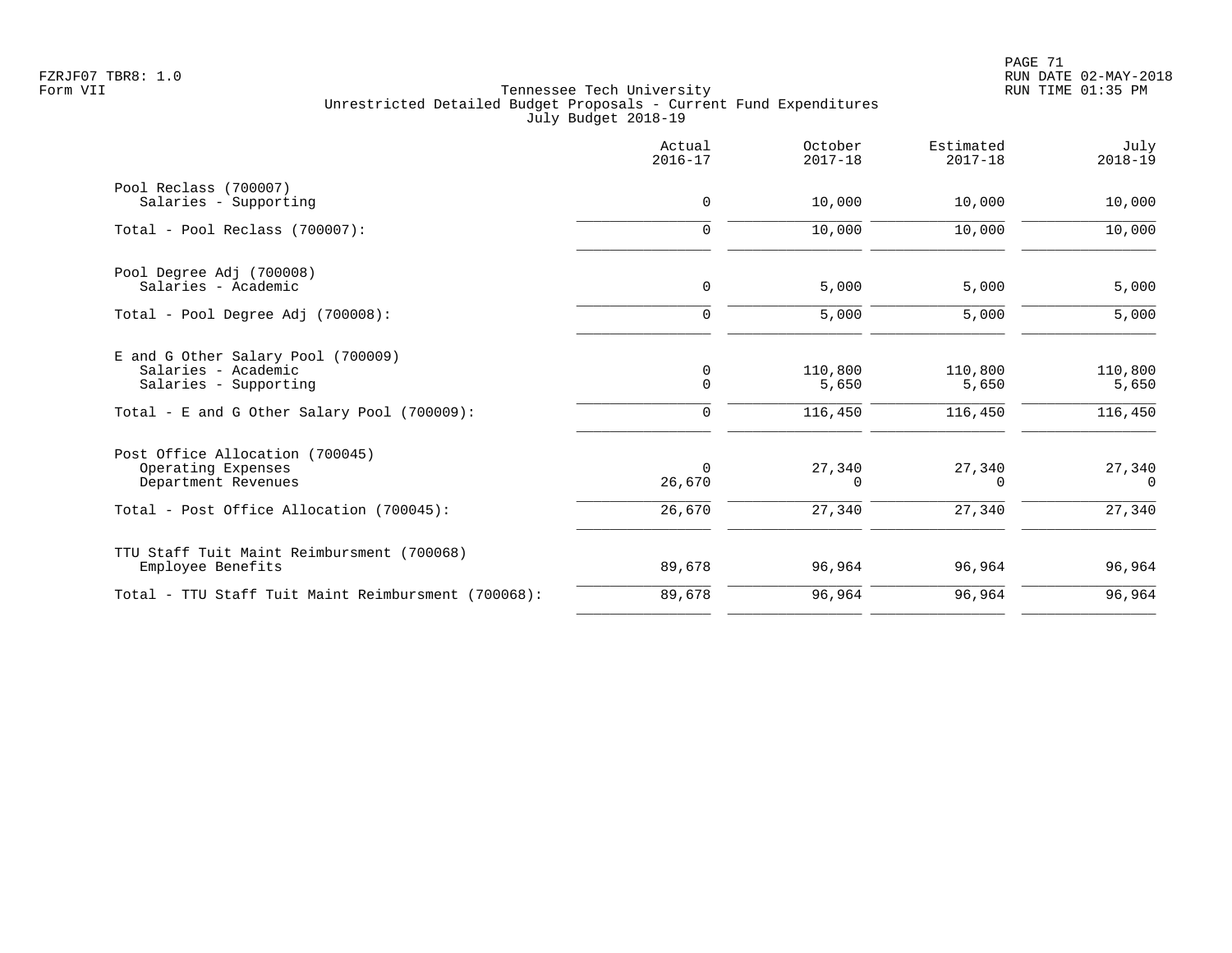PAGE 72 FZRJF07 TBR8: 1.0 RUN DATE 02-MAY-2018

## Form VII Tennessee Tech University RUN TIME 01:35 PM Unrestricted Detailed Budget Proposals - Current Fund Expenditures July Budget 2018-19

|                                                                                                                                                                                                                           | Actual<br>$2016 - 17$                                                                                                    | October<br>$2017 - 18$                                                                                                     | Estimated<br>$2017 - 18$                                                                                                   | July<br>$2018 - 19$                                                                                                        |
|---------------------------------------------------------------------------------------------------------------------------------------------------------------------------------------------------------------------------|--------------------------------------------------------------------------------------------------------------------------|----------------------------------------------------------------------------------------------------------------------------|----------------------------------------------------------------------------------------------------------------------------|----------------------------------------------------------------------------------------------------------------------------|
| TAF Carryforward Resources (700072)<br>Operating Expenses                                                                                                                                                                 | $\mathbf 0$                                                                                                              | $-1,076,383$                                                                                                               | $-1,076,383$                                                                                                               | $-1,076,383$                                                                                                               |
| Total - TAF Carryforward Resources (700072):                                                                                                                                                                              | $\mathbf 0$                                                                                                              | $-1,076,383$                                                                                                               | $-1,076,383$                                                                                                               | $-1,076,383$                                                                                                               |
| Total - Instruction (200):                                                                                                                                                                                                |                                                                                                                          |                                                                                                                            |                                                                                                                            |                                                                                                                            |
| Salaries - Administrative<br>Salaries - Academic<br>Salaries - Supporting<br>Salaries - Students<br>Salaries - Professional<br>Employee Benefits<br>Travel<br>Operating Expenses<br>Capital Outlay<br>Department Revenues | 141,750<br>36,984,904<br>2,350,605<br>813,518<br>2,236,442<br>15,761,313<br>421,562<br>4,669,269<br>827,985<br>4,196,408 | 150,906<br>38, 171, 183<br>2,352,878<br>585,670<br>2,351,937<br>16,094,425<br>334,496<br>6,919,551<br>111,500<br>4,264,740 | 145,906<br>37, 214, 339<br>2,462,621<br>776,231<br>2,530,021<br>16,553,078<br>310,996<br>5,722,222<br>225,659<br>4,259,990 | 154,849<br>39, 416, 602<br>2,418,617<br>588,390<br>2,409,210<br>16,725,658<br>281,426<br>4,663,875<br>111,500<br>4,294,910 |
| Total                                                                                                                                                                                                                     | 68, 403, 756                                                                                                             | 71, 337, 286                                                                                                               | 70,201,063                                                                                                                 | 71,065,037                                                                                                                 |
| Total - Instruction (20):                                                                                                                                                                                                 |                                                                                                                          |                                                                                                                            |                                                                                                                            |                                                                                                                            |
| Salaries - Administrative<br>Salaries - Academic<br>Salaries - Supporting<br>Salaries - Students<br>Salaries - Professional<br>Employee Benefits<br>Travel<br>Operating Expense<br>Capital Outlay<br>Department Revenues  | 141,750<br>36,984,904<br>2,350,605<br>813,518<br>2,236,442<br>15,761,313<br>421,562<br>4,669,269<br>827,985<br>4,196,408 | 150,906<br>38, 171, 183<br>2,352,878<br>585,670<br>2,351,937<br>16,094,425<br>334,496<br>6,919,551<br>111,500<br>4,264,740 | 145,906<br>37, 214, 339<br>2,462,621<br>776,231<br>2,530,021<br>16,553,078<br>310,996<br>5,722,222<br>225,659<br>4,259,990 | 154,849<br>39, 416, 602<br>2,418,617<br>588,390<br>2,409,210<br>16,725,658<br>281,426<br>4,663,875<br>111,500<br>4,294,910 |
| Total                                                                                                                                                                                                                     | 68,403,756                                                                                                               | 71,337,286                                                                                                                 | 70,201,063                                                                                                                 | 71,065,037                                                                                                                 |

 Research (25) Research (250)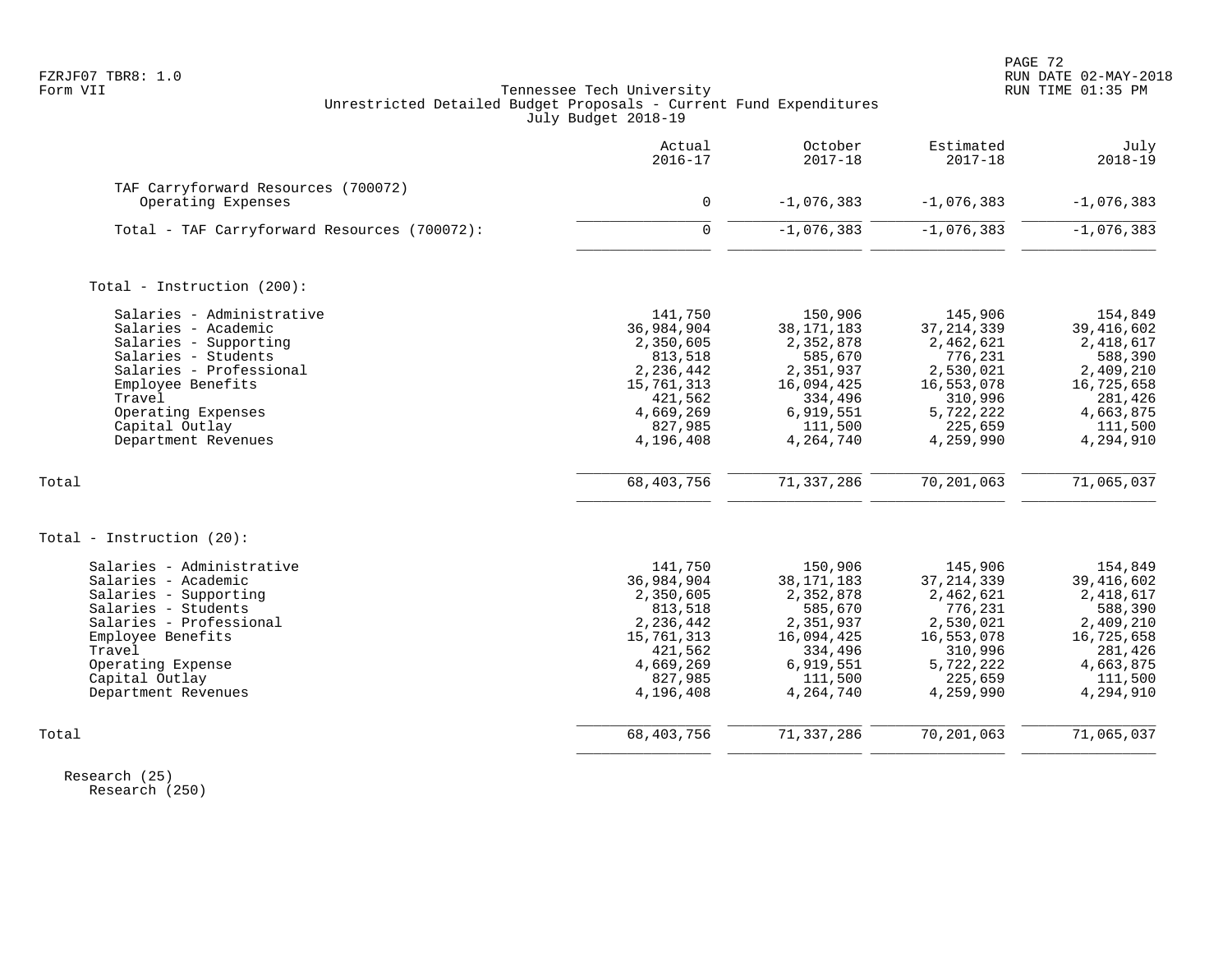|                                                      | Actual<br>$2016 - 17$ | October<br>$2017 - 18$ | Estimated<br>$2017 - 18$ | July<br>$2018 - 19$  |
|------------------------------------------------------|-----------------------|------------------------|--------------------------|----------------------|
| Strategic Research Initiatives (118001)              |                       |                        |                          |                      |
| Salaries - Administrative                            | 162,800               | 168,392                | 168,392                  | 168,770              |
| Salaries - Students<br>Salaries - Professional       | 2,006<br>$\Omega$     | $\Omega$<br>81,915     | $\Omega$                 | $\Omega$<br>$\Omega$ |
| Employee Benefits                                    | 48,976                | 56,000                 | 63,518<br>56,000         | 56,000               |
| Operating Expenses                                   | 99,272                | 82,160                 | 57,860                   | 0                    |
| Capital Outlay                                       | 44,373                | $\Omega$               | $\Omega$                 | $\mathbf 0$          |
| Total - Strategic Research Initiatives (118001):     | 357,427               | 388,467                | 345,770                  | 224,770              |
| Indirect Cost VP Research Econ Dev (118029)          |                       |                        |                          |                      |
| Operating Expenses                                   | $\mathbf 0$           | 3,930                  | 3,930                    | 0                    |
| Total - Indirect Cost VP Research Econ Dev (118029): | $\mathbf 0$           | 3,930                  | 3,930                    | $\mathsf{O}$         |
| Distinguished Faculty Fellowships (120024)           |                       |                        |                          |                      |
| Salaries - Academic                                  | $\mathbf 0$           | 7,500                  | 0                        | $\Omega$             |
| Employee Benefits                                    | 0                     | 5,300                  | 5,300                    | 5,300                |
| Operating Expenses                                   | $\mathbf 0$           | 12,500                 | 0                        | 0                    |
| Total - Distinguished Faculty Fellowships (120024):  | $\mathbf 0$           | 25,300                 | 5,300                    | 5,300                |
| SAF Undergrad Research Initiative (121002)           |                       |                        |                          |                      |
| Salaries - Academic                                  | $\Omega$              | $\mathbf 0$            | 5,000                    | $\overline{0}$       |
| Salaries - Students                                  | 1,260                 | 30,000                 | 30,000                   | 30,000               |
| Employee Benefits                                    | $\Omega$              | 2,000                  | 2,000                    | 2,000                |
| Travel<br>Operating Expenses                         | 26,887<br>39,929      | 10,000<br>92,021       | 30,000<br>67,021         | 10,000<br>58,000     |
|                                                      |                       |                        |                          |                      |
| Total - SAF Undergrad Research Initiative (121002):  | 68,076                | 134,021                | 134,021                  | 100,000              |
|                                                      |                       |                        |                          |                      |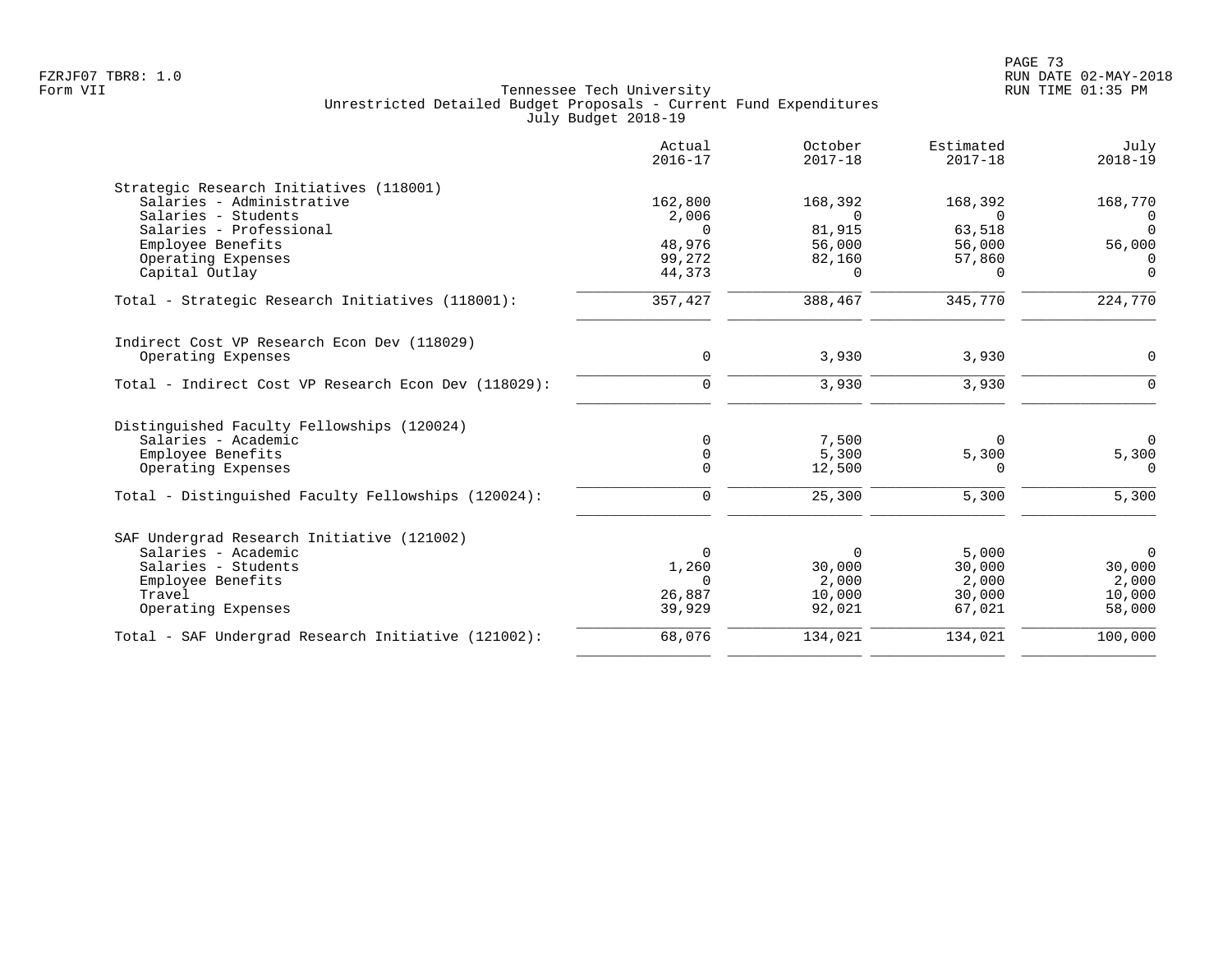| Actual<br>$2016 - 17$ | October<br>$2017 - 18$ | Estimated<br>$2017 - 18$ | July<br>$2018 - 19$ |
|-----------------------|------------------------|--------------------------|---------------------|
|                       |                        |                          |                     |
| 2,124                 | $\Omega$               | $\Omega$                 | $\overline{0}$      |
| 78,169                | 5,000                  | 103,000                  | 5,000               |
| 16,743                | 26,829                 | 29,259                   | 26,828              |
| 85,385                | $\Omega$               | 48,000                   | 0                   |
| 21,000                | $\Omega$               | 10,000                   | $\Omega$            |
| 47,759                | 9,200                  | 49,200                   | 9,200               |
| 23,673                | 1,000                  |                          | 1,000               |
| 79,654                | 542,131                | 296,701                  | 542,131             |
| $\Omega$              | $\Omega$               | 5,000                    | $\Omega$            |
| 354,507               | 584,160                | 564,660                  | 584,159             |
| 407                   | 390                    | 390                      | 390                 |
| 407                   | 390                    | 390                      | 390                 |
|                       |                        |                          |                     |
| 0                     | 1,080                  | 1,080                    | 0                   |
| $\mathbf 0$           | 1,080                  | 1,080                    | $\Omega$            |
|                       |                        |                          |                     |
|                       |                        |                          | 0                   |
| 199                   | $\mathbf 0$            | 0                        | $\Omega$            |
| 1,079                 | 0                      | 2,670                    | $\mathbf 0$         |
|                       | 880                    | 0                        | 23,500<br>2,670     |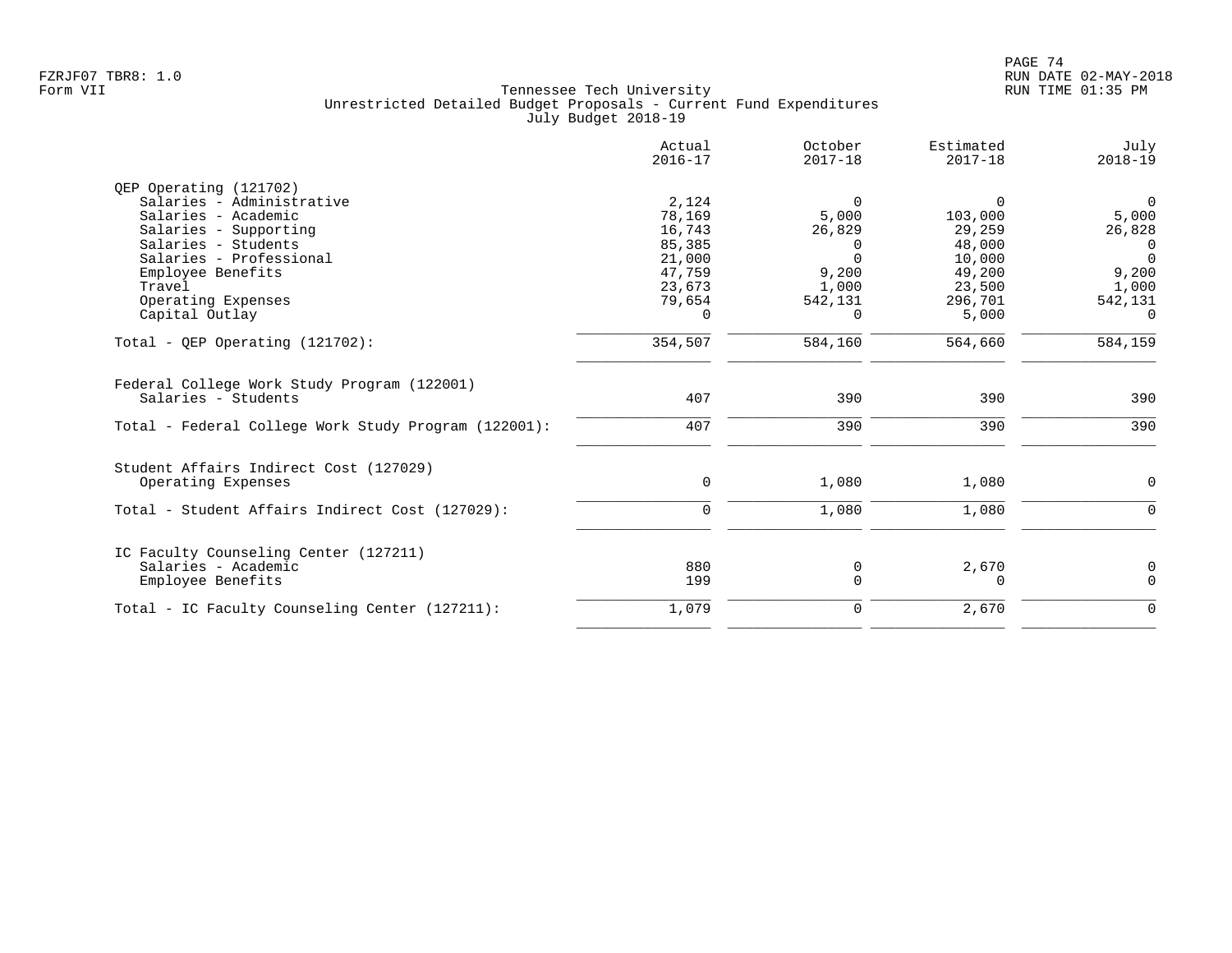PAGE 75 FZRJF07 TBR8: 1.0 RUN DATE 02-MAY-2018

|                                                                | Actual<br>$2016 - 17$ | October<br>$2017 - 18$ | Estimated<br>$2017 - 18$ | July<br>$2018 - 19$     |
|----------------------------------------------------------------|-----------------------|------------------------|--------------------------|-------------------------|
| Indirect Cost Counseling Center (127229)<br>Operating Expenses | $\mathbf 0$           | 2,170                  | 2,170                    | $\mathbf 0$             |
|                                                                |                       |                        |                          |                         |
| Total - Indirect Cost Counseling Center (127229):              | $\mathbf 0$           | 2,170                  | 2,170                    | $\Omega$                |
| Upper Cumberland Hum Sci (130008)                              |                       |                        |                          |                         |
| Travel                                                         | 377                   | 470                    | $\Omega$                 | 470                     |
| Operating Expenses                                             | 1,063                 | 970                    | 1,440                    | 970                     |
| Total - Upper Cumberland Hum Sci (130008):                     | 1,440                 | 1,440                  | 1,440                    | 1,440                   |
| Research Arts and Science (130014)                             |                       |                        |                          |                         |
| Travel                                                         | 3,225                 | 2,500                  | 2,500                    | $\mathbf 0$             |
| Operating Expenses                                             | 0                     | 167                    | 167                      | $\mathbf 0$             |
| Total - Research Arts and Science (130014):                    | 3,225                 | 2,667                  | 2,667                    | $\Omega$                |
| Indirect Cost Arts and Science (130029)                        |                       |                        |                          |                         |
| Employee Benefits                                              | 1,369                 | 0                      | 0                        | $\mathbf 0$             |
| Travel                                                         | 5,034                 | $\Omega$               | $\Omega$                 | $\Omega$<br>$\Omega$    |
| Operating Expenses                                             | 22,249                | 52,217                 | 52,217                   |                         |
| Total - Indirect Cost Arts and Science (130029):               | 28,652                | 52,217                 | 52,217                   | $\Omega$                |
| Match Biology (131005)                                         |                       |                        |                          |                         |
| Salaries - Academic                                            | 13,538                | $\Omega$               | 2,427                    | 0                       |
| Salaries - Students                                            | $-10,885$             | $\Omega$               | $\Omega$                 | $\Omega$                |
| Employee Benefits<br>Operating Expenses                        | 9,873<br>$\Omega$     | 0<br>77                | 1,032<br>77              | $\mathbf 0$<br>$\Omega$ |
| $Total - Match Biology (131005):$                              | 12,526                | 77                     | 3,536                    | $\Omega$                |
|                                                                |                       |                        |                          |                         |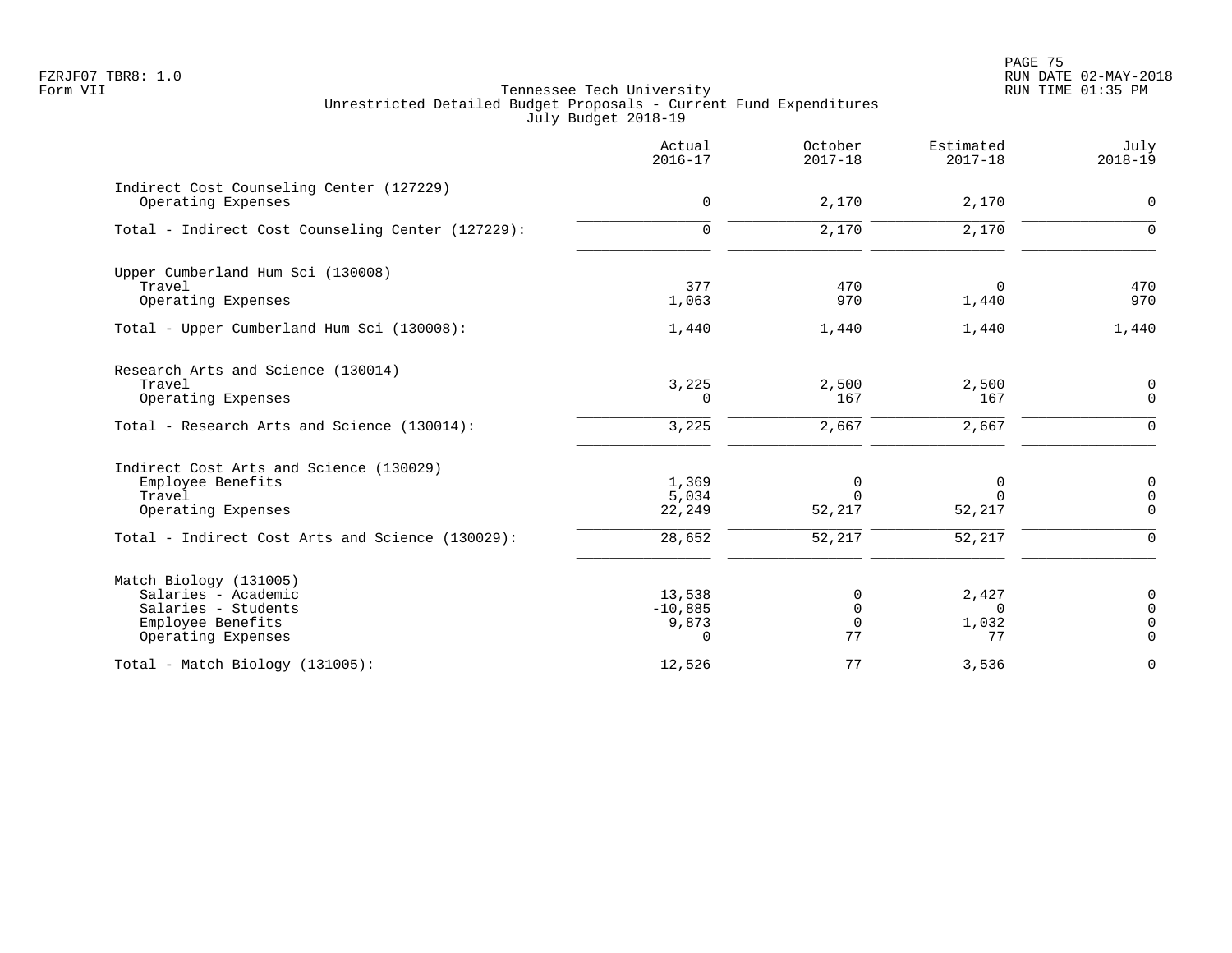en and the set of the set of the set of the set of the set of the set of the set of the set of the set of the set of the set of the set of the set of the set of the set of the set of the set of the set of the set of the se FZRJF07 TBR8: 1.0 RUN DATE 02-MAY-2018

|                                            | Actual<br>$2016 - 17$ | October<br>$2017 - 18$ | Estimated<br>$2017 - 18$ | July<br>$2018 - 19$ |
|--------------------------------------------|-----------------------|------------------------|--------------------------|---------------------|
| IC Faculty Biology (131011)                |                       |                        |                          |                     |
| Salaries - Academic                        | 1,609                 | 0                      | 1,560                    | 0                   |
| Employee Benefits                          | 259                   |                        | $\Omega$                 | $\Omega$            |
| Operating Expenses                         | $\Omega$              | 12,151                 | 12,151                   | $\Omega$            |
| Total - IC Faculty Biology (131011):       | 1,868                 | 12,151                 | 13,711                   | $\Omega$            |
| Faculty Start-Up Biology (131012)          |                       |                        |                          |                     |
| Travel                                     | 3,414                 | $\Omega$               |                          | $\Omega$            |
| Operating Expenses                         | 22,479                | 16,657                 | 16,657                   | $\Omega$            |
| Capital Outlay                             | 8,450                 |                        | $\Omega$                 | $\Omega$            |
| Total - Faculty Start-Up Biology (131012): | 34,343                | 16,657                 | 16,657                   | $\mathbf 0$         |
| Restricted Biology (131013)                |                       |                        |                          |                     |
| Salaries - Academic                        | 16,282                | 0                      | 0                        | 0                   |
| Employee Benefits                          | 2,971                 | $\Omega$               | $\Omega$                 | $\Omega$            |
| Operating Expenses                         | $\Omega$              | 367                    | 367                      | $\Omega$            |
| Total - Restricted Biology (131013):       | 19,253                | 367                    | 367                      | $\Omega$            |
| Biology Faculty Research (131014)          |                       |                        |                          |                     |
| Salaries - Students                        | 2,941                 | $\Omega$               | 0                        | 0                   |
| Employee Benefits                          | 147                   |                        | $\Omega$                 | $\cap$              |
| Travel                                     | 26                    | 1,969                  | 1,969                    | $\Omega$            |
| Operating Expenses                         | 10,975                | 8,000                  | 8,000                    | $\Omega$            |
| Total - Biology Faculty Research (131014): | 14,089                | 9,969                  | 9,969                    | $\mathbf 0$         |
|                                            |                       |                        |                          |                     |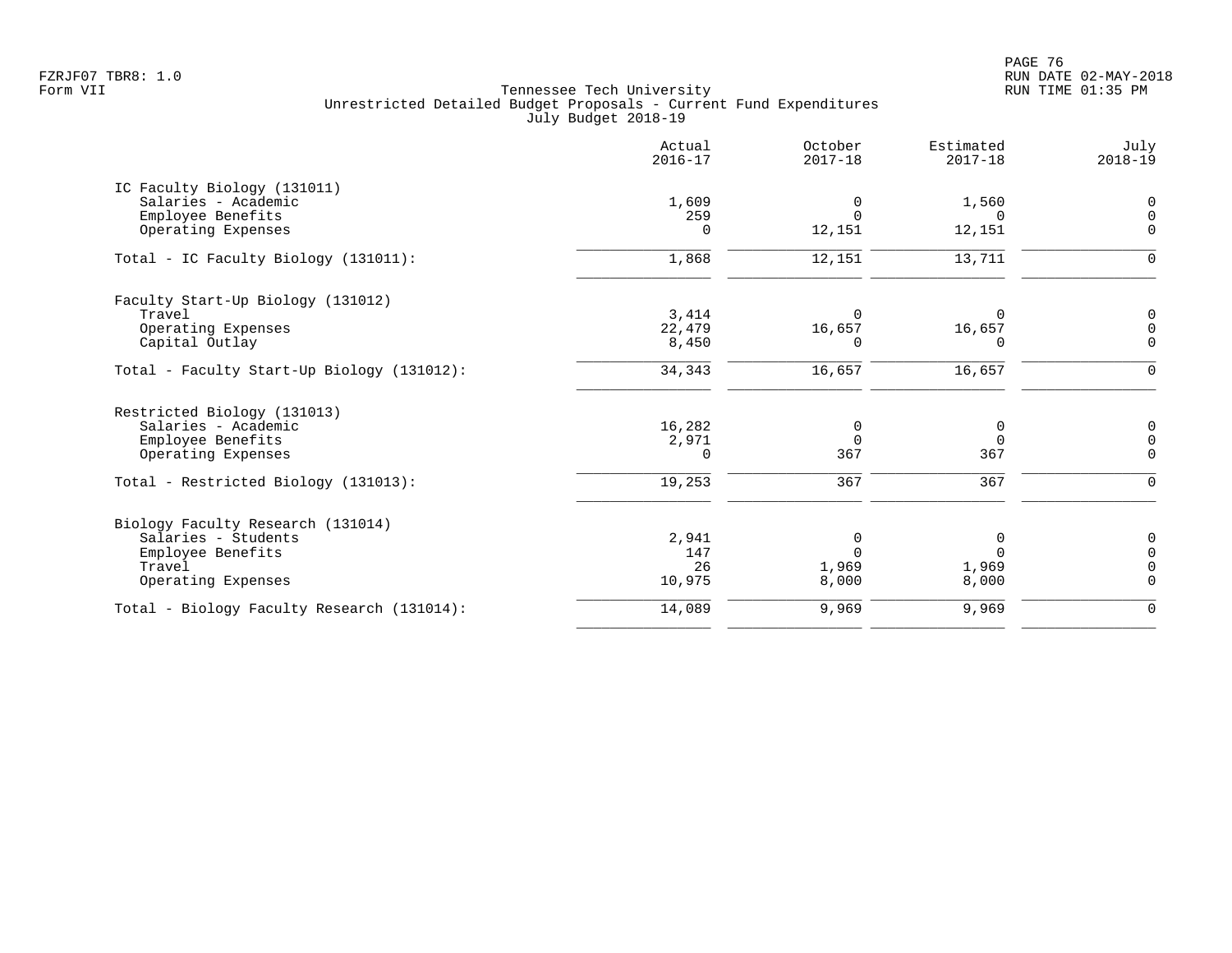|                                                                                                                             | Actual<br>$2016 - 17$      | October<br>$2017 - 18$             | Estimated<br>$2017 - 18$    | July<br>$2018 - 19$                             |
|-----------------------------------------------------------------------------------------------------------------------------|----------------------------|------------------------------------|-----------------------------|-------------------------------------------------|
| IC Faculty Fisheries (131021)<br>Travel<br>Operating Expenses                                                               | 200<br>7,122               | $\Omega$<br>10,391                 | $\Omega$<br>10,391          | 0<br>$\mathbf 0$                                |
| Total - IC Faculty Fisheries (131021):                                                                                      | 7,322                      | 10,391                             | 10,391                      | $\Omega$                                        |
| Indirect Cost Biology (131029)<br>Travel<br>Operating Expenses                                                              | 524<br>5,355               | $\Omega$<br>11,793                 | 1,000<br>11,413             | 0<br>$\Omega$                                   |
| Total - Indirect Cost Biology (131029):                                                                                     | 5,879                      | 11,793                             | 12,413                      | $\Omega$                                        |
| Indirect Cost Fisheries (131039)<br>Travel<br>Operating Expenses<br>Total - Indirect Cost Fisheries (131039):               | 336<br>9,741<br>10,077     | $\Omega$<br>10,113<br>10,113       | 0<br>11,643<br>11,643       | $\mathbf 0$<br>$\Omega$<br>$\Omega$             |
| Chemistry Student Research Developm (131510)<br>Operating Expenses<br>Total - Chemistry Student Research Developm (131510): | 7,325<br>7,325             | 43,731<br>43,731                   | 43,731<br>43,731            | 12,613<br>12,613                                |
| IC Faculty Chemistry (131511)<br>Salaries - Academic<br>Employee Benefits<br>Travel<br>Operating Expenses                   | 1,387<br>246<br>196<br>864 | 0<br>$\Omega$<br>$\Omega$<br>1,202 | 0<br>0<br>$\Omega$<br>1,582 | $\mathbf 0$<br>$\Omega$<br>$\Omega$<br>$\Omega$ |
| Total - IC Faculty Chemistry (131511):                                                                                      | 2,693                      | 1,202                              | 1,582                       | $\Omega$                                        |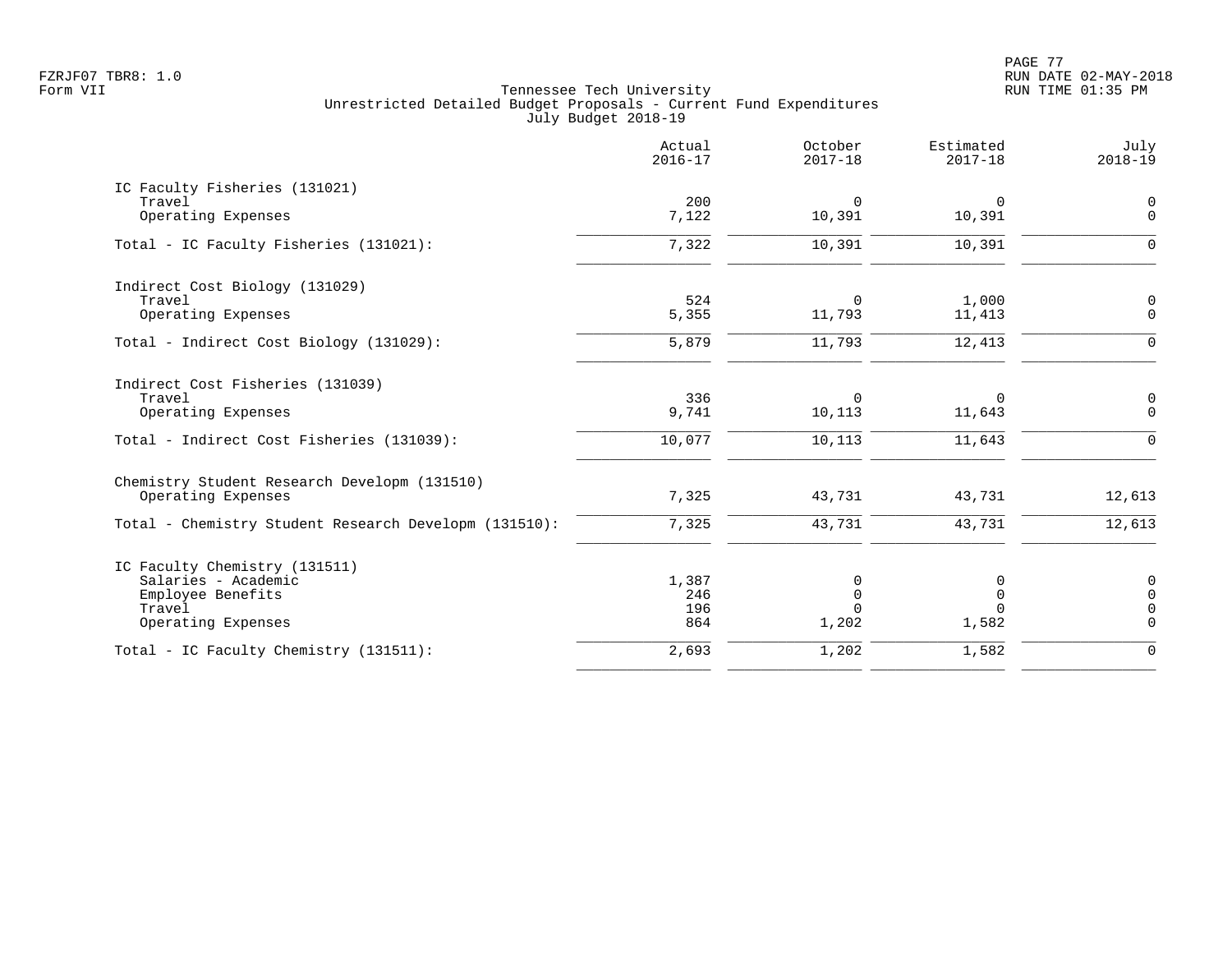|                                                 | Actual<br>$2016 - 17$ | October<br>$2017 - 18$     | Estimated<br>$2017 - 18$ | July<br>$2018 - 19$     |
|-------------------------------------------------|-----------------------|----------------------------|--------------------------|-------------------------|
| Faculty Start-Up Chemistry (131512)             |                       |                            |                          |                         |
| Salaries - Students                             | 2,115                 | $\mathbf 0$                | 0                        | $\overline{0}$          |
| Employee Benefits                               | 162                   | $\Omega$                   | $\Omega$                 | $\Omega$<br>$\Omega$    |
| Operating Expenses                              | 17,002                | 51,461                     | 51,461                   |                         |
| Total - Faculty Start-Up Chemistry (131512):    | 19,279                | 51,461                     | 51,461                   | $\mathbf 0$             |
| Faculty Research Chemistry (131514)             |                       |                            |                          |                         |
| Salaries - Students                             | 1,070                 | 0                          | 0                        | $\mathbf 0$             |
| Employee Benefits<br>Travel                     | 82<br>920             | $\overline{0}$<br>$\Omega$ | $\mathbf{0}$<br>$\Omega$ | $\mathbf 0$<br>$\Omega$ |
| Operating Expenses                              | 13,252                | 2,000                      | 2,000                    | $\mathbf 0$             |
|                                                 |                       |                            |                          |                         |
| Total - Faculty Research Chemistry (131514):    | 15,324                | 2,000                      | 2,000                    | $\Omega$                |
| Indirect Cost Chemistry (131529)                |                       |                            |                          |                         |
| Operating Expenses                              | 2,644                 | 6,462                      | 6,482                    | 0                       |
| Total - Indirect Cost Chemistry (131529):       | 2,644                 | 6,462                      | 6,482                    | $\Omega$                |
| Faculty Research Computer Sci (132004)          |                       |                            |                          |                         |
| Salaries - Students                             | $\Omega$              | 7,000                      | 7,000                    | $\overline{0}$          |
| Employee Benefits                               | $\Omega$              | $\Omega$                   | 10                       | $\Omega$                |
| Travel                                          | $\Omega$              | 1,000                      | 990                      | $\Omega$                |
| Capital Outlay                                  | $\Omega$              | 10,500                     | 10,500                   | $\mathbf 0$             |
| Total - Faculty Research Computer Sci (132004): | $\mathbf 0$           | 18,500                     | 18,500                   | $\mathbf 0$             |
|                                                 |                       |                            |                          |                         |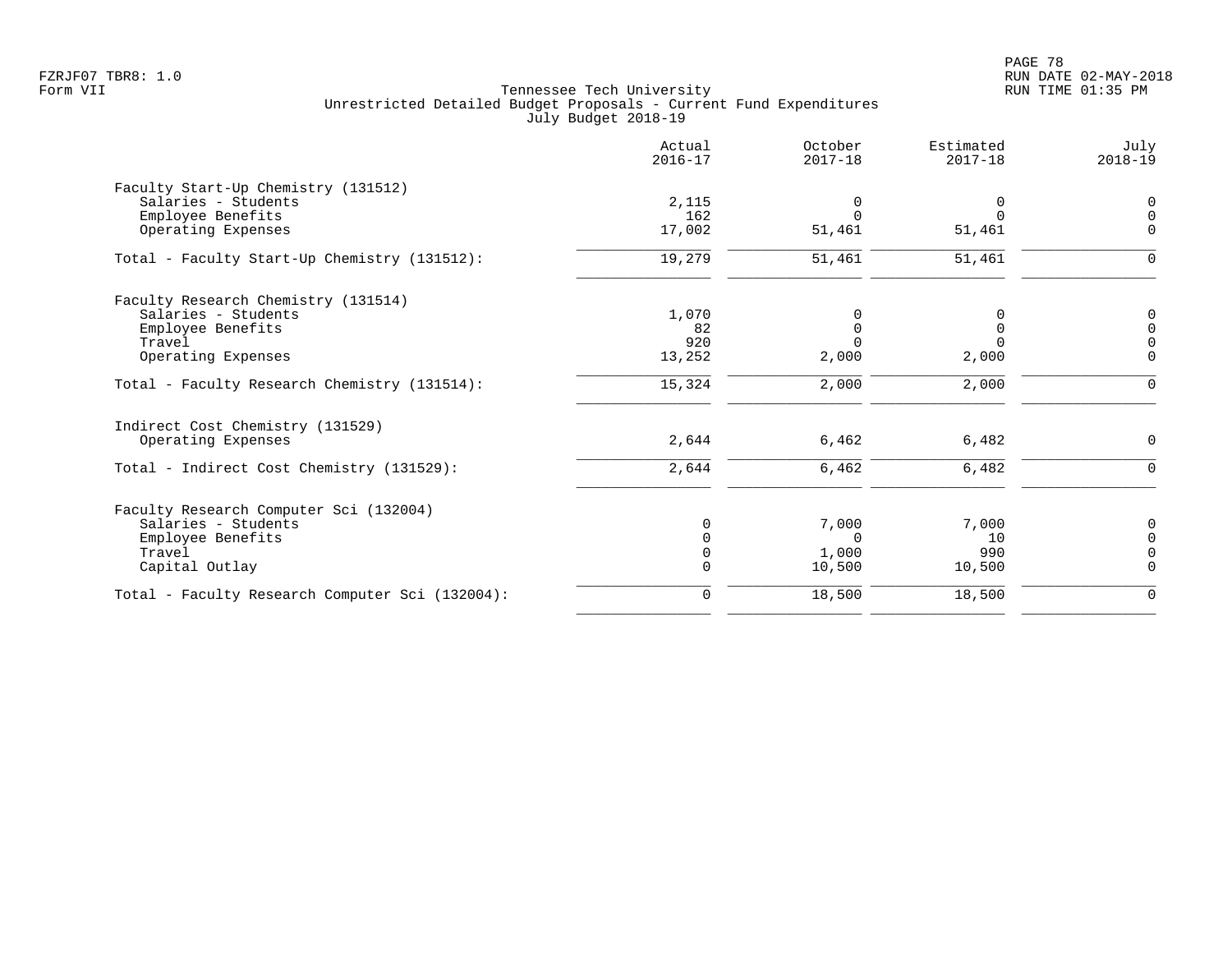|                                                   | Actual<br>$2016 - 17$ | October<br>$2017 - 18$ | Estimated<br>$2017 - 18$ | July<br>$2018 - 19$     |
|---------------------------------------------------|-----------------------|------------------------|--------------------------|-------------------------|
| IC Faculty Computer Sci (132011)                  |                       |                        |                          |                         |
| Salaries - Academic<br>Salaries - Students        | 4,784<br>1,720        | 0<br>$\Omega$          | 10,920<br>800            | $\mathbf 0$<br>$\Omega$ |
| Employee Benefits                                 | 841                   | $\Omega$               | 1,173                    | $\Omega$                |
| Travel                                            | 1,388                 | $\Omega$               | 4,350                    | $\Omega$                |
| Operating Expenses                                | 517                   | 15,499                 | 12,036                   | $\Omega$                |
| Total - IC Faculty Computer Sci (132011):         | 9,250                 | 15,499                 | 29,279                   | $\Omega$                |
| IC Faculty Communications (132021)                |                       |                        |                          |                         |
| Operating Expenses                                | $\mathbf 0$           | 150                    | 150                      | $\mathbf 0$             |
| Total - IC Faculty Communications (132021):       | $\Omega$              | 150                    | 150                      | $\Omega$                |
| Indirect Cost Computer Science (132029)           |                       |                        |                          |                         |
| Travel                                            | 3,939                 | $\Omega$               | 0                        | 0                       |
| Operating Expenses                                | 20                    | 48,005                 | 47,995                   | $\mathbf 0$             |
| Total - Indirect Cost Computer Science (132029):  | 3,959                 | 48,005                 | 47,995                   | $\Omega$                |
| IC Faculty Earth Science (132511)                 |                       |                        |                          |                         |
| Operating Expenses                                | 0                     | 2,470                  | 2,470                    | $\Omega$                |
| Total - IC Faculty Earth Science (132511):        | $\Omega$              | 2,470                  | 2,470                    | $\Omega$                |
| Faculty Start-Up Earth Sciences (132512)          |                       |                        |                          |                         |
| Travel                                            | 236                   | $\Omega$               | 0                        | $\mathbf 0$             |
| Operating Expenses                                | 2,165                 | 21,599                 | 21,599                   | $\Omega$                |
| Total - Faculty Start-Up Earth Sciences (132512): | 2,401                 | 21,599                 | 21,599                   | $\Omega$                |
|                                                   |                       |                        |                          |                         |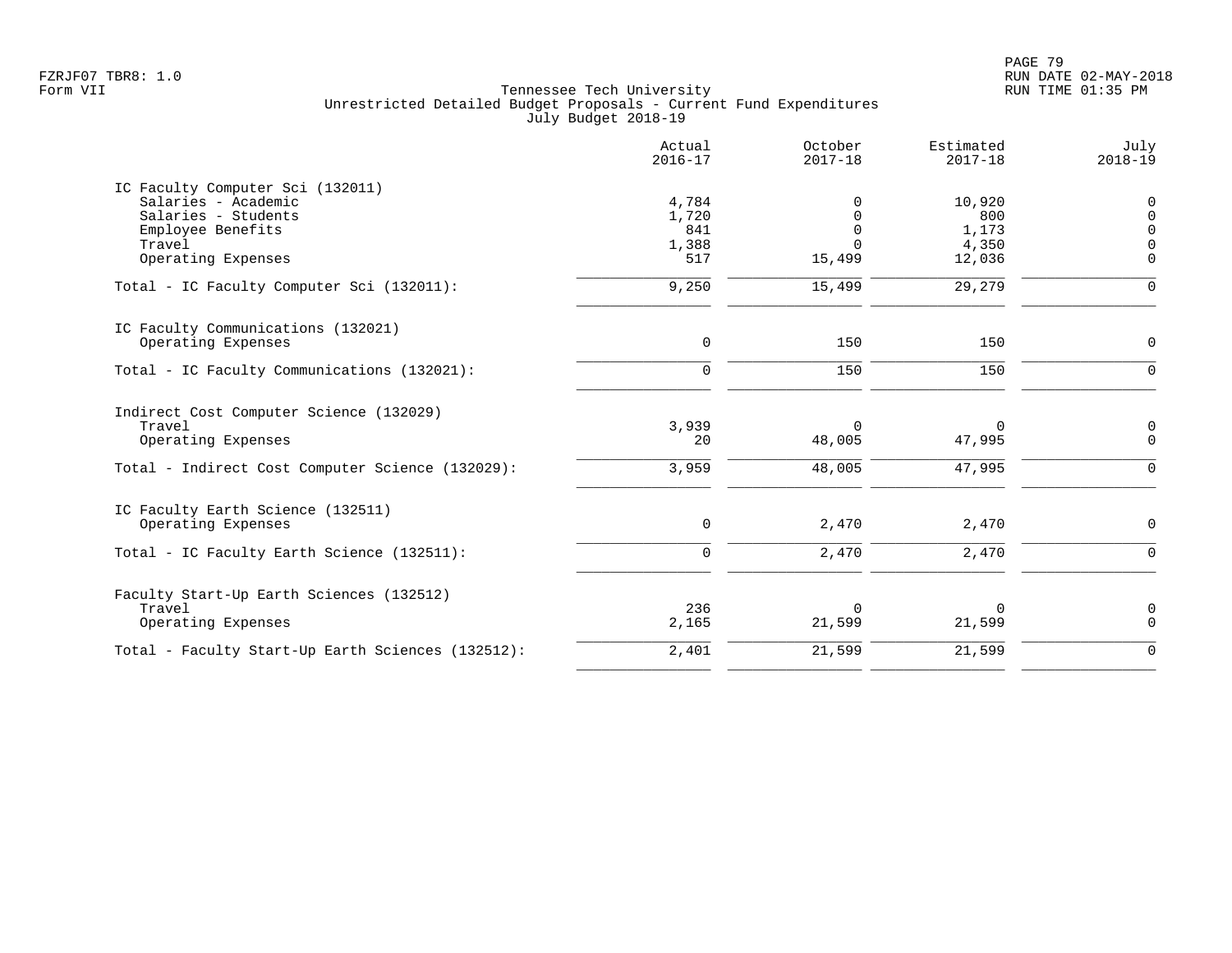|                                                                       | Actual<br>$2016 - 17$ | October<br>$2017 - 18$ | Estimated<br>$2017 - 18$ | July<br>$2018 - 19$  |
|-----------------------------------------------------------------------|-----------------------|------------------------|--------------------------|----------------------|
| Indirect Cost Earth Sciences (132529)<br>Travel<br>Operating Expenses | $\Omega$<br>1,760     | $\Omega$<br>1,197      | 232<br>965               | $\Omega$<br>$\Omega$ |
| Total - Indirect Cost Earth Sciences (132529):                        | 1,760                 | 1,197                  | 1,197                    | $\Omega$             |
| Indirect Cost Communication (133009)<br>Operating Expenses            | 0                     | 0                      | 30                       | 0                    |
| Total - Indirect Cost Communication (133009):                         | $\mathbf 0$           | $\mathbf 0$            | 30                       | $\Omega$             |
| IC Faculty English and Communicatns (133011)<br>Salaries - Academic   | 0                     | 0                      | 100                      | 0                    |
| Total - IC Faculty English and Communicatns (133011):                 | $\mathbf 0$           | $\Omega$               | 100                      | $\Omega$             |
| Indirect Cost English Communicat (133029)<br>Operating Expenses       | 0                     | 1,430                  | 1,430                    | 0                    |
| Total - Indirect Cost English Communicat (133029):                    | 0                     | 1,430                  | 1,430                    | $\mathbf 0$          |
| Faculty Research Foreign Lang (133514)<br>Salaries - Students         | 0                     | 250                    | 250                      | $\mathbf 0$          |
| Total - Faculty Research Foreign Lang (133514):                       | 0                     | 250                    | 250                      | $\mathbf 0$          |
|                                                                       |                       |                        |                          |                      |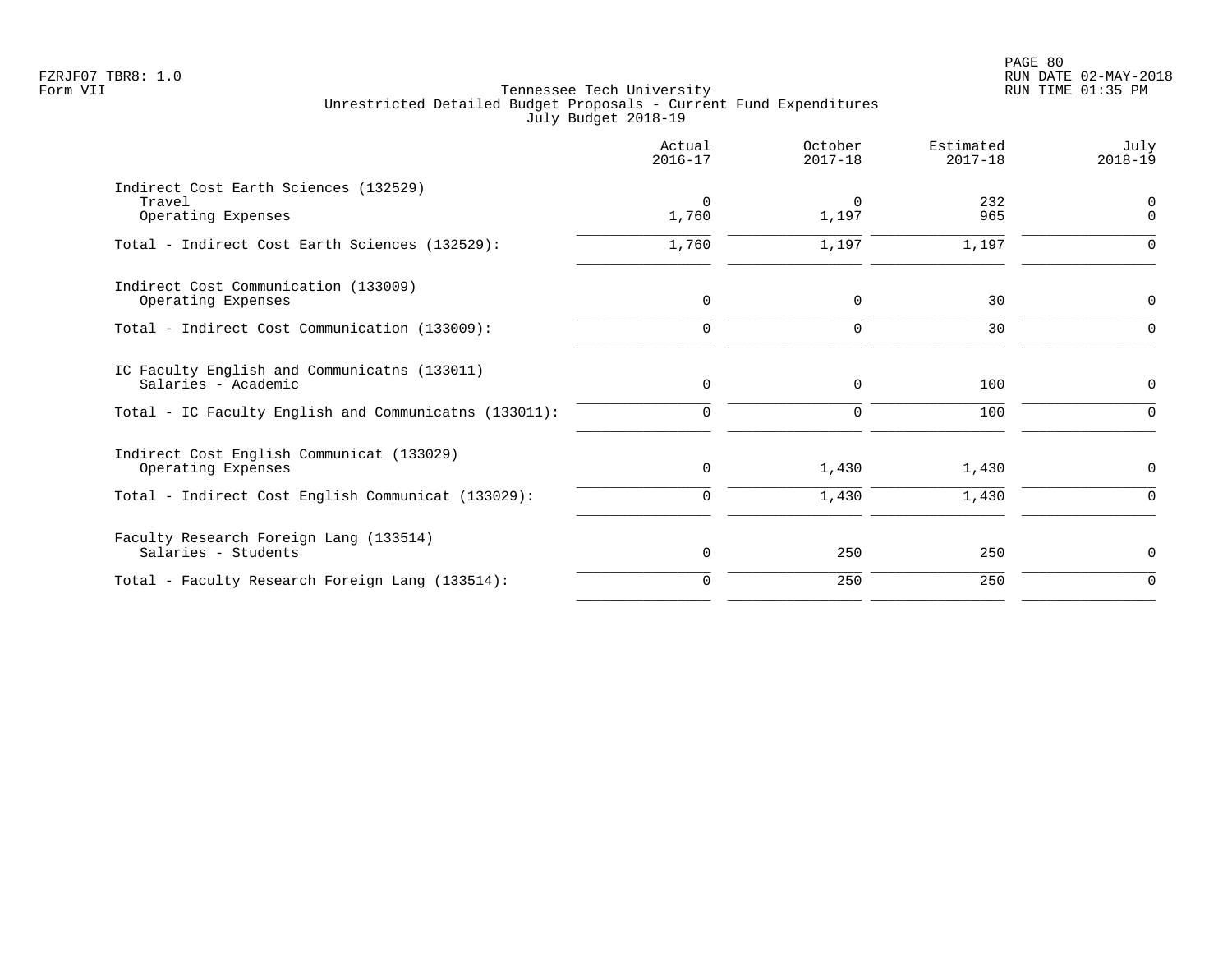|                                                                             | Actual<br>$2016 - 17$ | October<br>$2017 - 18$ | Estimated<br>$2017 - 18$ | July<br>$2018 - 19$           |
|-----------------------------------------------------------------------------|-----------------------|------------------------|--------------------------|-------------------------------|
| Faculty Research History (134014)<br>Travel<br>Operating Expenses           | 1,268<br>$\Omega$     | $\Omega$<br>1,703      | 0<br>1,703               | $\mathbf 0$<br>$\Omega$       |
| Total - Faculty Research History (134014):                                  | 1,268                 | 1,703                  | 1,703                    | $\Omega$                      |
| Indirect Cost History (134029)<br>Operating Expenses                        | $\mathbf 0$           | 440                    | 440                      | $\mathbf 0$                   |
| Total - Indirect Cost History (134029):                                     | $\Omega$              | 440                    | 440                      | ∩                             |
| IC Faculty Mathematics (134511)<br>Salaries - Academic<br>Employee Benefits | 375<br>66             | 0<br>0                 | 620<br>0                 | $\overline{0}$<br>$\mathbf 0$ |
| Total - IC Faculty Mathematics (134511):                                    | 441                   | 0                      | 620                      | $\Omega$                      |
| Faculty Research Mathematics (134514)<br>Travel                             | $\mathbf 0$           | 200                    | 200                      | 0                             |
| Total - Faculty Research Mathematics (134514):                              | $\mathbf 0$           | 200                    | 200                      | $\Omega$                      |
| Indirect Cost Mathematics (134529)<br>Travel<br>Operating Expenses          | 1,431<br>$\Omega$     | $\Omega$<br>8,614      | 0<br>8,614               | $\mathbf 0$<br>$\Omega$       |
| Total - Indirect Cost Mathematics (134529):                                 | 1,431                 | 8,614                  | 8,614                    | $\mathbf 0$                   |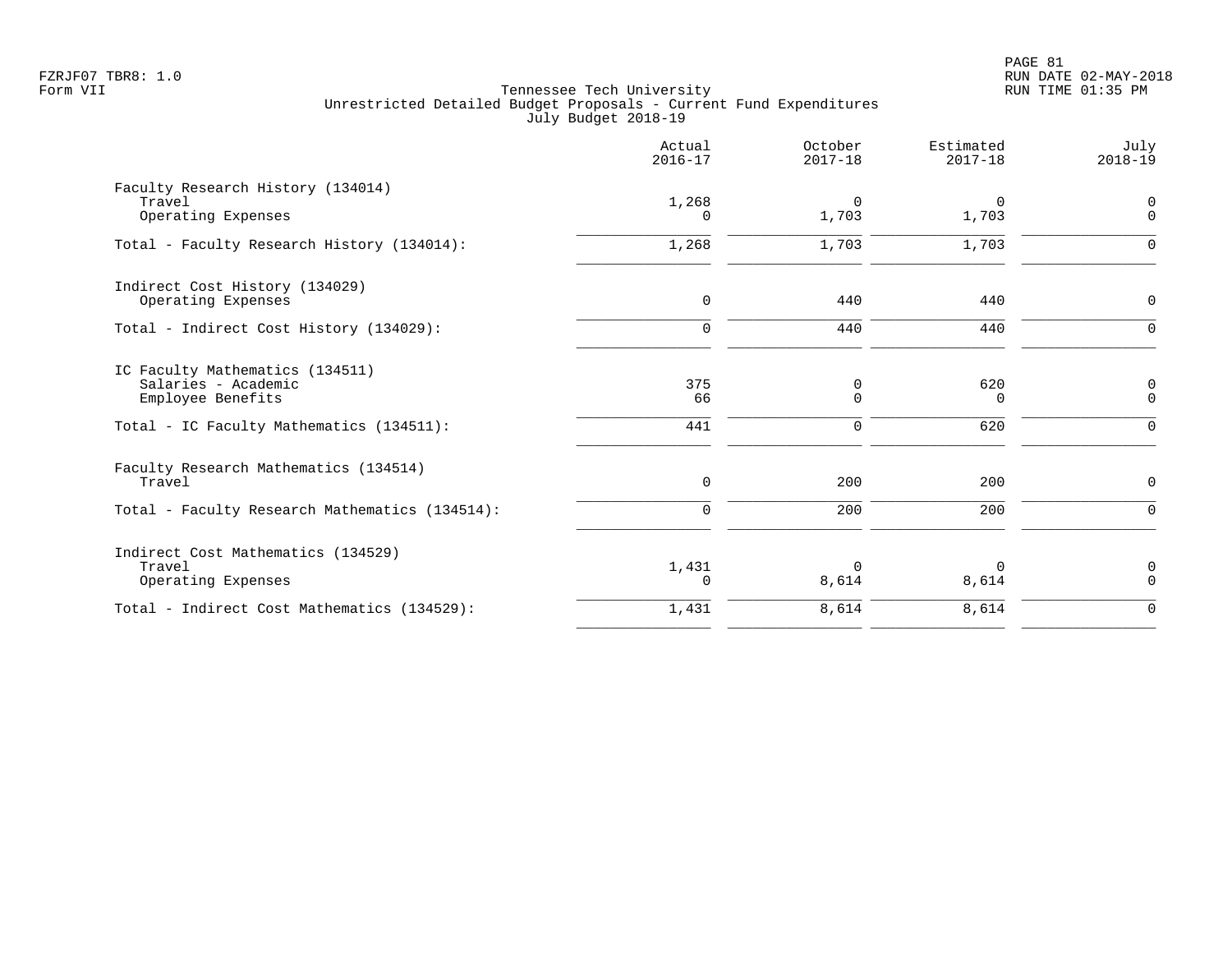PAGE 82 FZRJF07 TBR8: 1.0 RUN DATE 02-MAY-2018

|                                                                                                                           | Actual<br>$2016 - 17$     | October<br>$2017 - 18$       | Estimated<br>$2017 - 18$     | July<br>$2018 - 19$          |
|---------------------------------------------------------------------------------------------------------------------------|---------------------------|------------------------------|------------------------------|------------------------------|
| IC Faculty Physics (135011)<br>Salaries - Academic<br>Employee Benefits<br>Operating Expenses                             | 1,626<br>254<br>916       | 0<br>$\Omega$<br>2,276       | 4,720<br>$\Omega$<br>5,316   | 0<br>$\mathbf 0$<br>$\Omega$ |
| Total - IC Faculty Physics (135011):                                                                                      | 2,796                     | 2,276                        | 10,036                       | $\Omega$                     |
| Faculty Start-Up Physics (135012)<br>Travel<br>Operating Expenses                                                         | 1,940<br>112              | $\Omega$<br>2,042            | $\mathbf 0$<br>2,042         | $\mathbf 0$<br>$\Omega$      |
| Total - Faculty Start-Up Physics (135012):                                                                                | 2,052                     | 2,042                        | 2,042                        | $\Omega$                     |
| Indirect Cost Physics (135029)<br>Travel<br>Operating Expenses<br>Total - Indirect Cost Physics (135029):                 | 240<br>1,249<br>1,489     | $\Omega$<br>11,066<br>11,066 | $\Omega$<br>11,066<br>11,066 | 0<br>$\mathbf 0$<br>$\Omega$ |
| Summer Research Soc Pol (135510)<br>Salaries - Academic<br>Employee Benefits<br>Total - Summer Research Soc Pol (135510): | 20,000<br>4,570<br>24,570 | 5,000<br>$\Omega$<br>5,000   | 5,000<br>$\Omega$<br>5,000   | 0<br>$\mathbf 0$<br>$\Omega$ |
| IC Faculty Sociology and Pol Sci (135511)<br>Salaries - Academic<br>Operating Expenses                                    | 0<br>$\mathbf 0$          | $\Omega$<br>8,438            | 1,500<br>8,438               | $\mathbf 0$<br>$\Omega$      |
| Total - IC Faculty Sociology and Pol Sci (135511):                                                                        | $\mathbf 0$               | 8,438                        | 9,938                        | $\Omega$                     |
|                                                                                                                           |                           |                              |                              |                              |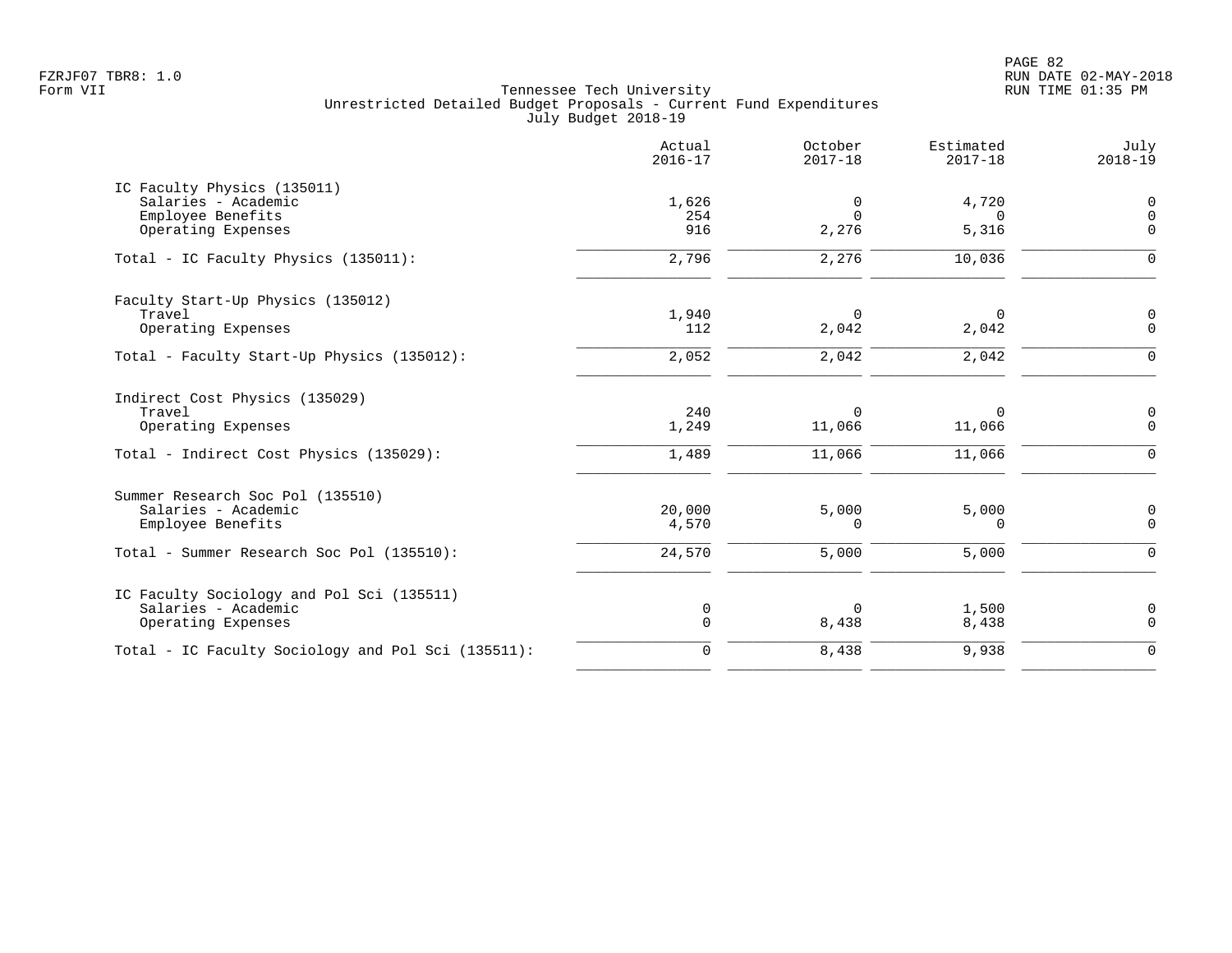|                                                     | Actual<br>$2016 - 17$ | October<br>$2017 - 18$ | Estimated<br>$2017 - 18$ | July<br>$2018 - 19$  |
|-----------------------------------------------------|-----------------------|------------------------|--------------------------|----------------------|
| Indirect Cost Soc and Pol Sci (135529)              |                       |                        |                          |                      |
| Travel<br>Operating Expenses                        | 7,010<br>$\Omega$     | $\Omega$<br>37,460     | $\Omega$<br>37,460       | $\Omega$<br>$\Omega$ |
| Total - Indirect Cost Soc and Pol Sci (135529):     | 7,010                 | 37,460                 | 37,460                   | ∩                    |
| Research College of Engineering (137004)            |                       |                        |                          |                      |
| Travel                                              | 3,000                 | 0                      | 0                        | $\mathbf 0$          |
| Operating Expenses                                  | $\Omega$              | $\Omega$               | 2,500                    | $\Omega$             |
| Total - Research College of Engineering (137004):   | 3,000                 | 0                      | 2,500                    | $\Omega$             |
| IC Faculty Dean of Engineering (137011)             |                       |                        |                          |                      |
| Salaries - Academic                                 | 450                   | 0                      | 0                        | 0                    |
| Employee Benefits                                   | 57                    | $\Omega$<br>822        | $\Omega$                 | $\Omega$<br>$\Omega$ |
| Operating Expenses                                  | 0                     |                        | 1,482                    |                      |
| Total - IC Faculty Dean of Engineering (137011):    | 507                   | 822                    | 1,482                    | $\mathbf 0$          |
| Indirect Cost Coll of Engineering (137029)          |                       |                        |                          |                      |
| Salaries - Supporting                               | $\Omega$              | 8,000                  | 6,840                    | 15,458               |
| Salaries - Professional                             | 29,539                | 34,800                 | 1,345                    | $\Omega$             |
| Employee Benefits                                   | 13,991                | 2,800                  | 2,800                    | 2,800                |
| Travel<br>Operating Expenses                        | 14,613<br>9,551       | $\Omega$<br>162,587    | 18,000<br>179,862        | $\cap$<br>$-15,958$  |
|                                                     |                       |                        |                          |                      |
| Total - Indirect Cost Coll of Engineering (137029): | 67,694                | 208,187                | 208,847                  | 2,300                |
|                                                     |                       |                        |                          |                      |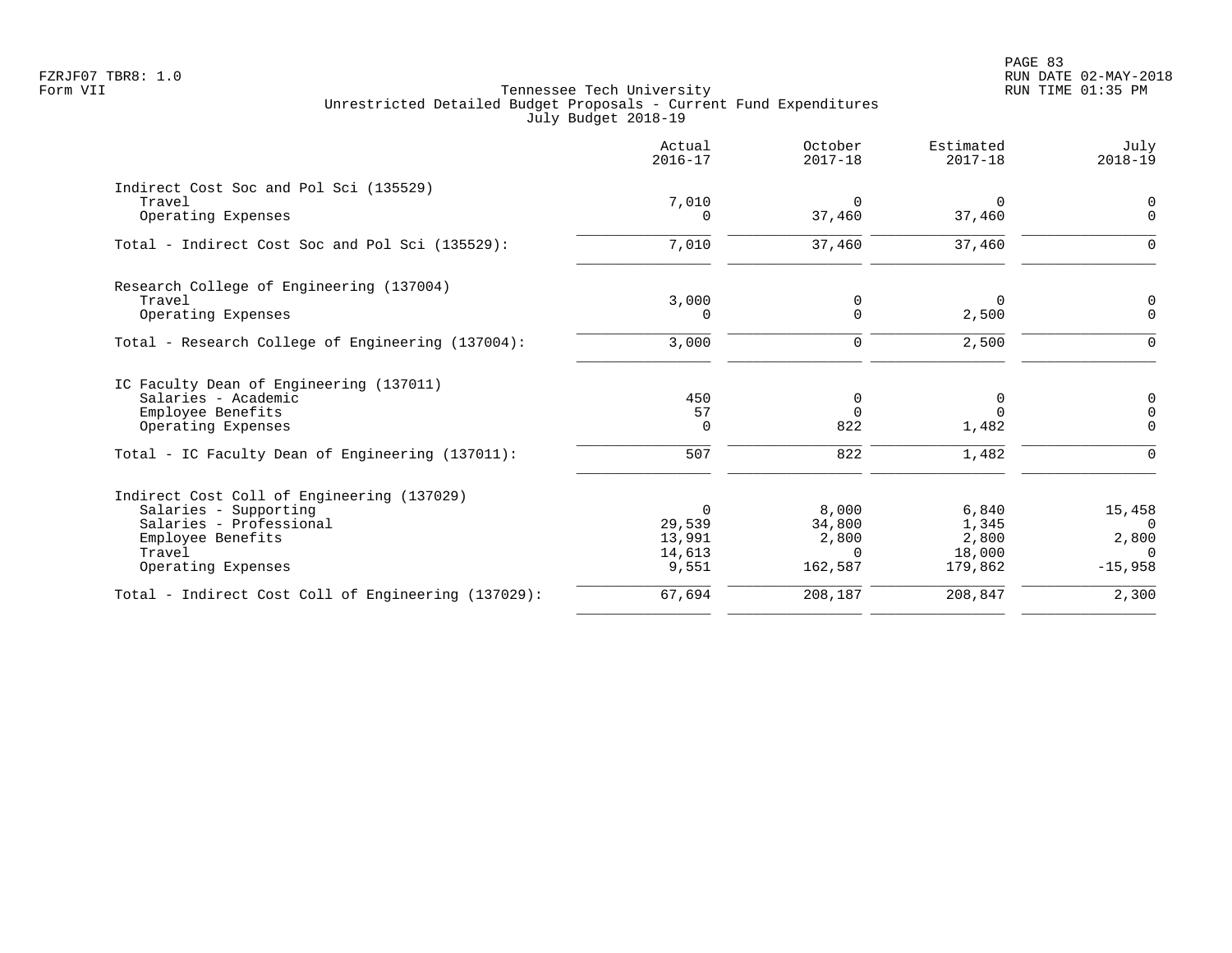PAGE 84 FZRJF07 TBR8: 1.0 RUN DATE 02-MAY-2018

|                                                             | Actual<br>$2016 - 17$ | October<br>$2017 - 18$ | Estimated<br>$2017 - 18$ | July<br>$2018 - 19$              |
|-------------------------------------------------------------|-----------------------|------------------------|--------------------------|----------------------------------|
| IC Faculty Basic Engineering (137211)<br>Operating Expenses | $\mathbf 0$           | 173                    | 173                      | $\mathbf 0$                      |
| Total - IC Faculty Basic Engineering (137211):              | $\Omega$              | 173                    | 173                      | 0                                |
| Indirect Cost Basic Engineering (137229)                    |                       |                        |                          |                                  |
| Operating Expenses                                          | $\mathbf 0$           | 4,318                  | 4,318                    | 0                                |
| Total - Indirect Cost Basic Engineering (137229):           | $\mathbf 0$           | 4,318                  | 4,318                    | $\mathbf 0$                      |
| Faculty Research Chem Engineering (137404)                  |                       |                        |                          |                                  |
| Salaries - Students                                         | $\Omega$              | 6,551                  | 5,625                    | 0                                |
| Employee Benefits                                           | 0                     | $\Omega$               | 14                       | $\mathbf 0$                      |
| Travel                                                      |                       | 3,500                  | 3,590                    | $\overline{0}$<br>$\overline{0}$ |
| Operating Expenses<br>Capital Outlay                        | $\Omega$              | 2,000<br>7,949         | 3,030<br>7,741           | $\mathbf 0$                      |
| Total - Faculty Research Chem Engineering (137404):         | 0                     | 20,000                 | 20,000                   | $\Omega$                         |
| IC Faculty Chemical Engineering (137411)                    |                       |                        |                          |                                  |
| Salaries - Academic                                         | 348                   | 0                      | 2,025                    | 0                                |
| Employee Benefits                                           | 59                    | $\Omega$               | 341                      | $\mathsf 0$                      |
| Travel                                                      | $\Omega$              | $\Omega$               | 189                      | $\mathbf 0$                      |
| Operating Expenses                                          | 3,809                 | 6,974                  | 16,239                   | $\mathbf 0$                      |
| Total - IC Faculty Chemical Engineering (137411):           | 4,216                 | 6,974                  | 18,794                   | $\mathbf 0$                      |
|                                                             |                       |                        |                          |                                  |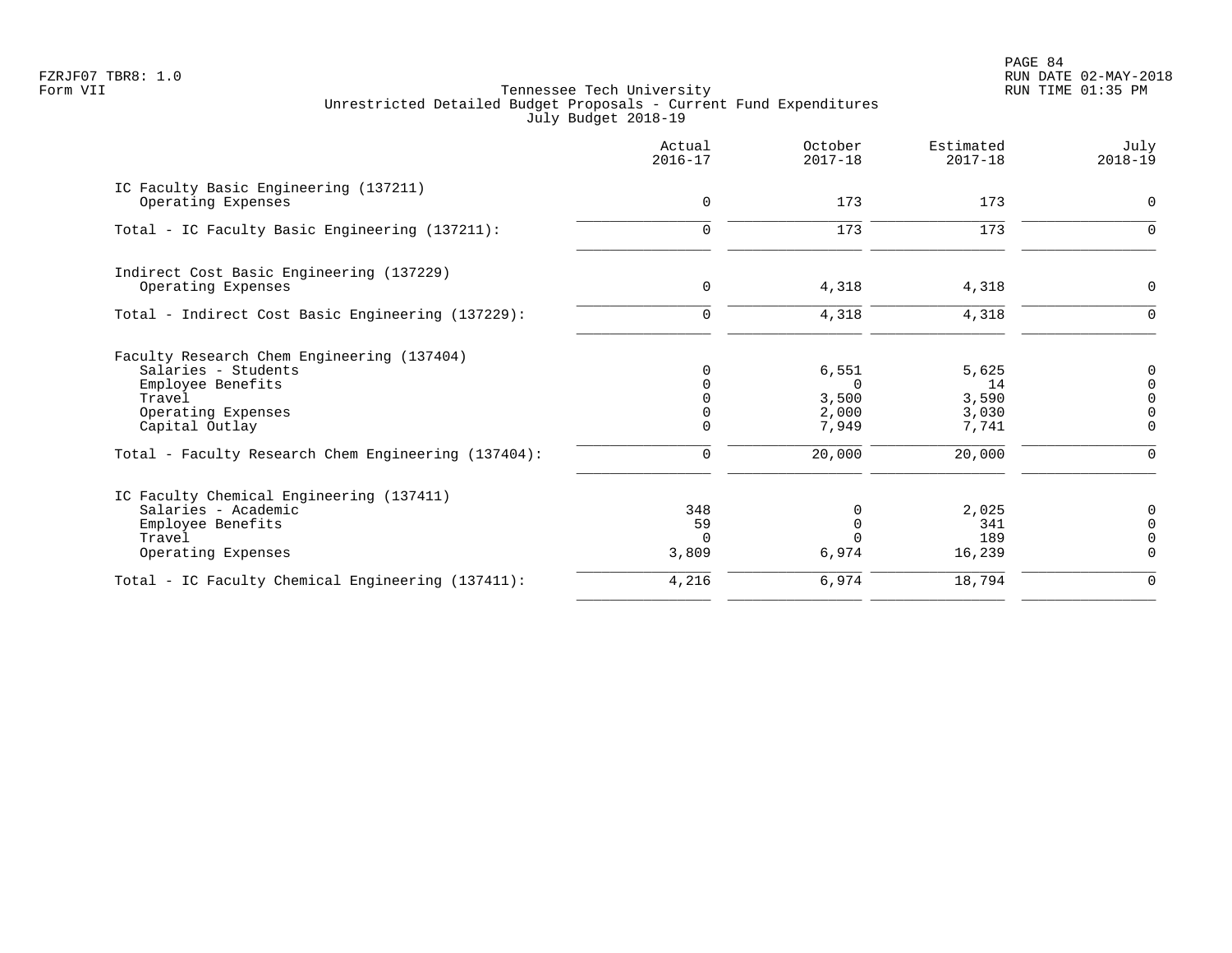| Actual<br>$2016 - 17$ | October<br>$2017 - 18$ | Estimated<br>$2017 - 18$ | July<br>$2018 - 19$ |
|-----------------------|------------------------|--------------------------|---------------------|
|                       |                        |                          |                     |
| 5.420                 | $\Omega$               | 10,824                   |                     |
| 3,687                 | 22,784                 | 12,870                   | $\Omega$            |
| 9,107                 | 22,784                 | 23,694                   |                     |
|                       |                        |                          |                     |
|                       | $\Omega$               | 20,124                   | $\mathbf 0$         |
|                       |                        | 7,283                    | $\Omega$            |
|                       | $\Omega$               | 8,799                    |                     |
| $\Omega$              | $\Omega$               | 903                      | $\Omega$            |
| $\mathbf 0$           | 0                      | 37,109                   | $\Omega$            |
|                       |                        |                          |                     |
| 4,555                 | 0                      | 4,870                    | 0                   |
| 753                   |                        | $\Omega$                 | $\Omega$            |
| 671                   | 3,278                  | 3,788                    | $\mathbf 0$         |
| 5,979                 | 3,278                  | 8,658                    | $\Omega$            |
|                       |                        |                          |                     |
| 6,731                 |                        |                          | $\Omega$            |
| 10,820                | 35,094                 | 28,910                   | n                   |
| 6,171                 | 0                      | $\Omega$                 | $\Omega$            |
| 23,722                | 35,094                 | 28,910                   | $\mathbf 0$         |
|                       |                        |                          |                     |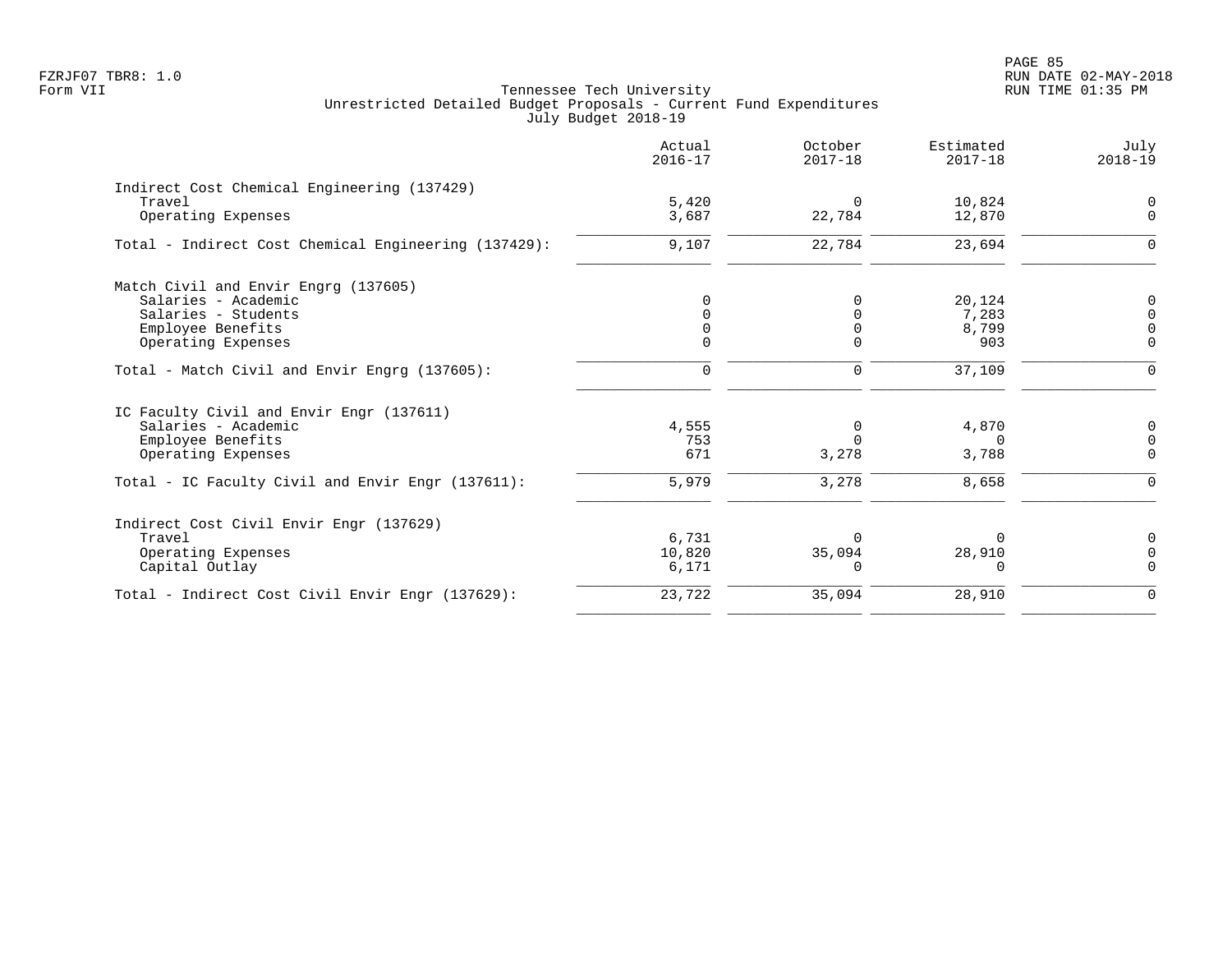|                                                     | Actual<br>$2016 - 17$ | October<br>$2017 - 18$ | Estimated<br>$2017 - 18$ | July<br>$2018 - 19$ |
|-----------------------------------------------------|-----------------------|------------------------|--------------------------|---------------------|
| Faculty Research Elect Comp Engr (137804)           |                       |                        |                          |                     |
| Salaries - Academic                                 | 6,000                 |                        | $\Omega$                 | $\Omega$            |
| Salaries - Students                                 | 2,424                 |                        | 1,500                    | $\Omega$            |
| Salaries - Professional                             | 1,500                 |                        |                          | $\Omega$            |
| Employee Benefits                                   | 870                   |                        |                          | $\mathsf 0$         |
| Travel                                              | 1,918                 |                        |                          | $\Omega$            |
| Operating Expenses                                  | 3,425                 | 1,158                  | 2,364                    | $\mathbf 0$         |
| Total - Faculty Research Elect Comp Engr (137804):  | 16,137                | 1,158                  | 3,864                    | $\Omega$            |
| IC Faculty Elect and Comp Engr (137811)             |                       |                        |                          |                     |
| Salaries - Academic                                 | 7,652                 | 0                      | 11,290                   | 0                   |
| Employee Benefits                                   | 1,197                 | $\Omega$               | $\Omega$                 | $\mathbf 0$         |
| Operating Expenses                                  | 228                   | 2,444                  | 2,444                    | $\mathbf 0$         |
| Total - IC Faculty Elect and Comp Engr (137811):    | 9,077                 | 2,444                  | 13,734                   | $\Omega$            |
| Indirect Cost Elect Comp Engr (137829)              |                       |                        |                          |                     |
| Operating Expenses                                  | 660                   | 36,230                 | 38,920                   | 0                   |
| Total - Indirect Cost Elect Comp Engr (137829):     | 660                   | 36,230                 | 38,920                   | $\Omega$            |
| Matching Manuf & Engineering Tech (138205)          |                       |                        |                          |                     |
| Operating Expenses                                  | $\mathbf 0$           | $-581$                 | $-581$                   | $\mathbf 0$         |
| Total - Matching Manuf & Engineering Tech (138205): | $\Omega$              | $-581$                 | $-581$                   | $\mathbf 0$         |
|                                                     |                       |                        |                          |                     |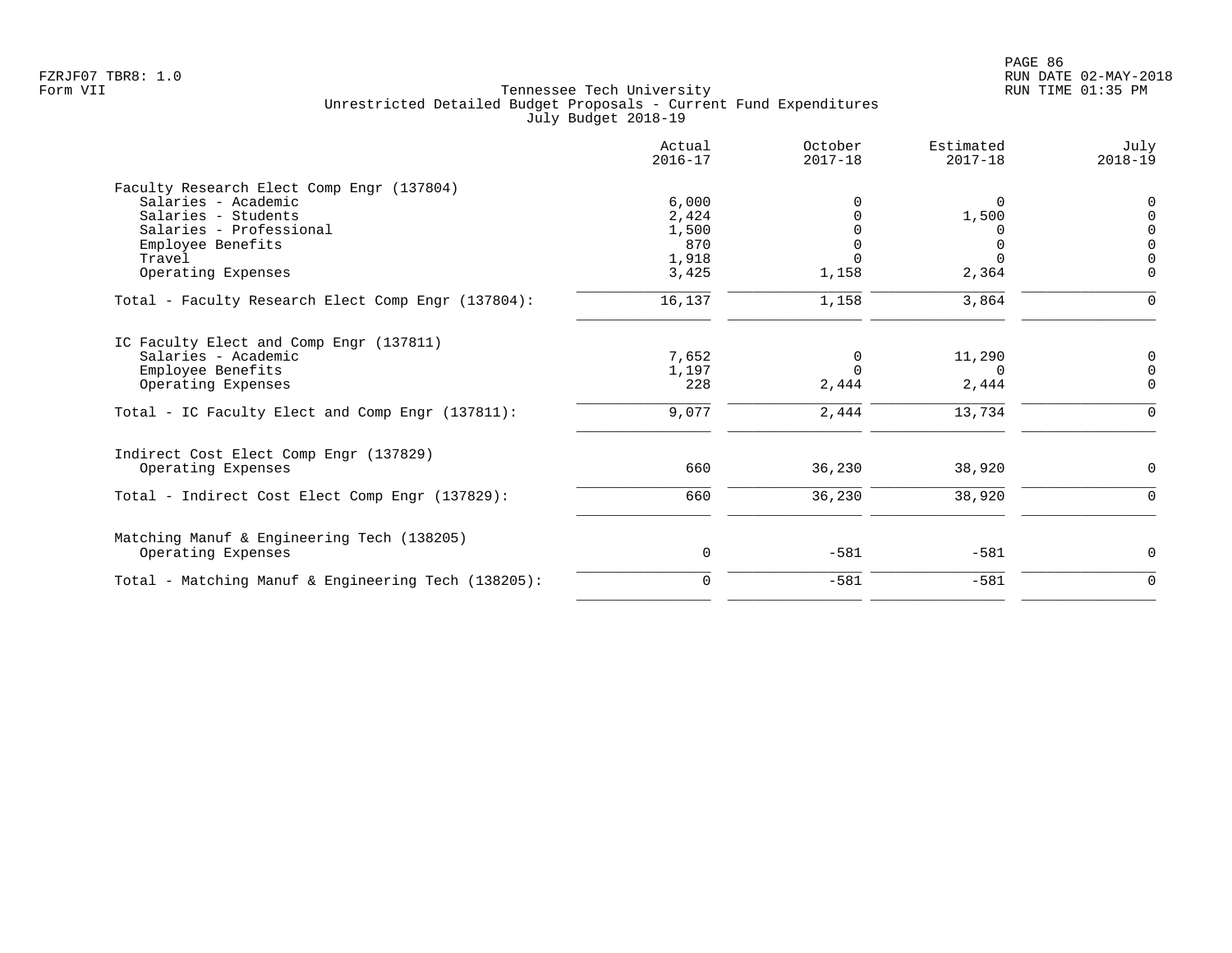PAGE 87 FZRJF07 TBR8: 1.0 RUN DATE 02-MAY-2018

|                                                       | Actual<br>$2016 - 17$ | October<br>$2017 - 18$ | Estimated<br>$2017 - 18$ | July<br>$2018 - 19$     |
|-------------------------------------------------------|-----------------------|------------------------|--------------------------|-------------------------|
| IC Faculty Manuf & Engineering Tech (138211)          |                       |                        |                          |                         |
| Salaries - Academic                                   | 85                    | 0                      | 4,200                    | 0                       |
| Employee Benefits<br>Operating Expenses               | 10<br>0               | $\Omega$<br>301        | $\Omega$<br>301          | $\mathbf 0$<br>$\Omega$ |
|                                                       |                       |                        |                          |                         |
| Total - IC Faculty Manuf & Engineering Tech (138211): | 95                    | 301                    | 4,501                    | $\Omega$                |
| Indirect Cost Manuf & Enginrg Tech (138229)           |                       |                        |                          |                         |
| Operating Expenses                                    | $\mathbf 0$           | 1,806                  | 1,806                    | $\mathbf 0$             |
| Total - Indirect Cost Manuf & Enginrg Tech (138229):  | $\mathbf 0$           | 1,806                  | 1,806                    | $\Omega$                |
| Match Mechanical Engineering (138405)                 |                       |                        |                          |                         |
| Salaries - Academic                                   | 11,673                | 2,000                  | 2,000                    | 0                       |
| Salaries - Professional                               | 3,000                 | $\Omega$               | <sup>n</sup>             | $\mathbf 0$             |
| Employee Benefits                                     | 5,463                 | 600                    | 759                      | $\mathbf 0$             |
| Travel                                                | 841                   | $\overline{0}$         | $\Omega$                 | $\overline{0}$          |
| Operating Expenses                                    | 0                     | $-50$                  | 83                       | $\mathbf 0$             |
| Total - Match Mechanical Engineering (138405):        | 20,977                | 2,550                  | 2,842                    | $\Omega$                |
| IC Faculty Mechanical Engineering (138411)            |                       |                        |                          |                         |
| Salaries - Academic                                   | 21,692                | $\Omega$               | 30,480                   | 0                       |
| Employee Benefits                                     | 3,528                 | $\Omega$               | <sup>n</sup>             | $\Omega$                |
| Operating Expenses                                    | $\Omega$              | 22,922                 | 22,922                   | $\Omega$                |
| Total - IC Faculty Mechanical Engineering (138411):   | 25,220                | 22,922                 | 53,402                   | $\mathbf 0$             |
|                                                       |                       |                        |                          |                         |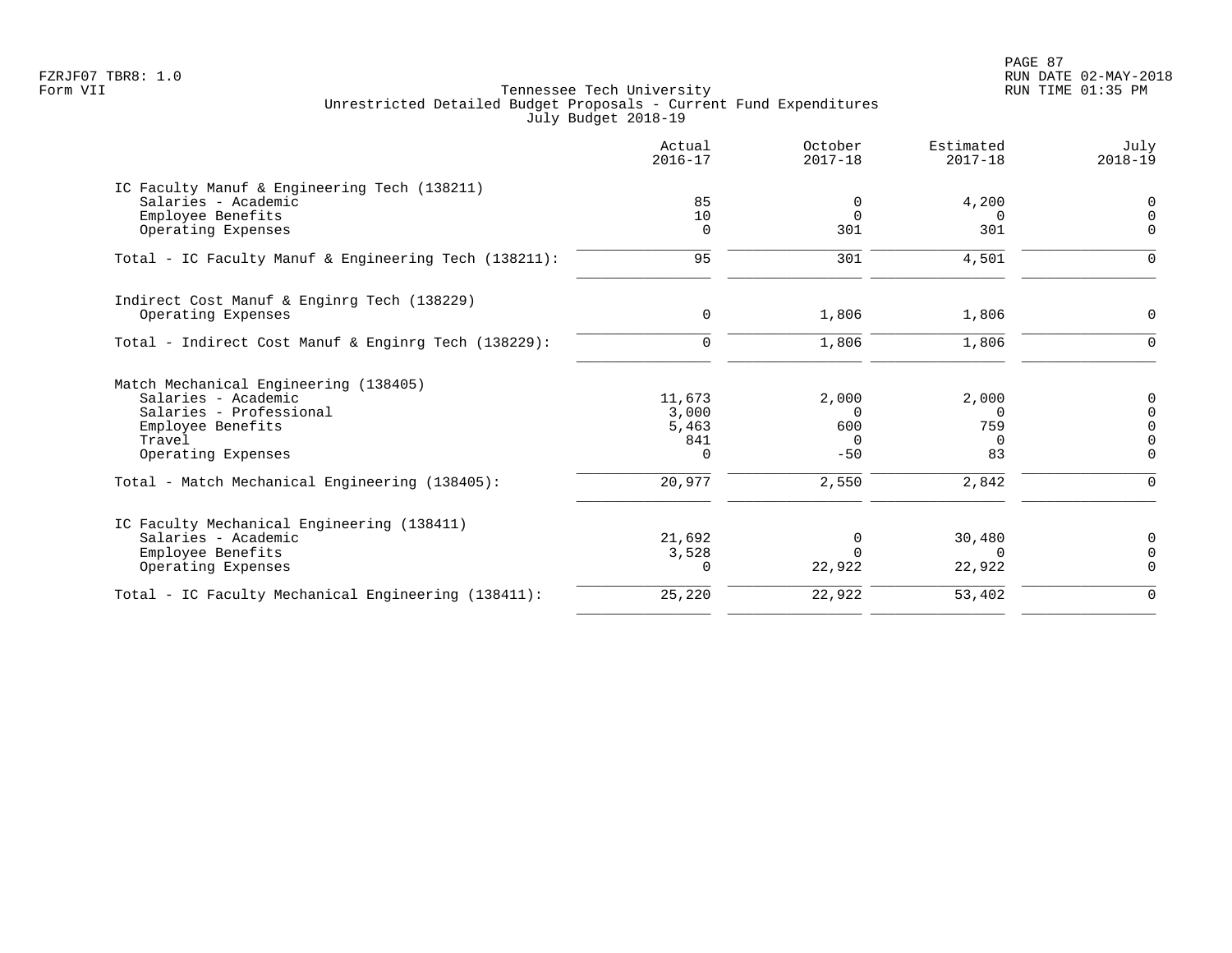PAGE 88 FZRJF07 TBR8: 1.0 RUN DATE 02-MAY-2018

|                                                                  | Actual<br>$2016 - 17$ | October<br>$2017 - 18$ | Estimated<br>$2017 - 18$ | July<br>$2018 - 19$ |
|------------------------------------------------------------------|-----------------------|------------------------|--------------------------|---------------------|
| Faculty Research Mechanical Engrg (138414)<br>Operating Expenses | 10,000                | 0                      | $\mathbf 0$              | $\Omega$            |
|                                                                  |                       |                        |                          |                     |
| Total - Faculty Research Mechanical Engrg (138414):              | 10,000                | 0                      | $\Omega$                 |                     |
| Indirect Cost Mech Engr (138429)                                 |                       |                        |                          |                     |
| Salaries - Academic                                              | 2,000                 |                        | 0                        |                     |
| Salaries - Professional                                          |                       |                        | 10,905                   |                     |
| Employee Benefits                                                |                       | $\Omega$               | 11,095                   | $\Omega$            |
| Travel                                                           | 1,000                 |                        | 1,685                    | $\Omega$            |
| Operating Expenses                                               | 14,306                | 55,303                 | 31,618                   | $\Omega$            |
| Total - Indirect Cost Mech Engr (138429):                        | 17,306                | 55,303                 | 55,303                   | $\mathbf 0$         |
| IC Faculty Manufacturing Center (139011)                         |                       |                        |                          |                     |
| Salaries - Academic                                              | 351                   | 0                      | 1,379                    |                     |
| Employee Benefits                                                | 79                    |                        | 361                      | $\Omega$            |
| Travel                                                           | 3,203                 | <sup>n</sup>           | 582                      | $\cap$              |
| Operating Expenses                                               | 1,669                 | 7,404                  | 6,822                    | $\Omega$            |
| Total - IC Faculty Manufacturing Center (139011):                | 5,302                 | 7,404                  | 9,144                    | $\Omega$            |
| Faculty Research Manufacturing Ctr (139014)                      |                       |                        |                          |                     |
| Operating Expenses                                               | 858                   | 0                      | 0                        | $\Omega$            |
| Total - Faculty Research Manufacturing Ctr (139014):             | 858                   | 0                      | 0                        | $\Omega$            |
|                                                                  |                       |                        |                          |                     |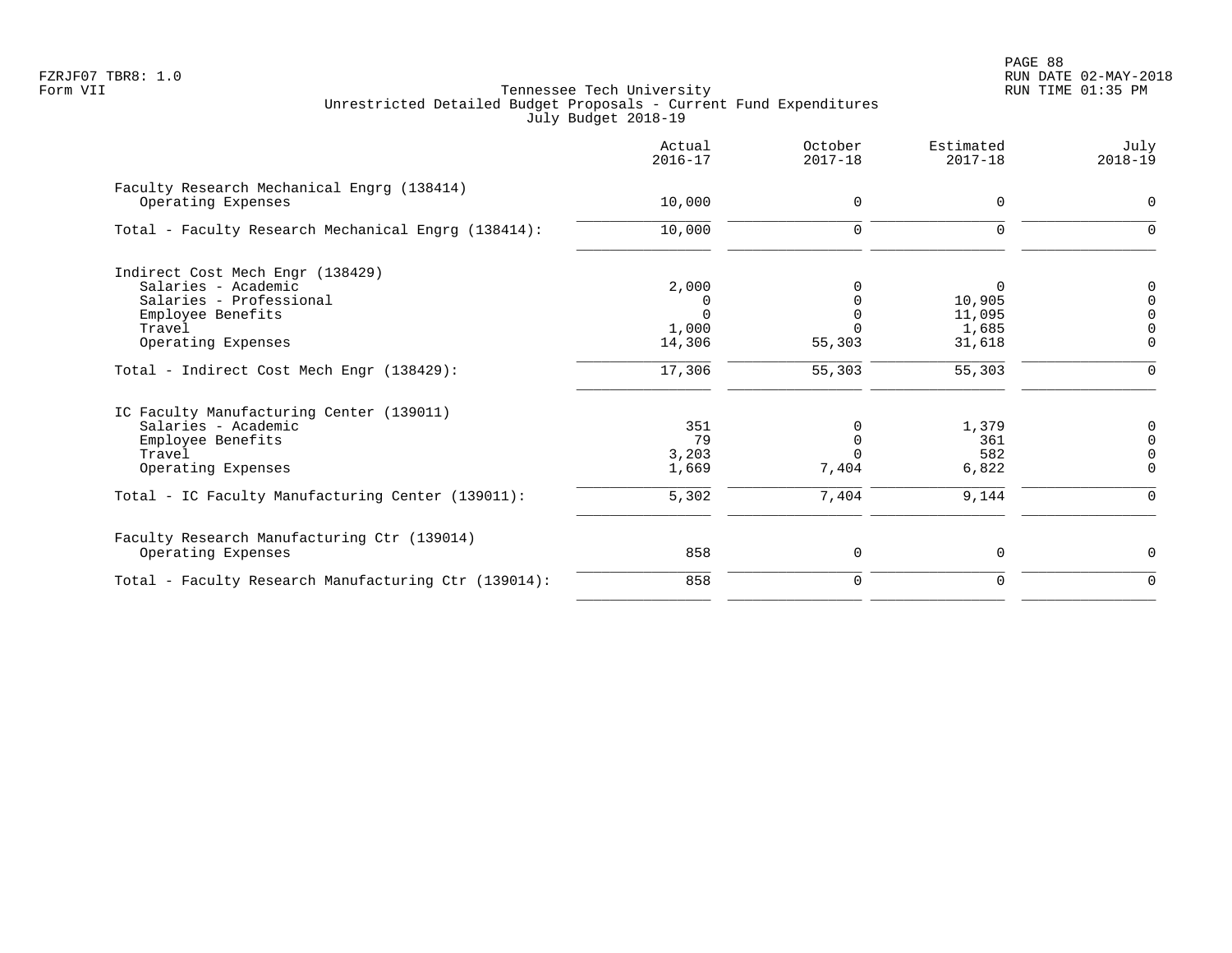|                                                                                                                                                                                                    | Actual<br>$2016 - 17$          | October<br>$2017 - 18$               | Estimated<br>$2017 - 18$                                            | July<br>$2018 - 19$                                                  |
|----------------------------------------------------------------------------------------------------------------------------------------------------------------------------------------------------|--------------------------------|--------------------------------------|---------------------------------------------------------------------|----------------------------------------------------------------------|
| Indirect Cost Manuf Res Center (139029)<br>Operating Expenses                                                                                                                                      | 5,195                          | 49,046                               | 49,046                                                              | $\mathbf 0$                                                          |
| Total - Indirect Cost Manuf Res Center (139029):                                                                                                                                                   | 5,195                          | 49,046                               | 49,046                                                              | $\Omega$                                                             |
| Indirect Cost Energy Syst Res Ctr (139229)<br>Operating Expenses                                                                                                                                   | $\mathbf 0$                    | 5,770                                | 5,770                                                               | $\Omega$                                                             |
| Total - Indirect Cost Energy Syst Res Ctr (139229):                                                                                                                                                | $\Omega$                       | 5,770                                | 5,770                                                               | $\Omega$                                                             |
| IC Faculty Water Center (139411)<br>Salaries - Academic<br>Operating Expenses                                                                                                                      | $\mathbf 0$<br>$\mathbf 0$     | 0<br>160                             | 279<br>811                                                          | 0<br>$\mathbf 0$                                                     |
| Total - IC Faculty Water Center (139411):                                                                                                                                                          | $\mathbf 0$                    | 160                                  | 1,090                                                               | $\Omega$                                                             |
| Indirect Cost Water Res Center (139429)<br>Operating Expenses                                                                                                                                      | 0                              | 2,660                                | 2,740                                                               | $\mathbf 0$                                                          |
| Total - Indirect Cost Water Res Center (139429):                                                                                                                                                   | 0                              | 2,660                                | 2,740                                                               | $\Omega$                                                             |
| Cybersecurity Educ Research Center (139600)<br>Salaries - Academic<br>Salaries - Supporting<br>Salaries - Students<br>Salaries - Professional<br>Employee Benefits<br>Travel<br>Operating Expenses | $\cap$<br>$\Omega$<br>$\Omega$ | 0<br>$\Omega$<br>$\Omega$<br>497,831 | 45,147<br>23,397<br>22,700<br>93,439<br>67,699<br>15,000<br>182,820 | 45,147<br>35,000<br>22,700<br>121,397<br>67,699<br>15,000<br>193,057 |
| Total - Cybersecurity Educ Research Center (139600):                                                                                                                                               | $\mathbf 0$                    | 497,831                              | 450,202                                                             | 500,000                                                              |
|                                                                                                                                                                                                    |                                |                                      |                                                                     |                                                                      |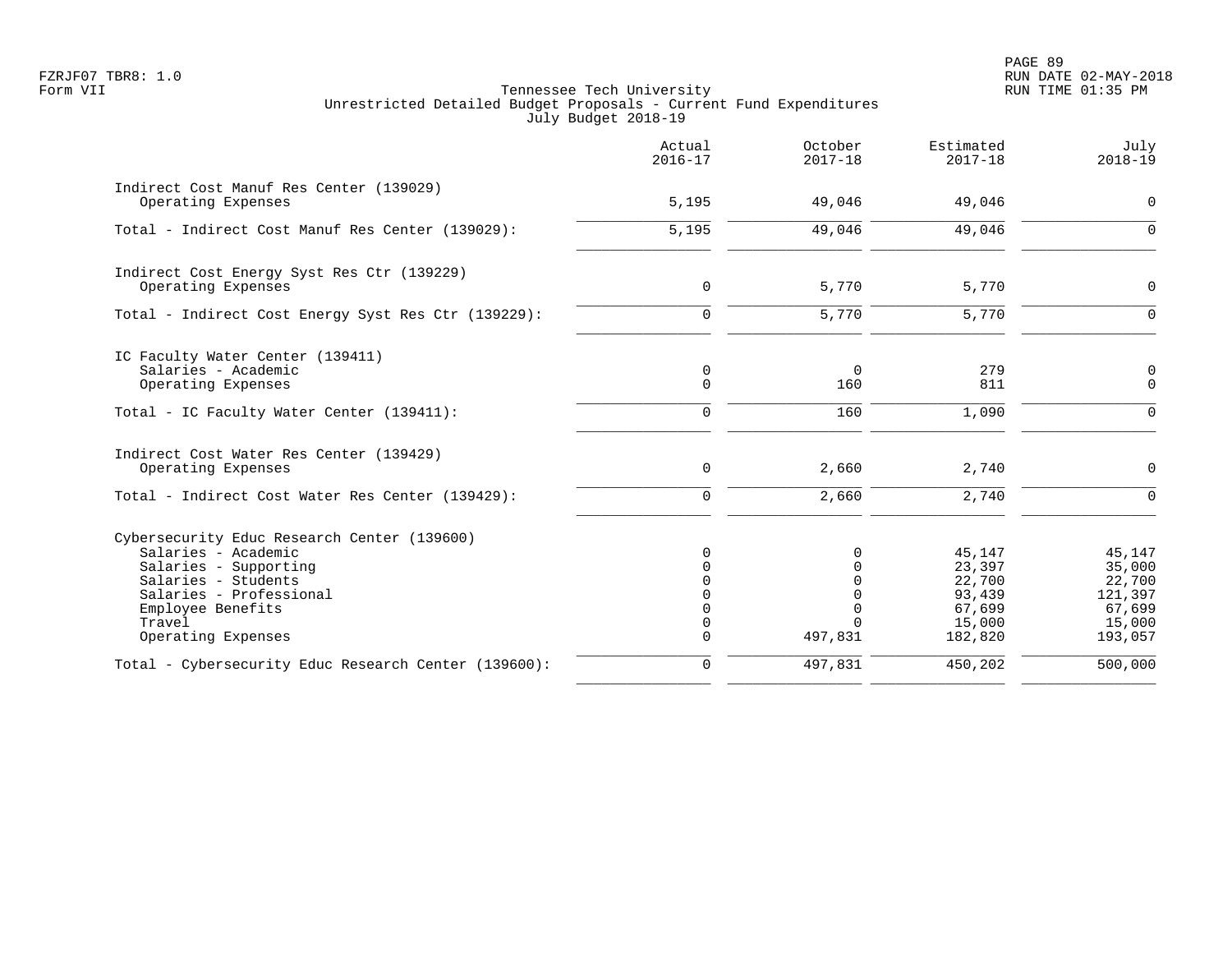PAGE 90 FZRJF07 TBR8: 1.0 RUN DATE 02-MAY-2018

|                                                       | Actual<br>$2016 - 17$ | October<br>$2017 - 18$ | Estimated<br>$2017 - 18$ | July<br>$2018 - 19$ |
|-------------------------------------------------------|-----------------------|------------------------|--------------------------|---------------------|
| Indirect Cost Cybersec Educ Rsr Ctr (139629)          |                       |                        |                          |                     |
| Travel                                                | 4,631                 | $\overline{0}$         | $\Omega$                 |                     |
| Operating Expenses                                    | 6,782                 | 4,633                  | 4,633                    | $\Omega$            |
| Total - Indirect Cost Cybersec Educ Rsr Ctr (139629): | 11,413                | 4,633                  | 4,633                    | $\Omega$            |
| Indirect Cost Dean Coll of Bus (140029)               |                       |                        |                          |                     |
| Salaries - Students                                   | 9,553                 | 0                      |                          | $\Omega$            |
| Employee Benefits                                     | 696                   | $\Omega$               | $\Omega$                 | $\Omega$            |
| Operating Expenses                                    | 0                     | 8,522                  | 8,522                    | $\Omega$            |
| Total - Indirect Cost Dean Coll of Bus (140029):      | 10,249                | 8,522                  | 8,522                    | $\Omega$            |
| Indirect Cost iCube (140129)                          |                       |                        |                          |                     |
| Salaries - Academic                                   | $\Omega$              | 0                      | 170                      | 0                   |
| Salaries - Students                                   | 13,775                | $\Omega$               | $\Omega$                 | $\Omega$            |
| Employee Benefits                                     | 703                   |                        |                          |                     |
| Operating Expenses                                    | $\Omega$              | 22,587                 | 22,587                   | $\Omega$            |
| Total - Indirect Cost iCube (140129):                 | 14,478                | 22,587                 | 22,757                   | $\Omega$            |
| IC Facutly Accounting (141511)                        |                       |                        |                          |                     |
| Salaries - Academic                                   | 0                     | 0                      | 120                      | $\Omega$            |
| Total - IC Facutly Accounting (141511):               | $\Omega$              | 0                      | 120                      | 0                   |
|                                                       |                       |                        |                          |                     |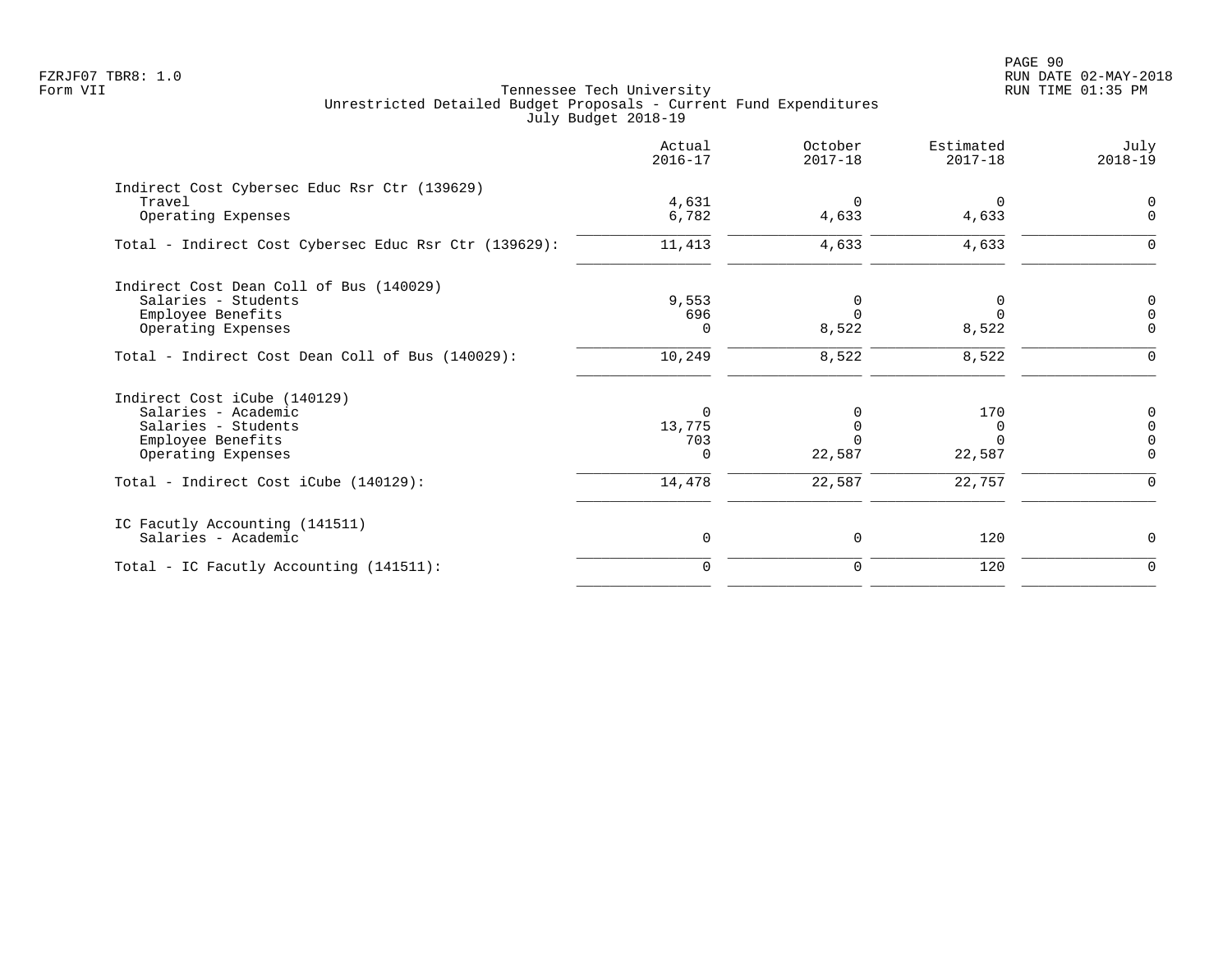PAGE 91 FZRJF07 TBR8: 1.0 RUN DATE 02-MAY-2018

| IC Faculty Econ Finance Marketing (142511)<br>6,247<br>Salaries - Academic<br>16,860<br>0<br>Employee Benefits<br>785<br>$\Omega$<br>$\Omega$<br>Operating Expenses<br>48<br>1,370<br>1,620<br>7,080<br>1,370<br>18,480<br>Total - IC Faculty Econ Finance Marketing (142511):<br>Indirect Cost Econ and Finance (142529)<br>$\mathbf 0$<br>840<br>840<br>Operating Expenses<br>840<br>840<br>Total - Indirect Cost Econ and Finance (142529):<br>$\mathbf 0$<br>Indirect Cost Dec Sci and Mgnt (144029)<br>901<br>Salaries - Academic<br>900<br>0<br>$\Omega$<br>Employee Benefits<br>160<br>$\Omega$<br>119<br>119<br>Operating Expenses<br>0<br>119<br>1,019<br>1,061<br>Total - Indirect Cost Dec Sci and Mgnt (144029):<br>Match Dean College of Education (150015)<br>51,708<br>8,962<br>8,962<br>Operating Expenses<br>51,708<br>8,962<br>8,962<br>Total - Match Dean College of Education (150015):<br>Indirect Cost College of Educ (150029)<br>454<br>Travel<br>$\Omega$<br>0<br>6,733<br>13,930<br>13,930<br>Operating Expenses<br>13,930<br>7,187<br>13,930<br>Total - Indirect Cost College of Educ (150029): | Actual<br>$2016 - 17$ | October<br>$2017 - 18$ | Estimated<br>$2017 - 18$ | July<br>$2018 - 19$                            |
|----------------------------------------------------------------------------------------------------------------------------------------------------------------------------------------------------------------------------------------------------------------------------------------------------------------------------------------------------------------------------------------------------------------------------------------------------------------------------------------------------------------------------------------------------------------------------------------------------------------------------------------------------------------------------------------------------------------------------------------------------------------------------------------------------------------------------------------------------------------------------------------------------------------------------------------------------------------------------------------------------------------------------------------------------------------------------------------------------------------------------|-----------------------|------------------------|--------------------------|------------------------------------------------|
|                                                                                                                                                                                                                                                                                                                                                                                                                                                                                                                                                                                                                                                                                                                                                                                                                                                                                                                                                                                                                                                                                                                            |                       |                        |                          | 0<br>$\mathbf 0$<br>$\Omega$                   |
|                                                                                                                                                                                                                                                                                                                                                                                                                                                                                                                                                                                                                                                                                                                                                                                                                                                                                                                                                                                                                                                                                                                            |                       |                        |                          | $\Omega$                                       |
|                                                                                                                                                                                                                                                                                                                                                                                                                                                                                                                                                                                                                                                                                                                                                                                                                                                                                                                                                                                                                                                                                                                            |                       |                        |                          | $\mathbf 0$                                    |
|                                                                                                                                                                                                                                                                                                                                                                                                                                                                                                                                                                                                                                                                                                                                                                                                                                                                                                                                                                                                                                                                                                                            |                       |                        |                          | $\mathbf 0$                                    |
|                                                                                                                                                                                                                                                                                                                                                                                                                                                                                                                                                                                                                                                                                                                                                                                                                                                                                                                                                                                                                                                                                                                            |                       |                        |                          | 0<br>$\mathbf 0$<br>$\mathbf 0$<br>$\mathbf 0$ |
|                                                                                                                                                                                                                                                                                                                                                                                                                                                                                                                                                                                                                                                                                                                                                                                                                                                                                                                                                                                                                                                                                                                            |                       |                        |                          | $\mathbf 0$<br>$\mathbf 0$                     |
|                                                                                                                                                                                                                                                                                                                                                                                                                                                                                                                                                                                                                                                                                                                                                                                                                                                                                                                                                                                                                                                                                                                            |                       |                        |                          | $\mathbf 0$<br>$\mathbf 0$                     |
|                                                                                                                                                                                                                                                                                                                                                                                                                                                                                                                                                                                                                                                                                                                                                                                                                                                                                                                                                                                                                                                                                                                            |                       |                        |                          | $\Omega$                                       |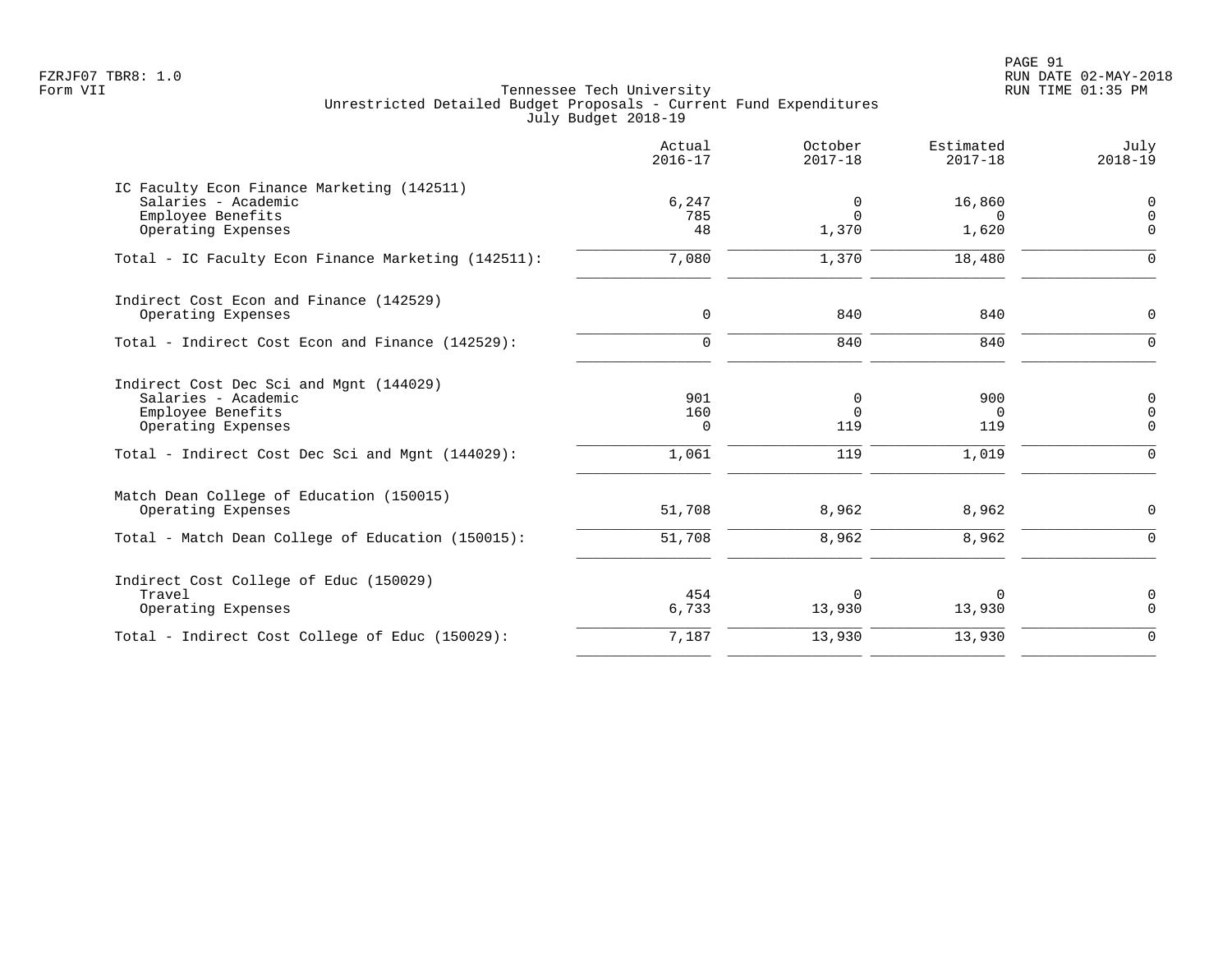|                                                                                                            | Actual<br>$2016 - 17$    | October<br>$2017 - 18$ | Estimated<br>$2017 - 18$ | July<br>$2018 - 19$          |
|------------------------------------------------------------------------------------------------------------|--------------------------|------------------------|--------------------------|------------------------------|
| Research Education (151504)<br>Travel<br>Operating Expenses                                                | 4,141<br>$\Omega$        | 2,500<br>759           | 3,259<br>$\Omega$        | 0<br>$\mathbf 0$             |
| Total - Research Education (151504):                                                                       | 4,141                    | 3,259                  | 3,259                    | $\Omega$                     |
| Indirect Cost Assoc Dean Educ (151529)<br>Operating Expenses                                               | $\mathbf 0$              | 1,322                  | 1,322                    | $\mathbf 0$                  |
| Total - Indirect Cost Assoc Dean Educ (151529):                                                            | $\Omega$                 | 1,322                  | 1,322                    | $\Omega$                     |
| Counseling and Psychology (152000)<br>Employee Benefits                                                    | $\mathbf 0$              | 200                    | 200                      | 200                          |
| Total - Counseling and Psychology (152000):                                                                | $\mathbf 0$              | 200                    | 200                      | 200                          |
| Match Counseling Psychology (152005)<br>Operating Expenses                                                 | $\mathbf 0$              | 1,239                  | 1,239                    | $\mathbf 0$                  |
| Total - Match Counseling Psychology (152005):                                                              | $\mathbf 0$              | 1,239                  | 1,239                    | $\Omega$                     |
| IC Faculty Counseling and Psych (152011)<br>Salaries - Academic<br>Employee Benefits<br>Operating Expenses | 450<br>81<br>$\mathbf 0$ | 0<br>$\Omega$<br>555   | 1,770<br>$\Omega$<br>555 | 0<br>$\mathbf 0$<br>$\Omega$ |
| Total - IC Faculty Counseling and Psych (152011):                                                          | 531                      | 555                    | 2,325                    | $\mathbf 0$                  |
|                                                                                                            |                          |                        |                          |                              |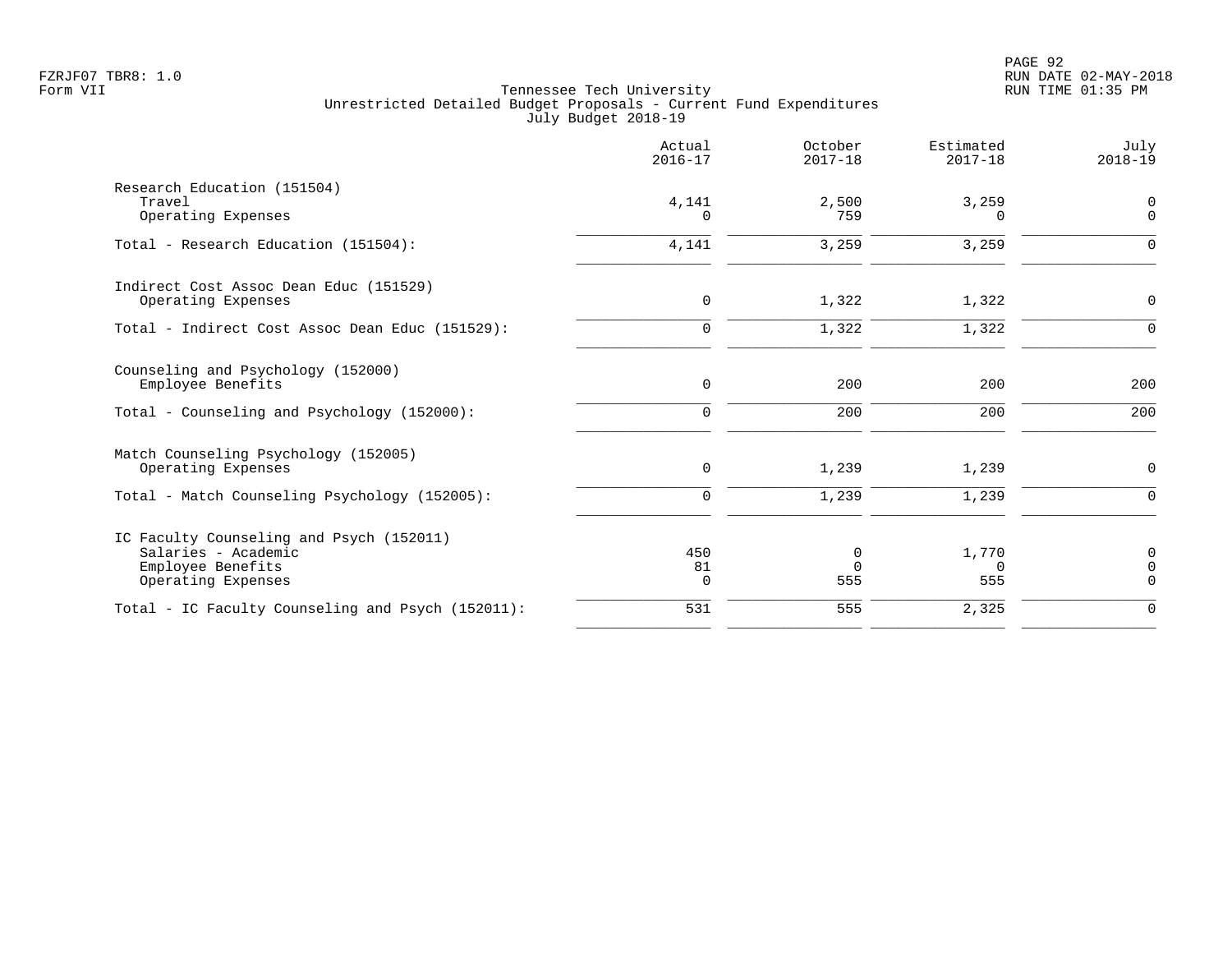PAGE 93 FZRJF07 TBR8: 1.0 RUN DATE 02-MAY-2018

|                                                                                                                                            | Actual<br>$2016 - 17$                   | October<br>$2017 - 18$                | Estimated<br>$2017 - 18$                        | July<br>$2018 - 19$                                            |
|--------------------------------------------------------------------------------------------------------------------------------------------|-----------------------------------------|---------------------------------------|-------------------------------------------------|----------------------------------------------------------------|
| Faculty Research Counsel and Psych (152014)<br>Travel                                                                                      | 4,152                                   | 0                                     | 0                                               | 0                                                              |
| Total - Faculty Research Counsel and Psych (152014):                                                                                       | 4,152                                   | $\Omega$                              | $\Omega$                                        | $\Omega$                                                       |
| Indirect Cost Counsel and Psychol (152029)<br>Operating Expenses<br>Capital Outlay                                                         | 11,037<br>9,076                         | 1,315<br>0                            | 1,315<br>$\Omega$                               | 0<br>$\mathbf 0$                                               |
| Total - Indirect Cost Counsel and Psychol (152029):                                                                                        | 20,113                                  | 1,315                                 | 1,315                                           | $\mathbf 0$                                                    |
| IC Faculty Dept Teacher Educ (152511)<br>Salaries - Academic                                                                               | 0                                       | 0                                     | 110                                             | $\mathbf 0$                                                    |
| Total - IC Faculty Dept Teacher Educ (152511):                                                                                             | $\mathbf 0$                             | 0                                     | 110                                             | $\mathbf 0$                                                    |
| Match Dept of Teacher Educ (152515)<br>Operating Expenses                                                                                  | $\mathbf 0$                             | $-799$                                | 0                                               | $\mathbf 0$                                                    |
| Total - Match Dept of Teacher Educ (152515):                                                                                               | $\mathbf 0$                             | $-799$                                | $\mathbf 0$                                     | $\mathbf 0$                                                    |
| Faculty Research Curr Instruct (153004)<br>Salaries - Academic<br>Salaries - Students<br>Employee Benefits<br>Travel<br>Operating Expenses | 1,847<br>375<br>136<br>0<br>$\mathbf 0$ | 0<br>$\Omega$<br>U<br>2,800<br>$-957$ | 0<br>$\mathbf 0$<br>$\Omega$<br>2,800<br>$-957$ | $\mathbf 0$<br>$\mathbf 0$<br>$\Omega$<br>$\Omega$<br>$\Omega$ |
| Total - Faculty Research Curr Instruct (153004):                                                                                           | 2,358                                   | 1,843                                 | 1,843                                           | $\Omega$                                                       |
|                                                                                                                                            |                                         |                                       |                                                 |                                                                |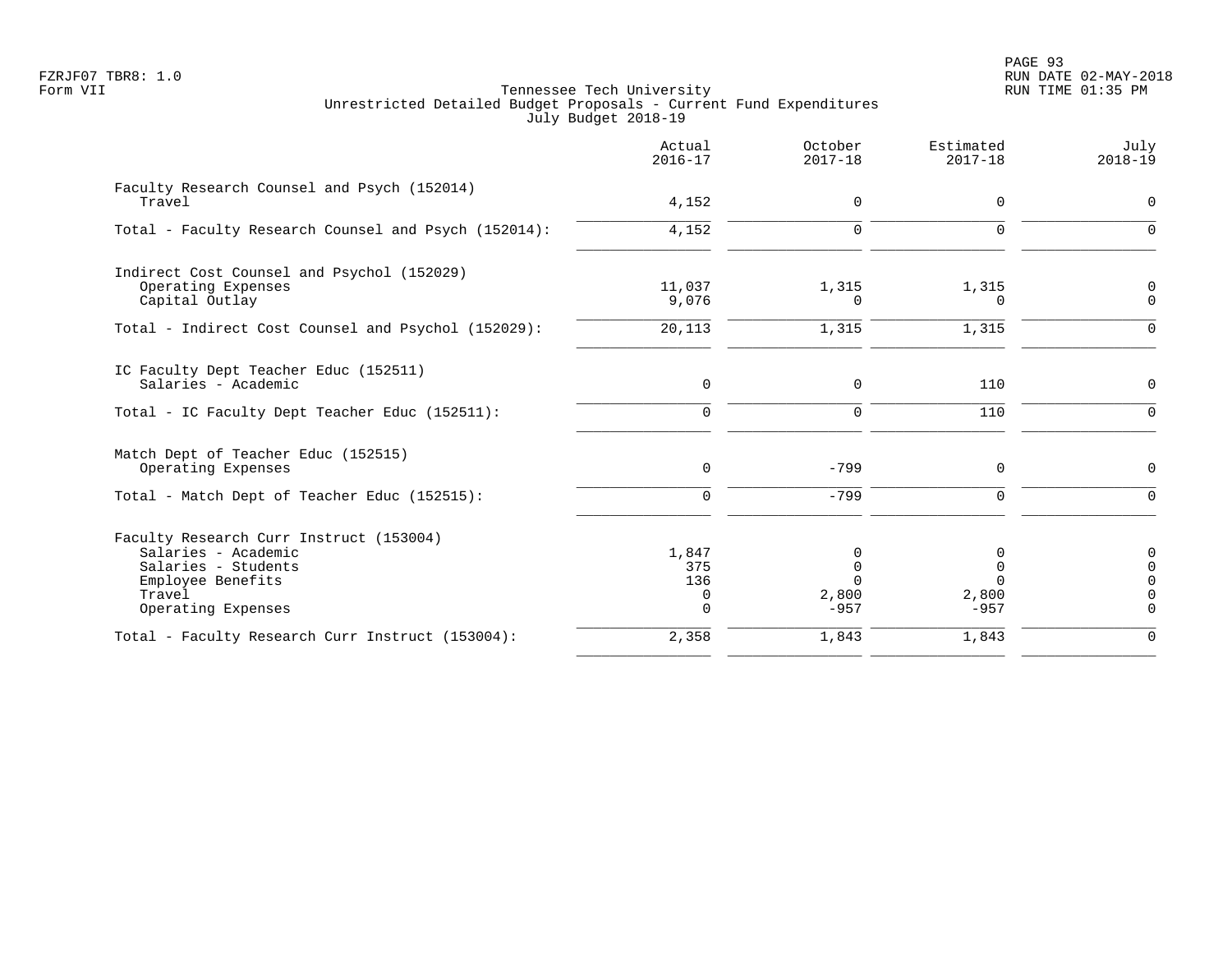PAGE 94 FZRJF07 TBR8: 1.0 RUN DATE 02-MAY-2018

|                                                                                                            | Actual<br>$2016 - 17$  | October<br>$2017 - 18$  | Estimated<br>$2017 - 18$    | July<br>$2018 - 19$                 |
|------------------------------------------------------------------------------------------------------------|------------------------|-------------------------|-----------------------------|-------------------------------------|
| Matching Curriculum Instruction (153005)<br>Operating Expenses                                             | $\mathbf 0$            | $-444$                  | $-444$                      | $\mathbf 0$                         |
| Total - Matching Curriculum Instruction (153005):                                                          | $\Omega$               | $-444$                  | $-444$                      | $\Omega$                            |
| IC Faculty Curr and Instruction (153011)<br>Salaries - Academic<br>Employee Benefits<br>Operating Expenses | 738<br>156<br>$\Omega$ | 0<br>$\Omega$<br>10,673 | 5,830<br>$\Omega$<br>11,053 | $\mathbf 0$<br>$\Omega$<br>$\Omega$ |
| Total - IC Faculty Curr and Instruction (153011):                                                          | 894                    | 10,673                  | 16,883                      | ∩                                   |
| Indirect Cost Curr and Instruct (153029)<br>Operating Expenses                                             | 2,120                  | 6,463                   | 6,543                       | $\mathbf 0$                         |
| Total - Indirect Cost Curr and Instruct (153029):                                                          | 2,120                  | 6,463                   | 6,543                       | $\Omega$                            |
| Child Dev Lab Indirect Costs (153429)<br>Travel                                                            | 366                    | $\Omega$                | 0                           | $\Omega$                            |
| Total - Child Dev Lab Indirect Costs (153429):                                                             | 366                    | $\mathbf 0$             | $\mathbf 0$                 | $\Omega$                            |
| Faculty Research Music Art (155014)<br>Travel<br>Operating Expenses                                        | 0<br>$\Omega$          | 1,600<br>4,390          | $\Omega$<br>2,990           | $\mathbf 0$<br>$\Omega$             |
| Total - Faculty Research Music Art (155014):                                                               | $\Omega$               | 5,990                   | 2,990                       | $\Omega$                            |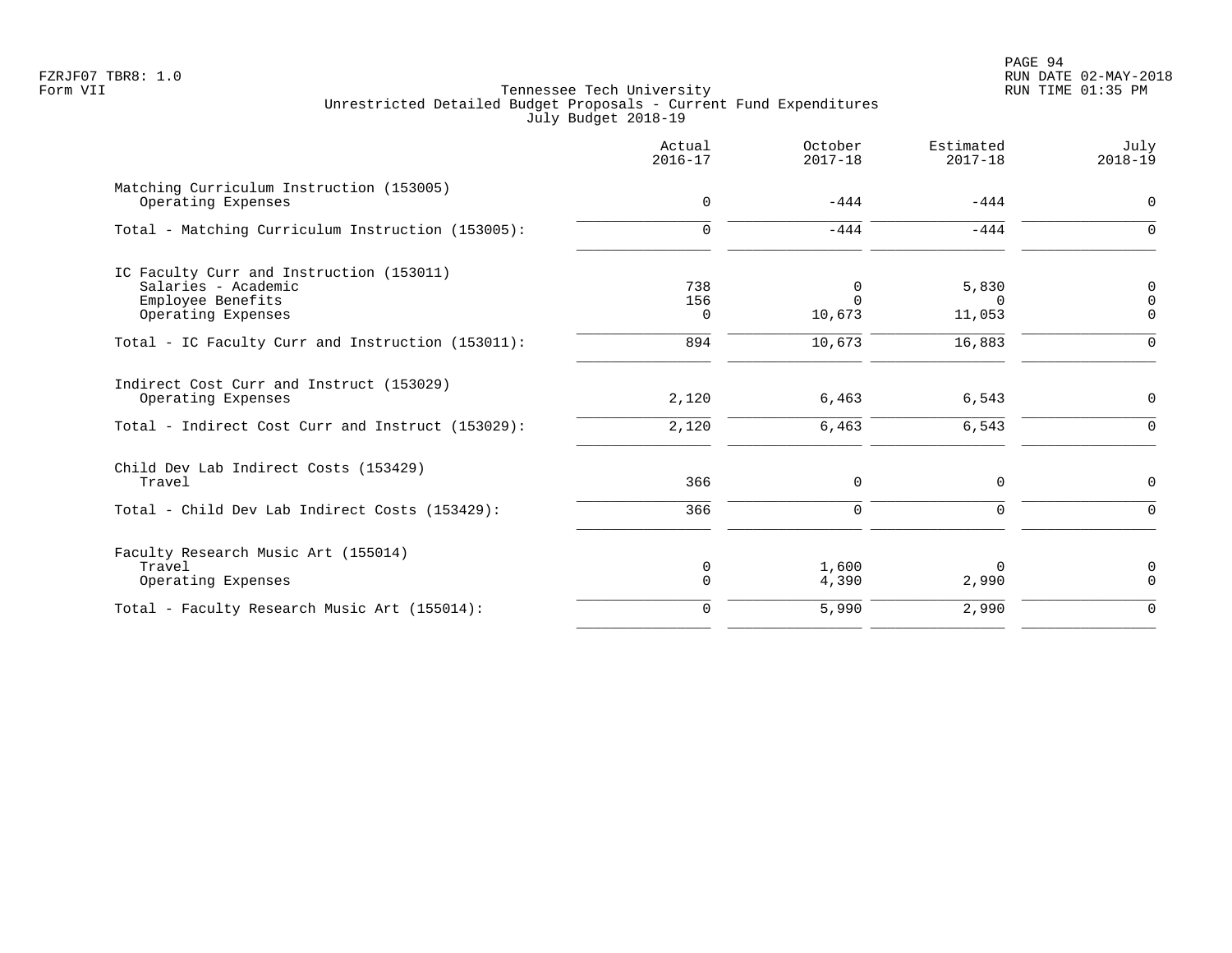PAGE 95 FZRJF07 TBR8: 1.0 RUN DATE 02-MAY-2018

| IC Faculty Art Craft & Design (155311)<br>122<br>Salaries - Academic<br>0<br>0<br>0<br>0<br>28<br>Employee Benefits<br>150<br>Total - IC Faculty Art Craft & Design (155311):<br>$\mathbf 0$<br>$\mathbf 0$<br>Indirect Cost Art Craft & Design (155329)<br>300<br>$\mathbf 0$<br>330<br>Operating Expenses<br>330<br>300<br>Total - Indirect Cost Art Craft & Design (155329):<br>$\mathbf 0$<br>Match STEM (156005)<br>Salaries - Academic<br>2,422<br>2,800<br>0<br>Employee Benefits<br>805<br>920<br>0<br>0<br>Operating Expenses<br>1,000<br>0<br>3,227<br>4,720<br>Total - Match STEM (156005):<br>$\mathbf 0$<br>Indirect Costs STEM Center (156009)<br>0<br>10,925<br>10,925<br>Operating Expenses<br>10,925<br>Total - Indirect Costs STEM Center (156009):<br>10,925<br>0<br>IC Faculty STEM (156021)<br>2,533<br>Travel<br>$\Omega$<br>$\Omega$<br>7,295<br>Operating Expenses<br>1,285<br>$\Omega$<br>7,295<br>2,533<br>1,285<br>Total - IC Faculty STEM (156021): | Actual<br>$2016 - 17$ | October<br>$2017 - 18$ | Estimated<br>$2017 - 18$ | July<br>$2018 - 19$                                   |
|---------------------------------------------------------------------------------------------------------------------------------------------------------------------------------------------------------------------------------------------------------------------------------------------------------------------------------------------------------------------------------------------------------------------------------------------------------------------------------------------------------------------------------------------------------------------------------------------------------------------------------------------------------------------------------------------------------------------------------------------------------------------------------------------------------------------------------------------------------------------------------------------------------------------------------------------------------------------------------|-----------------------|------------------------|--------------------------|-------------------------------------------------------|
|                                                                                                                                                                                                                                                                                                                                                                                                                                                                                                                                                                                                                                                                                                                                                                                                                                                                                                                                                                                 |                       |                        |                          | $\mathbf 0$<br>$\Omega$                               |
|                                                                                                                                                                                                                                                                                                                                                                                                                                                                                                                                                                                                                                                                                                                                                                                                                                                                                                                                                                                 |                       |                        |                          | $\Omega$                                              |
|                                                                                                                                                                                                                                                                                                                                                                                                                                                                                                                                                                                                                                                                                                                                                                                                                                                                                                                                                                                 |                       |                        |                          | $\Omega$                                              |
|                                                                                                                                                                                                                                                                                                                                                                                                                                                                                                                                                                                                                                                                                                                                                                                                                                                                                                                                                                                 |                       |                        |                          | $\Omega$                                              |
|                                                                                                                                                                                                                                                                                                                                                                                                                                                                                                                                                                                                                                                                                                                                                                                                                                                                                                                                                                                 |                       |                        |                          | $\mathbf 0$<br>$\mathbf 0$<br>$\mathbf 0$<br>$\Omega$ |
|                                                                                                                                                                                                                                                                                                                                                                                                                                                                                                                                                                                                                                                                                                                                                                                                                                                                                                                                                                                 |                       |                        |                          | $\mathbf 0$                                           |
|                                                                                                                                                                                                                                                                                                                                                                                                                                                                                                                                                                                                                                                                                                                                                                                                                                                                                                                                                                                 |                       |                        |                          | $\Omega$                                              |
|                                                                                                                                                                                                                                                                                                                                                                                                                                                                                                                                                                                                                                                                                                                                                                                                                                                                                                                                                                                 |                       |                        |                          | 0<br>$\Omega$                                         |
|                                                                                                                                                                                                                                                                                                                                                                                                                                                                                                                                                                                                                                                                                                                                                                                                                                                                                                                                                                                 |                       |                        |                          | $\mathbf 0$                                           |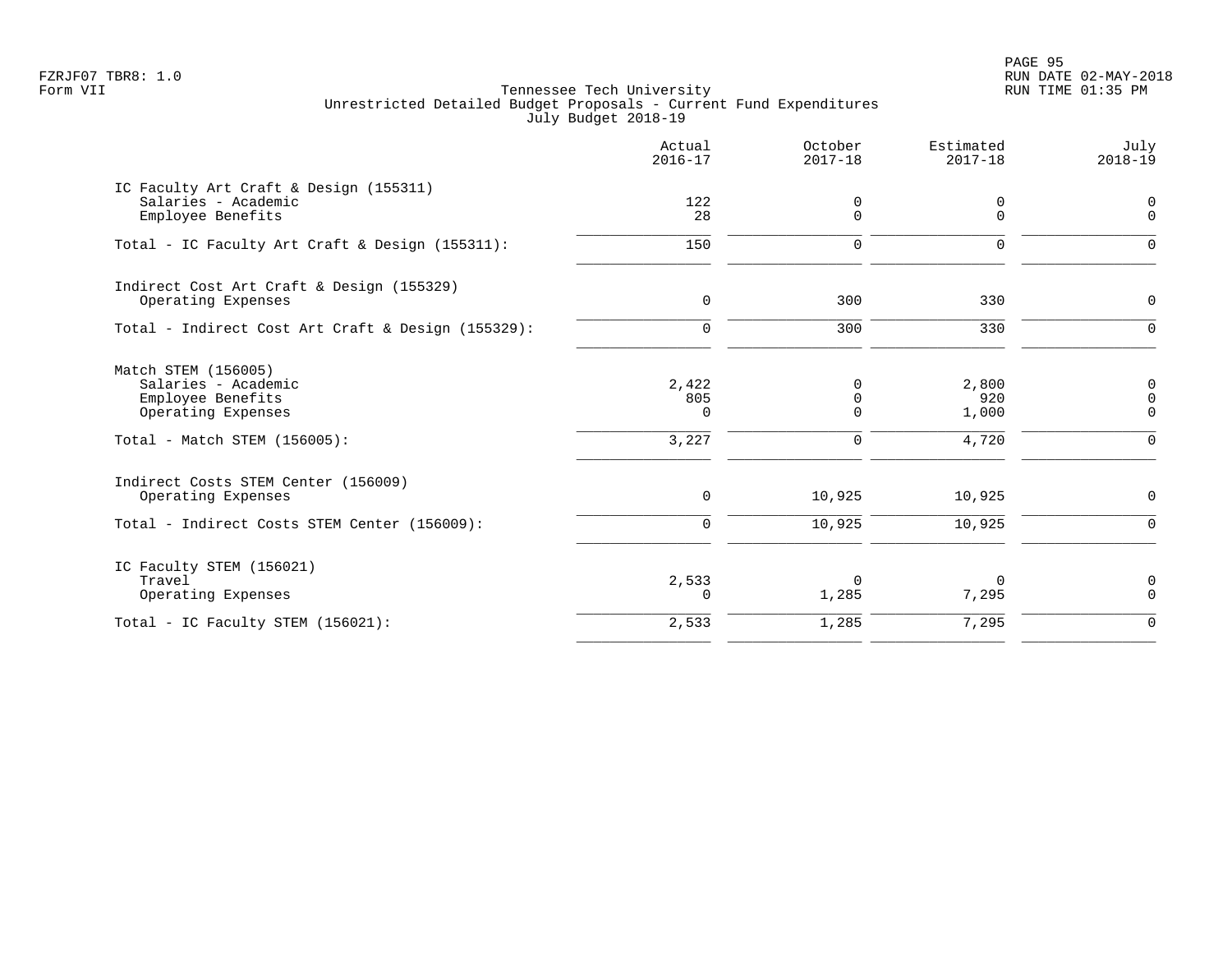PAGE 96 FZRJF07 TBR8: 1.0 RUN DATE 02-MAY-2018

|             |                                                |                              | $2018 - 19$                        |
|-------------|------------------------------------------------|------------------------------|------------------------------------|
|             |                                                |                              | $\mathbf 0$                        |
|             |                                                |                              |                                    |
| $\mathbf 0$ | 30                                             | $\Omega$                     | $\Omega$                           |
|             |                                                |                              |                                    |
| 71,067      | 72,593                                         | 72,811                       | 72,893                             |
|             | 75,356                                         | 75,356                       | 76,003                             |
|             |                                                |                              | 55,050                             |
|             |                                                |                              | 470                                |
|             |                                                |                              | 6,900                              |
| 209,301     | 210,369                                        | 210,587                      | 211,316                            |
|             |                                                |                              |                                    |
| $\mathbf 0$ | 0                                              | 4,058                        | 0                                  |
| $\Omega$    | $\Omega$                                       | 1,623                        | $\mathbf 0$                        |
| 0           | $\mathbf 0$                                    | 5,681                        | $\Omega$                           |
|             |                                                |                              |                                    |
| $\Omega$    | $\Omega$                                       | 2,360                        | 0                                  |
| 5,380       | 6,211                                          | 3,851                        | $\Omega$                           |
| 5,380       | 6,211                                          | 6,211                        | $\mathbf 0$                        |
|             | $\mathbf 0$<br>71,245<br>60,007<br>18<br>6,964 | 30<br>55,050<br>470<br>6,900 | $\Omega$<br>55,050<br>470<br>6,900 |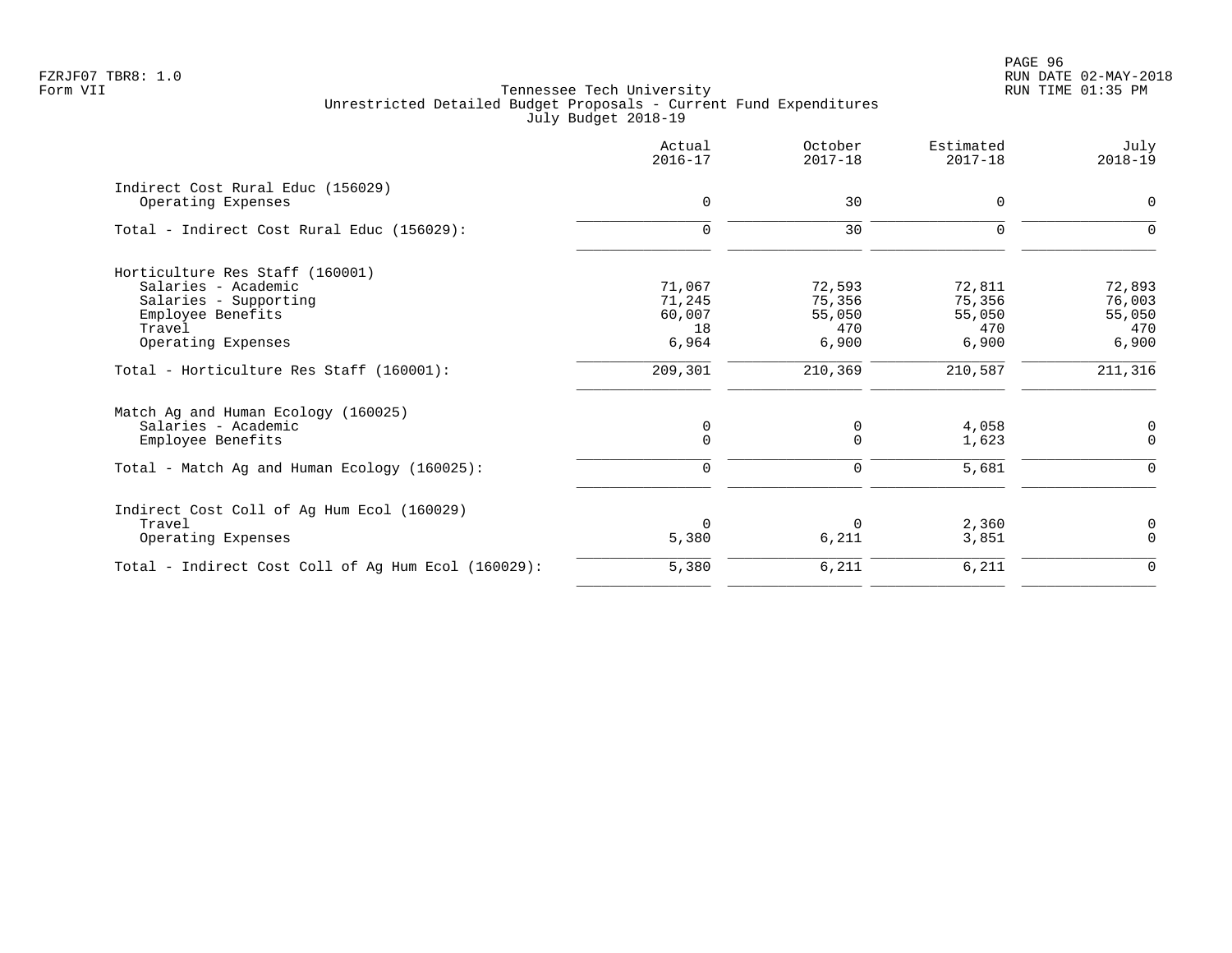|                                                  | Actual<br>$2016 - 17$ | October<br>$2017 - 18$ | Estimated<br>$2017 - 18$ | July<br>$2018 - 19$ |
|--------------------------------------------------|-----------------------|------------------------|--------------------------|---------------------|
| IC Faculty School of Gen Ag (163011)             |                       |                        |                          |                     |
| Salaries - Academic                              | $\Omega$              | $\Omega$               | 1,590                    | $\Omega$            |
| Salaries - Supporting                            | 1,022                 | $\Omega$               | $\Omega$                 | $\Omega$            |
| Employee Benefits                                | 78                    | $\Omega$               | $\Omega$                 | $\Omega$            |
| Operating Expenses                               | $\Omega$              | 910                    | 910                      | $\mathbf 0$         |
| Total - IC Faculty School of Gen Aq (163011):    | 1,100                 | 910                    | 2,500                    | $\Omega$            |
| Faculty Research Agriculture (163014)            |                       |                        |                          |                     |
| Salaries - Students                              | $\Omega$              | 5,314                  | 5,314                    | 0                   |
| Travel                                           | $\Omega$              | 9,986                  | 3,000                    | $\Omega$            |
| Operating Expenses                               | 3,753                 | 10,766                 | 17,752                   | $\overline{0}$      |
| Total - Faculty Research Agriculture (163014):   | 3,753                 | 26,066                 | 26,066                   | 0                   |
| Indirect Cost Gen Ag (163029)                    |                       |                        |                          |                     |
| Travel                                           | $\mathbf 0$           | 300                    | 300                      | $\mathbf 0$         |
| Operating Expenses                               | 34                    | 751                    | 751                      | $\Omega$            |
| Total - Indirect Cost Gen Ag (163029):           | 34                    | 1,051                  | 1,051                    | $\mathbf 0$         |
| Faculty Research Human Ecology (165004)          |                       |                        |                          |                     |
| Travel                                           | $\mathbf 0$           | 3,094                  | 3,094                    | 0                   |
| Operating Expenses                               | $\mathbf 0$           | 6,906                  | 6,906                    | $\mathbf 0$         |
| Total - Faculty Research Human Ecology (165004): | $\mathbf 0$           | 10,000                 | 10,000                   | $\mathbf 0$         |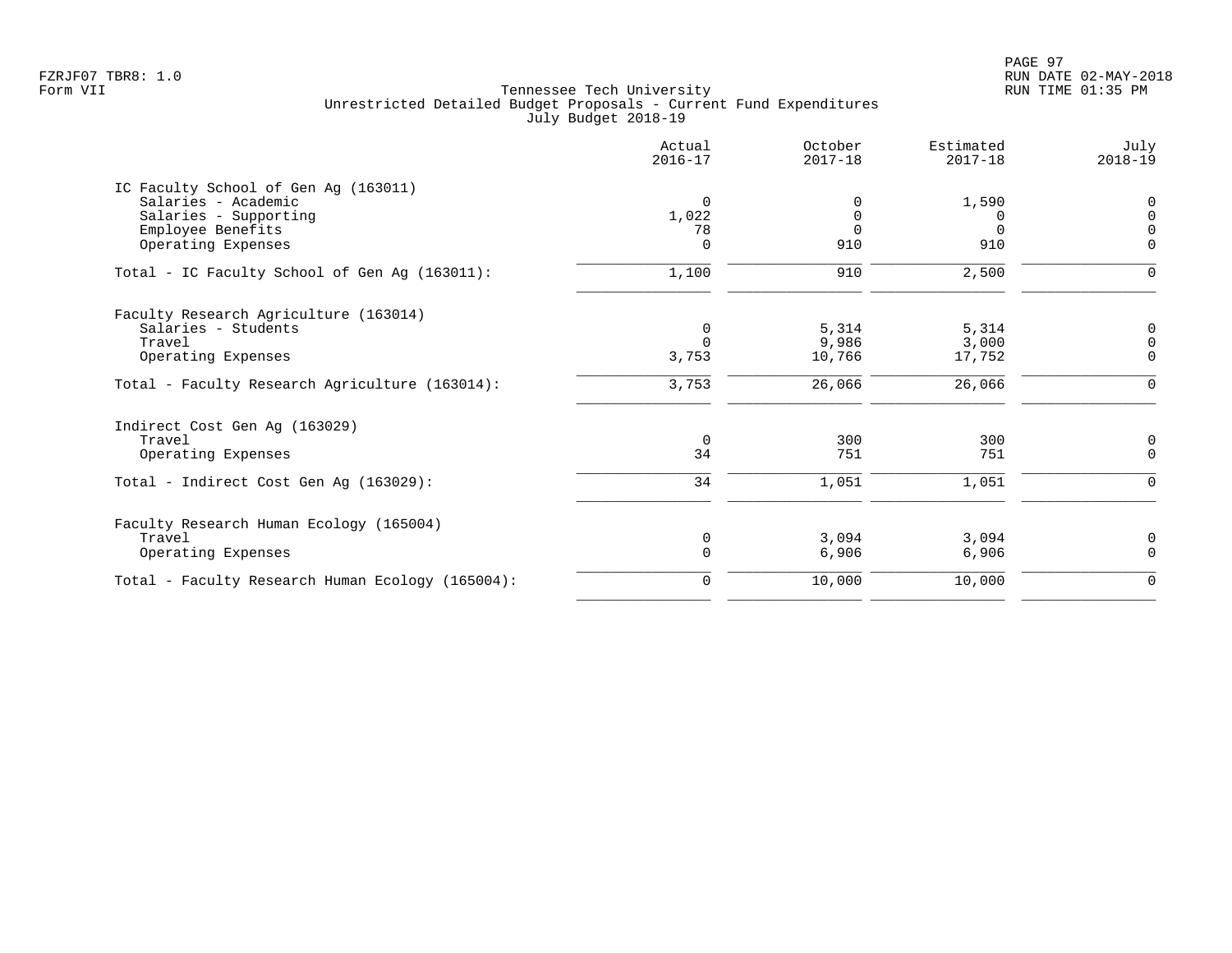PAGE 98 FZRJF07 TBR8: 1.0 RUN DATE 02-MAY-2018

|                                                                                                                                | Actual<br>$2016 - 17$                        | October<br>$2017 - 18$                      | Estimated<br>$2017 - 18$                     | July<br>$2018 - 19$                                          |
|--------------------------------------------------------------------------------------------------------------------------------|----------------------------------------------|---------------------------------------------|----------------------------------------------|--------------------------------------------------------------|
| IC Faculty Human Ecology (165011)<br>Travel<br>Operating Expenses                                                              | 115<br>91                                    | $\Omega$<br>2,111                           | 0<br>3,431                                   | $\mathbf 0$<br>$\mathbf 0$                                   |
| Total - IC Faculty Human Ecology (165011):                                                                                     | 206                                          | 2,111                                       | 3,431                                        | $\mathbf 0$                                                  |
| Indirect Cost Human Ecology (165029)<br>Operating Expenses                                                                     | $\mathbf 0$                                  | 4,679                                       | 4,679                                        | $\mathbf 0$                                                  |
| Total - Indirect Cost Human Ecology (165029):                                                                                  | $\mathbf 0$                                  | 4,679                                       | 4,679                                        | $\mathbf 0$                                                  |
| IC Faculty Nursing (166011)<br>Salaries - Academic<br>Total - IC Faculty Nursing (166011):                                     | $\mathsf{O}$<br>$\mathbf 0$                  | 0<br>0                                      | 330<br>330                                   | $\mathsf{O}$<br>$\mathbf 0$                                  |
|                                                                                                                                |                                              |                                             |                                              |                                                              |
| Faculty Research Nursing (166014)<br>Travel                                                                                    | 3,295                                        | 0                                           | $\mathbf 0$                                  | $\mathbf 0$                                                  |
| Total - Faculty Research Nursing (166014):                                                                                     | 3,295                                        | $\mathbf 0$                                 | $\mathbf 0$                                  | $\mathbf 0$                                                  |
| Research Admin (170001)<br>Salaries - Students<br>Salaries - Professional<br>Employee Benefits<br>Travel<br>Operating Expenses | 3,083<br>2,700<br>1,782<br>24,787<br>164,344 | 0<br>$\Omega$<br>6,170<br>16,600<br>118,586 | 0<br>$\Omega$<br>21,170<br>21,600<br>140,991 | $\mathbf 0$<br>$\overline{0}$<br>6,170<br>16,600<br>$\Omega$ |
| Total - Research Admin (170001):                                                                                               | 196,696                                      | 141,356                                     | 183,761                                      | 22,770                                                       |
|                                                                                                                                |                                              |                                             |                                              |                                                              |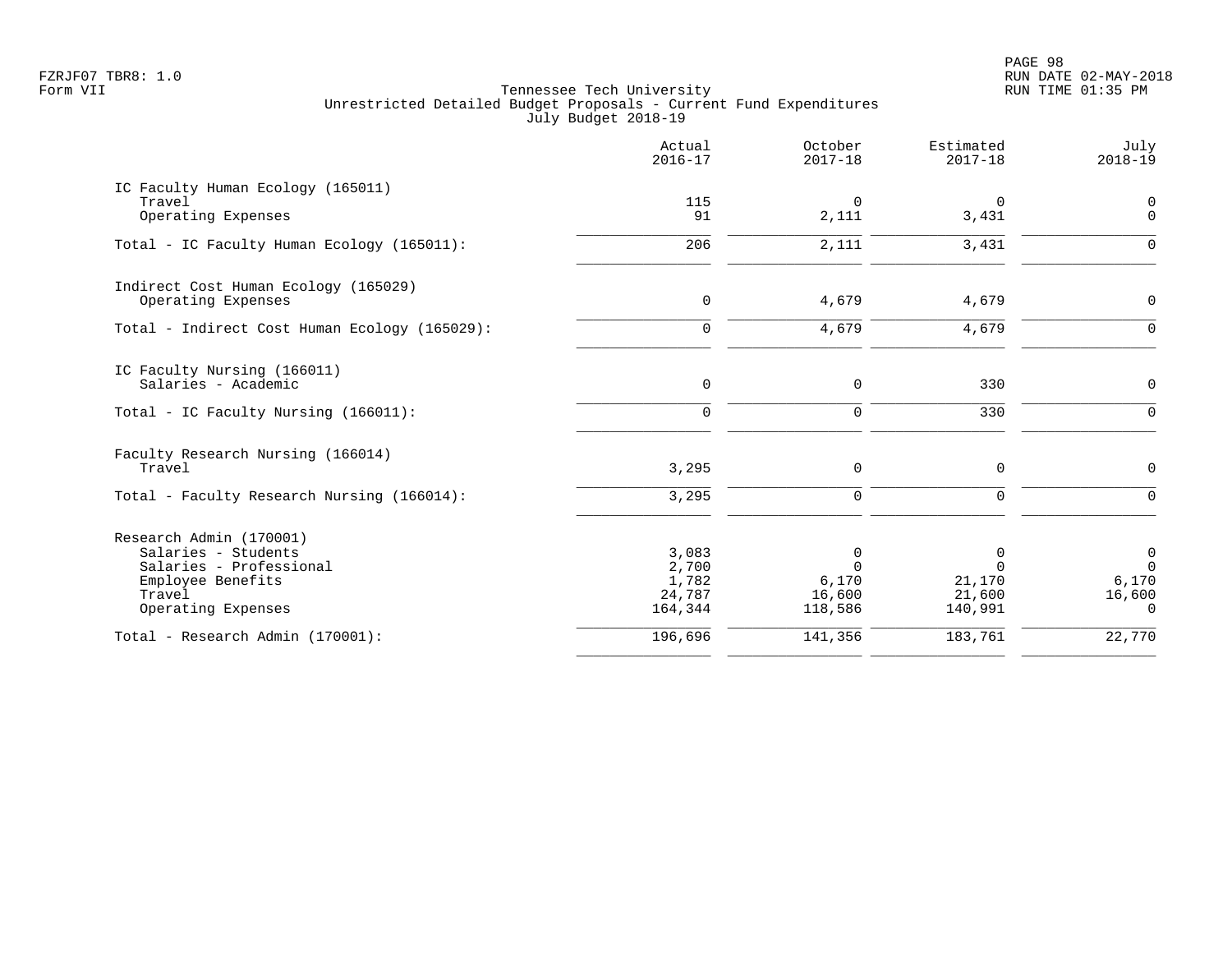PAGE 99 FZRJF07 TBR8: 1.0 RUN DATE 02-MAY-2018

|                                                                            | Actual<br>$2016 - 17$ | October<br>$2017 - 18$ | Estimated<br>$2017 - 18$ | July<br>$2018 - 19$ |
|----------------------------------------------------------------------------|-----------------------|------------------------|--------------------------|---------------------|
| IC Faculty Office of Research (170011)<br>Operating Expenses               | $\mathbf 0$           | 1,680                  | 1,680                    | 0                   |
| Total - IC Faculty Office of Research (170011):                            | $\Omega$              | 1,680                  | 1,680                    |                     |
| Indirect Cost Pool 20 Percent (172000)<br>Operating Expenses               | $\mathbf 0$           | $\mathbf 0$            | 0                        | 273,210             |
| Total - Indirect Cost Pool 20 Percent (172000):                            | $\Omega$              | 0                      | $\Omega$                 | 273,210             |
| Indirect Cost Pool Faculty 10 Per (172005)<br>Operating Expenses           | $\mathbf 0$           | 139,790                | 0                        | 139,790             |
| Total - Indirect Cost Pool Faculty 10 Per (172005):                        | $\mathbf 0$           | 139,790                | 0                        | 139,790             |
| Faculty Research 30 Percent (174000)<br>Operating Expenses                 | 0                     | 219,599                | 140,999                  | 208,429             |
| Total - Faculty Research 30 Percent (174000):                              | $\mathbf 0$           | 219,599                | 140,999                  | 208,429             |
| Fac Research Combined (174001)<br>Salaries - Academic<br>Employee Benefits | 6,629<br>$-59$        | $\Omega$<br>9,840      | $\Omega$<br>9,840        | $\Omega$<br>9,840   |
| Total - Fac Research Combined (174001):                                    | 6,570                 | 9,840                  | 9,840                    | 9,840               |
|                                                                            |                       |                        |                          |                     |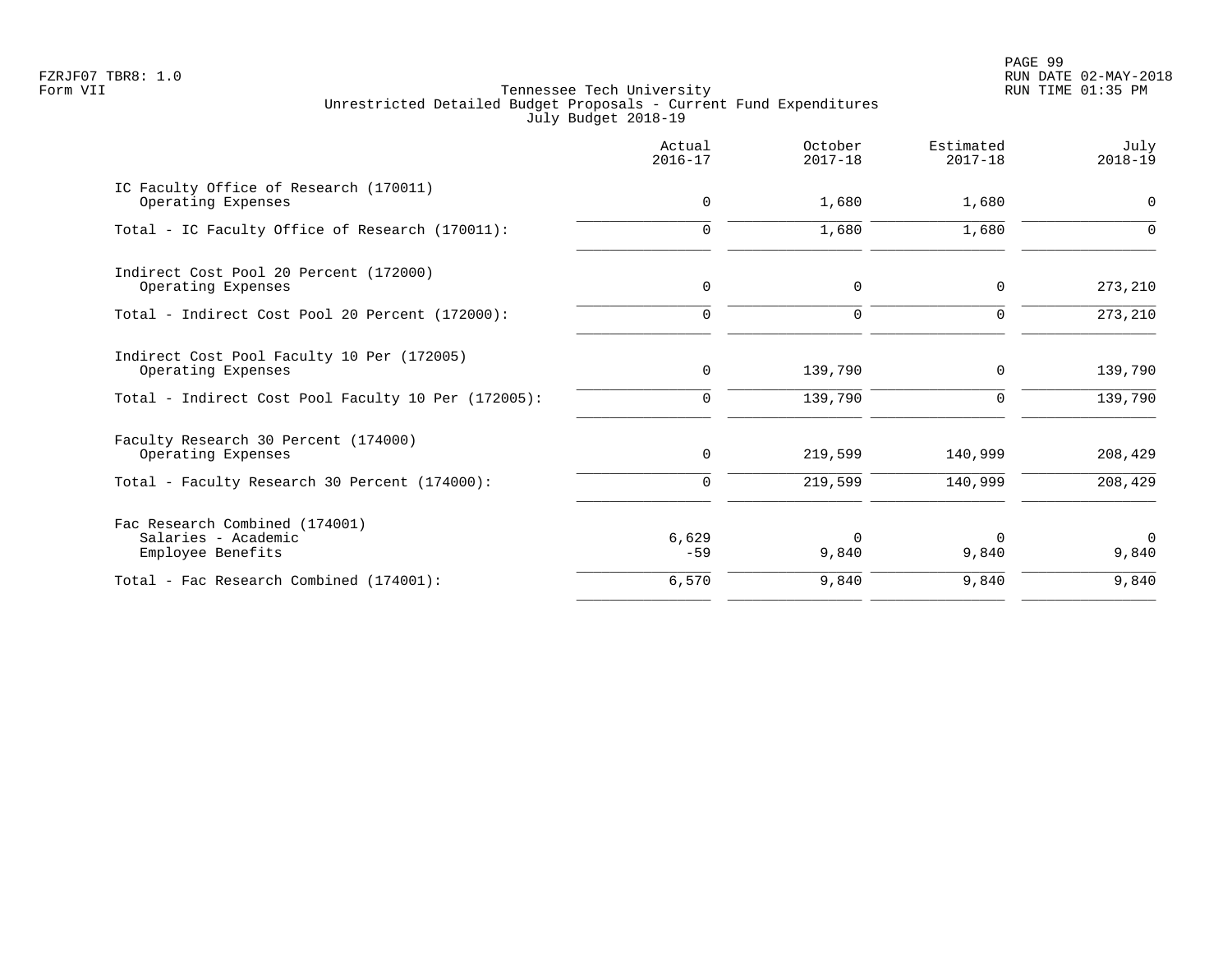PAGE 100 FZRJF07 TBR8: 1.0 RUN DATE 02-MAY-2018

|                                                                    | Actual<br>$2016 - 17$ | October<br>$2017 - 18$ | Estimated<br>$2017 - 18$ | July<br>$2018 - 19$ |
|--------------------------------------------------------------------|-----------------------|------------------------|--------------------------|---------------------|
| Indirect Costs Extended Programs (180029)<br>Operating Expenses    | $\mathbf 0$           | 3,570                  | 3,570                    | $\mathbf 0$         |
| Total - Indirect Costs Extended Programs (180029):                 | $\mathbf 0$           | 3,570                  | 3,570                    | $\Omega$            |
| TBR Spouse Dependent Discount (700000)<br>Employee Benefits        | 10,667                | 35,150                 | 30,150                   | 30,150              |
| Total - TBR Spouse Dependent Discount (700000):                    | 10,667                | 35,150                 | 30,150                   | 30,150              |
| TBR Employ Remission PC191 (700001)<br>Employee Benefits           | 5,340                 | 23,120                 | 23,120                   | 23,120              |
| Total - TBR Employ Remission PC191 (700001):                       | 5,340                 | 23,120                 | 23,120                   | 23,120              |
| E and G Data Processing Allocation (700003)<br>Department Revenues | 282,958               | 289,280                | 288,960                  | 291,320             |
| Total - E and G Data Processing Allocation (700003):               | 282,958               | 289,280                | 288,960                  | 291,320             |
| E and G Claims Adjustment (700004)<br>Operating Expenses           | 5,627                 | 5,630                  | 5,630                    | 5,630               |
| Total - E and G Claims Adjustment $(700004)$ :                     | 5,627                 | 5,630                  | 5,630                    | 5,630               |
|                                                                    |                       |                        |                          |                     |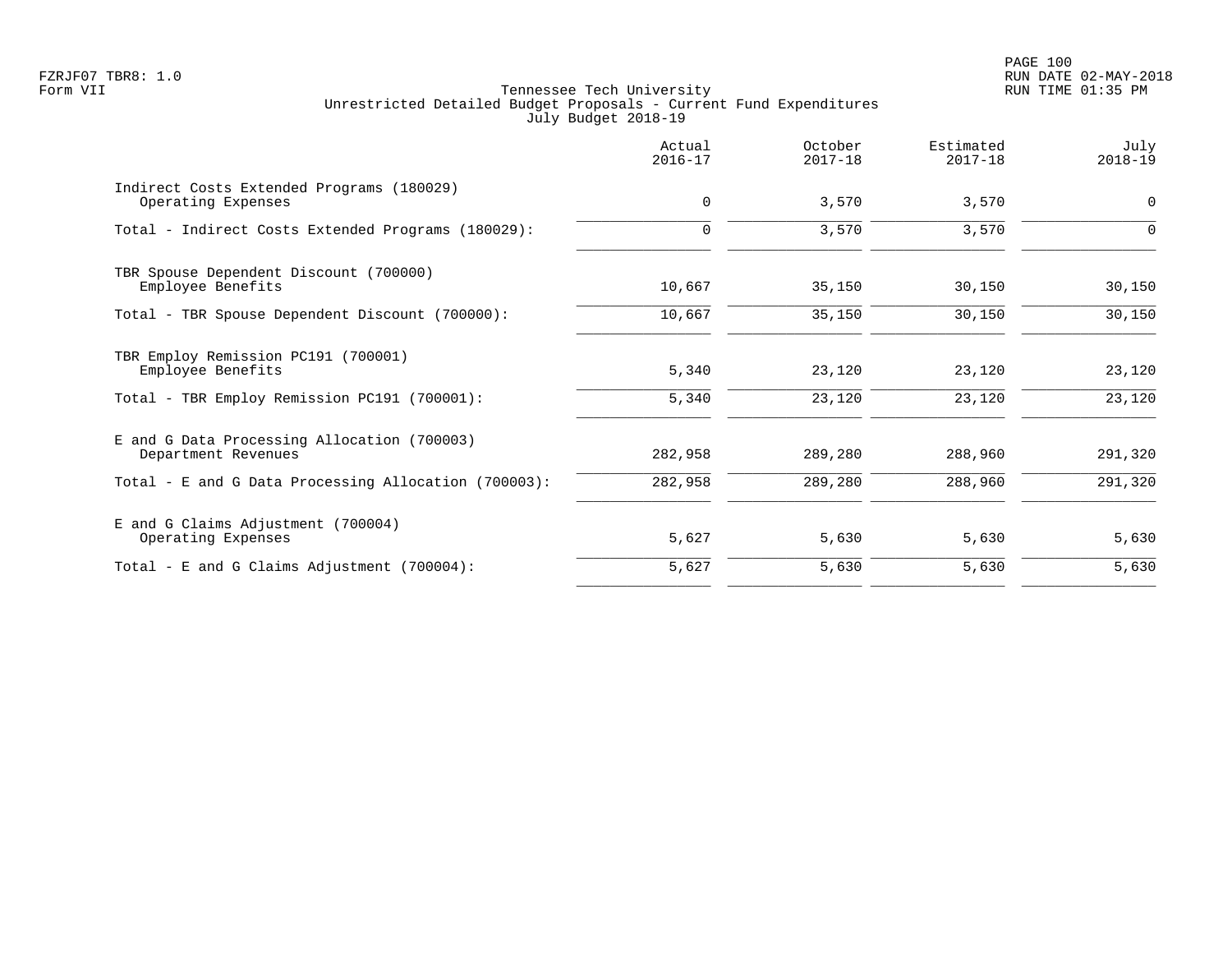|                                                              | Actual<br>$2016 - 17$ | October<br>$2017 - 18$ | Estimated<br>$2017 - 18$ | July<br>$2018 - 19$ |
|--------------------------------------------------------------|-----------------------|------------------------|--------------------------|---------------------|
| $E$ and G Support (700005)                                   |                       |                        |                          |                     |
| Salaries - Administrative                                    |                       |                        |                          | 4,205               |
| Salaries - Academic                                          |                       |                        |                          | 2,365               |
| Salaries - Supporting                                        |                       |                        |                          | 3,750               |
| Salaries - Professional                                      |                       |                        |                          | 2,220               |
| Employee Benefits                                            | 4,016                 |                        |                          | 5,020               |
| Operating Expenses                                           | 290                   | $-4, 247$              | $-3,062$                 | $-4,221$            |
| Total - E and G Support $(700005)$ :                         | 4,306                 | $-4, 247$              | $-3,062$                 | 13,339              |
| E and G Salary Increase Pool (700010)<br>Salaries - Academic | $\mathbf 0$           | 1,800                  | 1,800                    | 1,800               |
|                                                              |                       |                        |                          |                     |
| Total - E and G Salary Increase Pool (700010):               | $\Omega$              | 1,800                  | 1,800                    | 1,800               |
| Horticulure Rest Staff Alloc (700050)                        |                       |                        |                          |                     |
| Operating Expenses                                           | $-92,300$             | $-92,300$              | $-92,300$                | $-92,300$           |
| Total - Horticulure Rest Staff Alloc (700050):               | $-92,300$             | $-92,300$              | $-92,300$                | $-92,300$           |
| TTU Staff Tuit Maint Reimbursment (700068)                   |                       |                        |                          |                     |
| Employee Benefits                                            | 3,204                 | 7,540                  | 7,540                    | 7,540               |
| Total - TTU Staff Tuit Maint Reimbursment (700068):          | 3,204                 | 7,540                  | 7,540                    | 7,540               |
|                                                              |                       |                        |                          |                     |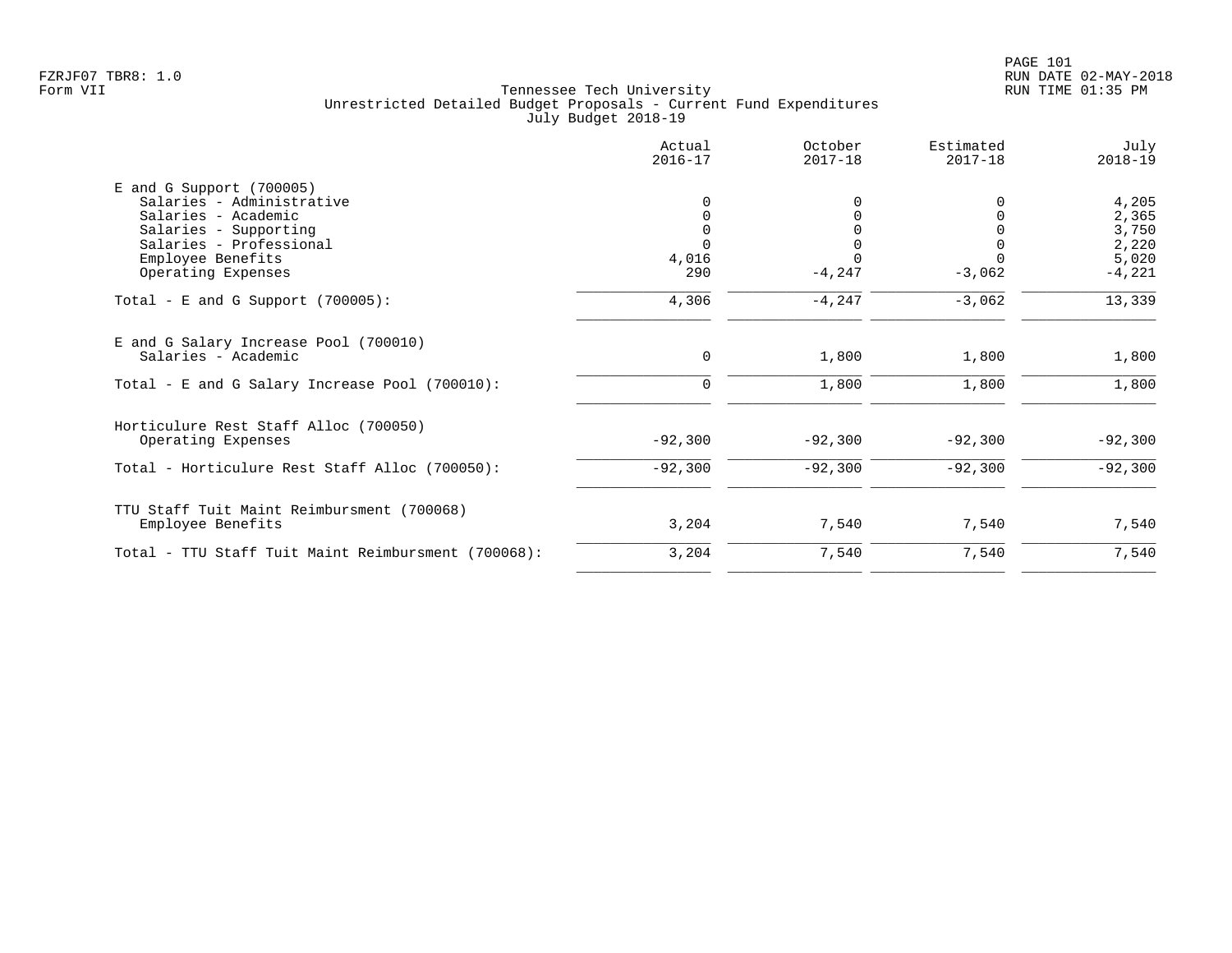# FZRJF07 TBR8: 1.0 RUN DATE 02-MAY-2018 Tennessee Tech University Unrestricted Detailed Budget Proposals - Current Fund Expenditures July Budget 2018-19

|                            | Actual<br>$2016 - 17$ | October<br>$2017 - 18$ | Estimated<br>$2017 - 18$ | July<br>$2018 - 19$ |
|----------------------------|-----------------------|------------------------|--------------------------|---------------------|
| Total - Research $(250)$ : |                       |                        |                          |                     |
| Salaries - Administrative  | 164,924               | 168,392                | 168,392                  | 172,975             |
| Salaries - Academic        | 283,879               | 93,893                 | 368,460                  | 127,205             |
| Salaries - Supporting      | 89,010                | 110,185                | 134,852                  | 157,039             |
| Salaries - Students        | 115,229               | 49,505                 | 128,862                  | 53,090              |
| Salaries - Professional    | 57,739                | 116,715                | 179,207                  | 123,617             |
| Employee Benefits          | 232,366               | 212,970                | 356,196                  | 280,089             |
| Travel                     | 163,482               | 57,989                 | 151,494                  | 43,540              |
| Operating Expenses         | 583,155               | 2,576,135              | 1,769,323                | 1,328,251           |
| Capital Outlay             | 68,070                | 18,449                 | 23,241                   | $\Omega$            |
| Department Revenues        | 282,958               | 289,280                | 288,960                  | 291,320             |
| Total                      | 2,040,812             | 3,693,513              | 3,568,987                | 2,577,126           |
|                            |                       |                        |                          |                     |
| Total - Research (25):     |                       |                        |                          |                     |
| Salaries - Administrative  | 164,924               | 168,392                | 168,392                  | 172,975             |
| Salaries - Academic        | 283,879               | 93,893                 | 368,460                  | 127,205             |
| Salaries - Supporting      | 89,010                | 110,185                | 134,852                  | 157,039             |
| Salaries - Students        | 115,229               | 49,505                 | 128,862                  | 53,090              |
| Salaries - Professional    | 57,739                | 116,715                | 179,207                  | 123,617             |
| Employee Benefits          | 232,366               | 212,970                | 356,196                  | 280,089             |
| Travel                     | 163,482               | 57,989                 | 151,494                  | 43,540              |
| Operating Expense          | 583,155               | 2,576,135              | 1,769,323                | 1,328,251           |
| Capital Outlay             | 68,070                | 18,449                 | 23,241                   | $\Omega$            |
| Department Revenues        | 282,958               | 289,280                | 288,960                  | 291,320             |
| Total                      | 2,040,812             | 3,693,513              | 3,568,987                | 2,577,126           |
|                            |                       |                        |                          |                     |

 Public Service (30) Public Service (300)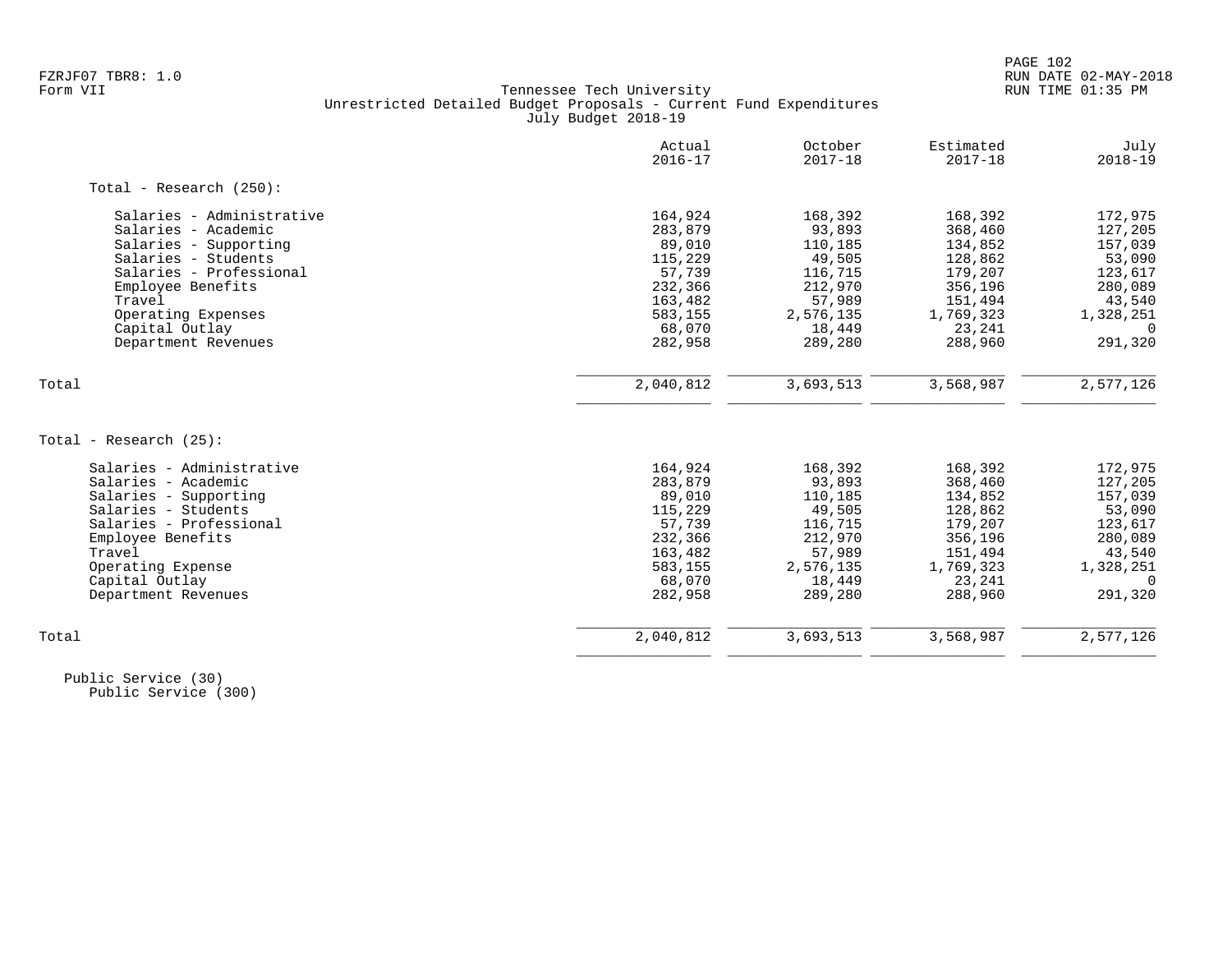|                                                      | Actual<br>$2016 - 17$ | October<br>$2017 - 18$ | Estimated<br>$2017 - 18$ | July<br>$2018 - 19$ |
|------------------------------------------------------|-----------------------|------------------------|--------------------------|---------------------|
| Craft Center Workshops (121762)                      |                       |                        |                          |                     |
| Salaries - Academic                                  | 3,101                 | 750                    | 6,500                    | 750                 |
| Salaries - Supporting                                | 5,816                 | 15,750                 | 10,000                   | 15,750              |
| Salaries - Students                                  | 4,298                 | 4,000                  | 4,000                    | 4,000               |
| Salaries - Professional                              | 42,497                | 44,217                 | 44,217                   | 44, 411             |
| Employee Benefits                                    | 23,672                | 23,530                 | 23,530                   | 23,530              |
| Travel                                               | $\Omega$              | 600                    | 600                      | 600                 |
| Operating Expenses                                   | 65,493                | 45,240                 | 70,240                   | 45,240              |
| Total - Craft Center Workshops (121762):             | 144,877               | 134,087                | 159,087                  | 134,281             |
| Craft Center Workshops Transf In (121763)            |                       |                        |                          |                     |
| Operating Expenses                                   | $-50,000$             | $-50,000$              | $-50,000$                | $-50,000$           |
| Total - Craft Center Workshops Transf In (121763):   | $-50,000$             | $-50,000$              | $-50,000$                | $-50,000$           |
| Craft Center Exhibitions (121769)                    |                       |                        |                          |                     |
| Salaries - Supporting                                | 0                     | 0                      | 0                        | 1,000               |
| Employee Benefits                                    | $\mathbf 0$           | 760                    | 760                      | 760                 |
| Travel                                               |                       | 100                    | 100                      | 100                 |
| Operating Expenses                                   | 1,498                 | 3,180                  | 3,180                    | 2,180               |
| Total - Craft Center Exhibitions (121769):           | 1,498                 | 4,040                  | 4,040                    | 4,040               |
| Federal College Work Study Program (122001)          |                       |                        |                          |                     |
| Salaries - Students                                  | 11,023                | 12,080                 | 12,080                   | 12,080              |
| Total - Federal College Work Study Program (122001): | 11,023                | 12,080                 | 12,080                   | 12,080              |
|                                                      |                       |                        |                          |                     |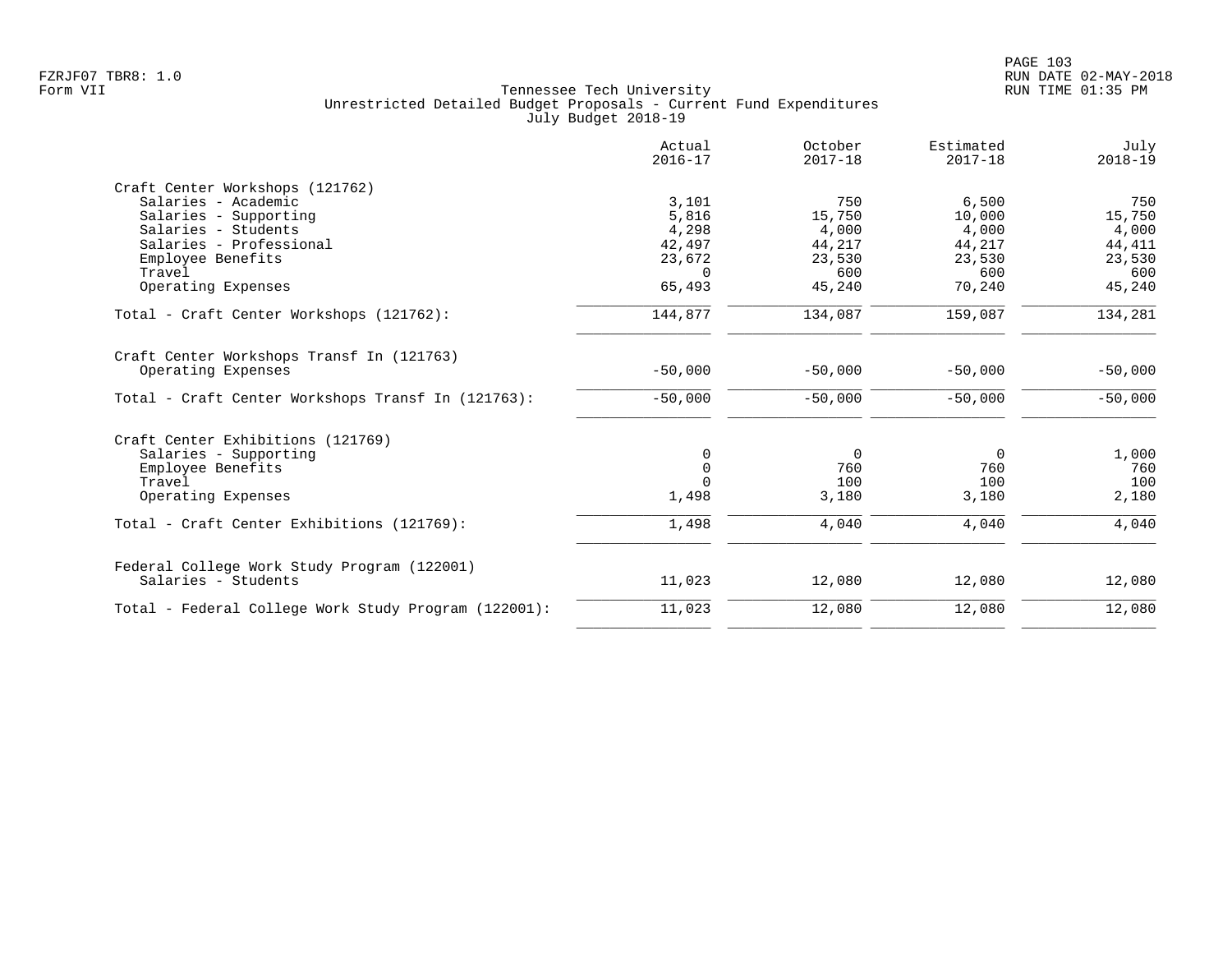|                                                                                                                                           | Actual<br>$2016 - 17$               | October<br>$2017 - 18$          | Estimated<br>$2017 - 18$               | July<br>$2018 - 19$                               |
|-------------------------------------------------------------------------------------------------------------------------------------------|-------------------------------------|---------------------------------|----------------------------------------|---------------------------------------------------|
| WTTU Tech Radio (127904)<br>Salaries - Students<br>Employee Benefits<br>Operating Expenses                                                | 6,569<br>135<br>10,690              | 10,880<br>5,830<br>11,750       | 10,880<br>5,830<br>11,750              | 10,880<br>5,830<br>6,880                          |
| Total - WTTU Tech Radio (127904):                                                                                                         | 17,394                              | 28,460                          | 28,460                                 | 23,590                                            |
| Science Fair (130005)<br>Employee Benefits                                                                                                | $\mathbf 0$                         | 2,600                           | 2,600                                  | 2,600                                             |
| Total - Science Fair $(130005)$ :                                                                                                         | $\mathbf 0$                         | 2,600                           | 2,600                                  | 2,600                                             |
| COOP Fisheries Unit (131002)<br>Salaries - Supporting<br>Employee Benefits<br>Operating Expenses<br>Total - COOP Fisheries Unit (131002): | 34,859<br>21,745<br>5,340<br>61,944 | 35,923<br>20,715<br>0<br>56,638 | 35,923<br>20,715<br>$\Omega$<br>56,638 | 35,976<br>20,715<br>$\Omega$<br>56,691            |
| TN Great War Comm Chair (134001)<br>Travel<br>Operating Expenses<br>Total - TN Great War Comm Chair (134001):                             | 1,742<br>616<br>2,358               | 0<br>3,407<br>3,407             | 1,400<br>2,107<br>3,507                | $\mathsf{O}\xspace$<br>$\mathbf 0$<br>$\mathbf 0$ |
| Engineering MOE Funding (137020)<br>Employee Benefits                                                                                     | $\mathsf{O}$                        | 2,500                           | 2,500                                  | 2,500                                             |
| Total - Engineering MOE Funding (137020):                                                                                                 | $\mathbf 0$                         | 2,500                           | 2,500                                  | 2,500                                             |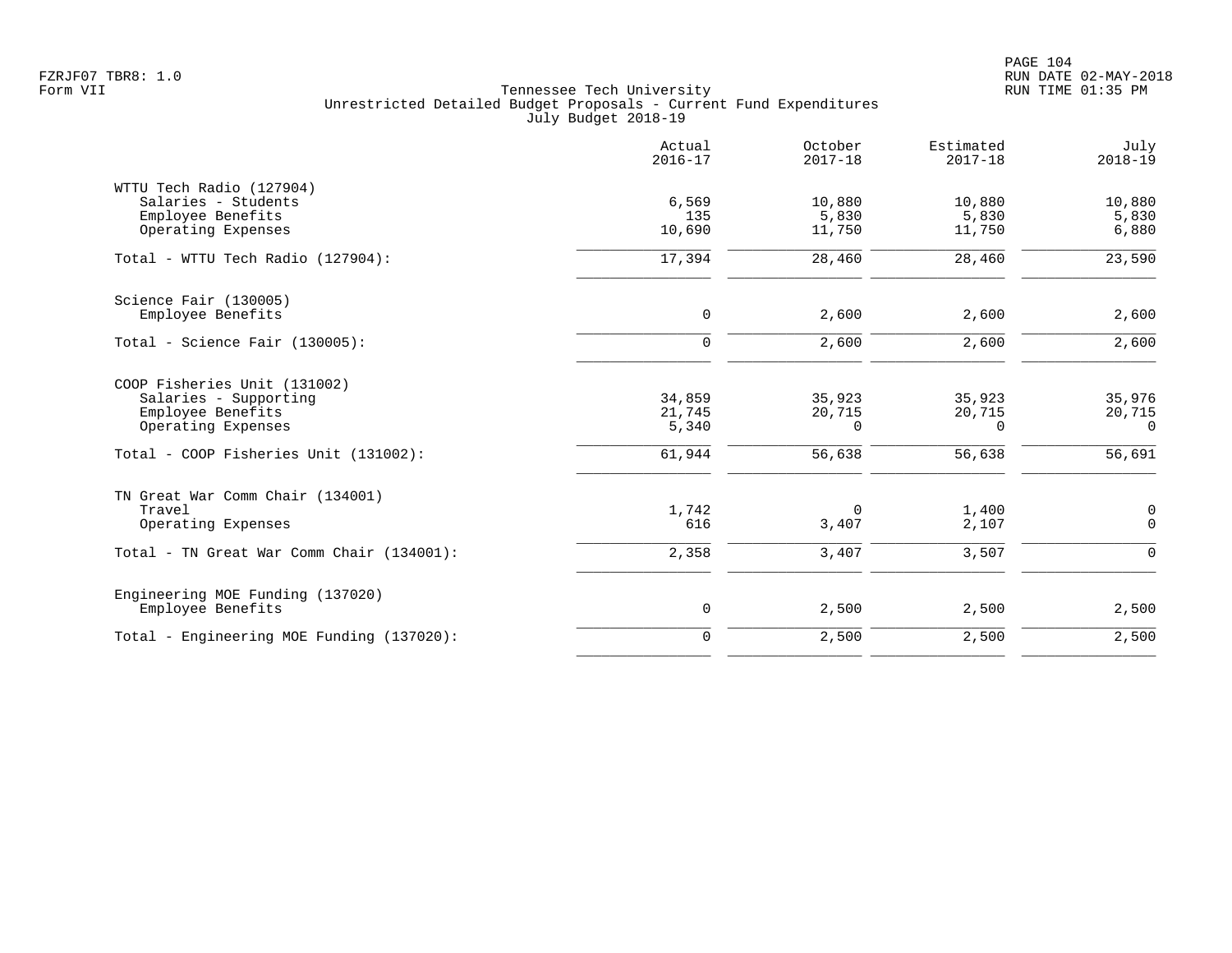PAGE 105 FZRJF07 TBR8: 1.0 RUN DATE 02-MAY-2018

|                                                                  | Actual<br>$2016 - 17$ | October<br>$2017 - 18$ | Estimated<br>$2017 - 18$ | July<br>$2018 - 19$        |
|------------------------------------------------------------------|-----------------------|------------------------|--------------------------|----------------------------|
| Match Mechanical Engineering (138405)<br>Salaries - Professional | 10,800                | 0                      | 15,600                   | 0                          |
| Employee Benefits                                                | 6,747                 | 0                      | 11,095                   | $\mathbf 0$                |
| Total - Match Mechanical Engineering (138405):                   | 17,547                | $\Omega$               | 26,695                   | $\mathbf 0$                |
| Restricted Dean Coll of Business (140023)                        |                       |                        |                          |                            |
| Operating Expenses                                               | $\mathbf 0$           | 5,637                  | 5,637                    | 0                          |
| Total - Restricted Dean Coll of Business (140023):               | $\mathbf 0$           | 5,637                  | 5,637                    | $\mathbf 0$                |
| Match College of Business (140035)                               |                       |                        |                          |                            |
| Salaries - Supporting                                            | 7,471                 | 0                      | 0                        | $\mathbf 0$                |
| Salaries - Students<br>Salaries - Professional                   | 6,504<br>54,377       | $\Omega$<br>27,894     | $\Omega$<br>27,894       | $\mathbf 0$<br>$\mathbf 0$ |
| Employee Benefits                                                | 18,153                | 2,791                  | 2,791                    | $\mathbf 0$                |
| Travel                                                           | 509                   | $\Omega$               | $\Omega$                 | $\overline{0}$             |
| Operating Expenses                                               | 26,018                | 40,740                 | 124,227                  | $\mathbf 0$                |
| Total - Match College of Business (140035):                      | 113,032               | 71,425                 | 154,912                  | $\mathbf 0$                |
| TN eCampus Marketing Campaign (140100)                           |                       |                        |                          |                            |
| Salaries - Supporting                                            | 5,191                 | 1,847                  | 1,847                    | $\mathbf 0$                |
| Salaries - Students                                              | 14,870                | 7,910                  | 7,910                    | 7,910                      |
| Salaries - Professional                                          | 209,138<br>49,968     | 26,831                 | 26,831                   | $\overline{0}$             |
| Employee Benefits<br>Travel                                      | 35,776                | 6,804<br>650           | 6,804<br>650             | 6,804<br>650               |
| Operating Expenses                                               | 204,294               | 117,078                | 100,423                  | 117,078                    |
| Total - TN eCampus Marketing Campaign (140100):                  | 519,237               | 161,120                | 144,465                  | 132,442                    |
|                                                                  |                       |                        |                          |                            |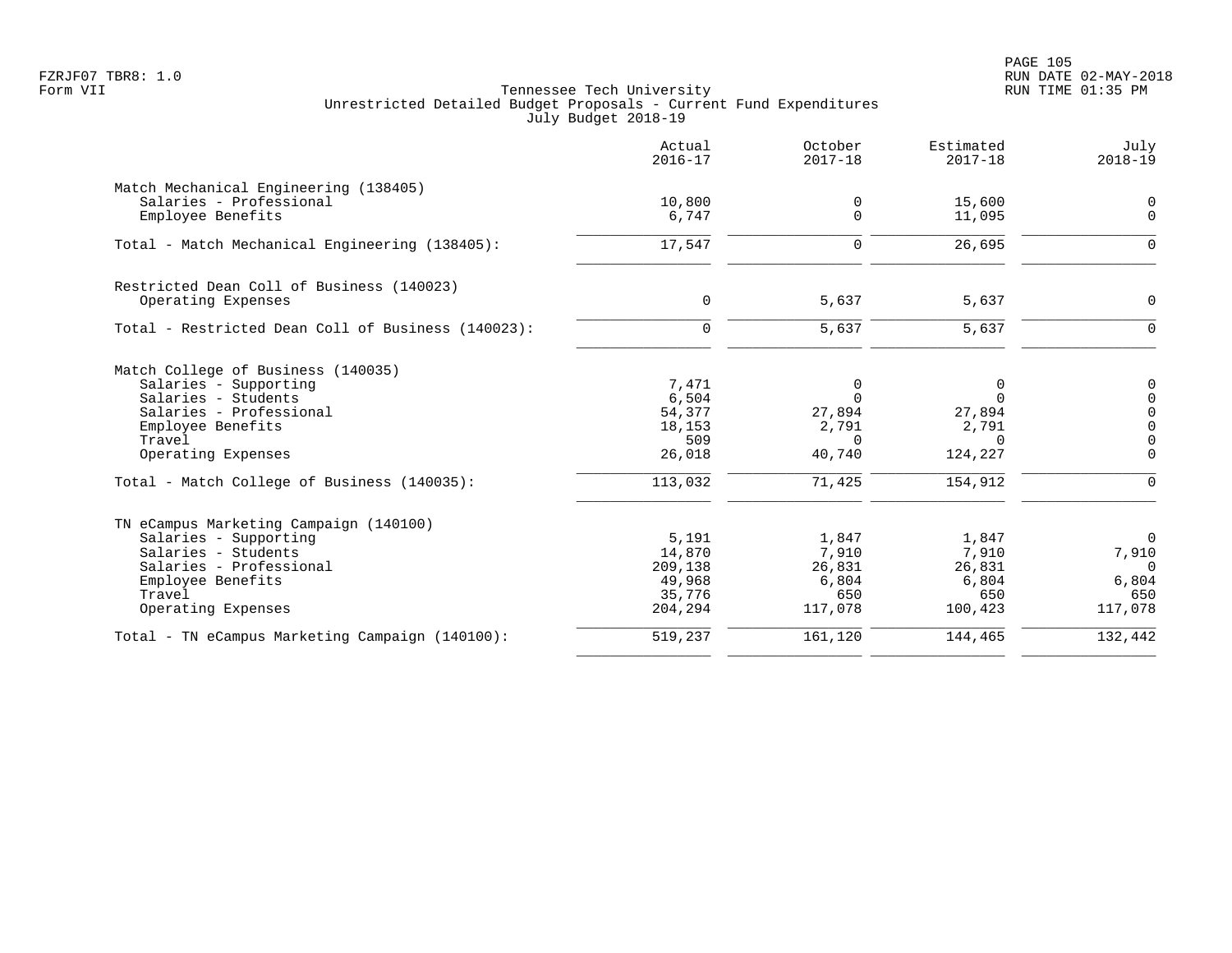|                                               | Actual<br>$2016 - 17$ | October<br>$2017 - 18$ | Estimated<br>$2017 - 18$ | July<br>$2018 - 19$                  |
|-----------------------------------------------|-----------------------|------------------------|--------------------------|--------------------------------------|
| iCube (140101)                                |                       |                        |                          |                                      |
| Salaries - Supporting                         | 1,724                 | $\Omega$               | $\Omega$                 | $\theta$                             |
| Salaries - Students                           | 8,095                 | $\mathbf 0$            | 10,000                   | $\overline{0}$                       |
| Salaries - Professional                       | 10,039                | $\mathbf 0$            | <sup>n</sup>             | $\overline{0}$                       |
| Employee Benefits                             | 6,222                 | 800                    | 800                      | 800                                  |
| Travel                                        | 1,229                 | $\Omega$               | $\Omega$                 | $\Omega$                             |
| Operating Expenses                            | 22,104                | 43,760                 | 44,635                   | 34,198                               |
| Department Revenues                           | $-164$                | $\Omega$               | 0                        | $\Omega$                             |
| Total - iCube $(140101):$                     | 49,249                | 44,560                 | 55,435                   | 34,998                               |
| Match iCube (140105)                          |                       |                        |                          |                                      |
| Salaries - Professional                       | 14,280                | $\mathbf 0$            | 0                        | $\mathbf 0$                          |
| Employee Benefits                             | 3,915                 | $\Omega$               | $\Omega$                 | $\mathsf 0$                          |
| Operating Expenses                            | 2,978                 | $-23, 438$             | $-6,783$                 | $\Omega$                             |
|                                               |                       |                        |                          |                                      |
| $Total - Match iCube (140105):$               | 21,173                | $-23, 438$             | $-6,783$                 | $\mathbf 0$                          |
| SACF SBDC (147001)                            |                       |                        |                          |                                      |
| Employee Benefits                             | $\mathbf 0$           | 850                    | 850                      | 850                                  |
| Total - SACF SBDC (147001):                   | $\mathbf 0$           | 850                    | 850                      | 850                                  |
| Match Child Development Lab (153405)          |                       |                        |                          |                                      |
| Salaries - Supporting                         | 16,600                | 9,000                  | 9,000                    |                                      |
| Salaries - Professional                       | $\Omega$              | 10,000                 | 10,000                   | $\begin{matrix} 0 \\ 0 \end{matrix}$ |
|                                               |                       |                        |                          | $\overline{0}$                       |
|                                               |                       |                        |                          | $\overline{0}$                       |
| Operating Expenses                            | 12,756                | 4,440                  | 6,409                    | $-117$                               |
| Total - Match Child Development Lab (153405): | 46,964                | 30,958                 | 32,927                   | $-117$                               |
| Employee Benefits<br>Travel                   | 4,449<br>13,159       | 4,518<br>3,000         | 4,518<br>3,000           |                                      |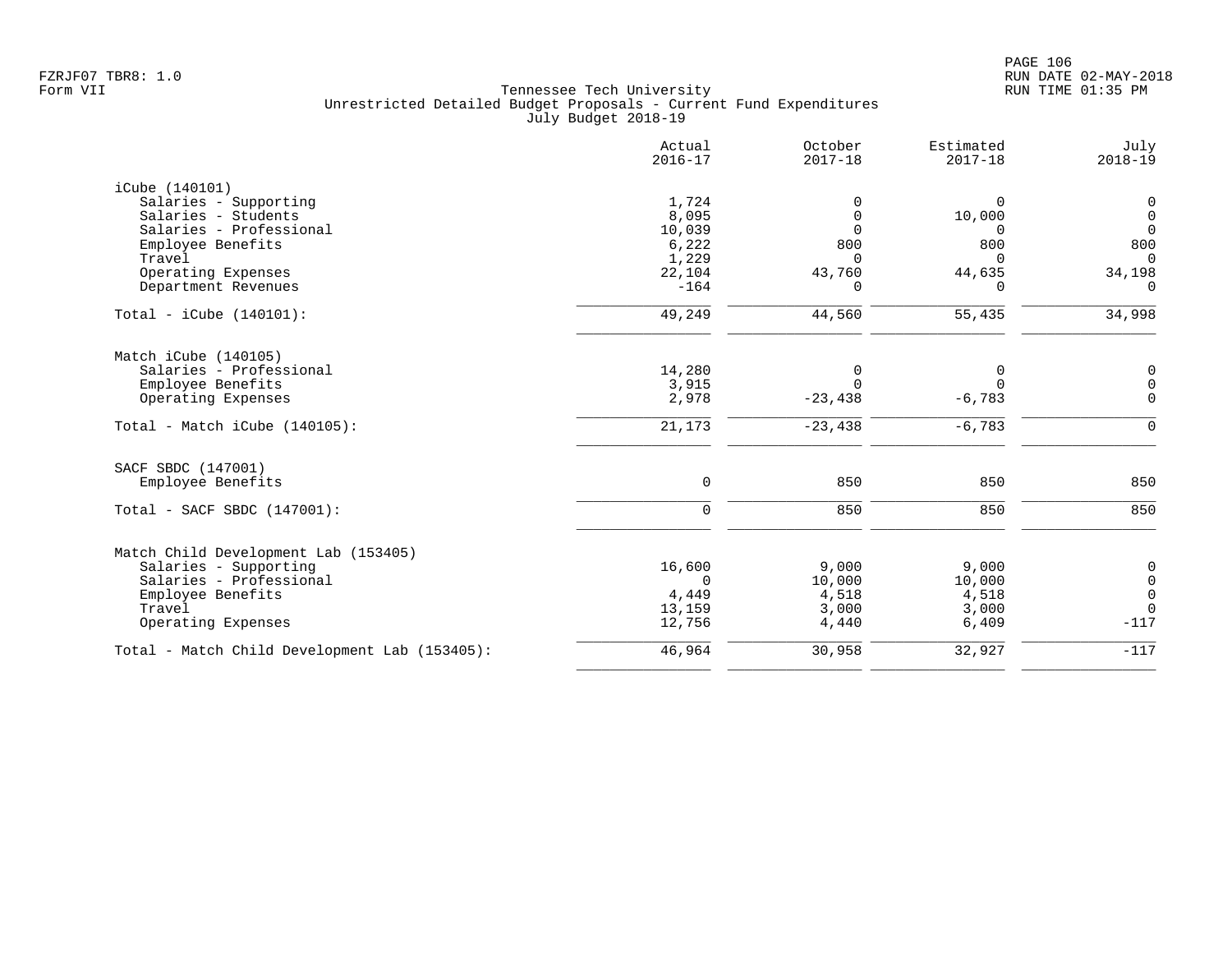|                                           | Actual<br>$2016 - 17$ | October<br>$2017 - 18$ | Estimated<br>$2017 - 18$ | July<br>$2018 - 19$ |
|-------------------------------------------|-----------------------|------------------------|--------------------------|---------------------|
| Band Camps and Clinics (155002)           |                       |                        |                          |                     |
| Salaries - Academic                       | 2,464                 | 0                      | 0                        | 0                   |
| Employee Benefits                         | 442                   | $\Omega$               | $\Omega$                 | $\Omega$            |
| Operating Expenses                        | 28,357                | 33,330                 | 33,330                   | 33,330              |
| Total - Band Camps and Clinics (155002):  | 31,263                | 33,330                 | 33,330                   | 33,330              |
| Southeast Chamber Music (155007)          |                       |                        |                          |                     |
| Employee Benefits                         | 0                     | 2,000                  | 2,000                    | 2,000               |
| Operating Expenses                        | $\Omega$              | 18,000                 | 18,000                   | 18,000              |
| Total - Southeast Chamber Music (155007): | $\mathbf 0$           | 20,000                 | 20,000                   | 20,000              |
| Rural Education Program (156000)          |                       |                        |                          |                     |
| Operating Expenses                        | 0                     | 1,670                  | 0                        | $\mathbf 0$         |
| Total - Rural Education Program (156000): | $\mathbf 0$           | 1,670                  | 0                        | $\Omega$            |
| STEM Operating (156002)                   |                       |                        |                          |                     |
| Salaries - Academic                       | 87,938                | 120,637                | 93,348                   | 120,914             |
| Salaries - Supporting                     | 169,539               | 168,910                | 181,211                  | 169,431             |
| Salaries - Students                       | 34,455                | 23,400                 | 23,600                   | 400                 |
| Salaries - Professional                   | 62,913                | 83,346                 | 75,674                   | 91,524              |
| Employee Benefits                         | 118,414               | 134,130                | 133,210                  | 134,130             |
| Travel                                    | 9,202                 | 2,820                  | 2,820                    | 2,820               |
| Operating Expenses                        | 47,239                | 46,998                 | 65,658                   | 54,240              |
| Total - STEM Operating (156002):          | 529,700               | 580,241                | 575,521                  | 573,459             |
|                                           |                       |                        |                          |                     |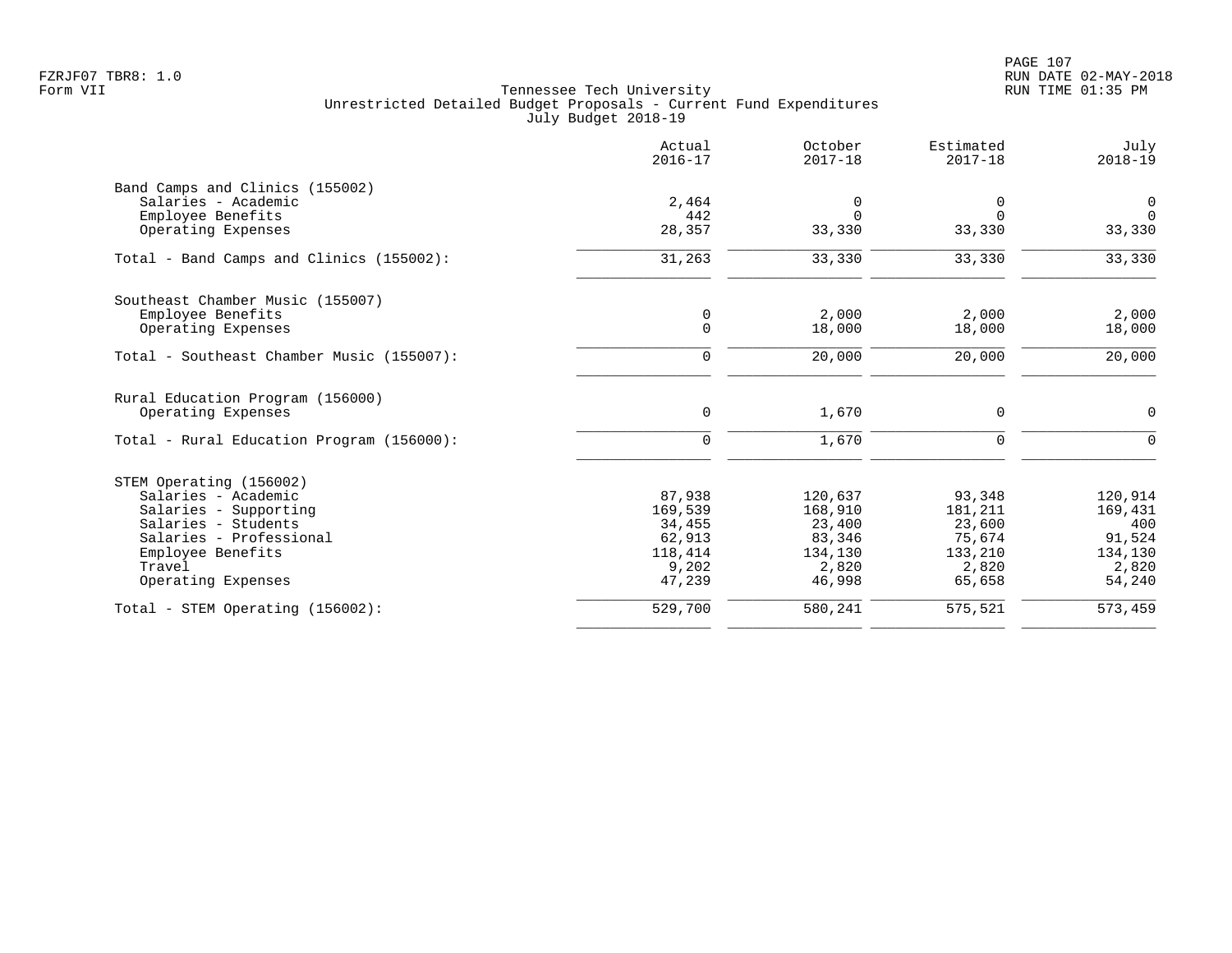|                                                                | Actual<br>$2016 - 17$       | October<br>$2017 - 18$ | Estimated<br>$2017 - 18$ | July<br>$2018 - 19$          |
|----------------------------------------------------------------|-----------------------------|------------------------|--------------------------|------------------------------|
| STEM Graduate Assistant (156003)<br>Employee Benefits          | 18,809                      | 23,130                 | 23,130                   | 23,130                       |
| Total - STEM Graduate Assistant (156003):                      | 18,809                      | 23,130                 | 23,130                   | 23,130                       |
| STEM Workshops (156004)<br>Salaries - Academic                 | 907                         | 2,165                  | 2,165                    | 2,165                        |
| Salaries - Students<br>Employee Benefits<br>Operating Expenses | $\overline{0}$<br>163<br>45 | 165<br>535<br>28,226   | 165<br>535<br>28,226     | 165<br>535<br>2,135          |
| Total - STEM Workshops (156004):                               | 1,115                       | 31,091                 | 31,091                   | 5,000                        |
| STEM Equip Rental (156006)<br>Operating Expenses               | $-24$                       | 3,804                  | 3,804                    | 2,000                        |
| Total - STEM Equip Rental (156006):                            | $-24$                       | 3,804                  | 3,804                    | 2,000                        |
| STEM Science Fair (156007)<br>Travel<br>Operating Expenses     | 4,999<br>660                | $\mathbf 0$<br>1,885   | 0<br>1,885               | $\mathsf{O}$<br>$\mathsf{O}$ |
| Total - STEM Science Fair (156007):                            | 5,659                       | 1,885                  | 1,885                    | $\mathsf{O}$                 |
| STEM Mobile (156008)<br>Travel<br>Operating Expenses           | 3,828<br>39,963             | $\Omega$<br>32,156     | 0<br>85,906              | $\mathsf{O}$<br>$\mathsf{O}$ |
| Total - STEM Mobile (156008):                                  | 43,791                      | 32,156                 | 85,906                   | $\mathsf{O}$                 |
|                                                                |                             |                        |                          |                              |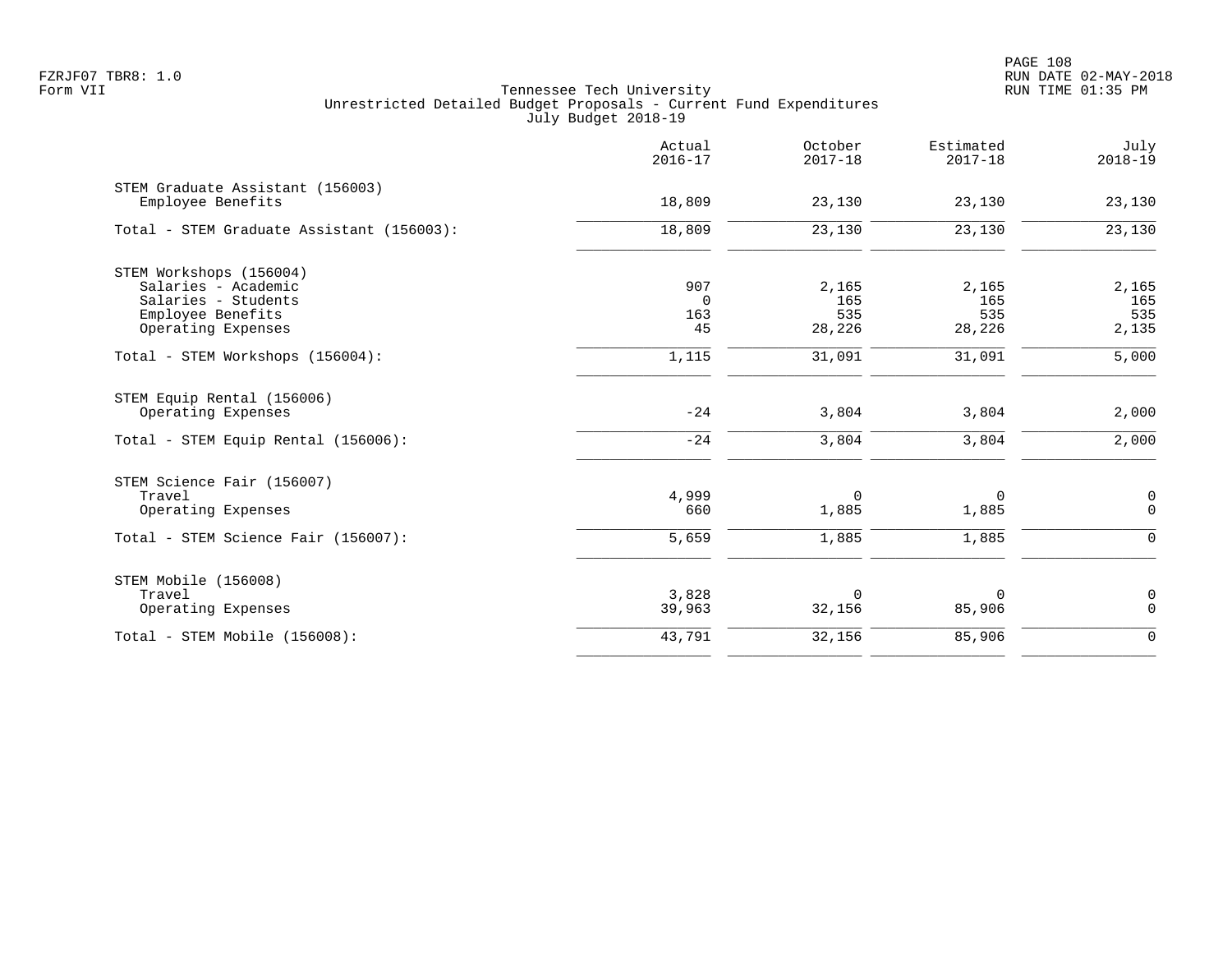|                                                                                                                                            | Actual<br>$2016 - 17$                          | October<br>$2017 - 18$                        | Estimated<br>$2017 - 18$                       | July<br>$2018 - 19$                           |
|--------------------------------------------------------------------------------------------------------------------------------------------|------------------------------------------------|-----------------------------------------------|------------------------------------------------|-----------------------------------------------|
| Ag Pavilion (161000)<br>Salaries - Supporting<br>Salaries - Students<br>Salaries - Professional<br>Employee Benefits<br>Operating Expenses | 35,769<br>19,315<br>62,622<br>51,667<br>42,013 | 35,679<br>3,000<br>65,764<br>48,315<br>69,590 | 36,309<br>15,550<br>65,764<br>48,315<br>56,410 | 35,707<br>3,000<br>66,036<br>48,315<br>69,590 |
| Total - Aq Pavilion $(161000)$ :                                                                                                           | 211,386                                        | 222,348                                       | 222,348                                        | 222,648                                       |
| Match Human Ecology (165015)<br>Operating Expenses                                                                                         | 0                                              | $-1,538$                                      | $-1,538$                                       | $\mathsf{O}$                                  |
| Total - Match Human Ecology (165015):                                                                                                      | $\mathbf 0$                                    | $-1,538$                                      | $-1,538$                                       | $\mathbf 0$                                   |
| TTU Matching Specific Projects (171005)<br>Salaries - Professional<br>Employee Benefits                                                    | 0<br>$\mathsf{O}$                              | 0<br>0                                        | 32,129<br>11,245                               | 0<br>$\mathbf 0$                              |
| Total - TTU Matching Specific Projects (171005):                                                                                           | $\mathbf 0$                                    | 0                                             | 43,374                                         | $\mathbf 0$                                   |
| Extended Education (180001)<br>Employee Benefits                                                                                           | $\mathsf{O}$                                   | 100                                           | 100                                            | 100                                           |
| Total - Extended Education (180001):                                                                                                       | $\mathbf 0$                                    | 100                                           | 100                                            | 100                                           |
| Ext Prog Vehicles (180007)<br>Operating Expenses                                                                                           | 0                                              | 1,000                                         | 1,000                                          | 1,000                                         |
| Total - Ext Prog Vehicles (180007):                                                                                                        | $\mathbf 0$                                    | 1,000                                         | 1,000                                          | 1,000                                         |
|                                                                                                                                            |                                                |                                               |                                                |                                               |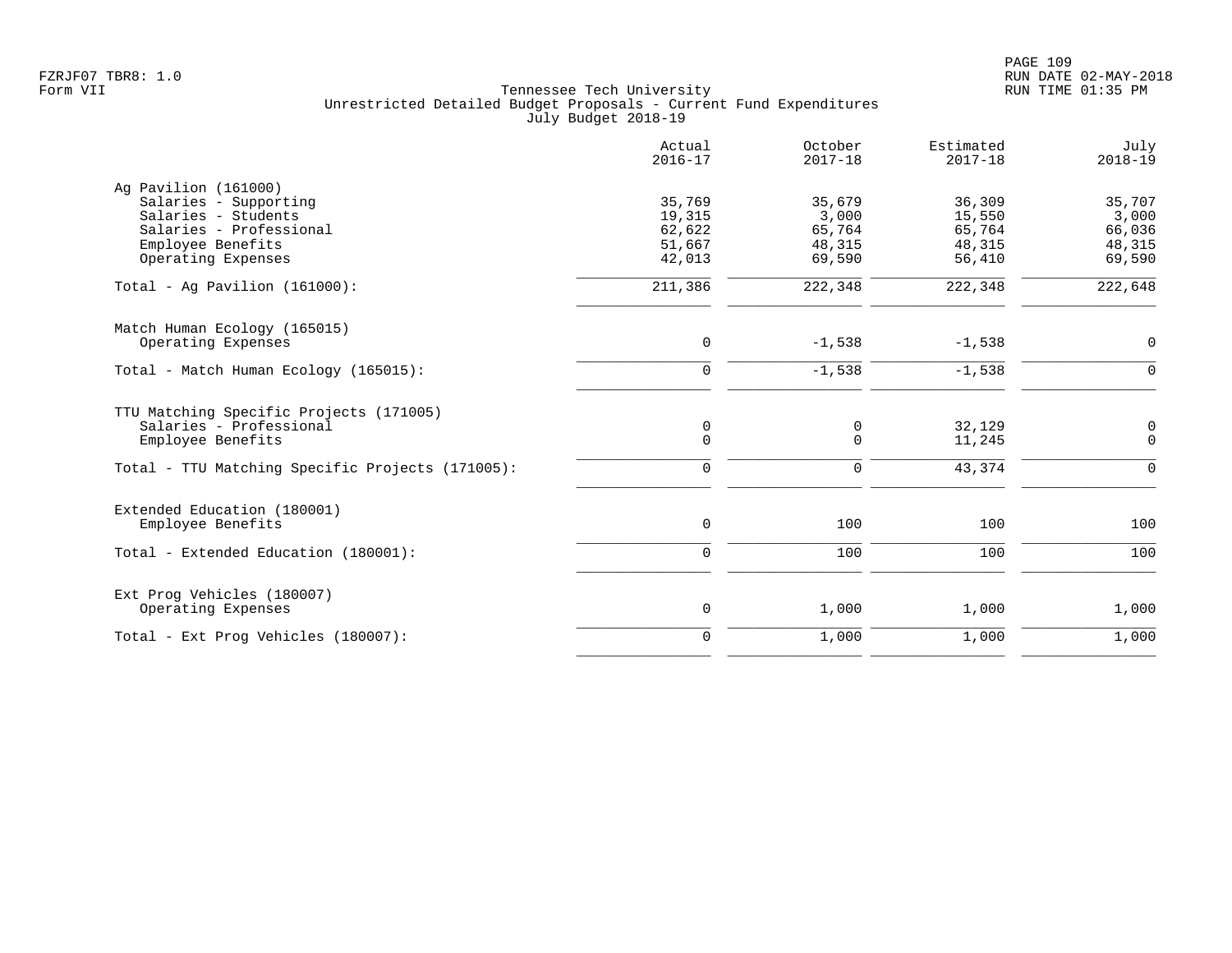|                                                                                                                                         | Actual<br>$2016 - 17$                          | October<br>$2017 - 18$                      | Estimated<br>$2017 - 18$                       | July<br>$2018 - 19$                               |
|-----------------------------------------------------------------------------------------------------------------------------------------|------------------------------------------------|---------------------------------------------|------------------------------------------------|---------------------------------------------------|
| Ext Prog Vehicles Transfer In (180008)<br>Operating Expenses                                                                            | $\mathbf 0$                                    | $-2,000$                                    | $-2,000$                                       | $-2,000$                                          |
| Total - Ext Prog Vehicles Transfer In (180008):                                                                                         | $\Omega$                                       | $-2,000$                                    | $-2,000$                                       | $-2,000$                                          |
| Highlands Workforce Development (180201)<br>Employee Benefits<br>Operating Expenses                                                     | $\Omega$<br>39,541                             | 2,900<br>40,000                             | 2,900<br>40,000                                | 2,900<br>$\Omega$                                 |
| Total - Highlands Workforce Development (180201):                                                                                       | 39,541                                         | 42,900                                      | 42,900                                         | 2,900                                             |
| Economic Development Events (180202)<br>Operating Expenses<br>Department Revenues                                                       | 1,257<br>$-150$                                | 0<br>0                                      | 0<br>$\Omega$                                  | $\mathbf 0$<br>$\Omega$                           |
| Total - Economic Development Events (180202):                                                                                           | 1,107                                          | $\mathbf 0$                                 | 0                                              | $\Omega$                                          |
| Ext Educ NC Seminars (181004)<br>Travel<br>Operating Expenses                                                                           | 533<br>558                                     | 0<br>0                                      | 0<br>$\Omega$                                  | 0<br>$\Omega$                                     |
| Total - Ext Educ NC Seminars (181004):                                                                                                  | 1,091                                          | 0                                           | 0                                              | $\Omega$                                          |
| Service Learning Center (187000)<br>Salaries - Students<br>Salaries - Professional<br>Employee Benefits<br>Travel<br>Operating Expenses | 2,080<br>78,499<br>35,022<br>$\Omega$<br>5,234 | 1,070<br>44,870<br>33,425<br>1,930<br>5,000 | 3,000<br>45,495<br>33,425<br>$\Omega$<br>5,000 | $\mathbf 0$<br>46,515<br>33,425<br>3,000<br>5,000 |
| Total - Service Learning Center (187000):                                                                                               | 120,835                                        | 86,295                                      | 86,920                                         | 87,940                                            |
|                                                                                                                                         |                                                |                                             |                                                |                                                   |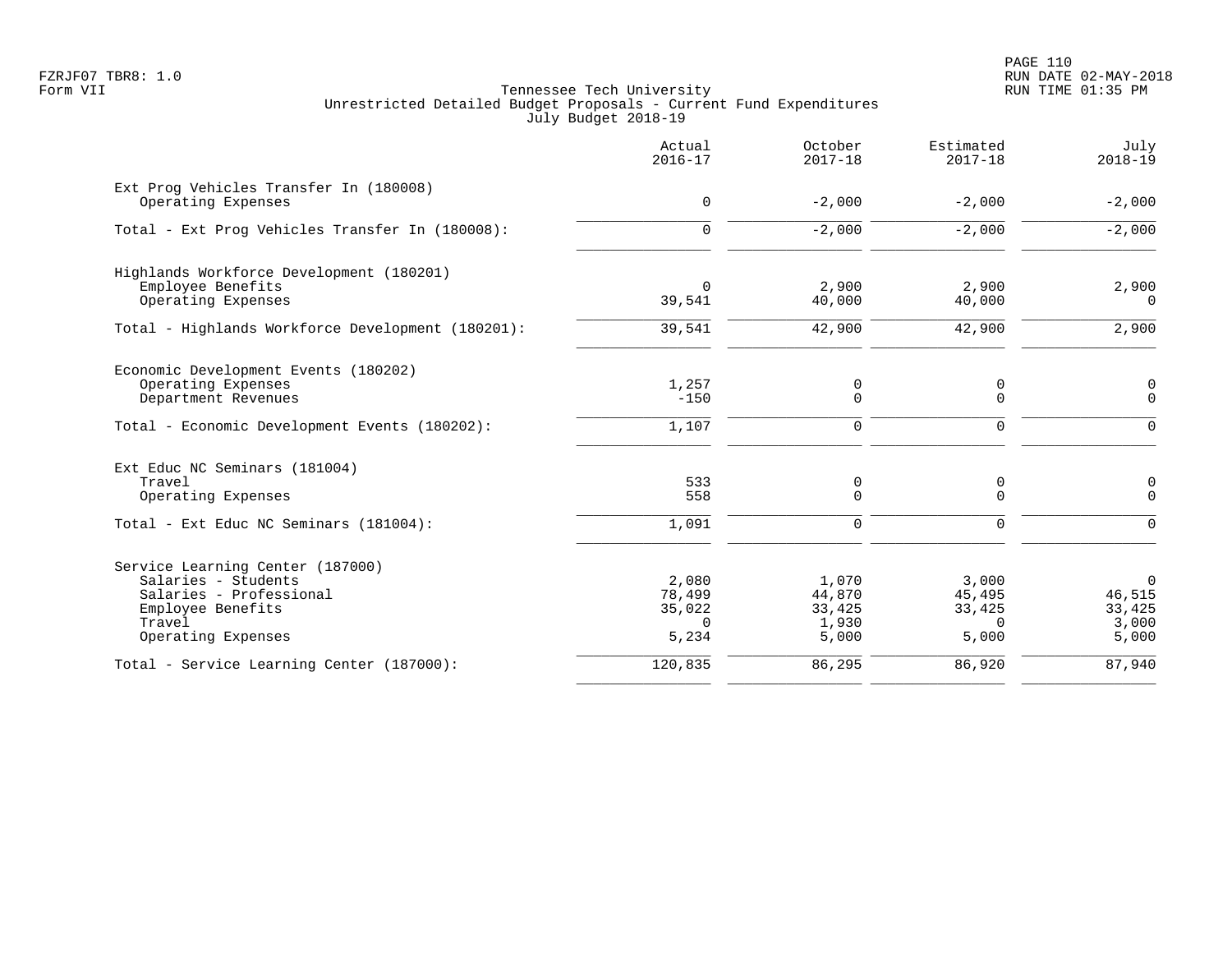|                                                                    | Actual<br>$2016 - 17$ | October<br>$2017 - 18$ | Estimated<br>$2017 - 18$ | July<br>$2018 - 19$ |
|--------------------------------------------------------------------|-----------------------|------------------------|--------------------------|---------------------|
| TVC Summit (200018)<br>Operating Expenses                          | 2,243                 | $\mathbf 0$            | 0                        | 0                   |
| $Total - TVC Summit (200018):$                                     | 2,243                 | $\mathbf 0$            | $\Omega$                 | $\Omega$            |
| TBR Spouse Dependent Discount (700000)<br>Employee Benefits        | 2,549                 | 11,580                 | 11,580                   | 11,580              |
| Total - TBR Spouse Dependent Discount (700000):                    | 2,549                 | 11,580                 | 11,580                   | 11,580              |
| TBR Employ Remission PC191 (700001)<br>Employee Benefits           | 4,946                 | 11,840                 | 11,840                   | 11,840              |
| Total - TBR Employ Remission PC191 (700001):                       | 4,946                 | 11,840                 | 11,840                   | 11,840              |
| E and G Data Processing Allocation (700003)<br>Department Revenues | 733,264               | 749,640                | 748,810                  | 754,950             |
| Total - E and G Data Processing Allocation (700003):               | 733,264               | 749,640                | 748,810                  | 754,950             |
| E and G Claims Adjustment (700004)<br>Operating Expenses           | 6,591                 | 6,590                  | 6,590                    | 6,590               |
| Total - E and G Claims Adjustment (700004):                        | 6,591                 | 6,590                  | 6,590                    | 6,590               |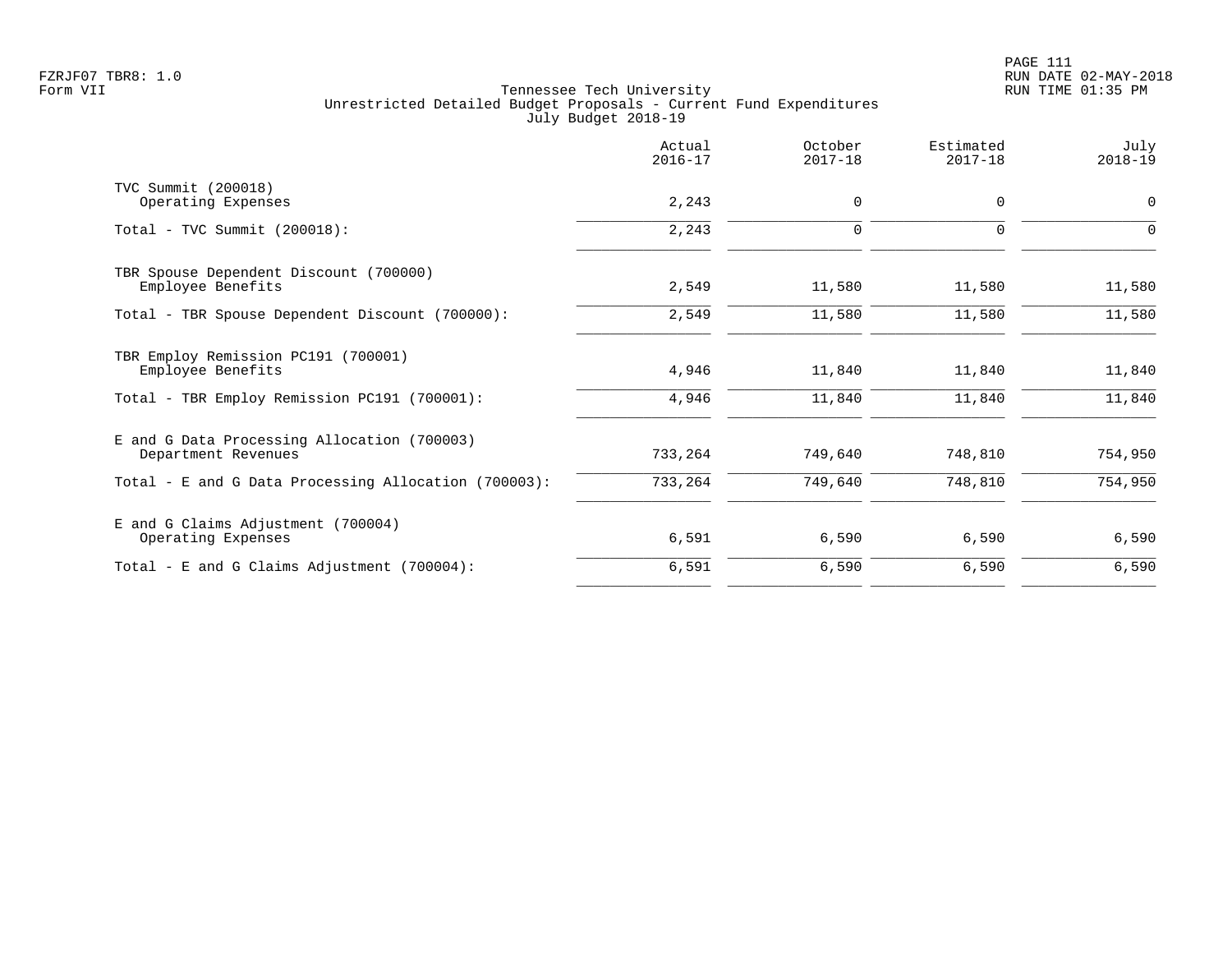|                                                     | Actual<br>$2016 - 17$ | October<br>$2017 - 18$ | Estimated<br>$2017 - 18$ | July<br>$2018 - 19$ |
|-----------------------------------------------------|-----------------------|------------------------|--------------------------|---------------------|
| $E$ and G Support (700005)                          |                       |                        |                          |                     |
| Salaries - Academic                                 |                       |                        |                          | 2,965               |
| Salaries - Supporting                               | $\mathbf 0$           | 0                      | 0                        | 5,775               |
| Salaries - Professional                             | $\Omega$              |                        | $\Omega$                 | 5,490               |
| Employee Benefits                                   | 4,500                 |                        |                          | 5,695               |
| Operating Expenses                                  | 851                   | $-6,088$               | $-4,820$                 | $-6,085$            |
| Total - E and G Support $(700005)$ :                | 5,351                 | $-6,088$               | $-4,820$                 | 13,840              |
| E and G Salary Increase Pool (700010)               |                       |                        |                          |                     |
| Salaries - Professional                             | 0                     | 38,400                 | 38,400                   | 38,400              |
| Total - E and G Salary Increase Pool (700010):      | $\mathbf 0$           | 38,400                 | 38,400                   | 38,400              |
| Post Office Allocation (700045)                     |                       |                        |                          |                     |
| Operating Expenses                                  | $\Omega$              | 970                    | 970                      | 970                 |
| Department Revenues                                 | 1,100                 | $\Omega$               | $\Omega$                 | $\Omega$            |
| Total - Post Office Allocation (700045):            | 1,100                 | 970                    | 970                      | 970                 |
| TTU Staff Tuit Maint Reimbursment (700068)          |                       |                        |                          |                     |
| Employee Benefits                                   | 12,437                | 5,190                  | 5,190                    | 5,190               |
| Total - TTU Staff Tuit Maint Reimbursment (700068): | 12,437                | 5,190                  | 5,190                    | 5,190               |
|                                                     |                       |                        |                          |                     |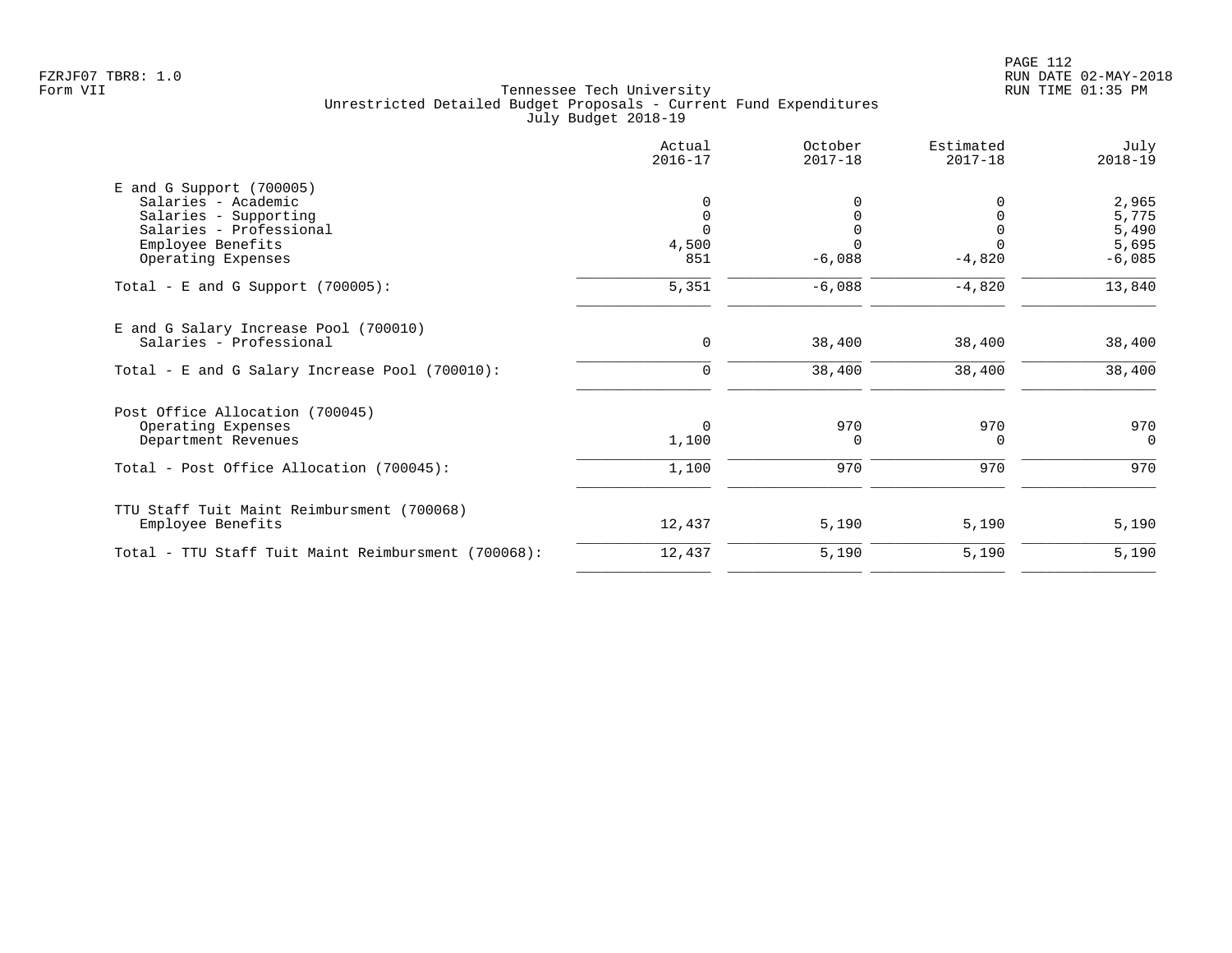| 94,410<br>123,552<br>276,969<br>267,109<br>107,209<br>545,165<br>341,322<br>383,955<br>344,843<br>70,977<br>516,315<br>481,387<br>734,050<br>749,640<br>2,729,050<br>2,379,458 | 102,013<br>274,290<br>62,505<br>87,185<br>382,004<br>366,263<br>9,100<br>8,570<br>650,246<br>748,810<br>2,619,381 | 126,794<br>263,639<br>38,435<br>292,376<br>343,229<br>7,170<br>340,229<br>754,950<br>2,166,822                                                                                                   |
|--------------------------------------------------------------------------------------------------------------------------------------------------------------------------------|-------------------------------------------------------------------------------------------------------------------|--------------------------------------------------------------------------------------------------------------------------------------------------------------------------------------------------|
|                                                                                                                                                                                |                                                                                                                   |                                                                                                                                                                                                  |
|                                                                                                                                                                                |                                                                                                                   |                                                                                                                                                                                                  |
|                                                                                                                                                                                |                                                                                                                   |                                                                                                                                                                                                  |
|                                                                                                                                                                                |                                                                                                                   |                                                                                                                                                                                                  |
|                                                                                                                                                                                |                                                                                                                   |                                                                                                                                                                                                  |
|                                                                                                                                                                                |                                                                                                                   |                                                                                                                                                                                                  |
|                                                                                                                                                                                |                                                                                                                   |                                                                                                                                                                                                  |
|                                                                                                                                                                                |                                                                                                                   |                                                                                                                                                                                                  |
|                                                                                                                                                                                |                                                                                                                   |                                                                                                                                                                                                  |
|                                                                                                                                                                                |                                                                                                                   |                                                                                                                                                                                                  |
|                                                                                                                                                                                |                                                                                                                   |                                                                                                                                                                                                  |
|                                                                                                                                                                                |                                                                                                                   |                                                                                                                                                                                                  |
| 94,410                                                                                                                                                                         |                                                                                                                   | 126,794                                                                                                                                                                                          |
|                                                                                                                                                                                |                                                                                                                   | 263,639                                                                                                                                                                                          |
|                                                                                                                                                                                |                                                                                                                   | 38,435                                                                                                                                                                                           |
|                                                                                                                                                                                |                                                                                                                   | 292,376                                                                                                                                                                                          |
|                                                                                                                                                                                |                                                                                                                   | 343,229                                                                                                                                                                                          |
|                                                                                                                                                                                |                                                                                                                   | 7,170                                                                                                                                                                                            |
|                                                                                                                                                                                |                                                                                                                   | 340,229                                                                                                                                                                                          |
|                                                                                                                                                                                |                                                                                                                   | 754,950                                                                                                                                                                                          |
|                                                                                                                                                                                |                                                                                                                   | 2,166,822                                                                                                                                                                                        |
|                                                                                                                                                                                | 276,969<br>107,209<br>545,165<br>383,955<br>70,977<br>516,315<br>734,050<br>2,729,050                             | 123,552<br>102,013<br>267,109<br>274,290<br>62,505<br>87,185<br>341,322<br>382,004<br>344,843<br>366,263<br>9,100<br>8,570<br>481,387<br>650,246<br>749,640<br>748,810<br>2,379,458<br>2,619,381 |

 Academic Support (35) Academic Support (350)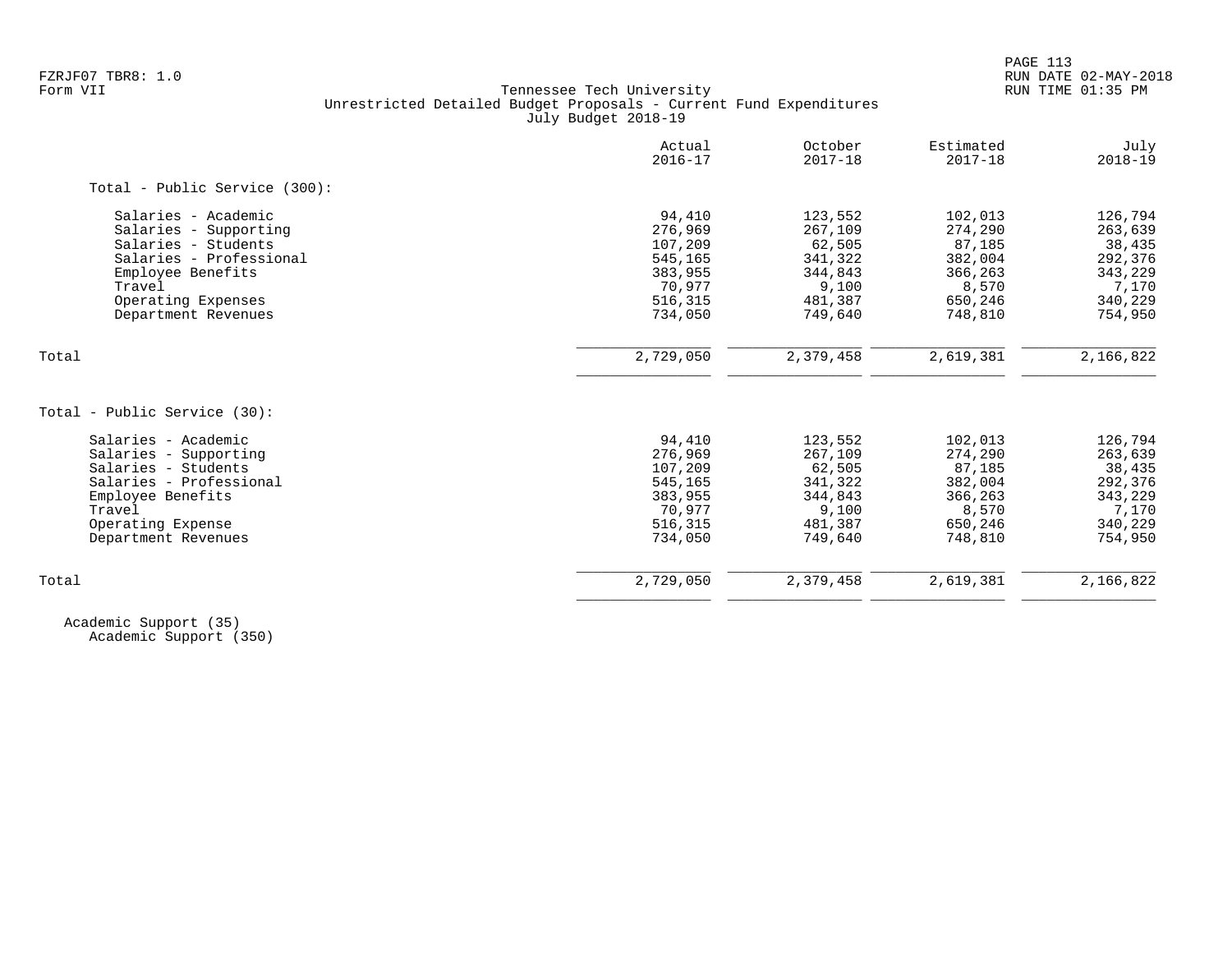|                                                                                                                                                                                           | Actual<br>$2016 - 17$                                                | October<br>$2017 - 18$                                  | Estimated<br>$2017 - 18$                                                   | July<br>$2018 - 19$                                                         |
|-------------------------------------------------------------------------------------------------------------------------------------------------------------------------------------------|----------------------------------------------------------------------|---------------------------------------------------------|----------------------------------------------------------------------------|-----------------------------------------------------------------------------|
| Testing and Surveys (120006)<br>Operating Expenses                                                                                                                                        | 50,829                                                               | 32,400                                                  | 32,400                                                                     | 42,400                                                                      |
| Total - Testing and Surveys (120006):                                                                                                                                                     | 50,829                                                               | 32,400                                                  | 32,400                                                                     | 42,400                                                                      |
| Self Study Accred Fee (120007)<br>Employee Benefits<br>Travel<br>Operating Expenses                                                                                                       | $\mathbf 0$<br>3,647<br>33,940                                       | 3,400<br>80<br>$\Omega$                                 | 3,400<br>$\Omega$<br>$\Omega$                                              | 3,400<br>$\mathbf 0$<br>$\Omega$                                            |
| Total - Self Study Accred Fee (120007):                                                                                                                                                   | 37,587                                                               | 3,480                                                   | 3,400                                                                      | 3,400                                                                       |
| Faculty Recruitment (120008)<br>Travel<br>Operating Expenses                                                                                                                              | 17,539<br>2,876                                                      | 0<br>$\mathbf 0$                                        | 0<br>$\mathbf 0$                                                           | 0<br>$\mathbf 0$                                                            |
| Total - Faculty Recruitment (120008):                                                                                                                                                     | 20,415                                                               | $\mathsf{O}$                                            | 0                                                                          | $\mathbf 0$                                                                 |
| Faculty Moving (120009)<br>Salaries - Administrative<br>Salaries - Academic<br>Employee Benefits                                                                                          | 5,000<br>77,000<br>11,297                                            | 0<br>0<br>0                                             | 25,000<br>0<br>$\Omega$                                                    | $\mathbf 0$<br>$\mathbf 0$<br>$\mathbf 0$                                   |
| Total - Faculty Moving (120009):                                                                                                                                                          | 93,297                                                               | $\mathbf 0$                                             | 25,000                                                                     | $\mathbf 0$                                                                 |
| Provost Office Discretion (120010)<br>Salaries - Academic<br>Salaries - Supporting<br>Salaries - Students<br>Salaries - Professional<br>Employee Benefits<br>Travel<br>Operating Expenses | 32,181<br>$\Omega$<br>9,302<br>20,000<br>12,245<br>16,724<br>112,001 | 0<br>5,111<br>0<br>$\cap$<br>3,500<br>$\Omega$<br>3,000 | 7,500<br>$\Omega$<br>$\mathbf 0$<br>$\Omega$<br>21,970<br>15,000<br>92,556 | 7,500<br>11,111<br>$\overline{0}$<br>$\Omega$<br>21,970<br>$\cap$<br>63,927 |
| Total - Provost Office Discretion (120010):                                                                                                                                               | 202,453                                                              | 11,611                                                  | 137,026                                                                    | 104,508                                                                     |
|                                                                                                                                                                                           |                                                                      |                                                         |                                                                            |                                                                             |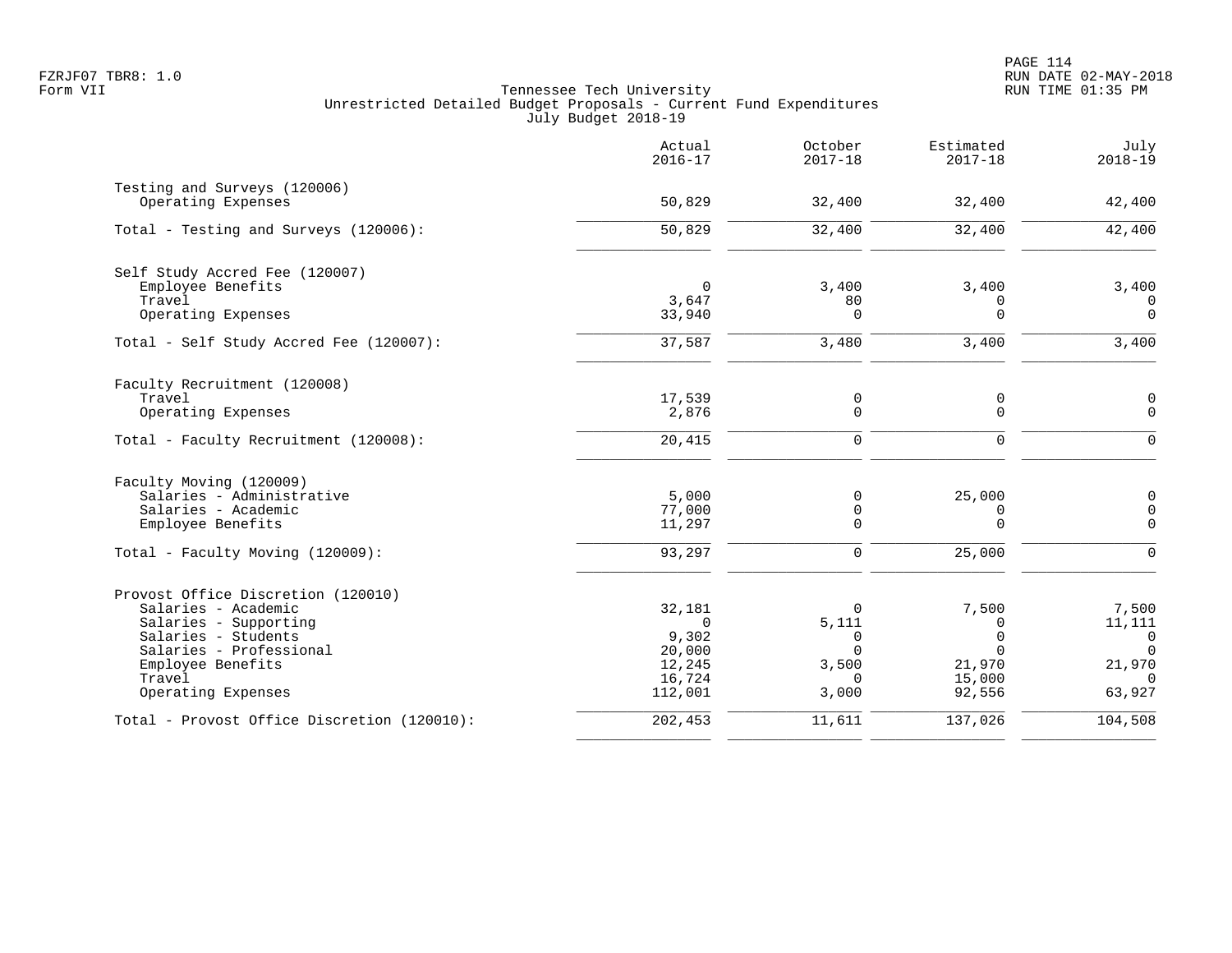|                                                                                                                       | Actual<br>$2016 - 17$       | October<br>$2017 - 18$           | Estimated<br>$2017 - 18$           | July<br>$2018 - 19$                           |
|-----------------------------------------------------------------------------------------------------------------------|-----------------------------|----------------------------------|------------------------------------|-----------------------------------------------|
| Faculty Development (120011)<br>Employee Benefits<br>Travel<br>Operating Expenses                                     | $\Omega$<br>46,553<br>1,691 | 1,000<br>14,900<br>0             | 1,000<br>19,420<br>480             | 1,000<br>14,900<br>$\Omega$                   |
| Total - Faculty Development (120011):                                                                                 | 48,244                      | 15,900                           | 20,900                             | 15,900                                        |
| Non Instr Faculty Assignment (120012)<br>Salaries - Academic                                                          | $\mathbf 0$                 | $\mathsf{O}$                     | $\mathbf 0$                        | 22,000                                        |
| Total - Non Instr Faculty Assignment (120012):                                                                        | $\mathbf 0$                 | $\mathbf 0$                      | 0                                  | 22,000                                        |
| Faculty Award (120016)<br>Operating Expenses                                                                          | 9,707                       | 7,740                            | 7,740                              | 7,740                                         |
| Total - Faculty Award (120016):                                                                                       | 9,707                       | 7,740                            | 7,740                              | 7,740                                         |
| Faculty Evaluations (120017)<br>Salaries - Students<br>Employee Benefits<br>Operating Expenses<br>Department Revenues | 1,465<br>11<br>34,982<br>0  | 0<br>1,750<br>15,220<br>$\Omega$ | 602<br>1,750<br>39,018<br>$-1,000$ | $\overline{0}$<br>1,750<br>62,020<br>$\Omega$ |
| Total - Faculty Evaluations (120017):                                                                                 | 36,458                      | 16,970                           | 40,370                             | 63,770                                        |
| Provost Surplus Non Instruction (120021)<br>Operating Expenses                                                        | $\mathsf{O}$                | $\mathbf{1}$                     | $\mathbf{1}$                       | $\mathbf 1$                                   |
| Total - Provost Surplus Non Instruction (120021):                                                                     | $\mathbf{0}$                | $\mathbf{1}$                     | $\mathbf{1}$                       | $\mathbf{1}$                                  |
|                                                                                                                       |                             |                                  |                                    |                                               |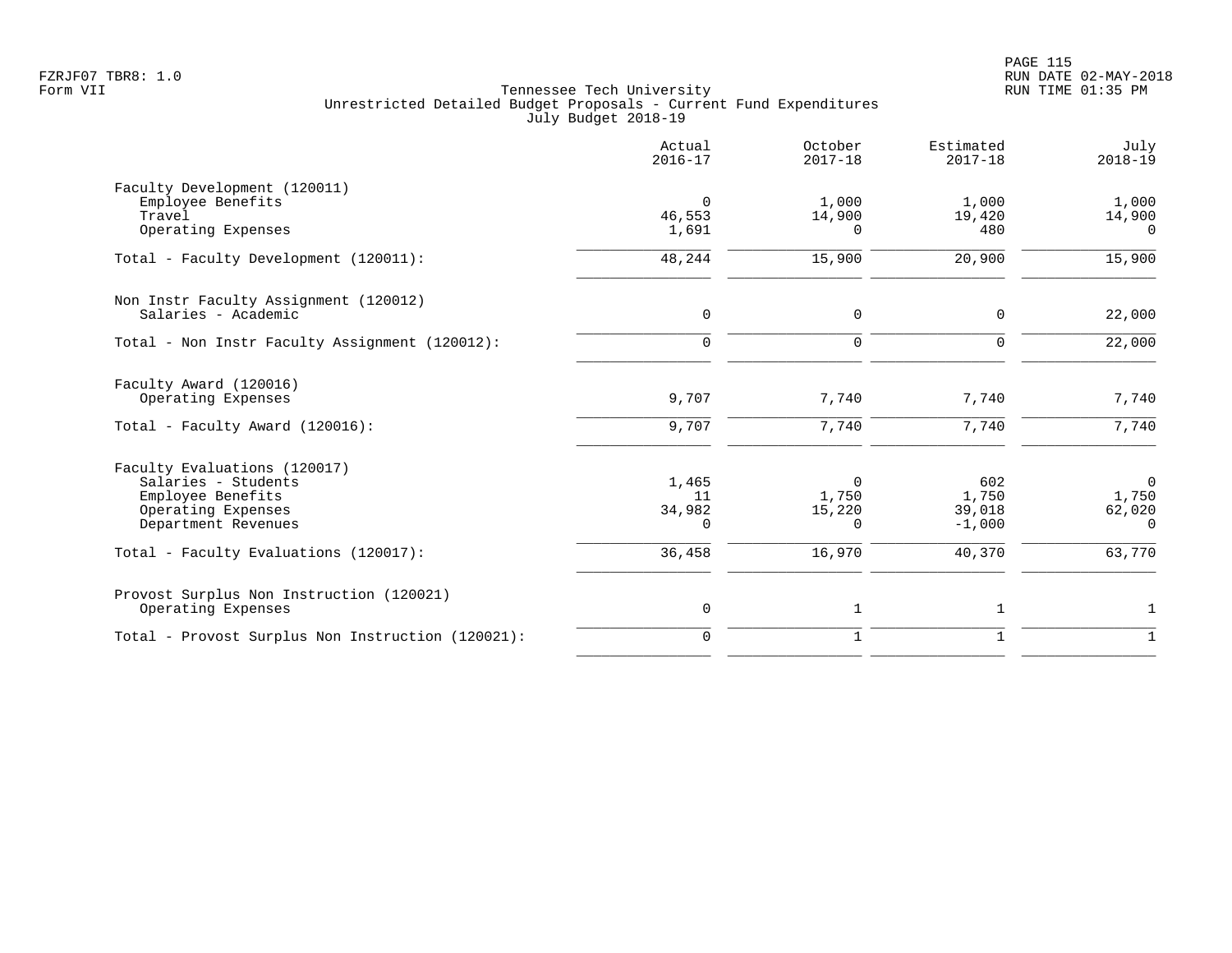|                                                      | Actual<br>$2016 - 17$ | October<br>$2017 - 18$ | Estimated<br>$2017 - 18$ | July<br>$2018 - 19$ |
|------------------------------------------------------|-----------------------|------------------------|--------------------------|---------------------|
| Office of Senior Associate Provost (121700)          |                       |                        |                          |                     |
| Salaries - Administrative                            | 297,602               | 318,210                | 318,210                  | 318,935             |
| Salaries - Supporting                                | 46,869                | 61,484                 | 61,548                   | 61,789              |
| Salaries - Students                                  | $\Omega$              | $\Omega$               | $\Omega$                 | 2,200               |
| Salaries - Professional                              | 106,237               | 85,268                 | 97,381                   | 147,211             |
| Employee Benefits                                    | 149,531               | 154,805                | 154,805                  | 154,805             |
| Travel                                               | 2,430                 | 1,920                  | 1,920                    | 1,920               |
| Operating Expenses                                   | 10,389                | 2,950                  | 7,886                    | 8,400               |
| Total - Office of Senior Associate Provost (121700): | 613,058               | 624,637                | 641,750                  | 695,260             |
| Center for Teaching & Learning Exc (121740)          |                       |                        |                          |                     |
| Salaries - Academic                                  | $\mathbf 0$           | 0                      | 600                      | $\mathbf 0$         |
| Salaries - Supporting                                | 7,044                 | $\mathbf 0$            | 0                        | $\Omega$            |
| Salaries - Students                                  | 3,662                 | 1,180                  | $\Omega$                 | 1,180               |
| Salaries - Professional                              | 89,638                | 191,479                | 137,344                  | 195,571             |
| Employee Benefits                                    | 27,281                | 66,765                 | 66,765                   | 66,765              |
| Travel                                               | 4,638                 | 3,780                  | 10,280                   | 3,780               |
| Operating Expenses                                   | 17,272                | 13,155                 | 35,335                   | 11,155              |
| Total - Center for Teaching & Learning Exc (121740): | 149,535               | 276,359                | 250,324                  | 278,451             |
| Craft Center Admin (121760)                          |                       |                        |                          |                     |
| Salaries - Supporting                                | 62,966                | 75,752                 | 62,112                   | 76,173              |
| Salaries - Students                                  | 0                     | 10,870                 | $\mathbf 0$              | 10,870              |
| Salaries - Professional                              | 95,753                | 117,328                | 117,328                  | 117,522             |
| Employee Benefits                                    | 58,865                | 56,965                 | 56,965                   | 56,965              |
| Travel                                               | 3,382                 | 5,700                  | 10,210                   | 700                 |
| Operating Expenses                                   | 43,399                | 69,616                 | 79,616                   | 74,616              |
| Total - Craft Center Admin (121760):                 | 264,365               | 336,231                | 326,231                  | 336,846             |
|                                                      |                       |                        |                          |                     |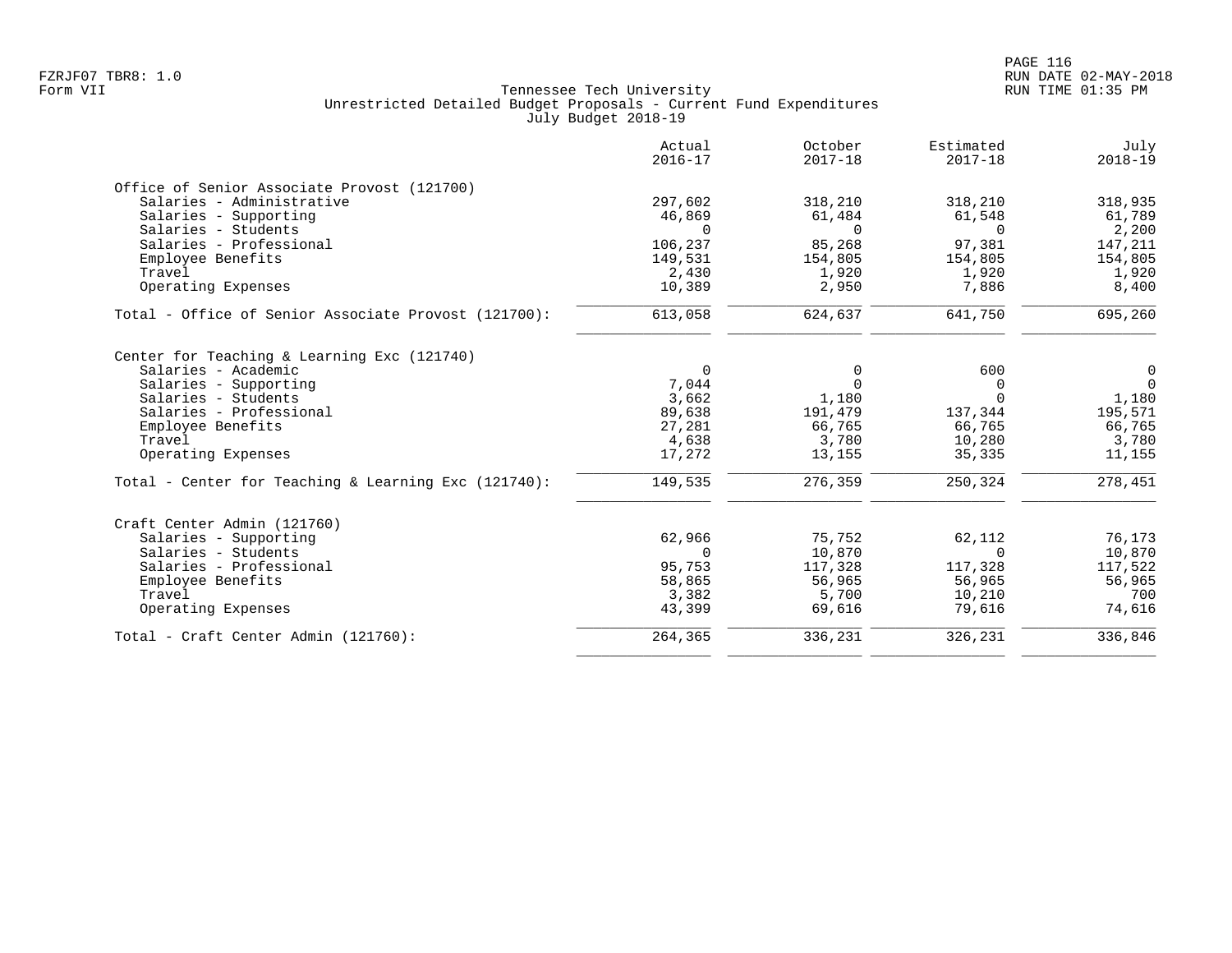|                                                                                                                                                                                                          | Actual<br>$2016 - 17$                                                               | October<br>$2017 - 18$                                                            | Estimated<br>$2017 - 18$                                                           | July<br>$2018 - 19$                                                                |
|----------------------------------------------------------------------------------------------------------------------------------------------------------------------------------------------------------|-------------------------------------------------------------------------------------|-----------------------------------------------------------------------------------|------------------------------------------------------------------------------------|------------------------------------------------------------------------------------|
| Federal College Work Study Program (122001)<br>Salaries - Students                                                                                                                                       | 17,013                                                                              | 27,260                                                                            | 27,260                                                                             | 27,260                                                                             |
| Total - Federal College Work Study Program (122001):                                                                                                                                                     | 17,013                                                                              | 27,260                                                                            | 27,260                                                                             | 27,260                                                                             |
| Student Exchance Program (123703)<br>Operating Expenses                                                                                                                                                  | $-19,561$                                                                           | $\mathbf 0$                                                                       | 0                                                                                  | $\mathbf 0$                                                                        |
| Total - Student Exchance Program (123703):                                                                                                                                                               | $-19,561$                                                                           | $\mathbf 0$                                                                       | 0                                                                                  | $\Omega$                                                                           |
| Exchange BA ENG Course Fee (123704)<br>Operating Expenses                                                                                                                                                | 5,355                                                                               | 2,500                                                                             | 2,500                                                                              | 2,500                                                                              |
| Total - Exchange BA ENG Course Fee (123704):                                                                                                                                                             | 5,355                                                                               | 2,500                                                                             | 2,500                                                                              | 2,500                                                                              |
| Library Administration (124000)<br>Salaries - Administrative<br>Salaries - Supporting<br>Salaries - Professional<br>Employee Benefits<br>Travel                                                          | 132,838<br>36,490<br>48,484<br>90,825<br>200                                        | 138,080<br>37,760<br>97,622<br>90,440<br>1,660                                    | 138,080<br>43,203<br>50,622<br>90,440<br>1,660                                     | 138,455<br>43,278<br>78,801<br>90,440<br>1,660                                     |
| Total - Library Administration (124000):                                                                                                                                                                 | 308,837                                                                             | 365,562                                                                           | 324,005                                                                            | 352,634                                                                            |
| Library Operating (124001)<br>Salaries - Academic<br>Salaries - Supporting<br>Salaries - Students<br>Salaries - Professional<br>Employee Benefits<br>Travel<br>Operating Expenses<br>Department Revenues | 742,405<br>321,357<br>76,303<br>97,496<br>502,586<br>10,216<br>234,559<br>$-92,210$ | 678,879<br>330,195<br>56,144<br>100,822<br>502,540<br>4,850<br>87,756<br>$\Omega$ | 686,166<br>268,484<br>93,644<br>93,502<br>502,540<br>6,350<br>222,695<br>$-91,843$ | 671,131<br>298,050<br>81,144<br>101,012<br>502,540<br>4,850<br>109,515<br>$\Omega$ |
| Total - Library Operating (124001):                                                                                                                                                                      | 1,892,712                                                                           | 1,761,186                                                                         | 1,781,538                                                                          | 1,768,242                                                                          |
|                                                                                                                                                                                                          |                                                                                     |                                                                                   |                                                                                    |                                                                                    |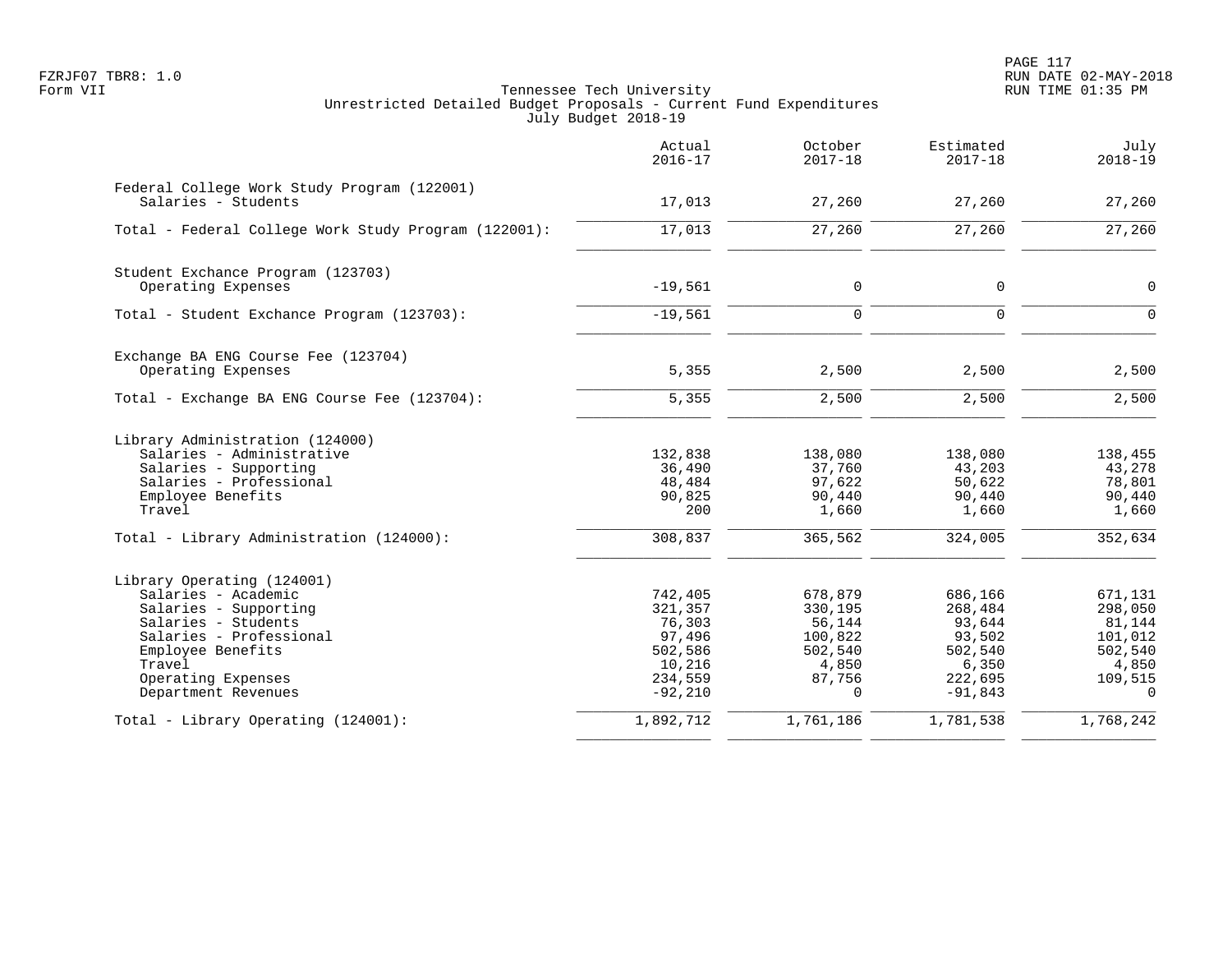| Actual<br>$2016 - 17$ | October<br>$2017 - 18$                                   | Estimated<br>$2017 - 18$                                | July<br>$2018 - 19$                                     |
|-----------------------|----------------------------------------------------------|---------------------------------------------------------|---------------------------------------------------------|
|                       |                                                          |                                                         |                                                         |
|                       |                                                          |                                                         | 75                                                      |
| 356                   | 75                                                       | 75                                                      | 75                                                      |
|                       |                                                          |                                                         |                                                         |
| 502,167               | 399,249                                                  | 399,249                                                 | 389,249                                                 |
|                       |                                                          |                                                         | 220,000                                                 |
| 606,825               | 619,249                                                  | 619,249                                                 | 609,249                                                 |
|                       |                                                          |                                                         |                                                         |
| 161,917               | 167,750                                                  | 167,750                                                 | 168,077                                                 |
|                       |                                                          |                                                         | 73,862                                                  |
|                       |                                                          |                                                         | 113,225                                                 |
|                       |                                                          |                                                         | 135,760                                                 |
| 41,284                | 26,379                                                   | 292,762                                                 | 43,203<br>26,200                                        |
| 526,211               | 557,596                                                  | 825,579                                                 | 560,327                                                 |
|                       |                                                          |                                                         |                                                         |
| 4,889                 | 3,860                                                    | 3,860                                                   | 3,860                                                   |
| 4,889                 | 3,860                                                    | 3,860                                                   | 3,860                                                   |
|                       | 356<br>104,658<br>70,504<br>109,283<br>115,476<br>27,747 | 75<br>220,000<br>74,248<br>112,946<br>135,760<br>40,513 | 75<br>220,000<br>68,248<br>112,946<br>135,760<br>48,113 |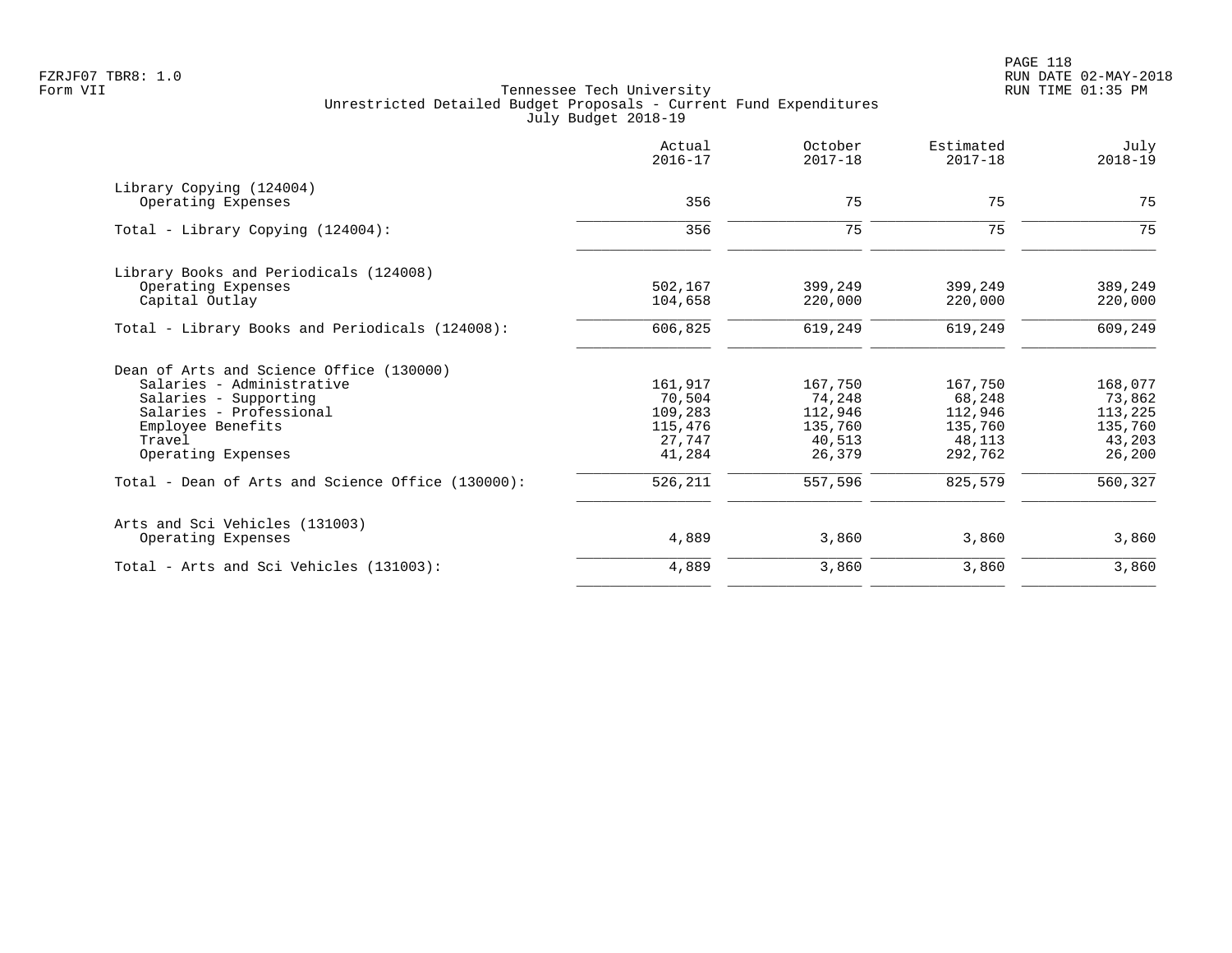|                                                      | Actual<br>$2016 - 17$ | October<br>$2017 - 18$ | Estimated<br>$2017 - 18$ | July<br>$2018 - 19$ |
|------------------------------------------------------|-----------------------|------------------------|--------------------------|---------------------|
| Arts and Sci Vehicles Revenue (131004)               |                       |                        |                          |                     |
| Travel                                               | $-19,384$             | $\Omega$               | $\Omega$                 | $\Omega$            |
| Department Revenues                                  | 0                     | $-13,860$              | $-13,860$                | $-13,860$           |
| Total - Arts and Sci Vehicles Revenue (131004):      | $-19,384$             | $-13,860$              | $-13,860$                | $-13,860$           |
| Dean of Engineering Admin Office (137000)            |                       |                        |                          |                     |
| Salaries - Administrative                            | 218,434               | 223,711                | 223,711                  | 228,221             |
| Salaries - Supporting                                | 11,100                | 11,200                 | 27,400                   | 11,200              |
| Salaries - Students                                  | $\Omega$              | $\Omega$               | 598                      | $\overline{0}$      |
| Salaries - Professional                              | 524,423               | 528,996                | 397,709                  | 560,189             |
| Employee Benefits                                    | 214,260               | 225,680                | 225,680                  | 225,680             |
| Travel                                               | 8,097                 | $\Omega$               | 10,000                   | $\Omega$            |
| Operating Expenses                                   | 92,693                | 69,987                 | 283,687                  | 15,566              |
| Capital Outlay                                       | 6,698                 | 0                      | 0                        | $\mathbf 0$         |
| Department Revenues                                  | $-151$                | $\Omega$               | $\Omega$                 | $\Omega$            |
| Total - Dean of Engineering Admin Office (137000):   | 1,075,554             | 1,059,574              | 1,168,785                | 1,040,856           |
| Engineering Admin Vehicles (137006)                  |                       |                        |                          |                     |
| Travel                                               | $-7,023$              | 0                      | 0                        | 0                   |
| Operating Expenses                                   | 2,581                 | $\mathbf 0$            | 0                        | $\mathbf 0$         |
| Total - Engineering Admin Vehicles (137006):         | $-4,442$              | $\mathbf 0$            | 0                        | $\Omega$            |
| Dean College of Interdiscp Studies (139300)          |                       |                        |                          |                     |
| Salaries - Administrative                            | 116,920               | 128,000                | 128,000                  | 128,000             |
| Salaries - Supporting                                | 27,464                | 30,194                 | 30,194                   | 30,341              |
| Salaries - Students                                  | 7,200                 | $\mathbf 0$            | $\mathbf 0$              | $\overline{0}$      |
| Salaries - Professional                              | 53,458                | 54,925                 | 54,925                   | 55,092              |
| Employee Benefits                                    | 80,475                | 81,295                 | 81,295                   | 81,295              |
| Travel                                               | 5,484                 | 2,970                  | 3,495                    | 2,970               |
| Operating Expenses                                   | 15,872                | 10,000                 | 10,000                   | 10,000              |
| Total - Dean College of Interdiscp Studies (139300): | 306,873               | 307,384                | 307,909                  | 307,698             |
|                                                      |                       |                        |                          |                     |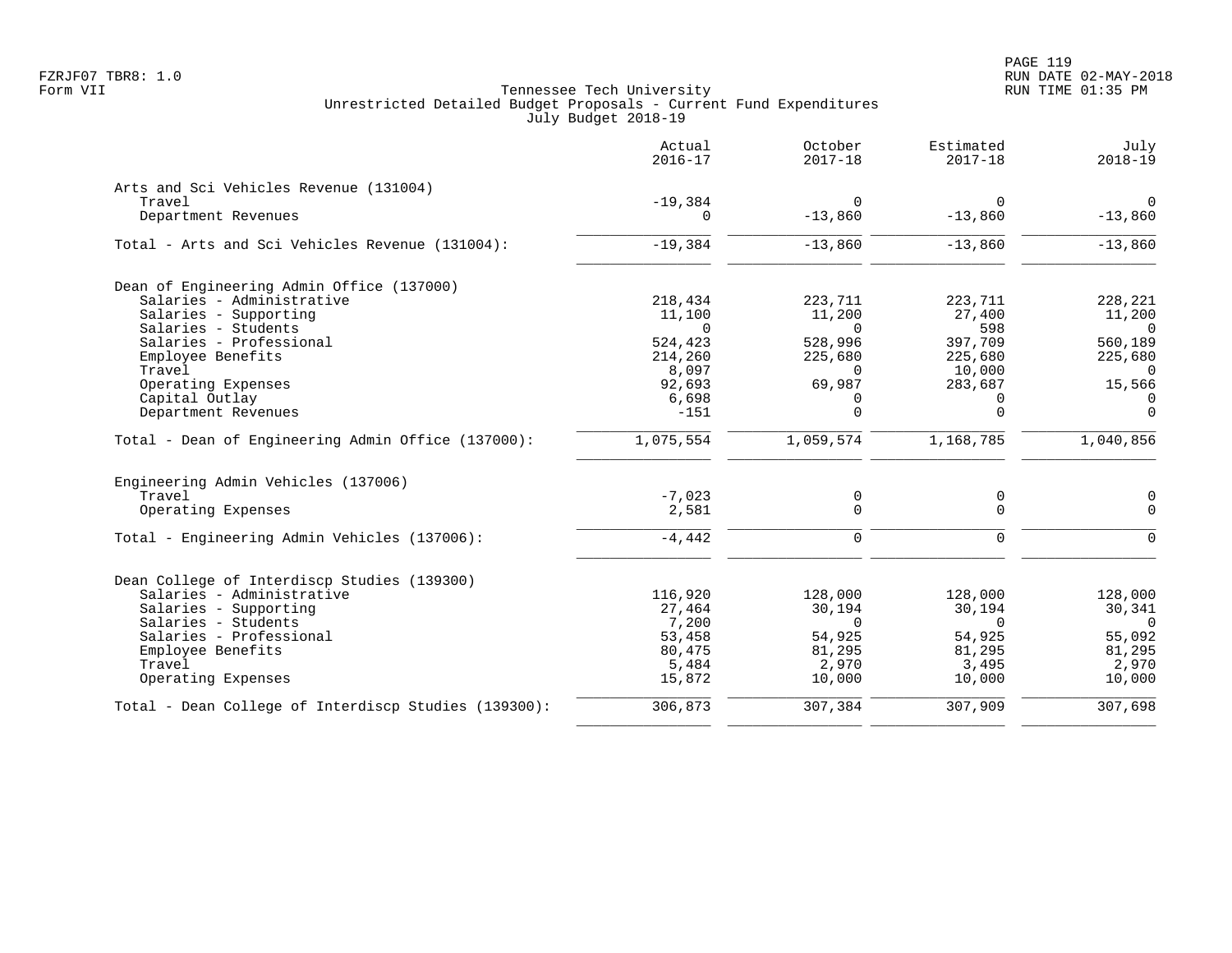PAGE 120 FZRJF07 TBR8: 1.0 RUN DATE 02-MAY-2018

|                                                 | Actual<br>$2016 - 17$ | October<br>$2017 - 18$ | Estimated<br>$2017 - 18$ | July<br>$2018 - 19$ |
|-------------------------------------------------|-----------------------|------------------------|--------------------------|---------------------|
| Water Ctr Vehicle (139401)                      |                       |                        |                          |                     |
| Operating Expenses                              | 6,960                 | 13,000                 | 13,000                   | 13,000              |
| Total - Water Ctr Vehicle (139401):             | 6,960                 | 13,000                 | 13,000                   | 13,000              |
| Water Ctr Vehicle Transfer In (139402)          |                       |                        |                          |                     |
| Travel                                          | $-15,795$             | $\Omega$               | 0                        | $\overline{0}$      |
| Operating Expenses                              | 0                     | $-25,000$              | $-25,000$                | $-25,000$           |
| Total - Water Ctr Vehicle Transfer In (139402): | $-15,795$             | $-25,000$              | $-25,000$                | $-25,000$           |
| Dean College Of Business (140000)               |                       |                        |                          |                     |
| Salaries - Administrative                       | 205,655               | 213,466                | 213,466                  | 213,983             |
| Salaries - Supporting                           | 74,936                | 107,472                | 101,527                  | 109,582             |
| Salaries - Students                             | $\Omega$              | $\Omega$               | 1,790                    | $\Omega$            |
| Salaries - Professional                         | 203,321               | 285,151                | 235,774                  | 314,704             |
| Employee Benefits                               | 145,166               | 153,194                | 153,194                  | 155,985             |
| Travel<br>Operating Expenses                    | 1,028<br>53,434       | $\Omega$<br>8,551      | $\Omega$<br>9,028        | $\Omega$<br>5,790   |
| Total - Dean College Of Business (140000):      | 683,540               | 767,834                | 714,779                  | 800,044             |
|                                                 |                       |                        |                          |                     |
| Business Copying (140006)                       |                       |                        |                          |                     |
| Operating Expenses                              | 3,066                 | 4,220                  | 4,220                    | 4,220               |
| Department Revenues                             | $-93$                 | $\Omega$               | $\Omega$                 | $\Omega$            |
| Total - Business Copying (140006):              | 2,973                 | 4,220                  | 4,220                    | 4,220               |
|                                                 |                       |                        |                          |                     |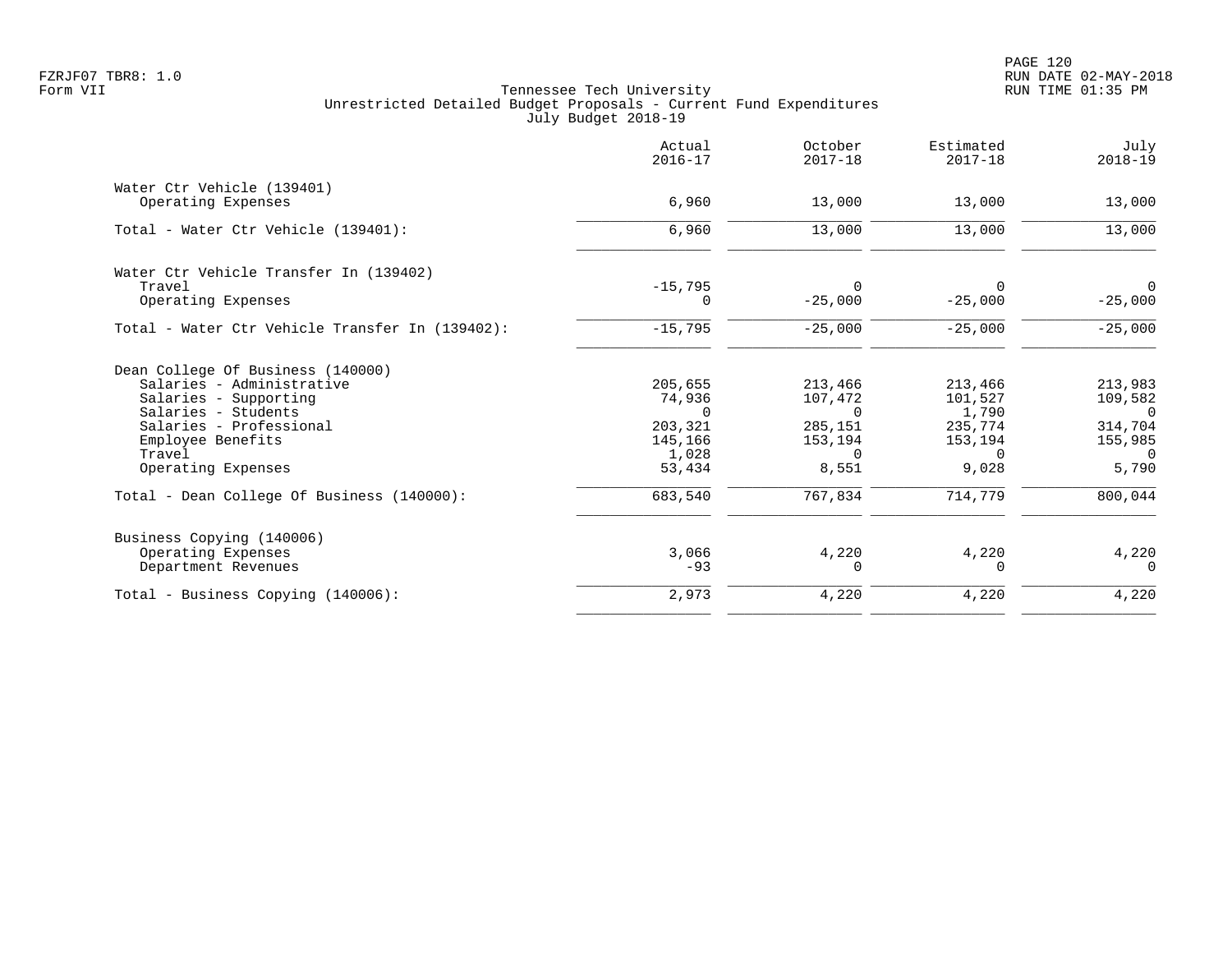|                                                       | Actual<br>$2016 - 17$ | October<br>$2017 - 18$ | Estimated<br>$2017 - 18$ | July<br>$2018 - 19$ |
|-------------------------------------------------------|-----------------------|------------------------|--------------------------|---------------------|
| Bus Copying Transfer In (140007)                      |                       |                        |                          |                     |
| Operating Expenses                                    | $-4,383$              | $\Omega$               | 0                        | $\mathbf 0$         |
| Department Revenues                                   | $-73$                 | $-4,220$               | $-4,220$                 | $-4,220$            |
| Total - Bus Copying Transfer In (140007):             | $-4,456$              | $-4,220$               | $-4,220$                 | $-4,220$            |
| Dean Business Strategic Initiatives (140027)          |                       |                        |                          |                     |
| Salaries - Students                                   | $\Omega$              | $\Omega$               | 12,093                   | 0                   |
| Operating Expenses                                    | 42,483                | 25,271                 | 0                        | $\overline{0}$      |
| Capital Outlay                                        | 60,297                | 0                      | $\Omega$                 | $\Omega$            |
| Total - Dean Business Strategic Initiatives (140027): | 102,780               | 25,271                 | 12,093                   | $\Omega$            |
| Dean of College of Education Office (150000)          |                       |                        |                          |                     |
| Salaries - Administrative                             | 156,832               | 161,708                | 161,708                  | 162,808             |
| Salaries - Academic                                   | $\Omega$              | 29,000                 | $\Omega$                 | $\Omega$            |
| Salaries - Supporting                                 | 117,922               | 87,289                 | 97,074                   | 115,710             |
| Salaries - Students                                   | $\Omega$              | 780                    | $\Omega$                 | 780                 |
| Salaries - Professional                               | 164,959               | 170,454                | 170,454                  | 170,924             |
| Employee Benefits                                     | 139,640               | 152,180                | 152,180                  | 152,180             |
| Travel                                                | 36,842                | 14,542                 | 27,797                   | 14,542              |
| Operating Expenses                                    | 29,100                | 23,211                 | 66,427                   | 23,211              |
| Total - Dean of College of Education Office (150000): | 645,295               | 639,164                | 675,640                  | 640,155             |
| Dean Educ Revenues (150026)                           |                       |                        |                          |                     |
| Operating Expenses                                    | 0                     | 5,060                  | 5,060                    | 5,060               |
| Total - Dean Educ Revenues (150026):                  | $\mathbf 0$           | 5,060                  | 5,060                    | 5,060               |
|                                                       |                       |                        |                          |                     |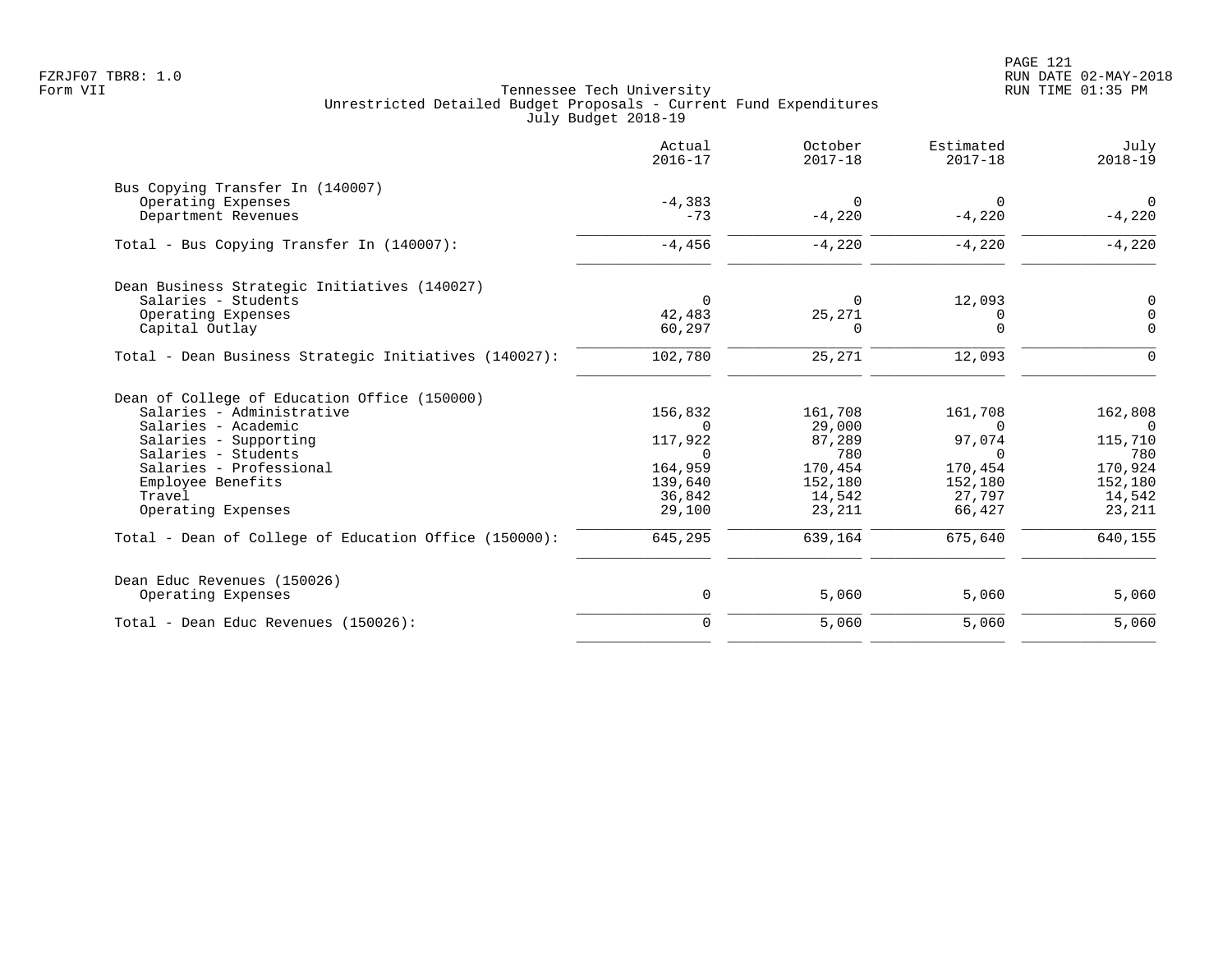PAGE 122 FZRJF07 TBR8: 1.0 RUN DATE 02-MAY-2018

|                                                       | Actual<br>$2016 - 17$ | October<br>$2017 - 18$ | Estimated<br>$2017 - 18$ | July<br>$2018 - 19$ |
|-------------------------------------------------------|-----------------------|------------------------|--------------------------|---------------------|
| Dean Education Strategic Initiative (150027)          |                       |                        |                          |                     |
| Travel                                                | 6,519                 | $\Omega$               | 0                        | $\mathbf 0$         |
| Operating Expenses                                    | 21,754                | 2,502                  | 2                        | $\Omega$            |
| Total - Dean Education Strategic Initiative (150027): | 28, 273               | 2,502                  | 2                        | $\Omega$            |
| Col of Education Student Success Ct (153058)          |                       |                        |                          |                     |
| Salaries - Academic                                   | 1,575                 | 0                      | 0                        | 0                   |
| Salaries - Supporting                                 | 23,485                | 26,541                 | 19,805                   | 26,241              |
| Salaries - Students                                   | 610                   | $\Omega$               | 6,040                    | $\Omega$            |
| Salaries - Professional                               | 188,374               | 196,731                | 192,856                  | 193,452             |
| Employee Benefits                                     | 77,648                | 78,470                 | 78,470                   | 78,470              |
| Operating Expenses                                    | 6,276                 | 5,757                  | 10,328                   | 9,557               |
| Total - Col of Education Student Success Ct (153058): | 297,968               | 307,499                | 307,499                  | 307,720             |
| Child Development Lab (153400)                        |                       |                        |                          |                     |
| Salaries - Supporting                                 | 169,826               | 153,530                | 153,530                  | 156,797             |
| Salaries - Students                                   | 47,284                | 11,586                 | 11,586                   | 17,586              |
| Salaries - Professional                               | 213,871               | 228,885                | 228,885                  | 240,487             |
| Employee Benefits                                     | 148,407               | 216,012                | 216,012                  | 220,530             |
| Travel                                                | 599                   | 760                    | 760                      | 760                 |
| Operating Expenses                                    | 44,142                | 29,229                 | 29,229                   | 36,669              |
| Total - Child Development Lab (153400):               | 624,129               | 640,002                | 640,002                  | 672,829             |
| UC Joan Derryberry Art Gallery (155003)               |                       |                        |                          |                     |
| Travel                                                | $\mathbf 0$           | 96                     | 96                       | $\mathbf 0$         |
| Operating Expenses                                    | 1,784                 | 1,714                  | 1,714                    | 1,810               |
| Total - UC Joan Derryberry Art Gallery (155003):      | 1,784                 | 1,810                  | 1,810                    | 1,810               |
|                                                       |                       |                        |                          |                     |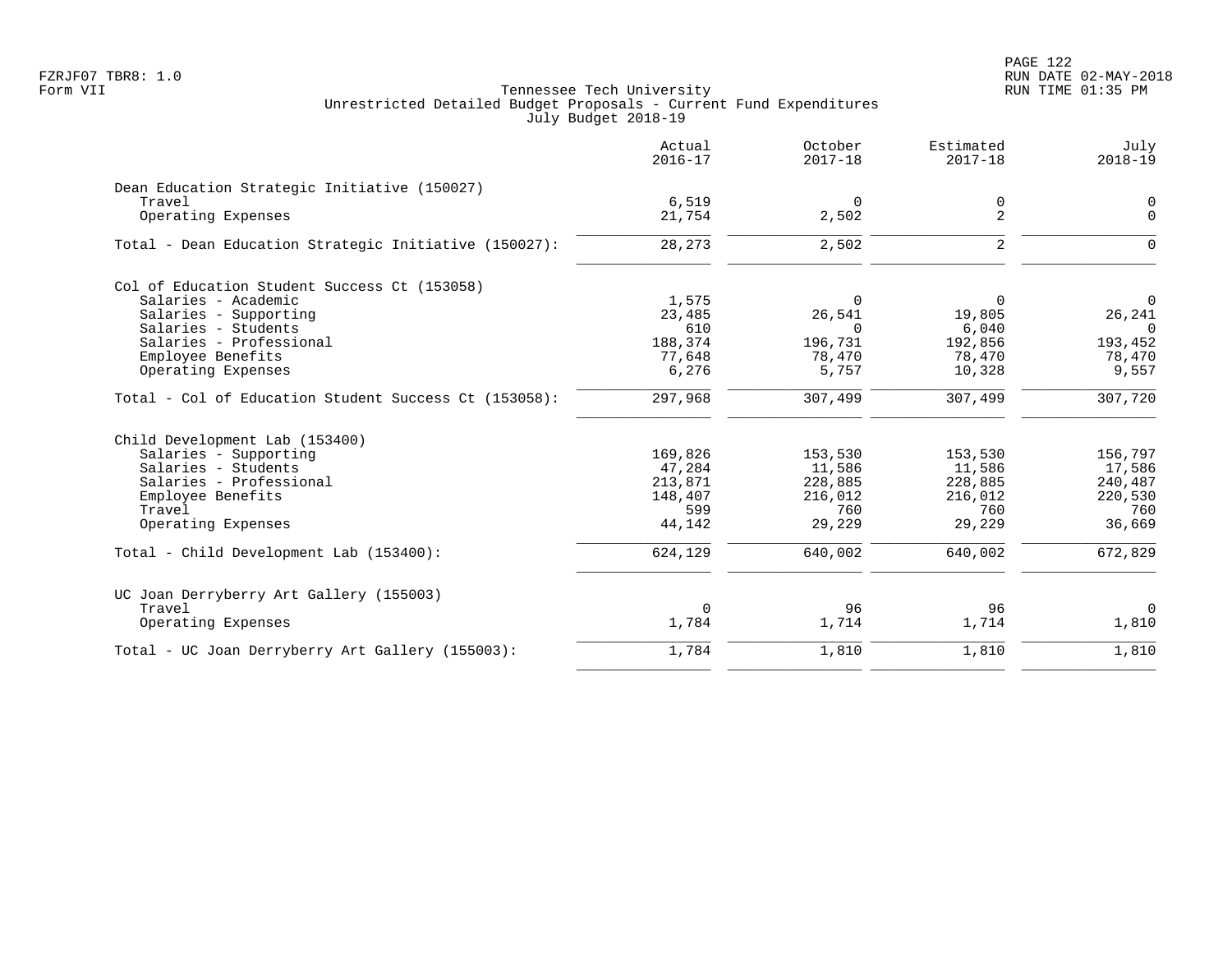| Actual<br>$2016 - 17$ | October<br>$2017 - 18$                                                                                            | Estimated<br>$2017 - 18$                                                                                      | July<br>$2018 - 19$                                                                                        |
|-----------------------|-------------------------------------------------------------------------------------------------------------------|---------------------------------------------------------------------------------------------------------------|------------------------------------------------------------------------------------------------------------|
|                       |                                                                                                                   |                                                                                                               |                                                                                                            |
|                       |                                                                                                                   |                                                                                                               | 6,000                                                                                                      |
|                       |                                                                                                                   |                                                                                                               | 30,936                                                                                                     |
|                       |                                                                                                                   |                                                                                                               | 50,771                                                                                                     |
|                       |                                                                                                                   |                                                                                                               | 46,300                                                                                                     |
|                       |                                                                                                                   |                                                                                                               | 16,265                                                                                                     |
|                       |                                                                                                                   |                                                                                                               | $\Omega$                                                                                                   |
| 143,956               | 149,866                                                                                                           | 149,866                                                                                                       | 150,272                                                                                                    |
|                       |                                                                                                                   |                                                                                                               |                                                                                                            |
| 17,947                | 17,230                                                                                                            | 17,230                                                                                                        | 17,230                                                                                                     |
| 17,947                | 17,230                                                                                                            | 17,230                                                                                                        | 17,230                                                                                                     |
|                       |                                                                                                                   |                                                                                                               |                                                                                                            |
|                       |                                                                                                                   |                                                                                                               | 175,953                                                                                                    |
|                       |                                                                                                                   |                                                                                                               | 38,970                                                                                                     |
|                       |                                                                                                                   |                                                                                                               | 2,000                                                                                                      |
|                       |                                                                                                                   |                                                                                                               | 69,200                                                                                                     |
|                       | $\Omega$                                                                                                          | 0                                                                                                             | $\overline{0}$                                                                                             |
| 4,134                 | 3,764                                                                                                             | 3,764                                                                                                         | 3,764                                                                                                      |
| 277,505               | 287,250                                                                                                           | 289,250                                                                                                       | 289,887                                                                                                    |
|                       |                                                                                                                   |                                                                                                               |                                                                                                            |
|                       |                                                                                                                   |                                                                                                               | 0                                                                                                          |
| $-618$                | 0                                                                                                                 | $\mathbf 0$                                                                                                   | $\mathbf 0$                                                                                                |
| $-547$                | 2,101                                                                                                             | 2,101                                                                                                         | $\mathbf 0$                                                                                                |
|                       | 8,717<br>29,546<br>49,119<br>46,164<br>10,881<br>$-471$<br>169,053<br>37,041<br>$\Omega$<br>67,296<br>$-19$<br>71 | 6,000<br>30,773<br>50,528<br>46,300<br>16,265<br>$\Omega$<br>175,503<br>38,783<br>$\Omega$<br>69,200<br>2,101 | 6,000<br>30,773<br>50,528<br>46,300<br>16,265<br>$\Omega$<br>175,503<br>38,783<br>2,000<br>69,200<br>2,101 |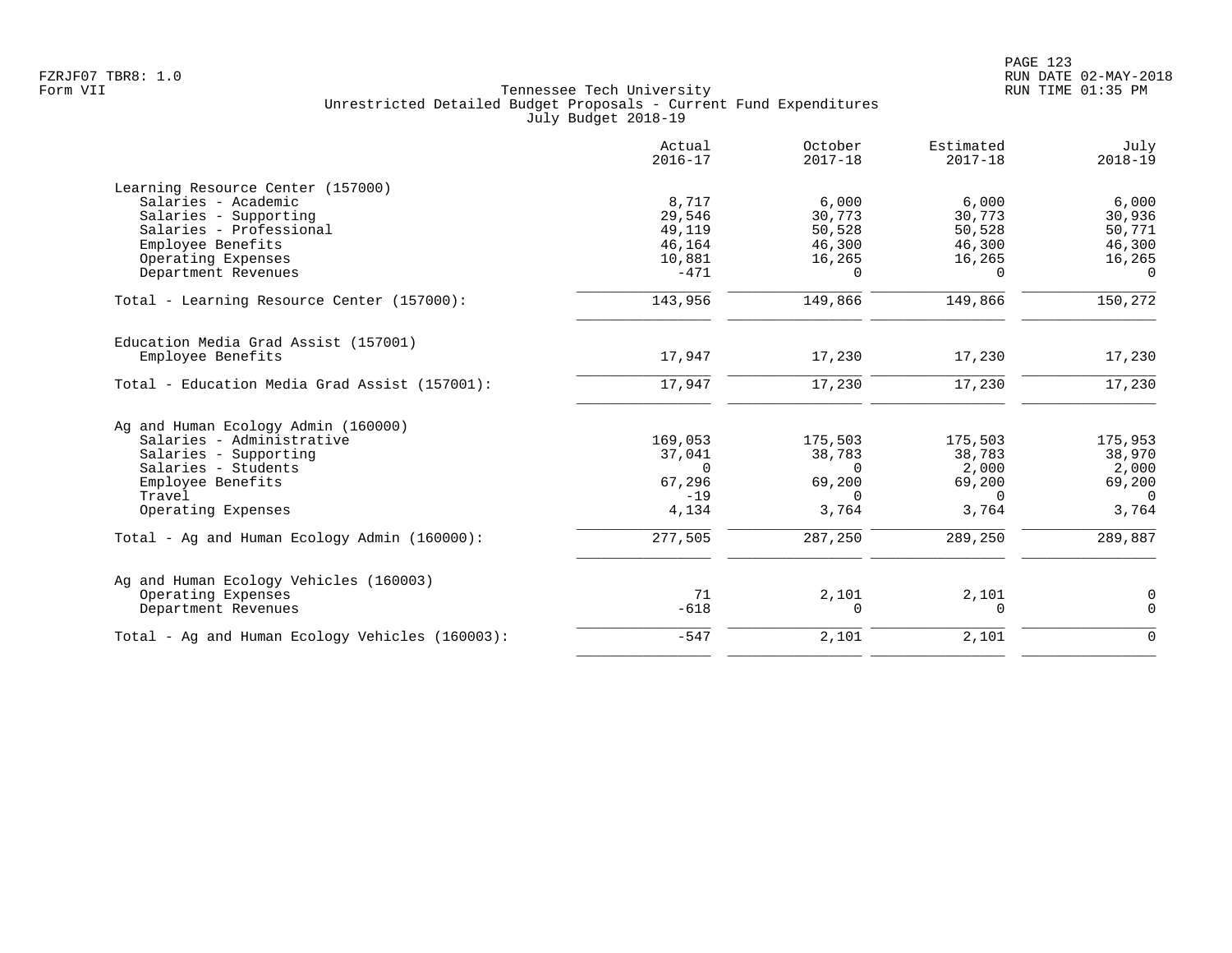|                                                       | Actual<br>$2016 - 17$ | October<br>$2017 - 18$  | Estimated<br>$2017 - 18$ | July<br>$2018 - 19$      |
|-------------------------------------------------------|-----------------------|-------------------------|--------------------------|--------------------------|
| Dean Ag & HEC Strategic Initiatives (160027)          |                       |                         |                          |                          |
| Salaries - Academic                                   | 2,000                 | 0                       | 0                        | $\mathbf 0$              |
| Salaries - Supporting                                 | 3,777                 | $\mathbf 0$             | $\mathbf 0$              | $\mathbf 0$              |
| Employee Benefits                                     | 694                   | $\Omega$                | $\Omega$                 | $\Omega$                 |
| Travel                                                | 3,274                 | $\Omega$                | 1,093                    | $\mathbf 0$              |
| Operating Expenses                                    | 18,628                | 12,792                  | 11,699                   | $\Omega$                 |
| Total - Dean Aq & HEC Strategic Initiatives (160027): | 28,373                | 12,792                  | 12,792                   | $\Omega$                 |
| Farm Administration (162000)                          |                       |                         |                          |                          |
| Salaries - Supporting                                 | 51,975                | 91,129                  | 91,129                   | 93,483                   |
| Salaries - Professional                               | 49,963                | 51,336                  | 51,336                   | 51,485                   |
| Employee Benefits                                     | 56,141                | 53,224                  | 53,224                   | 53,224                   |
| Travel                                                | $\Omega$              | 140                     | 140                      | 140                      |
| Total - Farm Administration (162000):                 | 158,079               | 195,829                 | 195,829                  | 198,332                  |
| Livestock and Dairy (162001)                          |                       |                         |                          |                          |
| Salaries - Students                                   | 13,563                | 2,090                   | 14,000                   | 2,090                    |
| Employee Benefits                                     | 251                   | 300                     | 300                      | 300                      |
| Operating Expenses                                    | 171,969               | 168,950                 | 260,250                  | 168,950                  |
| Capital Outlay                                        | 12,654                | $\Omega$                | $\Omega$                 | $\Omega$                 |
| Total - Livestock and Dairy (162001):                 | 198,437               | 171,340                 | 274,550                  | 171,340                  |
| Oakley Sustainable Aq Center (162006)                 |                       |                         |                          |                          |
| Salaries - Academic                                   | 24,235                | $\Omega$                | $\Omega$                 | 0                        |
| Salaries - Supporting                                 | 82,484                | 5,700                   | 5,700                    | 0                        |
| Salaries - Students                                   | 7,981                 | $\Omega$                | 0                        | $\overline{0}$           |
| Salaries - Professional                               | 28,026                | $\mathsf 0$             | $\Omega$                 | $\mathbf 0$              |
| Employee Benefits                                     | 51,318                | $\mathbf 0$<br>$\Omega$ | $\Omega$<br>$\cap$       | $\mathsf{O}$<br>$\Omega$ |
| Travel                                                | 499                   |                         |                          |                          |
| Operating Expenses<br>Capital Outlay                  | 186,500<br>34,689     | 60,000<br>$\Omega$      | 60,000<br>$\cap$         | 60,000<br>$\Omega$       |
| Total - Oakley Sustainable Ag Center (162006):        | 415,732               | 65,700                  | 65,700                   | 60,000                   |
|                                                       |                       |                         |                          |                          |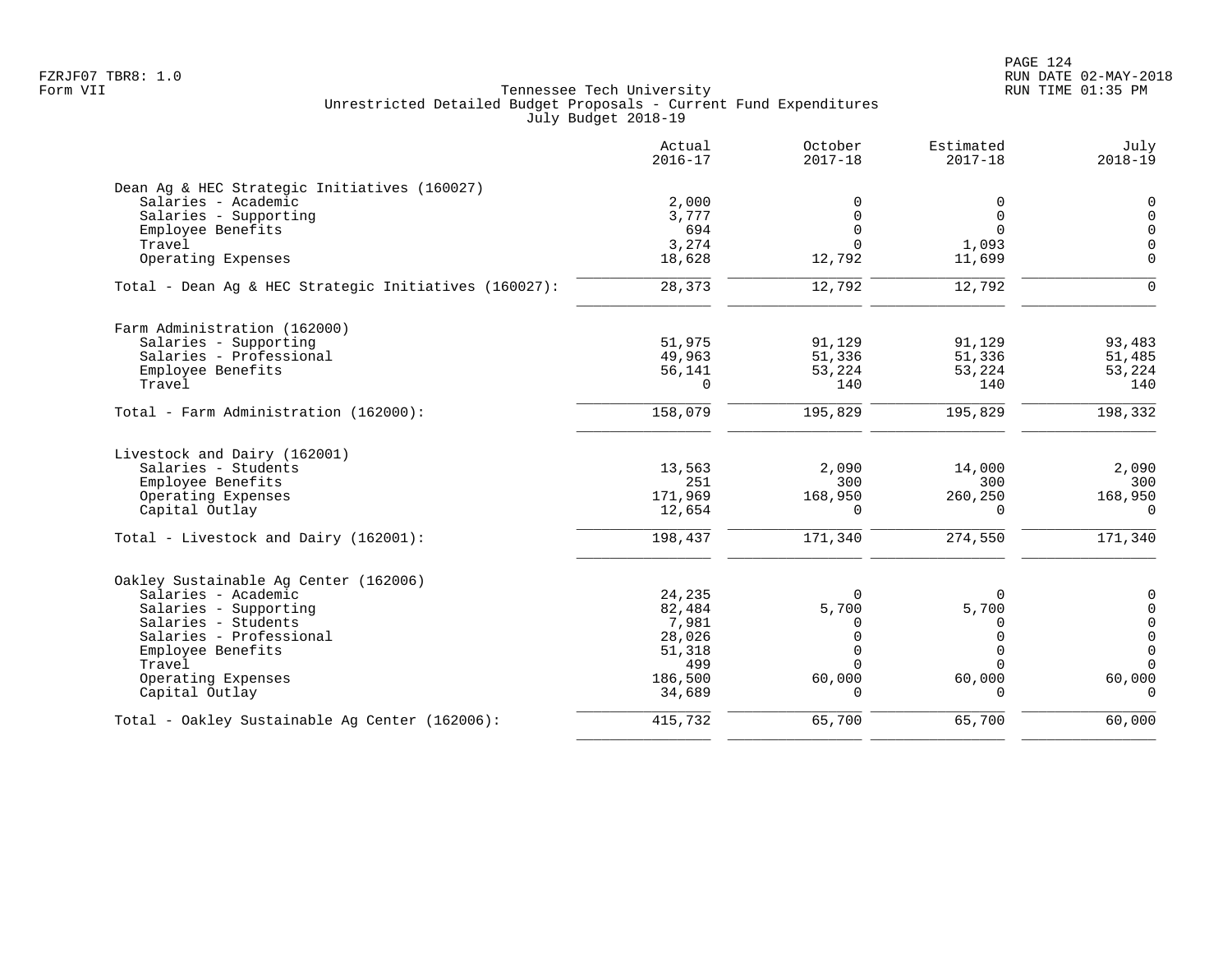PAGE 125 FZRJF07 TBR8: 1.0 RUN DATE 02-MAY-2018

|                                                 | Actual<br>$2016 - 17$ | October<br>$2017 - 18$ | Estimated<br>$2017 - 18$ | July<br>$2018 - 19$ |
|-------------------------------------------------|-----------------------|------------------------|--------------------------|---------------------|
| Waters Organic Farm (162007)                    |                       |                        |                          |                     |
| Operating Expenses                              | $\mathbf 0$           | 6,000                  | 6,000                    | 6,000               |
| Total - Waters Organic Farm (162007):           | $\Omega$              | 6,000                  | 6,000                    | 6,000               |
| Oakley Produce (162009)                         |                       |                        |                          |                     |
| Salaries - Supporting                           | 1,847                 | 0                      |                          | 0                   |
| Salaries - Students                             | 2,777                 | $\Omega$               |                          | $\mathsf 0$         |
| Employee Benefits                               | 3,009                 | $\Omega$               |                          | $\Omega$            |
| Operating Expenses                              | 20,552                | 15,000                 | 15,000                   | 15,000              |
| Total - Oakley Produce (162009):                | 28,185                | 15,000                 | 15,000                   | 15,000              |
| Agriculture Vehicles (163002)                   |                       |                        |                          |                     |
| Travel                                          | $-134$                | 0                      | 0                        | 0                   |
| Operating Expenses                              | 594                   | $\mathbf 0$            | $\Omega$                 | $\Omega$            |
| Total - Agriculture Vehicles (163002):          | 460                   | 0                      | 0                        | $\Omega$            |
| Dean Hester School of Nursing (166004)          |                       |                        |                          |                     |
| Salaries - Administrative                       | 176,313               | 178,818                | 160,165                  | 172,461             |
| Salaries - Supporting                           | 35,244                | 30,034                 | 36,923                   | 39,291              |
| Employee Benefits                               | 39,571                | 42,255                 | 42,255                   | 42,255              |
| Operating Expenses                              | 0                     | $\Omega$               | 11,714                   | $\Omega$            |
| Total - Dean Hester School of Nursing (166004): | 251,128               | 251,107                | 251,057                  | 254,007             |
|                                                 |                       |                        |                          |                     |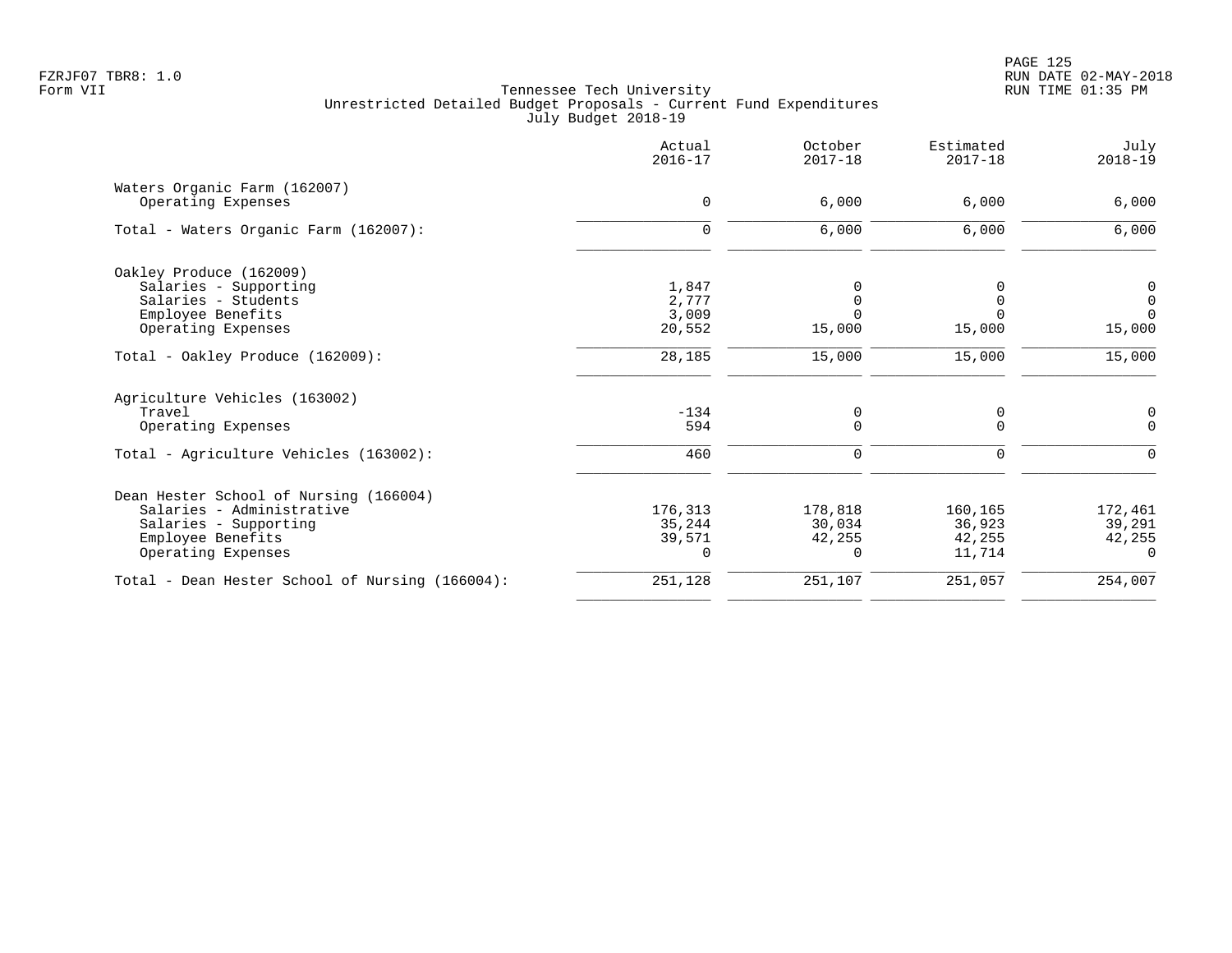| Actual<br>$2016 - 17$ | October<br>$2017 - 18$ | Estimated<br>$2017 - 18$ | July<br>$2018 - 19$ |
|-----------------------|------------------------|--------------------------|---------------------|
|                       |                        |                          |                     |
| 9,366                 |                        |                          | $\mathbf 0$         |
| 908                   | 0                      | O                        | $\Omega$            |
|                       | $\Omega$               | $\Omega$                 | $\mathbf 0$         |
|                       |                        |                          | $\Omega$            |
|                       |                        |                          | $\mathbf 0$         |
| 29,358                | 10,000                 | 10,000                   | $\Omega$            |
|                       |                        |                          |                     |
| 166,148               | 171,679                | 171,679                  | 172,049             |
| 33,286                | 33,415                 | 33,415                   | 32,800              |
| 163,834               | 199,571                | 183,546                  | 188,265             |
| 145,511               | 169,840                | 166,388                  | 169,840             |
| $\Omega$              | 2,000                  | 2,000                    | 2,000               |
| 14,964                | 8,050                  | 8,050                    | 8,050               |
| 523,743               | 584,555                | 565,078                  | 573,004             |
|                       |                        |                          |                     |
| 82,823                | 66,707                 | 85,427                   | 71,969              |
| 180,204               | 185,799                | 183,072                  | 217,029             |
| 132,786               | 163,630                | 163,630                  | 163,630             |
| 11,495                | 1,000                  | 12,707                   | 1,000               |
| 33,506                | 49,706                 | 57,006                   | 23,000              |
| 440,814               | 466,842                | 501,842                  | 476,628             |
|                       | 747<br>14,972<br>3,365 | 10,000                   | 10,000              |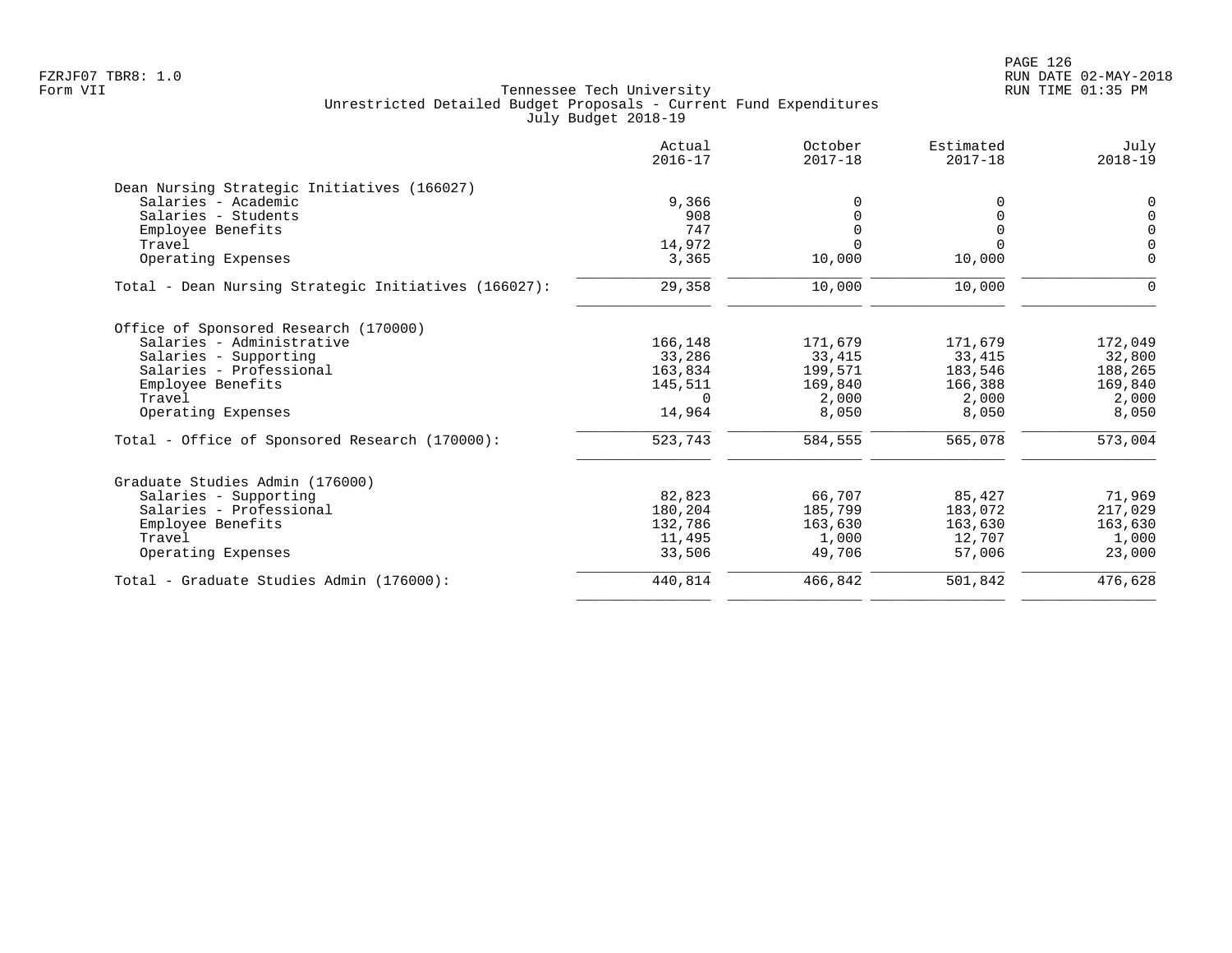|                                                | Actual<br>$2016 - 17$ | October<br>$2017 - 18$ | Estimated<br>$2017 - 18$ | July<br>$2018 - 19$ |
|------------------------------------------------|-----------------------|------------------------|--------------------------|---------------------|
| Thesis Binding (176005)                        |                       |                        |                          |                     |
| Operating Expenses                             | $\mathbf 0$           | 2,000                  | 2,000                    | 2,000               |
| Total - Thesis Binding $(176005)$ :            | $\mathbf 0$           | 2,000                  | 2,000                    | 2,000               |
| Dean of College of Fine Arts (177000)          |                       |                        |                          |                     |
| Salaries - Administrative                      | 0                     | 159,946                | 146,746                  | 160,679             |
| Salaries - Academic                            | $\Omega$              | $\Omega$               | 8,061                    | $\overline{0}$      |
| Salaries - Supporting                          | $\Omega$              | 32,473                 | 29,810                   | 33,620              |
| Employee Benefits                              | $\Omega$              | 45,000                 | 45,000                   | 45,000              |
| Travel                                         | 0                     | 6,000                  | 24,215                   | 6,000               |
| Operating Expenses                             | $\Omega$              | 15,000                 | 30,745                   | 82,297              |
| Total - Dean of College of Fine Arts (177000): | $\mathbf 0$           | 258,419                | 284,577                  | 327,596             |
| Visions 5000 (180006)                          |                       |                        |                          |                     |
| Operating Expenses                             | $\mathbf 0$           | 30                     | 30                       | 30                  |
| Total - Visions 5000 (180006):                 | $\mathbf 0$           | 30                     | 30                       | 30                  |
| Extended Education (180012)                    |                       |                        |                          |                     |
| Salaries - Supporting                          | 94,996                | 93,343                 | 93,343                   | 93,674              |
| Salaries - Students                            | $\Omega$              | 1,500                  | $\Omega$                 | 1,500               |
| Salaries - Professional                        | 71,150                | 69,551                 | 69,551                   | 69,762              |
| Employee Benefits                              | 70,610                | 71,421                 | 71,421                   | 71,421              |
| Travel                                         | 2,186                 | 2,000                  | 2,000                    | 10,000              |
| Operating Expenses                             | 11,535                | 16,050                 | 12,050                   | 10,000              |
| Total - Extended Education (180012):           | 250,477               | 253,865                | 248,365                  | 256,357             |
|                                                |                       |                        |                          |                     |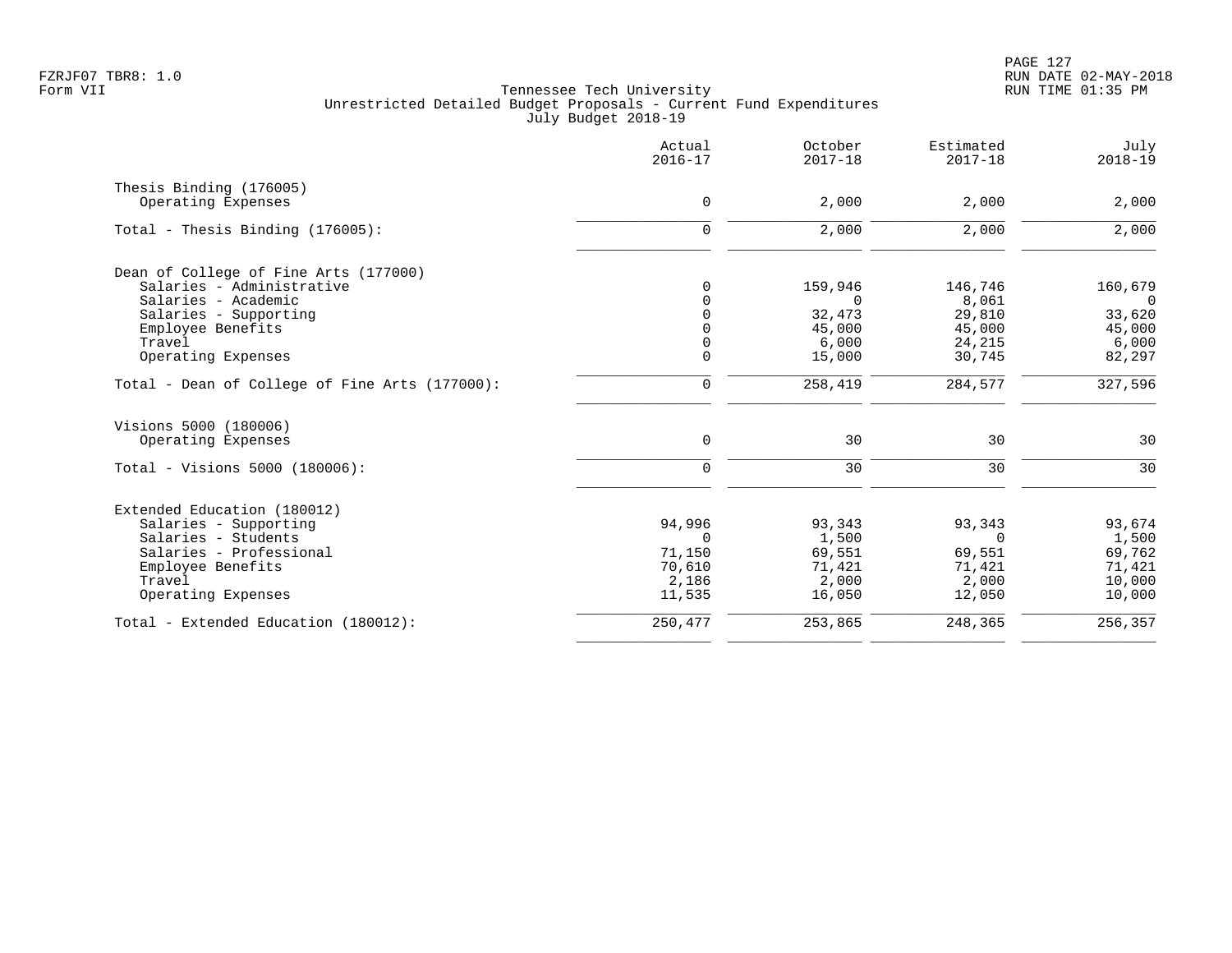PAGE 128 FZRJF07 TBR8: 1.0 RUN DATE 02-MAY-2018

|                                                       | Actual<br>$2016 - 17$ | October<br>$2017 - 18$ | Estimated<br>$2017 - 18$ | July<br>$2018 - 19$ |
|-------------------------------------------------------|-----------------------|------------------------|--------------------------|---------------------|
| Extended Educ Grad Asst (180018)<br>Employee Benefits | 4,935                 | $\mathbf 0$            | 0                        | 0                   |
| Total - Extended Educ Grad Asst (180018):             | 4,935                 | $\Omega$               | $\Omega$                 | $\Omega$            |
| Information Technology Admin (190000)                 |                       |                        |                          |                     |
| Salaries - Administrative                             | $\Omega$              | 71,166                 | 0                        | $\Omega$            |
| Salaries - Supporting                                 | 8,310                 | $\Omega$               | $\Omega$                 | 13,713              |
| Salaries - Students                                   | 618                   | 2,290                  | 2,290                    | 2,290               |
| Salaries - Professional                               | 175,082               | 114,512                | 178,231                  | 235,840             |
| Employee Benefits                                     | 73,263                | 100,620                | 100,620                  | 100,620             |
| Travel                                                | 11,064                | 14,000                 | 14,000                   | 14,000              |
| Operating Expenses                                    | 76,350                | 80,260                 | 83,158                   | 80,260              |
| Department Revenues                                   | 450,000               | 450,000                | 450,000                  | 450,000             |
| Total - Information Technology Admin (190000):        | 794,687               | 832,848                | 828,299                  | 896,723             |
| PC Maintenance (190004)                               |                       |                        |                          |                     |
| Operating Expenses                                    | 35,992                | 37,020                 | 37,020                   | 37,020              |
| Total - PC Maintenance (190004):                      | 35,992                | 37,020                 | 37,020                   | 37,020              |
| Innovation Institute (190005)                         |                       |                        |                          |                     |
| Salaries - Supporting                                 | 30,452                | $\Omega$               | 0                        | $-21, 213$          |
| Salaries - Professional                               | 154,217               | 2,400                  | 2,400                    | 0                   |
| Employee Benefits                                     | 75,251                | 0                      | 0                        | $\mathbf 0$         |
| Travel                                                | 3,964                 | $\Omega$               | 0                        | $\Omega$            |
| Operating Expenses                                    | 40,686                | 350                    | $\Omega$                 | $\Omega$            |
| Total - Innovation Institute (190005):                | 304,570               | 2,750                  | 2,400                    | $-21, 213$          |
|                                                       |                       |                        |                          |                     |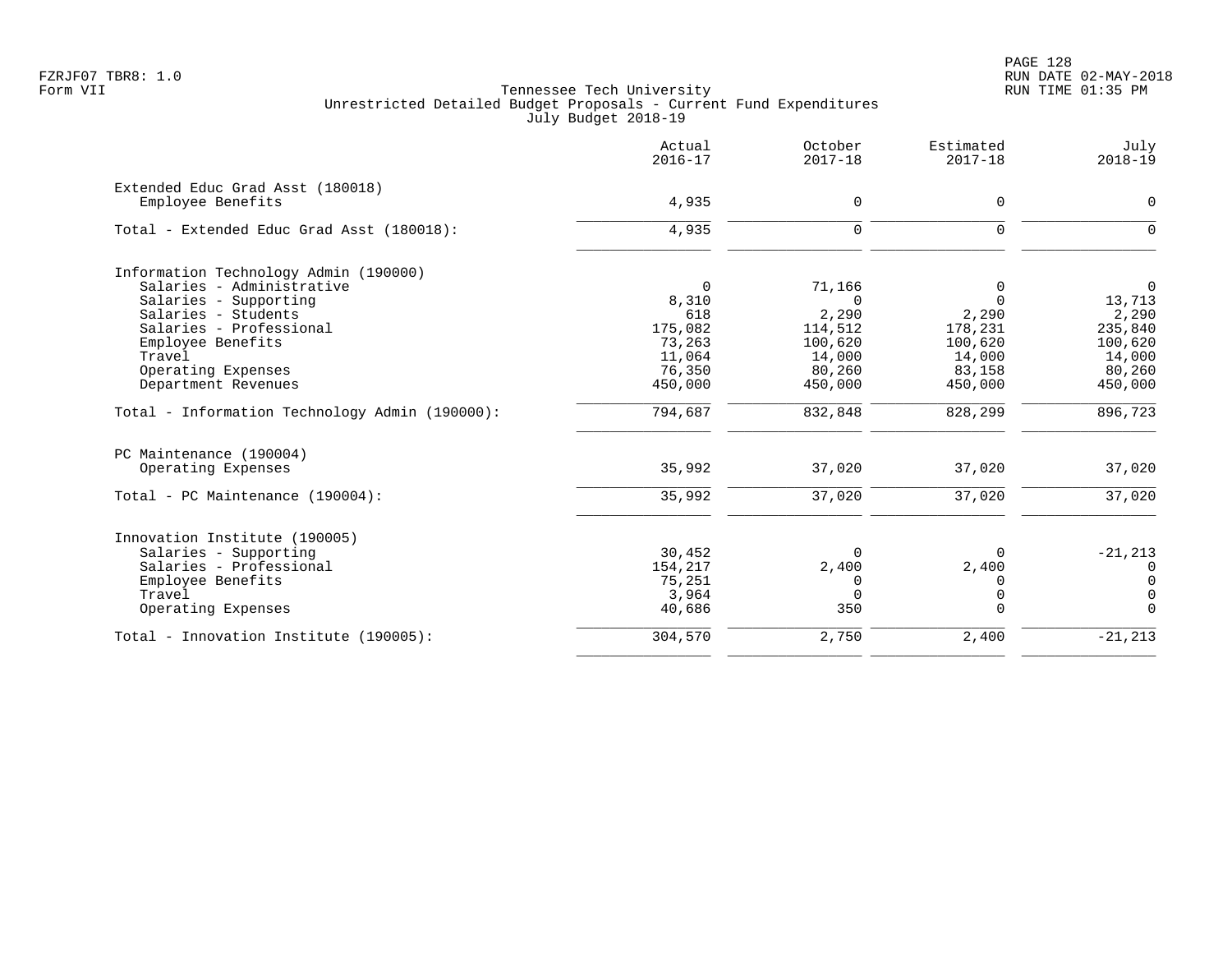PAGE 129 FZRJF07 TBR8: 1.0 RUN DATE 02-MAY-2018

|                                                                                                                                                  | Actual<br>$2016 - 17$                            | October<br>$2017 - 18$                            | Estimated<br>$2017 - 18$                          | July<br>$2018 - 19$                               |
|--------------------------------------------------------------------------------------------------------------------------------------------------|--------------------------------------------------|---------------------------------------------------|---------------------------------------------------|---------------------------------------------------|
| TAF Acad Support Tech Access Fee (190007)<br>Salaries - Professional<br>Employee Benefits                                                        | 213,818<br>106,416                               | 221,796<br>111,486                                | 221,796<br>111,486                                | 222,580<br>111,486                                |
| Total - TAF Acad Support Tech Access Fee (190007):                                                                                               | 320,234                                          | 333,282                                           | 333,282                                           | 334,066                                           |
| ITS Equipment Loss and Damage (190009)<br>Operating Expenses                                                                                     | $\mathbf 0$                                      | 0                                                 | 20,500                                            | 20,500                                            |
| Total - ITS Equipment Loss and Damage (190009):                                                                                                  | $\mathbf 0$                                      | $\mathbf 0$                                       | 20,500                                            | 20,500                                            |
| Student Printing Cost Center (190010)<br>Operating Expenses<br>Total - Student Printing Cost Center (190010):                                    | 3,447<br>3,447                                   | 5,460<br>5,460                                    | 5,460<br>5,460                                    | 5,460<br>5,460                                    |
|                                                                                                                                                  |                                                  |                                                   |                                                   |                                                   |
| Academic & Client Technologies (190100)<br>Salaries - Supporting<br>Salaries - Professional<br>Employee Benefits<br>Travel<br>Operating Expenses | 321,244<br>384,844<br>282,175<br>6,180<br>22,366 | 321,959<br>527,143<br>282,260<br>31,000<br>44,800 | 322,709<br>441,609<br>301,460<br>31,000<br>44,800 | 324,988<br>474,221<br>301,460<br>31,000<br>44,800 |
| Total - Academic & Client Technologies (190100):                                                                                                 | 1,016,809                                        | $\overline{1}$ , 207, 162                         | 1,141,578                                         | 1,176,469                                         |
| IT Infrastructure Services (190199)<br>Employee Benefits                                                                                         | $\mathsf{O}$                                     | 12,700                                            | 12,700                                            | 12,700                                            |
| Total - IT Infrastructure Services (190199):                                                                                                     | $\mathbf 0$                                      | 12,700                                            | 12,700                                            | 12,700                                            |
|                                                                                                                                                  |                                                  |                                                   |                                                   |                                                   |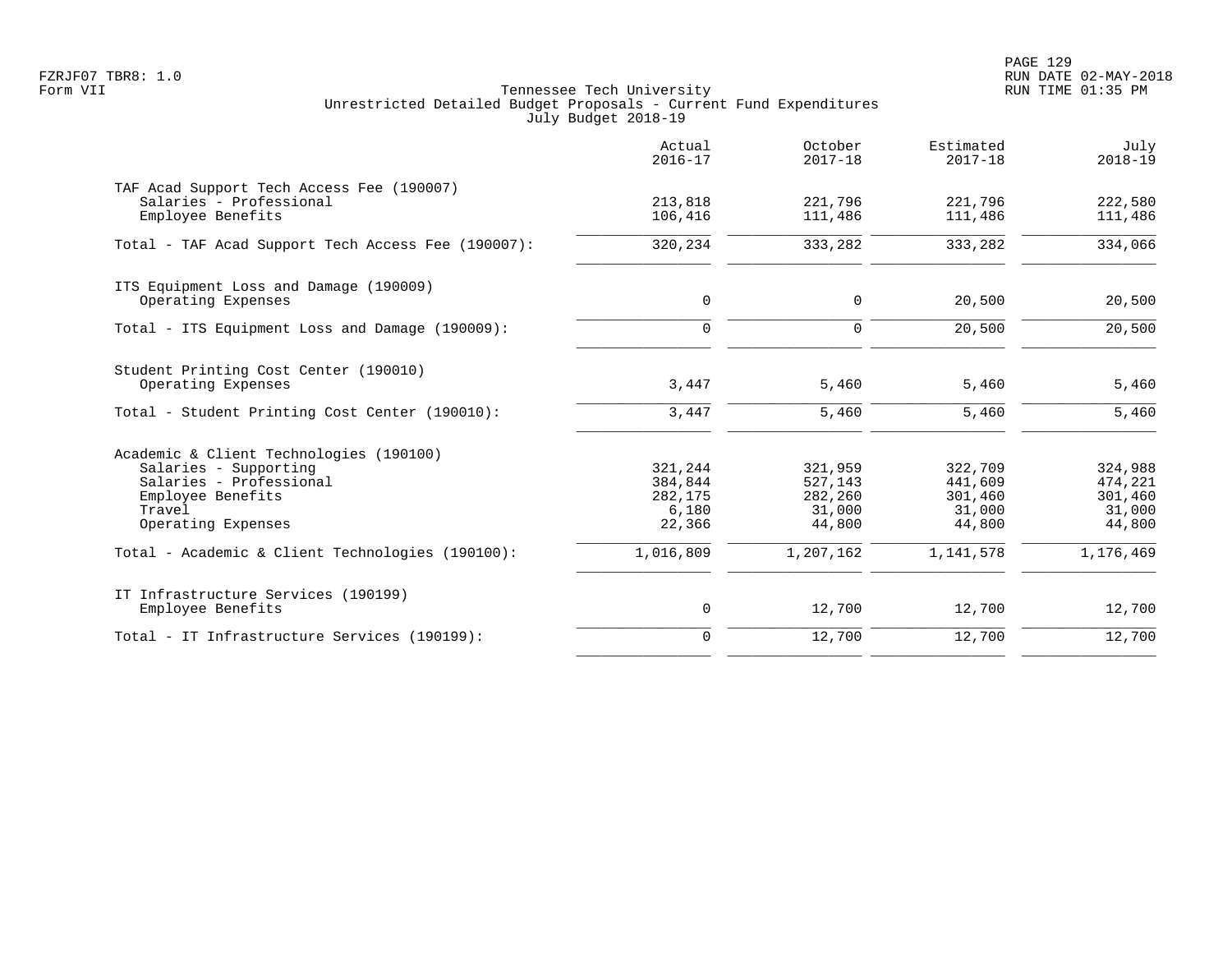| Actual<br>$2016 - 17$ | October<br>$2017 - 18$                                                                                                          | Estimated<br>$2017 - 18$                                                                                                              | July<br>$2018 - 19$                                                                                                                   |
|-----------------------|---------------------------------------------------------------------------------------------------------------------------------|---------------------------------------------------------------------------------------------------------------------------------------|---------------------------------------------------------------------------------------------------------------------------------------|
|                       |                                                                                                                                 |                                                                                                                                       |                                                                                                                                       |
|                       |                                                                                                                                 |                                                                                                                                       | 130,674                                                                                                                               |
|                       |                                                                                                                                 |                                                                                                                                       | 273,240                                                                                                                               |
|                       |                                                                                                                                 |                                                                                                                                       | 153,335                                                                                                                               |
|                       |                                                                                                                                 |                                                                                                                                       | 11,600                                                                                                                                |
| 296,467               | 172,525                                                                                                                         | 172,525                                                                                                                               | 180,859                                                                                                                               |
| 843,036               | 740,065                                                                                                                         | 740,065                                                                                                                               | 749,708                                                                                                                               |
|                       |                                                                                                                                 |                                                                                                                                       |                                                                                                                                       |
|                       |                                                                                                                                 |                                                                                                                                       | 435,289                                                                                                                               |
|                       |                                                                                                                                 |                                                                                                                                       | 169,895                                                                                                                               |
|                       |                                                                                                                                 |                                                                                                                                       | 22,055                                                                                                                                |
| 18,139                | 11,000                                                                                                                          | 11,000                                                                                                                                | 11,000                                                                                                                                |
| 622,964               | 635,359                                                                                                                         | 635,359                                                                                                                               | 638,239                                                                                                                               |
|                       |                                                                                                                                 |                                                                                                                                       |                                                                                                                                       |
|                       |                                                                                                                                 |                                                                                                                                       | 679,803                                                                                                                               |
|                       |                                                                                                                                 |                                                                                                                                       | 260,150                                                                                                                               |
|                       |                                                                                                                                 |                                                                                                                                       | 29,630                                                                                                                                |
| 42,814                | 61,640                                                                                                                          | 61,640                                                                                                                                | 61,640                                                                                                                                |
| 978,932               | 1,038,051                                                                                                                       | 1,038,051                                                                                                                             | 1,031,223                                                                                                                             |
|                       |                                                                                                                                 |                                                                                                                                       |                                                                                                                                       |
|                       |                                                                                                                                 |                                                                                                                                       | 157,942                                                                                                                               |
|                       |                                                                                                                                 |                                                                                                                                       | 59,140                                                                                                                                |
|                       |                                                                                                                                 |                                                                                                                                       | 7,850                                                                                                                                 |
| 28,332                | 21,700                                                                                                                          | 26,700                                                                                                                                | 21,700                                                                                                                                |
|                       |                                                                                                                                 |                                                                                                                                       |                                                                                                                                       |
|                       | 127,115<br>263,964<br>153,615<br>1,875<br>452,663<br>148,865<br>3,297<br>665,461<br>263,790<br>6,867<br>150,615<br>58,585<br>88 | 130,070<br>272,535<br>153,335<br>11,600<br>432,409<br>169,895<br>22,055<br>686,631<br>260,150<br>29,630<br>157,329<br>59,140<br>7,850 | 130,070<br>272,535<br>153,335<br>11,600<br>432,409<br>169,895<br>22,055<br>686,631<br>260,150<br>29,630<br>157,329<br>59,140<br>2,850 |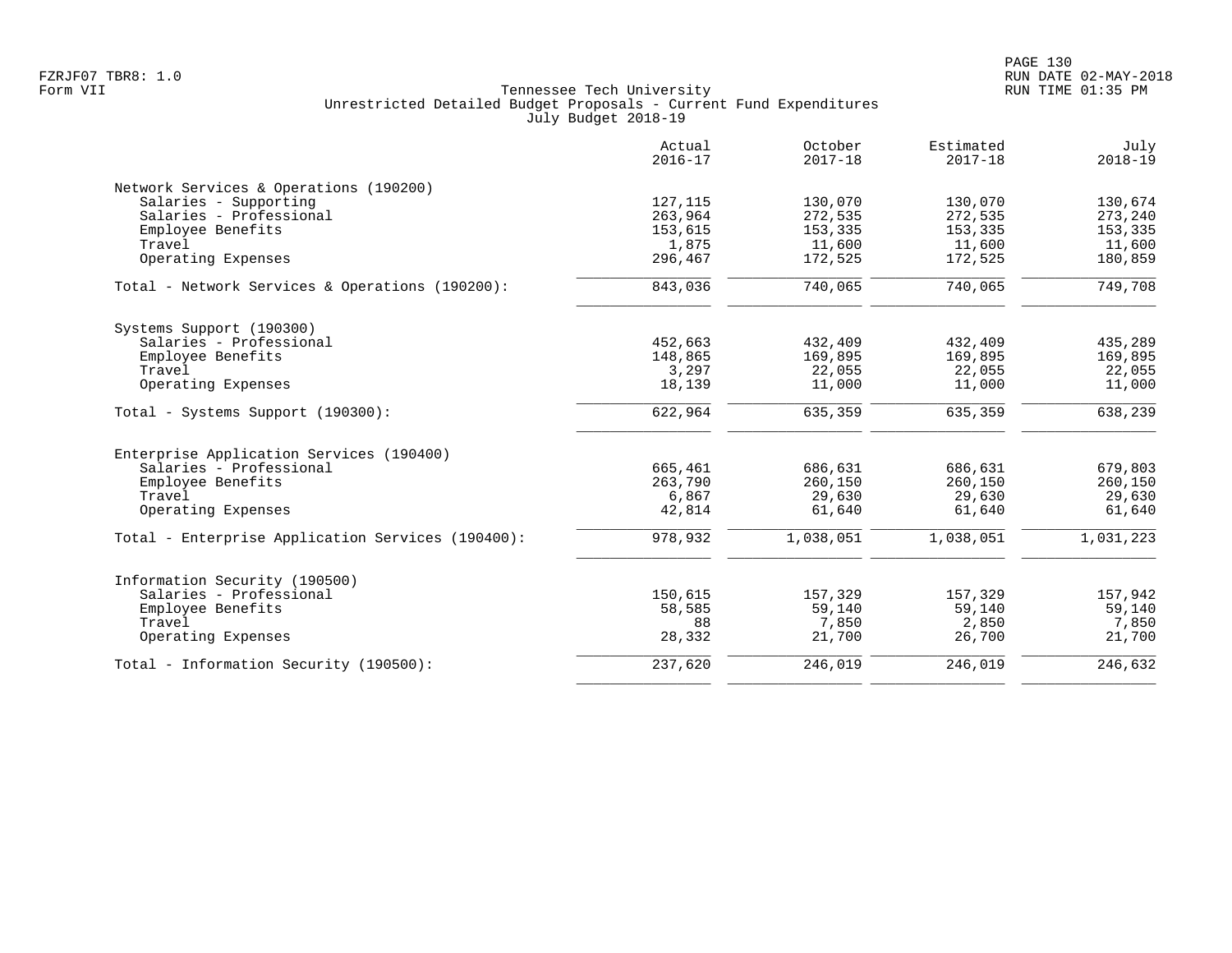|                                                                                                                                                                                       | Actual<br>$2016 - 17$                          | October<br>$2017 - 18$                      | Estimated<br>$2017 - 18$                    | July<br>$2018 - 19$                                      |
|---------------------------------------------------------------------------------------------------------------------------------------------------------------------------------------|------------------------------------------------|---------------------------------------------|---------------------------------------------|----------------------------------------------------------|
| Software & Licenses (190600)<br>Operating Expenses                                                                                                                                    | 17,921                                         | $\mathbf 0$                                 | 50,769                                      | 0                                                        |
| Total - Software & Licenses (190600):                                                                                                                                                 | 17,921                                         | 0                                           | 50,769                                      | $\Omega$                                                 |
| Maintenance Contracts (190601)<br>Operating Expenses<br>Capital Outlay                                                                                                                | 1,635,791<br>203,571                           | 1,780,771<br>$\Omega$                       | 1,792,857<br>$\Omega$                       | 1,787,471<br>$\Omega$                                    |
| Total - Maintenance Contracts (190601):                                                                                                                                               | 1,839,362                                      | 1,780,771                                   | 1,792,857                                   | 1,787,471                                                |
| CHEC Information Technology Svcs (210005)<br>Salaries - Supporting<br>Employee Benefits<br>Operating Expenses<br>Capital Outlay<br>Total - CHEC Information Technology Svcs (210005): | 25,235<br>7,341<br>38,550<br>61,852<br>132,978 | 0<br>$\Omega$<br>3,000<br>$\Omega$<br>3,000 | 0<br>$\Omega$<br>3,000<br>$\Omega$<br>3,000 | $\overline{0}$<br>$\Omega$<br>3,000<br>$\Omega$<br>3,000 |
| TBR Spouse Dependent Discount (700000)<br>Employee Benefits<br>Total - TBR Spouse Dependent Discount (700000):                                                                        | 82,521<br>82,521                               | 105,010<br>105,010                          | 105,010<br>105,010                          | 105,010<br>105,010                                       |
| TBR Employ Remission PC191 (700001)<br>Employee Benefits                                                                                                                              | 59,204                                         | 28,700                                      | 28,700                                      | 28,700                                                   |
| Total - TBR Employ Remission PC191 (700001):                                                                                                                                          | 59,204                                         | 28,700                                      | 28,700                                      | 28,700                                                   |
|                                                                                                                                                                                       |                                                |                                             |                                             |                                                          |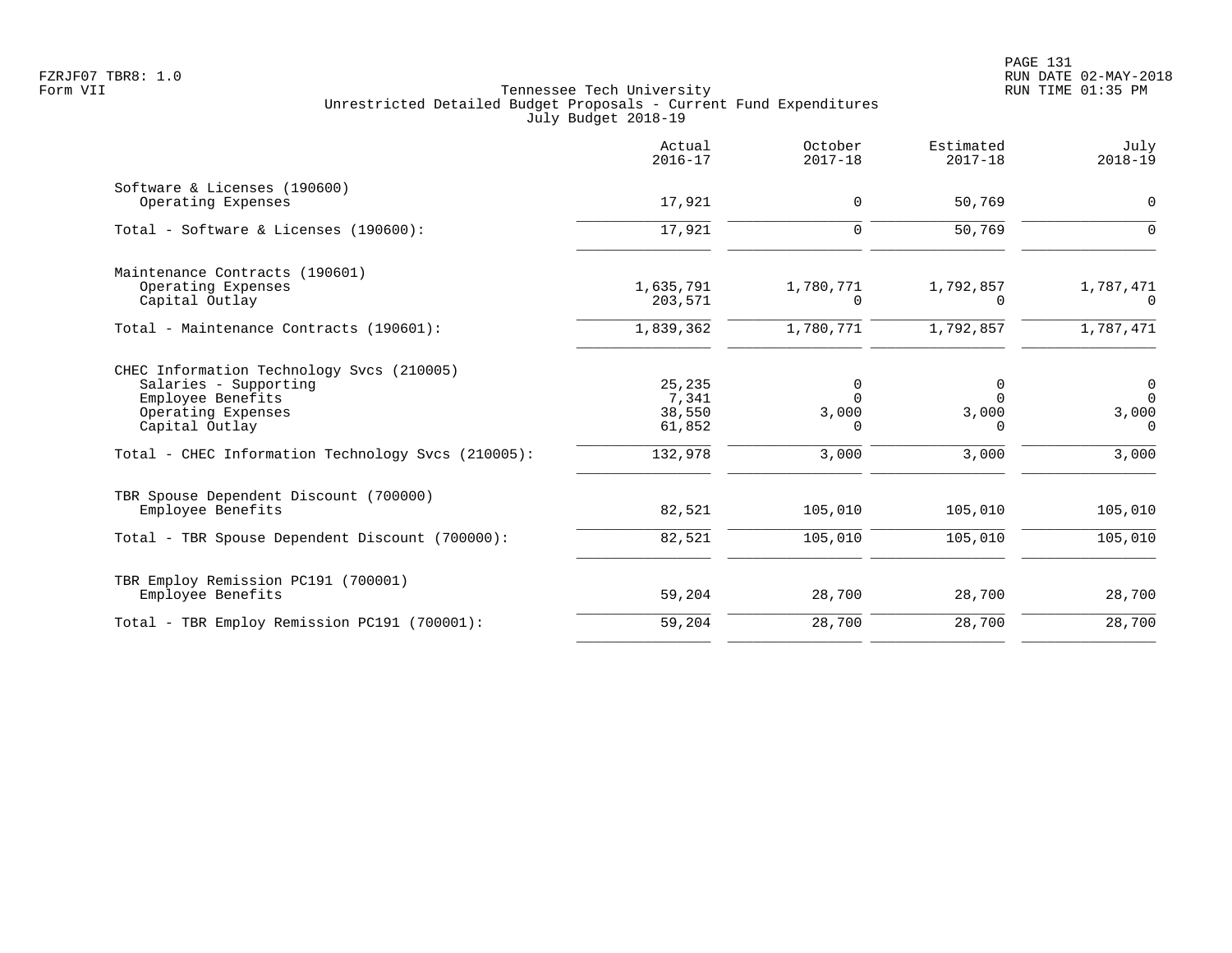PAGE 132 FZRJF07 TBR8: 1.0 RUN DATE 02-MAY-2018

|                                                                                                                                                                                                                       | Actual<br>$2016 - 17$                    | October<br>$2017 - 18$                                                    | Estimated<br>$2017 - 18$                                        | July<br>$2018 - 19$                                                     |
|-----------------------------------------------------------------------------------------------------------------------------------------------------------------------------------------------------------------------|------------------------------------------|---------------------------------------------------------------------------|-----------------------------------------------------------------|-------------------------------------------------------------------------|
| E and G Data Processing Allocation (700003)<br>Department Revenues                                                                                                                                                    | 31,937                                   | 32,650                                                                    | 32,610                                                          | 32,880                                                                  |
| Total - E and G Data Processing Allocation (700003):                                                                                                                                                                  | 31,937                                   | 32,650                                                                    | 32,610                                                          | 32,880                                                                  |
| E and G Claims Adjustment (700004)<br>Operating Expenses                                                                                                                                                              | 62,313                                   | 62,310                                                                    | 62,310                                                          | 62,310                                                                  |
| Total - E and G Claims Adjustment (700004):                                                                                                                                                                           | 62,313                                   | 62,310                                                                    | 62,310                                                          | 62,310                                                                  |
| $E$ and G Support (700005)<br>Salaries - Administrative<br>Salaries - Academic<br>Salaries - Supporting<br>Salaries - Professional<br>Employee Benefits<br>Operating Expenses<br>Total - E and G Support $(700005)$ : | $\Omega$<br>20,658<br>$-15,853$<br>4,805 | $\Omega$<br>15,450<br>16,981<br>19,396<br>$\Omega$<br>$-38,601$<br>13,226 | 15,450<br>16,981<br>$\Omega$<br>$\cap$<br>$-36,067$<br>$-3,636$ | 50,345<br>31,935<br>61,376<br>129,810<br>96,420<br>$-38,266$<br>331,620 |
| E and G Other Salary Pool (700009)<br>Salaries - Supporting<br>Salaries - Professional                                                                                                                                | 0<br>$\mathbf 0$                         | 20,670<br>12,380                                                          | 20,670<br>12,380                                                | 20,670<br>12,380                                                        |
| Total - E and G Other Salary Pool (700009):                                                                                                                                                                           | 0                                        | 33,050                                                                    | 33,050                                                          | 33,050                                                                  |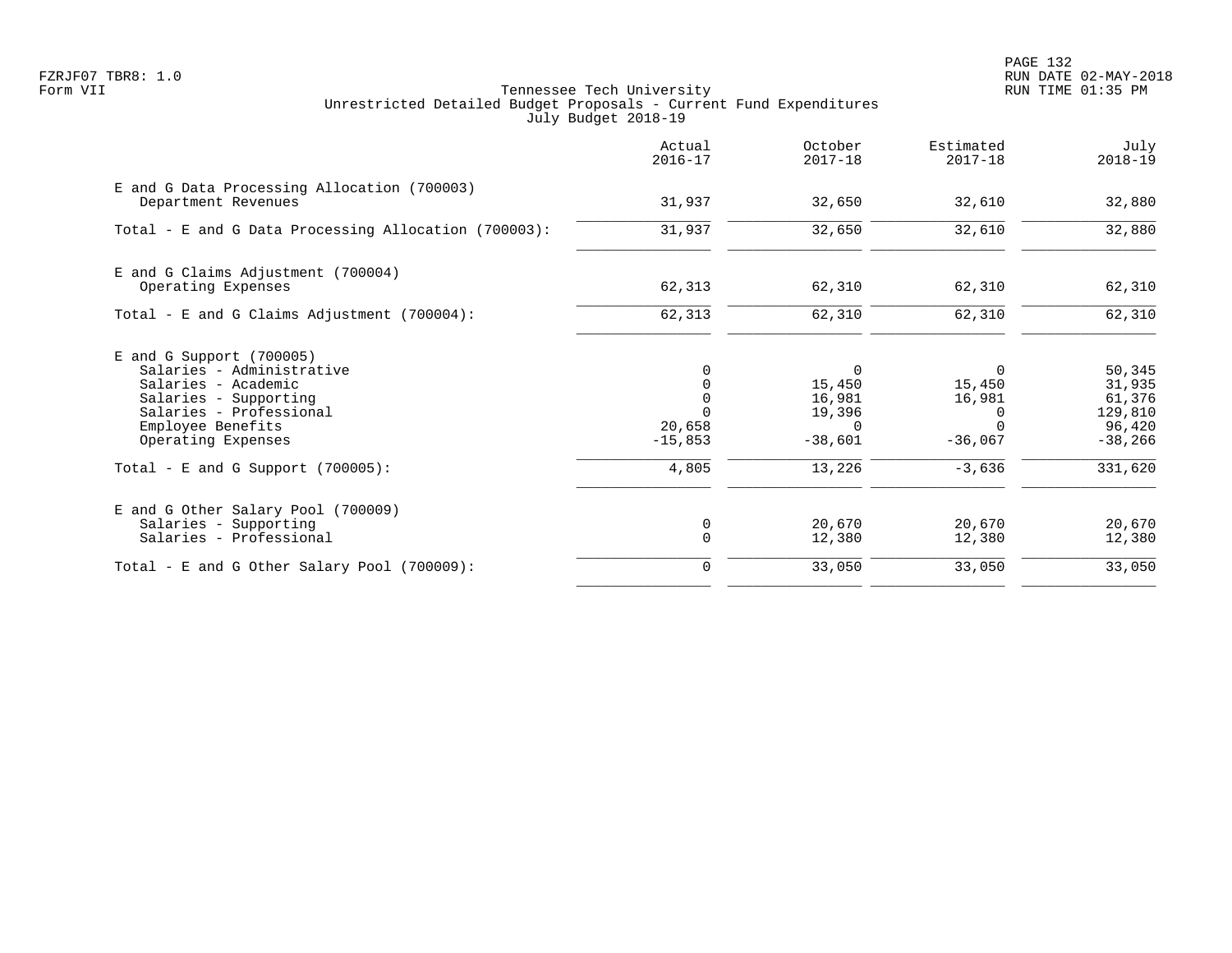|                                                                           | Actual<br>$2016 - 17$             | October<br>$2017 - 18$            | Estimated<br>$2017 - 18$          | July<br>$2018 - 19$               |
|---------------------------------------------------------------------------|-----------------------------------|-----------------------------------|-----------------------------------|-----------------------------------|
| $C$ C Admin Trans (700014)<br>Operating Expenses                          | $-124,600$                        | $-124,600$                        | $-124,600$                        | $-124,600$                        |
|                                                                           |                                   |                                   |                                   |                                   |
| Total - C C Admin Trans $(700014)$ :                                      | $-124,600$                        | $-124,600$                        | $-124,600$                        | $-124,600$                        |
| Post Office Allocation (700045)                                           |                                   |                                   |                                   |                                   |
| Operating Expenses<br>Department Revenues                                 | $\Omega$<br>4,830                 | 4,030<br>O                        | 4,030<br>$\Omega$                 | 4,030<br>$\Omega$                 |
| Total - Post Office Allocation (700045):                                  | 4,830                             | 4,030                             | 4,030                             | 4,030                             |
| Computing Alloc to Other Function (700051)                                |                                   |                                   |                                   |                                   |
| Department Revenues                                                       | $-6, 387, 319$                    | $-6, 529, 990$                    | $-6,522,730$                      | $-6, 576, 190$                    |
| Total - Computing Alloc to Other Function (700051):                       | $-6, 387, 319$                    | $-6, 529, 990$                    | $-6, 522, 730$                    | $-6, 576, 190$                    |
| TTU Staff Tuit Maint Reimbursment (700068)                                |                                   |                                   |                                   |                                   |
| Employee Benefits                                                         | 47,076                            | 39,170                            | 39,170                            | 39,170                            |
| Total - TTU Staff Tuit Maint Reimbursment (700068):                       | 47,076                            | 39,170                            | 39,170                            | 39,170                            |
| Total - Academic Support (350):                                           |                                   |                                   |                                   |                                   |
| Salaries - Administrative<br>Salaries - Academic<br>Salaries - Supporting | 1,806,712<br>897,479<br>1,935,338 | 2,108,037<br>729,329<br>1,912,813 | 2,030,018<br>723,777<br>1,868,858 | 2,089,966<br>738,566<br>1,979,085 |
| Salaries - Students<br>Salaries - Professional                            | 188,686<br>4,918,257              | 113,700<br>5, 173, 923            | 171,903<br>4,833,079              | 148,900<br>5,486,607              |
| Employee Benefits<br>Travel                                               | 3,789,453<br>215,051              | 3,924,622<br>219,046              | 3,958,840<br>308,391              | 4,066,021<br>224,560              |
| Operating Expenses<br>Capital Outlay                                      | 4,057,311<br>484,419              | 3, 344, 776<br>220,000            | 4,345,644<br>220,000              | 3,454,081<br>220,000              |
| Department Revenues                                                       | $-5,994,168$                      | $-6,065,420$                      | $-6, 151, 043$                    | $-6, 111, 390$                    |
| Total                                                                     | 12,298,538                        | 11,680,826                        | 12,309,467                        | 12,296,396                        |
|                                                                           |                                   |                                   |                                   |                                   |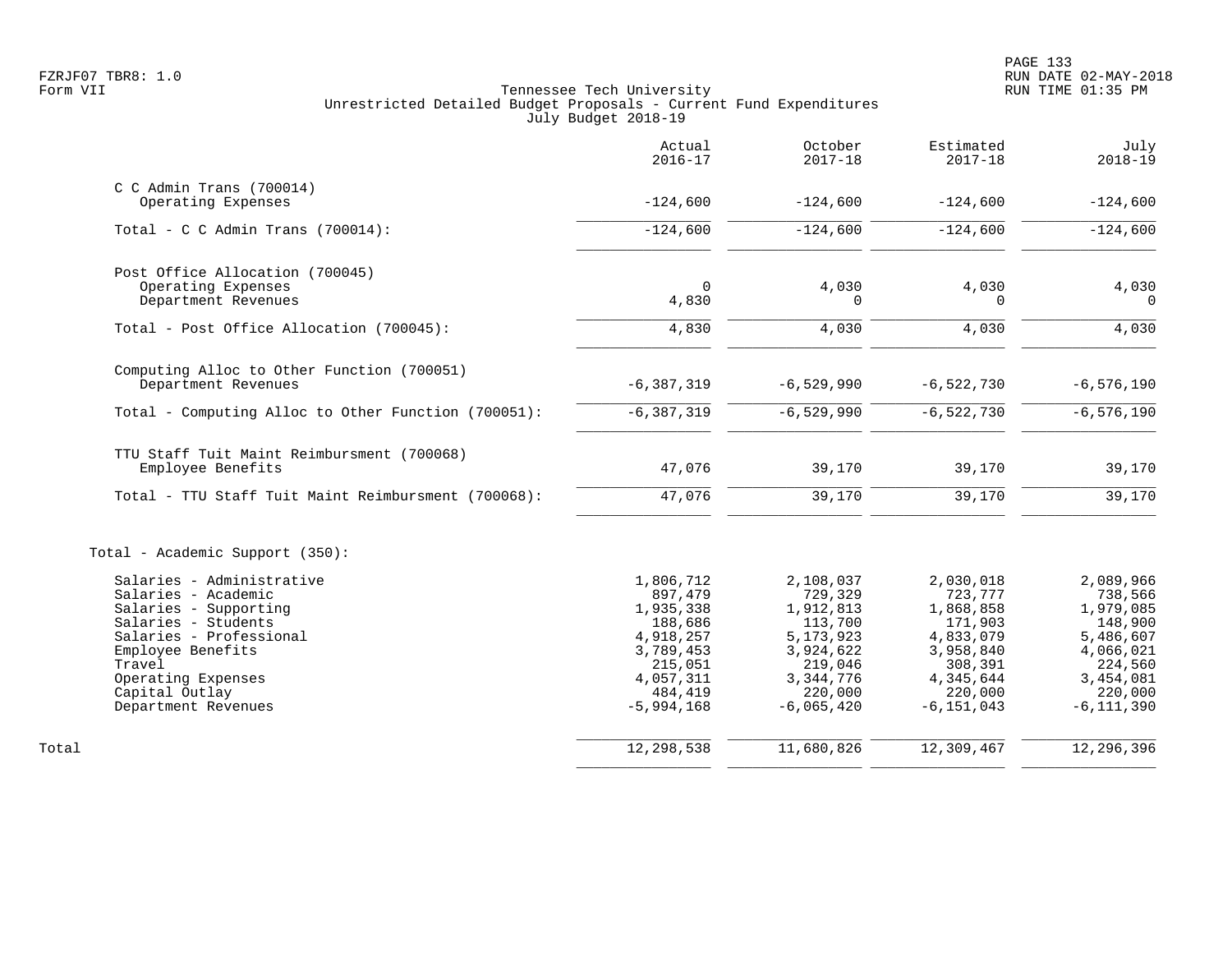|                                                                                                                                                                                                                          | Actual<br>$2016 - 17$                                                                                                     | October<br>$2017 - 18$                                                                                                        | Estimated<br>$2017 - 18$                                                                                                    | July<br>$2018 - 19$                                                                                                         |
|--------------------------------------------------------------------------------------------------------------------------------------------------------------------------------------------------------------------------|---------------------------------------------------------------------------------------------------------------------------|-------------------------------------------------------------------------------------------------------------------------------|-----------------------------------------------------------------------------------------------------------------------------|-----------------------------------------------------------------------------------------------------------------------------|
| Total - Academic Support (35):                                                                                                                                                                                           |                                                                                                                           |                                                                                                                               |                                                                                                                             |                                                                                                                             |
| Salaries - Administrative<br>Salaries - Academic<br>Salaries - Supporting<br>Salaries - Students<br>Salaries - Professional<br>Employee Benefits<br>Travel<br>Operating Expense<br>Capital Outlay<br>Department Revenues | 1,806,712<br>897,479<br>1,935,338<br>188,686<br>4,918,257<br>3,789,453<br>215,051<br>4,057,311<br>484,419<br>$-5,994,168$ | 2,108,037<br>729,329<br>1,912,813<br>113,700<br>5, 173, 923<br>3,924,622<br>219,046<br>3, 344, 776<br>220,000<br>$-6,065,420$ | 2,030,018<br>723,777<br>1,868,858<br>171,903<br>4,833,079<br>3,958,840<br>308,391<br>4,345,644<br>220,000<br>$-6, 151, 043$ | 2,089,966<br>738,566<br>1,979,085<br>148,900<br>5,486,607<br>4,066,021<br>224,560<br>3,454,081<br>220,000<br>$-6, 111, 390$ |
| Total                                                                                                                                                                                                                    | 12,298,538                                                                                                                | 11,680,826                                                                                                                    | 12,309,467                                                                                                                  | 12,296,396                                                                                                                  |
| Student Services (40)<br>Student Services (400)<br>Seminars and Forums (110013)<br>Operating Expenses                                                                                                                    | 94,469                                                                                                                    | 90,480                                                                                                                        | 90,480                                                                                                                      | 33,480                                                                                                                      |
| Total - Seminars and Forums (110013):                                                                                                                                                                                    | 94,469                                                                                                                    | 90,480                                                                                                                        | 90,480                                                                                                                      | 33,480                                                                                                                      |
| NCAA Certification and Compliance (110015)<br>Salaries - Professional<br>Employee Benefits<br>Travel<br>Operating Expenses                                                                                               | 113,019<br>30,534<br>3,299<br>408                                                                                         | 116,298<br>32,170<br>7,000<br>1,280                                                                                           | 116,298<br>32,170<br>7,000<br>1,280                                                                                         | 116,514<br>32,170<br>7,000<br>1,280                                                                                         |
| Total - NCAA Certification and Compliance (110015):                                                                                                                                                                      | 147,260                                                                                                                   | 156,748                                                                                                                       | 156,748                                                                                                                     | 156,964                                                                                                                     |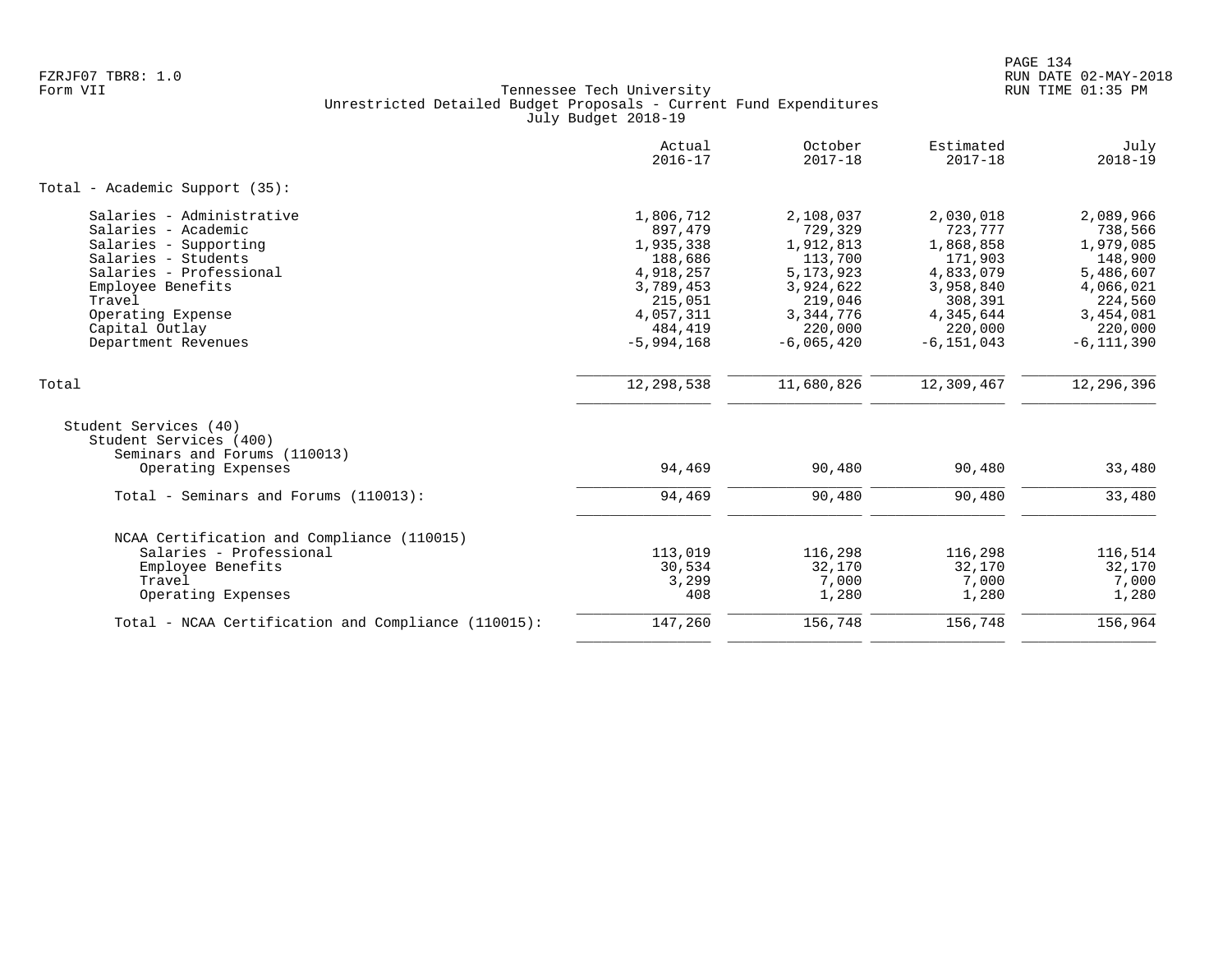|                                               | Actual<br>$2016 - 17$ | October<br>$2017 - 18$ | Estimated<br>$2017 - 18$ | July<br>$2018 - 19$ |
|-----------------------------------------------|-----------------------|------------------------|--------------------------|---------------------|
| Scholarship Office (120003)                   |                       |                        |                          |                     |
| Salaries - Supporting                         | 18,575                | 27,536                 | 25,505                   | 30,286              |
| Salaries - Professional                       | 45,880                | 70,804                 | 47,922                   | 41,472              |
| Employee Benefits                             | 27,559                | 27,490                 | 27,490                   | 27,490              |
| Travel                                        | 58                    | 700                    | $\Omega$                 | 700                 |
| Operating Expenses                            | 2,325                 | 1,260                  | 1,960                    | 1,260               |
| Total - Scholarship Office (120003):          | 94,397                | 127,790                | 102,877                  | 101,208             |
| Womens Center (121500)                        |                       |                        |                          |                     |
| Salaries - Academic                           | 2,229                 | $\Omega$               | $\Omega$                 | $\mathbf 0$         |
| Salaries - Supporting                         | 25,789                | 26,518                 | 26,679                   | 26,641              |
| Salaries - Professional                       | 14,310                | 9,310                  | 14,310                   | 14,310              |
| Employee Benefits                             | 18,300                | 17,020                 | 17,020                   | 17,020              |
| Travel                                        | 410                   | $\Omega$               | $\Omega$                 | $\Omega$            |
| Operating Expenses                            | 6,519                 | 4,293                  | 14,132                   | 11,600              |
| Total - Womens Center (121500):               | 67,557                | 57,141                 | 72,141                   | 69,571              |
| SAF Internaltional Educ Fee (121704)          |                       |                        |                          |                     |
| Travel                                        | 314,937               | 266,980                | 400,980                  | 266,980             |
| Operating Expenses                            | 13,245                | 147,243                | 11,994                   | 35,325              |
| Department Revenues                           | $-300$                | $\Omega$               | $\Omega$                 | $\Omega$            |
| Total - SAF Internaltional Educ Fee (121704): | 327,882               | 414,223                | 412,974                  | 302,305             |
| Craft Center Promo and Dev (121761)           |                       |                        |                          |                     |
| Employee Benefits                             | 4,665                 | 5.200                  | 5,200                    | 5,200               |
| Travel                                        | 2,581                 | 670                    | 2,670                    | 500                 |
| Operating Expenses                            | 32,293                | 22,430                 | 24,430                   | 22,600              |
| Total - Craft Center Promo and Dev (121761):  | 39,539                | 28,300                 | 32,300                   | 28,300              |
|                                               |                       |                        |                          |                     |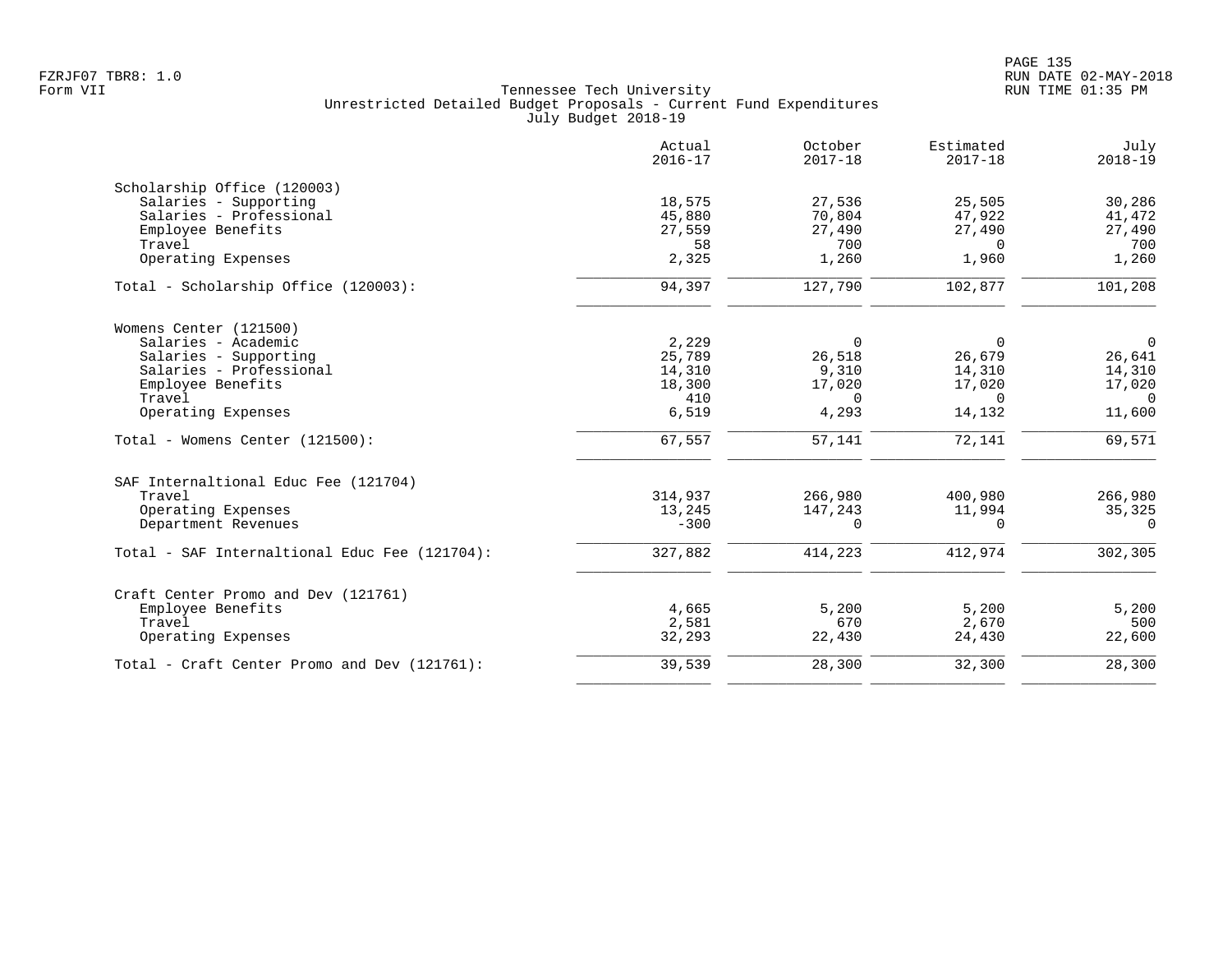|                                                                    | Actual<br>$2016 - 17$ | October<br>$2017 - 18$ | Estimated<br>$2017 - 18$ | July<br>$2018 - 19$ |
|--------------------------------------------------------------------|-----------------------|------------------------|--------------------------|---------------------|
| Center for Career Development (121800)                             |                       |                        |                          |                     |
| Salaries - Supporting                                              | 25,595                | 26,234                 | 26,234                   | 27,387              |
| Salaries - Students                                                | 11,910                | $\Omega$               | 10,600                   | $\overline{0}$      |
| Salaries - Professional                                            | 121,449               | 125,152                | 125,152                  | 125,411             |
| Employee Benefits                                                  | 48,092                | 51,830                 | 51,830                   | 51,830              |
| Travel                                                             | 11,710                | 3,000                  | 9,000                    | 3,000               |
| Operating Expenses                                                 | 92,563                | 27,544                 | 79,214                   | 26,236              |
| Total - Center for Career Development (121800):                    | 311,319               | 233,760                | 302,030                  | 233,864             |
| Student Financial Aid Office (122000)                              |                       |                        |                          |                     |
| Salaries - Supporting                                              | 271,008               | 274,180                | 270,249                  | 272,886             |
| Salaries - Students                                                | 8,766                 | $\Omega$               | 4,018                    | $\Omega$            |
| Salaries - Professional                                            | 277,794               | 298,210                | 288,016                  | 293,523             |
| Employee Benefits                                                  | 265,028               | 282,065                | 282,065                  | 282,065             |
| Travel                                                             | 10,323                | 2,190                  | 20,670                   | 7,850               |
| Operating Expenses                                                 | 127,847               | 148,400                | 148,400                  | 152,707             |
| Total - Student Financial Aid Office (122000):                     | 960,766               | 1,005,045              | 1,013,418                | 1,009,031           |
| Federal College Work Study Program (122001)<br>Salaries - Students |                       |                        |                          | 28,490              |
|                                                                    | 24,109                | 28,490                 | 28,490                   |                     |
| Total - Federal College Work Study Program (122001):               | 24,109                | 28,490                 | 28,490                   | 28,490              |
| Student Fin Aid Grad Asst (122017)                                 |                       |                        |                          |                     |
| Employee Benefits                                                  | 4,688                 | 8,320                  | 0                        | 8,320               |
| Total - Student Fin Aid Grad Asst (122017):                        | 4,688                 | 8,320                  | $\mathbf 0$              | 8,320               |
|                                                                    |                       |                        |                          |                     |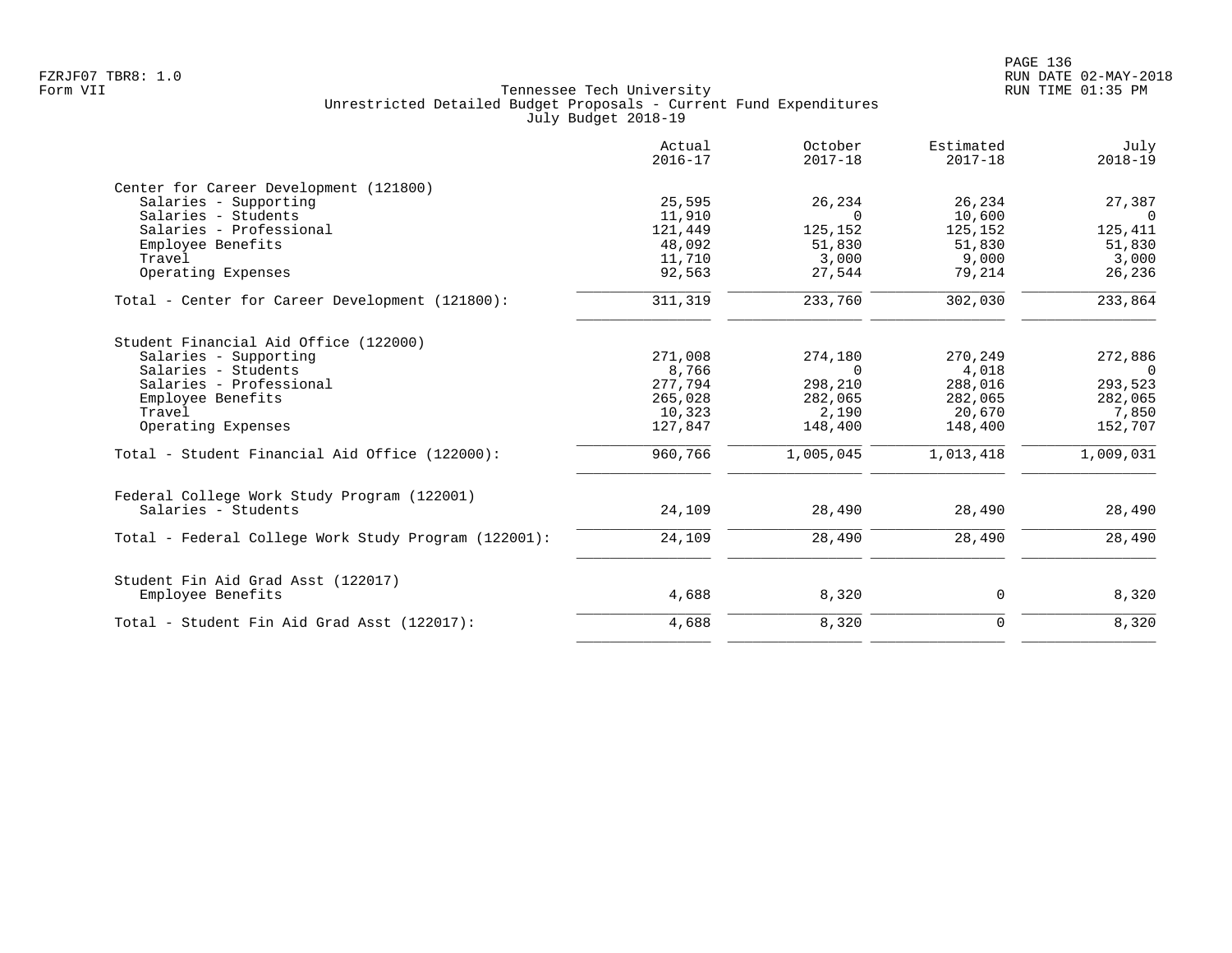|                                                  | Actual<br>$2016 - 17$ | October<br>$2017 - 18$ | Estimated<br>$2017 - 18$ | July<br>$2018 - 19$ |
|--------------------------------------------------|-----------------------|------------------------|--------------------------|---------------------|
| Admissions Office (123000)                       |                       |                        |                          |                     |
| Salaries - Supporting                            | 197,133               | 164,827                | 153,575                  | 134,778             |
| Salaries - Professional                          | 381,008               | 387,254                | 438,142                  | 503,722             |
| Employee Benefits                                | 233,787               | 254,450                | 254,450                  | 254,450             |
| Travel                                           | 51,842                | 10,000                 | 15,000                   | 10,000              |
| Operating Expenses                               | 9,572                 | 27,634                 | 22,241                   | 27,241              |
| Total - Admissions Office (123000):              | 873,342               | 844,165                | 883,408                  | 930,191             |
| Admiss Counsel Athlet Tickets (123001)           |                       |                        |                          |                     |
| Operating Expenses                               | 10,440                | 10,440                 | 10,440                   | 10,440              |
| Total - Admiss Counsel Athlet Tickets (123001):  | 10,440                | 10,440                 | 10,440                   | 10,440              |
| Enrollment Management (123002)                   |                       |                        |                          |                     |
| Salaries - Administrative                        | 120,975               | 147,046                | 90,000                   | 180,000             |
| Salaries - Supporting                            | 137,435               | 131,847                | 99,395                   | 93,652              |
| Salaries - Professional                          | 123,842               | 150,178                | 116,580                  | 112,127             |
| Employee Benefits                                | 120,808               | 141,410                | 141,410                  | 141,410             |
| Travel                                           | 3,128                 | 2,700                  | 7,700                    | 2,700               |
| Operating Expenses                               | 77,638                | 62,393                 | 62,393                   | 98,840              |
| Department Revenues                              | $-9$                  | 0                      | 0                        | $\Omega$            |
| Total - Enrollment Management (123002):          | 583,817               | 635,574                | 517,478                  | 628,729             |
| Admissions Athletic Recruiting (123003)          |                       |                        |                          |                     |
| Salaries - Professional                          | 322,083               | 346,729                | 354,772                  | 347,188             |
| Employee Benefits                                | 104,817               | 109,440                | 109,440                  | 109,440             |
| Total - Admissions Athletic Recruiting (123003): | 426,900               | 456,169                | 464,212                  | 456,628             |
|                                                  |                       |                        |                          |                     |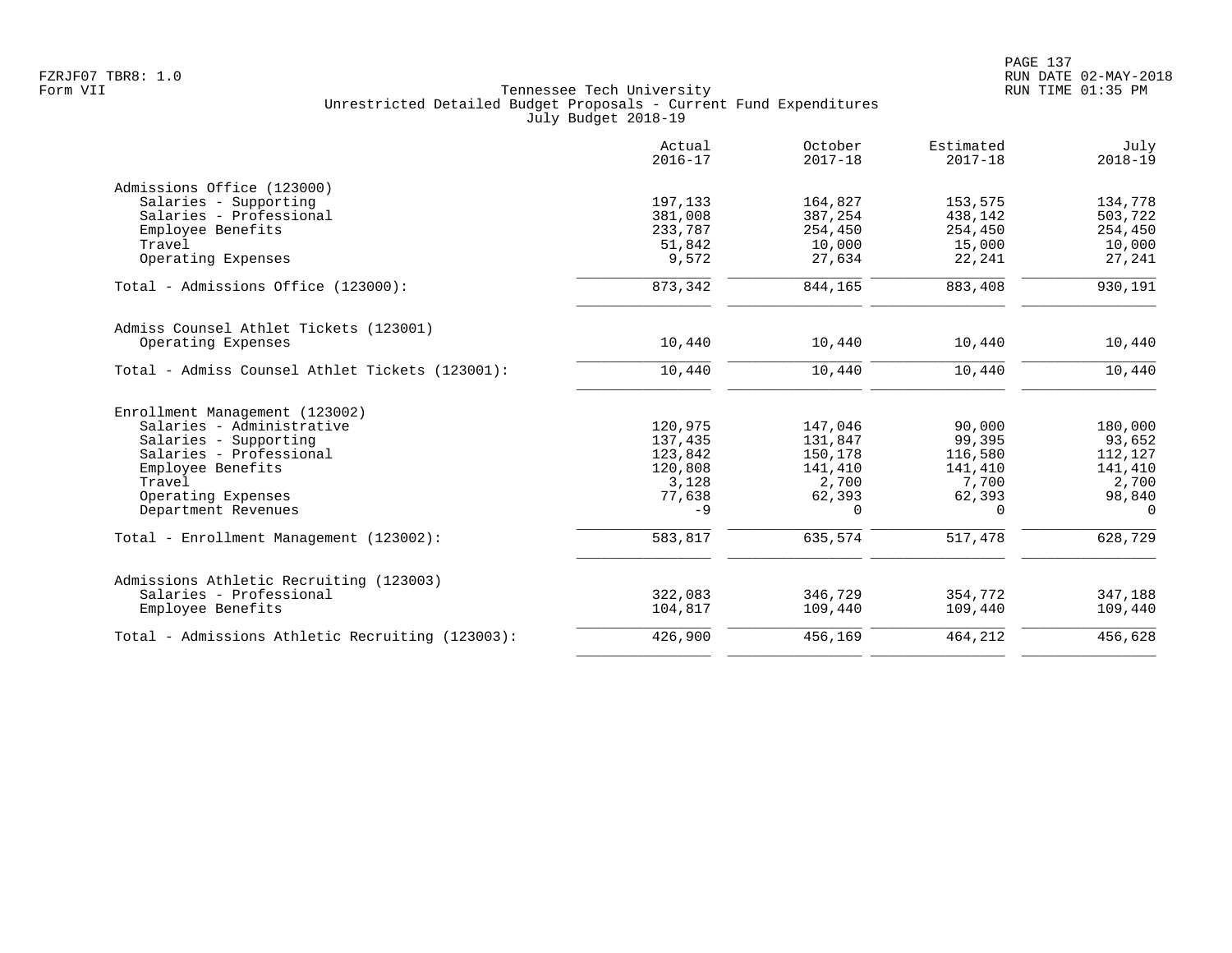|                                                                                                            | Actual<br>$2016 - 17$                | October<br>$2017 - 18$               | Estimated<br>$2017 - 18$             | July<br>$2018 - 19$                 |
|------------------------------------------------------------------------------------------------------------|--------------------------------------|--------------------------------------|--------------------------------------|-------------------------------------|
| Admissions Publicatins (123004)<br>Operating Expenses                                                      | 41,251                               | 30,000                               | 42,720                               | 39,720                              |
| Total - Admissions Publicatins (123004):                                                                   | 41,251                               | 30,000                               | 42,720                               | 39,720                              |
| Admiss Rec Grad Assist (123005)<br>Employee Benefits                                                       | 0                                    | 9,720                                | 0                                    | $\mathbf 0$                         |
| Total - Admiss Rec Grad Assist (123005):                                                                   | $\Omega$                             | 9,720                                | 0                                    | $\Omega$                            |
| Career College Fair (123007)<br>Salaries - Supporting<br>Employee Benefits<br>Operating Expenses           | 62<br>6<br>3,560                     | 0<br>$\Omega$<br>5,880               | 0<br>$\Omega$<br>5,880               | $\mathbf 0$<br>$\Omega$<br>5,880    |
| Total - Career College Fair (123007):                                                                      | 3,628                                | 5,880                                | 5,880                                | 5,880                               |
| Campus Visitation (123008)<br>Salaries - Students<br>Employee Benefits<br>Operating Expenses               | 1,261<br>96<br>5,429                 | 0<br>$\Omega$<br>8,000               | 0<br>$\Omega$<br>8,000               | $\mathbf 0$<br>$\Omega$<br>8,000    |
| Total - Campus Visitation (123008):                                                                        | 6,786                                | 8,000                                | 8,000                                | 8,000                               |
| Undergrad Recruitment (123009)<br>Salaries - Students<br>Employee Benefits<br>Travel<br>Operating Expenses | 14,882<br>481<br>$\Omega$<br>134,266 | 27,553<br>2,230<br>40,000<br>128,615 | 15,000<br>2,230<br>40,000<br>165,418 | 15,000<br>2,230<br>40,000<br>96,838 |
| Total - Undergrad Recruitment (123009):                                                                    | 149,629                              | 198,398                              | 222,648                              | 154,068                             |
|                                                                                                            |                                      |                                      |                                      |                                     |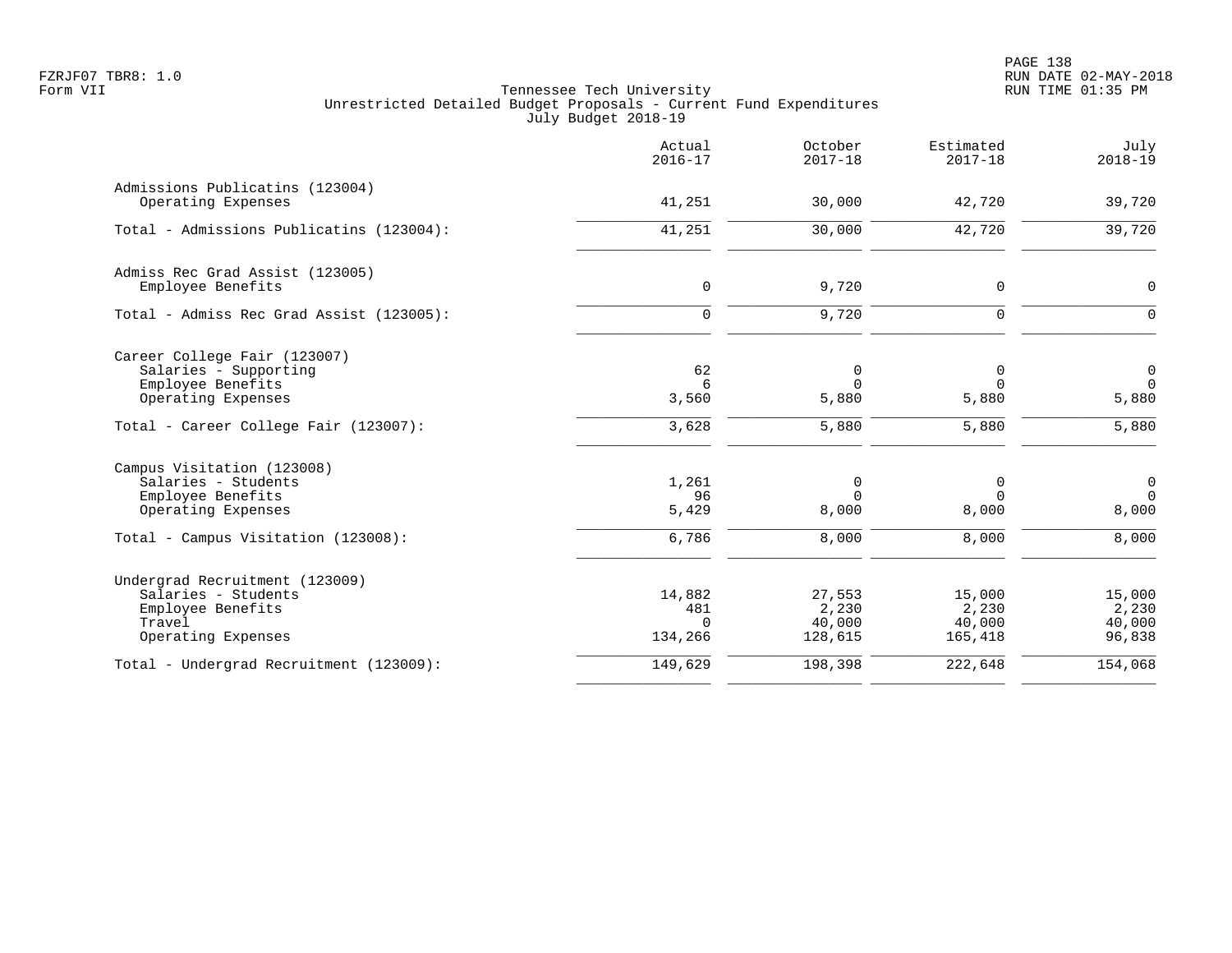PAGE 139 FZRJF07 TBR8: 1.0 RUN DATE 02-MAY-2018

|                                                                                                              | Actual<br>$2016 - 17$                | October<br>$2017 - 18$               | Estimated<br>$2017 - 18$             | July<br>$2018 - 19$                        |
|--------------------------------------------------------------------------------------------------------------|--------------------------------------|--------------------------------------|--------------------------------------|--------------------------------------------|
| Strategic Recruitment Initiatives (123027)<br>Operating Expenses                                             | 418,555                              | 425,000                              | 425,000                              | 425,000                                    |
| Total - Strategic Recruitment Initiatives (123027):                                                          | 418,555                              | 425,000                              | 425,000                              | 425,000                                    |
| Admissions GIK Chartwells (123100)<br>Operating Expenses                                                     | 10,000                               | $\mathbf 0$                          | 0                                    | $\mathbf 0$                                |
| Total - Admissions GIK Chartwells (123100):                                                                  | 10,000                               | $\mathbf 0$                          | 0                                    | $\Omega$                                   |
| Advisement Services (123400)<br>Salaries - Professional<br>Employee Benefits<br>Travel<br>Operating Expenses | 619,429<br>253,446<br>2,758<br>3,614 | 650,237<br>253,280<br>1,000<br>4,000 | 620,014<br>253,280<br>4,000<br>3,566 | 635,387<br>253,280<br>1,000<br>4,000       |
| Total - Advisement Services (123400):                                                                        | 879,247                              | 908,517                              | 880,860                              | 893,667                                    |
| Student Success (123401)<br>Salaries - Professional<br>Employee Benefits<br>Travel<br>Operating Expenses     | 90,459<br>27,703<br>3,829<br>652     | 23,260<br>27,575<br>2,000<br>3,000   | 23,260<br>27,575<br>1,831<br>169     | $\overline{0}$<br>27,575<br>2,000<br>3,000 |
| Total - Student Success (123401):                                                                            | 122,643                              | 55,835                               | 52,835                               | 32,575                                     |
|                                                                                                              |                                      |                                      |                                      |                                            |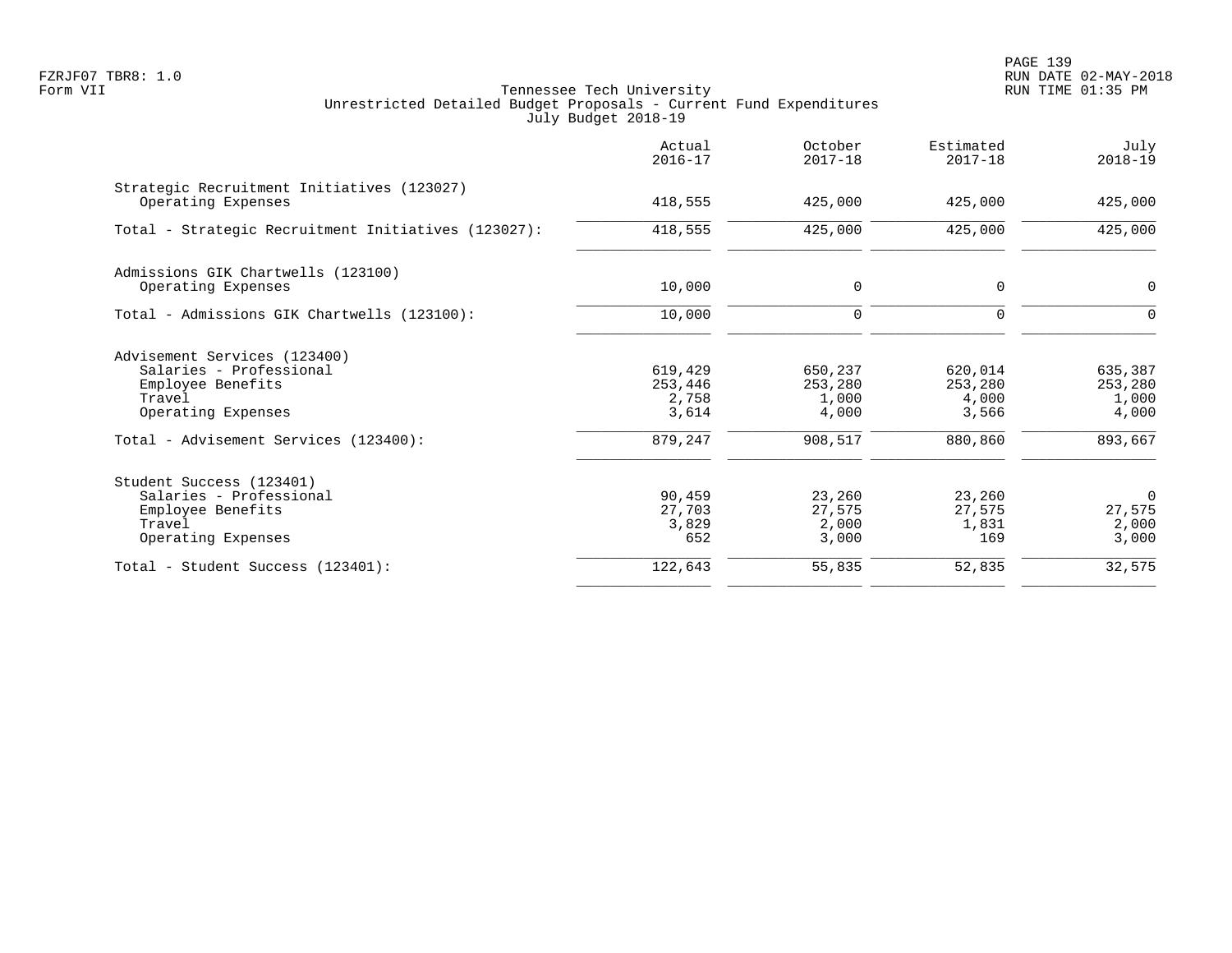|                                                 | Actual<br>$2016 - 17$ | October<br>$2017 - 18$ | Estimated<br>$2017 - 18$ | July<br>$2018 - 19$ |
|-------------------------------------------------|-----------------------|------------------------|--------------------------|---------------------|
| Military & Veterans Affairs (123402)            |                       |                        |                          |                     |
| Salaries - Supporting                           | $\overline{0}$        | 32,856                 | 22,856                   | 32,909              |
| Salaries - Professional                         | 61,050                | 63,295                 | 63,295                   | 63,022              |
| Employee Benefits                               | 14,174                | 16,885                 | 16,885                   | 16,885              |
| Travel                                          | 1,087                 | 3,000                  | 3,000                    | 3,000               |
| Operating Expenses                              | 4,034                 | 18,175                 | 18,175                   | 3,175               |
| Total - Military & Veterans Affairs (123402):   | 80,345                | 134,211                | 124,211                  | 118,991             |
| Record Office (123500)                          |                       |                        |                          |                     |
| Salaries - Supporting                           | 231,375               | 193,662                | 193,732                  | 192,136             |
| Salaries - Students                             | 2,108                 | $\Omega$               | 710                      | $\overline{0}$      |
| Salaries - Professional                         | 119,321               | 134,604                | 134,604                  | 134,997             |
| Employee Benefits                               | 200,690               | 207,150                | 207,150                  | 207,150             |
| Travel                                          | 2,352                 | 2,200                  | 3,820                    | 4,200               |
| Operating Expenses                              | 22,394                | 22,560                 | 20,160                   | 22,780              |
| Total - Record Office $(123500)$ :              | 578,240               | 560,176                | 560,176                  | 561,263             |
| International Education Admin (123700)          |                       |                        |                          |                     |
| Salaries - Supporting                           | 62,869                | 54,325                 | 55,327                   | 54,622              |
| Salaries - Students                             | $\Omega$              | 860                    | $\Omega$                 | $\Omega$            |
| Salaries - Professional                         | 165,022               | 172,149                | 160,036                  | 124,003             |
| Employee Benefits                               | 105,081               | 113,420                | 113,420                  | 113,420             |
| Travel                                          | 9,935                 | 20,000                 | 19,858                   | 20,000              |
| Operating Expenses                              | 29,242                | 39,175                 | 39,175                   | 24,385              |
| Total - International Education Admin (123700): | 372,149               | 399,929                | 387,816                  | 336,430             |
|                                                 |                       |                        |                          |                     |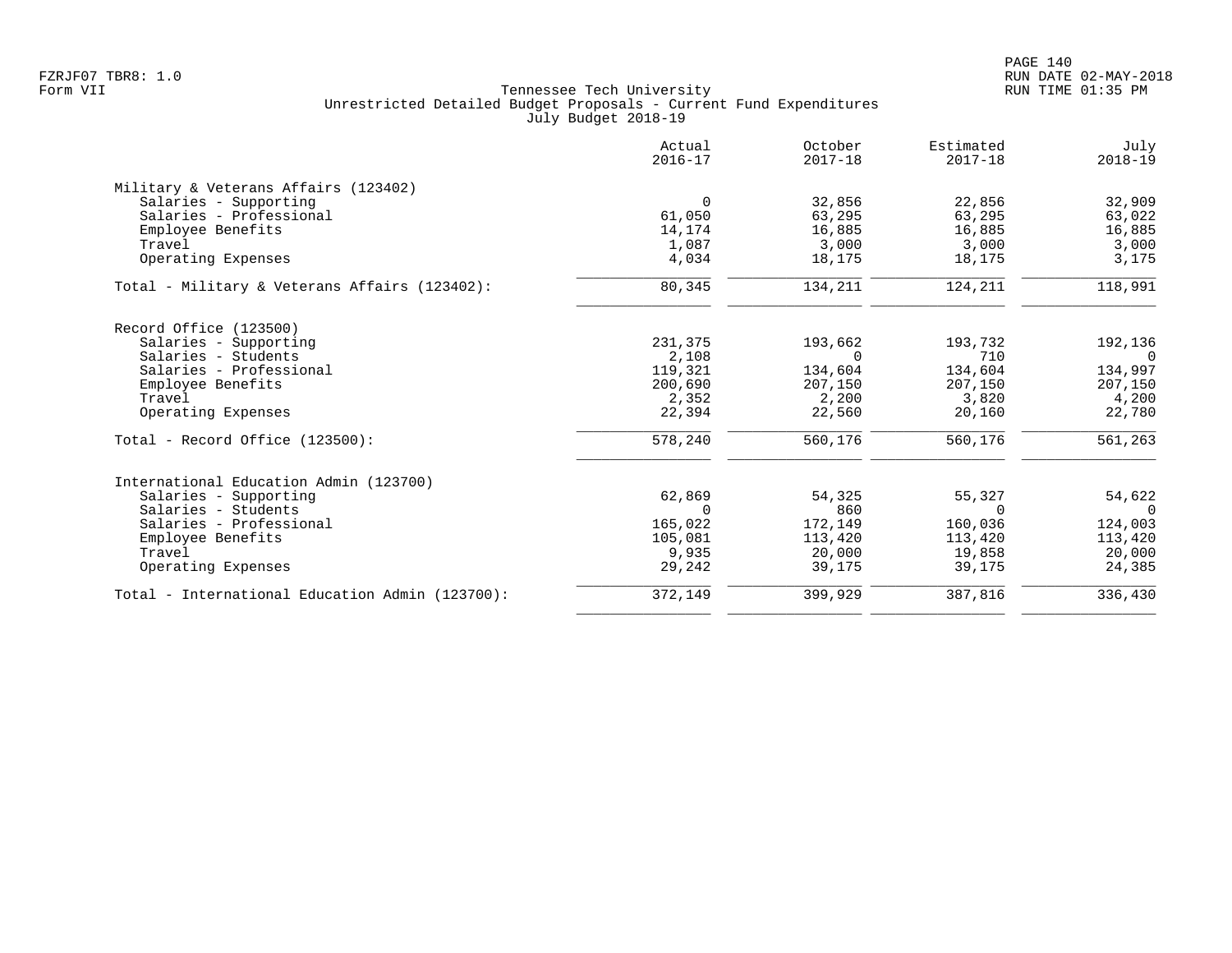|                                                    | Actual<br>$2016 - 17$ | October<br>$2017 - 18$ | Estimated<br>$2017 - 18$ | July<br>$2018 - 19$ |
|----------------------------------------------------|-----------------------|------------------------|--------------------------|---------------------|
| International Insurance (123701)                   |                       |                        |                          |                     |
| Operating Expenses                                 | 1,238                 | 262                    | 262                      | $\mathbf 0$         |
| Total - International Insurance (123701):          | 1,238                 | 262                    | 262                      | $\Omega$            |
| Intern Student Registration Fees (123702)          |                       |                        |                          |                     |
| Salaries - Supporting                              | 16,921                | 5,000                  | 13,817                   | 5,000               |
| Salaries - Students                                | 18,211                | 500                    | 16,045                   | 500                 |
| Salaries - Professional                            | 111,609               | 99,576                 | 114,576                  | 99,933              |
| Employee Benefits                                  | 73,459                | 30,500                 | 45,893                   | 30,500              |
| Travel                                             | $\Omega$              | 10,500                 | 10,500                   | 10,500              |
| Operating Expenses                                 | 31,860                | 141,188                | 86,433                   | 19,167              |
| Total - Intern Student Registration Fees (123702): | 252,060               | 287,264                | 287,264                  | 165,600             |
| Airport Transportation Fee (123706)                |                       |                        |                          |                     |
| Travel                                             | 6,640                 | 9,440                  | 9,440                    | 9,440               |
| Operating Expenses                                 |                       | 8,515                  | 8,515                    | $\Omega$            |
| Total - Airport Transportation Fee (123706):       | 6,640                 | 17,955                 | 17,955                   | 9,440               |
| FLS International ESL (123711)                     |                       |                        |                          |                     |
| Operating Expenses                                 | 53,368                | 53,500                 | 53,500                   | 53,500              |
| Total - FLS International ESL (123711):            | 53,368                | 53,500                 | 53,500                   | 53,500              |
|                                                    |                       |                        |                          |                     |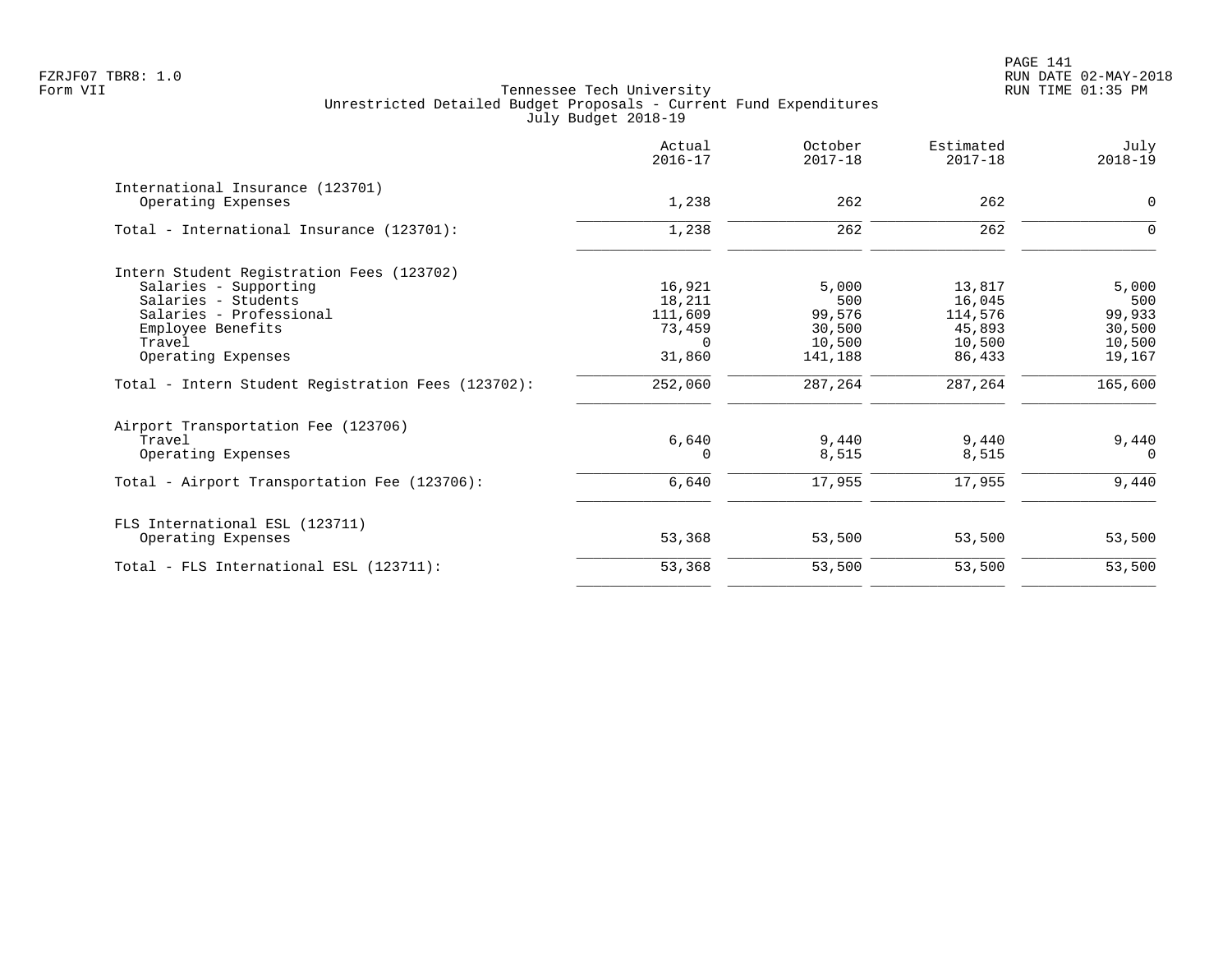|                                              | Actual<br>$2016 - 17$ | October<br>$2017 - 18$ | Estimated<br>$2017 - 18$ | July<br>$2018 - 19$ |
|----------------------------------------------|-----------------------|------------------------|--------------------------|---------------------|
| International Student SOAR (123712)          |                       |                        |                          |                     |
| Salaries - Students                          | 123                   | 4,950                  | 4,950                    | 4,950               |
| Employee Benefits                            | $\Omega$              | 750                    | 750                      | 750                 |
| Travel                                       | 782                   | $\Omega$               | 44                       | $\Omega$            |
| Operating Expenses                           | 5,113                 | 14,229                 | 14,135                   | 6,252               |
| Total - International Student SOAR (123712): | 6,018                 | 19,929                 | 19,879                   | 11,952              |
| International Recruitment (123715)           |                       |                        |                          |                     |
| Salaries - Professional                      | 43,863                | 49,030                 | 49,030                   | 49,201              |
| Employee Benefits                            | 14,567                | 13,910                 | 13,910                   | 13,910              |
| Travel                                       | 70,728                | 100,000                | 100,000                  | 100,000             |
| Operating Expenses                           | 98,864                | 70,000                 | 70,000                   | 70,000              |
| Total - International Recruitment (123715):  | 228,022               | 232,940                | 232,940                  | 233,111             |
| Deposit Forfeiture (123716)                  |                       |                        |                          |                     |
| Operating Expenses                           | 36,270                | 73,230                 | 69,896                   | $\mathbf 0$         |
| Total - Deposit Forfeiture (123716):         | 36,270                | 73,230                 | 69,896                   | $\mathbf 0$         |
| Student Svc Publications (127003)            |                       |                        |                          |                     |
| Operating Expenses                           | 7,499                 | 7,500                  | 7,500                    | 7,500               |
| Total - Student Svc Publications (127003):   | 7,499                 | 7,500                  | 7,500                    | 7,500               |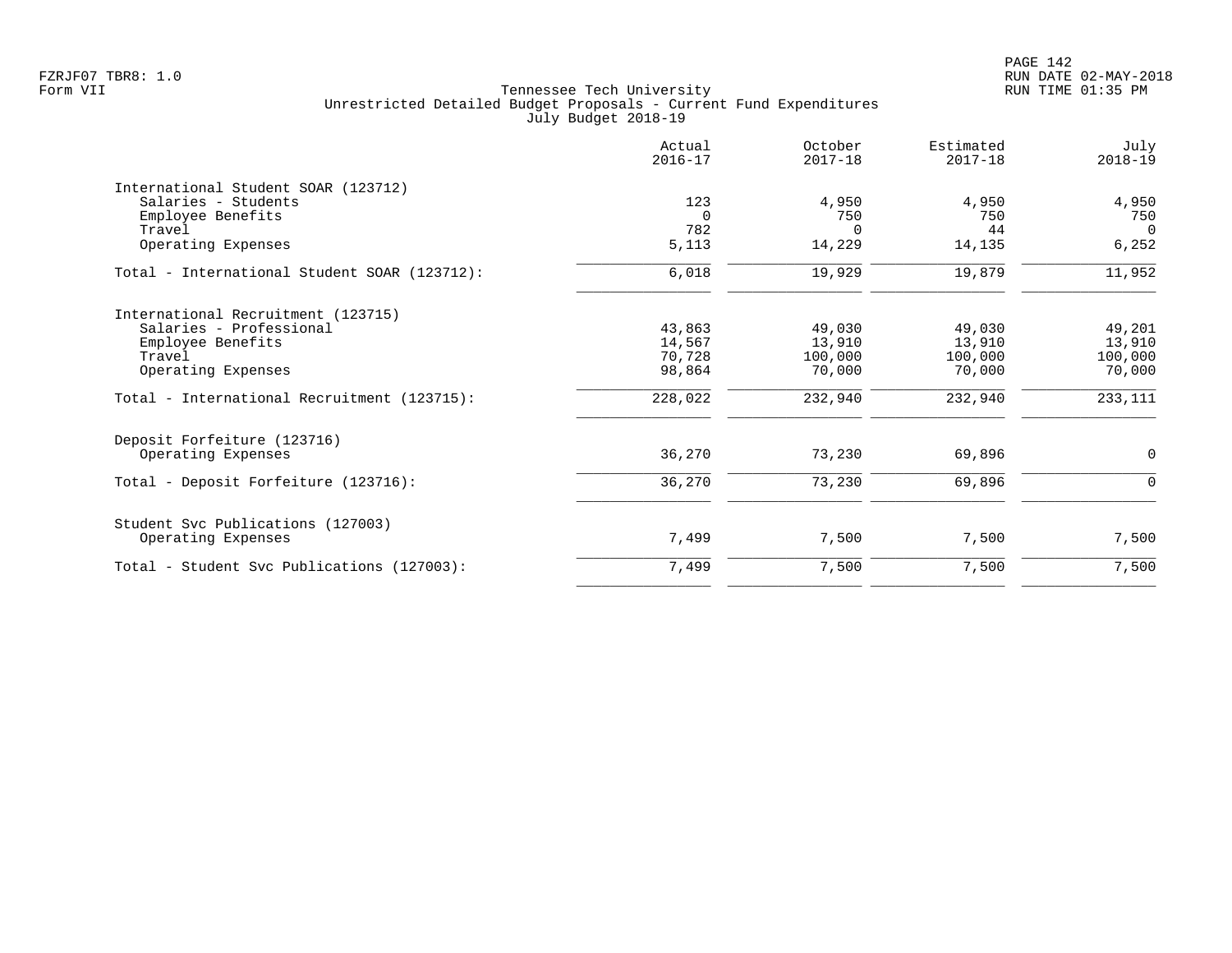PAGE 143 FZRJF07 TBR8: 1.0 RUN DATE 02-MAY-2018

|                                                    | Actual<br>$2016 - 17$ | October<br>$2017 - 18$ | Estimated<br>$2017 - 18$ | July<br>$2018 - 19$ |
|----------------------------------------------------|-----------------------|------------------------|--------------------------|---------------------|
| Student Government Association (127005)            |                       |                        |                          |                     |
| Salaries - Students                                | 3,525                 | 3,820                  | 3,820                    | 3,520               |
| Travel                                             | 715                   | 360                    | 360                      | 140                 |
| Operating Expenses                                 | 1,198                 | 2,880                  | 2,880                    | 3,550               |
| Total - Student Government Association (127005):   | 5,438                 | 7,060                  | 7,060                    | 7,210               |
| Student Gov Assoc (127006)                         |                       |                        |                          |                     |
| Salaries - Students                                | 2,448                 | 2,450                  | 2,790                    | 0                   |
| Travel                                             | $\Omega$              | $\Omega$               | 2,500                    | $\Omega$            |
| Operating Expenses                                 | 4,558                 | 7,550                  | 4,710                    | 10,000              |
| Total - Student Gov Assoc (127006):                | 7,006                 | 10,000                 | 10,000                   | 10,000              |
| SAF General Educ Student Affairs (127007)          |                       |                        |                          |                     |
| Salaries - Supporting                              | 25,727                | 26,961                 | 27,131                   | 27,130              |
| Employee Benefits                                  | 13,032                | 14,840                 | 14,840                   | 14,840              |
| Operating Expenses                                 | 2,787                 | 10,591                 | 10,241                   | 1,618               |
| Total - SAF General Educ Student Affairs (127007): | 41,546                | 52,392                 | 52,212                   | 43,588              |
| SAF University Programming (127008)                |                       |                        |                          |                     |
| Salaries - Supporting                              | 2,066                 | 0                      | 840                      | 0                   |
| Salaries - Students                                | 2,662                 | $\Omega$               | 7,000                    | $\overline{0}$      |
| Salaries - Professional                            | 13,600                | 11,600                 | 11,600                   | $\Omega$            |
| Employee Benefits                                  | 33,212                | 31,290                 | 32,450                   | 23,120              |
| Operating Expenses                                 | 63,360                | 78,918                 | 69,471                   | 85,147              |
| Total - SAF University Programming (127008):       | 114,900               | 121,808                | 121,361                  | 108,267             |
|                                                    |                       |                        |                          |                     |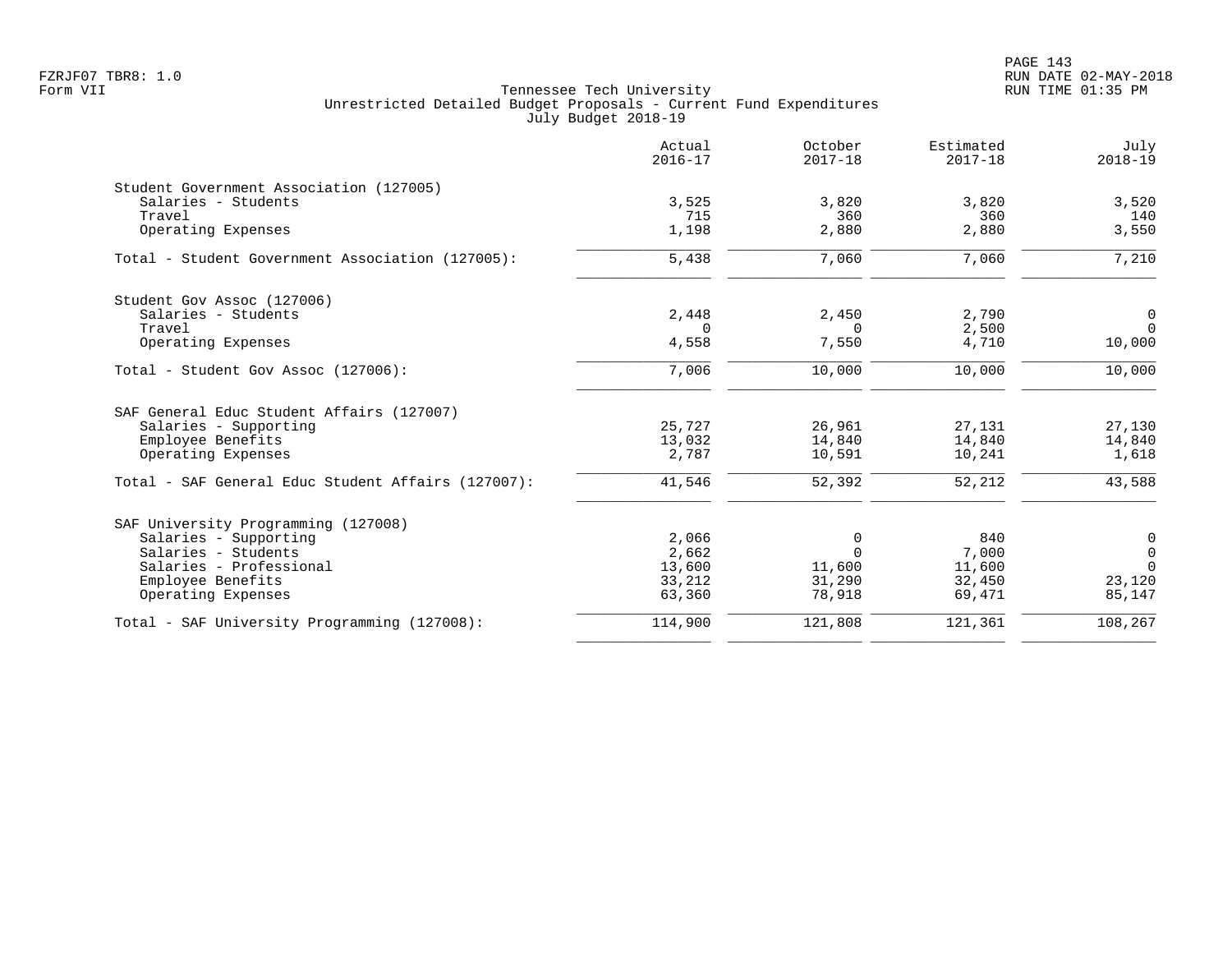|                                              | Actual<br>$2016 - 17$ | October<br>$2017 - 18$ | Estimated<br>$2017 - 18$ | July<br>$2018 - 19$ |
|----------------------------------------------|-----------------------|------------------------|--------------------------|---------------------|
| Student Gov Assoc GAs (127010)               |                       |                        |                          |                     |
| Salaries - Professional<br>Employee Benefits | 4,650<br>4,622        | 4,650<br>9,055         | 4,650<br>9,055           | 4,500<br>9,055      |
| Total - Student Gov Assoc GAs (127010):      | 9,272                 | 13,705                 | 13,705                   | 13,555              |
| Match Student Affairs (127015)               |                       |                        |                          |                     |
| Salaries - Administrative                    | 0                     | 749                    | 749                      | $\overline{0}$      |
| Salaries - Professional                      | $\mathsf{O}$          | 12,164                 | 12,331                   | $\mathsf{O}$        |
| Employee Benefits                            | $\Omega$              | 323                    | 382                      | $\mathbf 0$         |
| Total - Match Student Affairs (127015):      | $\mathbf 0$           | 13,236                 | 13,462                   | $\mathbf 0$         |
| Counseling Center (127200)                   |                       |                        |                          |                     |
| Salaries - Academic                          | 929                   | $\Omega$               | $\Omega$                 | $\mathsf{O}$        |
| Salaries - Supporting                        | 42,241                | 25,286                 | 25,286                   | 25,619              |
| Salaries - Students                          | 656                   | $\Omega$               | $\Omega$                 | $\Omega$            |
| Salaries - Professional                      | 211,426               | 306,248                | 223,828                  | 307,431             |
| Employee Benefits<br>Travel                  | 103,674<br>$\Omega$   | 103,610<br>$\Omega$    | 107,725                  | 103,610<br>$\Omega$ |
| Operating Expenses                           | 12,661                | 10,700                 | 1,640<br>23,047          | 66,150              |
|                                              |                       |                        |                          |                     |
| Total - Counseling Center (127200):          | 371,587               | 445,844                | 381,526                  | 502,810             |
| Counseling Center GAs (127210)               |                       |                        |                          |                     |
| Salaries - Professional                      | 4,000                 | 4,000                  | 4,000                    | 4,000               |
| Employee Benefits                            | 8,665                 | 8,665                  | 8,665                    | 8,665               |
| Total - Counseling Center GAs (127210):      | 12,665                | 12,665                 | 12,665                   | 12,665              |
|                                              |                       |                        |                          |                     |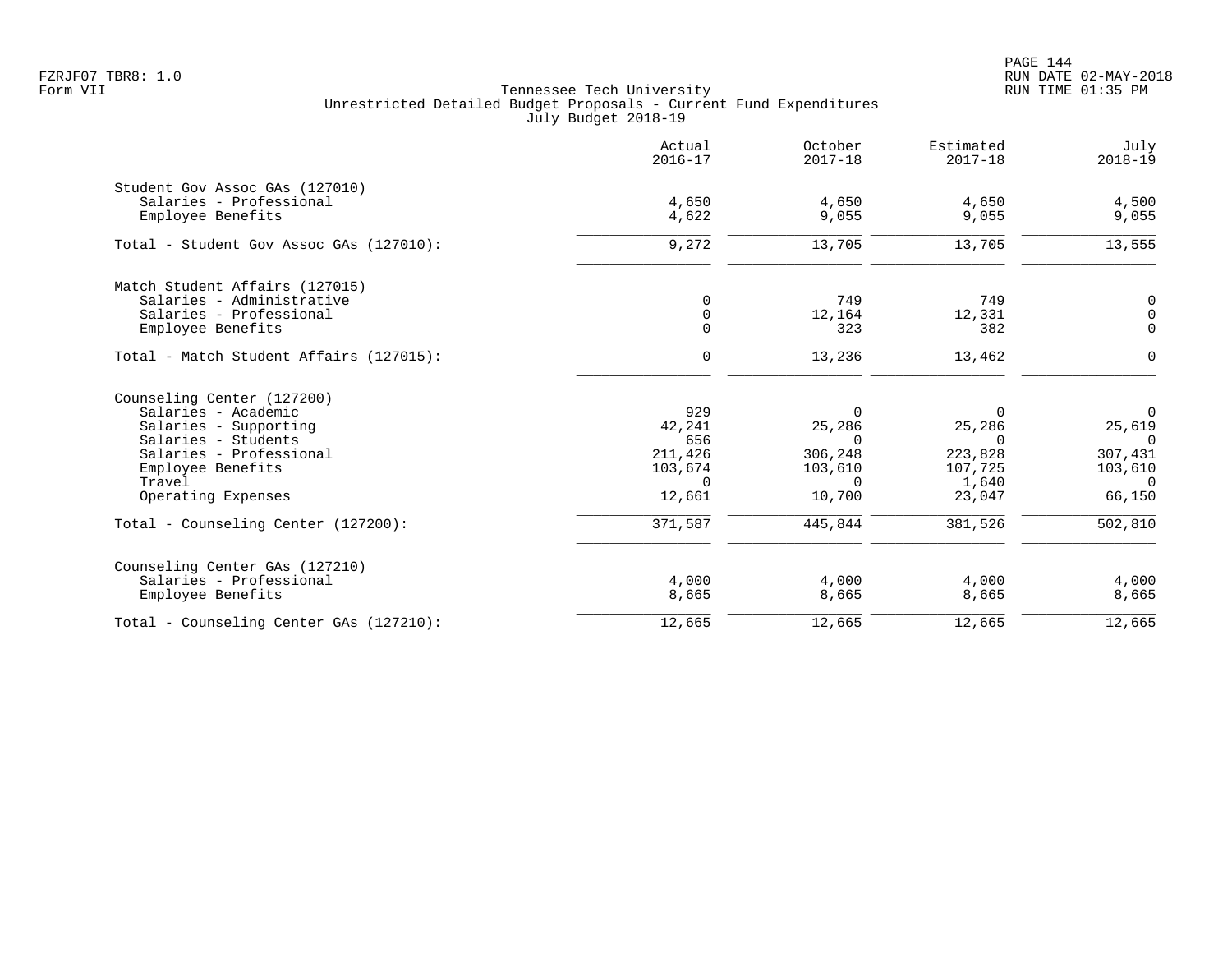|                                           | Actual<br>$2016 - 17$ | October<br>$2017 - 18$ | Estimated<br>$2017 - 18$ | July<br>$2018 - 19$ |
|-------------------------------------------|-----------------------|------------------------|--------------------------|---------------------|
| Match Counseling Center (127215)          |                       |                        |                          |                     |
| Salaries - Professional                   | 50,786                |                        | 64,000                   | $\mathbf 0$         |
| Employee Benefits                         | 22,885                | $\Omega$               | 10,862                   | $\Omega$            |
| Travel                                    | 1,614                 |                        | 1,433                    | $\Omega$            |
| Operating Expenses                        | 0                     | 14,977                 | 0                        | $\mathbf 0$         |
| Total - Match Counseling Center (127215): | 75,285                | 14,977                 | 76,295                   | 0                   |
| AVP Student Affairs (127300)              |                       |                        |                          |                     |
| Salaries - Administrative                 | 100,979               | 103,960                | 103,960                  | 101,102             |
| Salaries - Supporting                     | 6                     | $\Omega$               | $\Omega$                 | $\Omega$            |
| Employee Benefits                         | 33,493                | 37,095                 | 37,095                   | 37,095              |
| Operating Expenses                        | 1,780                 | 2,380                  | 2,380                    | 2,380               |
| Total - AVP Student Affairs (127300):     | 136,258               | 143,435                | 143,435                  | 140,577             |
| Student Development (127301)              |                       |                        |                          |                     |
| Travel                                    | 2,096                 | 0                      | 0                        | $\mathbf 0$         |
| Operating Expenses                        | 2,449                 | 3,990                  | 3,990                    | 3,990               |
| Total - Student Development (127301):     | 4,545                 | 3,990                  | 3,990                    | 3,990               |
| Student Orientation (127302)              |                       |                        |                          |                     |
| Operating Expenses                        | 14,999                | 10,000                 | 10,000                   | 10,000              |
| Total - Student Orientation (127302):     | 14,999                | 10,000                 | 10,000                   | 10,000              |
|                                           |                       |                        |                          |                     |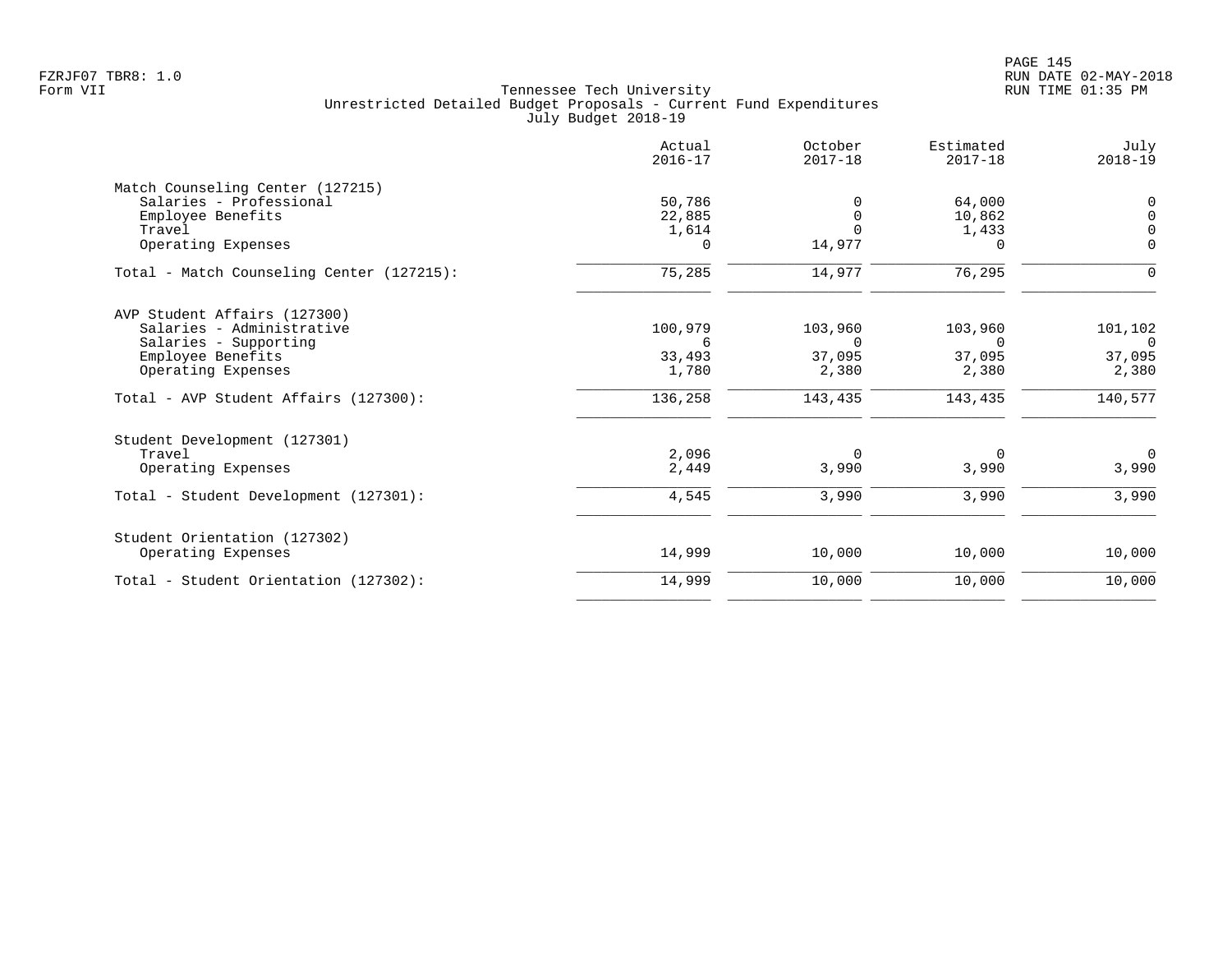|                                                     | Actual<br>$2016 - 17$ | October<br>$2017 - 18$ | Estimated<br>$2017 - 18$ | July<br>$2018 - 19$ |
|-----------------------------------------------------|-----------------------|------------------------|--------------------------|---------------------|
| New Student & Family Programs (127303)              |                       |                        |                          |                     |
| Salaries - Supporting                               | 34,274                | 35,887                 | 36,527                   | 36,079              |
| Salaries - Students                                 | 12,058                | 12,244                 | 12,714                   | 12,050              |
| Salaries - Professional                             | 90,513                | 94,539                 | 102,927                  | 112,149             |
| Employee Benefits                                   | 51,211                | 51,462                 | 51,462                   | 51,520              |
| Travel                                              | 7,767                 | 7,500                  | 4,210                    | 7,500               |
| Operating Expenses                                  | 38,866                | 43,460                 | 45,640                   | 43,460              |
| Capital Outlay                                      | 7,208                 | $\Omega$               | $\Omega$                 | $\Omega$            |
| Total - New Student & Family Programs (127303):     | 241,897               | 245,092                | 253,480                  | 262,758             |
| Student Orient Advis Registration (127304)          |                       |                        |                          |                     |
| Salaries - Students                                 | 45,989                | 50,476                 | 50,476                   | 50,000              |
| Employee Benefits                                   | 2,442                 | 2,000                  | 2,000                    | 2,000               |
| Travel                                              | 3,135                 | $\Omega$               | 6,550                    | $\overline{0}$      |
| Operating Expenses                                  | 231,831               | 239,378                | 232,090                  | 191,571             |
| Department Revenues                                 | $-2,000$              | $-1,000$               | $-1,000$                 | $\Omega$            |
| Total - Student Orient Advis Registration (127304): | 281,397               | 290,854                | 290,116                  | 243,571             |
| Disability Services (127400)                        |                       |                        |                          |                     |
| Salaries - Supporting                               | 19,292                | 0                      | $\Omega$                 | 28,000              |
| Salaries - Students                                 | 654                   | $\Omega$               | 900                      | $\Omega$            |
| Salaries - Professional                             | 146,333               | 154,644                | 152,744                  | 155,492             |
| Employee Benefits                                   | 66,863                | 66,935                 | 66,935                   | 66,935              |
| Travel                                              | 7,756                 | 500                    | 7,900                    | $-3,500$            |
| Operating Expenses                                  | 62,282                | 91,880                 | 159,540                  | 16,880              |
| Total - Disability Services (127400):               | 303,180               | 313,959                | 388,019                  | 263,807             |
|                                                     |                       |                        |                          |                     |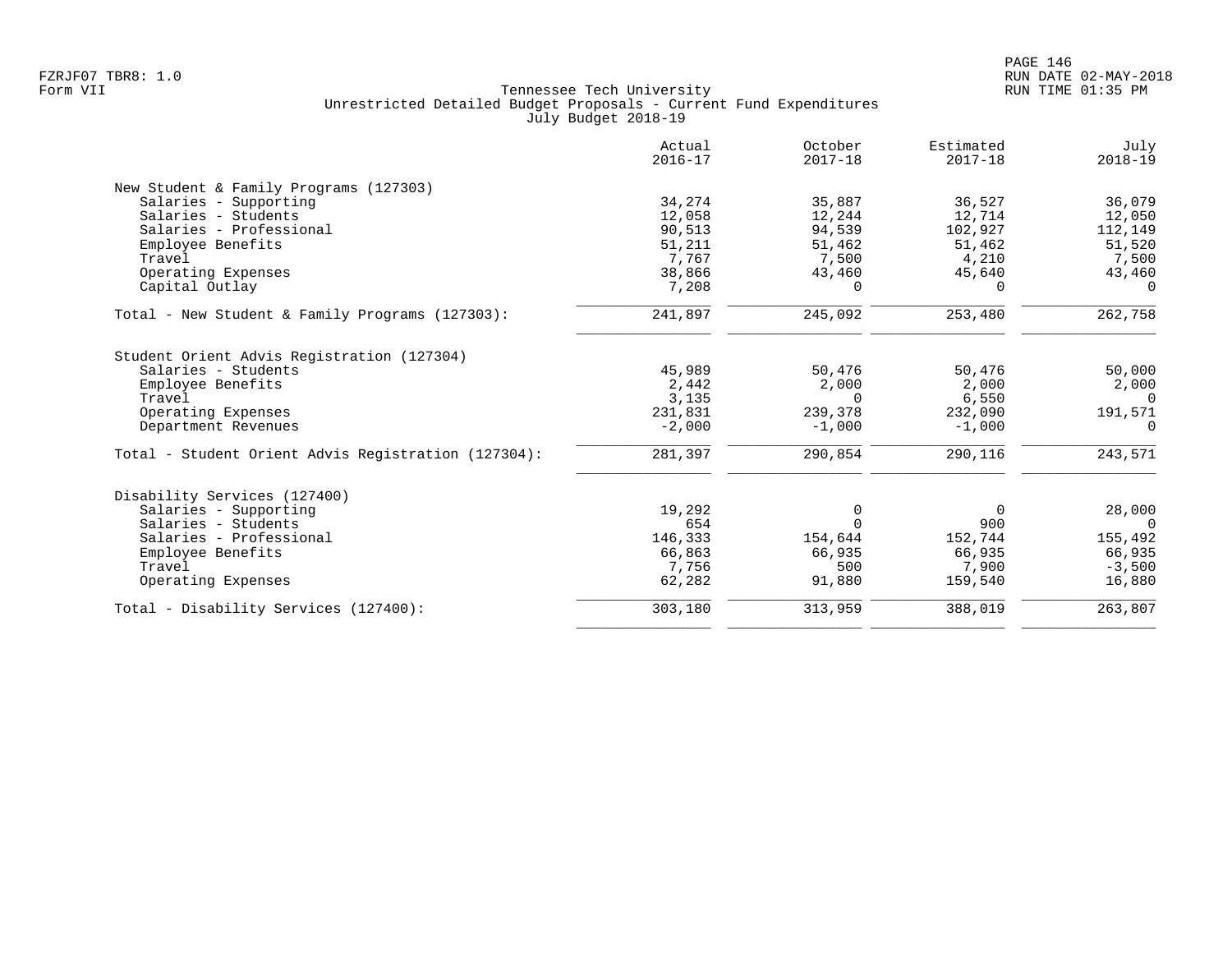| Actual<br>$2016 - 17$ | October<br>$2017 - 18$              | Estimated<br>$2017 - 18$             | July<br>$2018 - 19$                  |
|-----------------------|-------------------------------------|--------------------------------------|--------------------------------------|
|                       |                                     |                                      |                                      |
| 783                   | $\overline{0}$                      | 940                                  | $\overline{0}$                       |
|                       |                                     |                                      | 4,500                                |
|                       | 1,300                               | 1,300                                | 1,300                                |
| 5,583                 | 5,800                               | 6,740                                | 5,800                                |
|                       |                                     |                                      |                                      |
|                       |                                     |                                      | 100,654                              |
|                       |                                     |                                      | 79,397                               |
|                       |                                     |                                      | 80,900                               |
| 16,561                | 6,302                               | 8,142                                | 5,852                                |
| 268,028               | 266,657                             | 268,497                              | 266,803                              |
|                       |                                     |                                      |                                      |
| 18,785                | 19,414                              | 19,414                               | 19,426                               |
| 2,756                 | 2,400                               | 2,400                                | 2,400                                |
| 41,762                | 41,986                              | 41,986                               | 41,974                               |
| 63,303                | 63,800                              | 63,800                               | 63,800                               |
|                       |                                     |                                      |                                      |
| 17,983                | 27,000                              | 27,000                               | 27,000                               |
| 17,983                | 27,000                              | 27,000                               | 27,000                               |
|                       | 4,800<br>97,693<br>76,218<br>77,556 | 4,500<br>100,154<br>79,301<br>80,900 | 4,500<br>100,154<br>79,301<br>80,900 |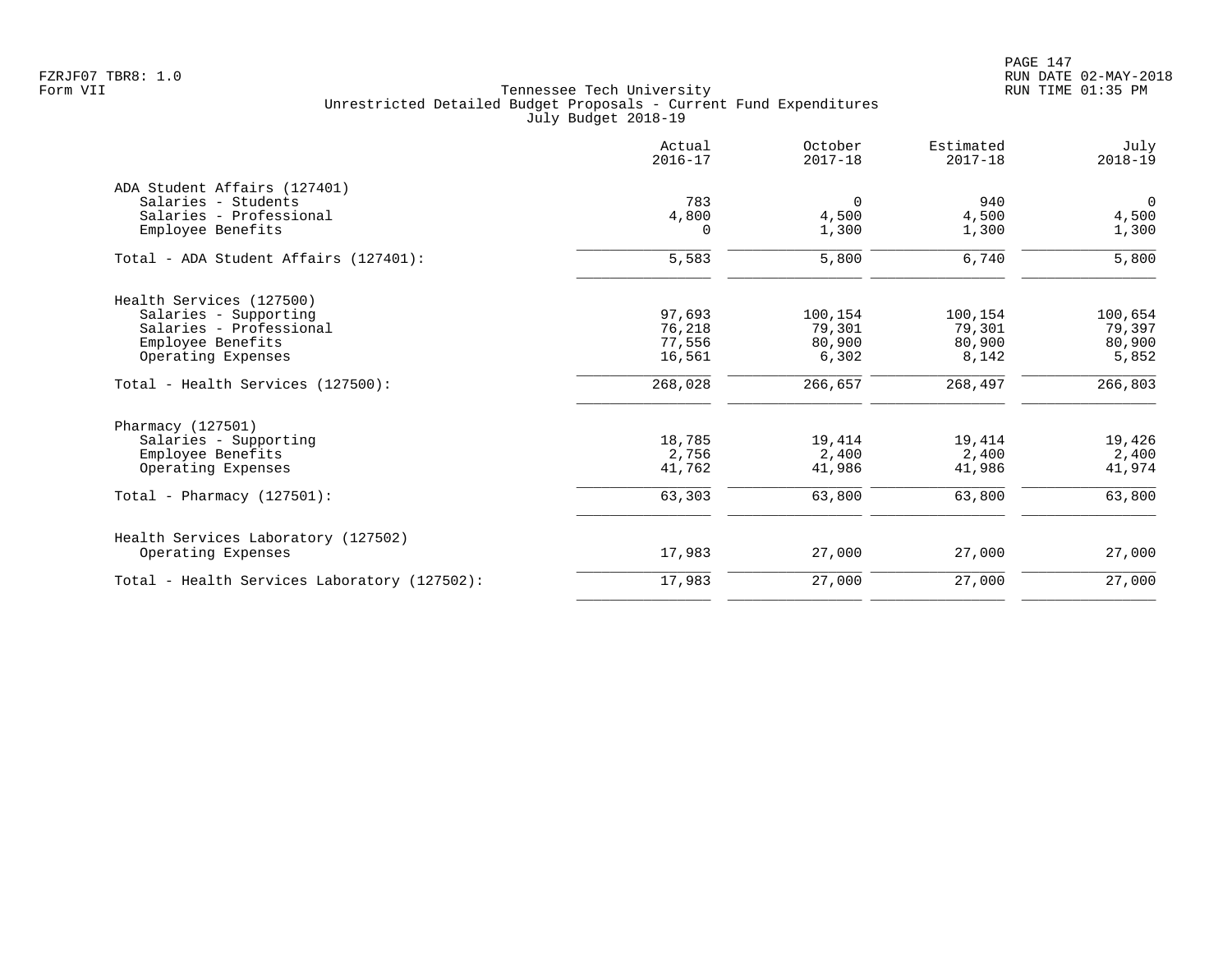|                                           | Actual<br>$2016 - 17$ | October<br>$2017 - 18$ | Estimated<br>$2017 - 18$ | July<br>$2018 - 19$ |
|-------------------------------------------|-----------------------|------------------------|--------------------------|---------------------|
| SAF Health Services (127504)              |                       |                        |                          |                     |
| Salaries - Supporting                     | 63,851                | 23,240                 | 46,400                   | 22,740              |
| Salaries - Professional                   | 375,146               | 356,605                | 364,155                  | 357,608             |
| Employee Benefits                         | 163,167               | 119,070                | 157,150                  | 119,070             |
| Operating Expenses                        | 59,424                | 157,082                | 85,608                   | 150,186             |
| Total - SAF Health Services (127504):     | 661,588               | 655,997                | 653,313                  | 649,604             |
| Dean of Students (127600)                 |                       |                        |                          |                     |
| Salaries - Administrative                 | 69,131                | 84,144                 | 84,144                   | 84,386              |
| Salaries - Supporting                     | 63,251                | 66,880                 | 67,630                   | 78,952              |
| Salaries - Professional                   | 1,996                 | 100                    | 100                      | 42,100              |
| Employee Benefits                         | 58,501                | 64,140                 | 64,140                   | 64,140              |
| Operating Expenses                        | 16,512                | 4,475                  | 4,975                    | 4,475               |
| Total - Dean of Students (127600):        | 209,391               | 219,739                | 220,989                  | 274,053             |
| Social Development UPC (127602)           |                       |                        |                          |                     |
| Employee Benefits                         | $\mathbf 0$           | 310                    | 310                      | 310                 |
| Travel                                    | $\Omega$              | $\Omega$               | 1,960                    | $\Omega$            |
| Operating Expenses                        | 6,139                 | 6,270                  | 2,310                    | 6,270               |
| Total - Social Development UPC (127602):  | 6,139                 | 6,580                  | 4,580                    | 6,580               |
| Student Act Grad Assist (127603)          |                       |                        |                          |                     |
| Salaries - Professional                   | 8,000                 | 8,000                  | 8,000                    | 8,000               |
| Employee Benefits                         | 18,000                | 18,000                 | 20,000                   | 18,000              |
| Total - Student Act Grad Assist (127603): | 26,000                | 26,000                 | 28,000                   | 26,000              |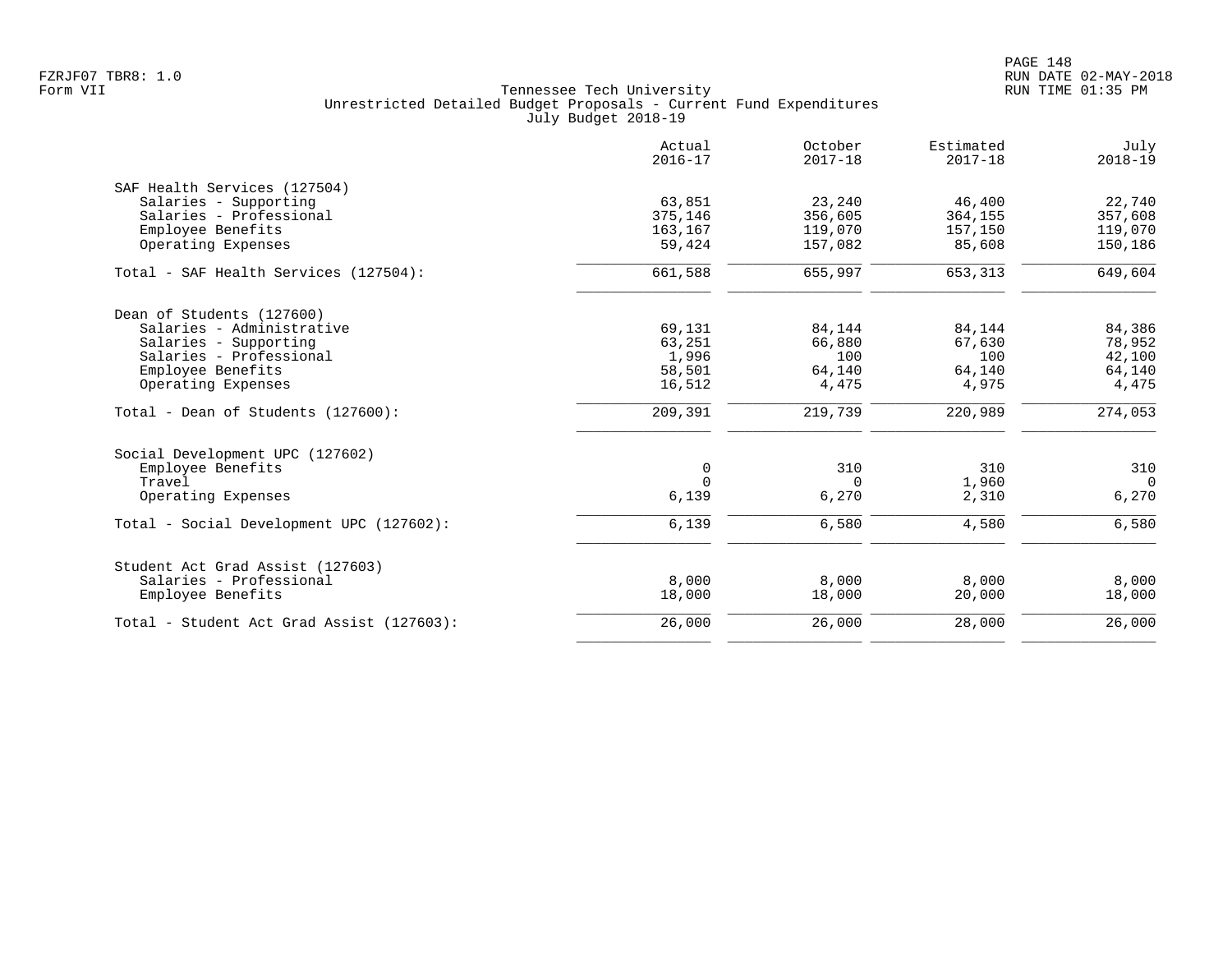|                                         | Actual<br>$2016 - 17$ | October<br>$2017 - 18$ | Estimated<br>$2017 - 18$ | July<br>$2018 - 19$ |
|-----------------------------------------|-----------------------|------------------------|--------------------------|---------------------|
| Multicultural Affairs (127700)          |                       |                        |                          |                     |
| Salaries - Administrative               | 77,442                | 79,511                 | 79,511                   | 80,502              |
| Salaries - Professional                 | 53,419                | $\Omega$               | $\Omega$                 | $\Omega$            |
| Employee Benefits                       | 49,344                | 49,325                 | 49,325                   | 49,590              |
| Travel                                  | 1,788                 | 3,000                  | 3,000                    | 3,000               |
| Operating Expenses                      | 4,480                 | 5,120                  | 6,120                    | 5,120               |
| Total - Multicultural Affairs (127700): | 186,473               | 136,956                | 137,956                  | 138,212             |
| Diversity Summit (127702)               |                       |                        |                          |                     |
| Operating Expenses                      | 5,130                 | 0                      | 0                        | $\mathbf 0$         |
| Total - Diversity Summit (127702):      | 5,130                 | $\mathbf 0$            | $\mathbf 0$              | $\Omega$            |
| Eagle Card Office (127800)              |                       |                        |                          |                     |
| Salaries - Supporting                   | 32,889                | 34,346                 | 34,346                   | 34,529              |
| Salaries - Students                     | 4,640                 | 2,120                  | 5,330                    | $\Omega$            |
| Salaries - Professional                 | 40,816                | 41,006                 | 42,206                   | 41,086              |
| Employee Benefits                       | 35,648                | 35,900                 | 35,900                   | 35,900              |
| Operating Expenses                      | 32,737                | 37,540                 | 35,560                   | 39,660              |
| Total - Eagle Card Office (127800):     | 146,730               | 150,912                | 153,342                  | 151,175             |
| The Eagle (127900)                      |                       |                        |                          |                     |
| Salaries - Students                     | 8,441                 | 7,840                  | 7,840                    | 7,840               |
| Employee Benefits                       | $\Omega$              | 5,370                  | 5,370                    | 5,370               |
| Travel                                  | 150                   | 400                    | 400                      | 400                 |
| Operating Expenses                      | 9,017                 | 7,810                  | 7,810                    | 7,810               |
| Department Revenues                     | $-64$                 | 0                      | $\Omega$                 | $\Omega$            |
| Total - The Eagle $(127900)$ :          | 17,544                | 21,420                 | 21,420                   | 21,420              |
|                                         |                       |                        |                          |                     |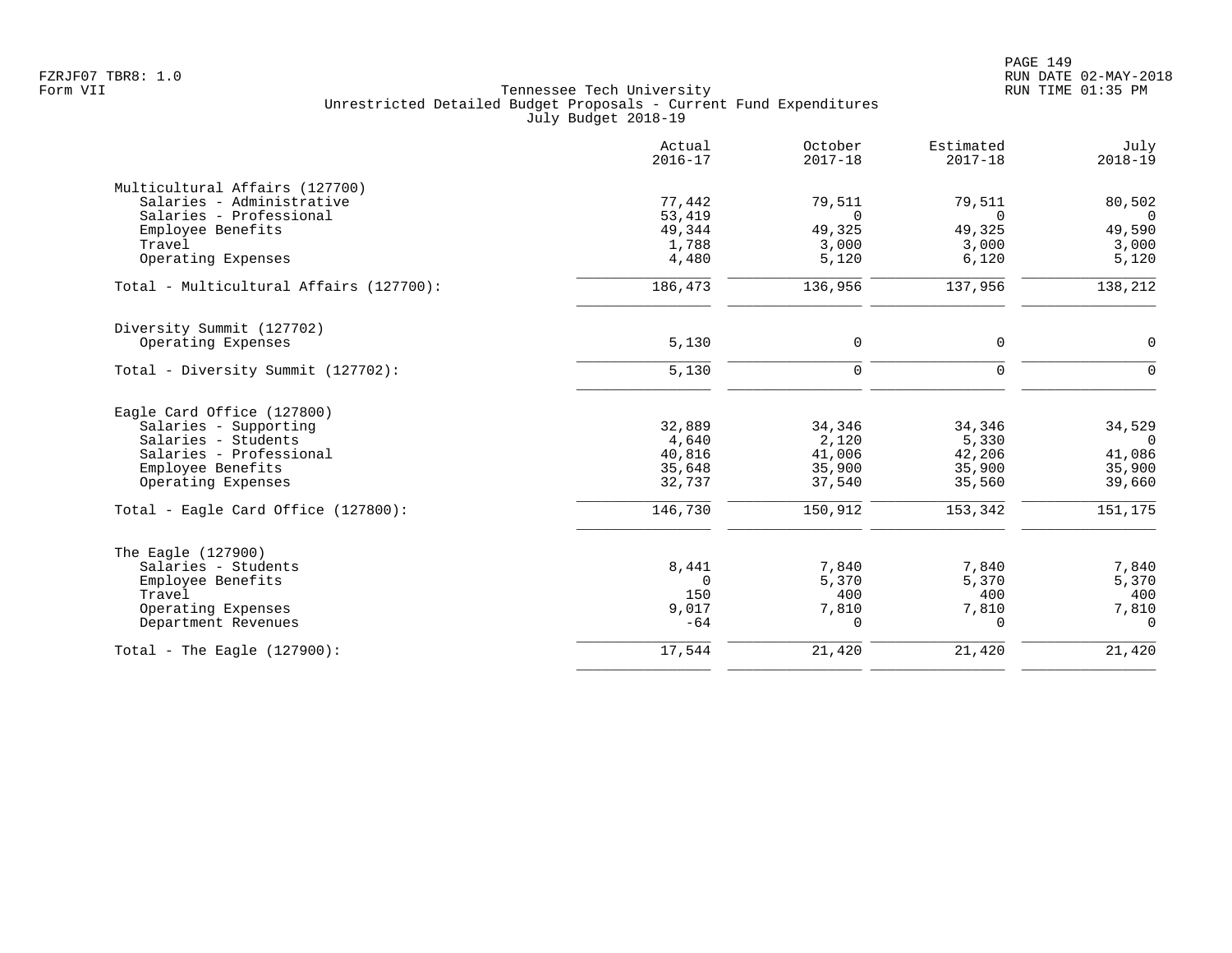|                                    | Actual<br>$2016 - 17$ | October<br>$2017 - 18$ | Estimated<br>$2017 - 18$ | July<br>$2018 - 19$ |
|------------------------------------|-----------------------|------------------------|--------------------------|---------------------|
| Tenn Tech Oracle (127902)          |                       |                        |                          |                     |
| Salaries - Students                | 9,718                 | 11,990                 | 11,990                   | 11,990              |
| Employee Benefits                  | $\Omega$              | 6,300                  | 6,300                    | 6,300               |
| Operating Expenses                 | 14,133                | 8,810                  | 8,810                    | 8,810               |
| Department Revenues                | $-223$                | $\Omega$               | $\Omega$                 | $\Omega$            |
| Total - Tenn Tech Oracle (127902): | 23,628                | 27,100                 | 27,100                   | 27,100              |
| SAF Intramurals (129001)           |                       |                        |                          |                     |
| Salaries - Supporting              | 24,700                | 300                    | 300                      | $\mathsf{O}$        |
| Salaries - Students                | 39,397                | 45,520                 | 36,680                   | 45,520              |
| Salaries - Professional            | 43,382                | 78,366                 | 87,206                   | 78,868              |
| Employee Benefits                  | 50,742                | 47,330                 | 47,330                   | 47,330              |
| Travel                             | 1,975                 | 3,000                  | 3,000                    | 3,000               |
| Operating Expenses                 | 60,536                | 98,418                 | 97,526                   | 41,114              |
| Total - SAF Intramurals (129001):  | 220,732               | 272,934                | 272,042                  | 215,832             |
| Extramurals (129002)               |                       |                        |                          |                     |
| Travel                             | 550                   | $\overline{0}$         | $\Omega$                 | $\overline{0}$      |
| Operating Expenses                 | $\Omega$              | 820                    | 820                      | 820                 |
| Total - Extramurals (129002):      | 550                   | 820                    | 820                      | 820                 |
| Cheerleaders (129003)              |                       |                        |                          |                     |
| Salaries - Professional            | 43,221                | 48,836                 | 48,836                   | 49,219              |
| Employee Benefits                  | 12,470                | 12,470                 | 12,470                   | 12,470              |
| Travel                             | 25,997                | 4,490                  | 17,800                   | 4,490               |
| Operating Expenses                 | 9,410                 | 17,950                 | 17,950                   | 17,950              |
| Total - Cheerleaders (129003):     | 91,098                | 83,746                 | 97,056                   | 84,129              |
|                                    |                       |                        |                          |                     |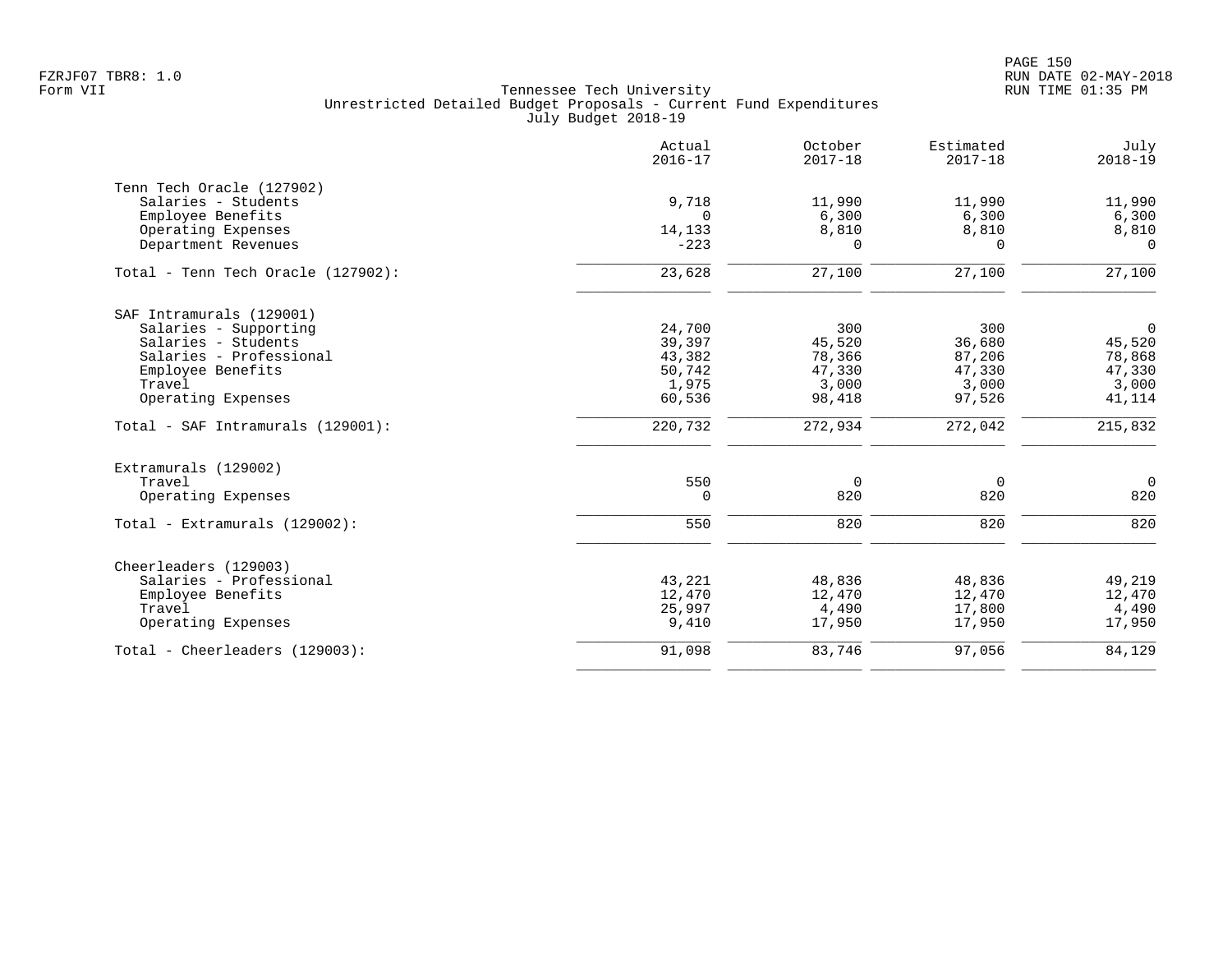|                                                         | Actual<br>$2016 - 17$ | October<br>$2017 - 18$ | Estimated<br>$2017 - 18$ | July<br>$2018 - 19$                        |
|---------------------------------------------------------|-----------------------|------------------------|--------------------------|--------------------------------------------|
| Cheerleaders Housing Sch (129004)<br>Operating Expenses | 18,700                | 25,390                 | 25,390                   | 25,390                                     |
|                                                         |                       |                        |                          |                                            |
| Total - Cheerleaders Housing Sch (129004):              | 18,700                | 25,390                 | 25,390                   | 25,390                                     |
| Dance Team (129007)                                     |                       |                        |                          |                                            |
| Travel                                                  | 22,038                | 17,100                 | 22,555                   | 17,100                                     |
| Operating Expenses                                      | 5,965                 | 6,000                  | 7,970                    | 6,000                                      |
| Total - Dance Team $(129007)$ :                         | 28,003                | 23,100                 | 30,525                   | 23,100                                     |
| Rugby (129010)                                          |                       |                        |                          |                                            |
| Travel                                                  | 2,443                 | $\Omega$               | $\Omega$                 | $\mathbf 0$                                |
| Operating Expenses                                      | 4,097                 | 16,000                 | 16,000                   | 16,000                                     |
| Total - Rugby $(129010)$ :                              | 6,540                 | 16,000                 | 16,000                   | 16,000                                     |
| SAF General Education Acad Affrs (130002)               |                       |                        |                          |                                            |
| Salaries - Administrative                               | 3,424                 | $\Omega$               | 0                        | $\begin{smallmatrix}0\\0\end{smallmatrix}$ |
| Salaries - Academic                                     | 5,343                 | $\Omega$               |                          |                                            |
| Salaries - Supporting                                   | 1,072                 | $\Omega$               |                          | $\mathbf 0$                                |
| Salaries - Students                                     | 3,578                 | $\Omega$               | $\Omega$                 | $\Omega$                                   |
| Salaries - Professional                                 | 36,862                | 37,778                 | 37,778                   | 37,937                                     |
| Employee Benefits<br>Operating Expenses                 | 25,001<br>238,095     | 21,510<br>304,441      | 21,510<br>303,186        | 21,510<br>244,264                          |
| Total - SAF General Education Acad Affrs (130002):      | 313,375               | 363,729                | 362,474                  | 303,711                                    |
|                                                         |                       |                        |                          |                                            |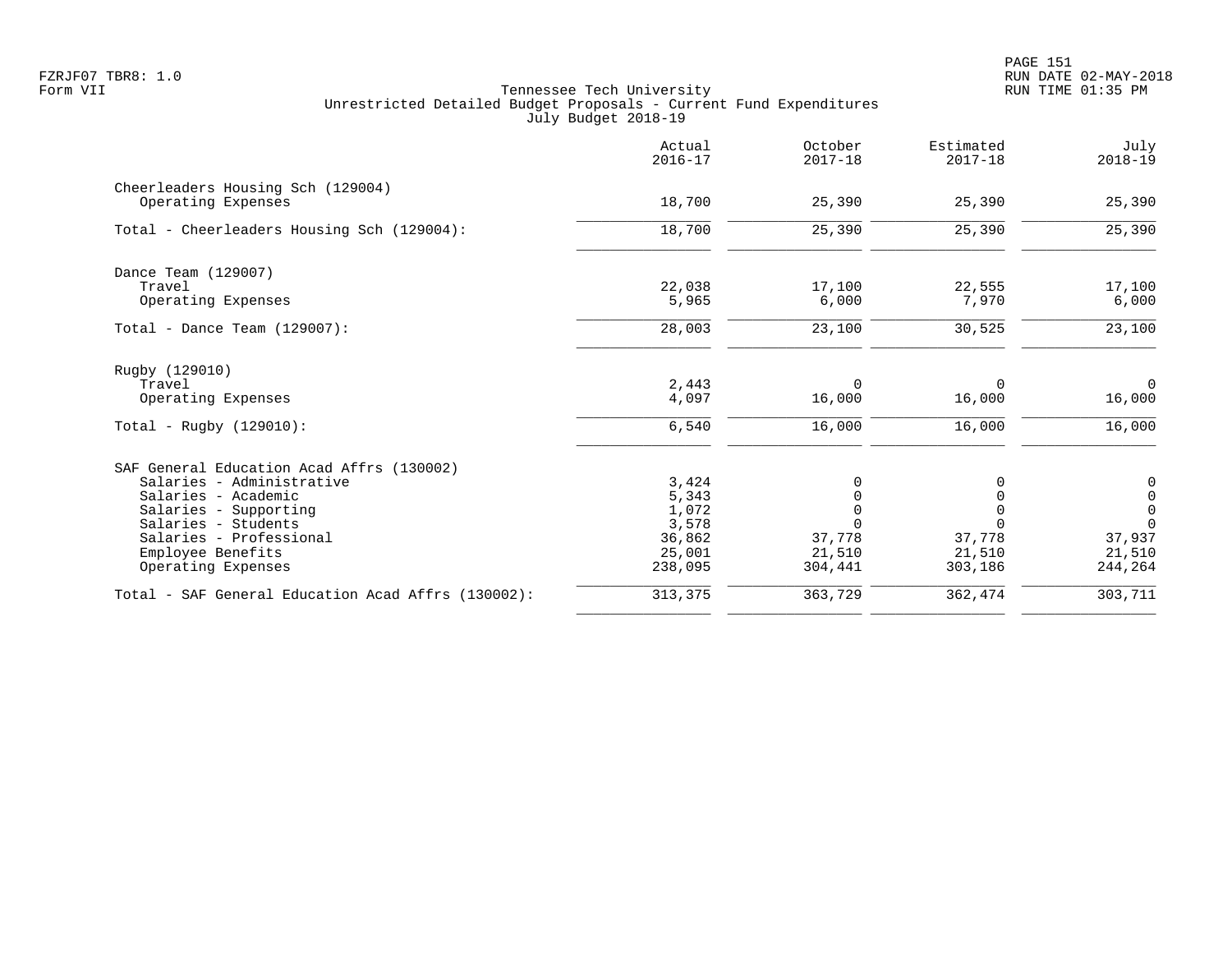|                                                   | Actual<br>$2016 - 17$ | October<br>$2017 - 18$ | Estimated<br>$2017 - 18$ | July<br>$2018 - 19$           |
|---------------------------------------------------|-----------------------|------------------------|--------------------------|-------------------------------|
| Band (155004)                                     |                       |                        |                          |                               |
| Salaries - Supporting                             | 1,003<br>396          | 0                      | 0<br>$\mathbf 0$         | $\mathbf 0$<br>$\overline{0}$ |
| Salaries - Students<br>Employee Benefits          | 77                    | 0<br>1,145             | 1,145                    | 1,145                         |
| Travel                                            | 25,290                | 1,600                  | 9,154                    | 1,600                         |
| Operating Expenses                                | 42,540                | 82,456                 | 76,249                   | 52,456                        |
| Capital Outlay                                    | $\Omega$              | 0                      | 5,108                    | $\Omega$                      |
| Total - Band (155004):                            | 69,306                | 85,201                 | 91,656                   | 55,201                        |
| Pep Band Scholarships (155006)                    |                       |                        |                          |                               |
| Operating Expenses                                | 117,113               | 148,010                | 136,390                  | 148,010                       |
| Total - Pep Band Scholarships (155006):           | 117, 113              | 148,010                | 136,390                  | 148,010                       |
| Band Uniforms and Shoes (155009)                  |                       |                        |                          |                               |
| Operating Expenses                                | 778                   | 2,320                  | 1,570                    | 1,400                         |
| Total - Band Uniforms and Shoes (155009):         | 778                   | 2,320                  | 1,570                    | 1,400                         |
| College of Ag & HEC Career Fair (160004)          |                       |                        |                          |                               |
| Operating Expenses                                | $\mathsf{O}$          | 0                      | 2,700                    | 1,600                         |
| Total - College of Ag & HEC Career Fair (160004): | $\Omega$              | $\Omega$               | 2,700                    | 1,600                         |
| TTU Matching (171000)                             |                       |                        |                          |                               |
| Salaries - Professional                           | 2,740                 | 0                      | 4,958                    | 0                             |
| Employee Benefits                                 | 208                   | $\Omega$               | 379                      | $\mathbf 0$                   |
| Operating Expenses                                | $\Omega$              | 3,617                  | $\Omega$                 | $\Omega$                      |
| Total - TTU Matching (171000):                    | 2,948                 | 3,617                  | 5,337                    | $\Omega$                      |
|                                                   |                       |                        |                          |                               |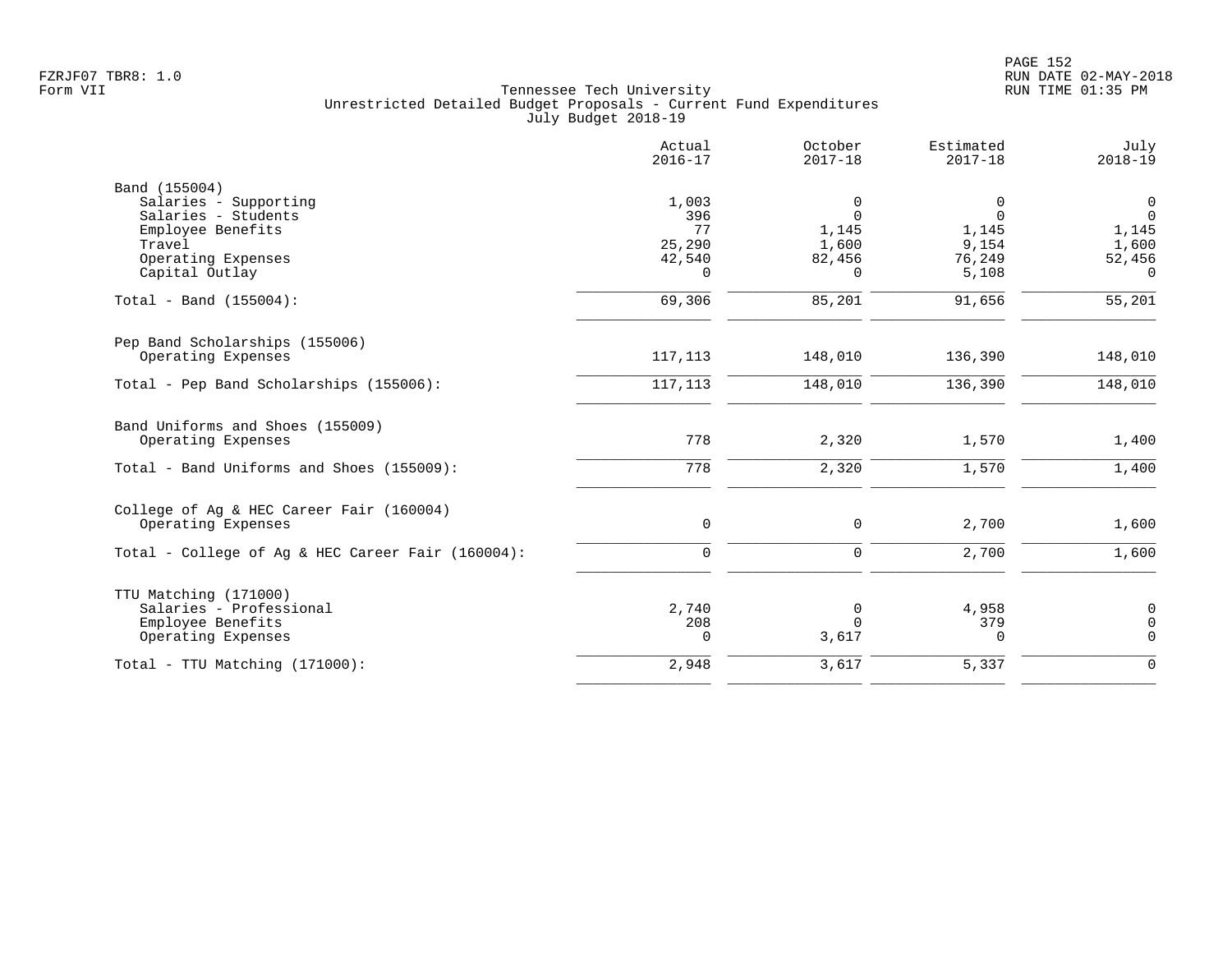|                                                                | Actual<br>$2016 - 17$ | October<br>$2017 - 18$ | Estimated<br>$2017 - 18$ | July<br>$2018 - 19$ |
|----------------------------------------------------------------|-----------------------|------------------------|--------------------------|---------------------|
| Public Safety Recruiting (185503)                              |                       |                        |                          |                     |
| Salaries - Professional                                        | 78,300                | 0                      | 0                        | $\mathbf 0$         |
| Employee Benefits                                              | 5,990                 | 0                      | $\Omega$                 | $\Omega$            |
| Travel                                                         | 8,018                 | 0                      | $\mathbf 0$              | $\Omega$            |
| Operating Expenses                                             | 2,002                 | $\Omega$               | $\Omega$                 | $\Omega$            |
| Total - Public Safety Recruiting (185503):                     | 94,310                | $\mathbf 0$            | $\mathbf 0$              | $\Omega$            |
| Improved Parking Operations (203026)                           |                       |                        |                          |                     |
| Salaries - Supporting                                          | 6,110                 | 12,000                 | 12,000                   | 12,000              |
| Employee Benefits                                              | 461                   | $\Omega$               | $\Omega$                 | $\Omega$            |
| Operating Expenses                                             | 176,403               | 195,025                | 201,703                  | 195,025             |
| Total - Improved Parking Operations (203026):                  | 182,974               | 207,025                | 213,703                  | 207,025             |
| CHEC Financial Aid & Admissions (210001)<br>Operating Expenses | 1,155                 | $\mathbf 0$            | 0                        | $\Omega$            |
|                                                                |                       |                        |                          |                     |
| Total - CHEC Financial Aid & Admissions (210001):              | 1,155                 | $\mathbf 0$            | $\Omega$                 | $\Omega$            |
| CHEC Student Activities (210006)                               |                       |                        |                          |                     |
| Operating Expenses                                             | 4,145                 | 0                      | 0                        | $\mathbf 0$         |
| Total - CHEC Student Activities (210006):                      | 4,145                 | 0                      | $\mathbf 0$              | $\Omega$            |
| CHEC Testing Center (210007)                                   |                       |                        |                          |                     |
| Salaries - Supporting                                          | 24,416                | $\Omega$               | $\Omega$                 | $\mathbf 0$         |
| Employee Benefits                                              | 23,338                |                        | 0                        | $\mathbf 0$         |
| Operating Expenses                                             | 1,864                 | 0                      | 0                        | $\Omega$            |
| Department Revenues                                            | $-475$                | $\Omega$               | $\mathbf 0$              | $\Omega$            |
| Total - CHEC Testing Center (210007):                          | 49,143                | 0                      | 0                        | $\Omega$            |
|                                                                |                       |                        |                          |                     |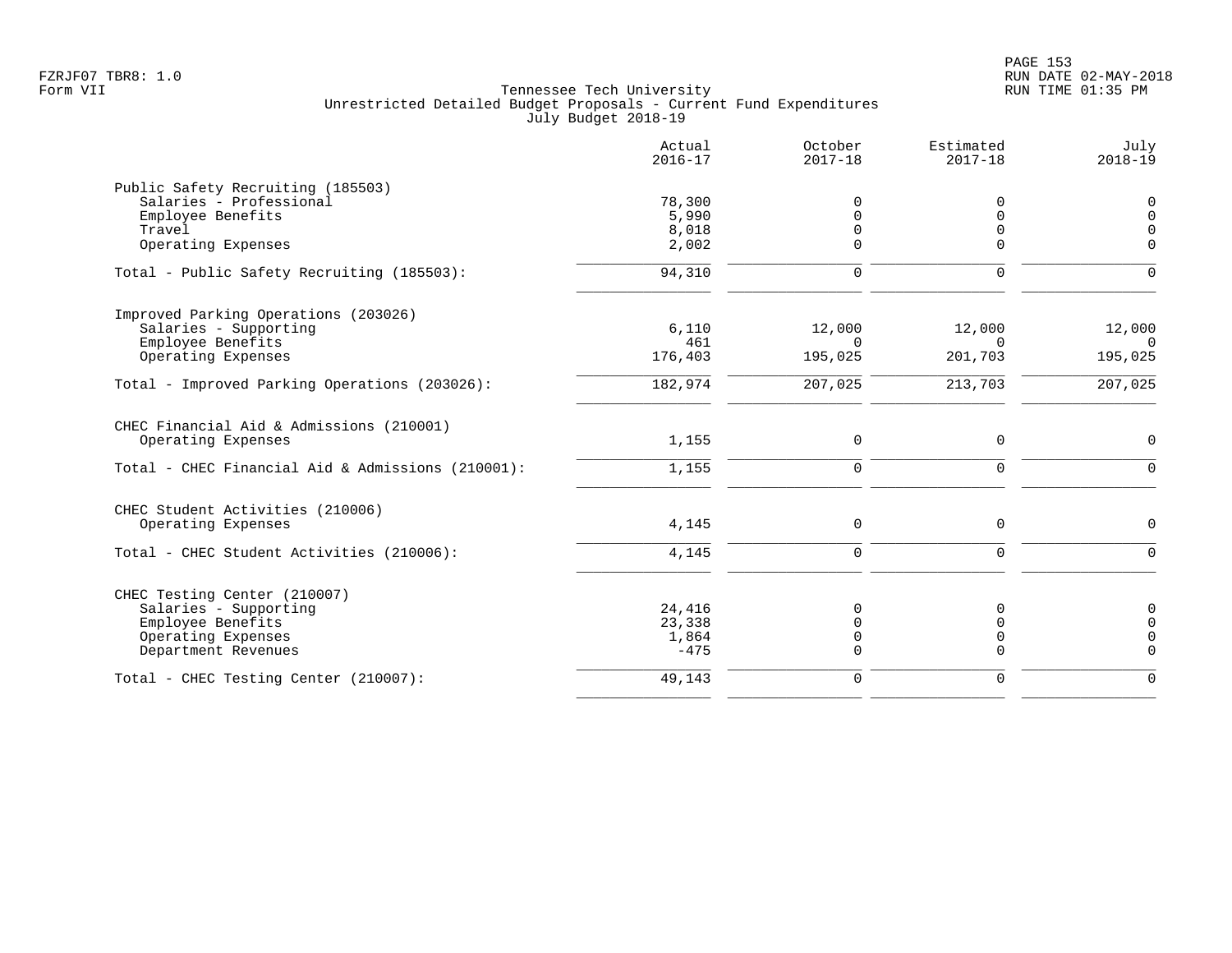|                                            | Actual<br>$2016 - 17$ | October<br>$2017 - 18$ | Estimated<br>$2017 - 18$ | July<br>$2018 - 19$ |
|--------------------------------------------|-----------------------|------------------------|--------------------------|---------------------|
| Marketing and Promotions (305000)          |                       |                        |                          |                     |
| Salaries - Students                        | 440                   | 0                      | $\Omega$                 | $\overline{0}$      |
| Salaries - Professional                    | <sup>0</sup>          | 100                    | 100                      | 100                 |
| Employee Benefits                          | $\Omega$              | 720                    | 720                      | 720                 |
| Travel                                     | 4,310                 | $\Omega$               | $\Omega$                 | $\Omega$            |
| Operating Expenses                         | 214,684               | 218,310                | 239,735                  | 219,390             |
| Department Revenues                        | $-212$                | $\Omega$               | $\Omega$                 | $\Omega$            |
| Total - Marketing and Promotions (305000): | 219,222               | 219,130                | 240,555                  | 220,210             |
| Athletic Director (600050)                 |                       |                        |                          |                     |
| Salaries - Administrative                  | 82,413                | 84,567                 | 86,927                   | 87,080              |
| Salaries - Academic                        | 372                   | 0                      | 0                        | $\overline{0}$      |
| Salaries - Supporting                      | 116,131               | 117,251                | 126,461                  | 116,659             |
| Salaries - Students                        | 1,474                 | $\Omega$               | 1,000                    | $\Omega$            |
| Salaries - Professional                    | 396,376               | 371,182                | 396,424                  | 364,372             |
| Employee Benefits                          | 224,863               | 152,000                | 229,940                  | 152,000             |
| Travel                                     | 17,114                | 15,000                 | 21,000                   | 15,000              |
| Operating Expenses                         | 159,864               | 64,493                 | 2,000                    | 16,493              |
| Capital Outlay                             | $\Omega$              | $\Omega$               | 9,460                    | $\Omega$            |
| Total - Athletic Director (600050):        | 998,607               | 804,493                | 873,212                  | 751,604             |
| Athletic Grad Assistant (600051)           |                       |                        |                          |                     |
| Employee Benefits                          | 39,858                | 31,200                 | 19,530                   | 16,200              |
| Total - Athletic Grad Assistant (600051):  | 39,858                | 31,200                 | 19,530                   | 16,200              |
|                                            |                       |                        |                          |                     |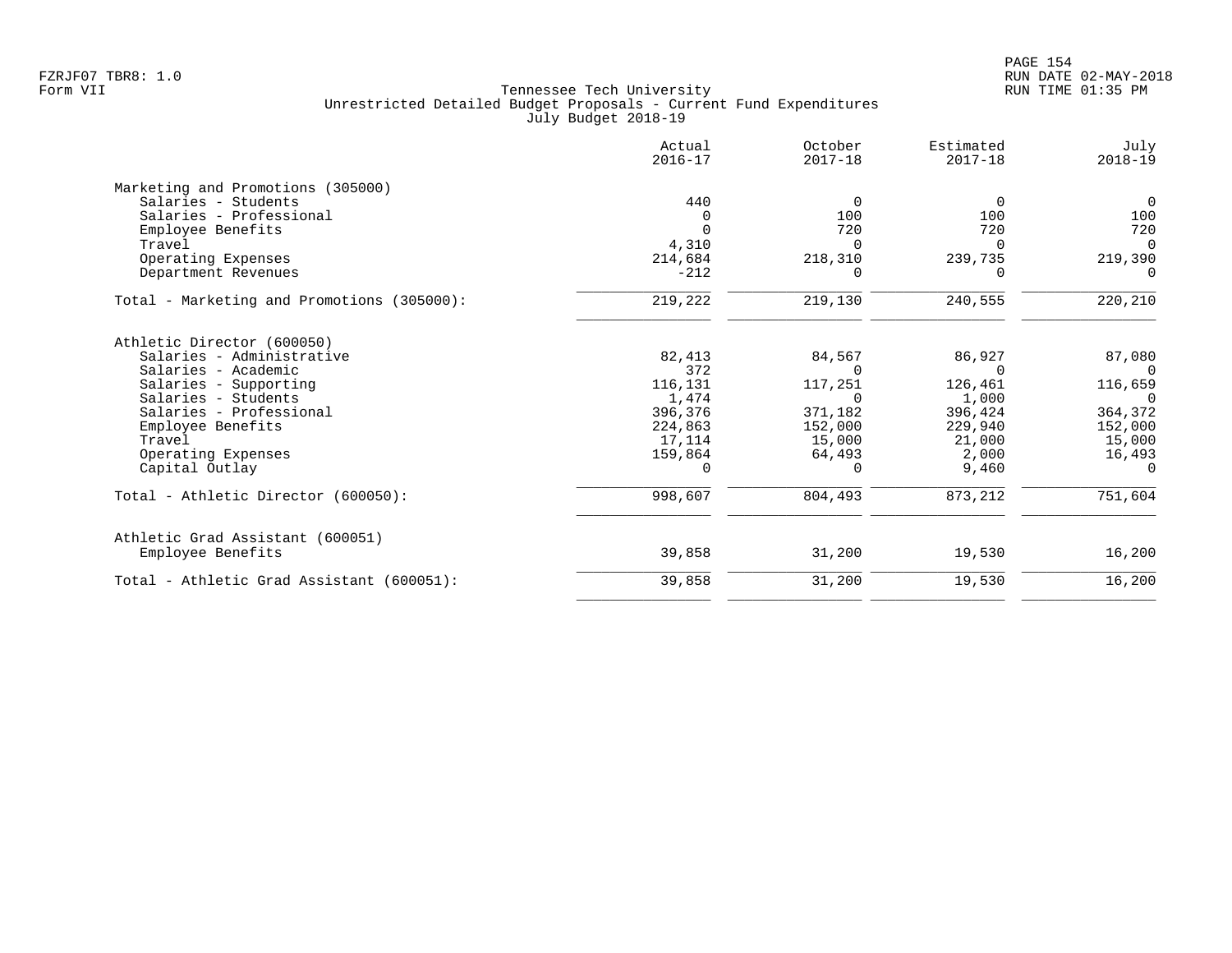|                                                      | Actual<br>$2016 - 17$ | October<br>$2017 - 18$ | Estimated<br>$2017 - 18$ | July<br>$2018 - 19$ |
|------------------------------------------------------|-----------------------|------------------------|--------------------------|---------------------|
| Marketing and Promotion Management (600052)          |                       |                        |                          |                     |
| Salaries - Supporting                                | 13,855                | 13,000                 | 16,350                   | 13,000              |
| Salaries - Students                                  | 4,345                 | $\Omega$               | 3,980                    | $\Omega$            |
| Salaries - Professional                              | 33,932                | 36,000                 | 54,560                   | 36,000              |
| Employee Benefits<br>Travel                          | 8,767<br>1,024        | 4,000<br>$\Omega$      | 13,060<br>300            | 4,000<br>$\Omega$   |
| Operating Expenses                                   | 128,639               | 18,983                 | 68,985                   | 18,983              |
|                                                      |                       |                        |                          |                     |
| Total - Marketing and Promotion Management (600052): | 190, 562              | 71,983                 | 157,235                  | 71,983              |
| Athletic Medical and Insurance (600054)              |                       |                        |                          |                     |
| Operating Expenses                                   | 318,324               | 87,650                 | 0                        | 36,460              |
| Total - Athletic Medical and Insurance (600054):     | 318,324               | 87,650                 | $\mathbf 0$              | 36,460              |
| Athletic Awards (600055)                             |                       |                        |                          |                     |
| Operating Expenses                                   | 10,054                | $\mathbf 0$            | 20,000                   | 0                   |
| Total - Athletic Awards (600055):                    | 10,054                | $\mathbf 0$            | 20,000                   | $\Omega$            |
| Athletic Comp Tickets (600056)                       |                       |                        |                          |                     |
| Operating Expenses                                   | 26,543                | 16,890                 | 23,570                   | 16,890              |
| Total - Athletic Comp Tickets (600056):              | 26,543                | 16,890                 | 23,570                   | 16,890              |
| Sports Information (600059)                          |                       |                        |                          |                     |
| Salaries - Professional                              | 148,962               | 113,584                | 145,954                  | 114,614             |
| Employee Benefits                                    | 40,775                | 83,000                 | 41,440                   | 83,000              |
| Travel                                               | 2,396                 | 3,920                  | 3,920                    | 3,920               |
| Operating Expenses                                   | 27,430                | 35,000                 | 55,000                   | 35,000              |
| Total - Sports Information (600059):                 | 219,563               | 235,504                | 246,314                  | 236,534             |
|                                                      |                       |                        |                          |                     |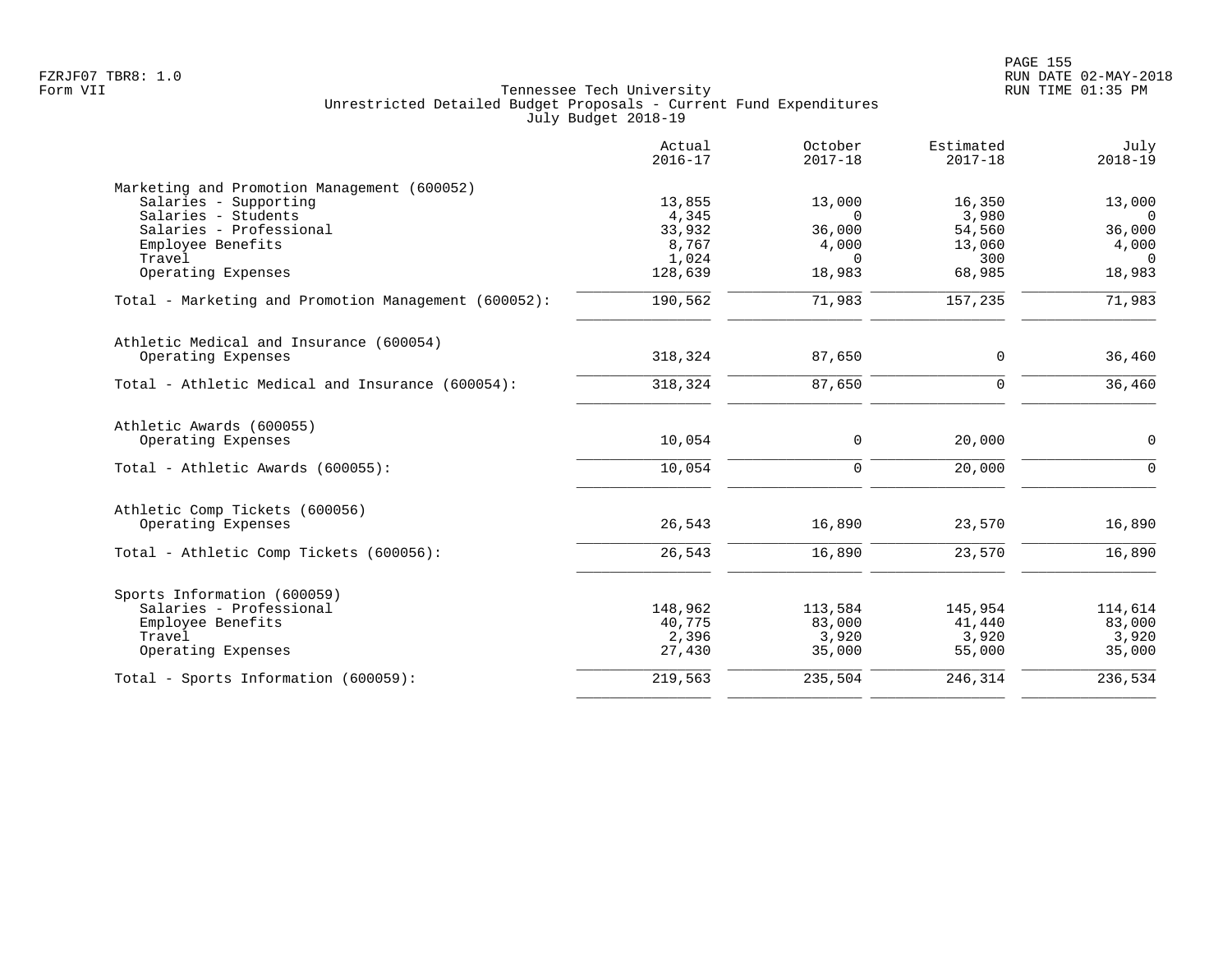|                                                       | Actual<br>$2016 - 17$ | October<br>$2017 - 18$ | Estimated<br>$2017 - 18$ | July<br>$2018 - 19$ |
|-------------------------------------------------------|-----------------------|------------------------|--------------------------|---------------------|
| Athletic Academic Counseling (600060)                 |                       |                        |                          |                     |
| Salaries - Supporting                                 | 12,480                | 13,889                 | 12,789                   | 13,999              |
| Salaries - Professional                               | 135,620               | 152,089                | 153,529                  | 154,271             |
| Employee Benefits                                     | 71,227                | 70,000                 | 74,570                   | 70,000              |
| Travel                                                | $\Omega$              | $\Omega$               | 200                      | $\Omega$            |
| Operating Expenses                                    | 11,738                | 12,690                 | 12,690                   | 12,690              |
| Total - Athletic Academic Counseling (600060):        | 231,065               | 248,668                | 253,778                  | 250,960             |
| Athletic Student Therapy Center (600062)              |                       |                        |                          |                     |
| Salaries - Students                                   | 3,000                 | $\Omega$               | 2,000                    | $\overline{0}$      |
| Salaries - Professional                               | 279,426               | 299,737                | 299,737                  | 300,603             |
| Employee Benefits                                     | 110,058               | 81,170                 | 103,920                  | 81,170              |
| Travel                                                | 1,586                 | 3,010                  | 6,010                    | 3,010               |
| Operating Expenses                                    | 78,319                | 50,193                 | 87,443                   | 50,193              |
| Total - Athletic Student Therapy Center (600062):     | 472,389               | 434,110                | 499,110                  | 434,976             |
| Athletic Training Graduate Teaching (600064)          |                       |                        |                          |                     |
| Employee Benefits                                     | 22,707                | 23,830                 | 19,350                   | 19,020              |
| Total - Athletic Training Graduate Teaching (600064): | 22,707                | 23,830                 | 19,350                   | 19,020              |
| Strength and Conditioning (600066)                    |                       |                        |                          |                     |
| Salaries - Supporting                                 | 10,469                | $\overline{0}$         | $\Omega$                 | $\overline{0}$      |
| Salaries - Students                                   | 3,440                 | 3,000                  | 3,500                    | 3,000               |
| Salaries - Professional                               | 134,406               | 147,107                | 154,975                  | 147,985             |
| Employee Benefits                                     | 45,419                | 42,938                 | 43,418                   | 42,938              |
| Travel                                                | 1,243                 | 3,000                  | 3,000                    | 3,000               |
| Operating Expenses                                    | 25,937                | 12,000                 | 18,000                   | 12,000              |
| Total - Strength and Conditioning (600066):           | 220,914               | 208,045                | 222,893                  | 208,923             |
|                                                       |                       |                        |                          |                     |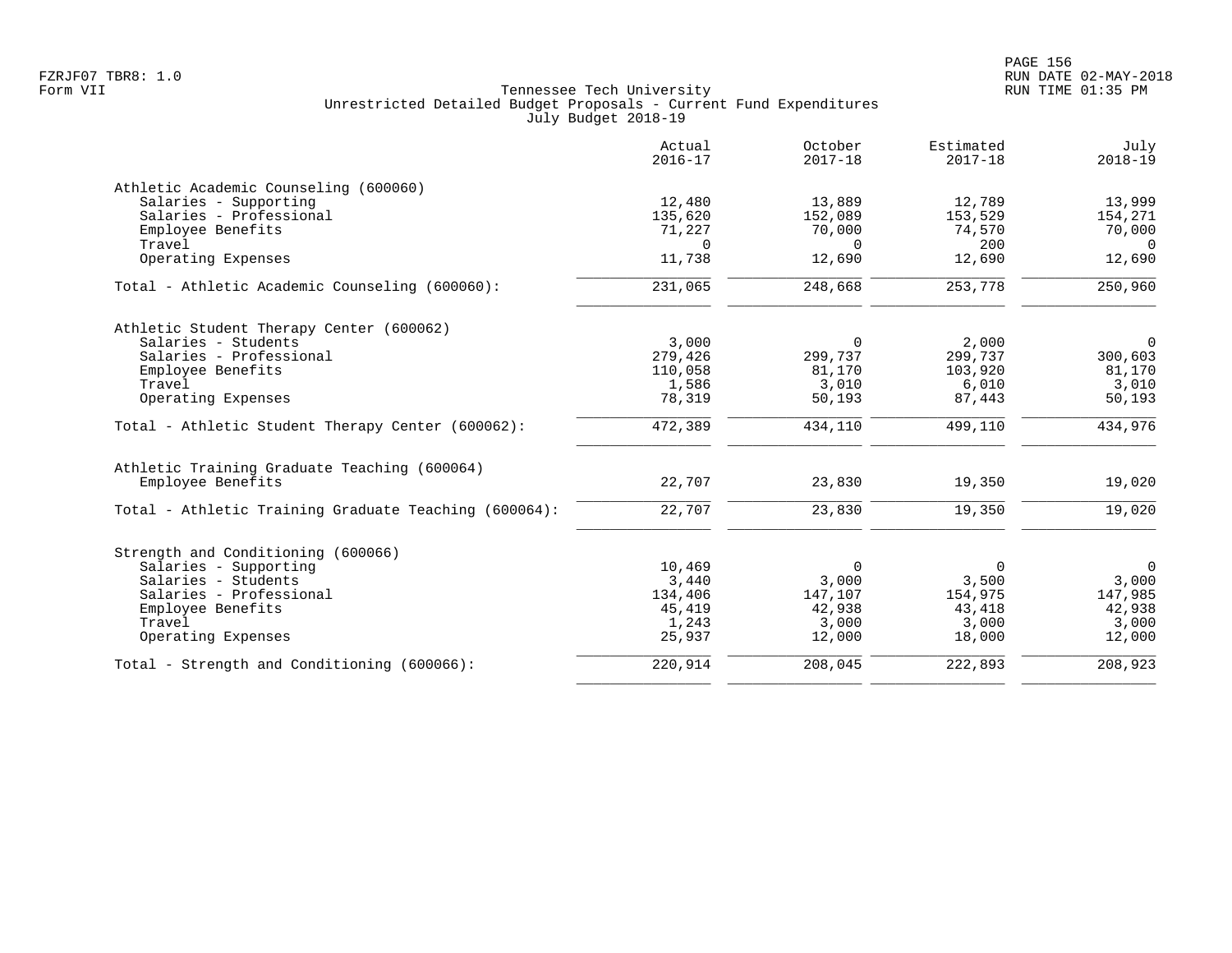|                                    | Actual<br>$2016 - 17$ | October<br>$2017 - 18$ | Estimated<br>$2017 - 18$ | July<br>$2018 - 19$ |
|------------------------------------|-----------------------|------------------------|--------------------------|---------------------|
| Video Production (600067)          |                       |                        |                          |                     |
| Salaries - Supporting              | 14,401                | $\Omega$               | $\Omega$                 | 0                   |
| Salaries - Students                | 25,773                | $\Omega$               | 18,100                   | $\Omega$            |
| Salaries - Professional            | 74,684                | 106,150                | 85,660                   | 107,334             |
| Employee Benefits                  | 25,415                |                        | 21,440                   |                     |
| Travel                             | 1,326                 |                        | 40                       | $\overline{0}$      |
| Operating Expenses                 | 17,718                |                        | 20,000                   | $\Omega$            |
| Capital Outlay                     | 6,319                 |                        | 0                        | $\overline{0}$      |
| Department Revenues                | $-5,000$              | $\Omega$               | $\mathbf 0$              | $\mathbf 0$         |
| Total - Video Production (600067): | 160,636               | 106,150                | 145,240                  | 107,334             |
| Football (601000)                  |                       |                        |                          |                     |
| Salaries - Supporting              | 28,180                | 29,081                 | 29,081                   | 29,217              |
| Salaries - Professional            | 565,338               | 614,709                | 748,719                  | 612,269             |
| Employee Benefits                  | 197,591               | 212,000                | 180,890                  | 212,000             |
| Travel                             | 142,704               | 156,030                | 274,005                  | 156,030             |
| Operating Expenses                 | 339,698               | 226,610                | 227,265                  | 226,610             |
| Capital Outlay                     | $\Omega$              | 0                      | 8,340                    | $\mathbf 0$         |
| Department Revenues                | $-11,937$             | $\Omega$               | $-655$                   | $\Omega$            |
| $Total - Football (601000):$       | 1,261,574             | 1,238,430              | 1,467,645                | 1,236,126           |
| Mens Basketball (601001)           |                       |                        |                          |                     |
| Salaries - Supporting              | 24,662                | 12,573                 | 12,573                   | 12,678              |
| Salaries - Professional            | 268,100               | 272,498                | 272,398                  | 273,205             |
| Employee Benefits                  | 102,715               | 90,000                 | 79,750                   | 90,000              |
| Travel                             | 146,230               | 134,649                | 154,649                  | 134,649             |
| Operating Expenses                 | 120,559               | 112,392                | 119,352                  | 112,392             |
| Total - Mens Basketball (601001):  | 662,266               | 622,112                | 638,722                  | 622,924             |
|                                    |                       |                        |                          |                     |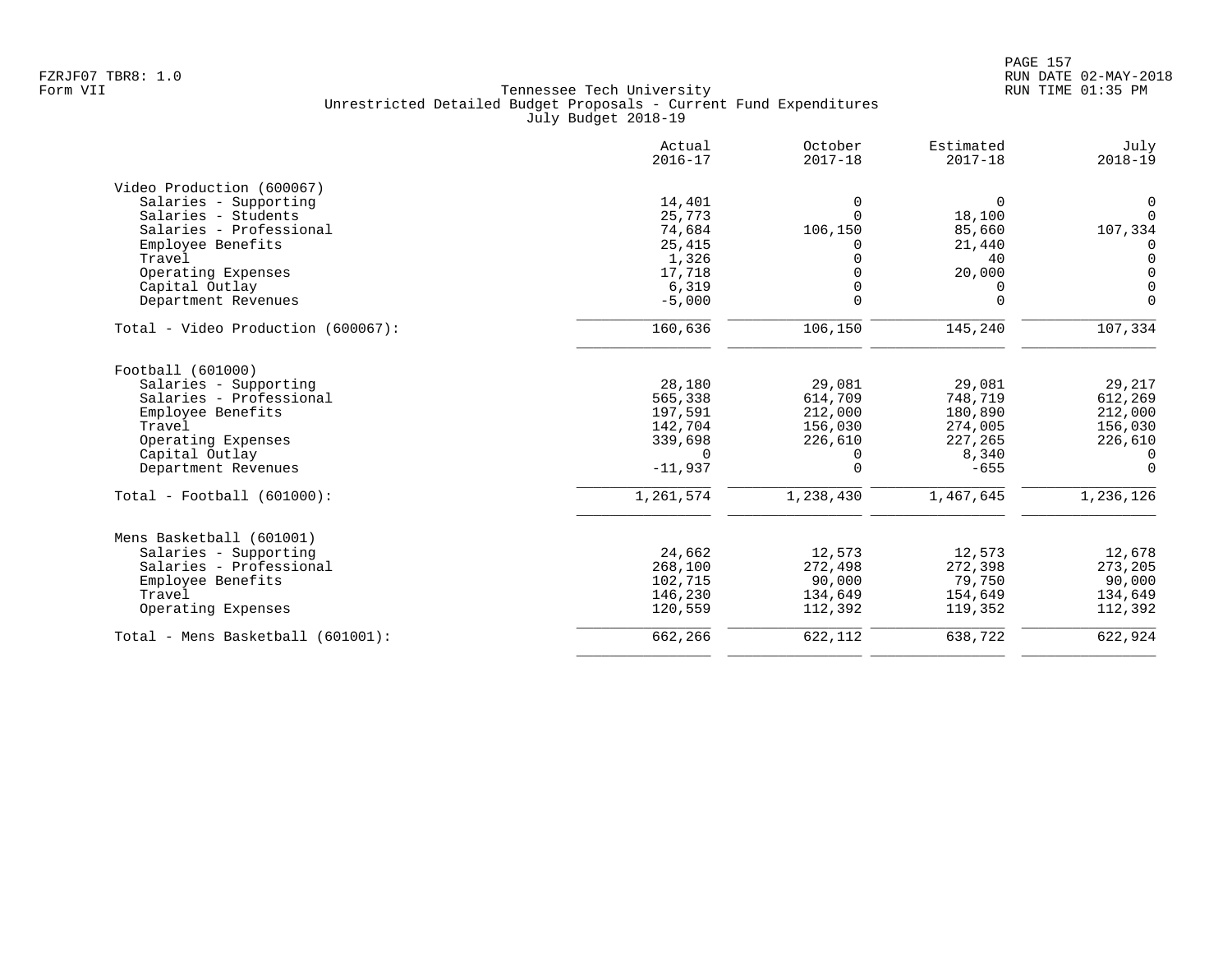|                                      | Actual<br>$2016 - 17$ | October<br>$2017 - 18$ | Estimated<br>$2017 - 18$ | July<br>$2018 - 19$ |
|--------------------------------------|-----------------------|------------------------|--------------------------|---------------------|
| Baseball (601003)                    |                       |                        |                          |                     |
| Salaries - Professional              | 128,811               | 149,857                | 150,697                  | 152,376             |
| Employee Benefits                    | 58,859                | 47,000                 | 50,200                   | 47,000              |
| Travel                               | 83,151                | 57,420                 | 59,870                   | 57,420              |
| Operating Expenses                   | 94,169                | 62,130                 | 66,830                   | 62,130              |
| Total - Baseball (601003):           | 364,990               | 316,407                | 327,597                  | 318,926             |
| Mens Cross Country (601005)          |                       |                        |                          |                     |
| Salaries - Professional              | 47,165                | 49,940                 | 50,420                   | 50,770              |
| Employee Benefits                    | 25,353                | 18,400                 | 23,550                   | 18,400              |
| Travel                               | 12,520                | 16,740                 | 17,490                   | 16,740              |
| Operating Expenses                   | 6,725                 | 6,642                  | 6,642                    | 6,642               |
| Total - Mens Cross Country (601005): | 91,763                | 91,722                 | 98,102                   | 92,552              |
| Mens Golf (601006)                   |                       |                        |                          |                     |
| Salaries - Professional              | 29,833                | 31,498                 | 33,978                   | 32,272              |
| Employee Benefits                    | 10,574                | 12,800                 | 9,610                    | 12,800              |
| Travel                               | 27,192                | 24,615                 | 24,615                   | 24,615              |
| Operating Expenses                   | 13,741                | 11,700                 | 11,700                   | 11,700              |
| Total - Mens Golf (601006):          | 81,340                | 80,613                 | 79,903                   | 81,387              |
| Mens Tennis (601007)                 |                       |                        |                          |                     |
| Salaries - Professional              | 66,113                | 69,169                 | 57,549                   | 70,391              |
| Employee Benefits                    | 19,961                | 27,000                 | 15,160                   | 27,000              |
| Travel                               | 37,755                | 35,100                 | 35,100                   | 35,100              |
| Operating Expenses                   | 26,620                | 22,950                 | 22,950                   | 22,950              |
| Total - Mens Tennis $(601007)$ :     | 150,449               | 154,219                | 130,759                  | 155,441             |
|                                      |                       |                        |                          |                     |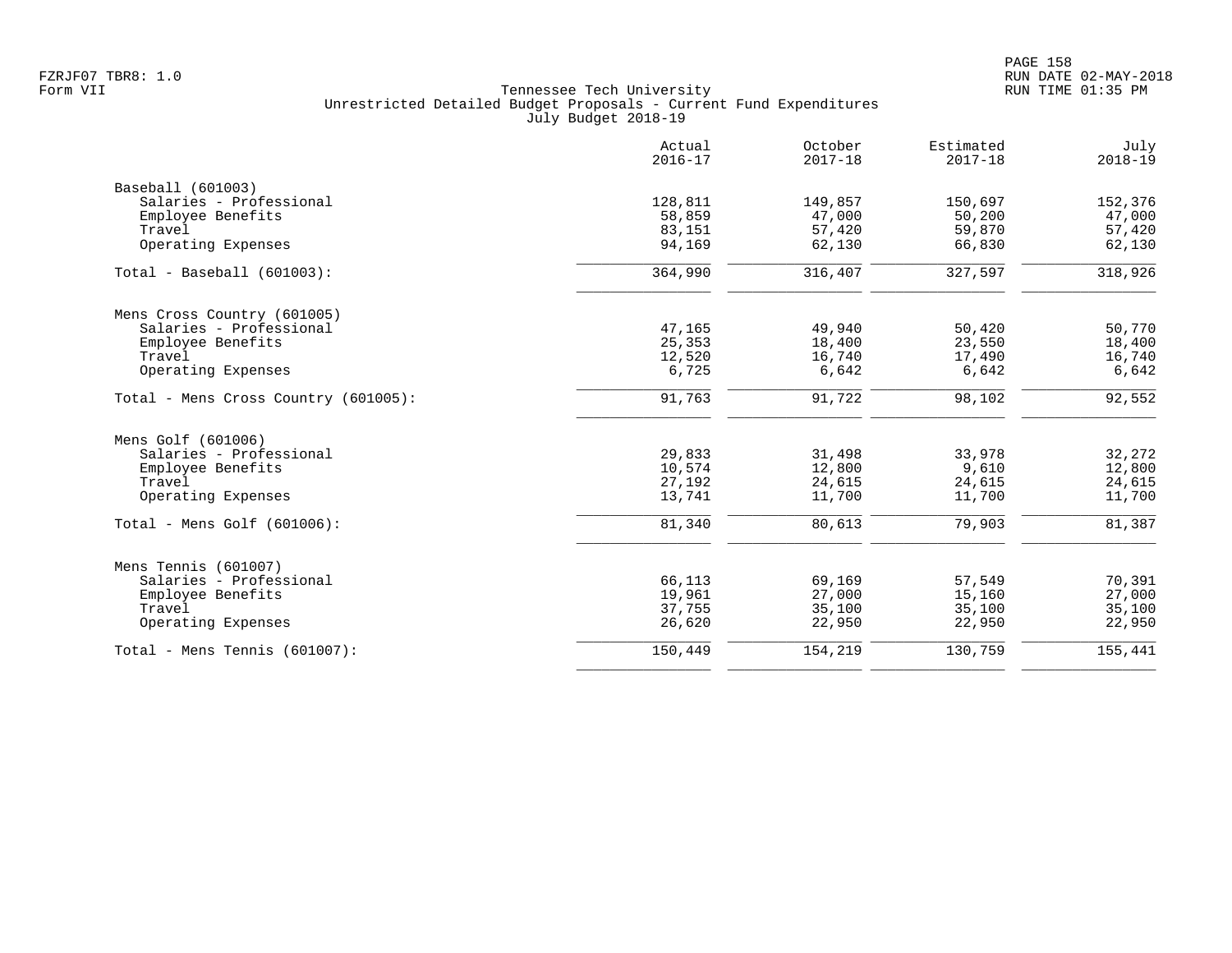|                                                                    | Actual<br>$2016 - 17$ | October<br>$2017 - 18$ | Estimated<br>$2017 - 18$ | July<br>$2018 - 19$ |
|--------------------------------------------------------------------|-----------------------|------------------------|--------------------------|---------------------|
| Mens Tennis Tournaments (601008)<br>Travel                         | 28,377                | $\mathbf 0$            | 6,000                    | $\mathbf 0$         |
| Total - Mens Tennis Tournaments (601008):                          | 28,377                | $\mathbf 0$            | 6,000                    | $\Omega$            |
| Mens OVC Tournaments (601011)<br>Travel<br>Operating Expenses      | 13,257<br>300         | 0<br>$\mathbf 0$       | 20,000<br>300            | 0<br>$\mathbf 0$    |
| Total - Mens OVC Tournaments (601011):                             | 13,557                | $\mathbf 0$            | 20,300                   | $\Omega$            |
| Mens OVC Golf (601012)<br>Travel                                   | 4,319                 | $\mathbf 0$            | 5,000                    | $\mathbf 0$         |
| Total - Mens OVC Golf $(601012)$ :                                 | 4,319                 | $\mathbf 0$            | 5,000                    | $\Omega$            |
| Mens OVC Baseball Tourney (601014)<br>Travel<br>Operating Expenses | 54,538<br>7,260       | 0<br>$\Omega$          | 15,000<br>0              | 0<br>$\Omega$       |
| Total - Mens OVC Baseball Tourney (601014):                        | 61,798                | $\Omega$               | 15,000                   | $\Omega$            |
| Mens OVC Cross Country Tourney (601016)<br>Travel                  | 1,138                 | 0                      | 1,730                    | $\mathbf 0$         |
| Total - Mens OVC Cross Country Tourney (601016):                   | 1,138                 | $\mathbf 0$            | 1,730                    | $\mathbf 0$         |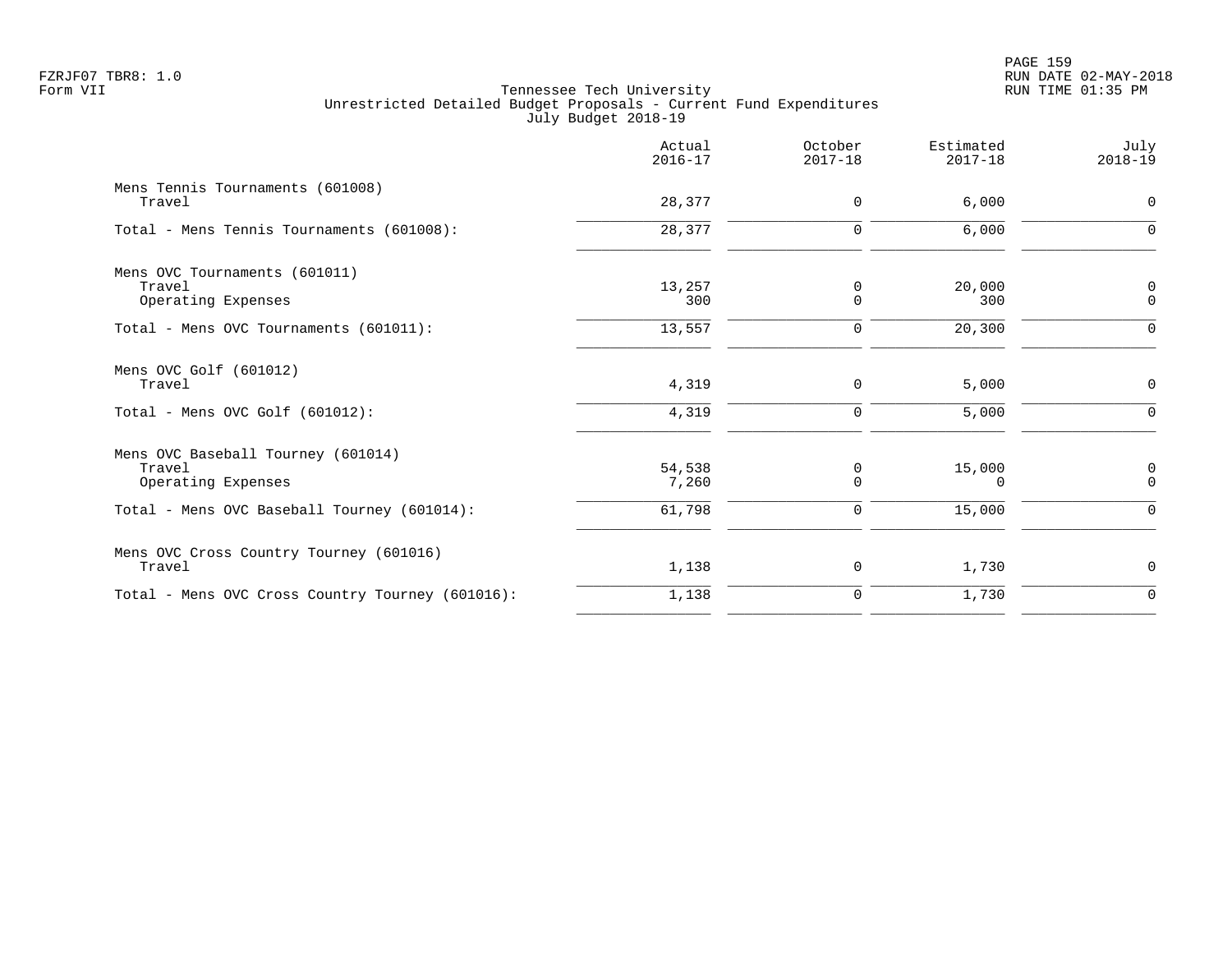|                                                | Actual<br>$2016 - 17$ | October<br>$2017 - 18$ | Estimated<br>$2017 - 18$ | July<br>$2018 - 19$ |
|------------------------------------------------|-----------------------|------------------------|--------------------------|---------------------|
| Womens Basketball (602000)                     |                       |                        |                          |                     |
| Salaries - Supporting                          | 24,214                | 10,970                 | 10,360                   | 10,178              |
| Salaries - Professional                        | 230,866               | 250,331                | 254,521                  | 253,534             |
| Employee Benefits                              | 99,111                | 66,000                 | 87,200                   | 66,000              |
| Travel                                         | 117,536               | 101,430                | 115,240                  | 101,430             |
| Operating Expenses                             | 97,968                | 84,294                 | 84,294                   | 84,294              |
| Total - Womens Basketball (602000):            | $\overline{569,695}$  | 513,025                | 551,615                  | 515,436             |
| Womens Bball OVC Tournaments (602001)          |                       |                        |                          |                     |
| Travel                                         | 11,285                | 0                      | 0                        | 0                   |
| Operating Expenses                             | 300                   | $\Omega$               | $\mathbf 0$              | $\mathbf 0$         |
| Total - Womens Bball OVC Tournaments (602001): | 11,585                | 0                      | 0                        | $\mathbf 0$         |
| Womens Volleyball (602004)                     |                       |                        |                          |                     |
| Salaries - Supporting                          | 180                   | 0                      | 0                        | $\mathsf{O}$        |
| Salaries - Students                            | 830                   | $\Omega$               | $\Omega$                 | $\overline{0}$      |
| Salaries - Professional                        | 90,362                | 100,770                | 129,520                  | 112,622             |
| Employee Benefits                              | 33,509                | 41,090                 | 45,600                   | 41,090              |
| Travel                                         | 56,656                | 35,640                 | 36,640                   | 35,640              |
| Operating Expenses                             | 26,110                | 25,200                 | 25,200                   | 25,200              |
| Total - Womens Volleyball (602004):            | 207,647               | 202,700                | 236,960                  | 214,552             |
| Womens Golf (602008)                           |                       |                        |                          |                     |
| Salaries - Professional                        | 29,534                | 30,798                 | 31,278                   | 31,372              |
| Employee Benefits                              | 10,488                | 13,400                 | 9,930                    | 13,400              |
| Travel                                         | 30,030                | 26,685                 | 26,685                   | 26,685              |
| Operating Expenses                             | 13,872                | 11,700                 | 11,700                   | 11,700              |
| Total - Womens Golf (602008):                  | 83,924                | 82,583                 | 79,593                   | 83,157              |
|                                                |                       |                        |                          |                     |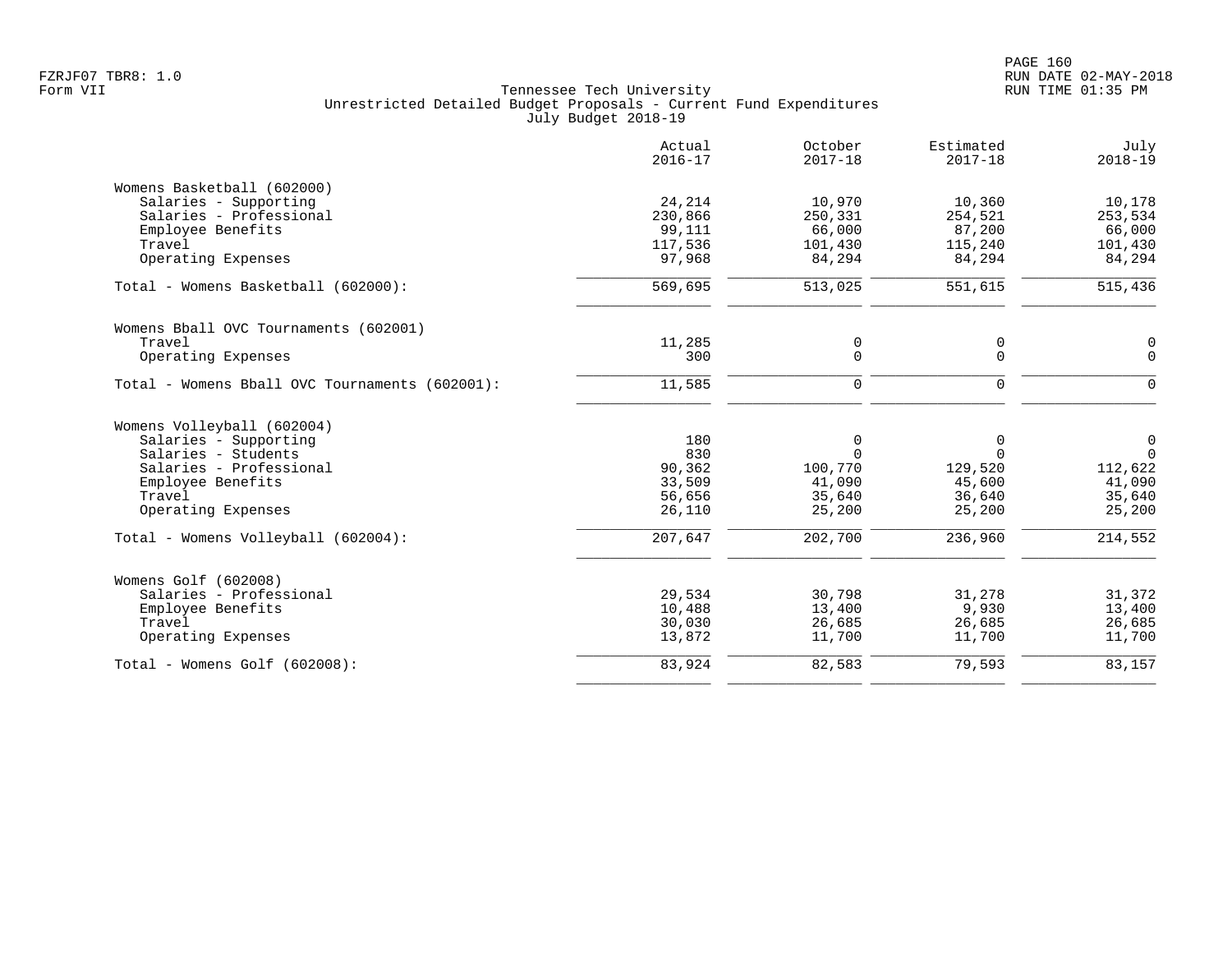|                                              | Actual<br>$2016 - 17$ | October<br>$2017 - 18$ | Estimated<br>$2017 - 18$ | July<br>$2018 - 19$ |
|----------------------------------------------|-----------------------|------------------------|--------------------------|---------------------|
| Womens Cross Country Track (602009)          |                       |                        |                          |                     |
| Salaries - Professional                      | 29,293                | 52,964                 | 55,514                   | 54,024              |
| Employee Benefits                            | 10,873                | 19,130                 | 14,580                   | 19,130              |
| Travel                                       | 54,628                | 44,775                 | 54,525                   | 44,775              |
| Operating Expenses                           | 17,968                | 15,750                 | 15,750                   | 15,750              |
| Department Revenues                          | $-41$                 | $\Omega$               | $\Omega$                 | $\Omega$            |
| Total - Womens Cross Country Track (602009): | 112,721               | 132,619                | 140,369                  | 133,679             |
| Womens Track Tournaments (602010)            |                       |                        |                          |                     |
| Travel                                       | 33,307                | $\Omega$               | 15,000                   | $\mathbf{0}$        |
| Total - Womens Track Tournaments (602010):   | 33,307                | $\Omega$               | 15,000                   | $\Omega$            |
| Womens Softball (602011)                     |                       |                        |                          |                     |
| Salaries - Professional                      | 106,779               | 105,142                | 102,412                  | 106,170             |
| Employee Benefits                            | 35,894                | 47,000                 | 29,520                   | 47,000              |
| Travel                                       | 52,550                | 44,612                 | 46,612                   | 44,612              |
| Operating Expenses                           | 56,699                | 38,418                 | 38,418                   | 38,418              |
| Total - Womens Softball (602011):            | 251,922               | 235,172                | 216,962                  | 236,200             |
| Womens Soccer (602012)                       |                       |                        |                          |                     |
| Salaries - Professional                      | 109,099               | 114,926                | 117,466                  | 116,787             |
| Employee Benefits                            | 34,681                | 44,000                 | 28,310                   | 44,000              |
| Travel                                       | 42,469                | 42,435                 | 42,435                   | 42,435              |
| Operating Expenses                           | 46,507                | 35,604                 | 39,604                   | 35,604              |
| Total - Womens Soccer (602012):              | 232,756               | 236,965                | 227,815                  | 238,826             |
|                                              |                       |                        |                          |                     |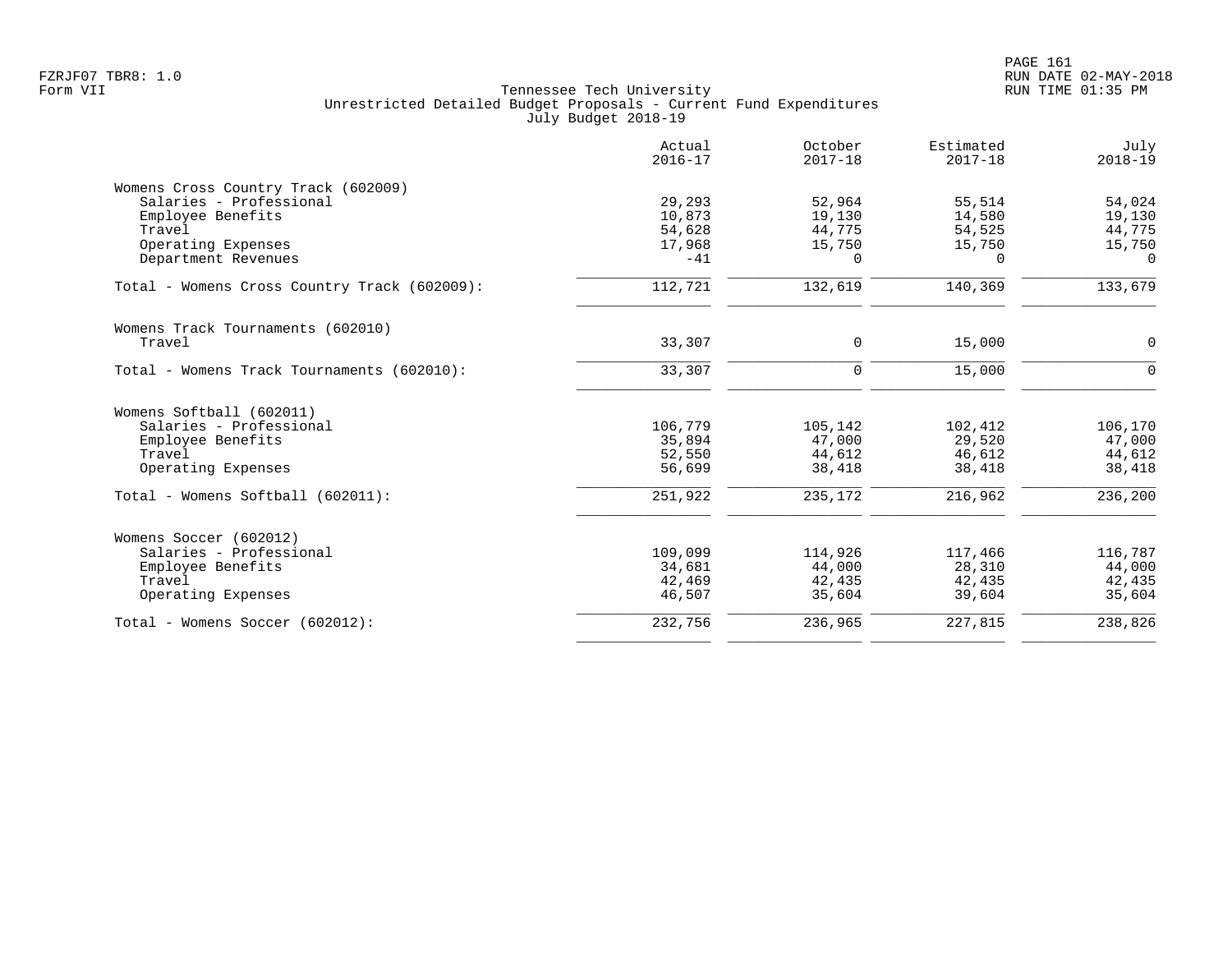|                                                                               | Actual<br>$2016 - 17$ | October<br>$2017 - 18$ | Estimated<br>$2017 - 18$ | July<br>$2018 - 19$      |
|-------------------------------------------------------------------------------|-----------------------|------------------------|--------------------------|--------------------------|
| Womens OVC Softball Tournaments (602013)<br>Travel                            | 8,992                 | 0                      | 15,000                   | $\mathbf 0$              |
| Total - Womens OVC Softball Tournaments (602013):                             | 8,992                 | $\mathbf 0$            | 15,000                   | 0                        |
| Womens OVC Golf (602014)<br>Travel                                            | 3,814                 | 0                      | 5,000                    | $\mathbf 0$              |
| Total - Womens OVC Golf (602014):                                             | 3,814                 | $\mathbf 0$            | 5,000                    | $\Omega$                 |
| Womens Soccer OVC Tourney (602015)<br>Travel<br>Operating Expenses            | 4,712<br>781          | 0<br>$\Omega$          | 7,780<br>$\Omega$        | 0<br>$\Omega$            |
| Total - Womens Soccer OVC Tourney (602015):                                   | 5,493                 | 0                      | 7,780                    | $\Omega$                 |
| Athletic Motor Pool (650000)<br>Salaries - Professional<br>Operating Expenses | $\Omega$<br>22,321    | 4,000<br>13,000        | 4,000<br>13,000          | 4,000<br>13,000          |
| Total - Athletic Motor Pool (650000):                                         | 22,321                | 17,000                 | 17,000                   | 17,000                   |
| Athletic Motor Pool Revenue (650001)<br>Travel<br>Operating Expenses          | $-21,635$<br>$-2,901$ | 0<br>$-19,000$         | 0<br>$-19,000$           | $\mathbf 0$<br>$-19,000$ |
| Total - Athletic Motor Pool Revenue (650001):                                 | $-24,536$             | $-19,000$              | $-19,000$                | $-19,000$                |
|                                                                               |                       |                        |                          |                          |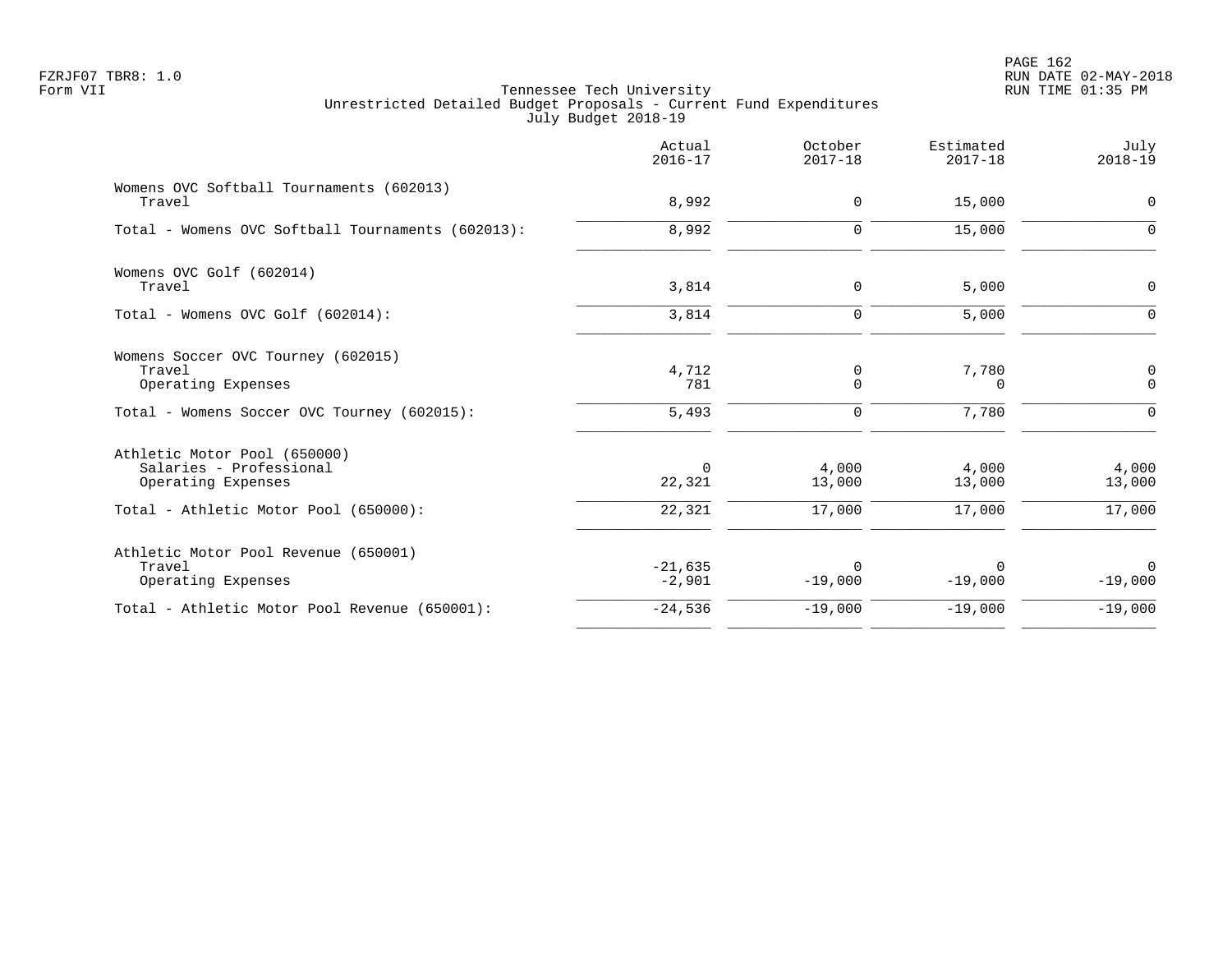|                                                   | Actual<br>$2016 - 17$ | October<br>$2017 - 18$ | Estimated<br>$2017 - 18$ | July<br>$2018 - 19$ |
|---------------------------------------------------|-----------------------|------------------------|--------------------------|---------------------|
| Student Sports Comp (650002)                      |                       |                        |                          |                     |
| Salaries - Professional                           | 52,825                | 62,504                 | 54,364                   | 60,384              |
| Employee Benefits                                 | 18,613                | 14,606                 | 15,906                   | 14,606              |
| Operating Expenses                                | 24,316                | 15,930                 | 32,070                   | 15,930              |
| Department Revenues                               | $-1$                  | $\Omega$               | 0                        | $\Omega$            |
| Total - Student Sports Comp (650002):             | 95,753                | 93,040                 | 102,340                  | 90,920              |
| Student Sports Comp Grad Assist (650003)          |                       |                        |                          |                     |
| Employee Benefits                                 | $\mathbf 0$           | 2,780                  | 0                        | 2,780               |
| Total - Student Sports Comp Grad Assist (650003): | $\Omega$              | 2,780                  | $\Omega$                 | 2,780               |
| Tennis Center (650004)                            |                       |                        |                          |                     |
| Salaries - Professional                           | 13,131                | 13,719                 | 13,589                   | 13,589              |
| Employee Benefits                                 | 4,626                 | 10,362                 | 3,972                    | 10,362              |
| Total - Tennis Center $(650004)$ :                | 17,757                | 24,081                 | 17,561                   | 23,951              |
| Athletic Facilities & Events (650008)             |                       |                        |                          |                     |
| Salaries - Students                               |                       | 2,000                  | 2,000                    | 2,000               |
| Salaries - Professional                           |                       | 1,000                  | 1,000                    | 1,000               |
| Employee Benefits                                 |                       | 1,000                  | 1,000                    | 1,000               |
| Total - Athletic Facilities & Events (650008):    | $\Omega$              | 4,000                  | 4,000                    | 4,000               |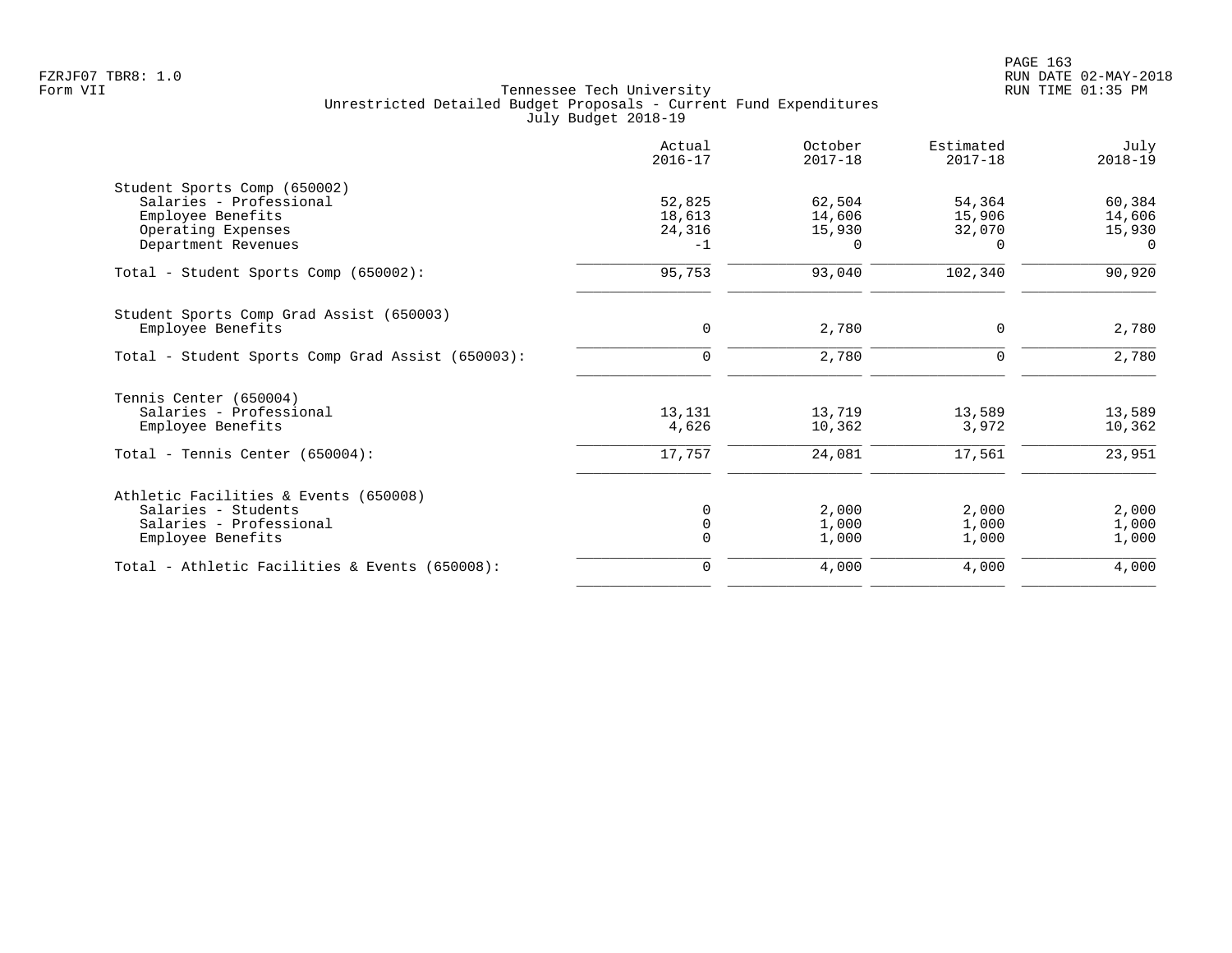PAGE 164 FZRJF07 TBR8: 1.0 RUN DATE 02-MAY-2018

|                                                                                                                                                      | Actual<br>$2016 - 17$                            | October<br>$2017 - 18$                           | Estimated<br>$2017 - 18$                         | July<br>$2018 - 19$                                |
|------------------------------------------------------------------------------------------------------------------------------------------------------|--------------------------------------------------|--------------------------------------------------|--------------------------------------------------|----------------------------------------------------|
| TBR Spouse Dependent Discount (700000)<br>Employee Benefits                                                                                          | 106,488                                          | 89,270                                           | 89,270                                           | 89,270                                             |
| Total - TBR Spouse Dependent Discount (700000):                                                                                                      | 106,488                                          | 89,270                                           | 89,270                                           | 89,270                                             |
| TBR Employ Remission PC191 (700001)<br>Employee Benefits                                                                                             | 40,900                                           | 34,860                                           | 34,860                                           | 34,860                                             |
| Total - TBR Employ Remission PC191 (700001):                                                                                                         | 40,900                                           | 34,860                                           | 34,860                                           | 34,860                                             |
| E and G Data Processing Allocation (700003)<br>Department Revenues                                                                                   | 577,414                                          | 590,310                                          | 589,650                                          | 594,490                                            |
| Total - E and G Data Processing Allocation (700003):                                                                                                 | 577,414                                          | 590,310                                          | 589,650                                          | 594,490                                            |
| E and G Claims Adjustment (700004)<br>Operating Expenses                                                                                             | 62,842                                           | 62,840                                           | 62,840                                           | 62,840                                             |
| Total - E and G Claims Adjustment $(700004)$ :                                                                                                       | 62,842                                           | 62,840                                           | 62,840                                           | 62,840                                             |
| E and G Support (700005)<br>Salaries - Administrative<br>Salaries - Supporting<br>Salaries - Professional<br>Employee Benefits<br>Operating Expenses | 0<br>$\mathbf 0$<br>$\Omega$<br>21,416<br>49,051 | 0<br>$\Omega$<br>35,173<br>$\Omega$<br>$-93,301$ | 0<br>$\Omega$<br>12,954<br>$\Omega$<br>$-78,829$ | 13,230<br>33,080<br>129,244<br>86,035<br>$-92,784$ |
| Total - E and G Support $(700005)$ :                                                                                                                 | 70,467                                           | $-58,128$                                        | $-65,875$                                        | 168,805                                            |
|                                                                                                                                                      |                                                  |                                                  |                                                  |                                                    |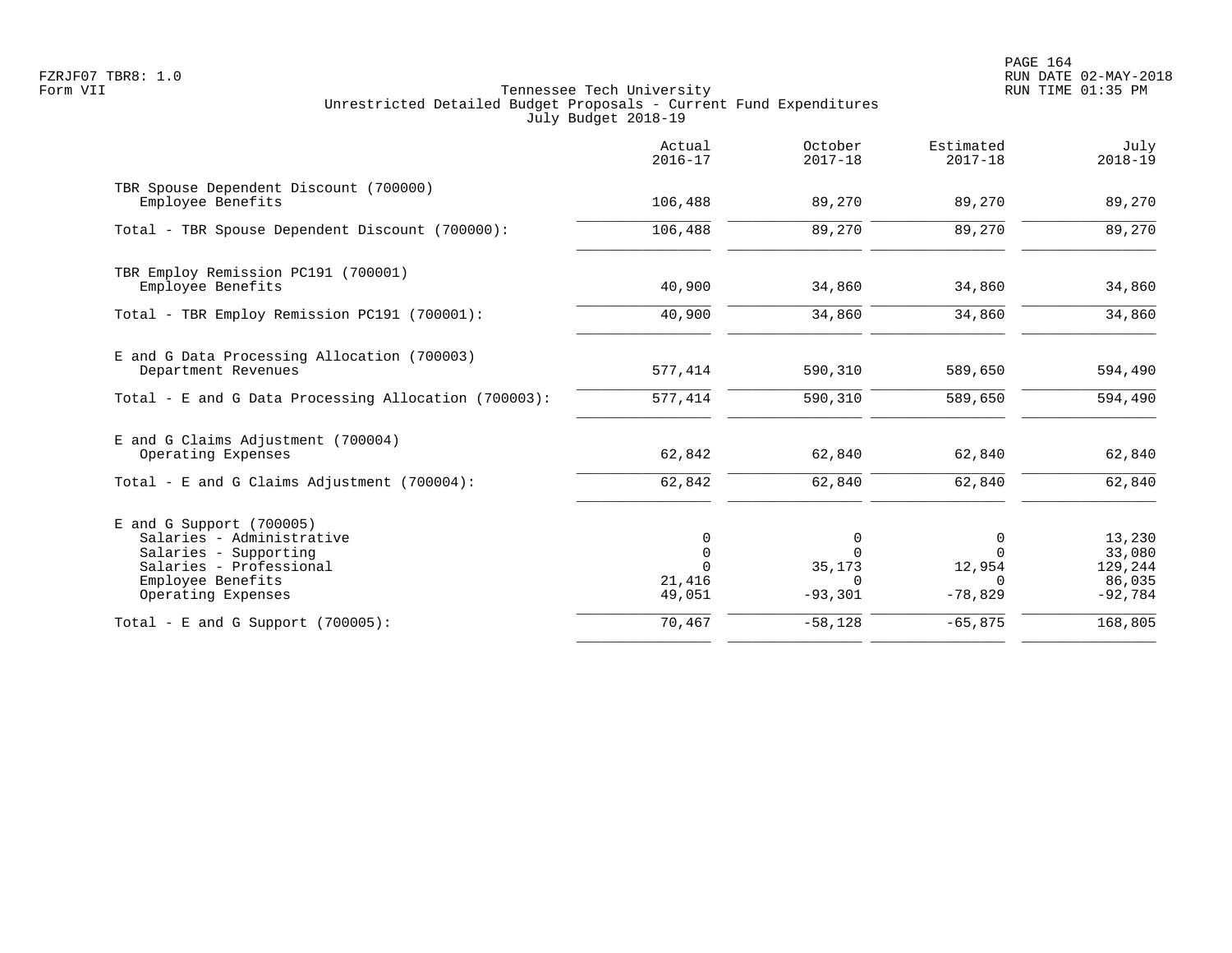|                                                     | Actual<br>$2016 - 17$ | October<br>$2017 - 18$ | Estimated<br>$2017 - 18$ | July<br>$2018 - 19$ |
|-----------------------------------------------------|-----------------------|------------------------|--------------------------|---------------------|
| E and G Other Salary Pool (700009)                  |                       |                        |                          |                     |
| Salaries - Supporting                               | $\mathsf{O}$          | 21,350                 | 21,350                   | 21,350              |
| Salaries - Professional                             | $\mathbf 0$           | 21,520                 | 21,520                   | 21,520              |
| Total - E and G Other Salary Pool (700009):         | $\Omega$              | 42,870                 | 42,870                   | 42,870              |
| Post Office Allocation (700045)                     |                       |                        |                          |                     |
| Operating Expenses                                  | $\mathbf 0$           | 1,200                  | 1,200                    | 1,200               |
| Department Revenues                                 | 9,750                 | $\Omega$               | $\Omega$                 | $\Omega$            |
| Total - Post Office Allocation (700045):            | 9,750                 | 1,200                  | 1,200                    | 1,200               |
| TTU Staff Tuit Maint Reimbursment (700068)          |                       |                        |                          |                     |
| Employee Benefits                                   | 50,905                | 61,326                 | 61,326                   | 61,326              |
| Total - TTU Staff Tuit Maint Reimbursment (700068): | 50,905                | 61,326                 | 61,326                   | 61,326              |
| SAF Carryforward Resources (700073)                 |                       |                        |                          |                     |
| Operating Expenses                                  | $\mathbf 0$           | $-621,069$             | $-621,069$               | $-621,069$          |
| Total - SAF Carryforward Resources (700073):        | $\mathbf 0$           | $-621,069$             | $-621,069$               | $-621,069$          |
| Total - Student Services (400):                     |                       |                        |                          |                     |
| Salaries - Administrative<br>Salaries - Academic    | 454,364<br>8,873      | 499,977<br>$\Omega$    | 445,291<br>$\Omega$      | 546,300<br>$\Omega$ |
| Salaries - Supporting                               | 1,688,710             | 1,499,567              | 1,486,361                | 1,505,587           |
| Salaries - Students                                 | 255,617               | 203,813                | 250,873                  | 184,860             |
| Salaries - Professional                             | 6,867,001             | 7,144,890              | 7,321,965                | 7,263,905           |
| Employee Benefits                                   | 3,882,985             | 3,736,442              | 3,797,590                | 3,784,777           |
| Travel                                              | 1,582,255             | 1,264,391              | 1,750,821                | 1,267,661           |
| Operating Expenses                                  | 4,762,136             | 3,844,971              | 3,792,872                | 3, 123, 744         |
| Capital Outlay                                      | 13,527                | $\Omega$               | 22,908                   | $\Omega$            |
| Department Revenues                                 | 566,902               | 589,310                | 587,995                  | 594,490             |
|                                                     |                       |                        |                          |                     |
| Total                                               | 20,082,370            | 18,783,361             | 19,456,676               | 18, 271, 324        |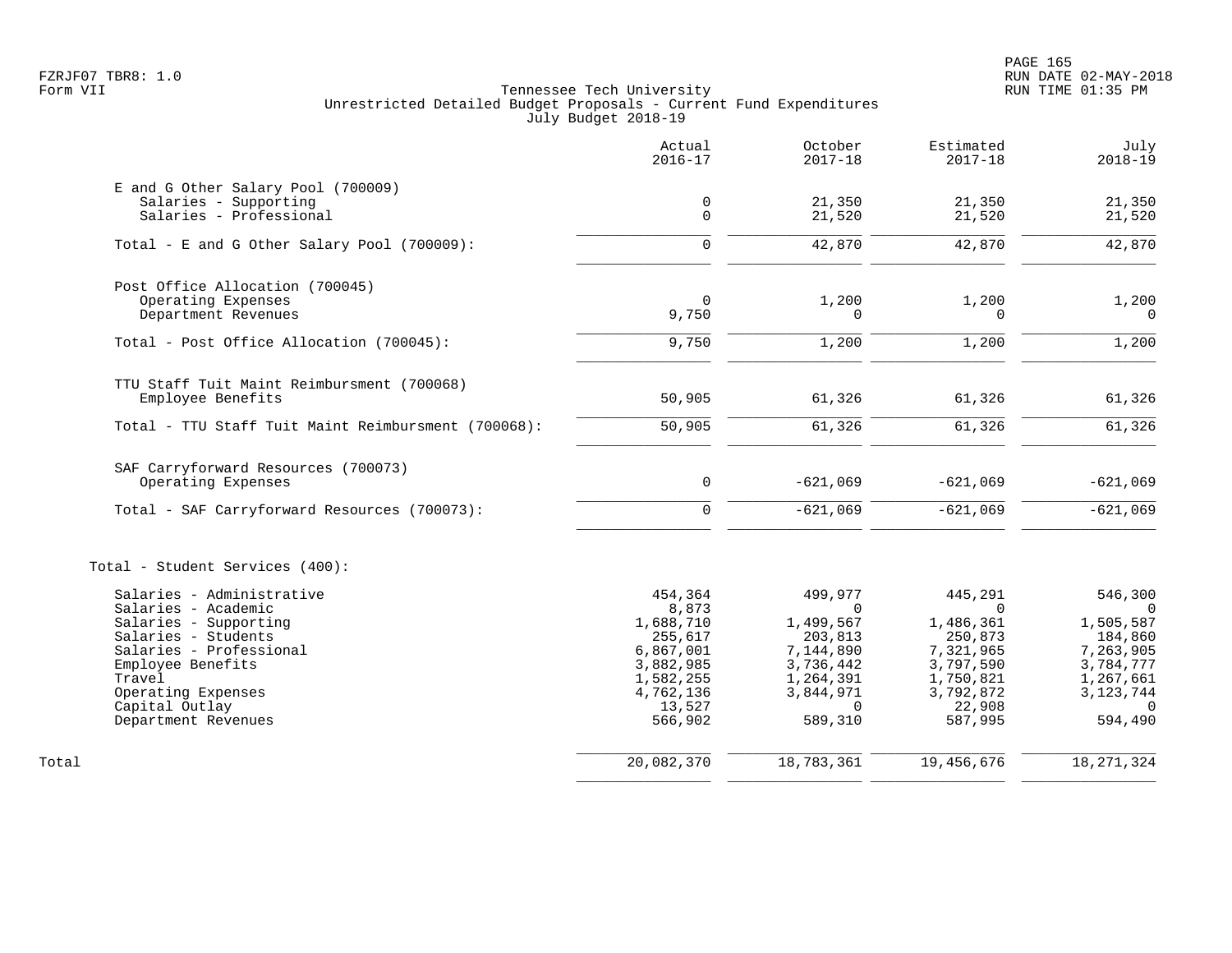|                                                                                                   | Actual<br>$2016 - 17$       | October<br>$2017 - 18$     | Estimated<br>$2017 - 18$ | July<br>$2018 - 19$ |
|---------------------------------------------------------------------------------------------------|-----------------------------|----------------------------|--------------------------|---------------------|
| Total - Student Services (40):                                                                    |                             |                            |                          |                     |
| Salaries - Administrative<br>Salaries - Academic                                                  | 454,364<br>8,873            | 499,977<br>$\Omega$        | 445,291<br>$\Omega$      | 546,300<br>$\Omega$ |
| Salaries - Supporting                                                                             | 1,688,710                   | 1,499,567                  | 1,486,361                | 1,505,587           |
| Salaries - Students                                                                               | 255,617                     | 203,813                    | 250,873                  | 184,860             |
| Salaries - Professional                                                                           | 6,867,001                   | 7,144,890                  | 7,321,965                | 7,263,905           |
| Employee Benefits                                                                                 | 3,882,985                   | 3,736,442                  | 3,797,590                | 3,784,777           |
| Travel                                                                                            | 1,582,255                   | 1,264,391                  | 1,750,821                | 1,267,661           |
| Operating Expense                                                                                 | 4,762,136                   | 3,844,971<br>$\Omega$      | 3,792,872                | 3, 123, 744         |
| Capital Outlay<br>Department Revenues                                                             | 13,527<br>566,902           | 589,310                    | 22,908<br>587,995        | $\Omega$<br>594,490 |
|                                                                                                   |                             |                            |                          |                     |
| Total                                                                                             | 20,082,370                  | 18,783,361                 | 19,456,676               | 18, 271, 324        |
| Institutional Support (45)<br>Institutional Support (450)<br>Board of Trustees (101000)<br>Travel | 7,698                       | $\Omega$                   | 7,000                    | $\Omega$            |
| Operating Expenses                                                                                | 55,944                      | 37,400                     | 30,400                   | 37,400              |
| Total - Board of Trustees (101000):                                                               | 63,642                      | 37,400                     | 37,400                   | 37,400              |
|                                                                                                   |                             |                            |                          |                     |
|                                                                                                   |                             |                            |                          | 626,682             |
|                                                                                                   |                             |                            |                          | 37,290              |
| Salaries - Students                                                                               | 3,149                       |                            | 3,190                    | 3,190               |
| Salaries - Professional                                                                           |                             | 92,758                     | 106,063                  | 85,243              |
| Employee Benefits                                                                                 | 162,911                     | 201,940                    | 201,940                  | 201,130             |
| Travel                                                                                            | 16,874                      | 6,117                      | 6,117                    | 4,000               |
| Operating Expenses                                                                                | 17,966                      | 14,656                     | 16,975                   | 15,720              |
| Total - Presidents Office (110000):                                                               | 810,101                     | 977,142                    | 976,433                  | 973,255             |
| Presidents Office (110000)<br>Salaries - Administrative<br>Salaries - Supporting                  | 499,886<br>23,396<br>85,919 | 624,546<br>33,935<br>3,190 | 608,213<br>33,935        |                     |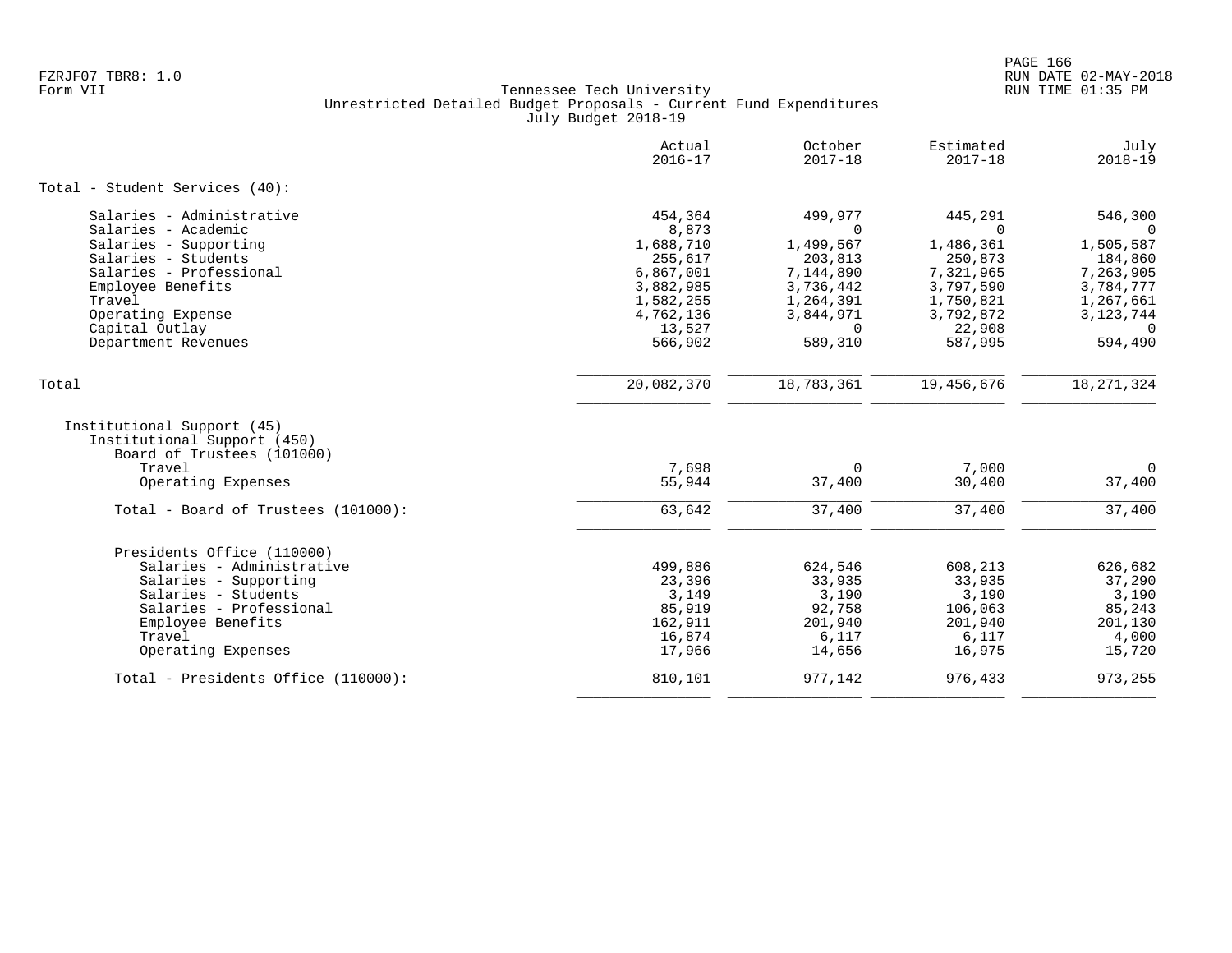PAGE 167 FZRJF07 TBR8: 1.0 RUN DATE 02-MAY-2018

|                                                                                                             | Actual<br>$2016 - 17$             | October<br>$2017 - 18$               | Estimated<br>$2017 - 18$            | July<br>$2018 - 19$                        |
|-------------------------------------------------------------------------------------------------------------|-----------------------------------|--------------------------------------|-------------------------------------|--------------------------------------------|
| University Support (110001)<br>Operating Expenses                                                           | $\mathbf 0$                       | $\mathbf 0$                          | $\mathbf 0$                         | 25,277                                     |
| Total - University Support (110001):                                                                        | $\mathbf 0$                       | $\mathbf 0$                          | $\mathbf 0$                         | 25,277                                     |
| President Emeritus (110002)<br>Salaries - Professional<br>Employee Benefits<br>Travel<br>Operating Expenses | 77,918<br>4,191<br>963<br>609     | 77,920<br>4,185<br>$\Omega$<br>1,040 | 77,920<br>4,185<br>0<br>1,040       | 77,920<br>4,185<br>$\overline{0}$<br>1,040 |
| Total - President Emeritus (110002):                                                                        | 83,681                            | 83,145                               | 83,145                              | 83,145                                     |
| Faculty Senate (110003)<br>Salaries - Academic<br>Employee Benefits<br>Travel<br>Operating Expenses         | 4,032<br>842<br>1,849<br>$\Omega$ | 4,000<br>1,500<br>1,280<br>0         | 4,000<br>1,500<br>1,430<br>$\Omega$ | 4,000<br>1,500<br>400<br>380               |
| Total - Faculty Senate (110003):                                                                            | 6,723                             | 6,780                                | 6,930                               | 6,280                                      |
| Staff Development (110005)<br>Operating Expenses                                                            | 1,115                             | 1,500                                | 1,500                               | 1,500                                      |
| Total - Staff Development (110005):                                                                         | 1,115                             | 1,500                                | 1,500                               | 1,500                                      |
|                                                                                                             |                                   |                                      |                                     |                                            |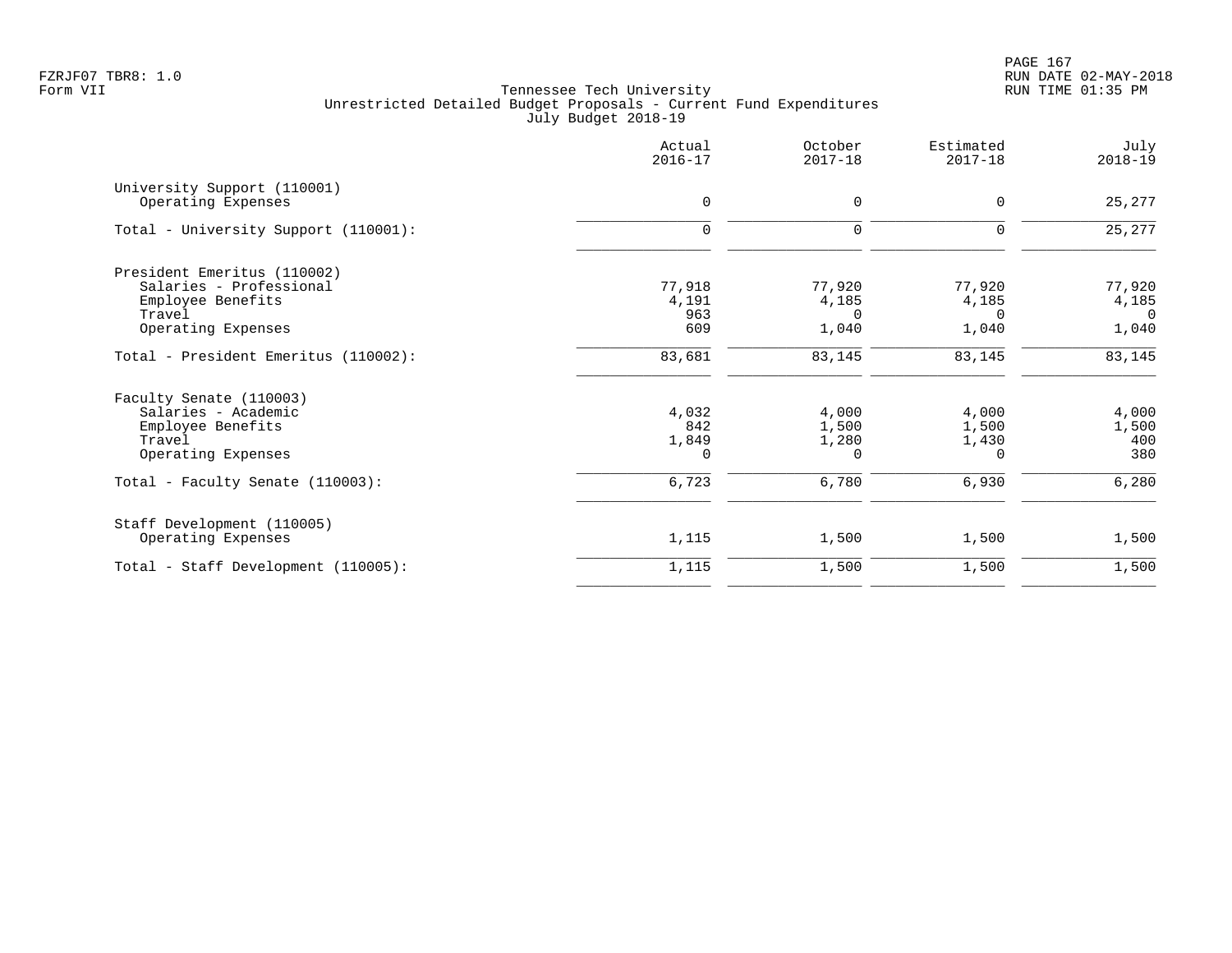|                                                                                                                                                 | Actual<br>$2016 - 17$            | October<br>$2017 - 18$                | Estimated<br>$2017 - 18$            | July<br>$2018 - 19$                                |
|-------------------------------------------------------------------------------------------------------------------------------------------------|----------------------------------|---------------------------------------|-------------------------------------|----------------------------------------------------|
| President Grad Assistant (110006)<br>Employee Benefits                                                                                          | 14,475                           | 16,380                                | 16,380                              | 16,380                                             |
| Total - President Grad Assistant (110006):                                                                                                      | 14,475                           | 16,380                                | 16,380                              | 16,380                                             |
| Staff Awards (110008)<br>Salaries - Supporting<br>Employee Benefits<br>Operating Expenses                                                       | 4,000<br>$\Omega$<br>88          | 4,000<br>2,115<br>200                 | 4,000<br>2,115<br>200               | 4,000<br>2,115<br>2,200                            |
| Total - Staff Awards (110008):                                                                                                                  | 4,088                            | 6,315                                 | 6,315                               | 8,315                                              |
| Professional Awards (110009)<br>Salaries - Supporting<br>Salaries - Professional<br>Operating Expenses<br>Total - Professional Awards (110009): | 1,000<br>$\Omega$<br>22<br>1,022 | $\Omega$<br>1,000<br>50<br>1,050      | $\Omega$<br>1,000<br>50<br>1,050    | $\mathbf 0$<br>1,000<br>50<br>1,050                |
| Performance Awards (110010)<br>Operating Expenses                                                                                               | $\mathsf{O}$                     | $\mathbf 0$                           | 0                                   | 12,000                                             |
| Total - Performance Awards (110010):                                                                                                            | $\Omega$                         | $\mathbf 0$                           | $\Omega$                            | 12,000                                             |
| Graduation Experience (110012)<br>Salaries - Supporting<br>Salaries - Students<br>Employee Benefits<br>Operating Expenses                       | 2,095<br>9,405<br>490<br>175,783 | 5,100<br>$\Omega$<br>1,000<br>157,110 | 5,100<br>12,000<br>1,000<br>145,110 | $\overline{0}$<br>$\overline{0}$<br>100<br>157,110 |
| Total - Graduation Experience (110012):                                                                                                         | 187,773                          | 163,210                               | 163,210                             | 157,210                                            |
|                                                                                                                                                 |                                  |                                       |                                     |                                                    |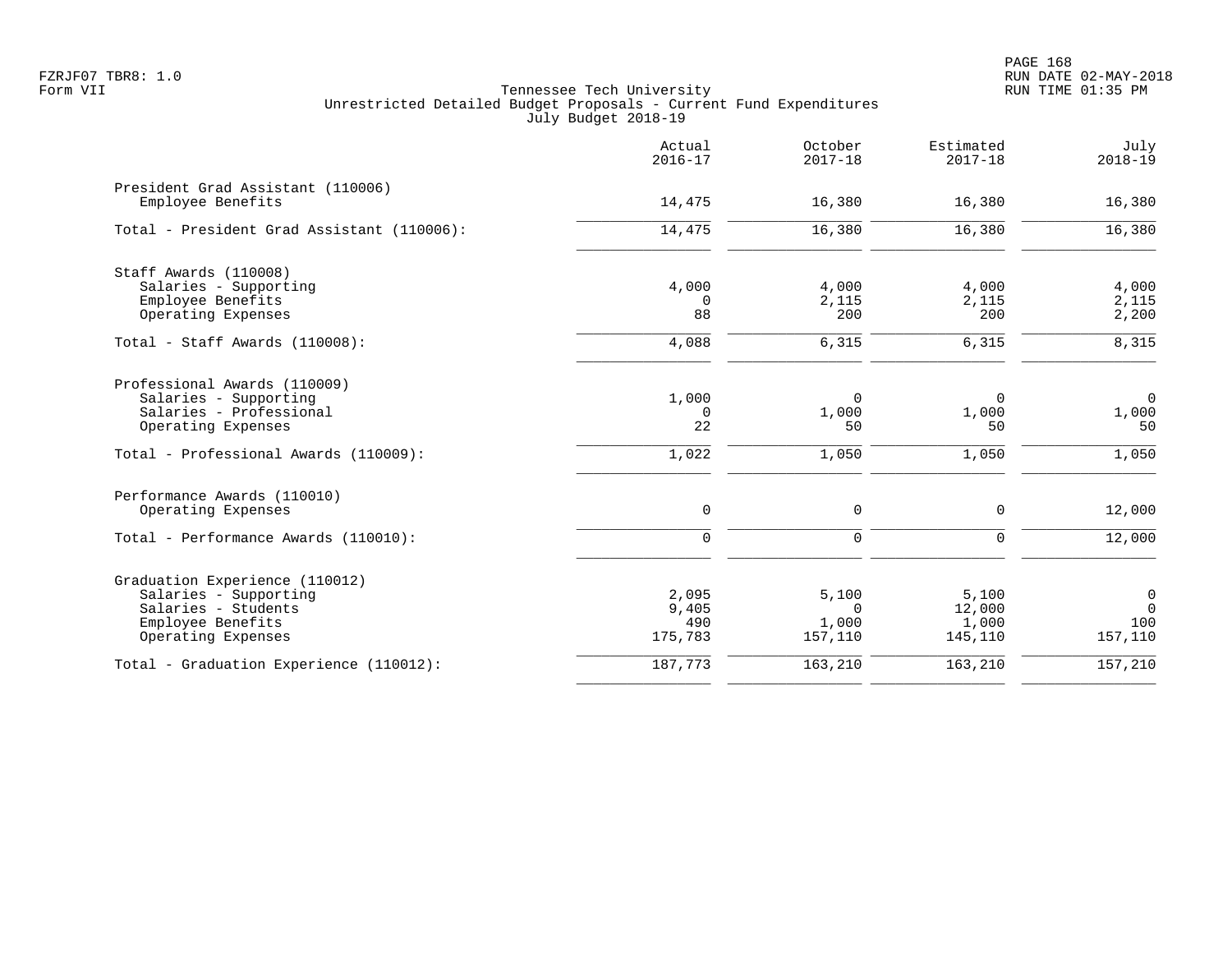PAGE 169 FZRJF07 TBR8: 1.0 RUN DATE 02-MAY-2018

|                                                                                                                                                                 | Actual<br>$2016 - 17$                                    | October<br>$2017 - 18$                                    | Estimated<br>$2017 - 18$                                  | July<br>$2018 - 19$                                       |
|-----------------------------------------------------------------------------------------------------------------------------------------------------------------|----------------------------------------------------------|-----------------------------------------------------------|-----------------------------------------------------------|-----------------------------------------------------------|
| Exec Mgt Strategic Initiatives (110016)<br>Operating Expenses                                                                                                   | $\mathbf 0$                                              | 132,145                                                   | 59,682                                                    | 263,488                                                   |
| Total - Exec Mgt Strategic Initiatives (110016):                                                                                                                | $\Omega$                                                 | 132,145                                                   | 59,682                                                    | 263,488                                                   |
| Marketing Strategic Plans (110017)<br>Operating Expenses                                                                                                        | 137,740                                                  | 866,753                                                   | 866,753                                                   | 0                                                         |
| Total - Marketing Strategic Plans (110017):                                                                                                                     | 137,740                                                  | 866,753                                                   | 866,753                                                   | $\mathbf 0$                                               |
| President GIK Chartwells (110025)<br>Operating Expenses                                                                                                         | 9,999                                                    | 0                                                         | 0                                                         | $\mathbf 0$                                               |
| Total - President GIK Chartwells (110025):                                                                                                                      | 9,999                                                    | $\mathbf 0$                                               | 0                                                         | $\mathbf 0$                                               |
| Centennial (110026)<br>Operating Expenses                                                                                                                       | 72                                                       | 0                                                         | 0                                                         | 0                                                         |
| Total - Centennial $(110026)$ :                                                                                                                                 | 72                                                       | $\mathbf 0$                                               | 0                                                         | $\mathbf 0$                                               |
| University Counsel (110100)<br>Salaries - Administrative<br>Salaries - Professional<br>Employee Benefits<br>Travel<br>Operating Expenses<br>Department Revenues | 154,325<br>76,376<br>64,041<br>3,770<br>14,204<br>$-936$ | 160,928<br>77,754<br>64,510<br>5,000<br>6,000<br>$\Omega$ | 160,928<br>77,754<br>64,510<br>3,350<br>7,650<br>$\Omega$ | 161,400<br>77,975<br>64,510<br>5,000<br>6,000<br>$\Omega$ |
| Total - University Counsel (110100):                                                                                                                            | 311,780                                                  | 314,192                                                   | 314,192                                                   | 314,885                                                   |
|                                                                                                                                                                 |                                                          |                                                           |                                                           |                                                           |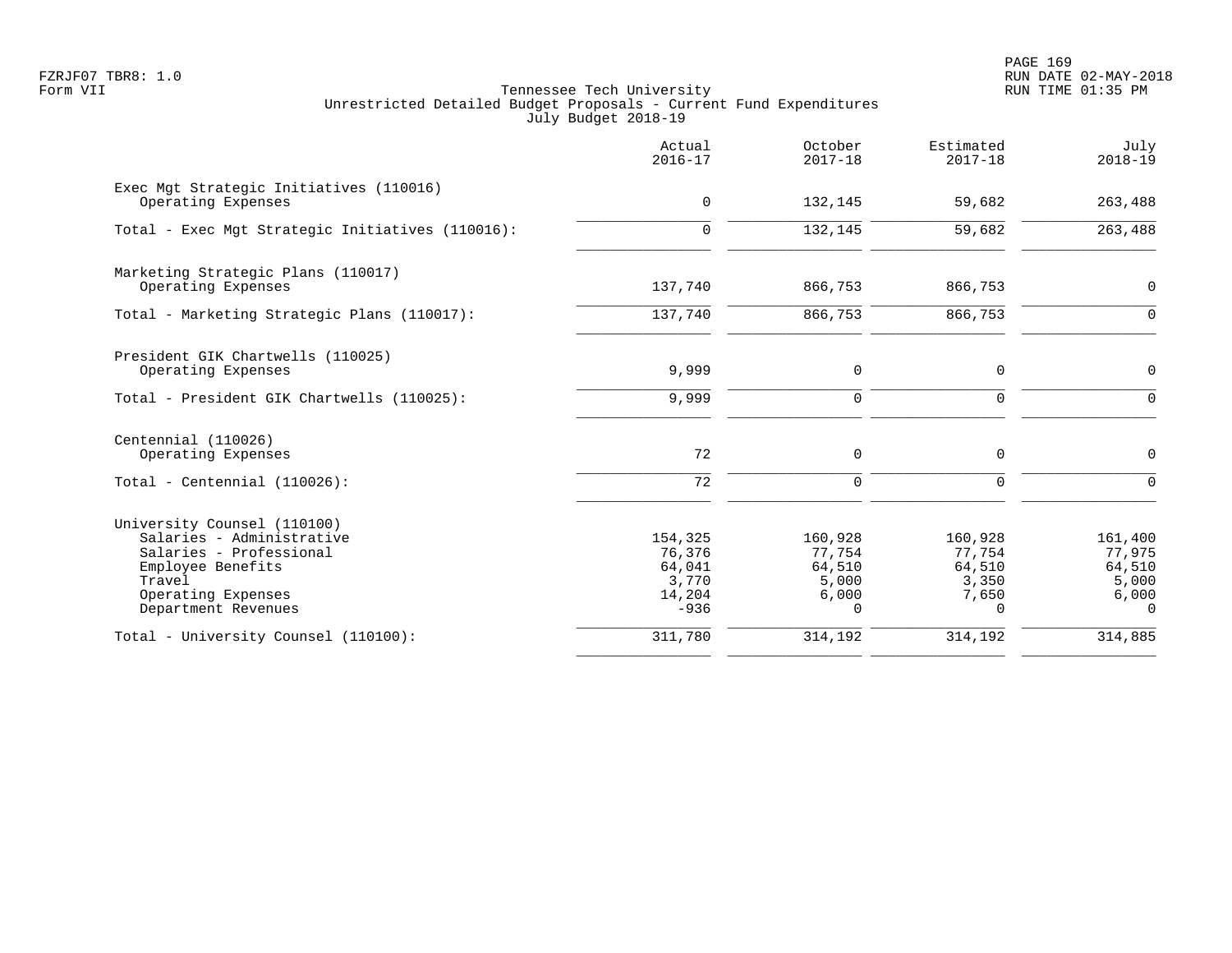|                                                  | Actual<br>$2016 - 17$ | October<br>$2017 - 18$ | Estimated<br>$2017 - 18$ | July<br>$2018 - 19$ |
|--------------------------------------------------|-----------------------|------------------------|--------------------------|---------------------|
| Office of Internal Audit (111000)                |                       |                        |                          |                     |
| Salaries - Administrative                        | 97,267                | 104,167                | 104,167                  | 104,379             |
| Salaries - Supporting                            | 39,187                | 400                    | 400                      | $\Omega$            |
| Salaries - Professional                          | 61,488                | 112,293                | 94,053                   | 112,900             |
| Employee Benefits                                | 79,387                | 79,540                 | 79,540                   | 79,540              |
| Travel                                           | 2,178                 | 17,800                 | 17,800                   | 6,300               |
| Operating Expenses                               | 3,134                 | 3,650                  | 21,890                   | 3,650               |
| Total - Office of Internal Audit (111000):       | 282,641               | 317,850                | 317,850                  | 306,769             |
| Commission on Status of Women (112001)           |                       |                        |                          |                     |
| Operating Expenses                               | 1,451                 | 2,548                  | 2,548                    | 2,000               |
| Total - Commission on Status of Women (112001):  | 1,451                 | 2,548                  | 2,548                    | 2,000               |
| Ofc VP Research & Economic Dev (118000)          |                       |                        |                          |                     |
| Salaries - Administrative                        | 308,335               | 315,605                | 315,605                  | 316,000             |
| Salaries - Supporting                            | 31,003                | 35,642                 | 41,803                   | 41,987              |
| Salaries - Professional                          | 75,903                | 93,110                 | 70,845                   | 131,926             |
| Employee Benefits                                | 121,492               | 148,115                | 140,322                  | 148,115             |
| Total - Ofc VP Research & Economic Dev (118000): | 536,733               | 592,472                | 568,575                  | 638,028             |
| Office of the Provost (120000)                   |                       |                        |                          |                     |
| Salaries - Administrative                        | 229,474               | 232,513                | 134,024                  | 250,000             |
| Salaries - Supporting                            | 6,788                 | $\Omega$               | $\Omega$                 | $\Omega$            |
| Salaries - Professional                          | 203,220               | 174,501                | 174,501                  | 174,997             |
| Employee Benefits                                | 156,532               | 156,870                | 156,870                  | 156,870             |
| Travel                                           | 5,546                 | 1,920                  | 14,920                   | 1,920               |
| Operating Expenses                               | 6,477                 | 4,500                  | 32,250                   | 147,500             |
| Department Revenues                              | $-1$                  | $\Omega$               | $\cap$                   | $\Omega$            |
| Total - Office of the Provost (120000):          | 608,036               | 570,304                | 512,565                  | 731,287             |
|                                                  |                       |                        |                          |                     |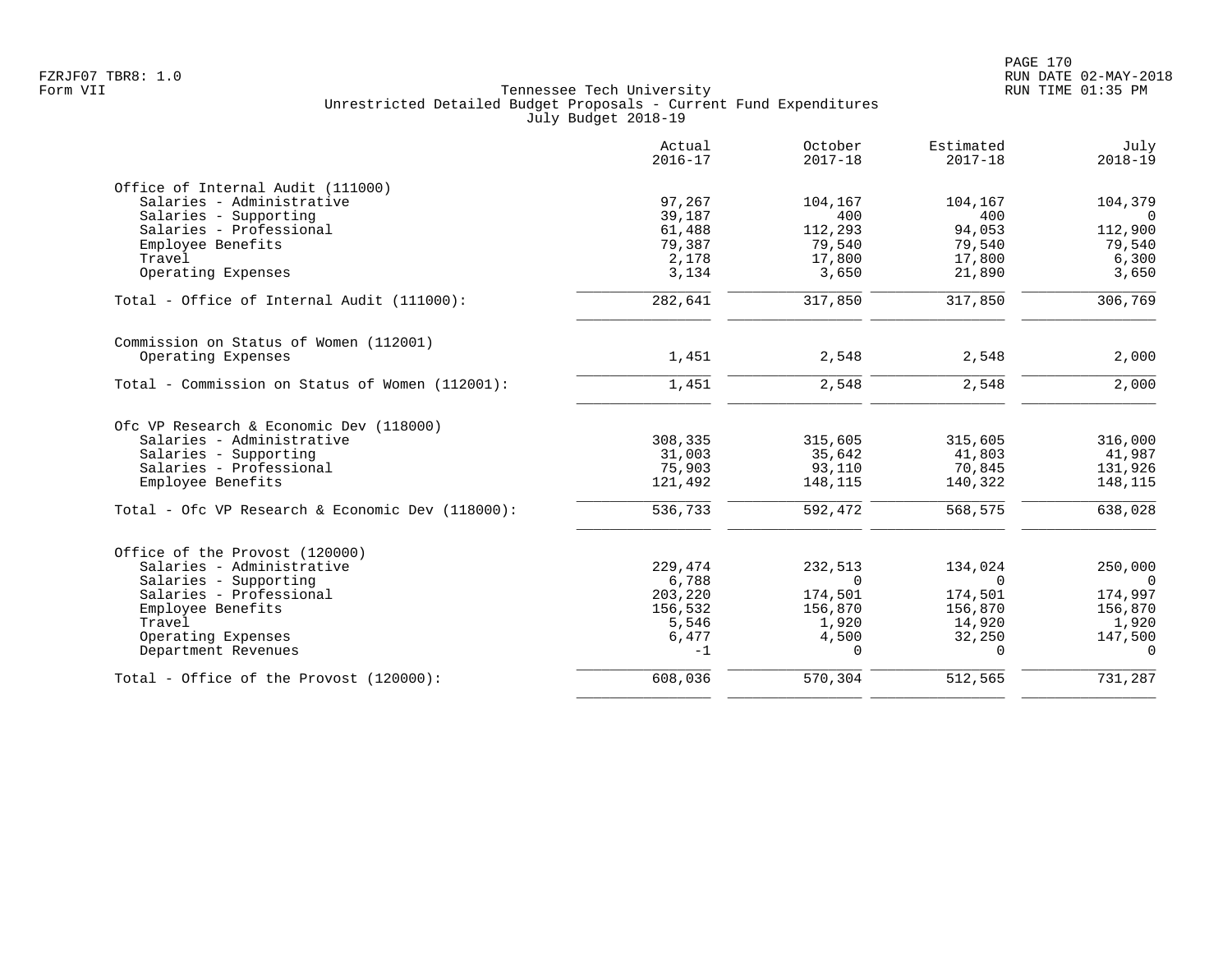|                                                      | Actual<br>$2016 - 17$ | October<br>$2017 - 18$ | Estimated<br>$2017 - 18$ | July<br>$2018 - 19$ |
|------------------------------------------------------|-----------------------|------------------------|--------------------------|---------------------|
| Self Study (120001)                                  |                       |                        |                          |                     |
| Salaries - Academic                                  | 504                   | $\Omega$               | 510                      | 0                   |
| Salaries - Professional                              | 8,952                 | 312                    | 2,624                    | $\mathbf 0$         |
| Employee Benefits                                    | 5,584                 | 5,800                  | 5,800                    | 5,800               |
| Travel                                               | 10,302                | 4,000                  | 14,000                   | 4,000               |
| Operating Expenses                                   | 33,686                | 75,960                 | 63,138                   | 75,960              |
| Total - Self Study $(120001)$ :                      | 59,028                | 86,072                 | 86,072                   | 85,760              |
| Federal College Work Study Program (122001)          |                       |                        |                          |                     |
| Salaries - Students                                  | 3,239                 | 20,410                 | 20,410                   | 20,410              |
| Employee Benefits                                    | 0                     | 3,000                  | 3,000                    | 3,000               |
| Total - Federal College Work Study Program (122001): | 3,239                 | 23,410                 | 23,410                   | 23,410              |
| African Am Undergrad Sch (123017)                    |                       |                        |                          |                     |
| Employee Benefits                                    | 6,918                 | $\mathbf 0$            | $\mathbf 0$              | $\mathbf 0$         |
| Total - African Am Undergrad Sch (123017):           | 6,918                 | $\Omega$               | $\Omega$                 | $\Omega$            |
| Institutional Research Office (125000)               |                       |                        |                          |                     |
| Salaries - Administrative                            | 95,432                | 98,598                 | 98,598                   | 98,856              |
| Salaries - Professional                              | 115,984               | 119,592                | 119,592                  | 119,946             |
| Employee Benefits                                    | 65,829                | 64,675                 | 64,675                   | 64,675              |
| Travel                                               | 7,302                 | 4,800                  | 6,900                    | 2,300               |
| Operating Expenses                                   | 7,044                 | 9,720                  | 7,620                    | 12,220              |
| Total - Institutional Research Office (125000):      | 291,591               | 297,385                | 297,385                  | 297,997             |
|                                                      |                       |                        |                          |                     |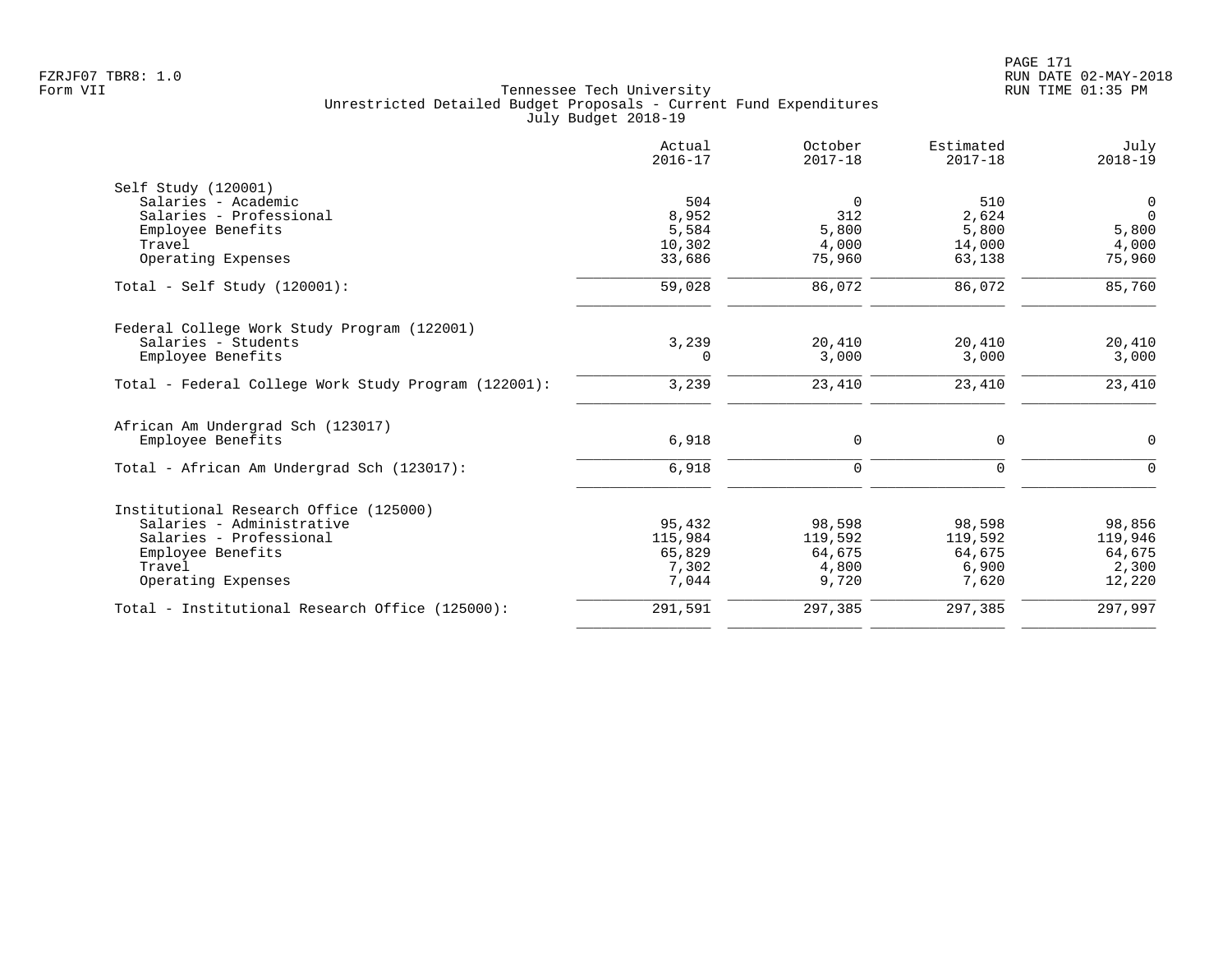PAGE 172 FZRJF07 TBR8: 1.0 RUN DATE 02-MAY-2018

|                                                                 | Actual<br>$2016 - 17$ | October<br>$2017 - 18$ | Estimated<br>$2017 - 18$ | July<br>$2018 - 19$ |
|-----------------------------------------------------------------|-----------------------|------------------------|--------------------------|---------------------|
| Institutional Res Graduate Assist (125001)<br>Employee Benefits | 0                     | 9,640                  | 9,640                    | 9,640               |
|                                                                 |                       |                        |                          |                     |
| Total - Institutional Res Graduate Assist (125001):             | $\mathbf 0$           | 9,640                  | 9,640                    | 9,640               |
| Student Affairs Administration (127000)                         |                       |                        |                          |                     |
| Salaries - Administrative                                       | 159,655               | 165,676                | 165,676                  | 166,000             |
| Salaries - Supporting                                           | 47,134                | 71,856                 | 33,836                   | 64,850              |
| Salaries - Students                                             | 3,596                 | 2,070                  | 4,200                    | 1,200               |
| Salaries - Professional                                         | 38,553                | 38,906                 | 42,856                   | 39,085              |
| Employee Benefits                                               | 83,842                | 89,666                 | 89,666                   | 89,666              |
| Travel                                                          | 414                   | 480                    | 680                      | 480                 |
| Operating Expenses                                              | 9,331                 | 14,983                 | 44,399                   | 12,653              |
| Total - Student Affairs Administration (127000):                | 342,525               | 383,637                | 381,313                  | 373,934             |
| Student Affairs Grad Assist (127001)                            |                       |                        |                          |                     |
| Employee Benefits                                               | 32,343                | 46,300                 | 46,300                   | 46,300              |
| Total - Student Affairs Grad Assist (127001):                   | 32,343                | 46,300                 | 46,300                   | 46,300              |
| Commission on Status of Blacks (127002)                         |                       |                        |                          |                     |
| Operating Expenses                                              | 1,998                 | 2,010                  | 2,010                    | 2,010               |
| Total - Commission on Status of Blacks (127002):                | 1,998                 | 2,010                  | 2,010                    | 2,010               |
|                                                                 |                       |                        |                          |                     |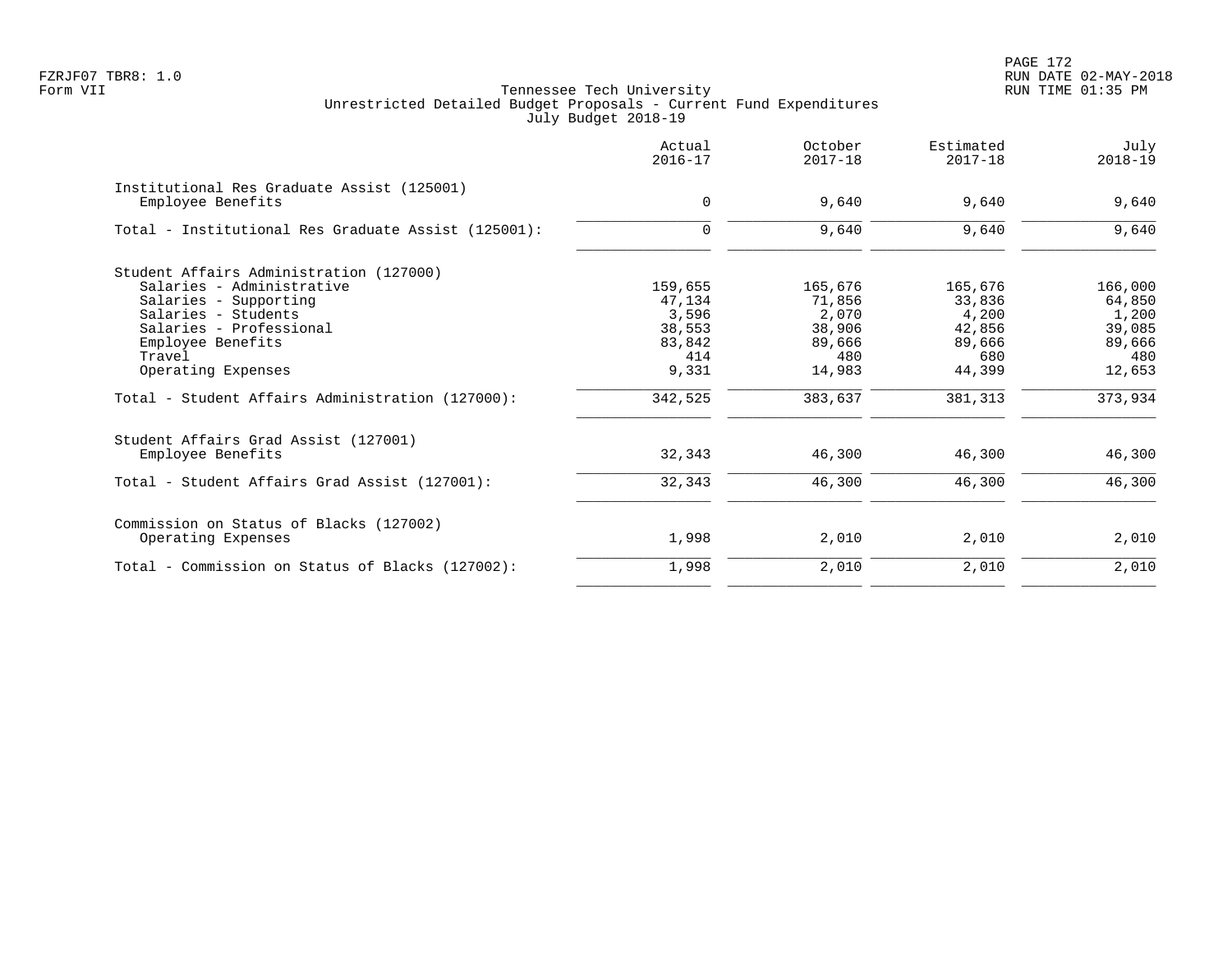|                                                      | Actual<br>$2016 - 17$ | October<br>$2017 - 18$ | Estimated<br>$2017 - 18$ | July<br>$2018 - 19$ |
|------------------------------------------------------|-----------------------|------------------------|--------------------------|---------------------|
| Vice Pres for Planning and Finance (200000)          |                       |                        |                          |                     |
| Salaries - Administrative                            | 205,775               | 214,962                | 214,962                  | 215,600             |
| Salaries - Supporting                                | 30,543                | 28,003                 | 27,403                   | 28,139              |
| Salaries - Professional                              | 56,723                | 67,202                 | 60,919                   | 63,710              |
| Employee Benefits                                    | 73,550                | 79,340                 | 79,340                   | 79,340              |
| Travel                                               | 9,192                 | 750                    | 8,250                    | 750                 |
| Operating Expenses                                   | 6,529                 | 3,760                  | 21,235                   | 3,760               |
| Total - Vice Pres for Planning and Finance (200000): | 382,312               | 394,017                | 412,109                  | 391,299             |
| Business Office (200001)                             |                       |                        |                          |                     |
| Salaries - Administrative                            | 169,162               | 174,274                | 174,274                  | 172,025             |
| Salaries - Supporting                                | 490,347               | 379,426                | 366,265                  | 399,209             |
| Salaries - Students                                  | 4,322                 | 4,448                  | 4,448                    | 4,448               |
| Salaries - Professional                              | 559,984               | 621,530                | 620,787                  | 633,326             |
| Employee Benefits                                    | 539,140               | 539,535                | 539,535                  | 539,535             |
| Travel                                               | 20,597                | 25,670                 | 25,670                   | 25,670              |
| Operating Expenses                                   | 61,136                | 82,320                 | 68,582                   | 82,240              |
| Department Revenues                                  | $-314$                | 0                      | 0                        | 0                   |
| Total - Business Office (200001):                    | 1,844,374             | 1,827,203              | 1,799,561                | 1,856,453           |
| Human Resources (200002)                             |                       |                        |                          |                     |
| Salaries - Administrative                            | 123,150               | 132,362                | 132,362                  | 132,954             |
| Salaries - Supporting                                | 215,518               | 168,409                | 174,009                  | 169,717             |
| Salaries - Professional                              | 556,745               | 578,543                | 578,543                  | 580,565             |
| Employee Benefits                                    | 312,854               | 313,090                | 313,090                  | 313,090             |
| Travel                                               | 14,131                | 16,780                 | 16,780                   | 1,780               |
| Operating Expenses                                   | 93,595                | 64,489                 | 58,889                   | 114,489             |
| Total - Human Resources (200002):                    | 1,315,993             | 1,273,673              | 1,273,673                | 1,312,595           |
|                                                      |                       |                        |                          |                     |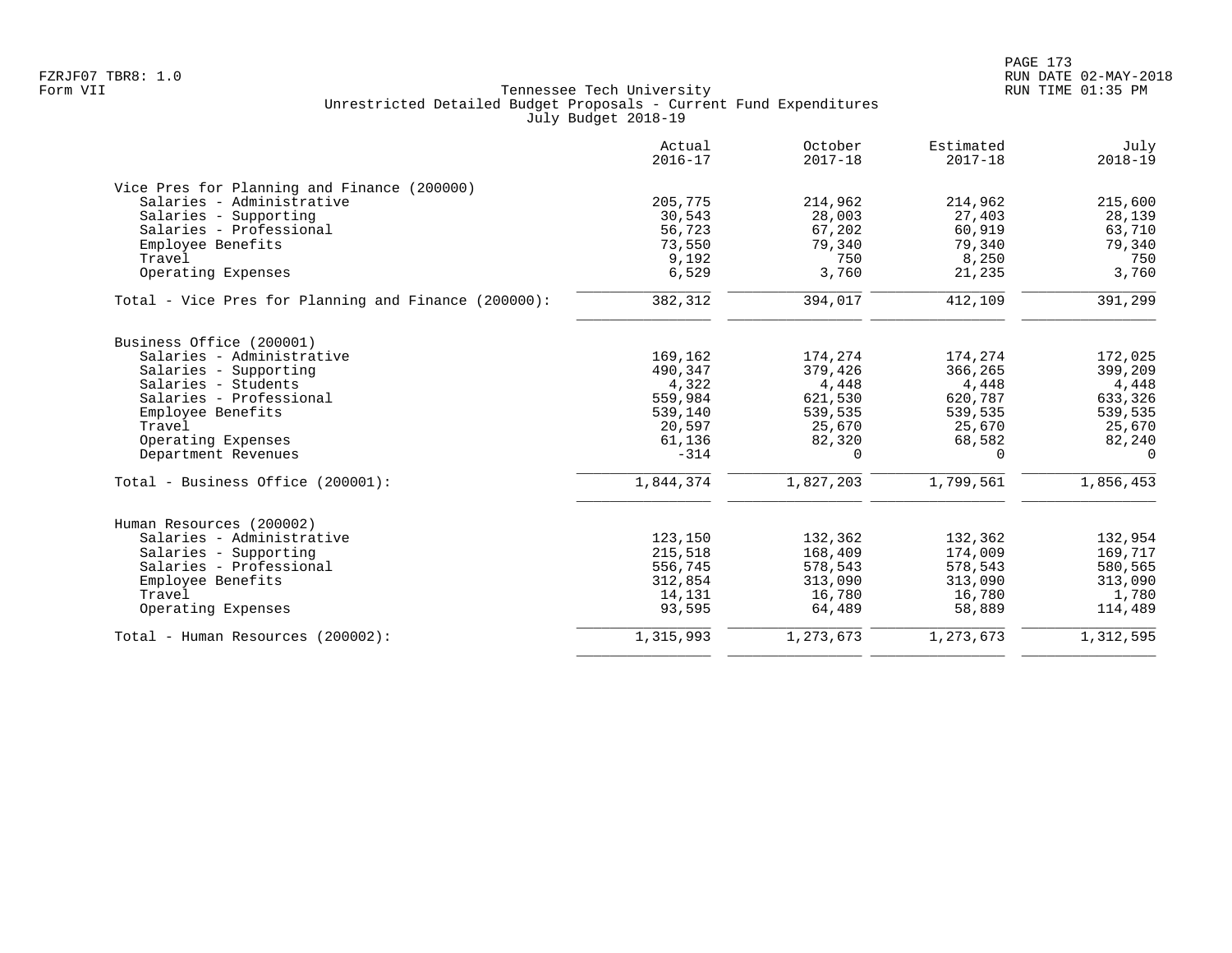|                                                                                                                                                                                                | Actual<br>$2016 - 17$                               | October<br>$2017 - 18$                     | Estimated<br>$2017 - 18$                   | July<br>$2018 - 19$                        |
|------------------------------------------------------------------------------------------------------------------------------------------------------------------------------------------------|-----------------------------------------------------|--------------------------------------------|--------------------------------------------|--------------------------------------------|
| Business Office GA (200008)<br>Employee Benefits                                                                                                                                               | 11,430                                              | 11,420                                     | 25,158                                     | 11,420                                     |
| Total - Business Office GA (200008):                                                                                                                                                           | 11,430                                              | 11,420                                     | 25,158                                     | 11,420                                     |
| Planning Strategic Initiatives (200009)<br>Operating Expenses                                                                                                                                  | 436,182                                             | 30,000                                     | 330,000                                    | $\mathsf{O}$                               |
| Total - Planning Strategic Initiatives (200009):                                                                                                                                               | 436,182                                             | 30,000                                     | 330,000                                    | $\mathbf 0$                                |
| Facilities Rental (200011)<br>Salaries - Administrative<br>Salaries - Supporting<br>Salaries - Students<br>Salaries - Professional<br>Employee Benefits<br>Total - Facilities Rental (200011): | $\mathbf 0$<br>1,950<br>15<br>2,461<br>846<br>5,272 | 700<br>800<br>450<br>1,000<br>600<br>3,550 | 700<br>800<br>450<br>1,000<br>600<br>3,550 | 700<br>800<br>450<br>1,000<br>600<br>3,550 |
| CHEC Management (200012)<br>Operating Expenses<br>Total - CHEC Management (200012):                                                                                                            | 108,804<br>108,804                                  | 93,820<br>93,820                           | 93,820<br>93,820                           | 93,820<br>93,820                           |
| University Budget & Planning (200025)<br>Salaries - Professional                                                                                                                               | 107,674                                             | 162,139                                    | 162,139                                    | 162,406                                    |
| Employee Benefits<br>Total - University Budget & Planning (200025):                                                                                                                            | 37,587<br>145,261                                   | 53,000<br>215,139                          | 53,000<br>215,139                          | 53,000<br>215,406                          |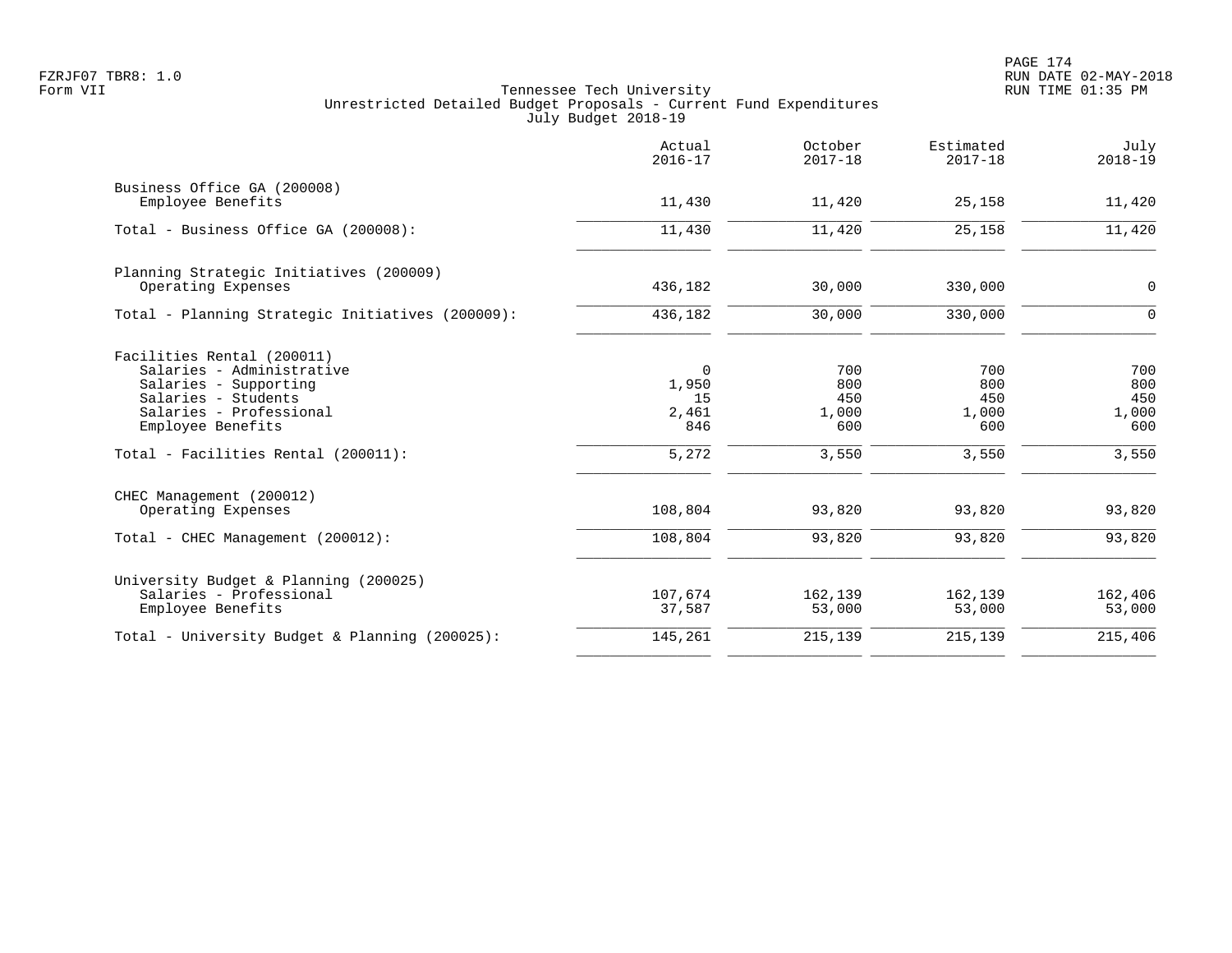|                                                   | Actual<br>$2016 - 17$ | October<br>$2017 - 18$ | Estimated<br>$2017 - 18$ | July<br>$2018 - 19$ |
|---------------------------------------------------|-----------------------|------------------------|--------------------------|---------------------|
| Compliance Office (200026)                        |                       |                        |                          |                     |
| Salaries - Administrative                         | 101,804               | 104,361                | 104,361                  | 104,565             |
| Salaries - Supporting                             |                       | 35,000                 | 26,385                   | 35,000              |
| Salaries - Professional                           | $\Omega$              | $\Omega$               | 32,109                   | 58,000              |
| Employee Benefits                                 | 37,372                | 51,050                 | 51,050                   | 51,050              |
| Travel                                            | 4,544                 | 0                      | 4,332                    | $\Omega$            |
| Operating Expenses                                | 6,172                 | 0                      | 11,419                   | $\Omega$            |
| Total - Compliance Office (200026):               | 149,892               | 190,411                | 229,656                  | 248,615             |
| PCI Compliance (200030)                           |                       |                        |                          |                     |
| Operating Expenses                                | $\mathbf 0$           | 5,000                  | 5,000                    | 5,000               |
| Total - PCI Compliance (200030):                  | $\Omega$              | 5,000                  | 5,000                    | 5,000               |
| Postage and Mailing (203007)                      |                       |                        |                          |                     |
| Operating Expenses                                | 143,988               | 170,000                | 170,000                  | 170,000             |
| Total - Postage and Mailing (203007):             | 143,988               | 170,000                | 170,000                  | 170,000             |
| Postage and Mailing Transfer In (203008)          |                       |                        |                          |                     |
| Operating Expenses                                | $-133,600$            | <sup>0</sup>           |                          | $\Omega$            |
| Department Revenues                               | $-399$                | $-170,000$             | $-170,000$               | $-170,000$          |
| Total - Postage and Mailing Transfer In (203008): | $-133,999$            | $-170,000$             | $-170,000$               | $-170,000$          |
|                                                   |                       |                        |                          |                     |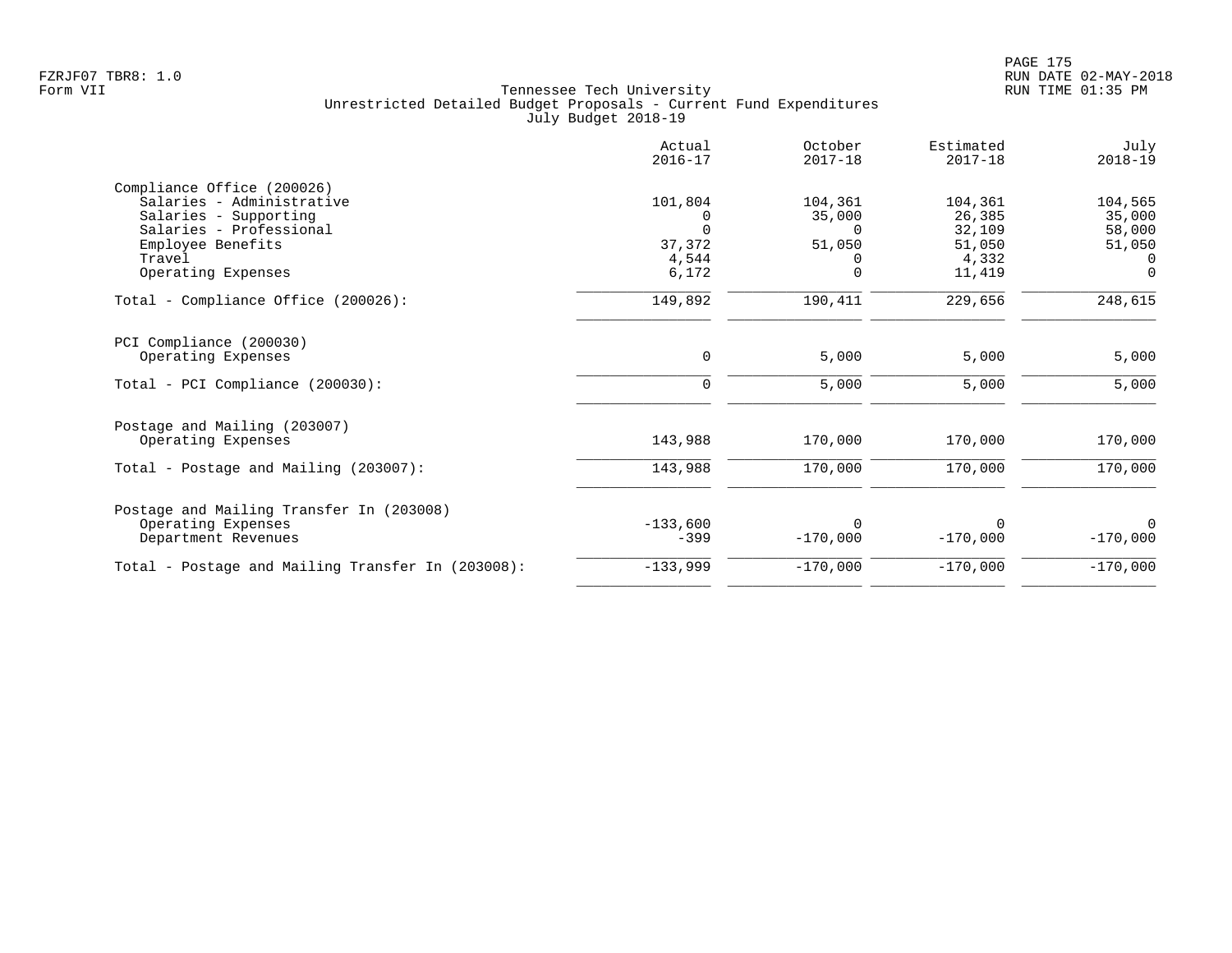|                                                   | Actual<br>$2016 - 17$ | October<br>$2017 - 18$ | Estimated<br>$2017 - 18$ | July<br>$2018 - 19$ |
|---------------------------------------------------|-----------------------|------------------------|--------------------------|---------------------|
| Printing Services (203009)                        |                       |                        |                          |                     |
| Salaries - Supporting                             | $\Omega$              | 2,610                  | 2,610                    | 2,610               |
| Salaries - Students                               |                       | 2,120                  | 2,120                    | 2,120               |
| Employee Benefits                                 | $\Omega$              | 46,190                 | 46,190                   | 46,190              |
| Travel                                            | $\Omega$              | 140                    | 140                      | 140                 |
| Operating Expenses                                | 422,248               | 68,320                 | 405,820                  | 68,320              |
| Department Revenues                               | 8,300                 | 8,300                  | 8,300                    | 8,300               |
| Total - Printing Services (203009):               | 430,548               | 127,680                | 465,180                  | 127,680             |
| Printing Serv Transf In (203010)                  |                       |                        |                          |                     |
| Operating Expenses                                | $-267,614$            | $\Omega$               | $-272,500$               | $\overline{0}$      |
| Department Revenues                               | 0                     | $-15,520$              | $-15,520$                | $-15,520$           |
| Total - Printing Serv Transf In (203010):         | $-267,614$            | $-15,520$              | $-288,020$               | $-15,520$           |
| Printing Serv Allocation Offset (203011)          |                       |                        |                          |                     |
| Operating Expenses                                | $-57,969$             | $\mathbf 0$            | $\Omega$                 | $\Omega$            |
| Department Revenues                               | 0                     | $-39,999$              | $-39,999$                | $-39,999$           |
| Total - Printing Serv Allocation Offset (203011): | $-57,969$             | $-39,999$              | $-39,999$                | $-39,999$           |
| Mail Services Spouse Dependent (203014)           |                       |                        |                          |                     |
| Employee Benefits                                 | 1,274                 | 10,830                 | 10,830                   | 10,830              |
| Total - Mail Services Spouse Dependent (203014):  | 1,274                 | 10,830                 | 10,830                   | 10,830              |
|                                                   |                       |                        |                          |                     |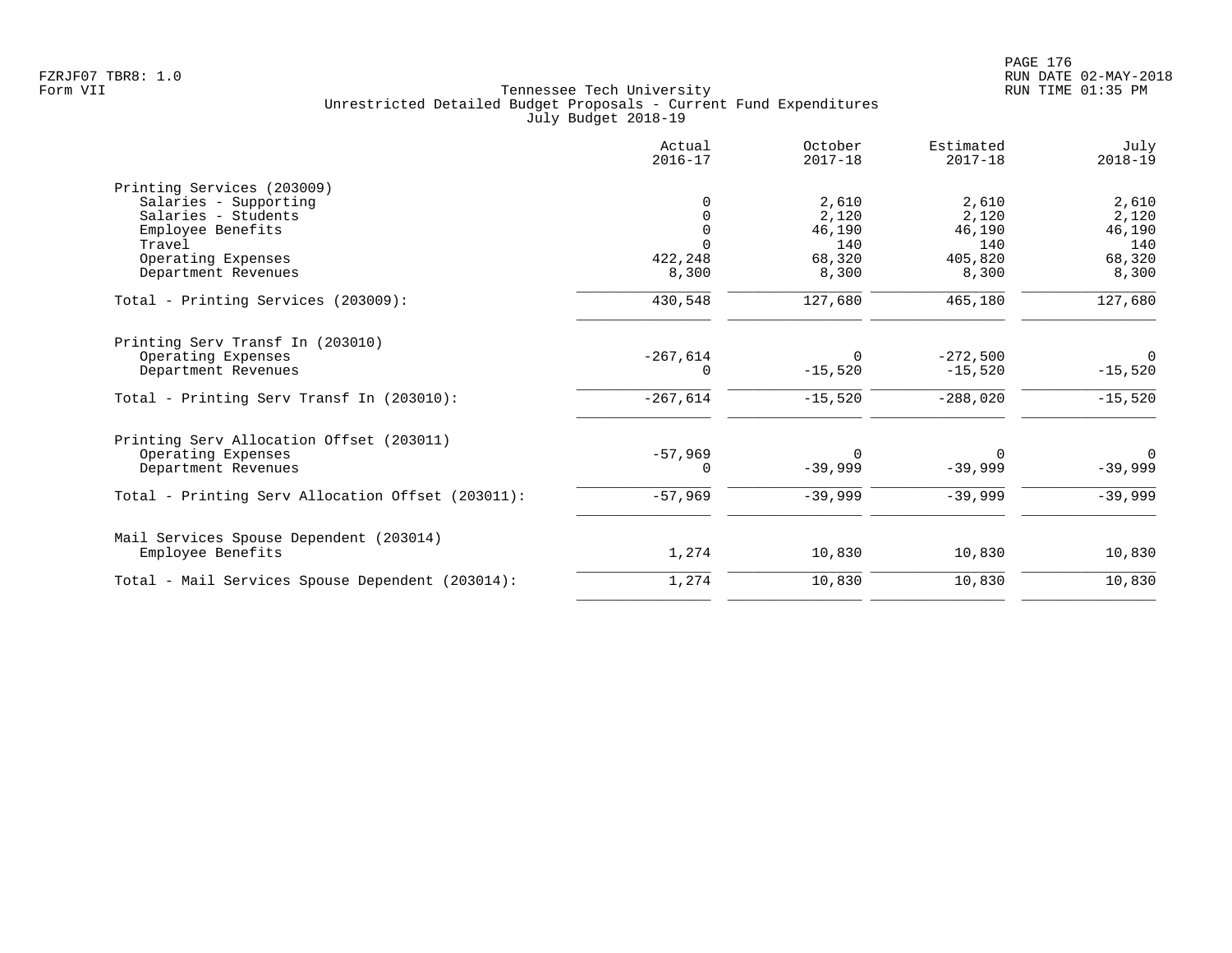|                                                    | Actual<br>$2016 - 17$ | October<br>$2017 - 18$  | Estimated<br>$2017 - 18$ | July<br>$2018 - 19$        |
|----------------------------------------------------|-----------------------|-------------------------|--------------------------|----------------------------|
| Mail Services PC191 (203015)                       |                       |                         |                          |                            |
| Employee Benefits                                  | 0                     | 3,300                   | 3,300                    | 3,300                      |
| Total - Mail Services PC191 (203015):              | $\Omega$              | 3,300                   | 3,300                    | 3,300                      |
| Mail Services E&G Operations (203027)              |                       |                         |                          |                            |
| Operating Expenses<br>Department Revenues          | 353,649<br>0          | 309,778<br>$-9,614$     | 309,778<br>$-10,907$     | 309,778<br>$-11,760$       |
| Total - Mail Services E&G Operations (203027):     | 353,649               | 300,164                 | 298,871                  | 298,018                    |
| Mail Services Svc Ctr Allocation (203028)          |                       |                         |                          |                            |
| Operating Expenses<br>Department Revenues          | 36,396<br>$-54,000$   | $\mathbf 0$<br>$\Omega$ | 0<br>$\Omega$            | 0<br>$\Omega$              |
| Total - Mail Services Svc Ctr Allocation (203028): | $-17,604$             | 0                       | 0                        | $\Omega$                   |
| CHEC Administrative Services (210000)              |                       |                         |                          |                            |
| Salaries - Administrative                          | 80,135                | O                       |                          | 0                          |
| Salaries - Supporting                              | 52,986                |                         |                          | $\mathbf 0$                |
| Salaries - Professional                            | 46,378                |                         |                          | $\mathbf 0$                |
| Employee Benefits<br>Travel                        | 76,871<br>1,795       |                         |                          | $\mathbf 0$<br>$\mathbf 0$ |
| Operating Expenses                                 | 13,928                | 0                       |                          | $\Omega$                   |
| Department Revenues                                | $-106, 165$           | $\Omega$                |                          | $\Omega$                   |
| Total - CHEC Administrative Services (210000):     | 165,928               | $\mathbf 0$             | 0                        | $\Omega$                   |
|                                                    |                       |                         |                          |                            |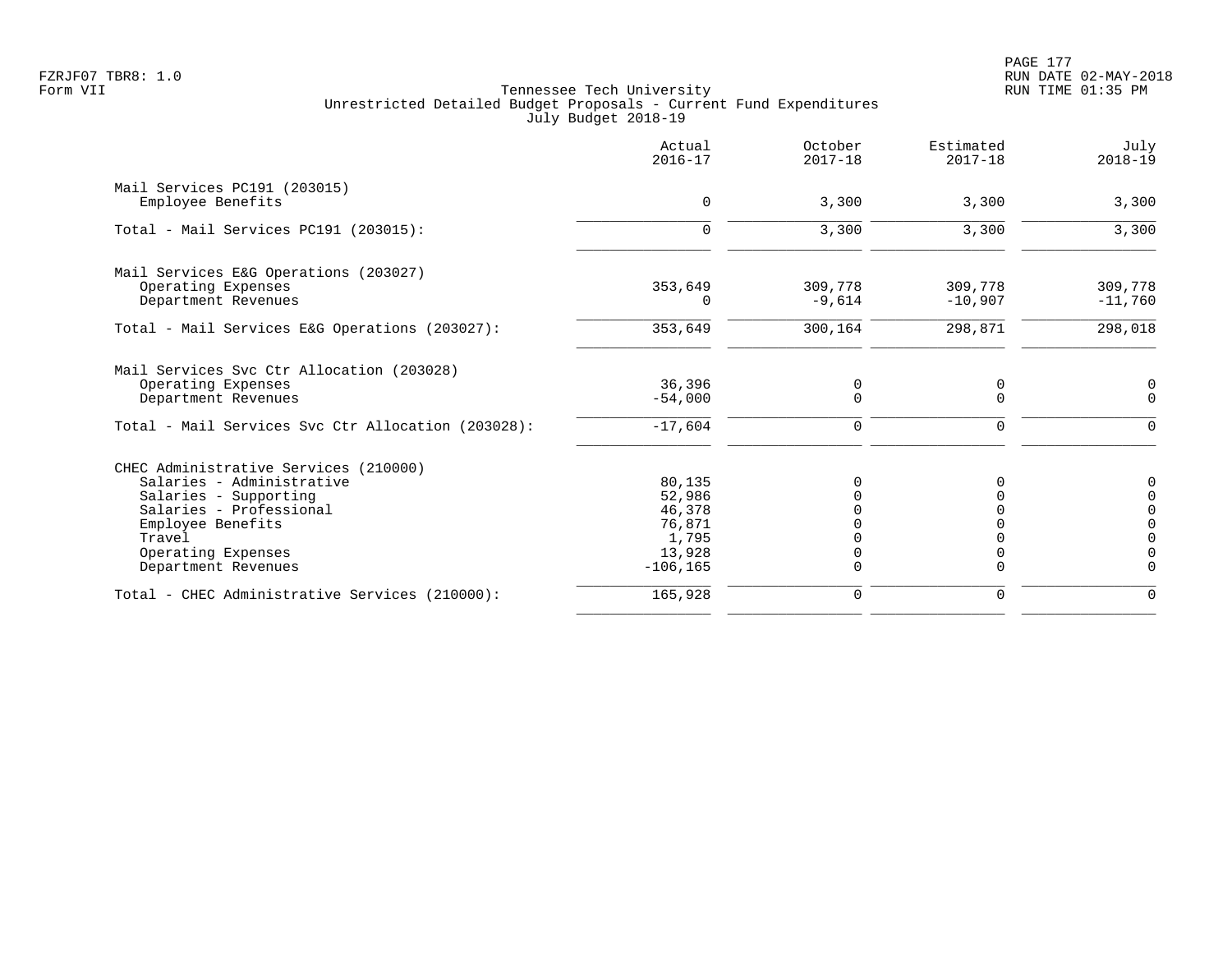|                                                    | Actual<br>$2016 - 17$ | October<br>$2017 - 18$ | Estimated<br>$2017 - 18$ | July<br>$2018 - 19$ |
|----------------------------------------------------|-----------------------|------------------------|--------------------------|---------------------|
| CHEC Facilities Rentals (210002)                   |                       |                        |                          |                     |
| Operating Expenses<br>Department Revenues          | 1,092<br>$-444$       | 0<br>$\Omega$          | 0<br>$\mathbf 0$         | 0<br>$\Omega$       |
| Total - CHEC Facilities Rentals (210002):          | 648                   | $\Omega$               | $\Omega$                 | $\Omega$            |
| CHEC Marketing & Communications (210003)           |                       |                        |                          |                     |
| Operating Expenses                                 | 19,705                | 0                      | 17,182                   | $\Omega$            |
| Total - CHEC Marketing & Communications (210003):  | 19,705                | $\mathbf 0$            | 17,182                   | $\Omega$            |
| Purchasing & Contracts Office (221001)             |                       |                        |                          |                     |
| Salaries - Administrative                          | 88,357                | 97,525                 | 97,525                   | 97,711              |
| Salaries - Supporting<br>Salaries - Students       | 99,345<br>$\Omega$    | 104,576<br>410         | 104,576<br>410           | 105,037<br>410      |
| Salaries - Professional                            | 55,251                | 57,169                 | 57,169                   | 57,360              |
| Employee Benefits                                  | 115,337               | 130,365                | 130,365                  | 130,365             |
| Travel                                             | 80                    | 4,200                  | 4,200                    | 4,200               |
| Operating Expenses                                 | 8,334                 | 14,210                 | 14,210                   | 14,210              |
| Total - Purchasing & Contracts Office $(221001)$ : | 366,704               | 408,455                | 408,455                  | 409,293             |
| Environmental Health and Safety (221003)           |                       |                        |                          |                     |
| Salaries - Supporting                              | 29,526                | 30,614                 | 2,100                    | $\mathbf 0$         |
| Salaries - Students<br>Salaries - Professional     | 7,151                 | 11,000                 | 11,000                   | 11,000              |
| Employee Benefits                                  | 197,475<br>72,950     | 210,341<br>78,165      | 113,138<br>43,165        | 117,367<br>43,165   |
| Travel                                             | 6,752                 | 4,000                  | 2,110                    | $\Omega$            |
| Operating Expenses                                 | 34,843                | 39,430                 | 33,581                   | 33,581              |
| Total - Environmental Health and Safety (221003):  | 348,697               | 373,550                | 205,094                  | 205,113             |
|                                                    |                       |                        |                          |                     |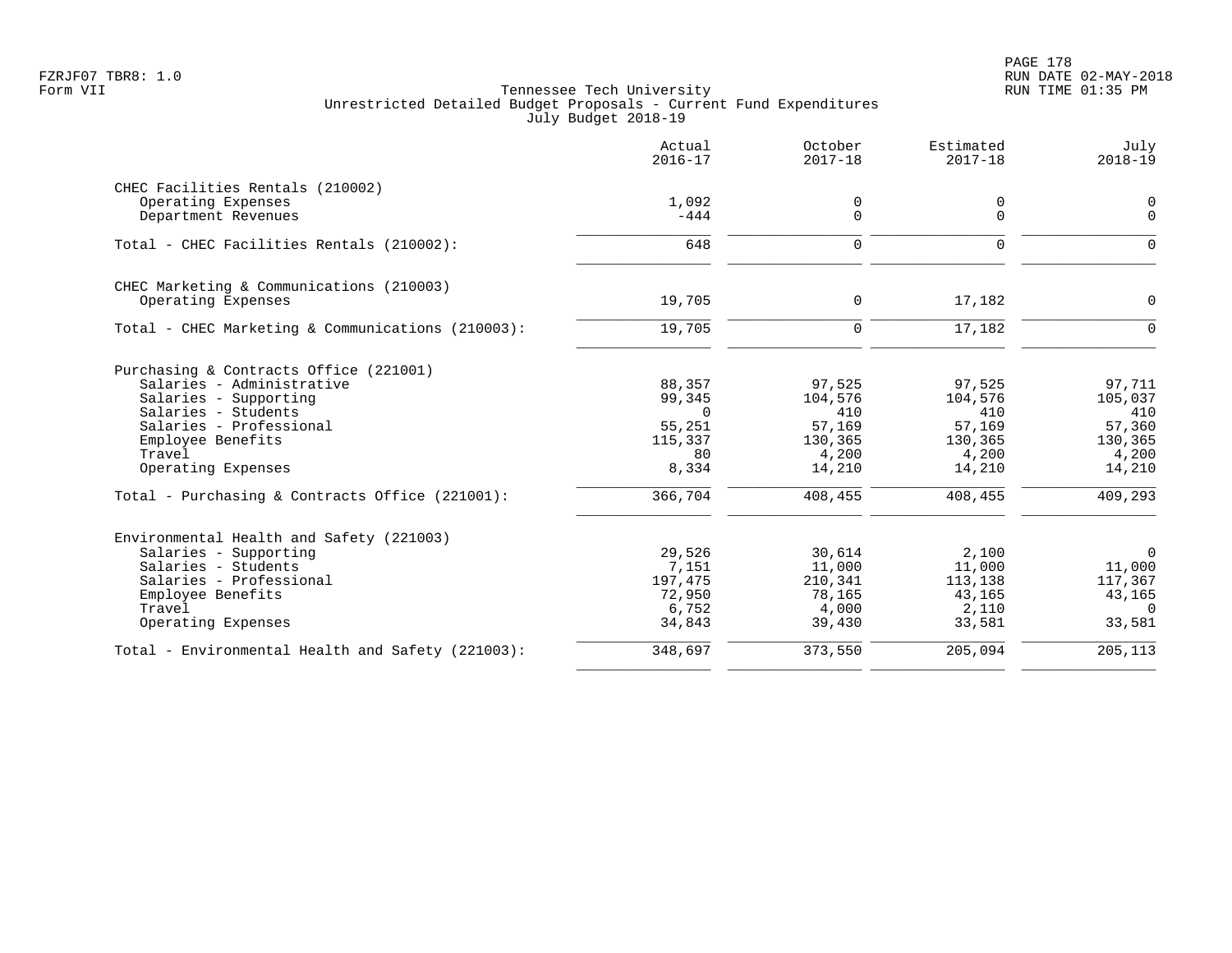|                                               | Actual<br>$2016 - 17$ | October<br>$2017 - 18$ | Estimated<br>$2017 - 18$ | July<br>$2018 - 19$ |
|-----------------------------------------------|-----------------------|------------------------|--------------------------|---------------------|
| Motor Pool Fuel (221006)                      |                       |                        |                          |                     |
| Operating Expenses                            | 86,357                | 150,000                | 150,000                  | 150,000             |
| Total - Motor Pool Fuel (221006):             | 86,357                | 150,000                | 150,000                  | 150,000             |
| Motor Pool Fuel Transfer In (221007)          |                       |                        |                          |                     |
| Operating Expenses                            | $-86, 357$            | $-150,000$             | $-150,000$               | $-150,000$          |
| Total - Motor Pool Fuel Transfer In (221007): | $-86, 357$            | $-150,000$             | $-150,000$               | $-150,000$          |
| Telephone Services (231000)                   |                       |                        |                          |                     |
| Salaries - Supporting                         | 93,713                | 73,020                 | 73,020                   | 73,505              |
| Salaries - Students                           | 4,087                 | 5,140                  | 5,140                    | 5,140               |
| Salaries - Professional                       | 136,179               | 139,939                | 139,939                  | 140,105             |
| Employee Benefits                             | 122,139               | 123,990                | 123,990                  | 123,990             |
| Travel                                        | $\cap$                | 1,000                  | 1,000                    | 1,000               |
| Operating Expenses<br>Department Revenues     | 340,156<br>99,963     | 554,470<br>100,000     | 565,270<br>100,000       | 554,470<br>100,000  |
| Total - Telephone Services (231000):          | 796,237               | 997,559                | 1,008,359                | 998,210             |
| Telephone Transfer In (231001)                |                       |                        |                          |                     |
| Operating Expenses                            | $-777,518$            | $\Omega$               | $\Omega$                 | $\Omega$            |
| Department Revenues                           | 0                     | $-976, 559$            | $-987, 359$              | $-977,210$          |
| Total - Telephone Transfer In (231001):       | $-777,518$            | $-976,559$             | $-987, 359$              | $-977,210$          |
|                                               |                       |                        |                          |                     |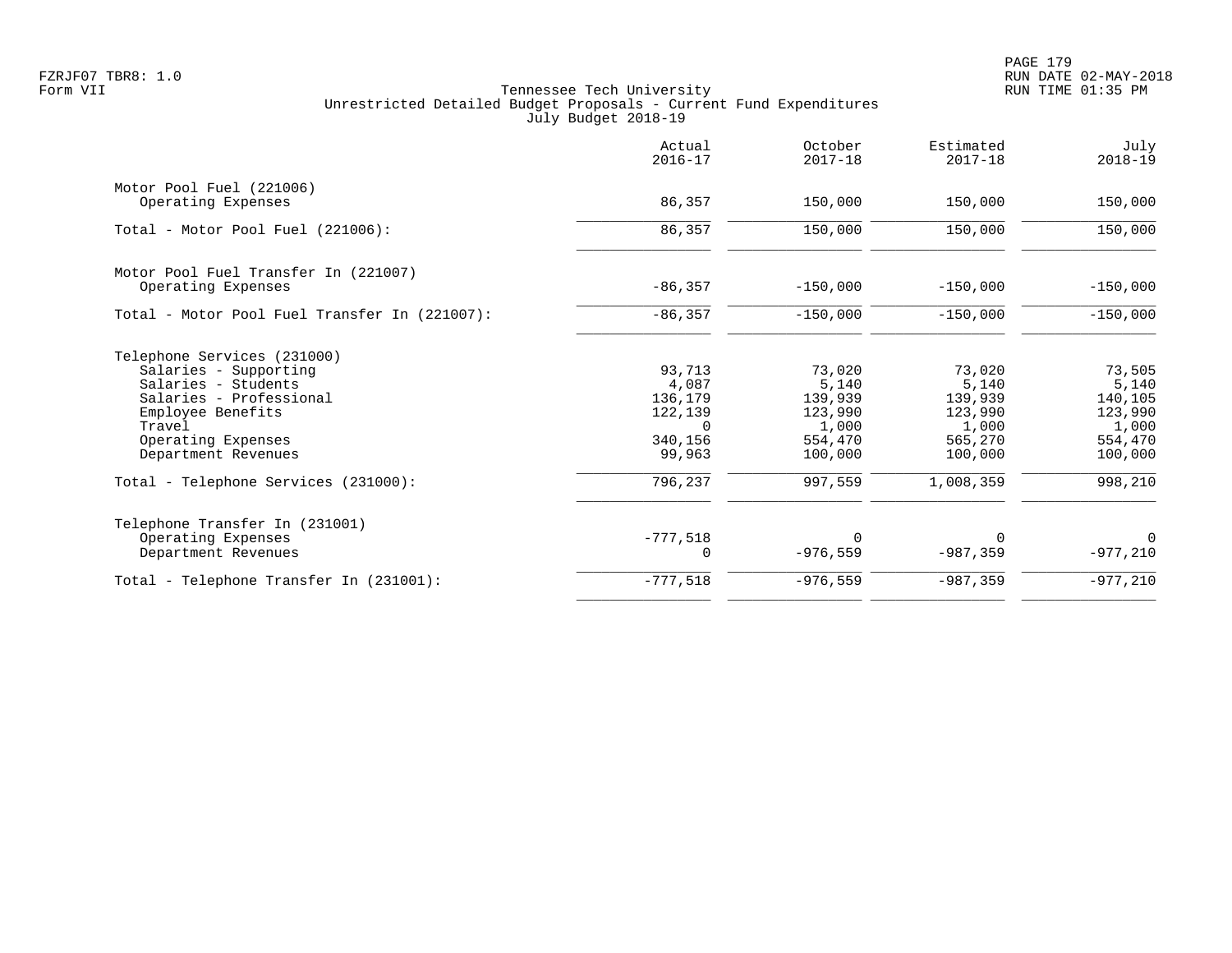|                                                         | Actual<br>$2016 - 17$ | October<br>$2017 - 18$ | Estimated<br>$2017 - 18$ | July<br>$2018 - 19$ |
|---------------------------------------------------------|-----------------------|------------------------|--------------------------|---------------------|
| Cable TV (231002)                                       |                       |                        |                          |                     |
| Operating Expenses                                      | 88,000                | 102,000                | 127,000                  | 127,000             |
| Total - Cable TV (231002):                              | 88,000                | 102,000                | 127,000                  | 127,000             |
| Cable TV Transfer In (231003)                           |                       |                        |                          |                     |
| Operating Expenses<br>Department Revenues               | $-158, 331$<br>0      | $\Omega$<br>$-102,000$ | $\Omega$<br>$-137.800$   | 0<br>$-127,000$     |
| Total - Cable TV Transfer In (231003):                  | $-158, 331$           | $-102,000$             | $-137,800$               | $-127,000$          |
| Regulated Waste Disposal (255001)<br>Operating Expenses | 41,209                | 42,500                 | 42,500                   | 42,500              |
| Total - Regulated Waste Disposal (255001):              | 41,209                | 42,500                 | 42,500                   | 42,500              |
| VP for Univ Advancement Office (300000)                 |                       |                        |                          |                     |
| Salaries - Administrative                               | 344,419               | 290,847                | 293,047                  | 293,720             |
| Salaries - Supporting                                   | 237,312               | 222,580                | 209,080                  | 223,206             |
| Salaries - Students                                     | 9,367                 | 1,940                  | 34,240                   | 1,940               |
| Salaries - Professional                                 | 1,128,974             | 1,018,539              | 1,002,998                | 1,008,756           |
| Employee Benefits                                       | 585,316               | 589,877                | 589,877                  | 589,877             |
| Travel                                                  | 6,006                 | 12,310                 | 13,910                   | 12,310              |
| Operating Expenses<br>Capital Outlay                    | 111,677<br>0          | 184,606<br>6,970       | 152,494<br>6,970         | 190,902<br>6,970    |
|                                                         |                       |                        |                          |                     |
| Total - VP for Univ Advancement Office (300000):        | 2,423,071             | 2,327,669              | 2,302,616                | 2,327,681           |
|                                                         |                       |                        |                          |                     |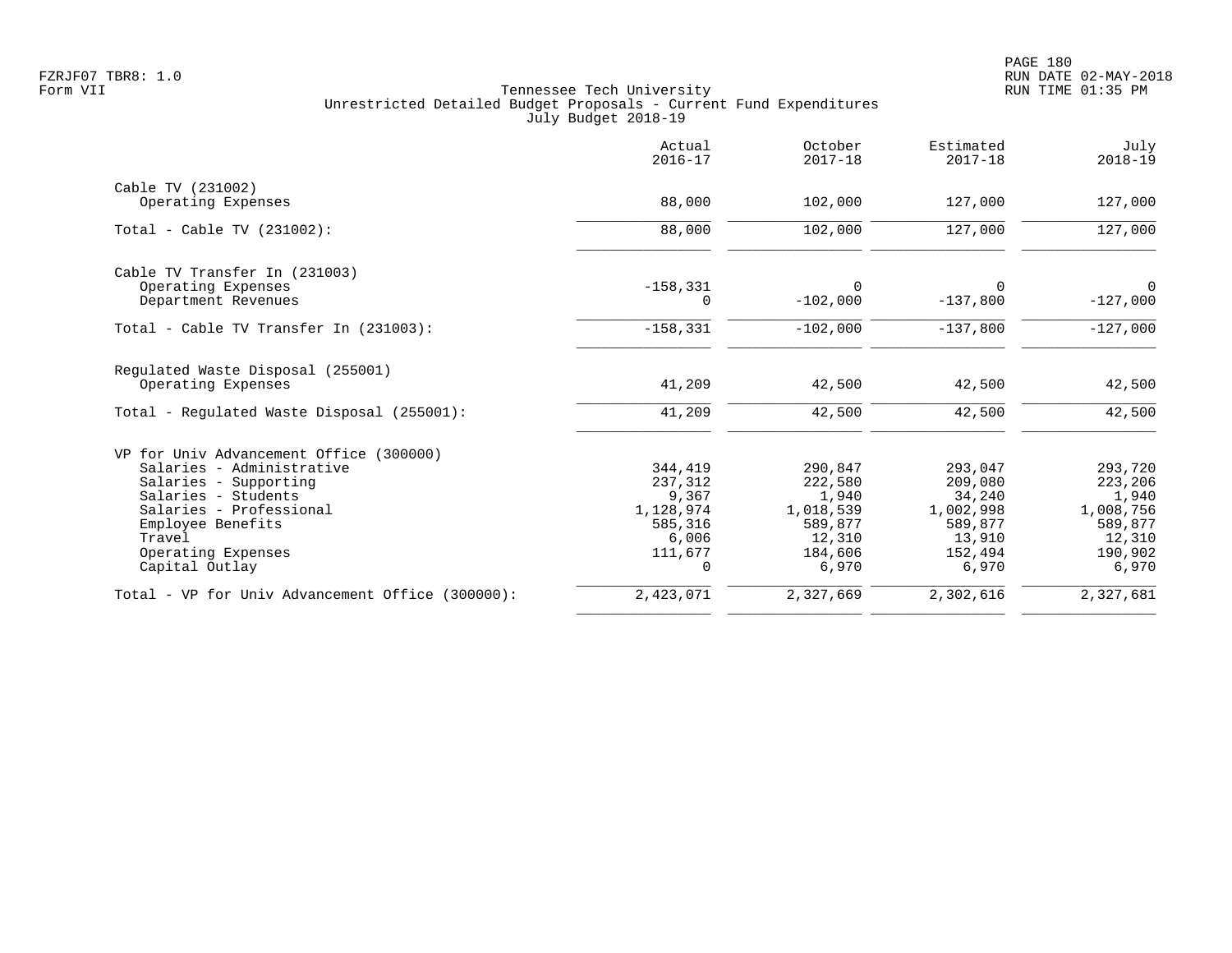|                                                                  | Actual<br>$2016 - 17$ | October<br>$2017 - 18$ | Estimated<br>$2017 - 18$ | July<br>$2018 - 19$ |
|------------------------------------------------------------------|-----------------------|------------------------|--------------------------|---------------------|
| Capital Campaign (300004)<br>Operating Expenses                  | 3,974                 | $\mathbf 0$            | $\mathbf{0}$             | $\Omega$            |
| Total - Capital Campaign (300004):                               | 3,974                 | $\mathbf 0$            | $\mathbf 0$              | $\Omega$            |
| Univ Advancement Advertising (301000)                            |                       |                        |                          |                     |
| Operating Expenses                                               | 0                     | 3,490                  | $\mathbf 0$              | 3,490               |
| Total - Univ Advancement Advertising (301000):                   | $\mathbf 0$           | 3,490                  | $\mathbf 0$              | 3,490               |
| Univ Advancement Athletic Tickets (301001)<br>Operating Expenses | 114,558               | 114,560                | 114,560                  | 114,560             |
| Total - Univ Advancement Athletic Tickets (301001):              | 114,558               | 114,560                | 114,560                  | 114,560             |
| Univ Adv Graduate Assistant (301003)                             |                       |                        |                          |                     |
| Employee Benefits                                                | 0                     | 25,440                 | 25,440                   | 25,440              |
| Total - Univ Adv Graduate Assistant (301003):                    | 0                     | 25,440                 | 25,440                   | 25,440              |
| Special Activity Fundraising (301004)                            |                       |                        |                          |                     |
| Salaries - Professional                                          | 67,265                | 69,084                 | 69,084                   | 69,259              |
| Employee Benefits                                                | 19,065                | 19,700                 | 19,700                   | 19,700              |
| Total - Special Activity Fundraising (301004):                   | 86,330                | 88,784                 | 88,784                   | 88,959              |
|                                                                  |                       |                        |                          |                     |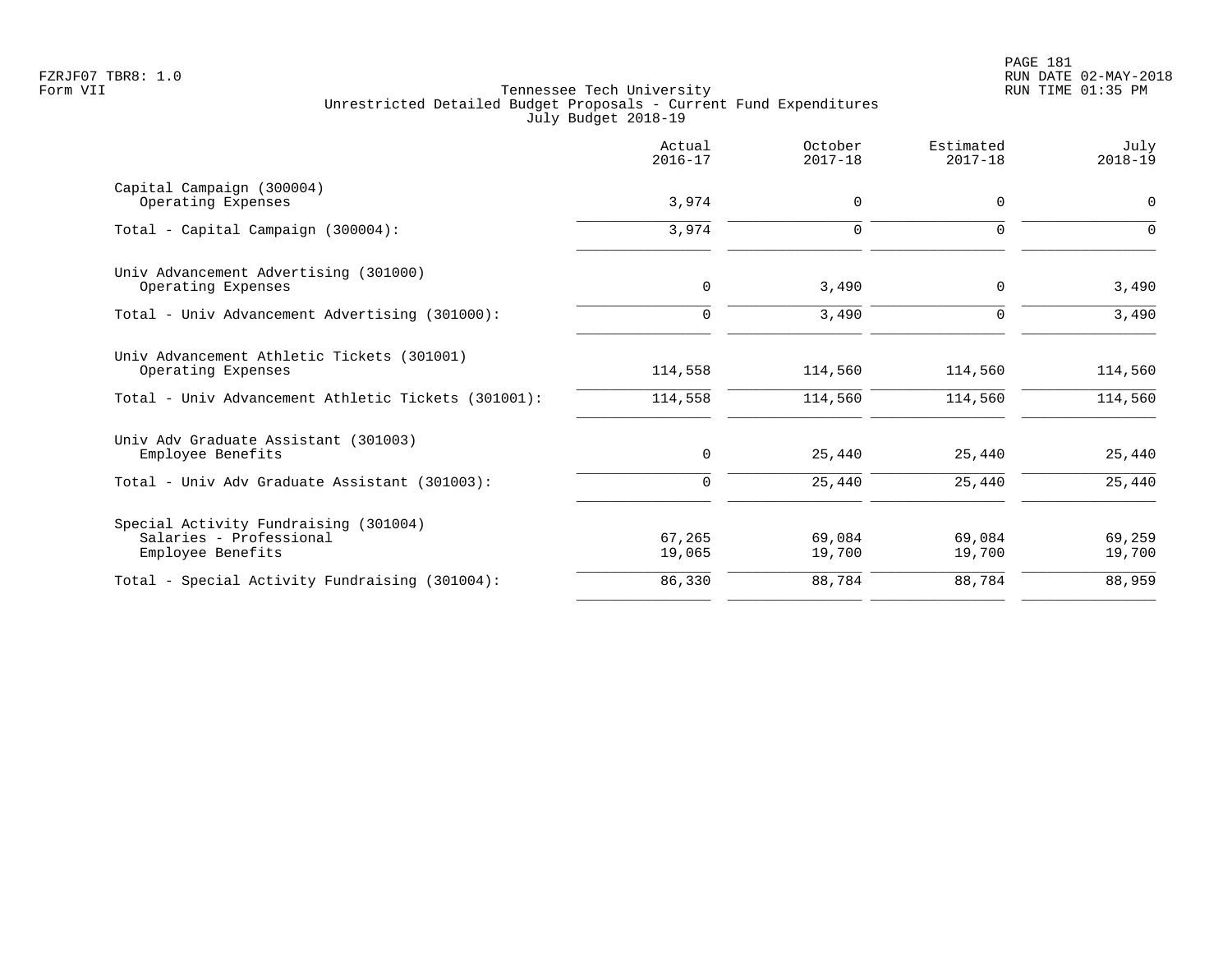| Actual<br>$2016 - 17$ | October<br>$2017 - 18$                              | Estimated<br>$2017 - 18$                  | July<br>$2018 - 19$                                     |
|-----------------------|-----------------------------------------------------|-------------------------------------------|---------------------------------------------------------|
|                       |                                                     |                                           |                                                         |
| 0                     | 500                                                 | 500                                       | 500                                                     |
| $\Omega$              | 110                                                 | 110                                       | 110                                                     |
| 26,226                | 6,170                                               | 30,170                                    | 6,170                                                   |
| 34,035                | 17,527                                              | 14,202                                    | 18,670                                                  |
| $-50$                 | $\Omega$                                            | $\Omega$                                  | $\Omega$                                                |
| 60,211                | 24,307                                              | 44,982                                    | 25,450                                                  |
|                       |                                                     |                                           |                                                         |
| 2,651                 | 2,500                                               | 5,550                                     | 2,500                                                   |
| 2,651                 | 2,500                                               | 5,550                                     | 2,500                                                   |
|                       |                                                     |                                           |                                                         |
|                       |                                                     |                                           | 125,700                                                 |
|                       |                                                     |                                           | 284,283                                                 |
|                       | $\Omega$                                            |                                           | $\overline{0}$                                          |
|                       |                                                     |                                           | 384,739                                                 |
| 273,434               | 324,270                                             |                                           | 324,270                                                 |
| 11,923                | 820                                                 | 820                                       | 820                                                     |
| 139,316               | 124,547                                             | 167,547                                   | 17,435                                                  |
| 1,109,253             | 1,242,301                                           | 1,225,891                                 | 1,137,247                                               |
|                       |                                                     |                                           |                                                         |
|                       |                                                     |                                           | $\Omega$                                                |
| 0                     | $-4,120$                                            | $-35,145$                                 | $-4,120$                                                |
| $-35,672$             | $-4,120$                                            | $-35,145$                                 | $-4,120$                                                |
|                       | 120,963<br>226,261<br>9,244<br>328,112<br>$-35,672$ | 125,400<br>283,676<br>383,588<br>$\Omega$ | 125,400<br>251,014<br>14,446<br>342,394<br>324,270<br>0 |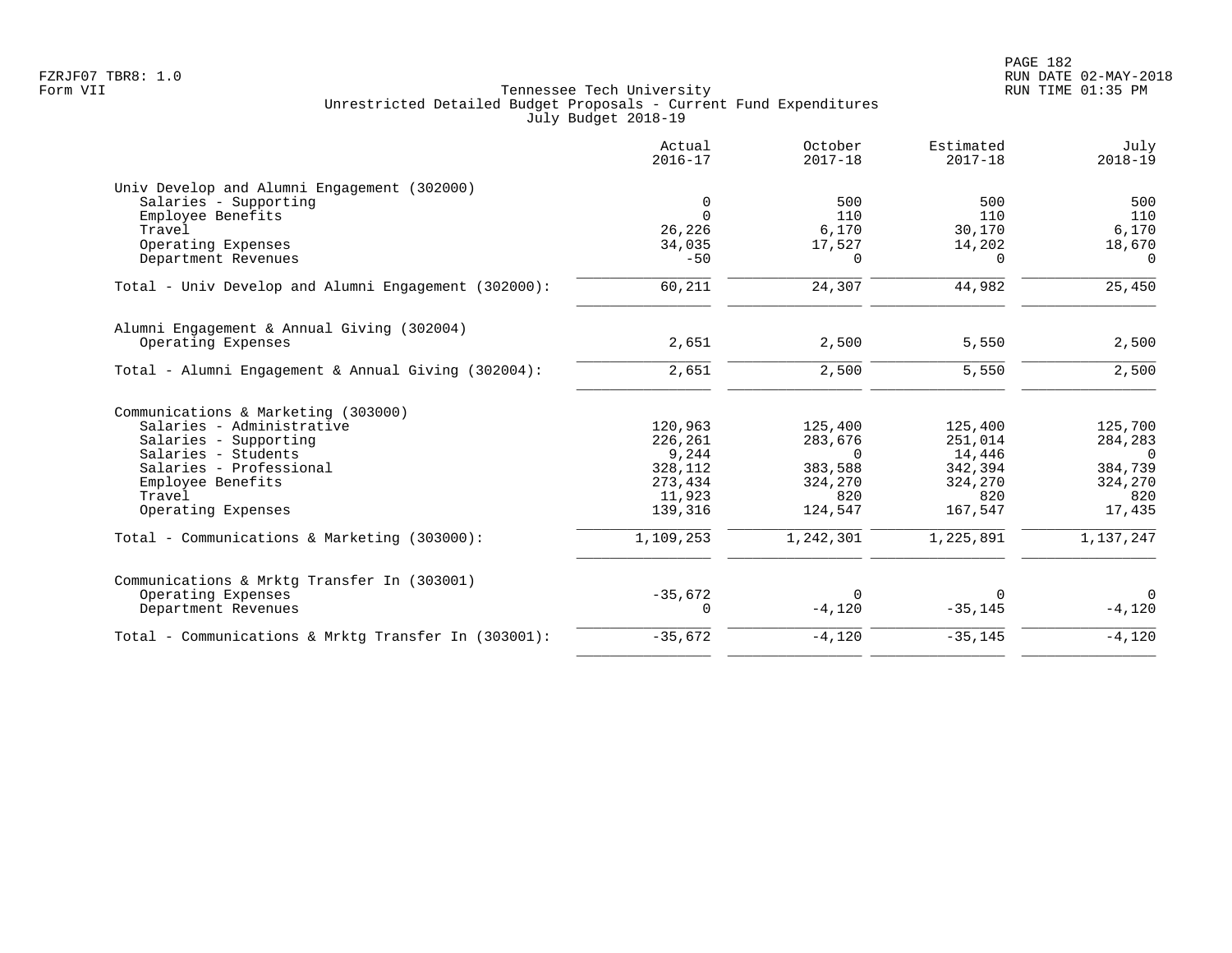|                                                 | Actual<br>$2016 - 17$ | October<br>$2017 - 18$ | Estimated<br>$2017 - 18$ | July<br>$2018 - 19$ |
|-------------------------------------------------|-----------------------|------------------------|--------------------------|---------------------|
| Web & Digital Media (303003)                    |                       |                        |                          |                     |
| Travel                                          | 433                   | 0                      | 0                        | 0                   |
| Operating Expenses                              | 2,856                 | 0                      | $\mathbf 0$              | $\Omega$            |
| Total - Web & Digital Media $(303003)$ :        | 3,289                 | 0                      | $\Omega$                 |                     |
| Photo Services Office (304000)                  |                       |                        |                          |                     |
| Salaries - Supporting                           | 81,288                | 45,669                 | 39,631                   | 44,837              |
| Salaries - Professional                         | $\Omega$              | $\Omega$               | 10,473                   | $\Omega$            |
| Employee Benefits                               | 40,150                | 62,960                 | 62,960                   | 62,960              |
| Travel                                          | 584                   | 420                    | 420                      | 420                 |
| Operating Expenses                              | 9,354                 | 24,688                 | 15,494                   | 24,688              |
| Department Revenues                             | 1,500                 | 1,500                  | 1,500                    | 1,500               |
| Total - Photo Services Office (304000):         | 132,876               | 135,237                | 130,478                  | 134,405             |
| Photo Svc Transfer In Revenue (304001)          |                       |                        |                          |                     |
| Operating Expenses                              | $-8,570$              | $-22.500$              | $-8,000$                 | $-22,500$           |
| Department Revenues                             | 0                     | $-580$                 | $-580$                   | $-580$              |
| Total - Photo Svc Transfer In Revenue (304001): | $-8,570$              | $-23,080$              | $-8,580$                 | $-23,080$           |
| Photo Svc Allocation Offset (304002)            |                       |                        |                          |                     |
| Operating Expenses                              | $-103,400$            | 28,250                 | 28,250                   | 28,250              |
| Department Revenues                             | $\Omega$              | $-107,917$             | $-123, 258$              | $-107,084$          |
| Total - Photo Svc Allocation Offset (304002):   | $-103, 400$           | $-79,667$              | $-95,008$                | $-78,834$           |
|                                                 |                       |                        |                          |                     |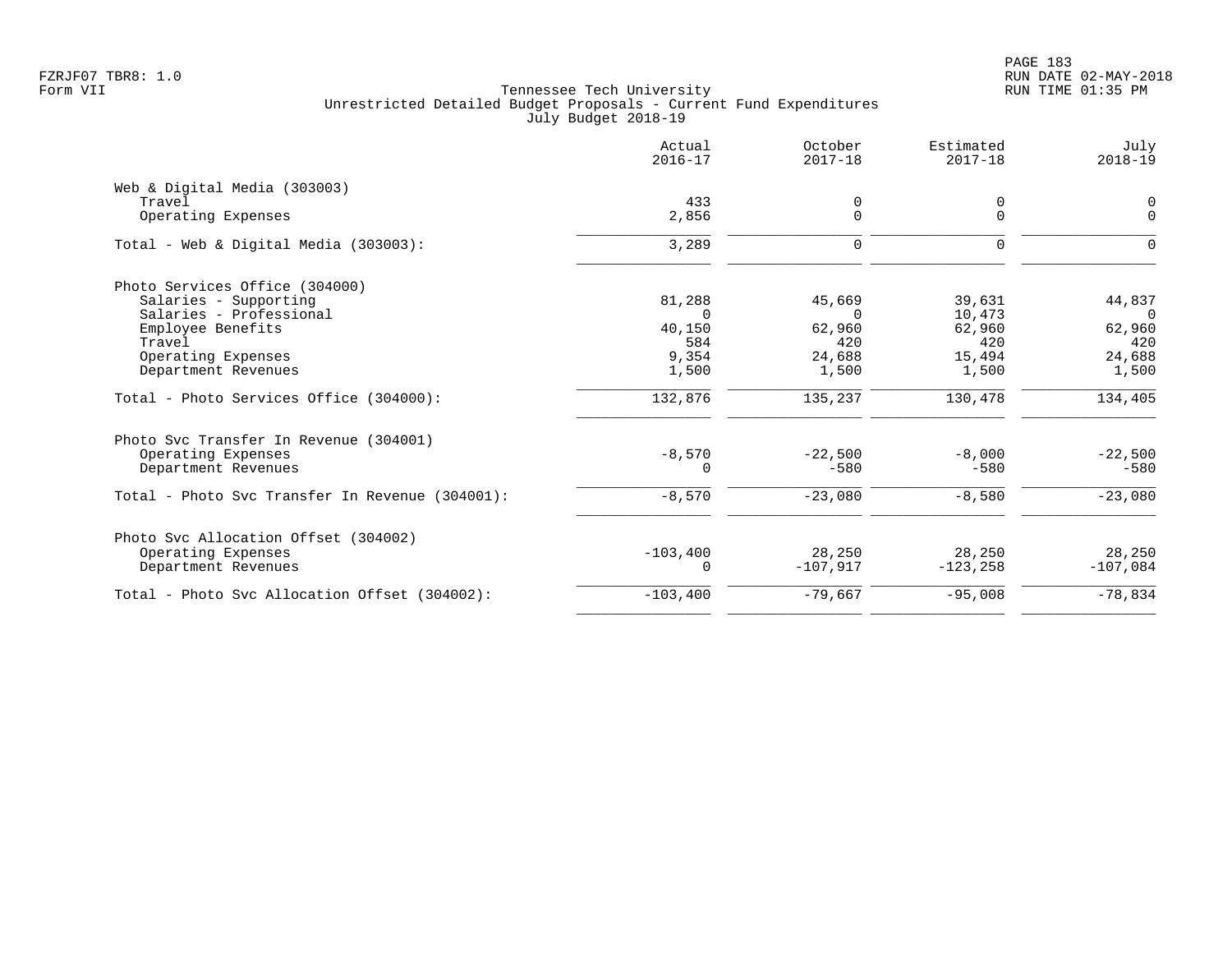PAGE 184 FZRJF07 TBR8: 1.0 RUN DATE 02-MAY-2018

|                                                                                                                                                        | Actual<br>$2016 - 17$                          | October<br>$2017 - 18$                        | Estimated<br>$2017 - 18$                            | July<br>$2018 - 19$                                  |
|--------------------------------------------------------------------------------------------------------------------------------------------------------|------------------------------------------------|-----------------------------------------------|-----------------------------------------------------|------------------------------------------------------|
| TBR Spouse Dependent Discount (700000)<br>Employee Benefits                                                                                            | 95,078                                         | 79,600                                        | 74,600                                              | 74,600                                               |
| Total - TBR Spouse Dependent Discount (700000):                                                                                                        | 95,078                                         | 79,600                                        | 74,600                                              | 74,600                                               |
| TBR Employ Remission PC191 (700001)<br>Employee Benefits                                                                                               | 45,499                                         | 33,940                                        | 33,940                                              | 33,940                                               |
| Total - TBR Employ Remission PC191 (700001):                                                                                                           | 45,499                                         | 33,940                                        | 33,940                                              | 33,940                                               |
| E and G Data Processing Allocation (700003)<br>Department Revenues                                                                                     | 510,986                                        | 522,400                                       | 521,820                                             | 526,090                                              |
| Total - E and G Data Processing Allocation (700003):                                                                                                   | 510,986                                        | 522,400                                       | 521,820                                             | 526,090                                              |
| E and G Claims Adjustment (700004)<br>Operating Expenses                                                                                               | 56,482                                         | 56,480                                        | 56,480                                              | 56,480                                               |
| Total - E and G Claims Adjustment $(700004)$ :                                                                                                         | 56,482                                         | 56,480                                        | 56,480                                              | 56,480                                               |
| $E$ and G Support (700005)<br>Salaries - Administrative<br>Salaries - Supporting<br>Salaries - Professional<br>Employee Benefits<br>Operating Expenses | $\Omega$<br>$\mathbf 0$<br>19,543<br>$-75,130$ | 0<br>2,970<br>3,220<br>604,905<br>$-164, 102$ | 0<br>$\Omega$<br>$\Omega$<br>604,905<br>$-162, 195$ | 71,055<br>35,765<br>98,265<br>686,945<br>$-163, 252$ |
| Total - E and G Support $(700005)$ :                                                                                                                   | $-55,587$                                      | 446,993                                       | 442,710                                             | 728, 778                                             |
|                                                                                                                                                        |                                                |                                               |                                                     |                                                      |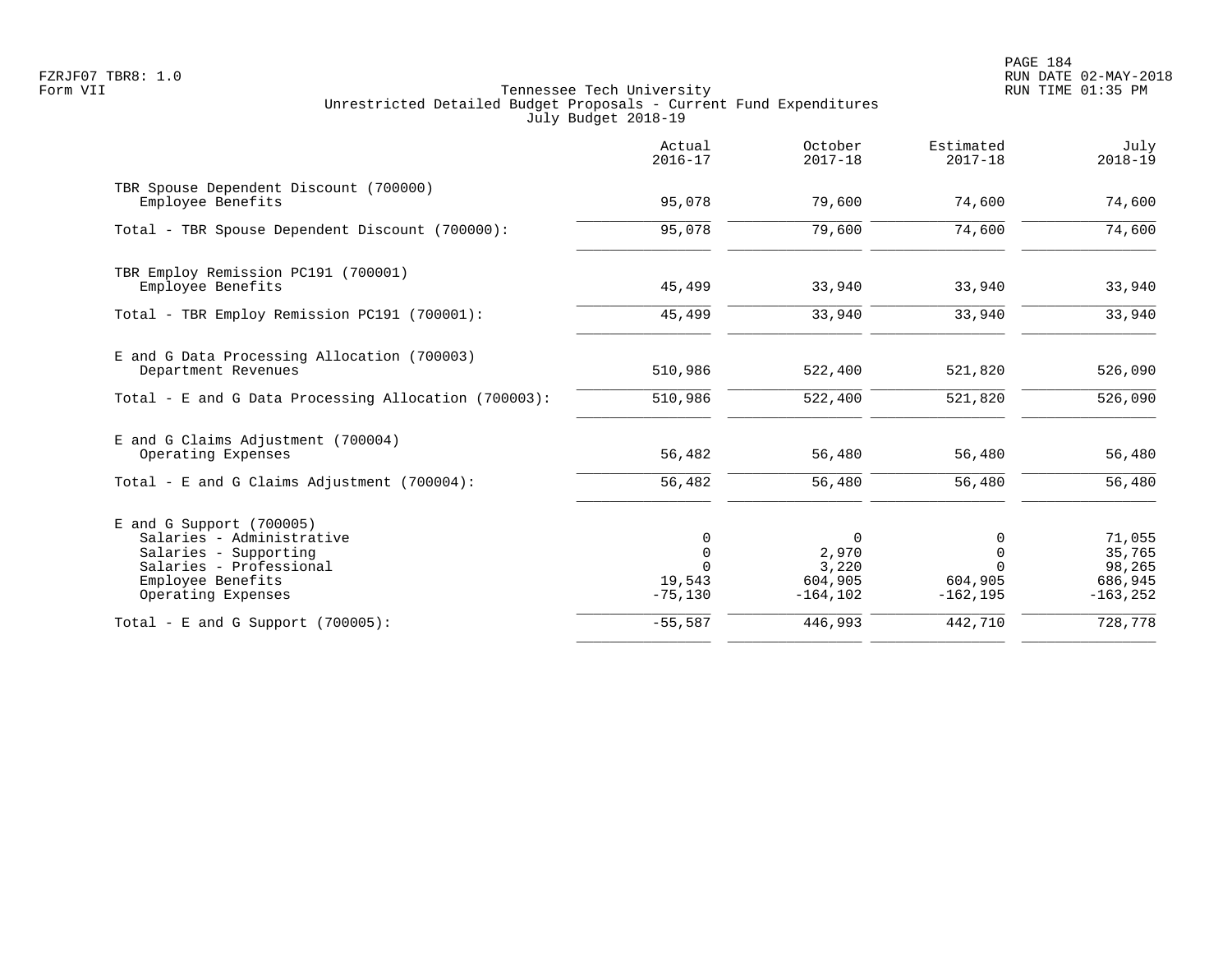PAGE 185 FZRJF07 TBR8: 1.0 RUN DATE 02-MAY-2018

|                                                                     | Actual<br>$2016 - 17$ | October<br>$2017 - 18$ | Estimated<br>$2017 - 18$ | July<br>$2018 - 19$ |
|---------------------------------------------------------------------|-----------------------|------------------------|--------------------------|---------------------|
| E and G Other Salary Pool (700009)<br>Salaries - Supporting         | 0                     | 15,220                 | 15,220                   | 15,220              |
| Total - E and G Other Salary Pool (700009):                         | $\Omega$              | 15,220                 | 15,220                   | 15,220              |
| TBR Chargeback non TN eCampus (700017)<br>Operating Expenses        | 395,237               | 175,740                | 175,740                  | 72,340              |
| Total - TBR Chargeback non TN eCampus (700017):                     | 395,237               | 175,740                | 175,740                  | 72,340              |
| Legal Fees (700023)<br>Operating Expenses                           | 79,763                | 29,000                 | 29,000                   | 29,000              |
| Total - Legal Fees $(700023)$ :                                     | 79,763                | 29,000                 | 29,000                   | 29,000              |
| License Fees (700024)<br>Operating Expenses                         | 19,933                | 20,000                 | 20,000                   | 20,000              |
| Total - License Fees (700024):                                      | 19,933                | 20,000                 | 20,000                   | 20,000              |
| Membership Fees (700025)<br>Employee Benefits<br>Operating Expenses | 654<br>239,474        | $\Omega$<br>163,732    | $\Omega$<br>163,732      | 0<br>159,632        |
| Total - Membership Fees (700025):                                   | 240,128               | 163,732                | 163,732                  | 159,632             |
|                                                                     |                       |                        |                          |                     |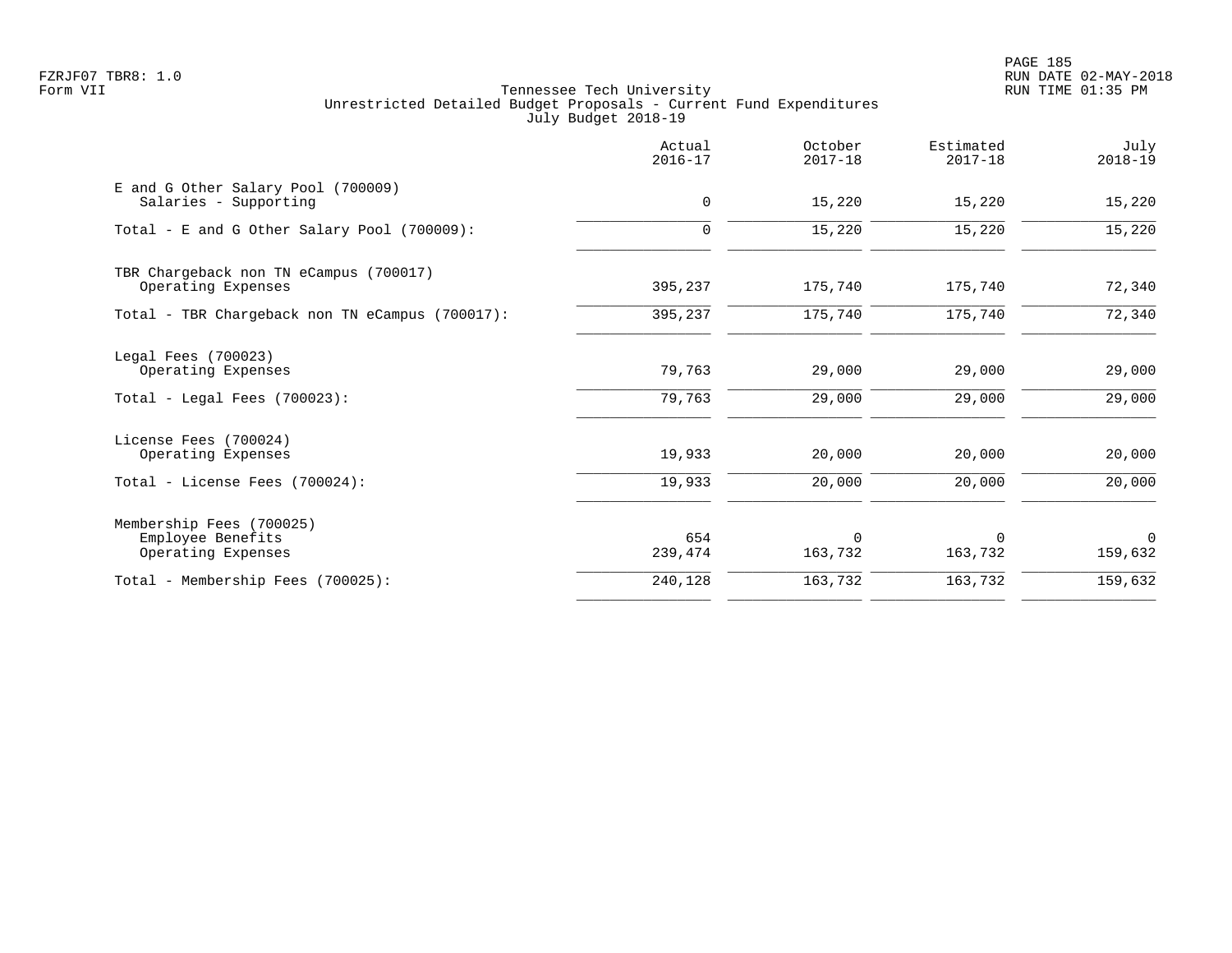PAGE 186 FZRJF07 TBR8: 1.0 RUN DATE 02-MAY-2018

|                                                             | Actual<br>$2016 - 17$ | October<br>$2017 - 18$ | Estimated<br>$2017 - 18$ | July<br>$2018 - 19$ |
|-------------------------------------------------------------|-----------------------|------------------------|--------------------------|---------------------|
| Consultation Services (700026)<br>Operating Expenses        | 0                     | 7,800                  | 7,800                    | 7,800               |
| Total - Consultation Services (700026):                     | $\mathbf 0$           | 7,800                  | 7,800                    | 7,800               |
| Banking Services (700027)<br>Operating Expenses             | 496,940               | 497,700                | 497,700                  | 497,700             |
| Total - Banking Services (700027):                          | 496,940               | 497,700                | 497,700                  | 497,700             |
| Collection of Debts (700028)<br>Operating Expenses          | 14,948                | 26,770                 | 26,770                   | 26,770              |
| Total - Collection of Debts (700028):                       | 14,948                | 26,770                 | 26,770                   | 26,770              |
| Provision for Doubtful Accts (700029)<br>Operating Expenses | 10,652                | 80,000                 | 80,000                   | 80,000              |
| Total - Provision for Doubtful Accts (700029):              | 10,652                | 80,000                 | 80,000                   | 80,000              |
| External Audit (700030)<br>Operating Expenses               | 49,647                | 70,000                 | 70,000                   | 70,000              |
| Total - External Audit (700030):                            | 49,647                | 70,000                 | 70,000                   | 70,000              |
|                                                             |                       |                        |                          |                     |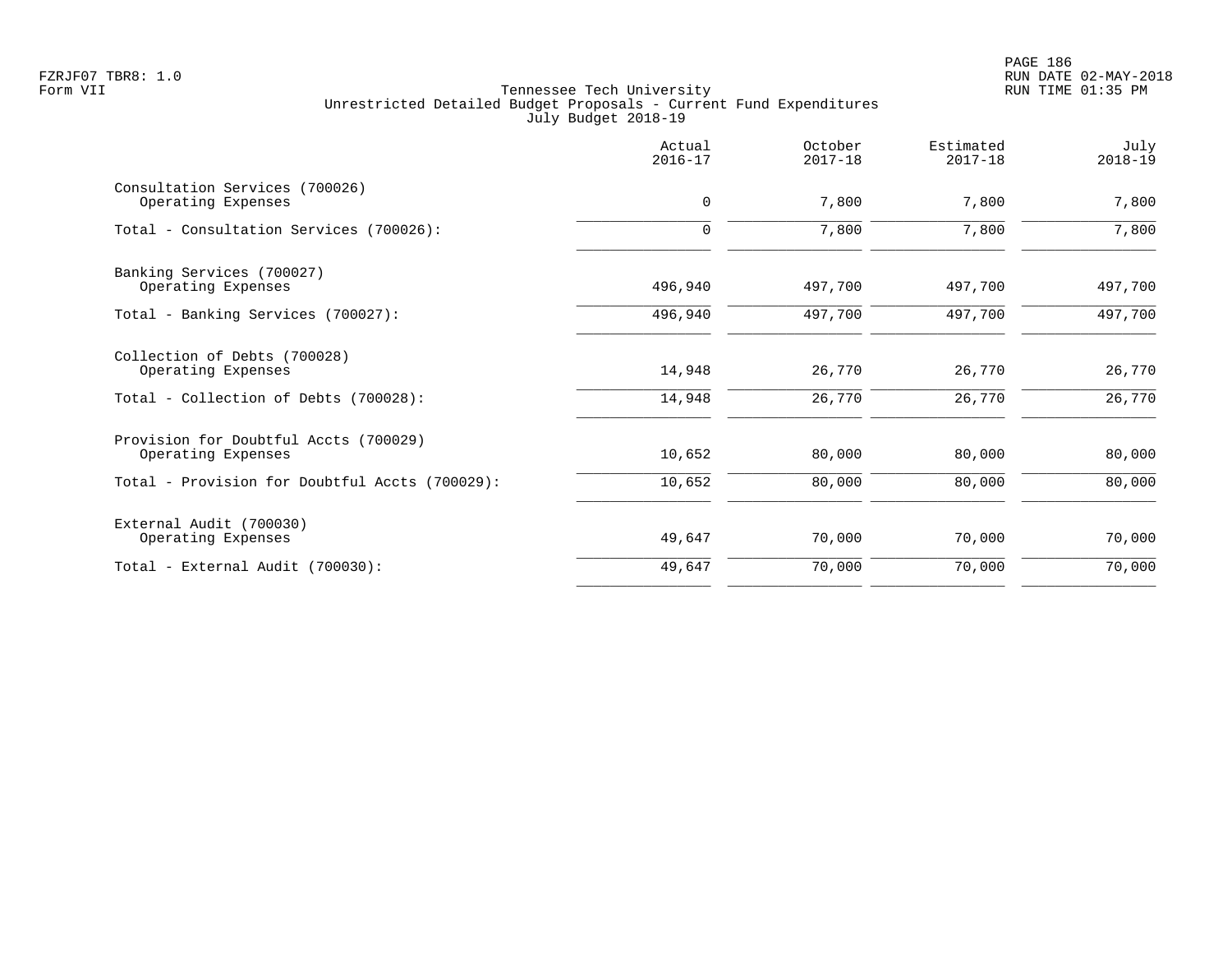|                                                                              | Actual<br>$2016 - 17$ | October<br>$2017 - 18$ | Estimated<br>$2017 - 18$ | July<br>$2018 - 19$ |
|------------------------------------------------------------------------------|-----------------------|------------------------|--------------------------|---------------------|
| Training (700031)<br>Operating Expenses                                      | 0                     | 1,360                  | 1,360                    | 1,360               |
| Total - Training (700031):                                                   | $\Omega$              | 1,360                  | 1,360                    | 1,360               |
| Cafeteria Benefits (700032)<br>Operating Expenses                            | 4,708                 | 15,000                 | 15,000                   | 15,000              |
| Total - Cafeteria Benefits (700032):                                         | 4,708                 | 15,000                 | 15,000                   | 15,000              |
| Background Checks (700033)<br>Operating Expenses                             | 12,620                | 22,700                 | 22,700                   | 22,700              |
| Total - Background Checks (700033):                                          | 12,620                | 22,700                 | 22,700                   | 22,700              |
| Allocation to Aux Ent (700037)<br>Department Revenues                        | $-326,517$            | $-359,340$             | $-362,880$               | $-337,510$          |
| Total - Allocation to Aux Ent (700037):                                      | $-326, 517$           | $-359, 340$            | $-362,880$               | $-337,510$          |
| Post Office Allocation (700045)<br>Operating Expenses<br>Department Revenues | $\Omega$<br>5,970     | 6,650<br>0             | 6,650<br>$\Omega$        | 6,650<br>$\Omega$   |
| Total - Post Office Allocation (700045):                                     | 5,970                 | 6,650                  | 6,650                    | 6,650               |
|                                                                              |                       |                        |                          |                     |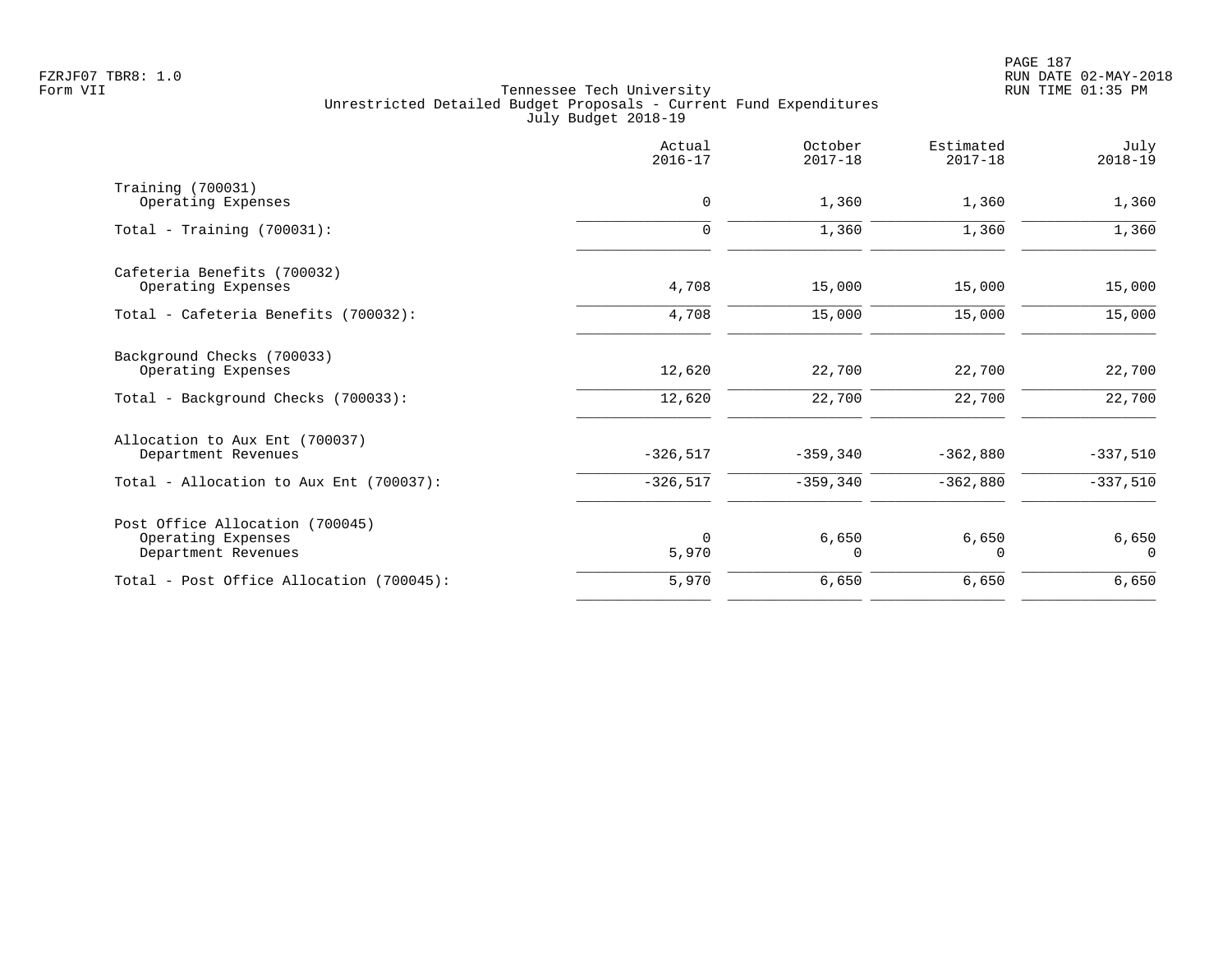PAGE 188 FZRJF07 TBR8: 1.0 RUN DATE 02-MAY-2018

|                                                      | Actual<br>$2016 - 17$ | October<br>$2017 - 18$ | Estimated<br>$2017 - 18$ | July<br>$2018 - 19$ |
|------------------------------------------------------|-----------------------|------------------------|--------------------------|---------------------|
| System Internal Audit (700061)<br>Operating Expenses | 45,900                | $\mathbf 0$            | $\mathbf 0$              | 0                   |
|                                                      |                       |                        |                          |                     |
| Total - System Internal Audit (700061):              | 45,900                | 0                      | $\Omega$                 | $\Omega$            |
| TTU Staff Tuit Maint Reimbursment (700068)           |                       |                        |                          |                     |
| Employee Benefits                                    | 28,358                | 7,736                  | 7,736                    | 7,736               |
| Total - TTU Staff Tuit Maint Reimbursment (700068):  | 28,358                | 7,736                  | 7,736                    | 7,736               |
| Total - Institutional Support (450):                 |                       |                        |                          |                     |
| Salaries - Administrative                            | 2,778,139             | 2,842,464<br>4,000     | 2,729,842<br>4,510       | 2,937,347           |
| Salaries - Academic<br>Salaries - Supporting         | 4,536<br>1,713,392    | 1,544,006              | 1,411,687                | 4,000<br>1,565,955  |
| Salaries - Students                                  | 53,575                | 51,178                 | 112,054                  | 50,308              |
| Salaries - Professional                              | 3,987,534             | 4,100,440              | 3,957,900                | 4,195,850           |
| Employee Benefits                                    | 3,307,324             | 4,084,649              | 4,050,594                | 4,124,979           |
| Travel                                               | 159,159               | 113,657                | 179,999                  | 77,660              |
| Operating Expenses                                   | 2,919,550             | 4,396,820              | 4,805,835                | 3,677,501           |
| Capital Outlay                                       | 0                     | 6,970                  | 6,970                    | 6,970               |
| Department Revenues                                  | 137,893               | $-1, 153, 449$         | $-1, 251, 828$           | $-1, 154, 893$      |
| Total                                                | 15,061,102            | 15,990,735             | 16,007,563               | 15,485,677          |
|                                                      |                       |                        |                          |                     |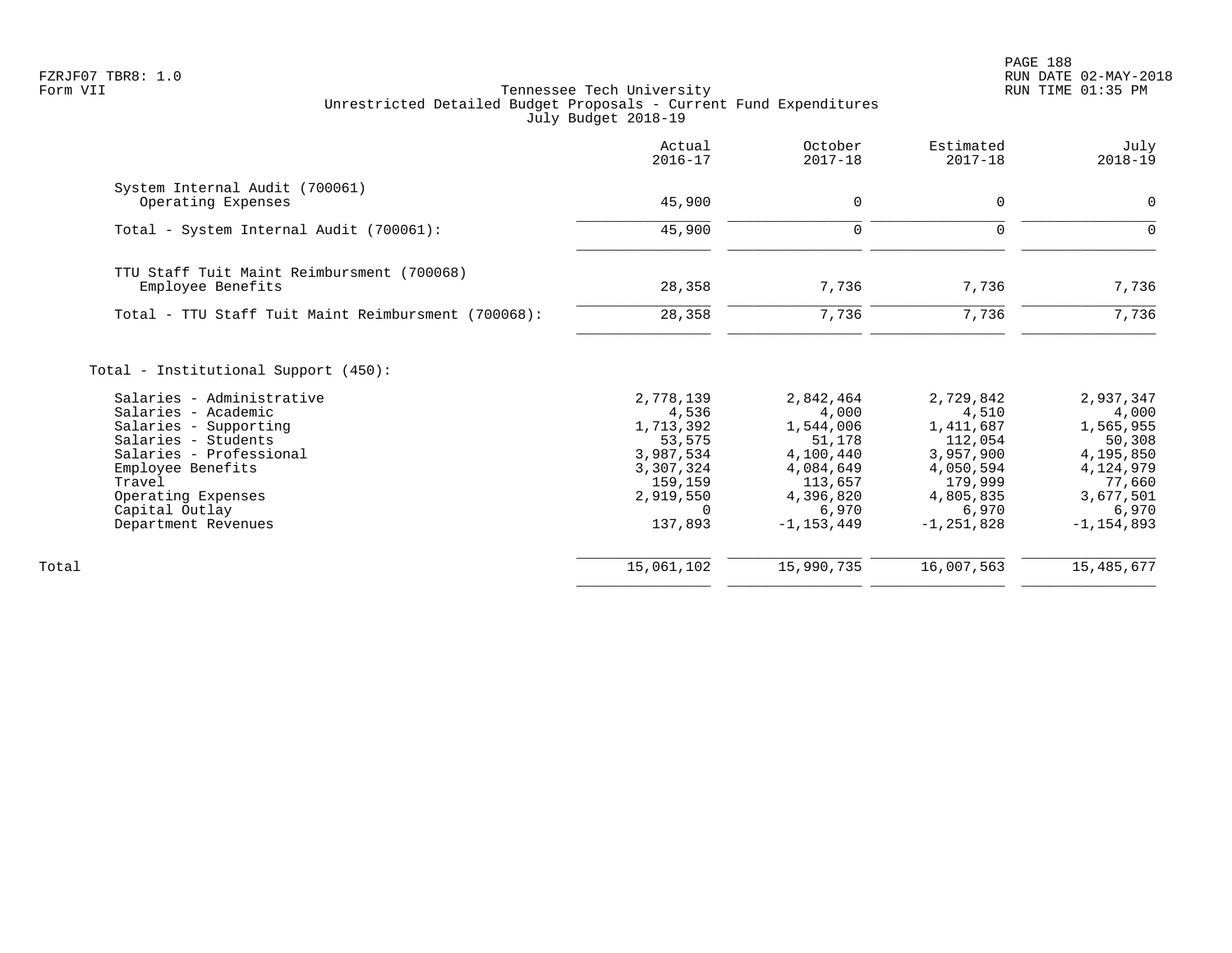|                                                                                                                                                                                                                          | Actual<br>$2016 - 17$                                                                                              | October<br>$2017 - 18$                                                                                                 | Estimated<br>$2017 - 18$                                                                                                | July<br>$2018 - 19$                                                                                                   |
|--------------------------------------------------------------------------------------------------------------------------------------------------------------------------------------------------------------------------|--------------------------------------------------------------------------------------------------------------------|------------------------------------------------------------------------------------------------------------------------|-------------------------------------------------------------------------------------------------------------------------|-----------------------------------------------------------------------------------------------------------------------|
| Total - Institutional Support (45):                                                                                                                                                                                      |                                                                                                                    |                                                                                                                        |                                                                                                                         |                                                                                                                       |
| Salaries - Administrative<br>Salaries - Academic<br>Salaries - Supporting<br>Salaries - Students<br>Salaries - Professional<br>Employee Benefits<br>Travel<br>Operating Expense<br>Capital Outlay<br>Department Revenues | 2,778,139<br>4,536<br>1,713,392<br>53,575<br>3,987,534<br>3,307,324<br>159,159<br>2,919,550<br>$\Omega$<br>137,893 | 2,842,464<br>4,000<br>1,544,006<br>51,178<br>4,100,440<br>4,084,649<br>113,657<br>4,396,820<br>6,970<br>$-1, 153, 449$ | 2,729,842<br>4,510<br>1,411,687<br>112,054<br>3,957,900<br>4,050,594<br>179,999<br>4,805,835<br>6,970<br>$-1, 251, 828$ | 2,937,347<br>4,000<br>1,565,955<br>50,308<br>4,195,850<br>4,124,979<br>77,660<br>3,677,501<br>6,970<br>$-1, 154, 893$ |
| Total                                                                                                                                                                                                                    | 15,061,102                                                                                                         | 15,990,735                                                                                                             | 16,007,563                                                                                                              | 15,485,677                                                                                                            |
| Physical Plant (50)<br>Physical Plant (500)<br>Craft Center Security (121771)<br>Salaries - Supporting<br>Salaries - Students<br>Employee Benefits<br>Operating Expenses                                                 | 50,402<br>$\Omega$<br>15,177<br>3,787                                                                              | 34,142<br>$\Omega$<br>18,460<br>400                                                                                    | 52,142<br>$\Omega$<br>18,460<br>2,400                                                                                   | 24,296<br>4,000<br>18,460<br>100                                                                                      |
| Total - Craft Center Security (121771):                                                                                                                                                                                  | 69,366                                                                                                             | 53,002                                                                                                                 | 73,002                                                                                                                  | 46,856                                                                                                                |
| Craft Center Property Insur (121772)<br>Operating Expenses                                                                                                                                                               | 36,000                                                                                                             | 37,700                                                                                                                 | 37,700                                                                                                                  | 37,700                                                                                                                |
| Total - Craft Center Property Insur (121772):                                                                                                                                                                            | 36,000                                                                                                             | 37,700                                                                                                                 | 37,700                                                                                                                  | 37,700                                                                                                                |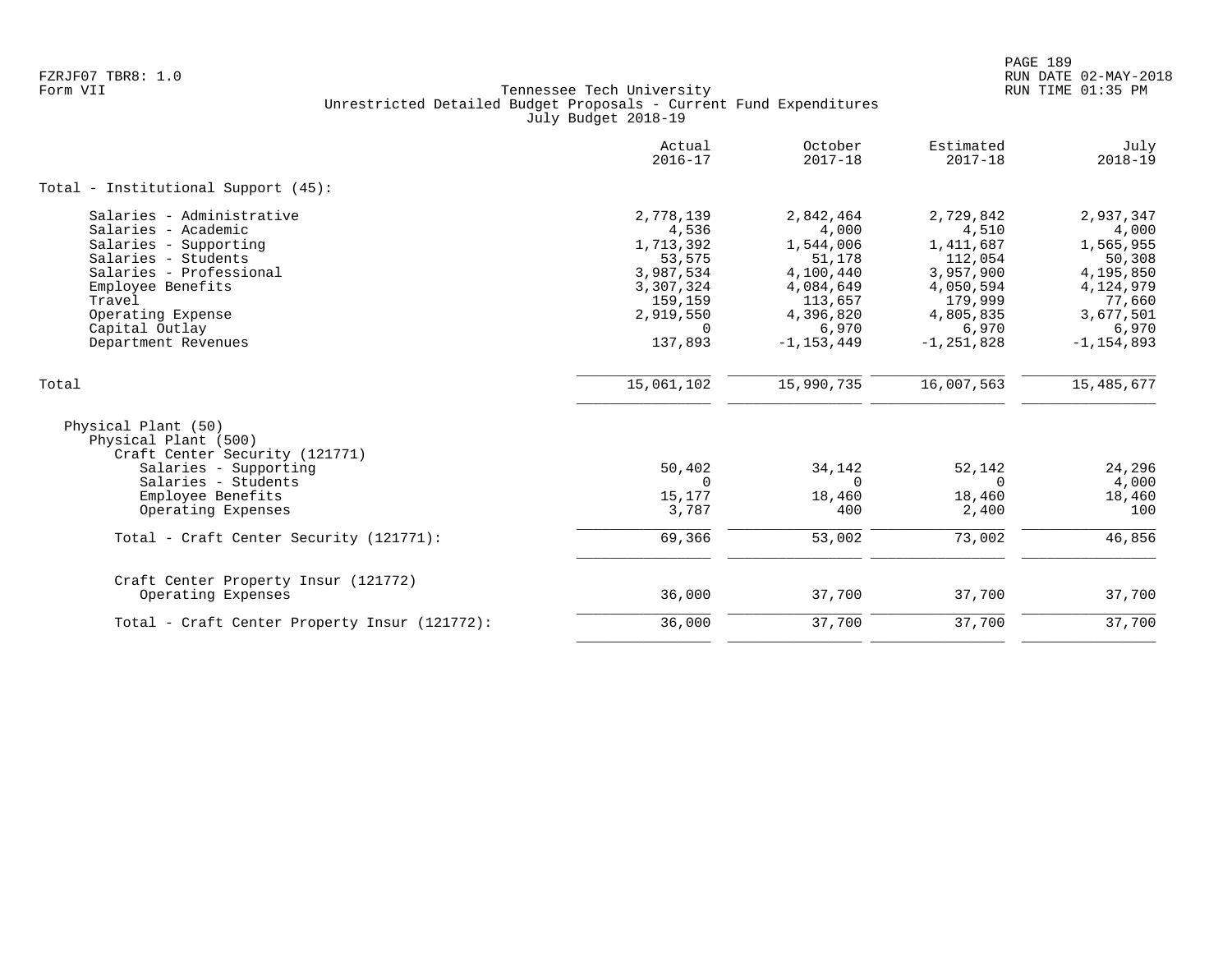|                                                      | Actual<br>$2016 - 17$ | October<br>$2017 - 18$ | Estimated<br>$2017 - 18$ | July<br>$2018 - 19$ |
|------------------------------------------------------|-----------------------|------------------------|--------------------------|---------------------|
| M and R Craft Center (121773)                        |                       |                        |                          |                     |
| Salaries - Supporting                                | 123,511               | 131,172                | 133,172                  | 131,890             |
| Salaries - Students                                  | 755                   | 3,400                  | 3,400                    | 3,400               |
| Salaries - Professional                              | 53,065                | 54,873                 | 54,873                   | 55,060              |
| Employee Benefits                                    | 80,593                | 81,960                 | 81,960                   | 81,960              |
| Travel                                               | $\Omega$              | 200                    | 200                      | 200                 |
| Operating Expenses                                   | 46,538                | 43,050                 | 43,050                   | 43,050              |
| Total - M and R Craft Center $(121773)$ :            | 304,462               | 314,655                | 316,655                  | 315,560             |
| Utilities Craft Center (121774)                      |                       |                        |                          |                     |
| Operating Expenses                                   | 211,441               | 260,000                | 260,000                  | 260,000             |
| Total - Utilities Craft Center (121774):             | 211,441               | 260,000                | 260,000                  | 260,000             |
| Craft Center Repairs and Renov (121775)              |                       |                        |                          |                     |
| Operating Expenses                                   | 953                   | 41,122                 | 25,122                   | 47,422              |
| Total - Craft Center Repairs and Renov (121775):     | 953                   | 41,122                 | 25,122                   | 47,422              |
| Federal College Work Study Program (122001)          |                       |                        |                          |                     |
| Salaries - Students                                  | 383                   | 550                    | 550                      | 550                 |
| Total - Federal College Work Study Program (122001): | 383                   | 550                    | 550                      | 550                 |
| M and R University Progrms (127604)                  |                       |                        |                          |                     |
| Operating Expenses                                   | 12,568                | 12,750                 | 2,750                    | 12,750              |
| Total - M and R University Progrms (127604):         | 12,568                | 12,750                 | 2,750                    | 12,750              |
|                                                      |                       |                        |                          |                     |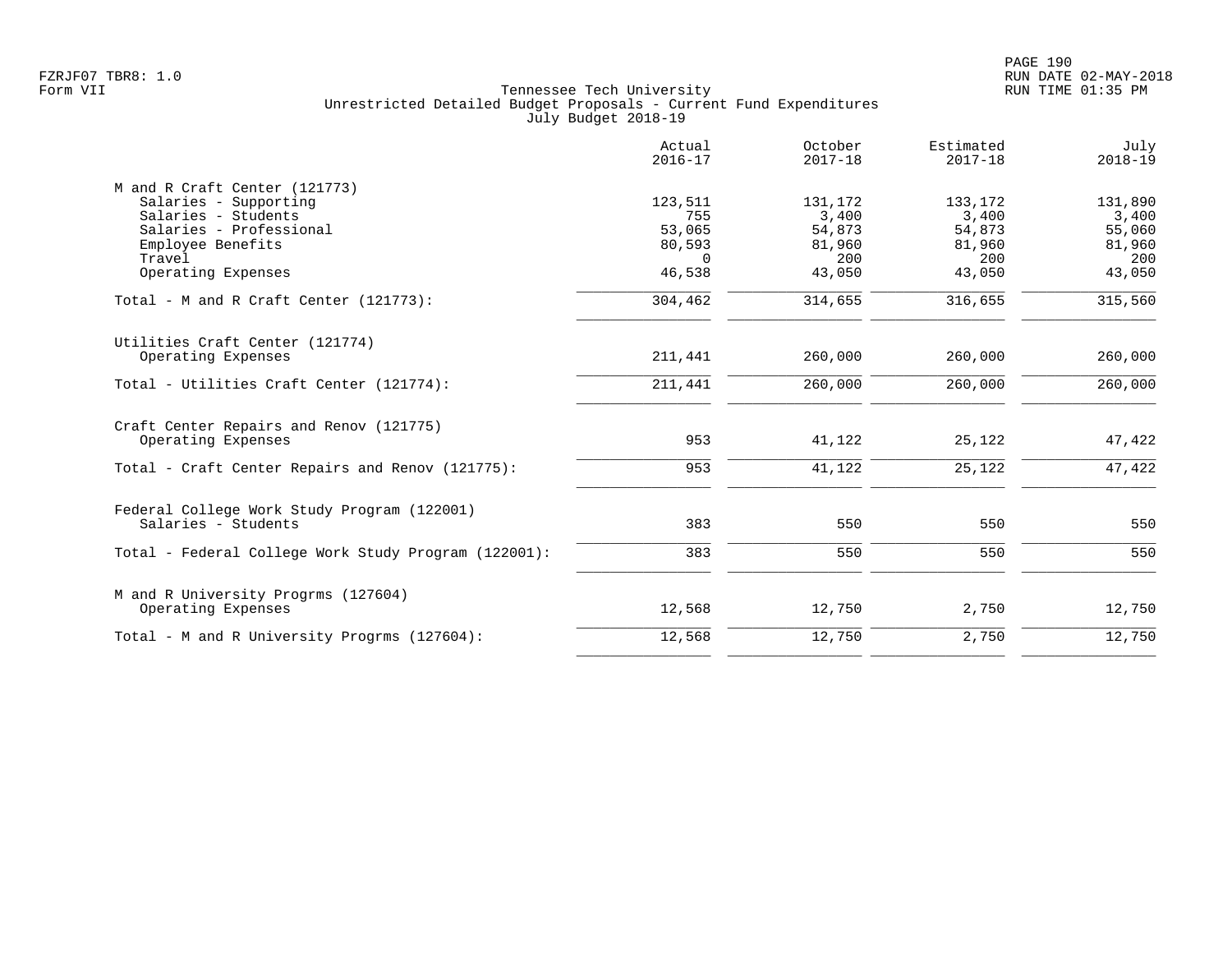PAGE 191 FZRJF07 TBR8: 1.0 RUN DATE 02-MAY-2018

|                                          | Actual<br>$2016 - 17$ | October<br>$2017 - 18$ | Estimated<br>$2017 - 18$ | July<br>$2018 - 19$ |
|------------------------------------------|-----------------------|------------------------|--------------------------|---------------------|
| M and R Ag Pavilion (161001)             |                       |                        |                          |                     |
| Salaries - Supporting                    | 67,808                | 71,773                 | 70,243                   | 72,077              |
| Employee Benefits                        | 40,312                | 41,720                 | 41,720                   | 41,720              |
| Operating Expenses                       | 1,528                 | 0                      | 1,530                    | $\Omega$            |
| Total - M and R Ag Pavilion (161001):    | 109,648               | 113,493                | 113,493                  | 113,797             |
| Greenhouse (162002)                      |                       |                        |                          |                     |
| Salaries - Supporting                    | 249                   | 0                      | 0                        | $\overline{0}$      |
| Salaries - Students                      | 65                    | 8                      | 8                        | 668                 |
| Employee Benefits                        | 19                    | $\overline{2}$         | $\overline{2}$           | 52                  |
| Travel                                   | 100                   | $\Omega$               | $\Omega$                 | $\Omega$            |
| Operating Expenses                       | 14,043                | 2,050                  | 2,050                    | 3,500               |
| Total - Greenhouse (162002):             | 14,476                | 2,060                  | 2,060                    | 4,220               |
| Greenhouse Transfer In (162003)          |                       |                        |                          |                     |
| Department Revenues                      | $-50$                 | $\mathbf 0$            | 0                        | 0                   |
| Total - Greenhouse Transfer In (162003): | $-50$                 | 0                      | $\mathbf 0$              | 0                   |
| M and R Farm (162004)                    |                       |                        |                          |                     |
| Operating Expenses                       | 6,646                 | 6,650                  | 6,650                    | 6,650               |
| Total - M and R Farm $(162004)$ :        | 6,646                 | 6,650                  | 6,650                    | 6,650               |
|                                          |                       |                        |                          |                     |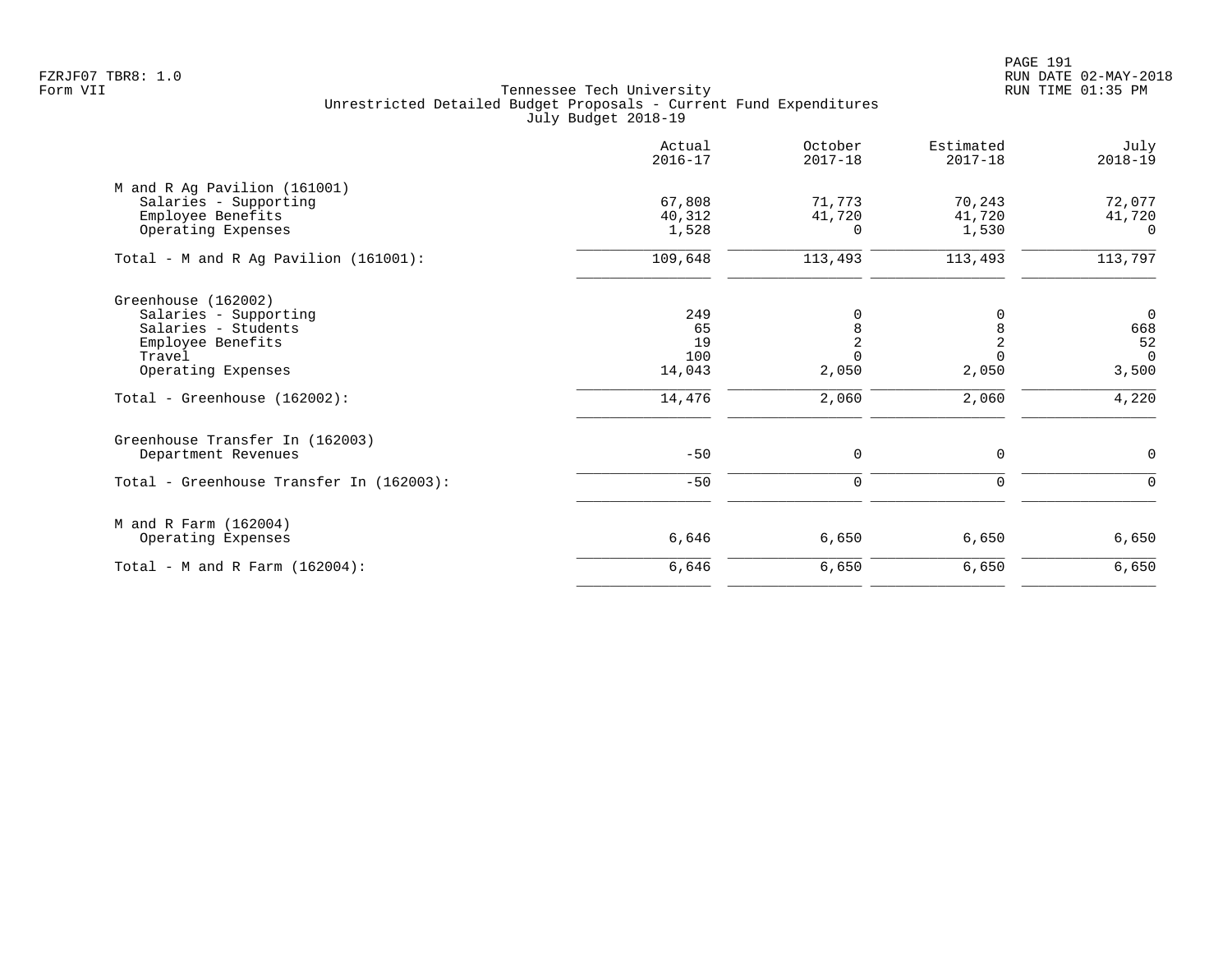|                                                     | Actual<br>$2016 - 17$ | October<br>$2017 - 18$ | Estimated<br>$2017 - 18$ | July<br>$2018 - 19$ |
|-----------------------------------------------------|-----------------------|------------------------|--------------------------|---------------------|
| University Police (200004)                          |                       |                        |                          |                     |
| Salaries - Supporting                               | 576,328               | 600,730                | 596,310                  | 640,015             |
| Salaries - Professional                             | 119,274               | 125,204                | 81,993                   | 73,268              |
| Employee Benefits                                   | 324,425               | 355,100                | 355,100                  | 355,100             |
| Travel                                              | 4,711                 | 2,710                  | 2,710                    | 2,710               |
| Operating Expenses                                  | 109,673               | 138,650                | 145,640                  | 83,370              |
| Department Revenues                                 | $-1,234$              | $\Omega$               | $\Omega$                 | $\cap$              |
| Total - University Police (200004):                 | 1,133,177             | 1,222,394              | 1,181,753                | 1,154,463           |
| CHEC Security Services (210010)                     |                       |                        |                          |                     |
| Salaries - Supporting                               | 35,969                | 0                      | 0                        | 0                   |
| Employee Benefits                                   | 18,295                | $\Omega$               | $\Omega$                 | $\Omega$            |
| Operating Expenses                                  | 6,802                 | 1,500                  | 1,500                    | 1,500               |
| Total - CHEC Security Services (210010):            | 61,066                | 1,500                  | 1,500                    | 1,500               |
| CHEC Bldg Maintenance and Repairs (210012)          |                       |                        |                          |                     |
| Salaries - Supporting                               | 13,581                | 0                      | 0                        | 0                   |
| Employee Benefits                                   | 2,528                 | $\Omega$               | $\Omega$                 | $\Omega$            |
| Operating Expenses                                  | 117,815               | 1,200                  | 1,200                    | 1,200               |
| Total - CHEC Bldg Maintenance and Repairs (210012): | 133,924               | 1,200                  | 1,200                    | 1,200               |
| CHEC Custodial Services (210015)                    |                       |                        |                          |                     |
| Operating Expenses                                  | 51,109                | 0                      | 0                        | 0                   |
| Total - CHEC Custodial Services (210015):           | 51,109                | $\mathbf 0$            | $\mathbf 0$              | $\Omega$            |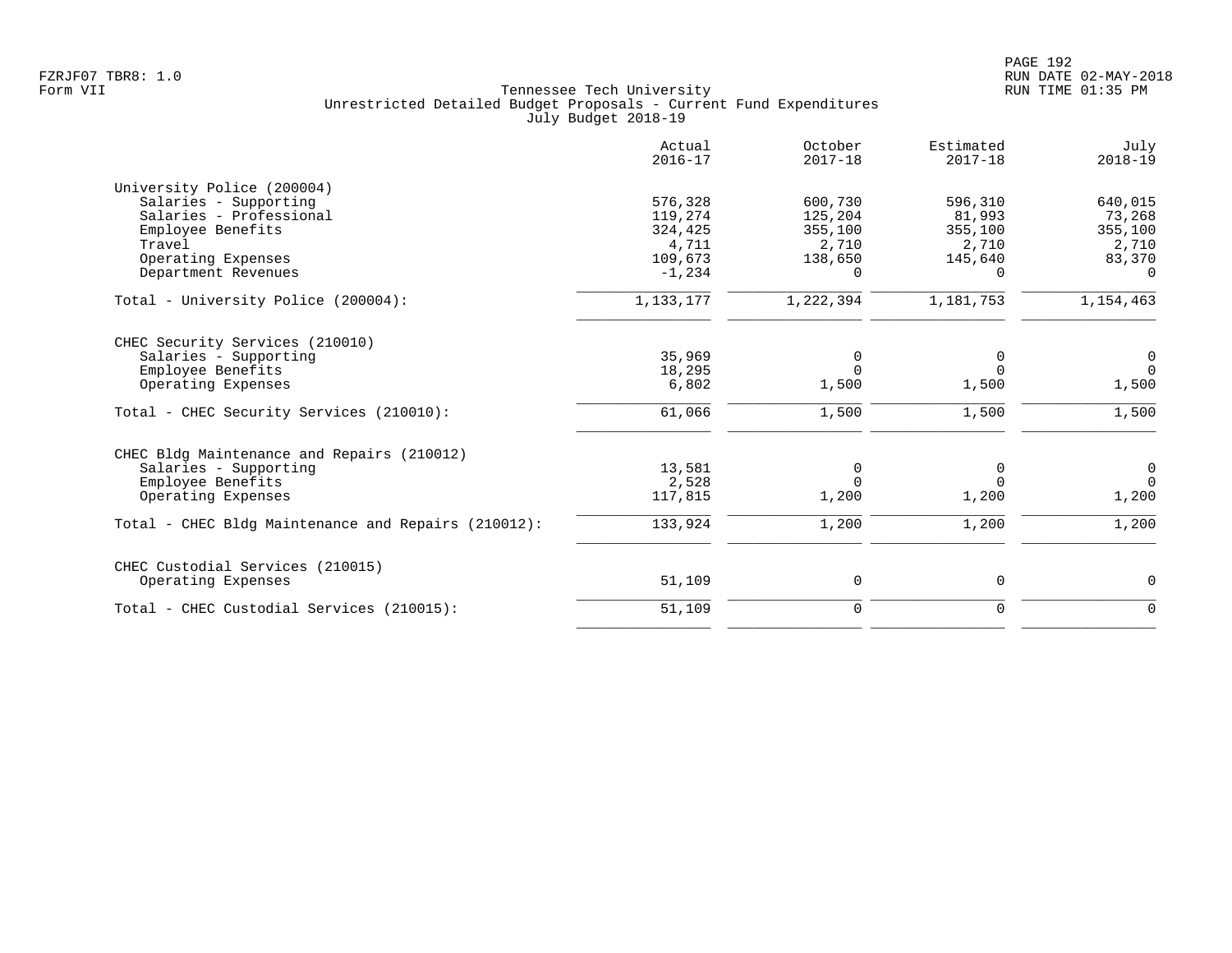PAGE 193 FZRJF07 TBR8: 1.0 RUN DATE 02-MAY-2018

|                                                             | Actual<br>$2016 - 17$ | October<br>$2017 - 18$      | Estimated<br>$2017 - 18$   | July<br>$2018 - 19$        |
|-------------------------------------------------------------|-----------------------|-----------------------------|----------------------------|----------------------------|
| CHEC Landscaping and Grounds (210016)<br>Operating Expenses | 8,884                 | $\mathbf 0$                 | $\mathbf 0$                | 0                          |
| Total - CHEC Landscaping and Grounds (210016):              | 8,884                 | $\Omega$                    | $\Omega$                   | $\Omega$                   |
| CHEC Utilities (210017)                                     |                       |                             |                            |                            |
| Operating Expenses                                          | 119,549               | 5,000                       | 5,000                      | 5,000                      |
| Total - CHEC Utilities (210017):                            | 119,549               | 5,000                       | 5,000                      | 5,000                      |
| CHEC Parking (210018)                                       |                       |                             |                            |                            |
| Operating Expenses<br>Department Revenues                   | 1,932<br>$-1,720$     | $\mathsf{O}$<br>$\mathbf 0$ | $\mathbf 0$<br>$\mathbf 0$ | $\mathsf 0$<br>$\mathbf 0$ |
| Total - CHEC Parking (210018):                              | 212                   | $\overline{0}$              | $\mathbf 0$                | $\mathbf 0$                |
| Central Receiving (221005)                                  |                       |                             |                            |                            |
| Salaries - Supporting                                       | 41,280                | 32,315                      | 32,315                     | 32,448                     |
| Salaries - Students<br>Employee Benefits                    | $\Omega$<br>17,645    | 6,000<br>19,600             | 6,000<br>19,600            | 6,000<br>19,600            |
| Operating Expenses                                          | 3,923                 | 3,680                       | 4,056                      | 3,680                      |
| Department Revenues                                         | $-1, 263$             | $\Omega$                    | $-376$                     | $\Omega$                   |
| Total - Central Receiving (221005):                         | 61,585                | 61,595                      | 61,595                     | 61,728                     |
| Facilities Administration (241000)                          |                       |                             |                            |                            |
| Salaries - Administrative                                   | 118,892               | 122,940                     | 122,940                    | 123,248                    |
| Salaries - Supporting                                       | 71,423                | 91,130                      | 87,825                     | 90,046                     |
| Salaries - Students<br>Salaries - Professional              | $\mathbf 0$<br>94,222 | 6,820<br>97,427             | 6,820<br>97,427            | 6,820<br>97,827            |
| Employee Benefits                                           | 104,020               | 125,305                     | 125,305                    | 125,305                    |
| Travel                                                      | 1,930                 | 5,230                       | 5,230                      | 5,230                      |
| Operating Expenses                                          | 76,824                | 62,489                      | 51,351                     | 59,573                     |
| Total - Facilities Administration (241000):                 | 467,311               | 511,341                     | 496,898                    | 508,049                    |
|                                                             |                       |                             |                            |                            |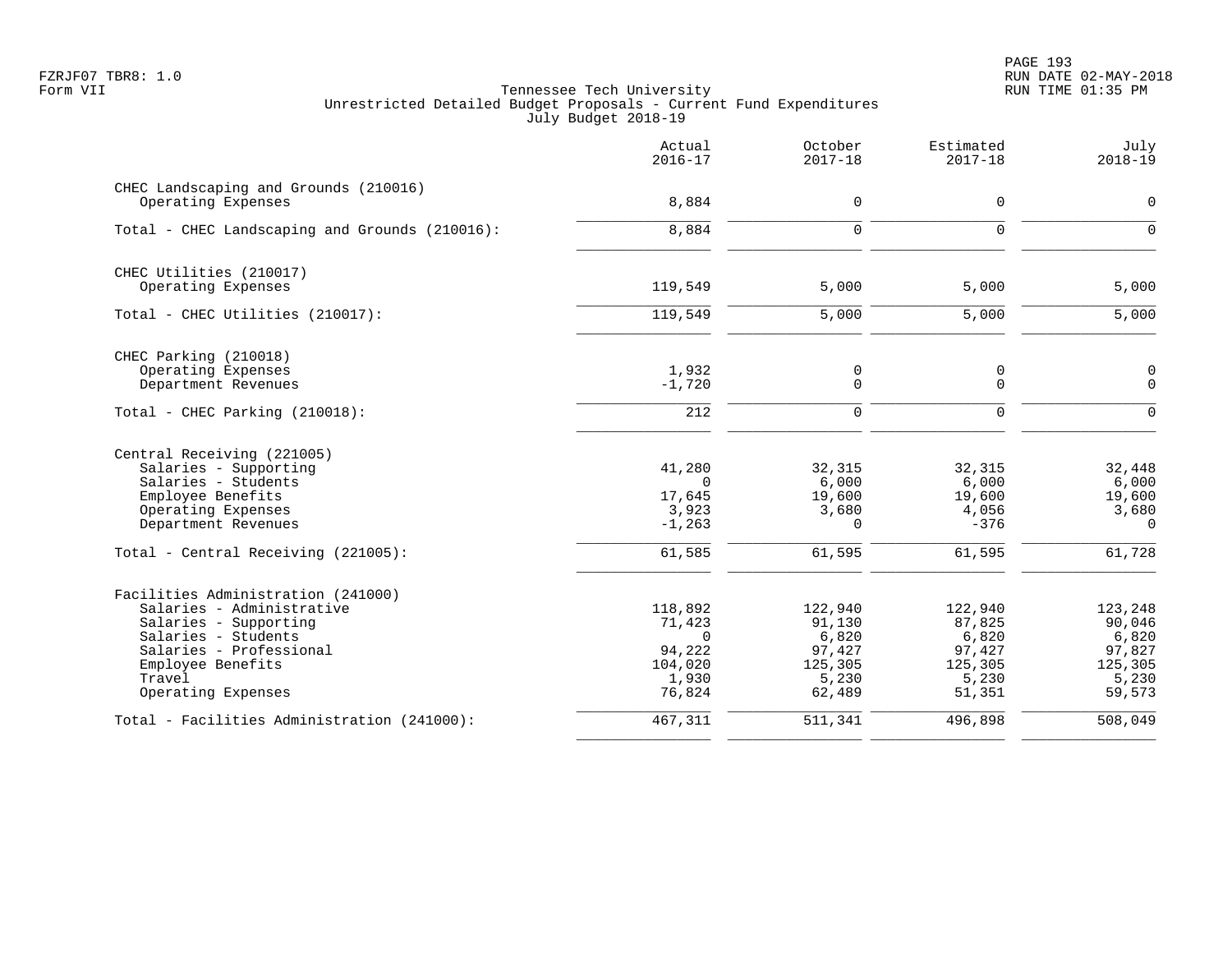|                                                                                                                                                                  | Actual<br>$2016 - 17$                                           | October<br>$2017 - 18$                                    | Estimated<br>$2017 - 18$                                     | July<br>$2018 - 19$                                       |
|------------------------------------------------------------------------------------------------------------------------------------------------------------------|-----------------------------------------------------------------|-----------------------------------------------------------|--------------------------------------------------------------|-----------------------------------------------------------|
| Vehicle Maintenance (241001)<br>Operating Expenses                                                                                                               | 74,921                                                          | 22,500                                                    | 27,500                                                       | 22,500                                                    |
| Total - Vehicle Maintenance (241001):                                                                                                                            | 74,921                                                          | 22,500                                                    | 27,500                                                       | 22,500                                                    |
| Property Insurance (241002)<br>Operating Expenses                                                                                                                | 267,500                                                         | 294,800                                                   | 294,800                                                      | 294,800                                                   |
| Total - Property Insurance (241002):                                                                                                                             | 267,500                                                         | 294,800                                                   | 294,800                                                      | 294,800                                                   |
| Facilities Development Fee (241003)<br>Operating Expenses                                                                                                        | 160,900                                                         | 160,900                                                   | 142,500                                                      | 104,900                                                   |
| Total - Facilities Development Fee (241003):                                                                                                                     | 160,900                                                         | 160,900                                                   | 142,500                                                      | 104,900                                                   |
| Project Managers (241005)<br>Salaries - Professional<br>Employee Benefits<br>Total - Project Managers (241005):                                                  | 0<br>$\mathbf 0$<br>$\mathbf 0$                                 | 0<br>$\Omega$<br>$\Omega$                                 | 242,643<br>100,000<br>342,643                                | 245,270<br>100,000<br>345,270                             |
| Maintenance and Repairs (251000)<br>Salaries - Supporting<br>Salaries - Professional<br>Employee Benefits<br>Travel<br>Operating Expenses<br>Department Revenues | $\mathbf 0$<br>63,007<br>29,062<br>230<br>45,911<br>$\mathbf 0$ | 43,290<br>65,505<br>103,605<br>1,000<br>8,410<br>$-9,000$ | $\Omega$<br>65,505<br>103,605<br>1,510<br>36,998<br>$-9,000$ | 43,290<br>65,738<br>103,605<br>1,000<br>8,410<br>$-9,000$ |
| Total - Maintenance and Repairs (251000):                                                                                                                        | 138,210                                                         | 212,810                                                   | 198,618                                                      | 213,043                                                   |
|                                                                                                                                                                  |                                                                 |                                                           |                                                              |                                                           |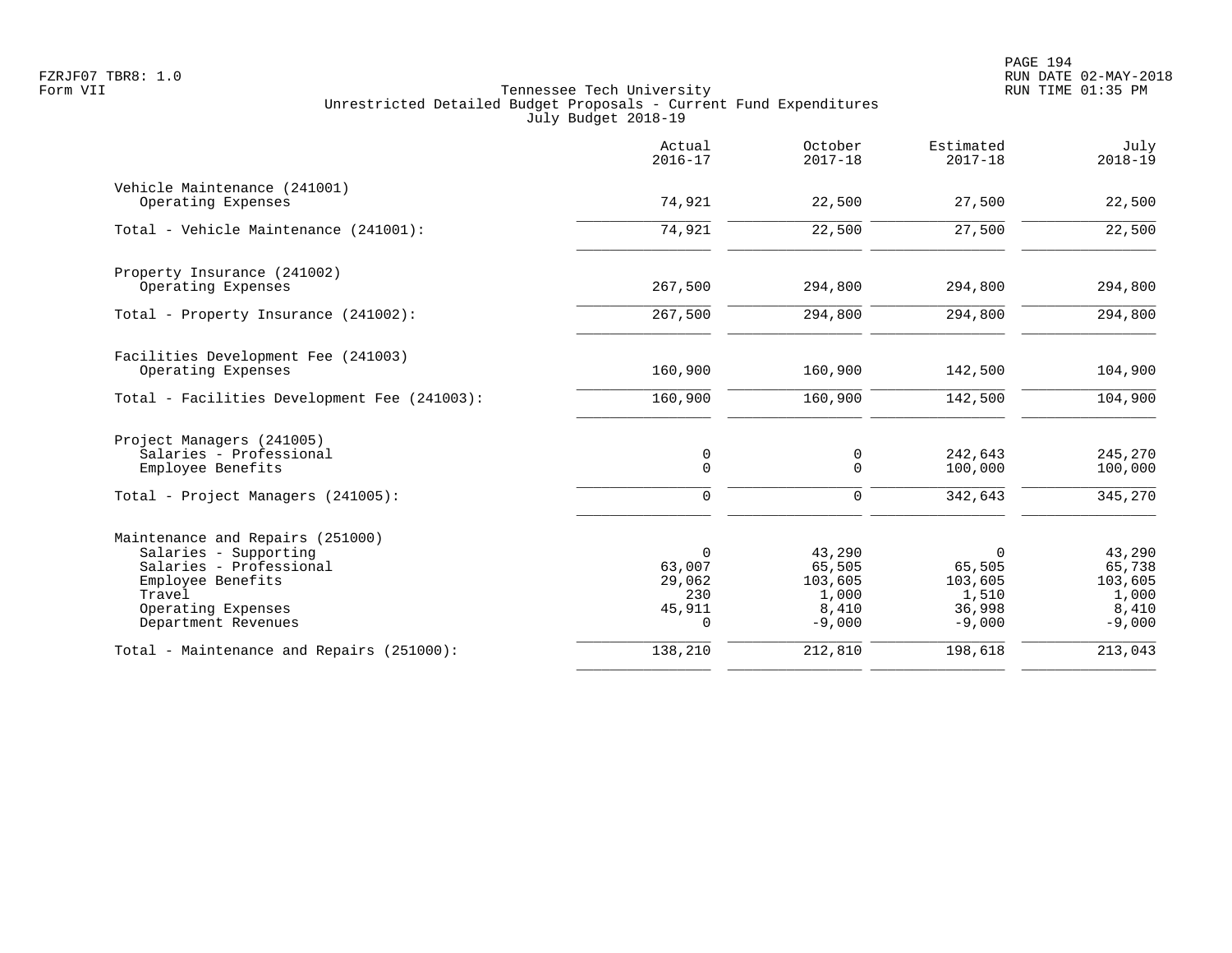|                                                                                                                                                                    | Actual<br>$2016 - 17$                                      | October<br>$2017 - 18$                                          | Estimated<br>$2017 - 18$                                      | July<br>$2018 - 19$                                             |
|--------------------------------------------------------------------------------------------------------------------------------------------------------------------|------------------------------------------------------------|-----------------------------------------------------------------|---------------------------------------------------------------|-----------------------------------------------------------------|
| M and R Projects (251001)<br>Operating Expenses                                                                                                                    | 249,543                                                    | 31,190                                                          | 34,737                                                        | $\mathbf 0$                                                     |
| Total - M and R Projects (251001):                                                                                                                                 | 249,543                                                    | 31,190                                                          | 34,737                                                        | $\Omega$                                                        |
| American Disability Act (251002)<br>Operating Expenses                                                                                                             | 10,051                                                     | 10,000                                                          | 10,000                                                        | 10,000                                                          |
| Total - American Disability Act (251002):                                                                                                                          | 10,051                                                     | 10,000                                                          | 10,000                                                        | 10,000                                                          |
| Fire Alarm System (251004)<br>Operating Expenses                                                                                                                   | 121,924                                                    | 87,800                                                          | 87,800                                                        | 87,800                                                          |
| Total - Fire Alarm System (251004):                                                                                                                                | 121,924                                                    | 87,800                                                          | 87,800                                                        | 87,800                                                          |
| Building Controls (251005)<br>Salaries - Supporting<br>Employee Benefits<br>Operating Expenses<br>Total - Building Controls (251005):                              | 351<br>27<br>56,264<br>56,642                              | 4,465<br>$\Omega$<br>75,000<br>79,465                           | 5<br>$\Omega$<br>75,000<br>75,005                             | $\mathsf{O}$<br>$\Omega$<br>75,000<br>75,000                    |
| M and R HVAC (251006)<br>Salaries - Supporting<br>Salaries - Students<br>Salaries - Professional<br>Employee Benefits<br>Operating Expenses<br>Department Revenues | 268,747<br>589<br>37,412<br>172,363<br>262,253<br>$-2,530$ | 304,543<br>$\Omega$<br>38,519<br>189,260<br>140,760<br>$\Omega$ | 277,886<br>$\Omega$<br>38,519<br>189,260<br>175,227<br>$-924$ | 305,884<br>$\Omega$<br>38,573<br>189,260<br>140,760<br>$\Omega$ |
| Total - M and R HVAC (251006):                                                                                                                                     | 738,834                                                    | 673,082                                                         | 679,968                                                       | 674,477                                                         |
|                                                                                                                                                                    |                                                            |                                                                 |                                                               |                                                                 |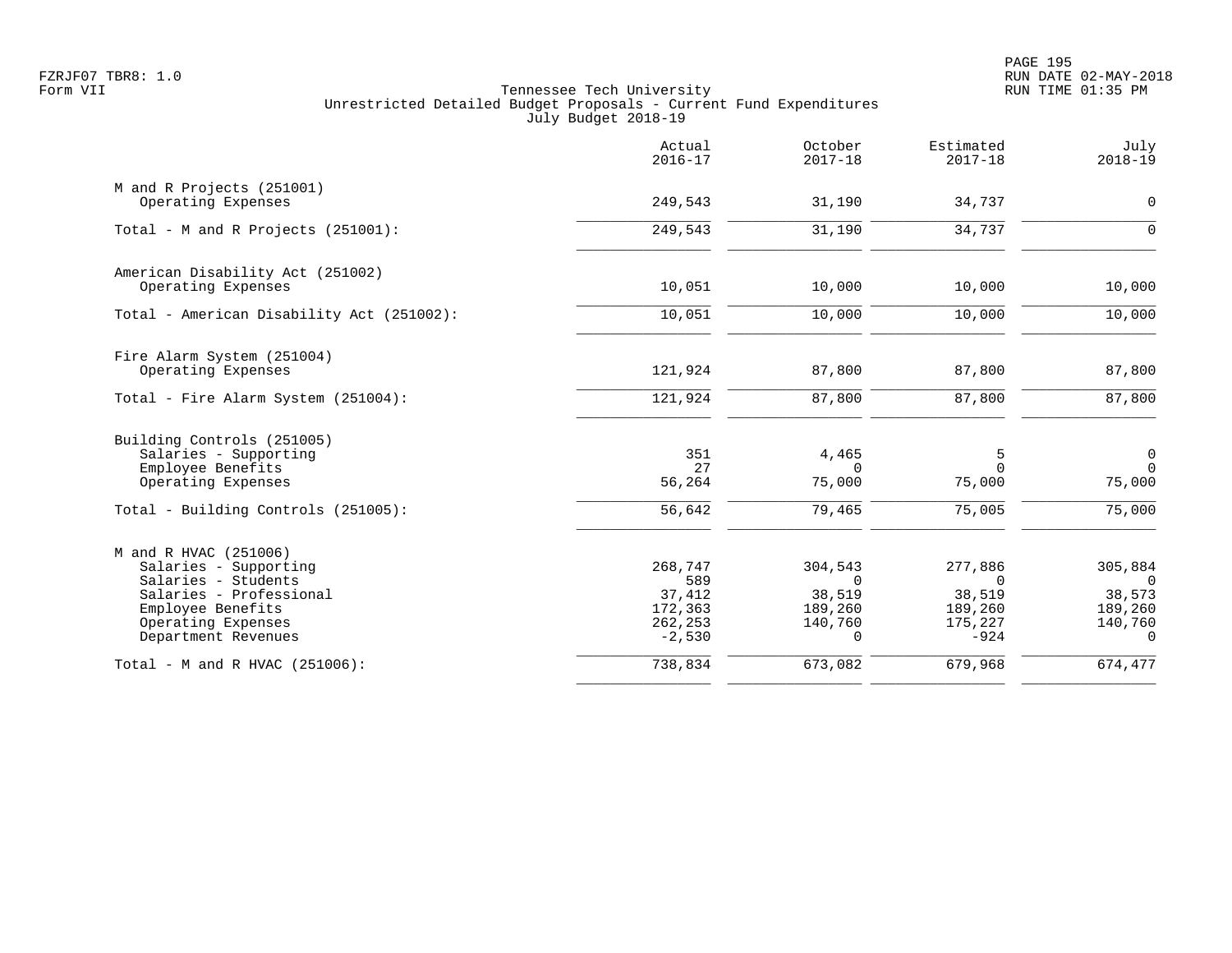|                                                                                                                                   | Actual<br>$2016 - 17$                            | October<br>$2017 - 18$                               | Estimated<br>$2017 - 18$                             | July<br>$2018 - 19$                                  |
|-----------------------------------------------------------------------------------------------------------------------------------|--------------------------------------------------|------------------------------------------------------|------------------------------------------------------|------------------------------------------------------|
| Stores for Reissue (251007)<br>Operating Expenses                                                                                 | 191,282                                          | 290,000                                              | 290,000                                              | 290,000                                              |
| Total - Stores for Reissue (251007):                                                                                              | 191,282                                          | 290,000                                              | 290,000                                              | 290,000                                              |
| Stores for Reissue Transfer In (251008)<br>Operating Expenses<br>Department Revenues                                              | $-194,619$                                       | 0<br>$-290,000$                                      | $-290,000$                                           | 0<br>$-290,000$                                      |
| Total - Stores for Reissue Transfer In (251008):                                                                                  | $-194,619$                                       | $-290,000$                                           | $-290,000$                                           | $-290,000$                                           |
| M&R PO Qrtly Reportg (251014)<br>Salaries - Supporting<br>Operating Expenses                                                      | $\Omega$<br>58,141                               | 0<br>$\mathbf 0$                                     | 7,150<br>25,000                                      | 7,150<br>$\Omega$                                    |
| Total - M&R PO Ortly Reportq (251014):                                                                                            | 58,141                                           | $\mathbf 0$                                          | 32,150                                               | 7,150                                                |
| $M & R - Carpentry (251015)$<br>Salaries - Supporting<br>Employee Benefits<br>Travel<br>Operating Expenses<br>Department Revenues | 187,411<br>112,652<br>230<br>71,453<br>$-26,746$ | 198,972<br>126,000<br>$\Omega$<br>93,800<br>$\Omega$ | 199,952<br>126,000<br>$\Omega$<br>93,800<br>$-8,460$ | 199,678<br>126,000<br>$\Omega$<br>93,800<br>$\Omega$ |
| Total - M & R - Carpentry $(251015)$ :                                                                                            | 345,000                                          | 418,772                                              | 411,292                                              | 419,478                                              |
|                                                                                                                                   |                                                  |                                                      |                                                      |                                                      |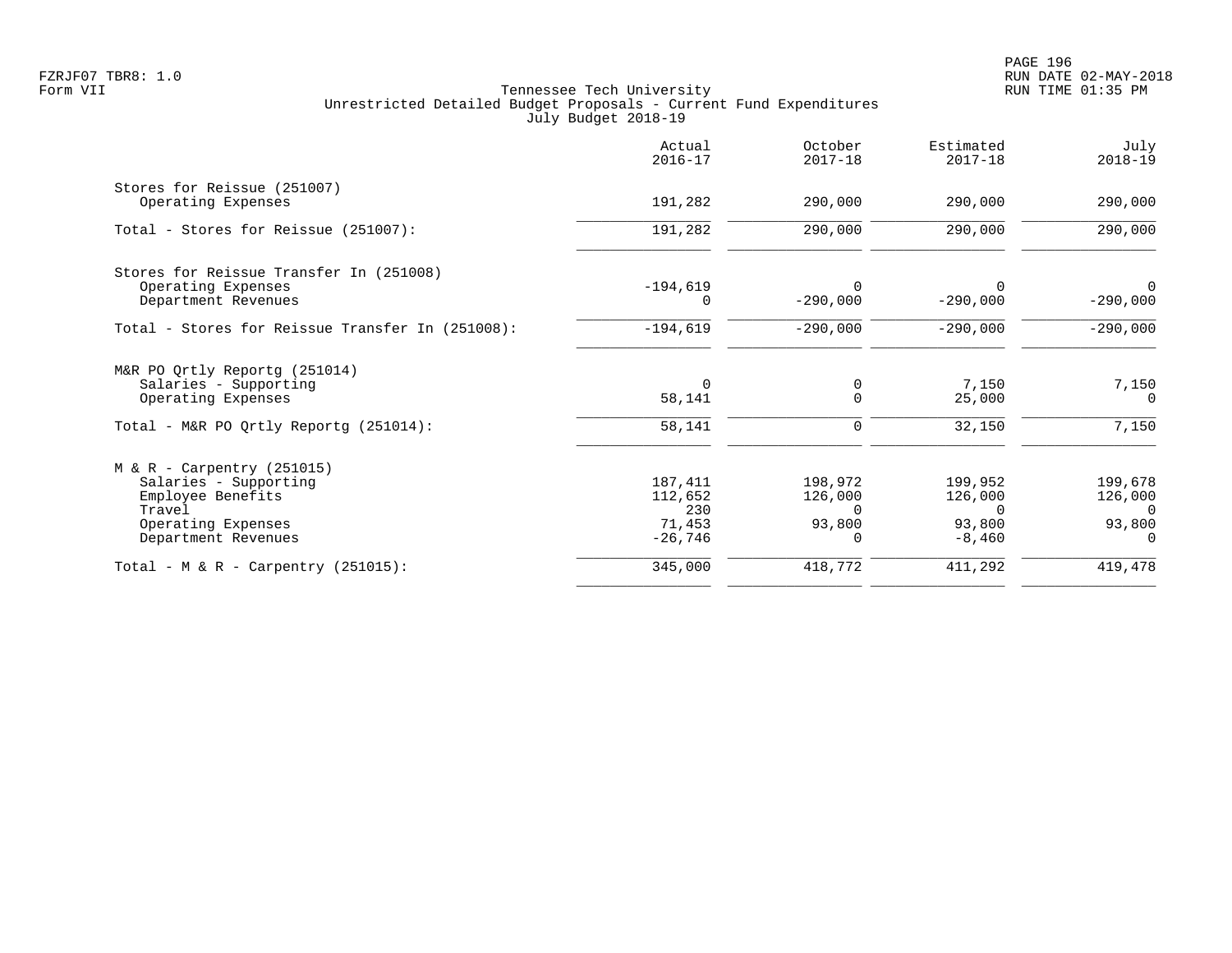| Actual<br>$2016 - 17$ | October<br>$2017 - 18$                           | Estimated<br>$2017 - 18$     | July<br>$2018 - 19$                                          |
|-----------------------|--------------------------------------------------|------------------------------|--------------------------------------------------------------|
|                       |                                                  |                              |                                                              |
| 180,982               | 184,619                                          | 186,068                      | 183,305                                                      |
| 114,919               | 115,000                                          | 115,000                      | 115,000                                                      |
| 230                   | $\Omega$                                         | $\Omega$                     | $\overline{0}$                                               |
| 55,806                | 33,500                                           | 46,021                       | 33,500                                                       |
| $\Omega$              |                                                  |                              | $\Omega$                                                     |
|                       |                                                  |                              | $\Omega$                                                     |
| 329,893               | 333,119                                          | 349,574                      | 331,805                                                      |
|                       |                                                  |                              |                                                              |
| 35,982                | 36,204                                           | 36,219                       | 36,239                                                       |
| 18,660                | 21,000                                           | 21,000                       | 21,000                                                       |
| 21,854                | 33,500                                           | 33,500                       | 33,500                                                       |
| $-3,028$              | 0                                                | $-2,090$                     | $\Omega$                                                     |
| 73,468                | 90,704                                           | 88,629                       | 90,739                                                       |
|                       |                                                  |                              |                                                              |
| 42,063                | 42,667                                           | 43,057                       | 42,810                                                       |
|                       |                                                  |                              | 10,000                                                       |
|                       | $\Omega$                                         |                              | $\Omega$                                                     |
|                       |                                                  |                              | 67,000                                                       |
|                       | 0                                                |                              | $\Omega$                                                     |
| 107,028               | 119,667                                          | 119,527                      | 119,810                                                      |
|                       | $-22,044$<br>10,172<br>230<br>59,343<br>$-4,780$ | $\Omega$<br>10,000<br>67,000 | 11,855<br>$-9,370$<br>10,000<br>$\Omega$<br>67,000<br>$-530$ |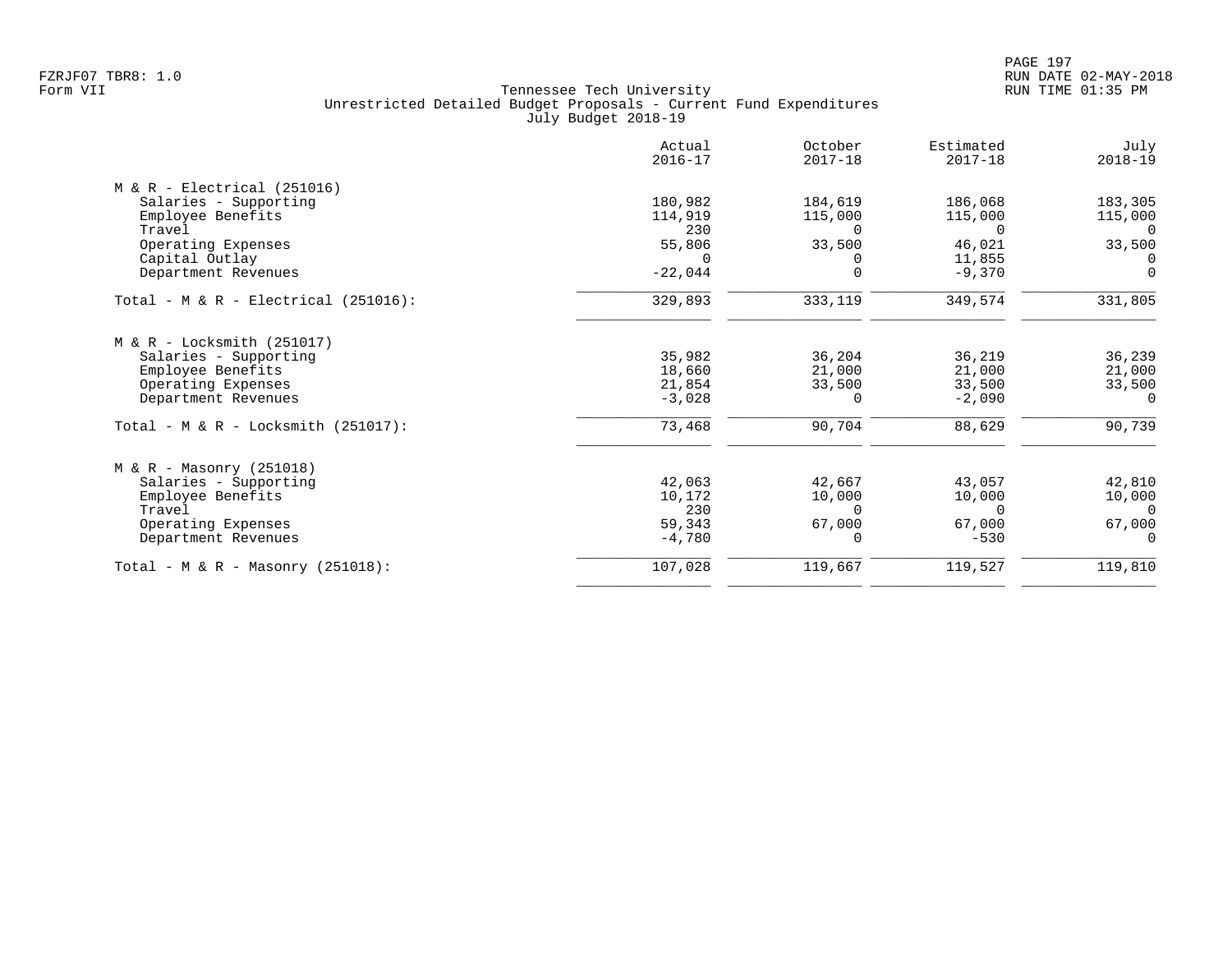|                                         | Actual<br>$2016 - 17$ | October<br>$2017 - 18$ | Estimated<br>$2017 - 18$ | July<br>$2018 - 19$ |
|-----------------------------------------|-----------------------|------------------------|--------------------------|---------------------|
| $M & R - \text{Pairting} (251019)$      |                       |                        |                          |                     |
| Salaries - Supporting                   | 120,502               | 125,576                | 125,781                  | 126,270             |
| Salaries - Students                     | 11,307                |                        | 6,721                    | $\Omega$            |
| Employee Benefits                       | 58,952                | 57,000                 | 57,000                   | 57,000              |
| Travel                                  | 230                   | $\Omega$               | $\Omega$                 | $\Omega$            |
| Operating Expenses                      | 17,357                | 33,500                 | 33,500                   | 33,500              |
| Department Revenues                     | $-21,050$             | $\Omega$               | $-1,970$                 | $\Omega$            |
| Total - $M & R -$ Painting (251019):    | 187,298               | 216,076                | 221,032                  | 216,770             |
| $M & R - Plumbing (251020)$             |                       |                        |                          |                     |
| Salaries - Supporting                   | 139,798               | 143,327                | 143,547                  | 143,886             |
| Employee Benefits                       | 68,731                | 70,000                 | 70,000                   | 70,000              |
| Travel                                  | 230                   | $\Omega$               | $\Omega$                 | $\Omega$            |
| Operating Expenses                      | 68,842                | 73,700                 | 73,700                   | 73,700              |
| Capital Outlay                          | 5,964                 | 0                      | $\Omega$                 | $\Omega$            |
| Department Revenues                     | $-7,320$              | $\Omega$               | $-3,310$                 | $\Omega$            |
| Total - M & R - Plumbing $(251020)$ :   | 276,245               | 287,027                | 283,937                  | 287,586             |
| $M & R - Heat Plant (251021)$           |                       |                        |                          |                     |
| Salaries - Supporting                   | 253,288               | 238,608                | 242,238                  | 239,527             |
| Employee Benefits                       | 140,196               | 140,000                | 140,000                  | 140,000             |
| Operating Expenses                      | 99,567                | 100,000                | 100,000                  | 100,000             |
| Total - M & R - Heat Plant $(251021)$ : | 493,051               | 478,608                | 482,238                  | 479,527             |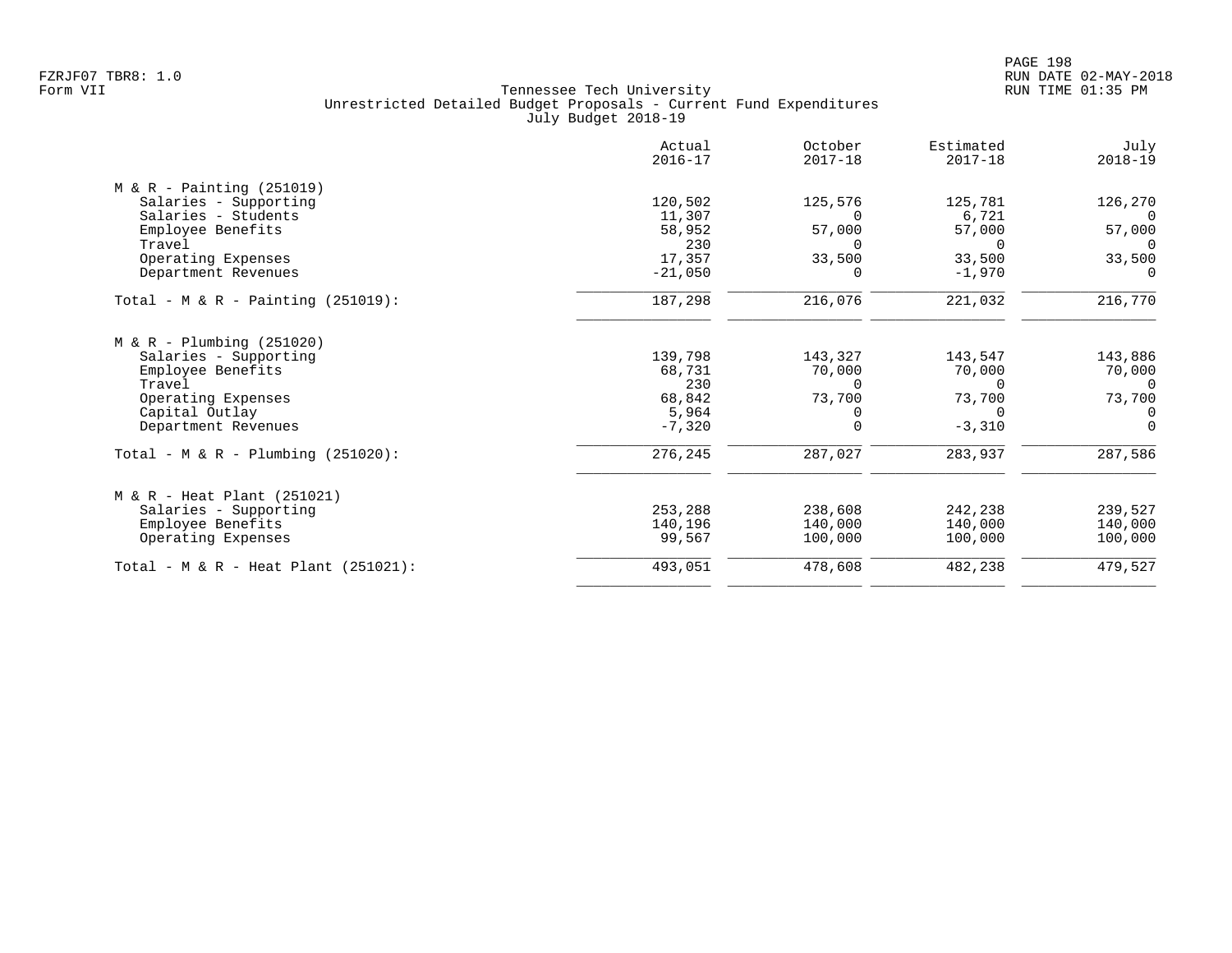|                                                     | Actual<br>$2016 - 17$ | October<br>$2017 - 18$ | Estimated<br>$2017 - 18$ | July<br>$2018 - 19$ |
|-----------------------------------------------------|-----------------------|------------------------|--------------------------|---------------------|
| Campus Lighting (251025)                            |                       |                        |                          |                     |
| Operating Expenses                                  | 23,753                | 0                      | 11,260                   | $\mathbf 0$         |
| Total - Campus Lighting $(251025)$ :                | 23,753                | $\mathbf 0$            | 11,260                   | $\Omega$            |
| Custodial Services (255000)                         |                       |                        |                          |                     |
| Salaries - Supporting<br>Salaries - Students        | 31,201<br>$\Omega$    | 32,271<br>$\Omega$     | 32,439<br>750            | 32,451<br>$\Omega$  |
| Employee Benefits                                   | 12,898                | 49,000                 | 49,000                   | 49,000              |
| Operating Expenses                                  | 1,384,021             | 1,245,266              | 1,245,266                | 1,345,266           |
| Total - Custodial Services (255000):                | 1,428,120             | 1,326,537              | 1,327,455                | 1,426,717           |
| Recycling (255003)                                  |                       |                        |                          |                     |
| Operating Expenses                                  | 11,742                | 22,000                 | 22,000                   | 22,000              |
| Total - Recycling $(255003)$ :                      | 11,742                | 22,000                 | 22,000                   | 22,000              |
| Special Event Cost Center (255004)                  |                       |                        |                          |                     |
| Operating Expenses                                  | 55,466                | 150,000                | 142,850                  | 142,850             |
| Total - Special Event Cost Center (255004):         | 55,466                | 150,000                | 142,850                  | 142,850             |
| Outside Special Event Cost Center (255007)          |                       |                        |                          |                     |
| Operating Expenses                                  | 6,256                 | 16,699                 | 16,699                   | 16,699              |
| Total - Outside Special Event Cost Center (255007): | 6,256                 | 16,699                 | 16,699                   | 16,699              |
|                                                     |                       |                        |                          |                     |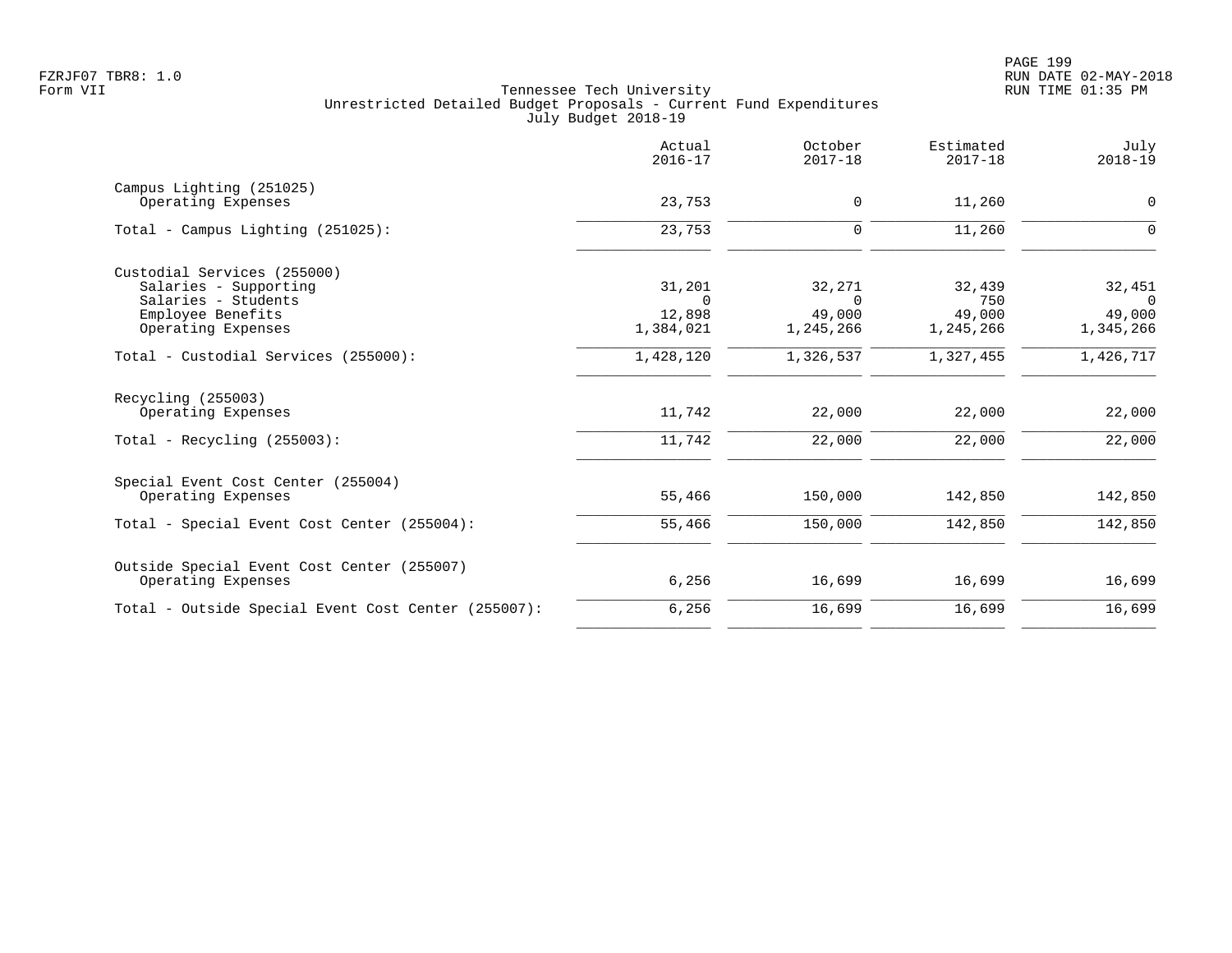| 15,313<br>322,655<br>128,102<br>204 | 45,938<br>373,102<br>161,145                       | 74,452<br>220,827                  | 76,698                             |
|-------------------------------------|----------------------------------------------------|------------------------------------|------------------------------------|
|                                     |                                                    |                                    |                                    |
|                                     |                                                    |                                    |                                    |
|                                     |                                                    |                                    | 224,204                            |
|                                     |                                                    | 96,145                             | 96,145                             |
|                                     | 160                                                | 1,550                              | $\Omega$                           |
|                                     | 14,516                                             | 22,975                             | 24,525                             |
| 484,476                             | 594,861                                            | 415,949                            | 421,572                            |
|                                     |                                                    |                                    |                                    |
| 3,905                               | 0                                                  | 0                                  | $\mathbf 0$                        |
| 3,905                               | 0                                                  | $\Omega$                           | $\Omega$                           |
|                                     |                                                    |                                    |                                    |
|                                     |                                                    |                                    | 20,890                             |
|                                     |                                                    |                                    | 40,973                             |
|                                     |                                                    |                                    | 154,350                            |
|                                     |                                                    |                                    | 500                                |
| 5,577                               | 29,500                                             | 29,500                             | 29,500                             |
| 62,518                              | 246,059                                            | 246,059                            | 246,213                            |
|                                     |                                                    |                                    |                                    |
| 4,526,855                           | 5,127,400                                          | 5,127,400                          | 5,657,400                          |
| 4,526,855                           | 5,127,400                                          | 5,127,400                          | 5,657,400                          |
|                                     | 18,202<br>$\mathbf 0$<br>39,612<br>16,009<br>1,320 | 20,890<br>40,819<br>154,350<br>500 | 20,890<br>40,819<br>154,350<br>500 |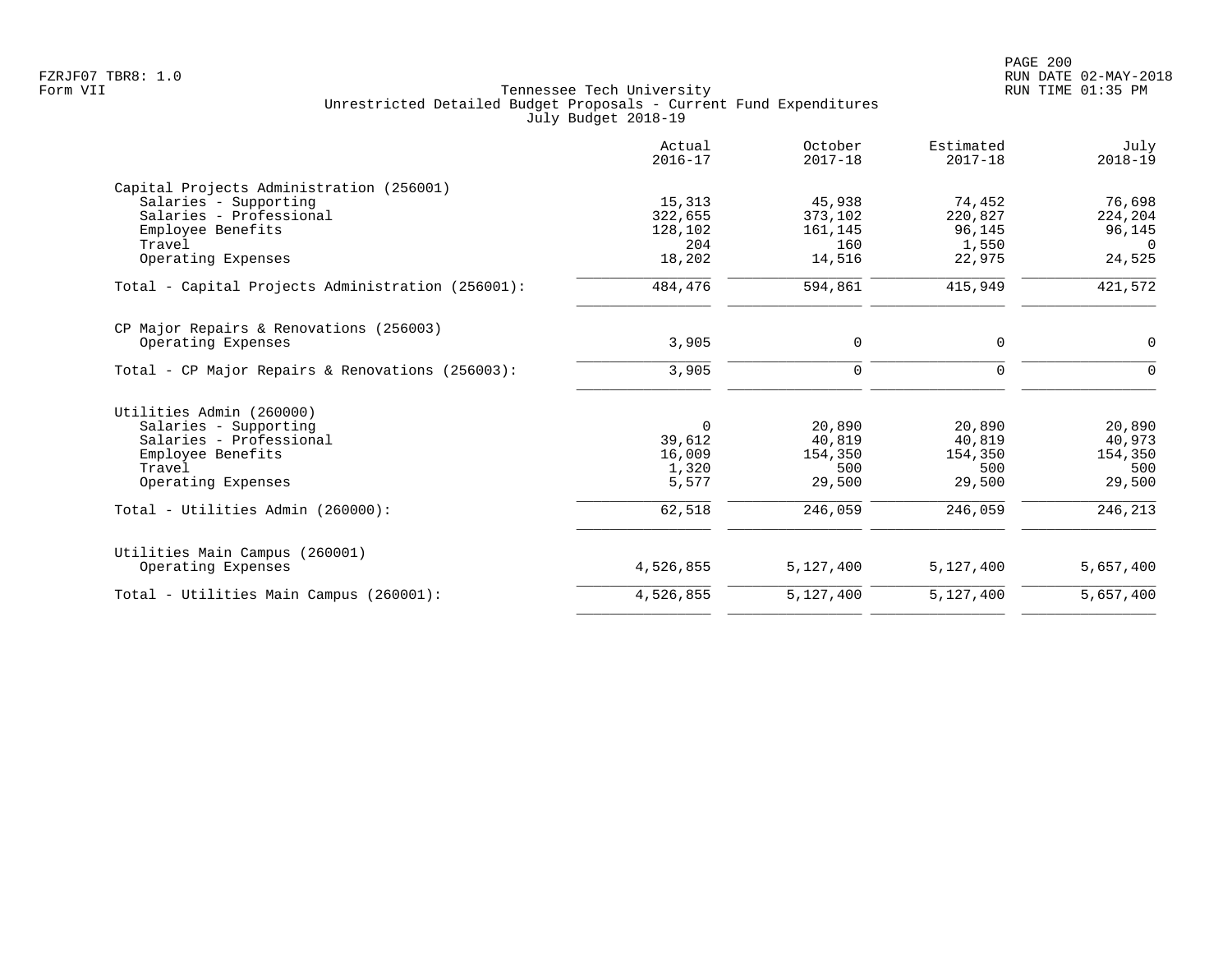|                                                                                                                                                                                                              | Actual<br>$2016 - 17$                                               | October<br>$2017 - 18$                                      | Estimated<br>$2017 - 18$                             | July<br>$2018 - 19$                                                                   |
|--------------------------------------------------------------------------------------------------------------------------------------------------------------------------------------------------------------|---------------------------------------------------------------------|-------------------------------------------------------------|------------------------------------------------------|---------------------------------------------------------------------------------------|
| Utilities Farm (260002)<br>Operating Expenses                                                                                                                                                                | 43,332                                                              | 51,680                                                      | 51,680                                               | 51,680                                                                                |
| Total - Utilities Farm (260002):                                                                                                                                                                             | 43,332                                                              | 51,680                                                      | 51,680                                               | 51,680                                                                                |
| Utilities Ag Pavilion (260003)<br>Operating Expenses                                                                                                                                                         | 50,857                                                              | 106,600                                                     | 106,600                                              | 106,600                                                                               |
| Total - Utilities Aq Pavilion (260003):                                                                                                                                                                      | 50,857                                                              | 106,600                                                     | 106,600                                              | 106,600                                                                               |
| SAF Sustainable Campus Fee (260004)<br>Salaries - Students<br>Salaries - Professional<br>Employee Benefits<br>Travel<br>Operating Expenses<br>Capital Outlay<br>Total - SAF Sustainable Campus Fee (260004): | 42,397<br>6,750<br>15,474<br>2,373<br>152,181<br>48,082<br>267, 257 | 0<br>$\Omega$<br>700<br>$\Omega$<br>395,388<br>0<br>396,088 | 0<br>$\Omega$<br>700<br>0<br>394,729<br>0<br>395,429 | $\overline{0}$<br>$\overline{0}$<br>700<br>$\Omega$<br>158,889<br>$\Omega$<br>159,589 |
| Utilities TVA Energy Reimb (260005)<br>Operating Expenses                                                                                                                                                    | $-288,043$                                                          | $-260,000$                                                  | $-260.000$                                           | $-260,000$                                                                            |
| Total - Utilities TVA Energy Reimb (260005):                                                                                                                                                                 | $-288,043$                                                          | $-260,000$                                                  | $-260,000$                                           | $-260,000$                                                                            |
| Utilities TVA Energy Exp (260006)<br>Operating Expenses                                                                                                                                                      | 76,999                                                              | 111,800                                                     | 111,800                                              | 111,800                                                                               |
| Total - Utilities TVA Energy Exp (260006):                                                                                                                                                                   | 76,999                                                              | 111,800                                                     | 111,800                                              | 111,800                                                                               |
|                                                                                                                                                                                                              |                                                                     |                                                             |                                                      |                                                                                       |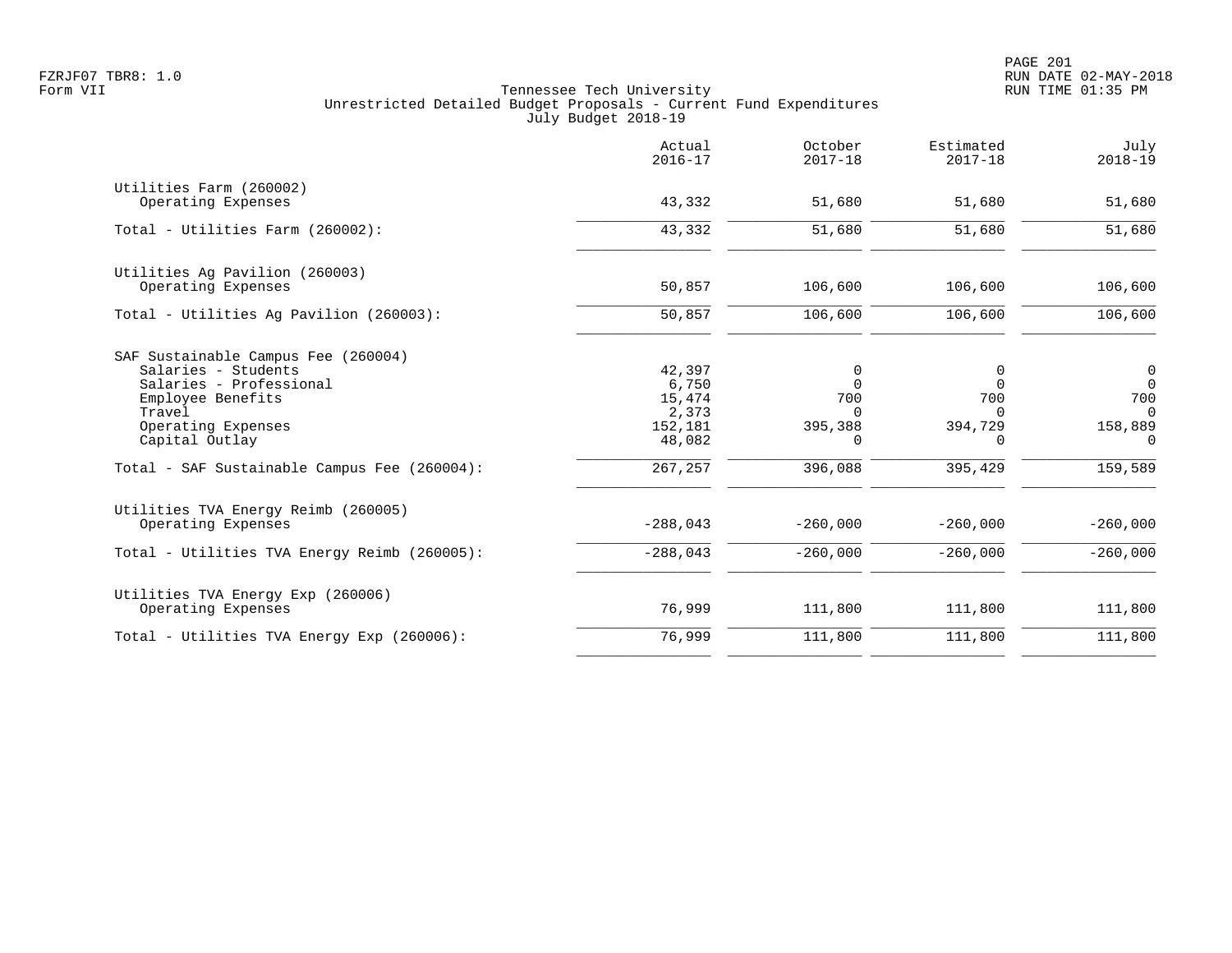|                                           | Actual<br>$2016 - 17$ | October<br>$2017 - 18$ | Estimated<br>$2017 - 18$ | July<br>$2018 - 19$ |
|-------------------------------------------|-----------------------|------------------------|--------------------------|---------------------|
| Utilities Univ Regions (260007)           |                       |                        |                          |                     |
| Operating Expenses                        | 15,987                | 30,000                 | 30,000                   | $\mathbf 0$         |
| Total - Utilities Univ Regions (260007):  | 15,987                | 30,000                 | 30,000                   | 0                   |
| Sustainability Office (260008)            |                       |                        |                          |                     |
| Salaries - Professional                   | 73,272                | 75,347                 | 75,347                   | 75,530              |
| Employee Benefits                         | 26,530                | 26,700                 | 26,700                   | 26,700              |
| Operating Expenses                        | 2,566                 | $\Omega$               | 1,500                    | $\Omega$            |
| Total - Sustainability Office (260008):   | 102,368               | 102,047                | 103,547                  | 102,230             |
| Grounds Roads and Walks (265000)          |                       |                        |                          |                     |
| Salaries - Supporting                     | $\mathbf 0$           | 12,620                 | $\Omega$                 | 12,620              |
| Salaries - Professional                   | 60,304                | 62,770                 | 62,770                   | 63,003              |
| Employee Benefits                         | 29,723                | 62,019                 | 62,019                   | 62,019              |
| Travel                                    | 2,190                 | $\Omega$               | 3,200                    | $\Omega$            |
| Operating Expenses                        | 1,456                 | 5,000                  | 38,037                   | 5,000               |
| Department Revenues                       | $-500$                | $\Omega$               | $\Omega$                 | $\Omega$            |
| Total - Grounds Roads and Walks (265000): | 93,173                | 142,409                | 166,026                  | 142,642             |
| Grounds Refuse Disposal (265001)          |                       |                        |                          |                     |
| Operating Expenses                        | 48,265                | 57,500                 | 57,500                   | 57,500              |
| Total - Grounds Refuse Disposal (265001): | 48,265                | 57,500                 | 57,500                   | 57,500              |
|                                           |                       |                        |                          |                     |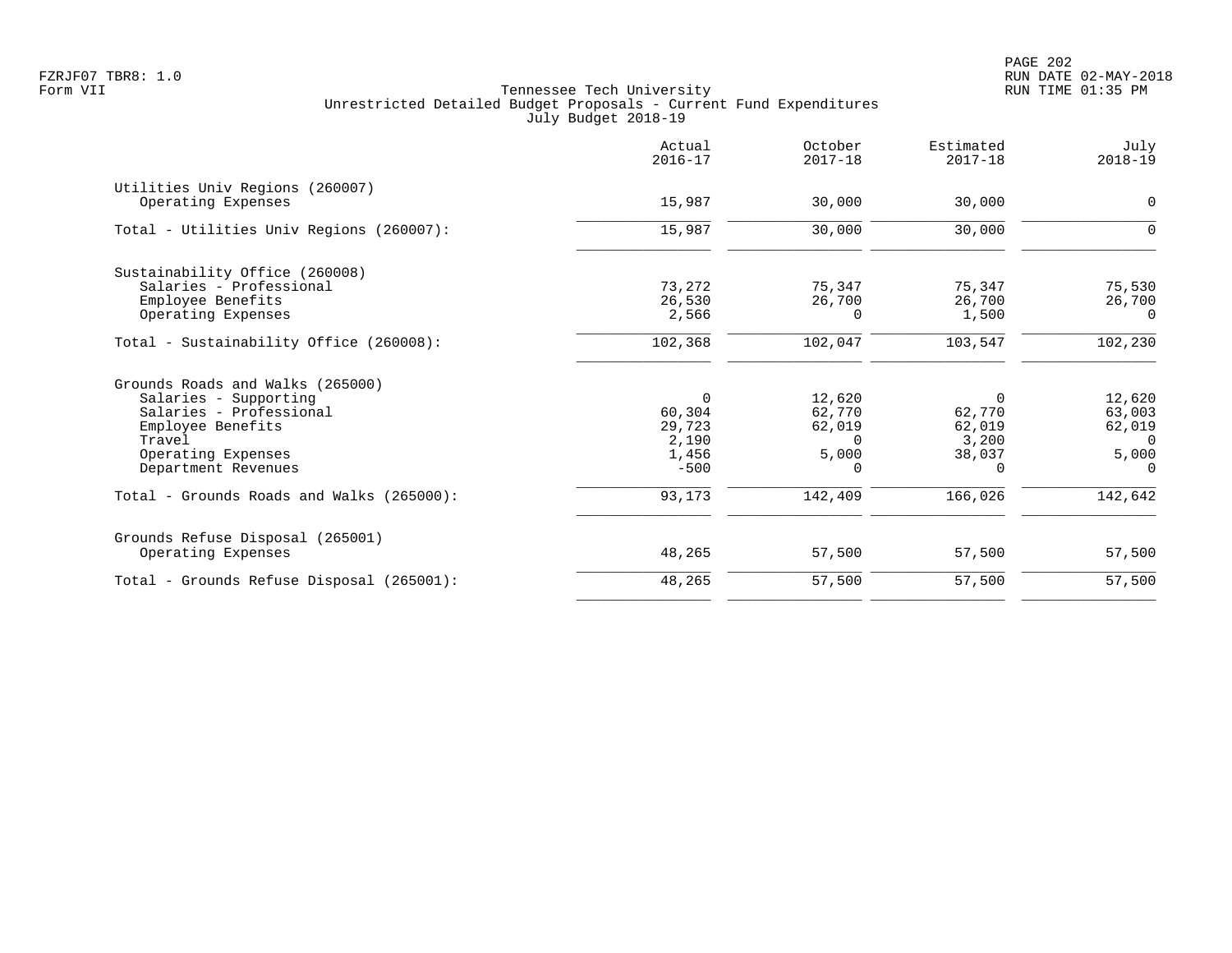|                                                | Actual<br>$2016 - 17$ | October<br>$2017 - 18$ | Estimated<br>$2017 - 18$ | July<br>$2018 - 19$ |
|------------------------------------------------|-----------------------|------------------------|--------------------------|---------------------|
| $M & R -$ Landscape (265002)                   |                       |                        |                          |                     |
| Salaries - Supporting                          | 145,099               | 200,689                | 194,437                  | 199,686             |
| Salaries - Students                            | 206                   | $\Omega$               | 25                       | $\Omega$            |
| Employee Benefits                              | 104,554               | 117,000                | 117,000                  | 117,000             |
| Operating Expenses                             | 28,296                | 15,500                 | 15,500                   | 15,500              |
| Department Revenues                            | $-902$                | $\Omega$               | $\Omega$                 | $\Omega$            |
| Total - M & R - Landscape $(265002)$ :         | 277,253               | 333,189                | 326,962                  | 332,186             |
| $M & R -$ Logistics (265003)                   |                       |                        |                          |                     |
| Salaries - Supporting                          | 126,830               | 134,192                | 131,952                  | 131,252             |
| Employee Benefits                              | 48,285                | 64,000                 | 64,000                   | 64,000              |
| Operating Expenses                             | 22,721                | 20,800                 | 20,800                   | 20,800              |
| Capital Outlay                                 | 17,366                | 0                      | $\Omega$                 | $\Omega$            |
| Department Revenues                            | $-1,396$              | $\mathbf 0$            | $-2,482$                 | $\Omega$            |
| Total - M & R - Logistics (265003):            | 213,806               | 218,992                | 214,270                  | 216,052             |
| $M & R - Parking$ and Paving (265004)          |                       |                        |                          |                     |
| Operating Expenses                             | 11,774                | 12,780                 | 12,780                   | 12,780              |
| Total - $M & R -$ Parking and Paving (265004): | 11,774                | 12,780                 | 12,780                   | 12,780              |
| $M & R - Turf (265005)$                        |                       |                        |                          |                     |
| Salaries - Supporting                          | 138,599               | 143,669                | 142,679                  | 146,137             |
| Salaries - Students                            | 4,398                 | $\Omega$               | $\Omega$                 | $\Omega$            |
| Employee Benefits                              | 74,474                | 74,000                 | 74,000                   | 74,000              |
| Operating Expenses                             | 45,869                | 14,300                 | 25,785                   | 14,300              |
| Department Revenues                            | $-234$                | $\Omega$               | $-3,210$                 | $\Omega$            |
| Total - M & R - Turf (265005):                 | 263,106               | 231,969                | 239,254                  | 234,437             |
|                                                |                       |                        |                          |                     |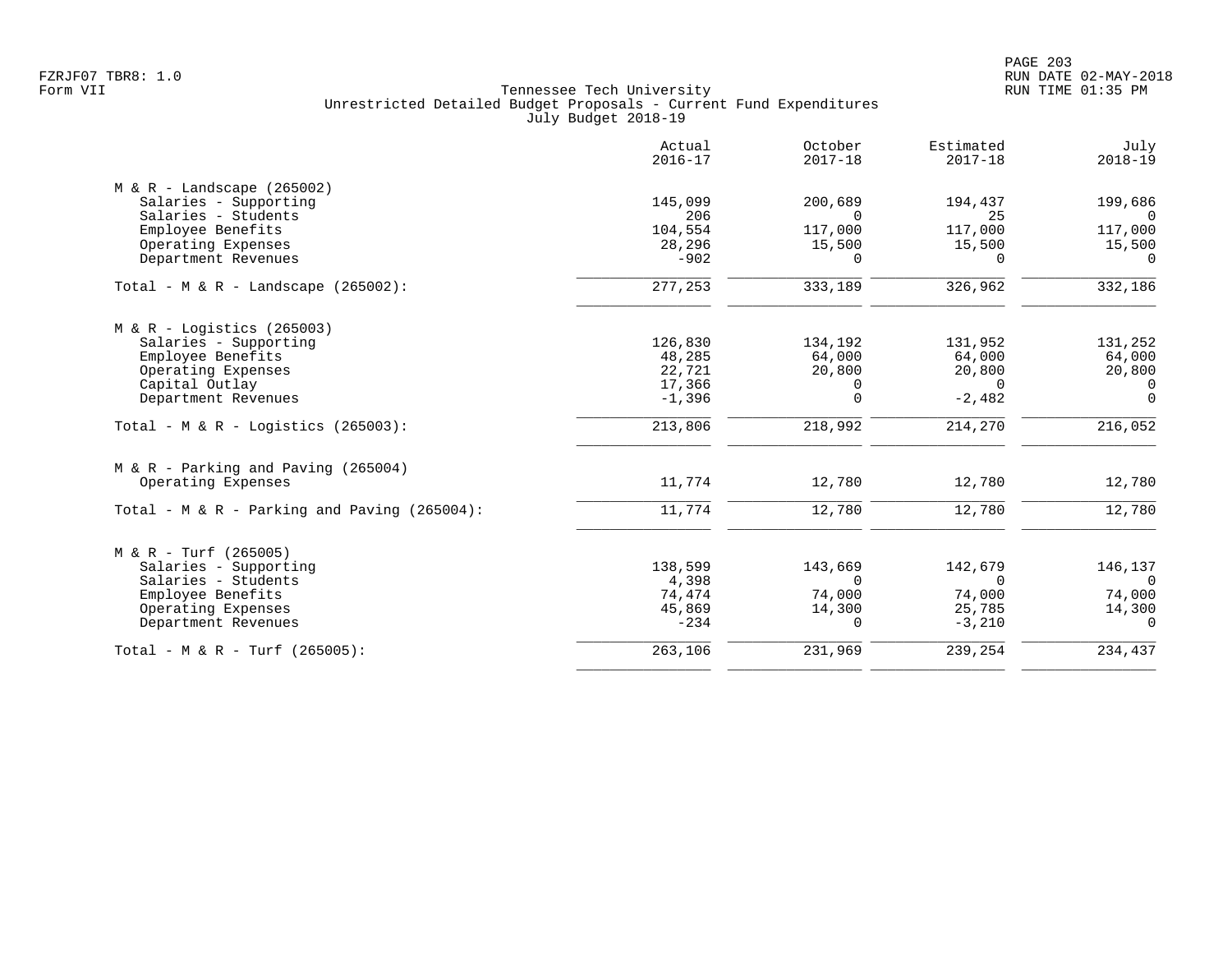|                                                                    | Actual<br>$2016 - 17$ | October<br>$2017 - 18$ | Estimated<br>$2017 - 18$ | July<br>$2018 - 19$ |
|--------------------------------------------------------------------|-----------------------|------------------------|--------------------------|---------------------|
| Major Repairs and Renovations (270000)<br>Operating Expenses       | 181,506               | 236,442                | 216,301                  | 160,120             |
| Total - Major Repairs and Renovations (270000):                    | 181,506               | 236,442                | 216,301                  | 160,120             |
| TBR Spouse Dependent Discount (700000)<br>Employee Benefits        | 76,508                | 54,160                 | 109,160                  | 109,160             |
| Total - TBR Spouse Dependent Discount (700000):                    | 76,508                | 54,160                 | 109,160                  | 109,160             |
| TBR Employ Remission PC191 (700001)<br>Employee Benefits           | 4,482                 | 6,530                  | 6,530                    | 6,530               |
| Total - TBR Employ Remission PC191 (700001):                       | 4,482                 | 6,530                  | 6,530                    | 6,530               |
| E and G Data Processing Allocation (700003)<br>Department Revenues | 40,879                | 41,790                 | 41,750                   | 42,090              |
| Total - E and G Data Processing Allocation (700003):               | 40,879                | 41,790                 | 41,750                   | 42,090              |
| E and G Claims Adjustment (700004)<br>Operating Expenses           | 24,413                | 24,410                 | 24,410                   | 24,410              |
| Total - E and G Claims Adjustment (700004):                        | 24,413                | 24,410                 | 24,410                   | 24,410              |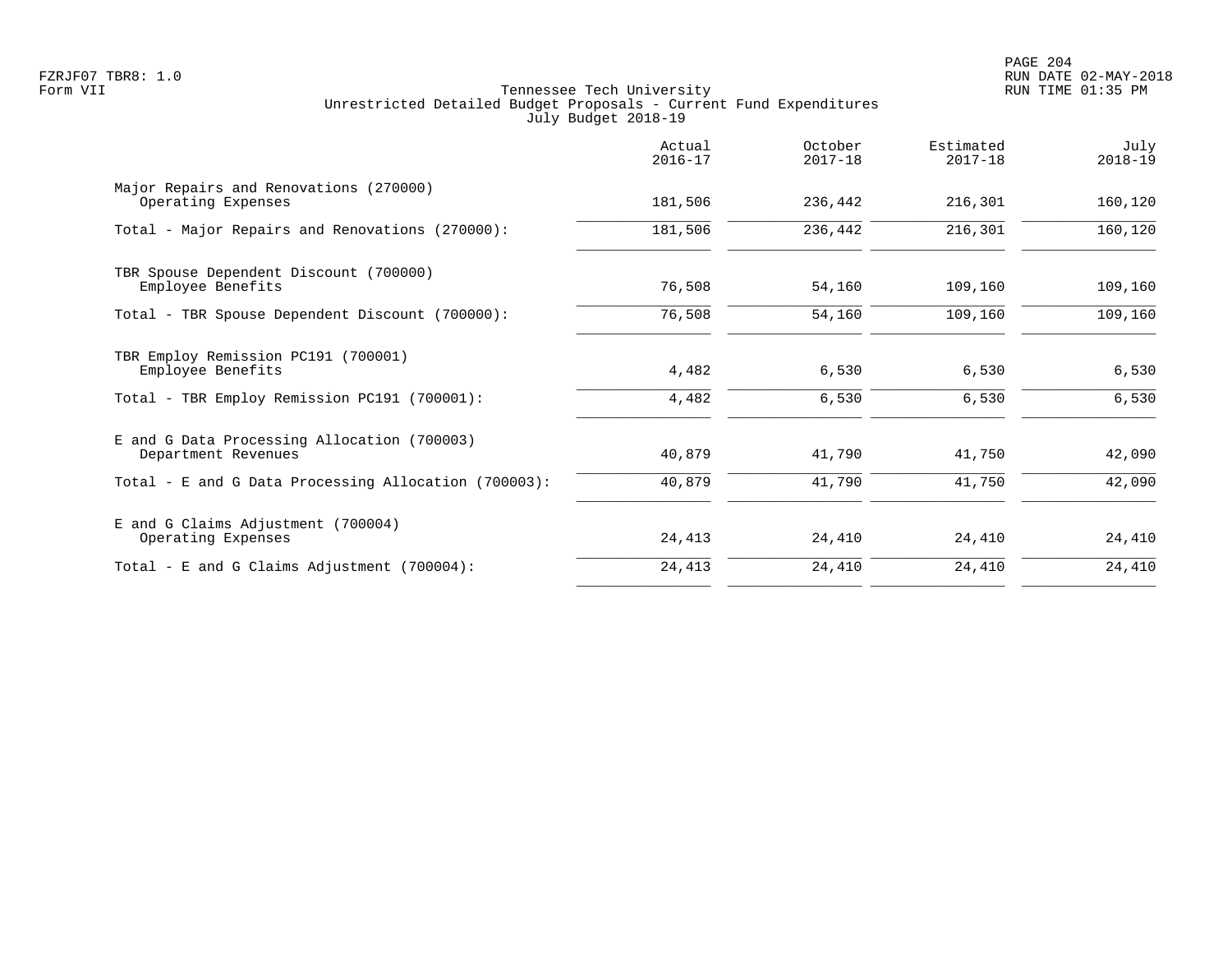|                                                                                                                                                        | Actual<br>$2016 - 17$                              | October<br>$2017 - 18$                         | Estimated<br>$2017 - 18$                       | July<br>$2018 - 19$                             |
|--------------------------------------------------------------------------------------------------------------------------------------------------------|----------------------------------------------------|------------------------------------------------|------------------------------------------------|-------------------------------------------------|
| $E$ and G Support (700005)<br>Salaries - Administrative<br>Salaries - Supporting<br>Salaries - Professional<br>Employee Benefits<br>Operating Expenses | 0<br>$\mathbf 0$<br>$\Omega$<br>11,923<br>$-9,516$ | $\Omega$<br>9,953<br>0<br>$\Omega$<br>$-8,352$ | $\Omega$<br>9,364<br>0<br>$\Omega$<br>$-7,902$ | 3,065<br>77,854<br>24,125<br>38,270<br>$-8,327$ |
| Total - E and G Support $(700005)$ :                                                                                                                   | 2,407                                              | 1,601                                          | 1,462                                          | 134,987                                         |
| E and G Other Salary Pool (700009)<br>Salaries - Supporting<br>Total - E and G Other Salary Pool $(700009)$ :                                          | 0<br>$\mathbf 0$                                   | 19,520<br>19,520                               | 19,520<br>19,520                               | 19,520<br>19,520                                |
| C C Security Trans (700015)<br>Operating Expenses                                                                                                      | $-60,000$                                          | $-60,000$                                      | $-60,000$                                      | $-60,000$                                       |
| Total - C C Security Trans $(700015)$ :                                                                                                                | $-60,000$                                          | $-60,000$                                      | $-60,000$                                      | $-60,000$                                       |
| App Plant Non Utility Allocation (700038)<br>Department Revenues                                                                                       | $-909,100$                                         | $-891,700$                                     | $-957,470$                                     | $-984, 150$                                     |
| Total - App Plant Non Utility Allocation (700038):                                                                                                     | $-909,100$                                         | $-891,700$                                     | $-957,470$                                     | $-984, 150$                                     |
| App Plant Utilities Allocation (700039)<br>Department Revenues                                                                                         | $-732,760$                                         | $-847,630$                                     | $-847,630$                                     | $-937,860$                                      |
| Total - App Plant Utilities Allocation (700039):                                                                                                       | $-732,760$                                         | $-847,630$                                     | $-847,630$                                     | $-937,860$                                      |
|                                                                                                                                                        |                                                    |                                                |                                                |                                                 |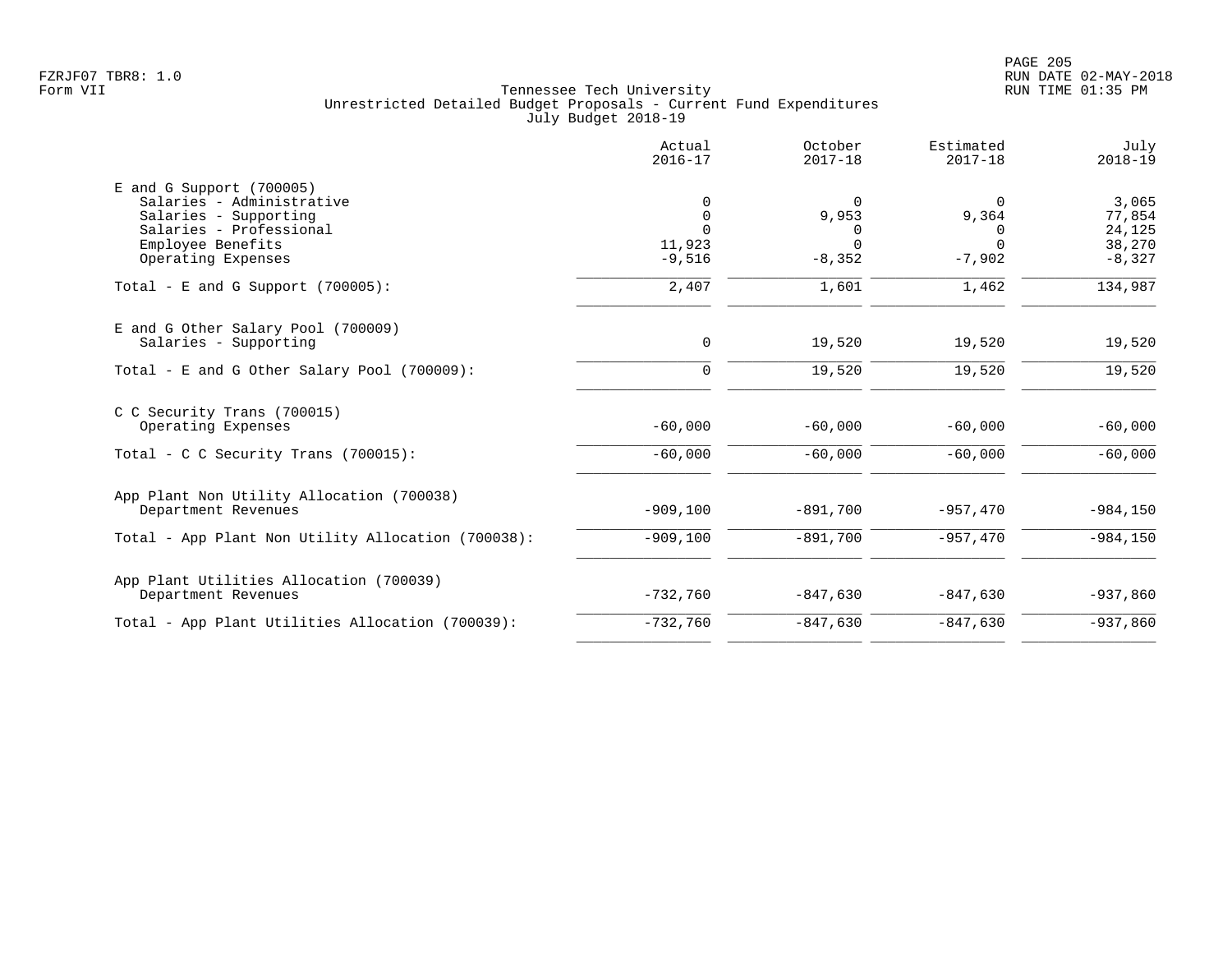PAGE 206 FZRJF07 TBR8: 1.0 RUN DATE 02-MAY-2018

|                                                                              | Actual<br>$2016 - 17$ | October<br>$2017 - 18$ | Estimated<br>$2017 - 18$ | July<br>$2018 - 19$ |
|------------------------------------------------------------------------------|-----------------------|------------------------|--------------------------|---------------------|
| App Plant CC Utility Alloc (700042)<br>Department Revenues                   | $-16,190$             | $-22,630$              | $-21,340$                | $-21,340$           |
| Total - App Plant CC Utility Alloc (700042):                                 | $-16,190$             | $-22,630$              | $-21,340$                | $-21,340$           |
| App Plant CC Non Utility Alloc (700043)<br>Department Revenues               | $-64,300$             | $-68,120$              | $-69,400$                | $-69,400$           |
| Total - App Plant CC Non Utility Alloc (700043):                             | $-64,300$             | $-68,120$              | $-69,400$                | $-69,400$           |
| Post Office Allocation (700045)<br>Operating Expenses<br>Department Revenues | $\Omega$<br>5,680     | 4,810<br>$\Omega$      | 4,810<br>$\Omega$        | 4,810<br>$\Omega$   |
| Total - Post Office Allocation (700045):                                     | 5,680                 | 4,810                  | 4,810                    | 4,810               |
| Building Maintenance Support (700052)<br>Employee Benefits                   | 0                     | 7,900                  | 7,900                    | 7,900               |
| Total - Building Maintenance Support (700052):                               | $\mathbf 0$           | 7,900                  | 7,900                    | 7,900               |
| TTU Staff Tuit Maint Reimbursment (700068)<br>Employee Benefits              | 2,013                 | 0                      | 0                        | 0                   |
| Total - TTU Staff Tuit Maint Reimbursment (700068):                          | 2,013                 | $\mathbf 0$            | 0                        | $\mathbf 0$         |
|                                                                              |                       |                        |                          |                     |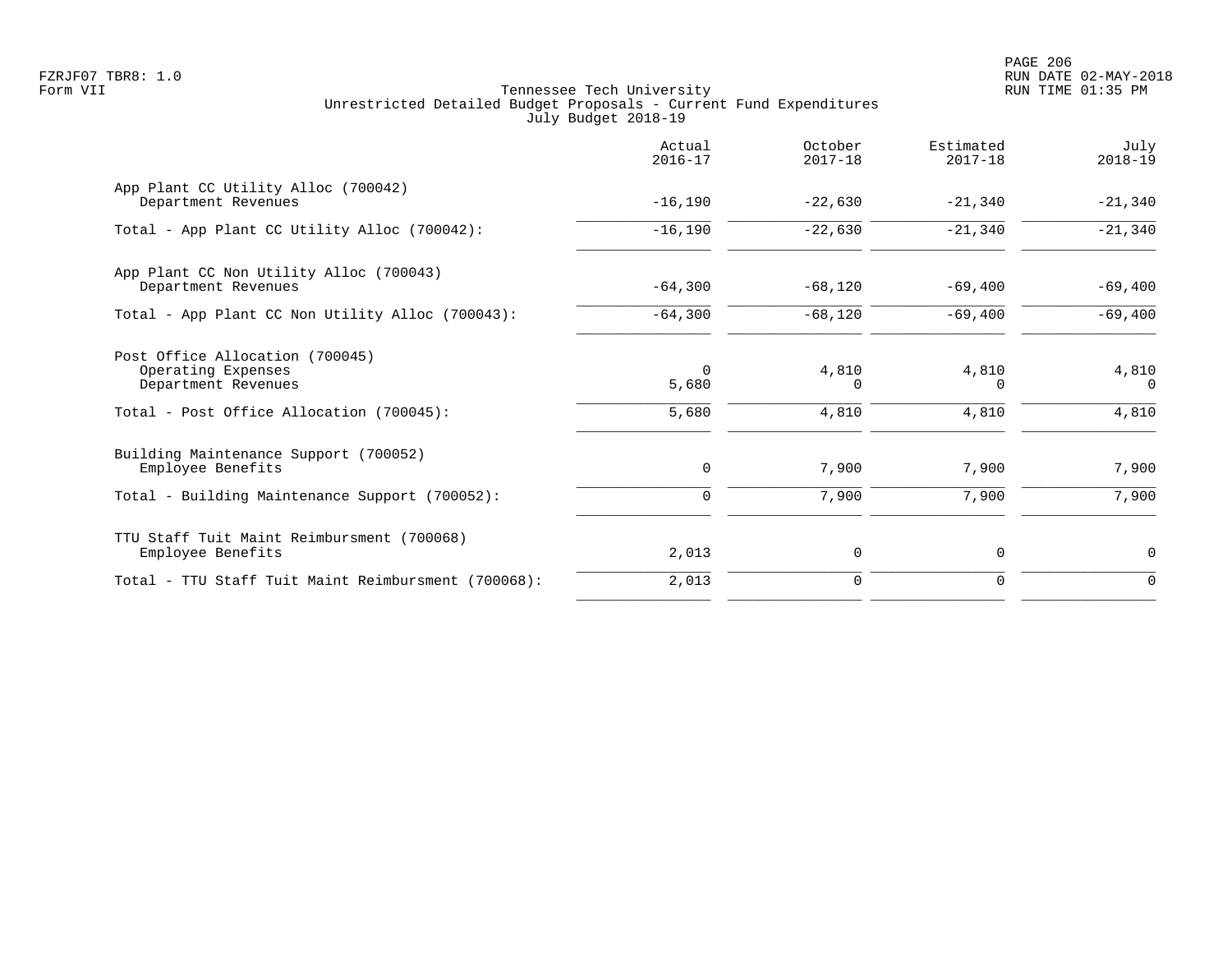# FZRJF07 TBR8: 1.0 RUN DATE 02-MAY-2018 Tennessee Tech University Unrestricted Detailed Budget Proposals - Current Fund Expenditures July Budget 2018-19

|                               | Actual<br>$2016 - 17$ | October<br>$2017 - 18$ | Estimated<br>$2017 - 18$ | July<br>$2018 - 19$ |
|-------------------------------|-----------------------|------------------------|--------------------------|---------------------|
| Total - Physical Plant (500): |                       |                        |                          |                     |
| Salaries - Administrative     | 118,892               | 122,940                | 122,940                  | 126,313             |
| Salaries - Supporting         | 2,666,717             | 2,903,275              | 2,859,643                | 3,035,919           |
| Salaries - Students           | 60,100                | 16,778                 | 24,274                   | 21,438              |
| Salaries - Professional       | 869,573               | 933,566                | 980,723                  | 1,003,571           |
| Employee Benefits             | 1,879,723             | 2, 251, 516            | 2,341,516                | 2,379,836           |
| Travel                        | 14,208                | 9,800                  | 14,900                   | 9,640               |
| Operating Expenses            | 8,912,748             | 9,536,640              | 9,639,362                | 9,688,767           |
| Capital Outlay                | 71,412                | $\Omega$               | 11,855                   | $\Omega$            |
| Department Revenues           | $-1,770,588$          | $-2,087,290$           | $-2.185.812$             | $-2, 269, 660$      |
| Total                         | 12,822,785            | 13,687,225             | 13,809,401               | 13,995,824          |
|                               |                       |                        |                          |                     |
| Total - Physical Plant (50):  |                       |                        |                          |                     |
| Salaries - Administrative     | 118,892               | 122,940                | 122,940                  | 126,313             |
| Salaries - Supporting         | 2,666,717             | 2,903,275              | 2,859,643                | 3,035,919           |
| Salaries - Students           | 60,100                | 16,778                 | 24,274                   | 21,438              |
| Salaries - Professional       | 869,573               | 933,566                | 980,723                  | 1,003,571           |
| Employee Benefits             | 1,879,723             | 2, 251, 516            | 2,341,516                | 2,379,836           |
| Travel                        | 14,208                | 9,800                  | 14,900                   | 9,640               |
| Operating Expense             | 8,912,748             | 9,536,640              | 9,639,362                | 9,688,767           |
| Capital Outlay                | 71,412                | $\Omega$               | 11,855                   | $\Omega$            |
| Department Revenues           | $-1,770,588$          | $-2,087,290$           | $-2,185,812$             | $-2, 269, 660$      |
| Total                         | 12,822,785            | 13,687,225             | 13,809,401               | 13,995,824          |
|                               |                       |                        |                          |                     |

 Scholarships and Fellowships (55) Scholarships and Fellowships (550)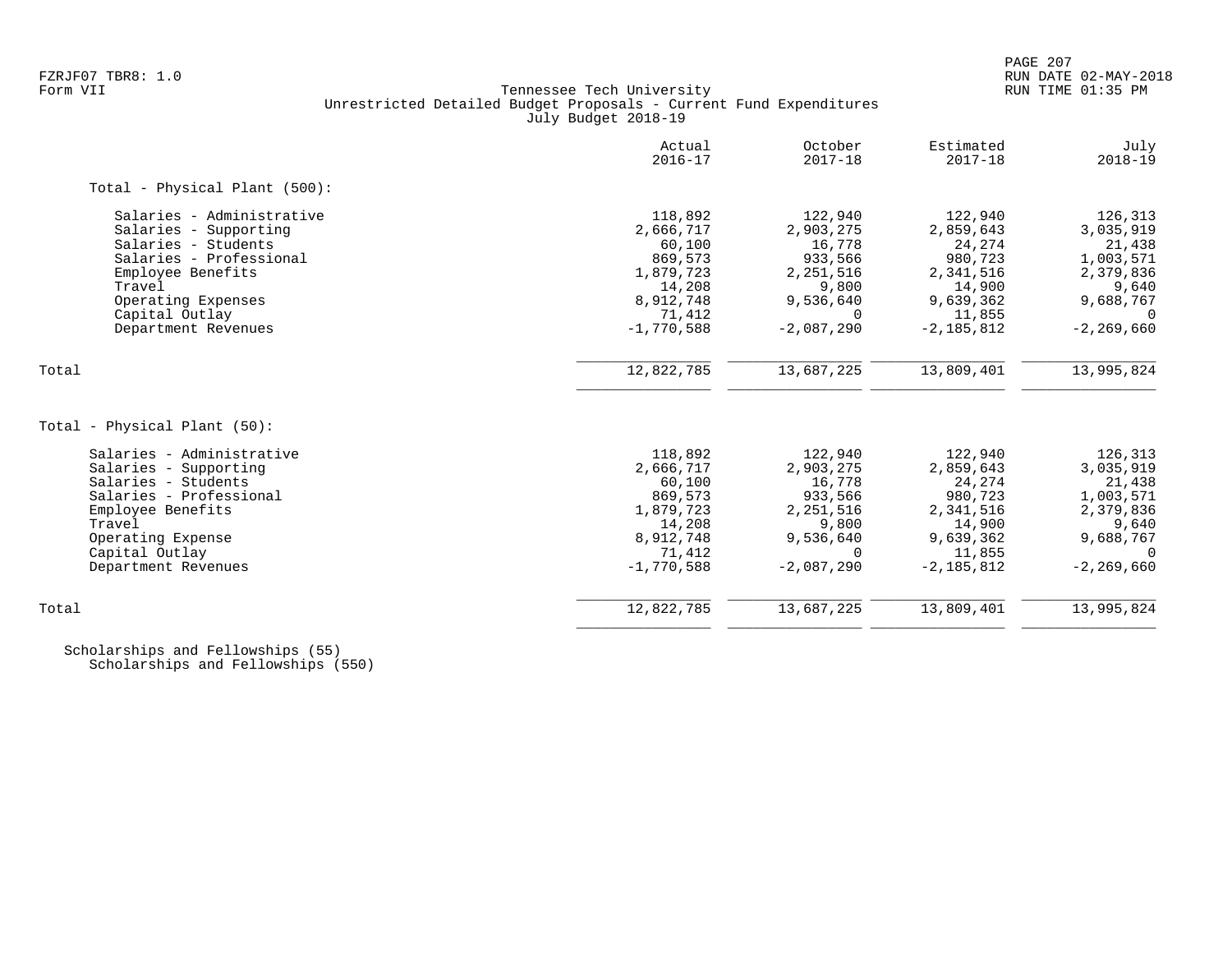|                                                                  | Actual<br>$2016 - 17$ | October<br>$2017 - 18$ | Estimated<br>$2017 - 18$ | July<br>$2018 - 19$ |
|------------------------------------------------------------------|-----------------------|------------------------|--------------------------|---------------------|
| Alumni Scholarships (120019)<br>Operating Expenses               | 16,000                | 12,780                 | 12,780                   | 12,780              |
| Total - Alumni Scholarships (120019):                            | 16,000                | 12,780                 | 12,780                   | 12,780              |
| Honors Scholarship (121901)<br>Operating Expenses                | 347,418               | 610,640                | 245,640                  | 610,640             |
| Total - Honors Scholarship (121901):                             | 347,418               | 610,640                | 245,640                  | 610,640             |
| Comm Coll Scholarship (121902)<br>Operating Expenses             | 1,219,196             | 1,219,230              | 969,230                  | 1,219,230           |
| Total - Comm Coll Scholarship (121902):                          | 1,219,196             | 1,219,230              | 969,230                  | 1,219,230           |
| Financial Aid Housing Scholarship (122003)<br>Operating Expenses | 22,430                | 39,600                 | 39,600                   | 39,600              |
| Total - Financial Aid Housing Scholarship (122003):              | 22,430                | 39,600                 | 39,600                   | 39,600              |
| SEOG Matching (122004)<br>Operating Expenses                     | 79,249                | 64,690                 | 79,690                   | 64,690              |
| Total - SEOG Matching (122004):                                  | 79,249                | 64,690                 | 79,690                   | 64,690              |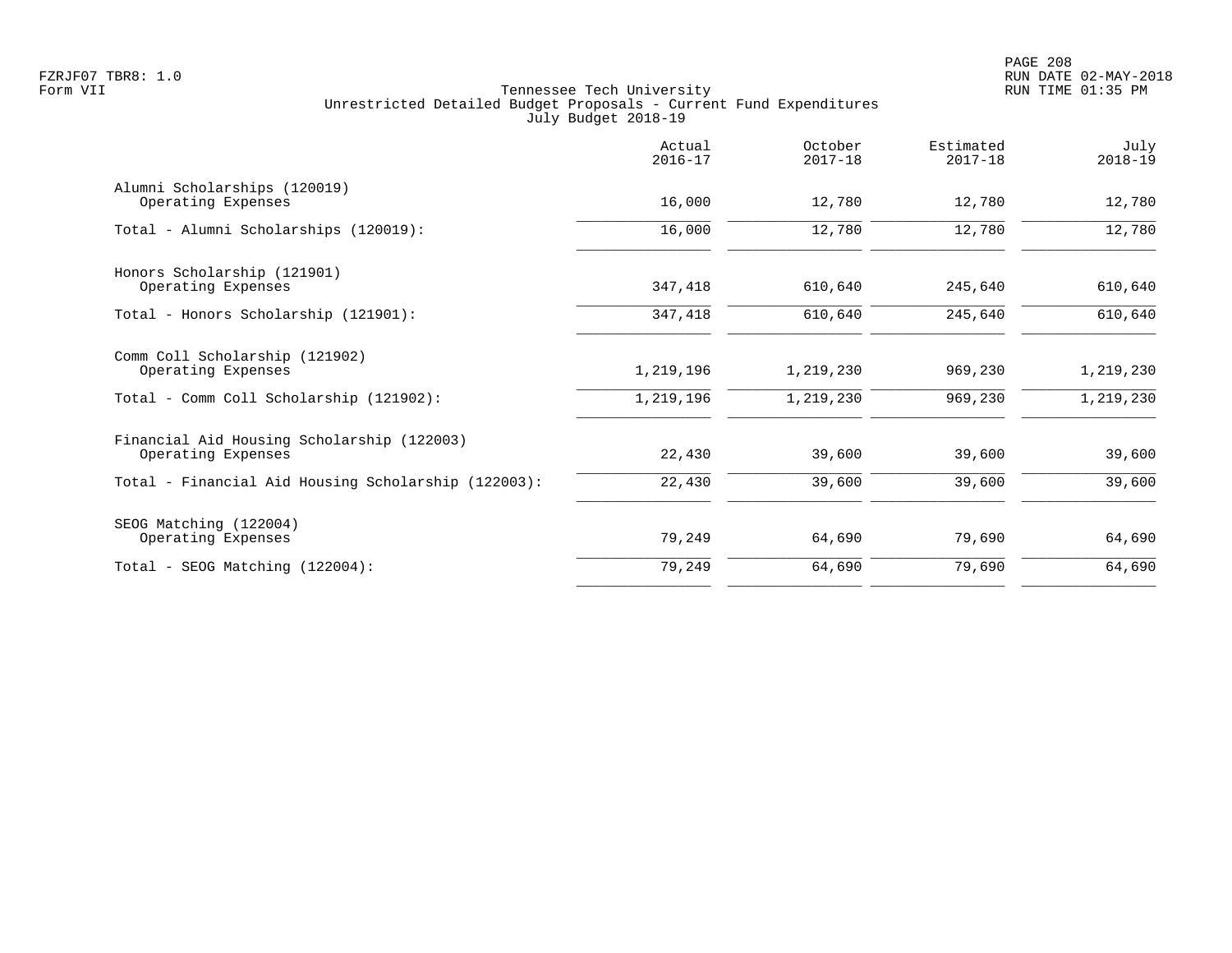|                                                         | Actual<br>$2016 - 17$ | October<br>$2017 - 18$ | Estimated<br>$2017 - 18$ | July<br>$2018 - 19$ |
|---------------------------------------------------------|-----------------------|------------------------|--------------------------|---------------------|
| UAS (122005)<br>Operating Expenses                      | 5,281,036             | 6,602,330              | 5,872,330                | 6,102,330           |
| Total - UAS (122005):                                   | 5,281,036             | 6,602,330              | 5,872,330                | 6,102,330           |
| Science Fair Scholarship (123011)<br>Operating Expenses | 4,500                 | 31,650                 | 31,650                   | 31,650              |
| Total - Science Fair Scholarship (123011):              | 4,500                 | 31,650                 | 31,650                   | 31,650              |
| Alumni OST Scholarship (123012)<br>Operating Expenses   | 27,000                | 38,310                 | 38,310                   | 38,310              |
| Total - Alumni OST Scholarship (123012):                | 27,000                | 38,310                 | 38,310                   | 38,310              |
| Boys Girls State Sch (123014)<br>Operating Expenses     | 4,000                 | 11,780                 | 11,780                   | 11,780              |
| Total - Boys Girls State Sch (123014):                  | 4,000                 | 11,780                 | 11,780                   | 11,780              |
| Admissions Hounsing Sch (123015)<br>Operating Expenses  | 252,264               | 267,440                | 142,440                  | 267,440             |
| Total - Admissions Hounsing Sch (123015):               | 252,264               | 267,440                | 142,440                  | 267,440             |
|                                                         |                       |                        |                          |                     |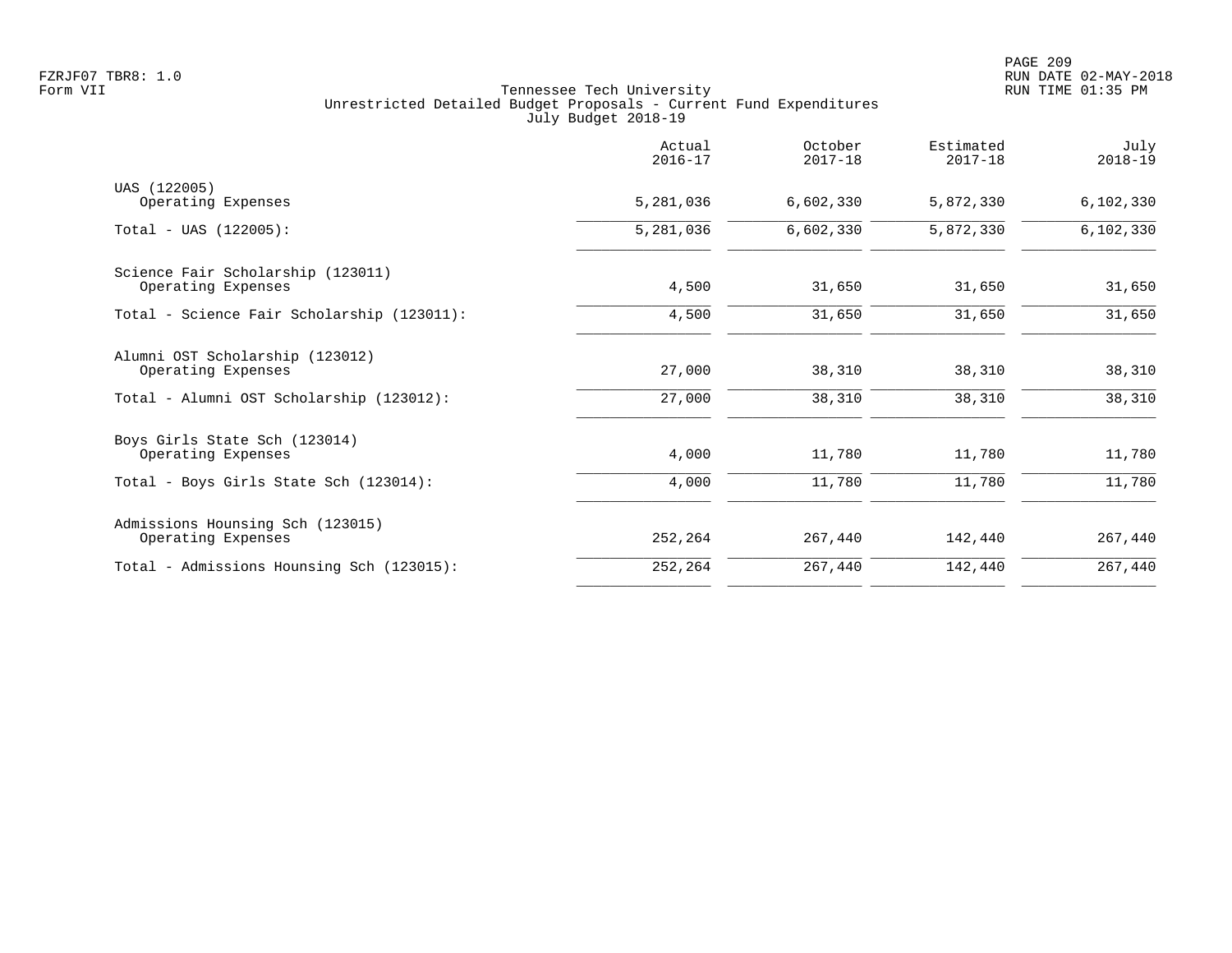|                                                               | Actual<br>$2016 - 17$ | October<br>$2017 - 18$ | Estimated<br>$2017 - 18$ | July<br>$2018 - 19$ |
|---------------------------------------------------------------|-----------------------|------------------------|--------------------------|---------------------|
| African Am Undergrad Sch (123017)<br>Operating Expenses       | 167,050               | 251,300                | 251,300                  | 251,300             |
| Total - African Am Undergrad Sch (123017):                    | 167,050               | 251,300                | 251,300                  | 251,300             |
| Minority Housing Sch (123018)<br>Operating Expenses           | $\mathbf 0$           | 810                    | 810                      | 810                 |
| Total - Minority Housing Sch (123018):                        | $\Omega$              | 810                    | 810                      | 810                 |
| Veterans Yellow Ribbon Program (123020)<br>Operating Expenses | 44,541                | 44,542                 | 44,542                   | 44,542              |
| Total - Veterans Yellow Ribbon Program (123020):              | 44,541                | 44,542                 | 44,542                   | 44,542              |
| University Summer Scholarships (123021)<br>Operating Expenses | 114,185               | 115,000                | 115,000                  | 115,000             |
| Total - University Summer Scholarships (123021):              | 114,185               | 115,000                | 115,000                  | 115,000             |
| TnCIS Study Abroad Scholarship (123708)<br>Operating Expenses | 7,990                 | 0                      | 0                        | $\mathbf 0$         |
| Total - TnCIS Study Abroad Scholarship (123708):              | 7,990                 | $\Omega$               | 0                        | $\Omega$            |
|                                                               |                       |                        |                          |                     |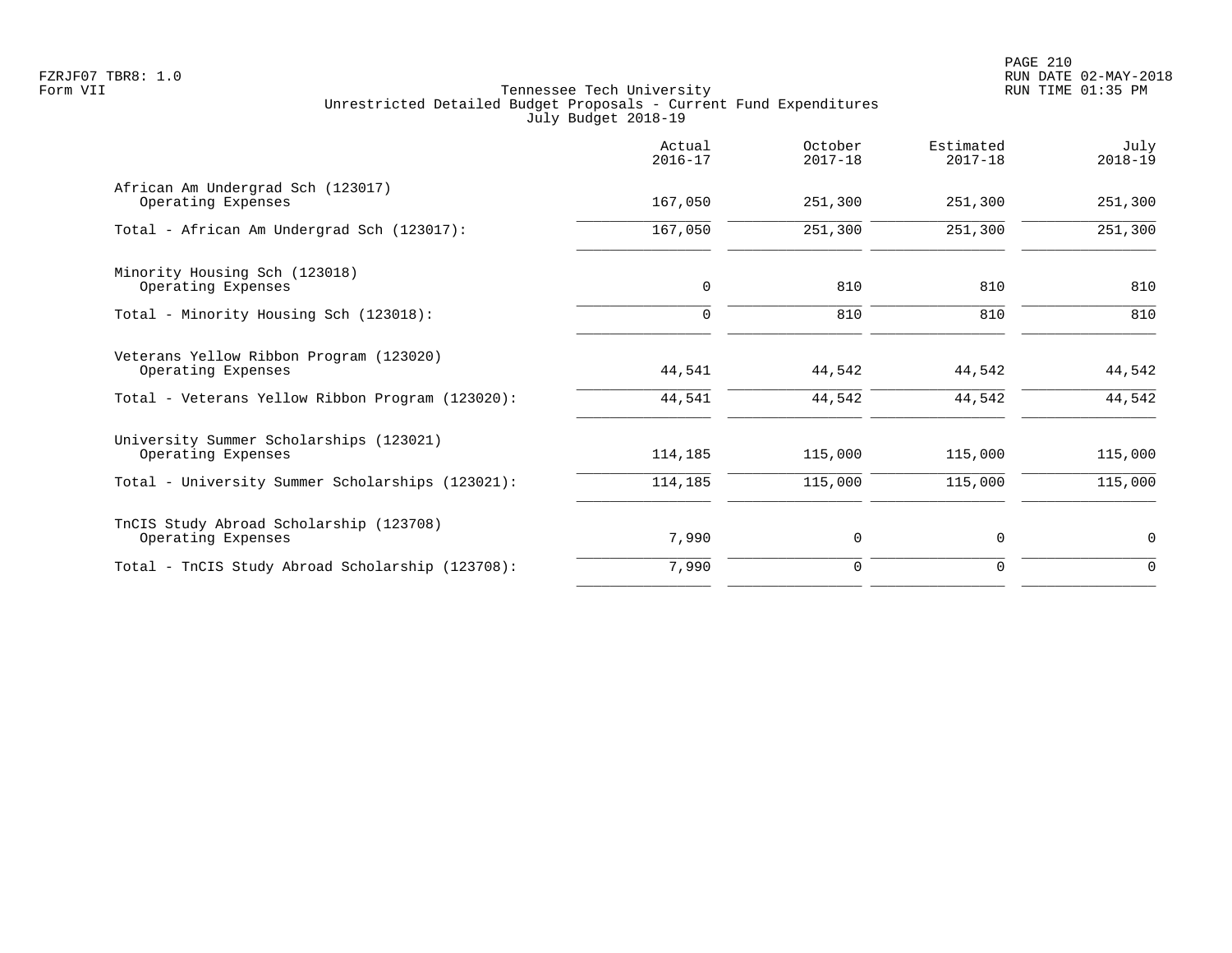|                                                                    | Actual<br>$2016 - 17$ | October<br>$2017 - 18$ | Estimated<br>$2017 - 18$ | July<br>$2018 - 19$ |
|--------------------------------------------------------------------|-----------------------|------------------------|--------------------------|---------------------|
| UAS International (123720)<br>Operating Expenses                   | $\mathbf 0$           | 12,200                 | 12,200                   | 12,200              |
| Total - UAS International (123720):                                | $\mathbf 0$           | 12,200                 | 12,200                   | 12,200              |
| International Merit Scholarship (123721)<br>Operating Expenses     | 669,430               | 542,880                | 597,880                  | 542,880             |
| Total - International Merit Scholarship (123721):                  | 669,430               | 542,880                | 597,880                  | 542,880             |
| International Legacy Scholarship (123722)<br>Operating Expenses    | 7,000                 | 13,920                 | 13,920                   | 13,920              |
| Total - International Legacy Scholarship (123722):                 | 7,000                 | 13,920                 | 13,920                   | 13,920              |
| Multinational Enhancement Svc Schol (123723)<br>Operating Expenses | 197,243               | 371,200                | 191,200                  | 371,200             |
| Total - Multinational Enhancement Svc Schol (123723):              | 197,243               | 371,200                | 191,200                  | 371,200             |
| Fulbright Scholars OST (123724)<br>Operating Expenses              | 110,920               | 118,200                | 118,200                  | 118,200             |
| Total - Fulbright Scholars OST (123724):                           | 110,920               | 118,200                | 118,200                  | 118,200             |
|                                                                    |                       |                        |                          |                     |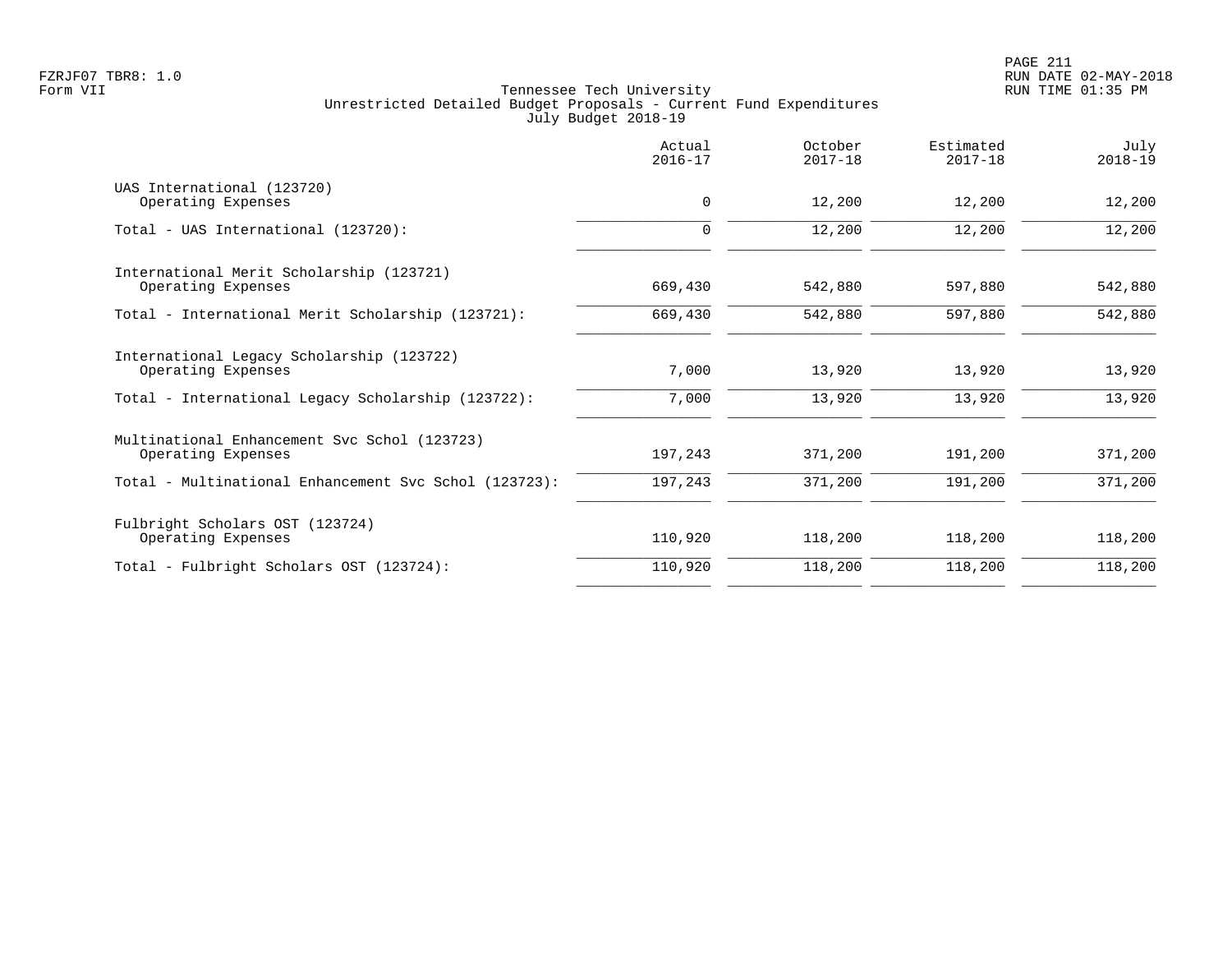PAGE 212 FZRJF07 TBR8: 1.0 RUN DATE 02-MAY-2018

|                                                               | Actual<br>$2016 - 17$ | October<br>$2017 - 18$ | Estimated<br>$2017 - 18$ | July<br>$2018 - 19$ |
|---------------------------------------------------------------|-----------------------|------------------------|--------------------------|---------------------|
| Institutional Scholarship Fund (123800)<br>Operating Expenses | 32,726                | 20,000                 | 20,000                   | 20,000              |
| Total - Institutional Scholarship Fund (123800):              | 32,726                | 20,000                 | 20,000                   | 20,000              |
| ROTC Housing Scholarship (125601)<br>Operating Expenses       | 97,776                | 123,810                | 123,810                  | 123,810             |
| Total - ROTC Housing Scholarship (125601):                    | 97,776                | 123,810                | 123,810                  | 123,810             |
| ROTC STEM Scholarships (125604)<br>Operating Expenses         | 135,306               | 100,000                | 100,000                  | 100,000             |
| Total - ROTC STEM Scholarships (125604):                      | 135,306               | 100,000                | 100,000                  | 100,000             |
| Varsity Spirit Scholarship (129008)<br>Operating Expenses     | $\mathbf 0$           | 5,000                  | 5,000                    | 5,000               |
| Total - Varsity Spirit Scholarship (129008):                  | 0                     | 5,000                  | 5,000                    | 5,000               |
| Chemistry LM Scholarships (131509)<br>Operating Expenses      | 4,514                 | 44,655                 | 44,655                   | 12,613              |
| Total - Chemistry LM Scholarships (131509):                   | 4,514                 | 44,655                 | 44,655                   | 12,613              |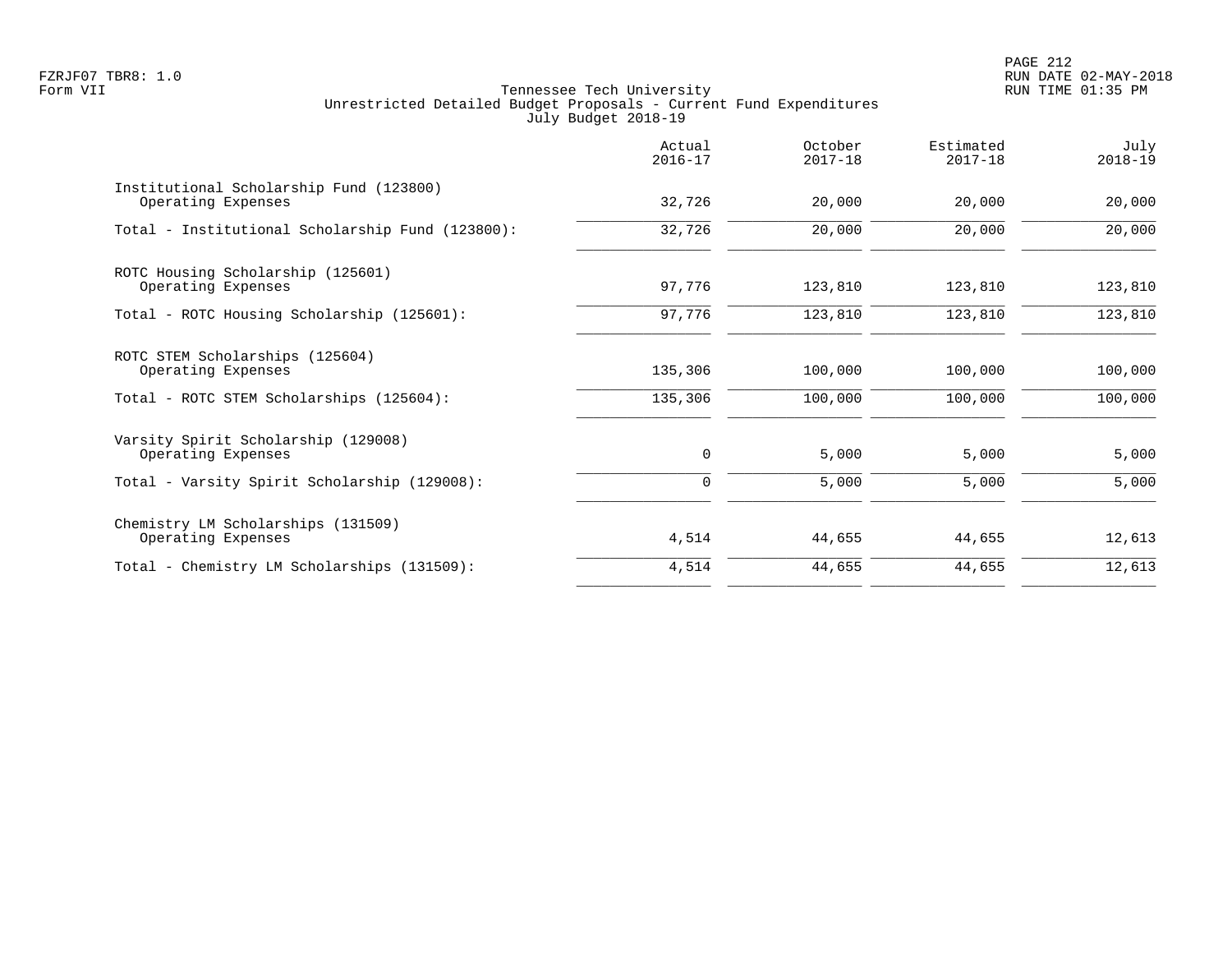PAGE 213 FZRJF07 TBR8: 1.0 RUN DATE 02-MAY-2018

|                                                             | Actual<br>$2016 - 17$ | October<br>$2017 - 18$ | Estimated<br>$2017 - 18$ | July<br>$2018 - 19$ |
|-------------------------------------------------------------|-----------------------|------------------------|--------------------------|---------------------|
| Physics LM Scholarships (135009)<br>Operating Expenses      | $\mathbf 0$           | 21,264                 | 21,264                   | 3,005               |
| Total - Physics LM Scholarships (135009):                   | 0                     | 21,264                 | 21,264                   | 3,005               |
| Don Cook Scholarship (140020)<br>Operating Expenses         | $\mathbf 0$           | 500                    | 500                      | 500                 |
| Total - Don Cook Scholarship (140020):                      | 0                     | 500                    | 500                      | 500                 |
| Restricted Ext Prog Regl Dev (180013)<br>Operating Expenses | $-228$                | 910                    | 910                      | 910                 |
| Total - Restricted Ext Prog Regl Dev (180013):              | $-228$                | 910                    | 910                      | 910                 |
| Athletic Book Account (600057)<br>Operating Expenses        | 158,929               | 125,000                | 125,000                  | 125,000             |
| Total - Athletic Book Account (600057):                     | 158,929               | 125,000                | 125,000                  | 125,000             |
| Athletic Book Trans Out (600058)<br>Operating Expenses      | $-158,929$            | $-125,000$             | $-125,000$               | $-125,000$          |
| Total - Athletic Book Trans Out (600058):                   | $-158,929$            | $-125,000$             | $-125,000$               | $-125,000$          |
|                                                             |                       |                        |                          |                     |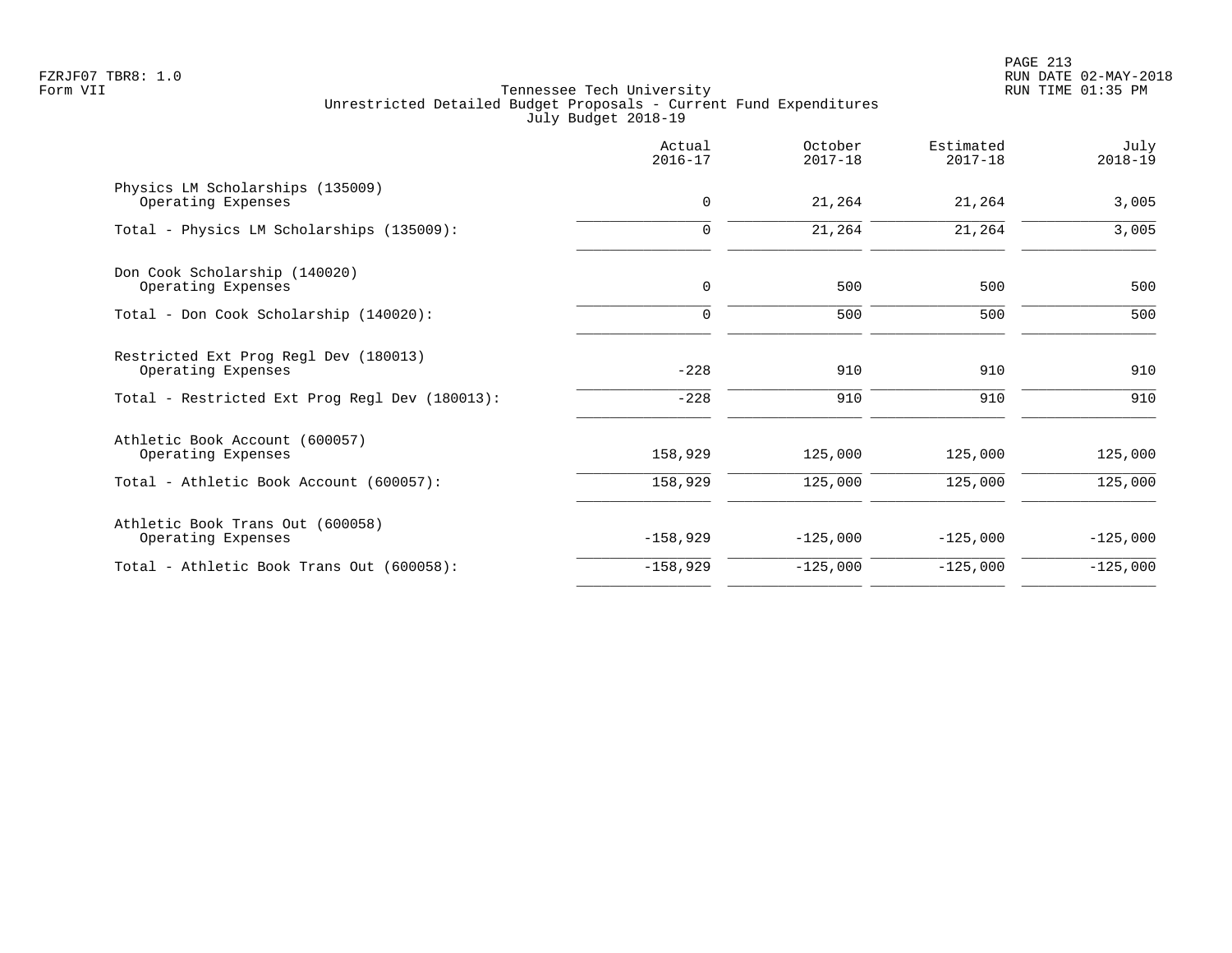PAGE 214 FZRJF07 TBR8: 1.0 RUN DATE 02-MAY-2018

|                                                                | Actual<br>$2016 - 17$ | October<br>$2017 - 18$ | Estimated<br>$2017 - 18$ | July<br>$2018 - 19$ |
|----------------------------------------------------------------|-----------------------|------------------------|--------------------------|---------------------|
| Athletic Student Therapy Center (600062)<br>Operating Expenses | 10,466                | 0                      | $\mathbf 0$              | $\overline{0}$      |
| Total - Athletic Student Therapy Center (600062):              | 10,466                | 0                      | 0                        | $\Omega$            |
| Football Scholarships (601060)                                 |                       |                        |                          |                     |
| Operating Expenses                                             | 1,760,521             | 1,815,330              | 1,823,500                | 1,815,330           |
| Total - Football Scholarships (601060):                        | 1,760,521             | 1,815,330              | 1,823,500                | 1,815,330           |
| Mens Basketball Scholarships (601061)<br>Operating Expenses    | 394,434               | 478,660                | 444,180                  | 478,660             |
| Total - Mens Basketball Scholarships (601061):                 | 394,434               | 478,660                | 444,180                  | 478,660             |
| Baseball Scholarships (601062)                                 |                       |                        |                          |                     |
| Operating Expenses                                             | 287,684               | 347,730                | 294,030                  | 347,730             |
| Total - Baseball Scholarships (601062):                        | 287,684               | 347,730                | 294,030                  | 347,730             |
| Mens Tennis Scholarships (601064)                              |                       |                        |                          |                     |
| Operating Expenses                                             | 169,981               | 163,060                | 157,170                  | 163,060             |
| Total - Mens Tennis Scholarships (601064):                     | 169,981               | 163,060                | 157,170                  | 163,060             |
|                                                                |                       |                        |                          |                     |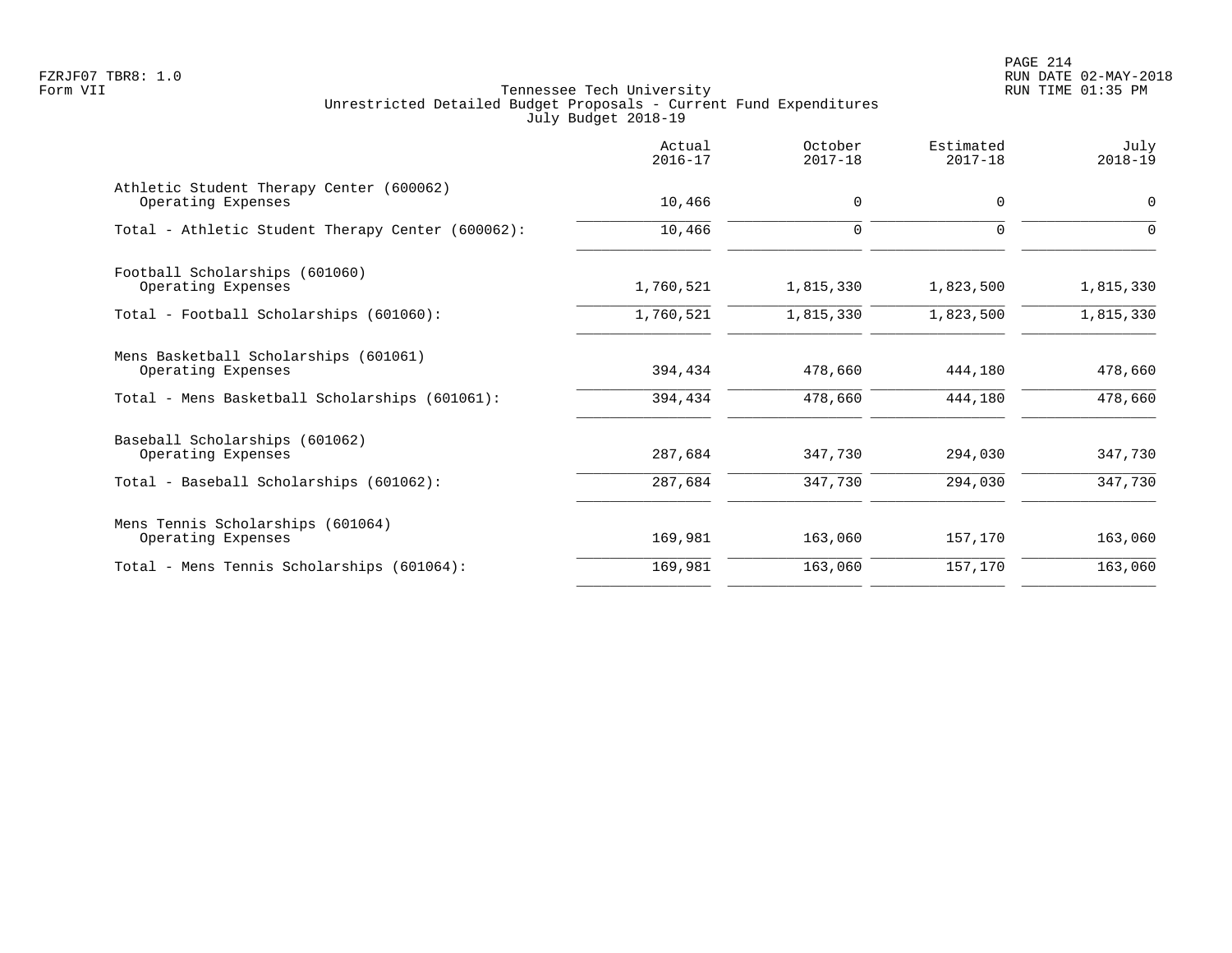|                                                                | Actual<br>$2016 - 17$ | October<br>$2017 - 18$ | Estimated<br>$2017 - 18$ | July<br>$2018 - 19$ |
|----------------------------------------------------------------|-----------------------|------------------------|--------------------------|---------------------|
| Mens Golf Scholarships (601065)<br>Operating Expenses          | 56,846                | 88,100                 | 71,820                   | 88,100              |
| Total - Mens Golf Scholarships (601065):                       | 56,846                | 88,100                 | 71,820                   | 88,100              |
| Mens Cross Country Scholarships (601066)<br>Operating Expenses | 172,312               | 164,520                | 165,100                  | 164,520             |
| Total - Mens Cross Country Scholarships (601066):              | 172,312               | 164,520                | 165,100                  | 164,520             |
| Womens Basketball Scholarships (602060)<br>Operating Expenses  | 310,964               | 507,595                | 457,425                  | 507,595             |
| Total - Womens Basketball Scholarships (602060):               | 310,964               | 507,595                | 457,425                  | 507,595             |
| Womens Volleyball Scholarships (602061)<br>Operating Expenses  | 409,325               | 432,870                | 399,770                  | 432,870             |
| Total - Womens Volleyball Scholarships (602061):               | 409,325               | 432,870                | 399,770                  | 432,870             |
| Womens Golf Scholarships (602063)<br>Operating Expenses        | 100,438               | 157,530                | 119,450                  | 157,530             |
| Total - Womens Golf Scholarships (602063):                     | 100,438               | 157,530                | 119,450                  | 157,530             |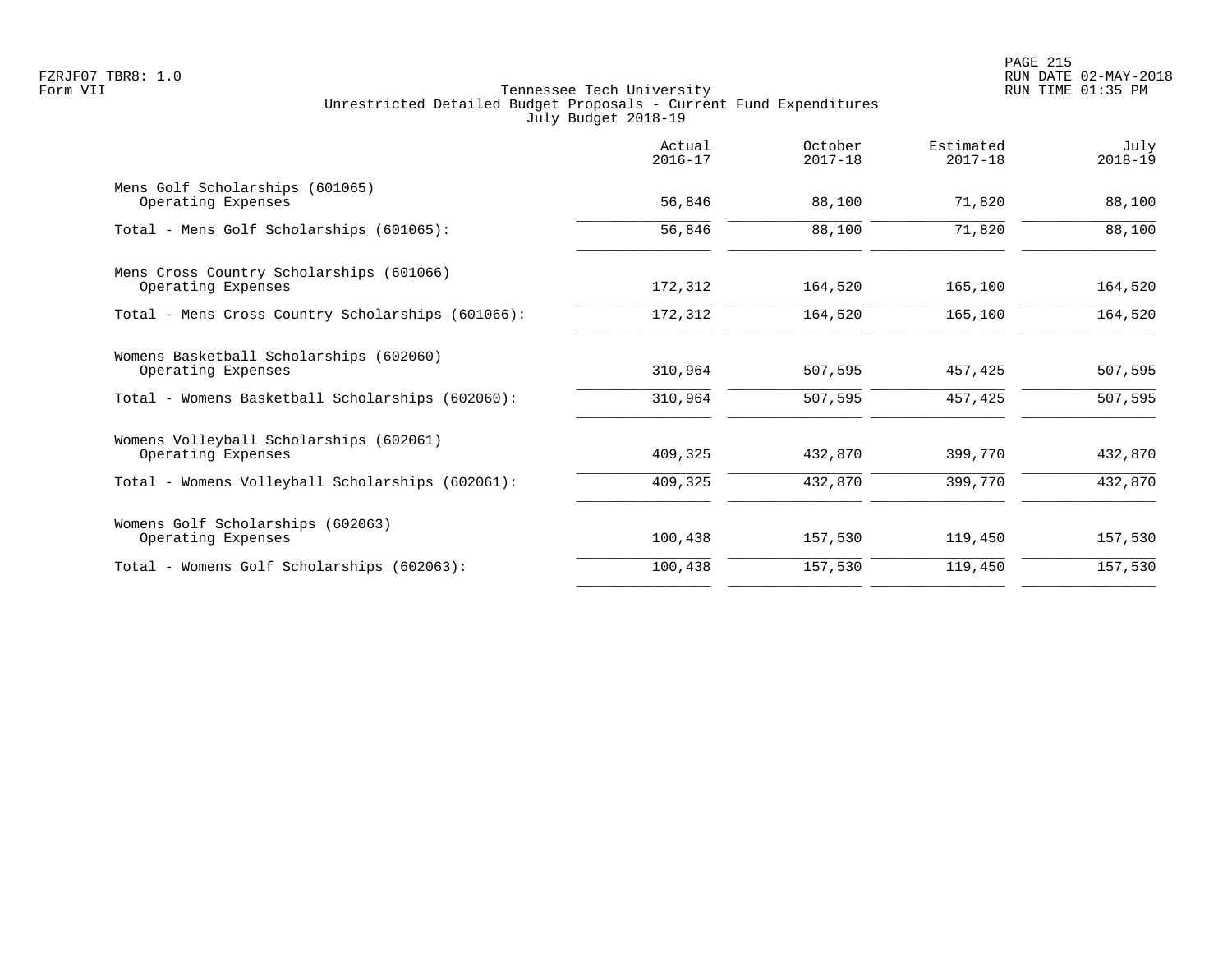|                                                                  | Actual<br>$2016 - 17$ | October<br>$2017 - 18$ | Estimated<br>$2017 - 18$ | July<br>$2018 - 19$ |
|------------------------------------------------------------------|-----------------------|------------------------|--------------------------|---------------------|
| Womens Softball Scholarships (602064)<br>Operating Expenses      | 280,784               | 377,560                | 281,930                  | 377,560             |
| Total - Womens Softball Scholarships (602064):                   | 280,784               | 377,560                | 281,930                  | 377,560             |
| Womens Cross Country Scholarships (602065)<br>Operating Expenses | 455,297               | 518,980                | 374,980                  | 518,980             |
| Total - Womens Cross Country Scholarships (602065):              | 455,297               | 518,980                | 374,980                  | 518,980             |
| Womens Soccer Scholarships (602066)<br>Operating Expenses        | 444,205               | 495,310                | 431,210                  | 495,310             |
| Total - Womens Soccer Scholarships (602066):                     | 444,205               | 495,310                | 431,210                  | 495,310             |
| Graduation Incentive Sch (650006)<br>Operating Expenses          | 150,040               | 146,530                | 147,530                  | 146,530             |
| Total - Graduation Incentive Sch (650006):                       | 150,040               | 146,530                | 147,530                  | 146,530             |
| TBR Spouse Dependent Discount (700000)<br>Operating Expenses     | 238                   | 8,960                  | 13,460                   | 8,960               |
| Total - TBR Spouse Dependent Discount (700000):                  | 238                   | 8,960                  | 13,460                   | 8,960               |
|                                                                  |                       |                        |                          |                     |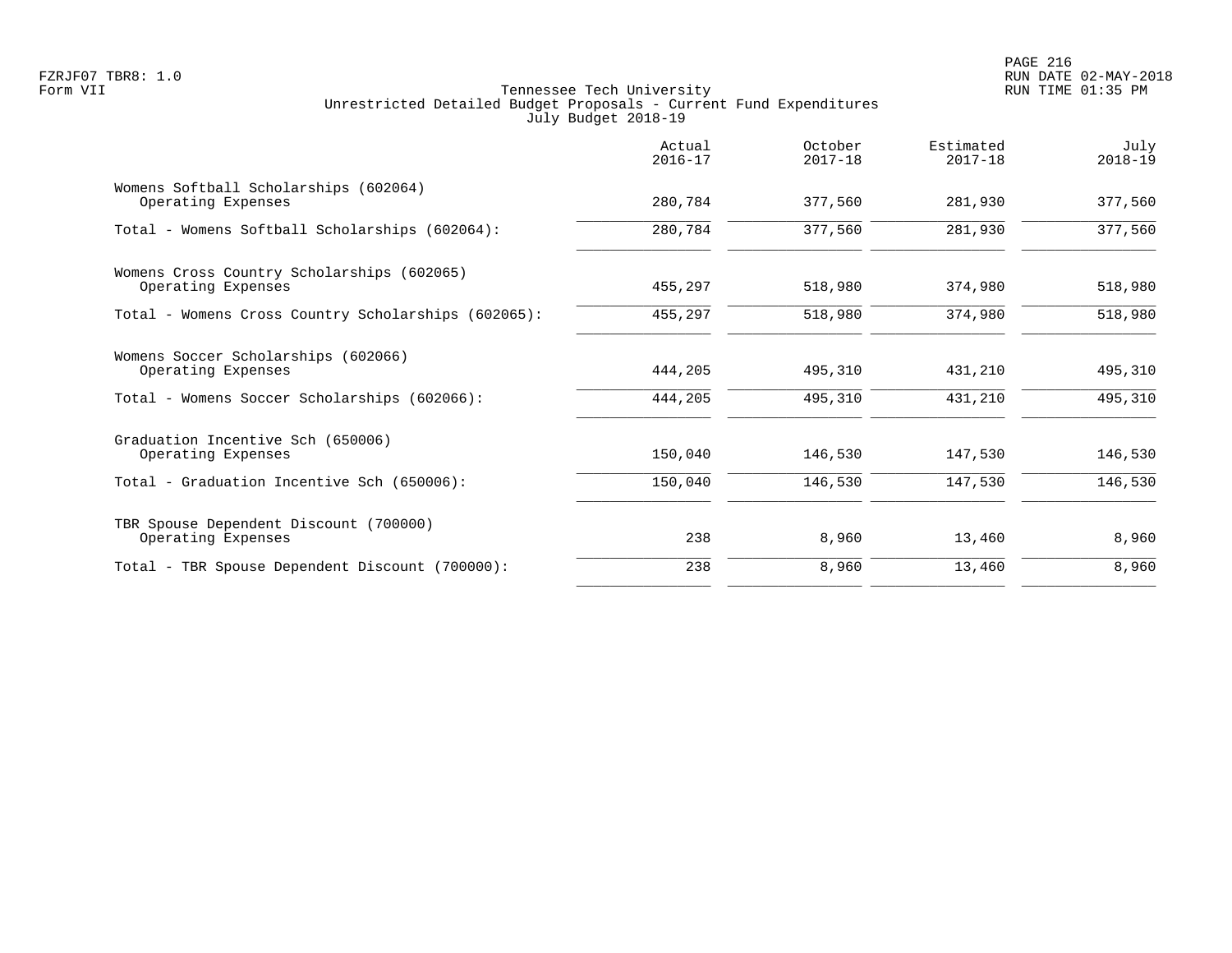PAGE 217 FZRJF07 TBR8: 1.0 RUN DATE 02-MAY-2018

|                                                                  | Actual<br>$2016 - 17$ | October<br>$2017 - 18$ | Estimated<br>$2017 - 18$ | July<br>$2018 - 19$ |
|------------------------------------------------------------------|-----------------------|------------------------|--------------------------|---------------------|
| TBR Employ Remission PC191 (700001)<br>Operating Expenses        | 145,992               | 87,216                 | 132,216                  | 87,216              |
| Total - TBR Employ Remission PC191 (700001):                     | 145,992               | 87,216                 | 132,216                  | 87,216              |
| Non TTU Staff Scholarships (700053)<br>Operating Expenses        | 7,736                 | 2,148                  | 7,148                    | 2,148               |
| Total - Non TTU Staff Scholarships (700053):                     | 7,736                 | 2,148                  | 7,148                    | 2,148               |
| Armed Forces Dependent Schoarship (700054)<br>Operating Expenses | 0                     | 12,410                 | 12,410                   | 12,410              |
| Total - Armed Forces Dependent Schoarship (700054):              | $\mathbf 0$           | 12,410                 | 12,410                   | 12,410              |
| TSAC Scholarship Match (700055)<br>Operating Expenses            | $\mathbf 0$           | 6,270                  | 6,270                    | 6,270               |
| Total - TSAC Scholarship Match (700055):                         | 0                     | 6,270                  | 6,270                    | 6,270               |
| State Employee Fee Waiver (700056)<br>Operating Expenses         | 325,906               | 202,001                | 267,001                  | 202,001             |
| Total - State Employee Fee Waiver (700056):                      | 325,906               | 202,001                | 267,001                  | 202,001             |
|                                                                  |                       |                        |                          |                     |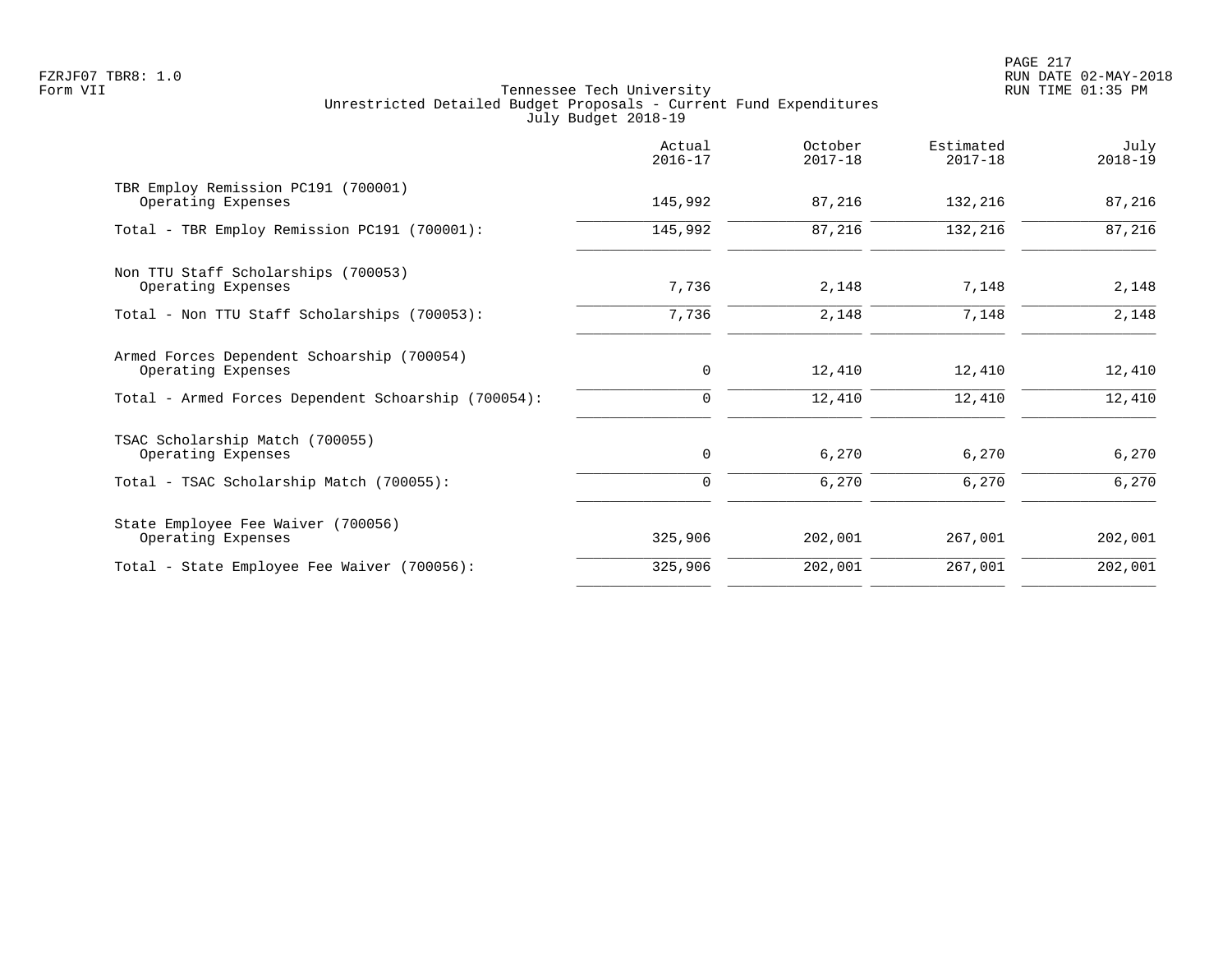PAGE 218 FZRJF07 TBR8: 1.0 RUN DATE 02-MAY-2018

|                                                               | Actual<br>$2016 - 17$ | October<br>$2017 - 18$ | Estimated<br>$2017 - 18$ | July<br>$2018 - 19$ |
|---------------------------------------------------------------|-----------------------|------------------------|--------------------------|---------------------|
| Public Schl Teach Dep Discount (700057)<br>Operating Expenses | 1,487,454             | 1,447,735              | 1,492,735                | 1,447,735           |
| Total - Public Schl Teach Dep Discount (700057):              | 1,487,454             | 1,447,735              | 1,492,735                | 1,447,735           |
| State Employee Dep Discount (700058)<br>Operating Expenses    | 512,570               | 493,778                | 501,278                  | 493,778             |
| Total - State Employee Dep Discount (700058):                 | 512,570               | 493,778                | 501,278                  | 493,778             |
| RIF Educ Assistance MOE Funds (700065)<br>Operating Expenses  | 15,143                | 0                      | 0                        | $\mathbf 0$         |
| Total - RIF Educ Assistance MOE Funds (700065):               | 15,143                | 0                      | 0                        | $\Omega$            |
| Total - Scholarships and Fellowships (550):                   |                       |                        |                          |                     |
| Operating Expenses                                            | 16,339,882            | 18,638,934             | 16,705,254               | 18,088,633          |
| Total                                                         | 16,339,882            | 18,638,934             | 16,705,254               | 18,088,633          |
| Total - Scholarships and Fellowships (55):                    |                       |                        |                          |                     |
| Operating Expense                                             | 16,339,882            | 18,638,934             | 16,705,254               | 18,088,633          |
| Total                                                         | 16,339,882            | 18,638,934             | 16,705,254               | 18,088,633          |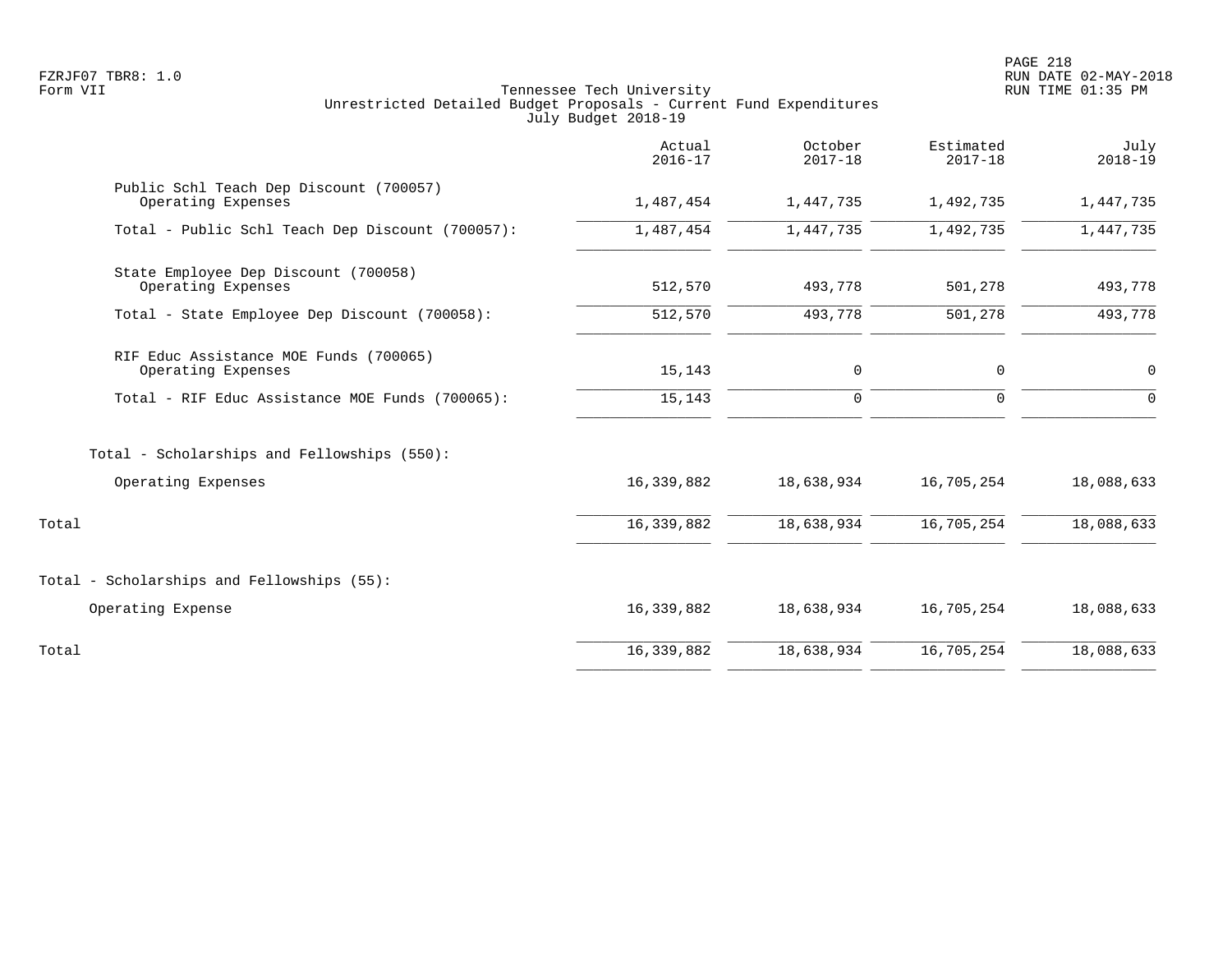|                             | Actual<br>$2016 - 17$ | October<br>$2017 - 18$ | Estimated<br>$2017 - 18$ | July<br>$2018 - 19$ |
|-----------------------------|-----------------------|------------------------|--------------------------|---------------------|
| Total Education and General |                       |                        |                          |                     |
| Salaries - Administrative   | 5,464,781             | 5,892,716              | 5,642,389                | 6,027,750           |
| Salaries - Academic         | 38,274,081            | 39,121,957             | 38, 413, 099             | 40, 413, 167        |
| Salaries - Supporting       | 10,720,741            | 10,589,833             | 10,498,312               | 10,925,841          |
| Salaries - Students         | 1,593,934             | 1,083,149              | 1,551,382                | 1,085,421           |
| Salaries - Professional     | 19,481,711            | 20,162,793             | 20,184,899               | 20,775,136          |
| Employee Benefits           | 29, 237, 119          | 30,649,467             | 31,424,077               | 31,704,589          |
| Travel                      | 2,626,694             | 2,008,479              | 2,725,171                | 1,911,657           |
| Operating Expense           | 42,760,366            | 49,739,214             | 47,430,758               | 44,365,081          |
| Capital Outlay              | 1,465,413             | 356,919                | 510,633                  | 338,470             |
| Department Revenues         | $-1,846,545$          | $-3,413,189$           | $-3,702,928$             | $-3,600,273$        |
| Total                       | 149,778,295           | 156, 191, 338          | 154,677,792              | 153,946,839         |
|                             |                       |                        |                          |                     |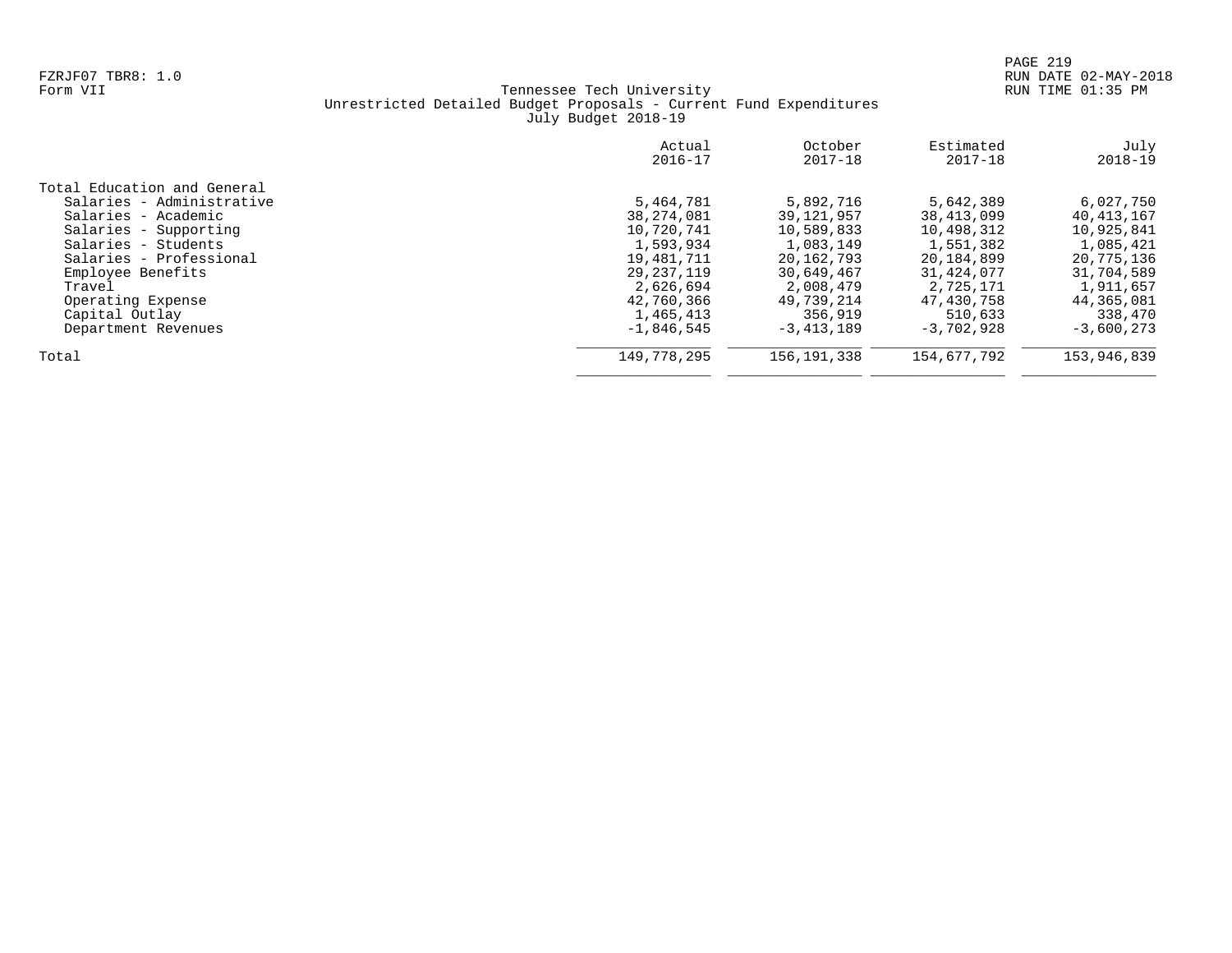|                                                            | Actual<br>$2016 - 17$ | October<br>$2017 - 18$ | Estimated<br>$2017 - 18$ | July<br>$2018 - 19$         |
|------------------------------------------------------------|-----------------------|------------------------|--------------------------|-----------------------------|
| E & G Transfers                                            |                       |                        |                          |                             |
| Mandatory Transfers                                        |                       |                        |                          |                             |
| ROI Energy Performance Contract                            | 243,480               | 6,350                  | 6,350                    | 6,350                       |
| ROI Performance Contr Order 2                              | 157,862               | 124,130                | 158,970                  | 158,970                     |
| ROI Energy Perf 2014B 08B 915                              | 63,533                | 63,530                 | 63,530                   | 63,530                      |
| ROI Energy Perf 2014B 09A 918                              | 43,576                | 43,580                 | 43,580                   | 43,580                      |
| ROI Parking & Transportation P927                          | 8,192                 | 74,400                 | 38,500                   | 38,500                      |
| ROI Lab Science Building P928                              | 1,600                 | 13,000                 | 59,000                   | 59,000                      |
| Total E & G Mandatory Transfers:                           | 518,243               | 324,990                | 369,930                  | 369,930                     |
|                                                            |                       |                        |                          |                             |
| Non-Mandatory Transfers                                    |                       |                        |                          |                             |
| Transf to Un Ex Plant Extra Maint                          | 90,000                | 90,000                 | 90,000                   | 90,000                      |
| Transf to Un Ex Plant Presc CEROC                          | $\mathbf 0$           | $\Omega$               | 20,331                   | $\Omega$                    |
| Transf to Un Ex Plant Parkg Paving                         | $\mathbf 0$           | 214,800                | 214,800                  | 214,800                     |
| Transf to Un Ex Plant RUC Move                             | $\cap$                | $\Omega$               | 10,000                   | $\mathbf 0$                 |
| Trf to Un Ex Plnt Volpe Library Exp                        | 225,000               | $\Omega$               | $\Omega$                 | $\mathbf 0$                 |
| Trf to Un Ex Plt Extra Maint Local                         | 60,000                | 60,000                 | 560,000                  | 60,000                      |
| Trf to Un Ex Plt West Prop Purchase                        | 886,630               | $\Omega$               | $\mathbf 0$              | $\Omega$                    |
| Trf to Un Ex Plt Var Acad Bldg                             | 0                     | 901,210                | 893,473                  | 841,000                     |
| Trf to Un Ex Plt Research                                  | $\Omega$              | 20,000                 | 20,000                   | $\mathbf 0$                 |
| Trf to Un Ex Plt Regions TSBDC S300                        | 6,950                 | $\Omega$               | $\Omega$                 | $\mathsf{O}$                |
| Trf to CEROC Presc 416                                     | $\Omega$              | $\Omega$               | 27,298                   | $\mathbf 0$                 |
| Trf to Un Ex Plt West Stadium Door                         | $\Omega$              | $\Omega$               | 2,550                    | $\mathbf 0$                 |
| Trf to Un Ex Plt Facilities Develop                        | 965,779               | 939,400                | 887,500                  | 868,000                     |
| Trf to Un Ex Plt Alumni Bldg                               | 8,643                 | $\Omega$               | 3,644                    | $\Omega$                    |
| Trf to Un Ex Plt W TV Dixie Prkg Pr                        | 878,465               | 789,575                | 725,797                  | 758,475                     |
| Trf to Un Ex Plt RUC Studio 365 367                        | 36,800                | $\Omega$               | $\Omega$                 | $\mathbf 0$                 |
| Trf to Un Ex Plt Found move Cap Pro                        | 11,000                | $\Omega$               | $\Omega$                 | $\mathbf 0$                 |
| Trf to Un Ex Plt Shipley Tanks                             | 24,804                | $\Omega$<br>$\Omega$   |                          | $\mathbf 0$                 |
| Trf to Un Ex Plt Lewis 102<br>Trf to Un Ex Plt Clement 227 | 10,000                | $\Omega$               | $\cap$                   | $\mathsf 0$<br>$\mathsf{O}$ |
| Trf to Un Ex Plt TnSBD to FNDH                             | 11,988<br>6,049       | $\Omega$               | $\Omega$                 | $\mathbf 0$                 |
| Trf to Un Ex Plt Bruner CS Suite                           | 5,000                 | $\Omega$               | $\Omega$                 | $\mathbf 0$                 |
| Transfers to RR Computer Ctr                               | 300,000               | 200,000                | 200,000                  | 300,000                     |
| Transfers to RR MP Athletics                               | $\Omega$              | 2,000                  | 2,000                    | 2,000                       |
| Transfers to RR MP Ext Educ                                | $\Omega$              | 1,000                  | 1,000                    | 1,000                       |
| Transfers to RR MP Arts n Sci                              | 14,495                | 10,000                 | 10,000                   | 10,000                      |
| Transfers to RR MP Water Ctr                               | 8,835                 | 10,000                 | 10,000                   | 10,000                      |
| Transfers to RR Post Office                                | 36,396                | 30,000                 | 30,000                   | 30,000                      |
| Transfers to RR Reserves                                   | $\Omega$              | $\Omega$               | 327,800                  | 421,630                     |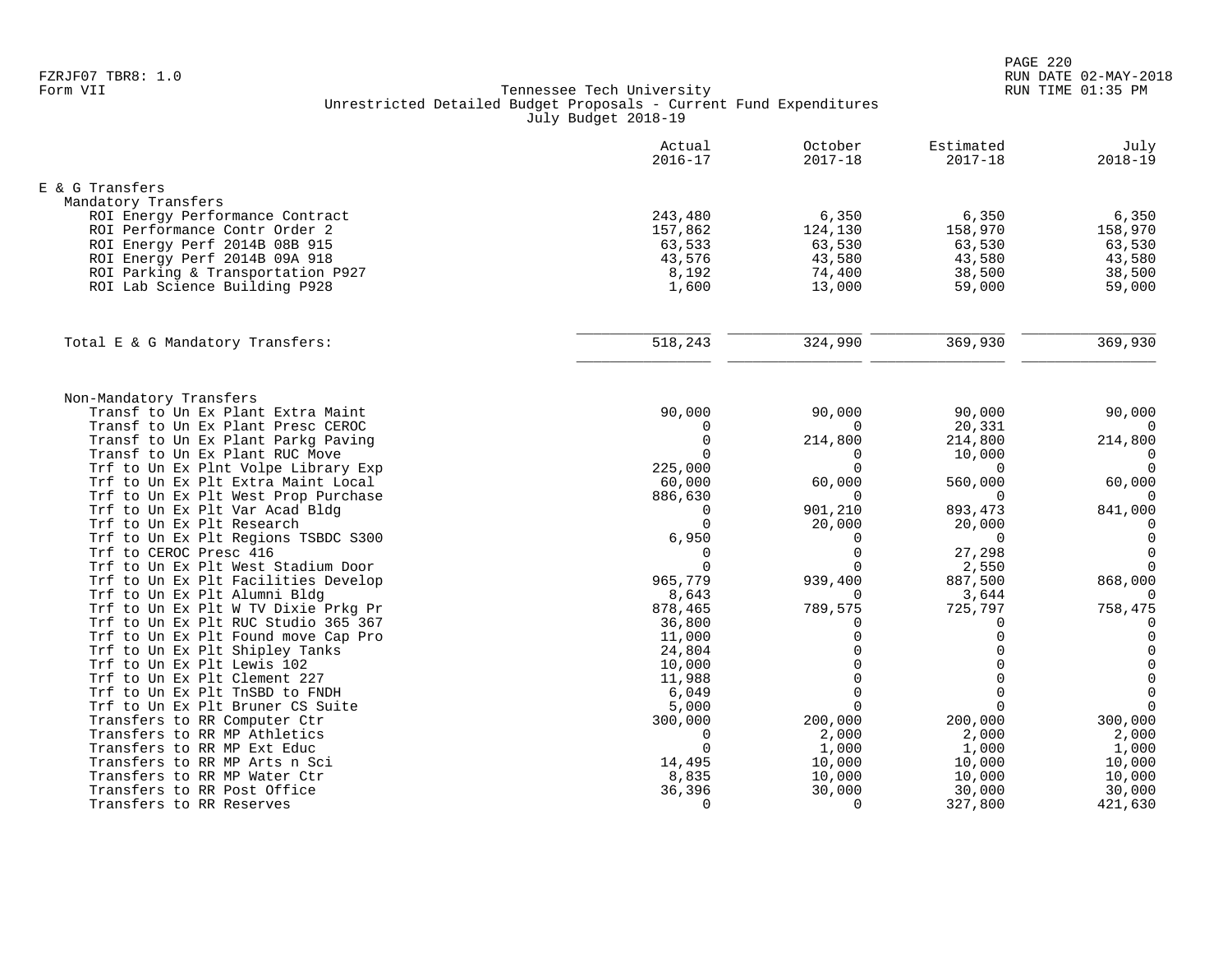|                                                        | Actual       | October        | Estimated    | July         |
|--------------------------------------------------------|--------------|----------------|--------------|--------------|
|                                                        | $2016 - 17$  | $2017 - 18$    | $2017 - 18$  | $2018 - 19$  |
| Transfers to RR Athletic Fund                          | 33,093       | $\Omega$       | 0            | $\mathbf 0$  |
| Transfers to RR Craft Ctr E&G                          | 198,749      | 190,000        | 190,000      | 190,000      |
| Transfers to RR Com Equipment Repl                     | 77,110       | 77,110         | 77,110       | 77,110       |
| Transfers to RR Electronic Updates                     | 335,000      | 350,000        | 350,000      | 350,000      |
| Transfers to RR MP Engineering                         | 4,441        | 0              | $\Omega$     | $\Omega$     |
| Transfers to RR MP Aq HEC                              | 547          | $\Omega$       | $\Omega$     | $\mathbf 0$  |
| Trnsfr to RR CHEC Technology Access                    | 162,746      | $\Omega$       | $\Omega$     | $\Omega$     |
| Trnsfr to RR CHEC Parking                              | 12,348       | $\Omega$       | $\Omega$     | $\mathbf 0$  |
| Transfers to Restricted                                | 22,200       | $\Omega$       | $\Omega$     | $\Omega$     |
| Transfers to ROI Fitness Center                        | 2,076,008    | 2,072,540      | 2,065,530    | 2,021,730    |
| Transfers to ROI Univ Center                           | 93,918       | 91,710         | 91,400       | 89,460       |
| Transfers to ROI Eblen Center                          | 206,619      | 201,750        | 201,070      | 196,810      |
| Transfers from RR Reserves                             | 0            | $-3,000,000$   | $-3,000,000$ | $-2,015,800$ |
| Total E & G Non-Mandatory Transfers:                   | 6,809,613    | 3,251,095      | 4,011,303    | 4,516,215    |
| Total E & G Transfers                                  | 7,327,856    | 3,576,085      | 4,381,233    | 4,886,145    |
| Total Education and General (Expenditures & Transfers) |              |                |              |              |
| Salaries - Administrative                              | 5,464,781    | 5,892,716      | 5,642,389    | 6,027,750    |
| Salaries - Academic                                    | 38, 274, 081 | 39, 121, 957   | 38, 413, 099 | 40, 413, 167 |
| Salaries - Supporting                                  | 10,720,741   | 10,589,833     | 10,498,312   | 10,925,841   |
| Salaries - Students                                    | 1,593,934    | 1,083,149      | 1,551,382    | 1,085,421    |
| Salaries - Professional                                | 19,481,711   | 20, 162, 793   | 20,184,899   | 20, 775, 136 |
| Employee Benefits                                      | 29, 237, 119 | 30,649,467     | 31, 424, 077 | 31,704,589   |
| Travel                                                 | 2,626,694    | 2,008,479      | 2,725,171    | 1,911,657    |
| Operating Expense                                      | 42,760,366   | 49,739,214     | 47,430,758   | 44, 365, 081 |
| Capital Outlay                                         | 1,465,413    | 356,919        | 510,633      | 338,470      |
| Department Revenues                                    | $-1,846,545$ | $-3, 413, 189$ | $-3,702,928$ | $-3,600,273$ |
| E & G Transfers                                        | 7,327,856    | 3,576,085      | 4,381,233    | 4,886,145    |
| Total                                                  | 157,106,151  | 159, 767, 423  | 159,059,025  | 158,832,984  |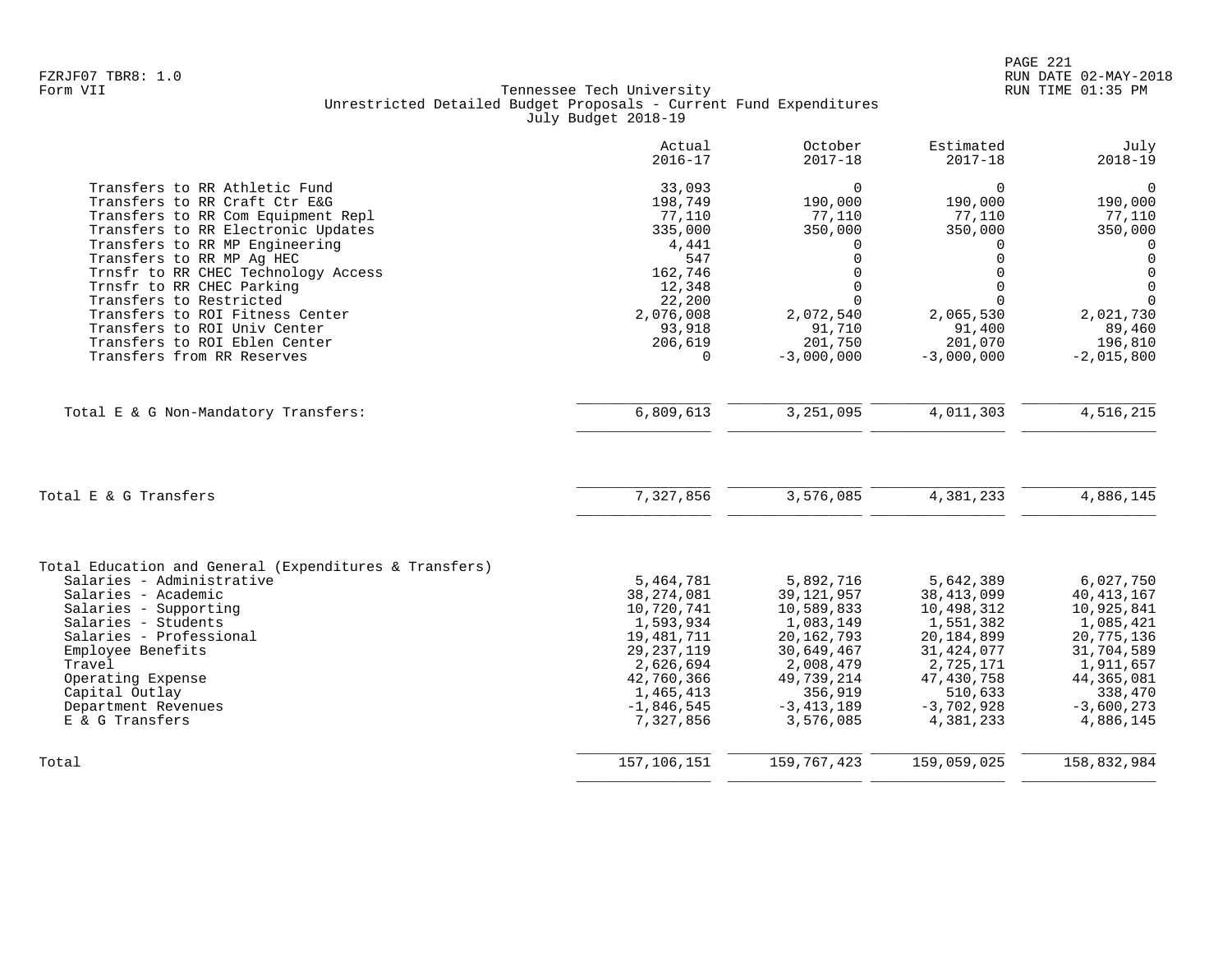|                                                                                                                                                     | Actual<br>$2016 - 17$                          | October<br>$2017 - 18$                     | Estimated<br>$2017 - 18$                 | July<br>$2018 - 19$                        |
|-----------------------------------------------------------------------------------------------------------------------------------------------------|------------------------------------------------|--------------------------------------------|------------------------------------------|--------------------------------------------|
| Auxiliaries<br>Auxiliary Expenditures<br>Auxiliary Enterprises Expenditures (710)                                                                   |                                                |                                            |                                          |                                            |
| Craft Center Gallery (121776)<br>Salaries - Supporting<br>Salaries - Students<br>Salaries - Professional<br>Employee Benefits<br>Operating Expenses | 16,460<br>9,296<br>$\Omega$<br>4,058<br>97,167 | 35,220<br>4,000<br>360<br>13,410<br>75,682 | 270<br>13,000<br>360<br>13,410<br>97,432 | 35,985<br>4,000<br>360<br>13,715<br>75,682 |
| Total - Craft Center Gallery (121776):                                                                                                              | 126,981                                        | 128,672                                    | 124,472                                  | 129,742                                    |
| Craft Center Housing (121777)<br>Operating Expenses<br>Department Revenues                                                                          | 3,531<br>3,893                                 | 2,885<br>$\Omega$                          | 2,885<br>$\Omega$                        | 2,915<br>$\Omega$                          |
| Total - Craft Center Housing (121777):                                                                                                              | 7,424                                          | 2,885                                      | 2,885                                    | 2,915                                      |
| Craft Center Food Svc (121780)<br>Operating Expenses                                                                                                | 475                                            | 0                                          | 1,200                                    | $\mathbf 0$                                |
| Total - Craft Center Food Svc (121780):                                                                                                             | 475                                            | $\mathbf 0$                                | 1,200                                    | $\Omega$                                   |
| Residence Halls Honors (121904)<br>Operating Expenses                                                                                               | 14,768                                         | 142,840                                    | 142,840                                  | 142,840                                    |
| Total - Residence Halls Honors (121904):                                                                                                            | 14,768                                         | 142,840                                    | 142,840                                  | 142,840                                    |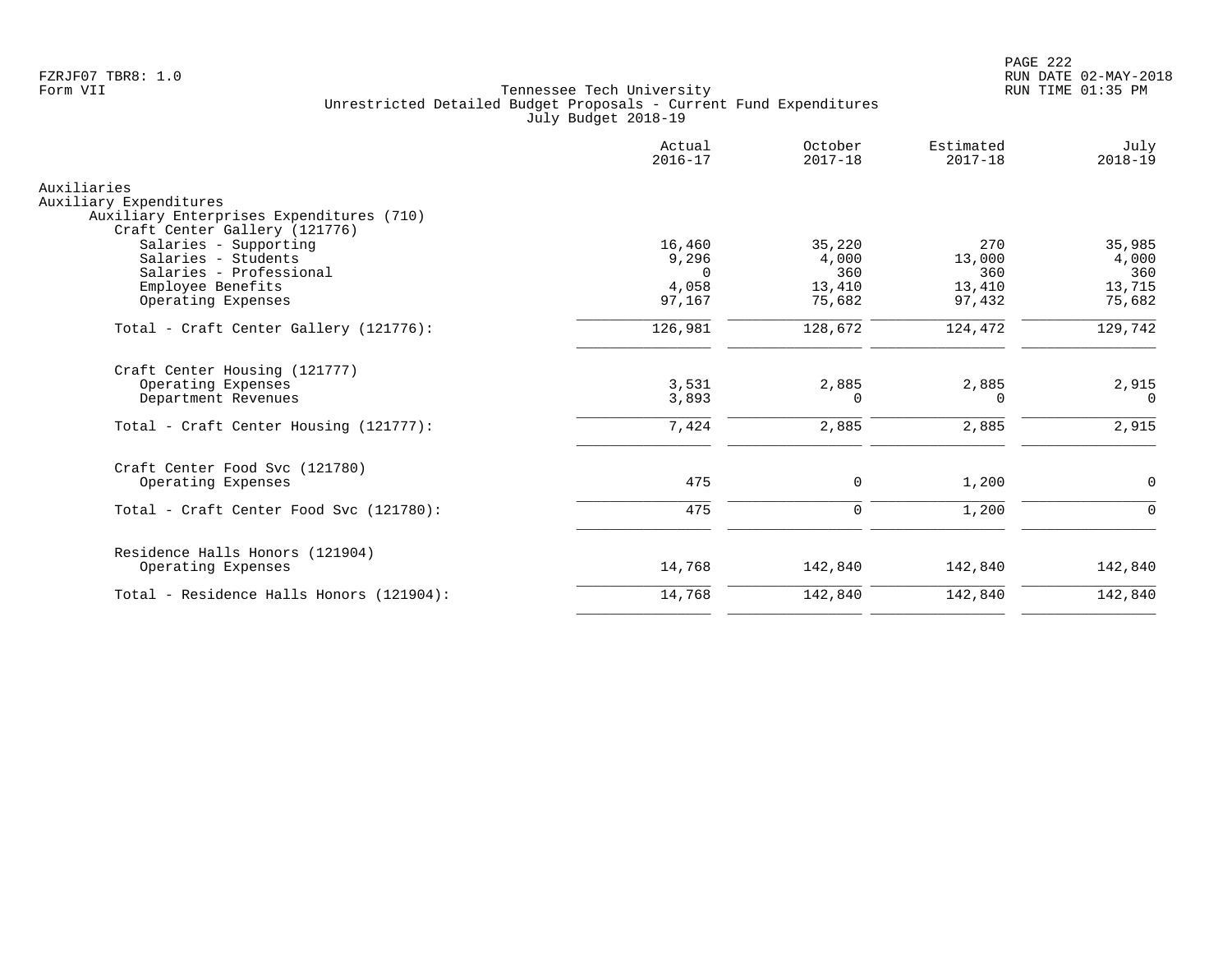PAGE 223 FZRJF07 TBR8: 1.0 RUN DATE 02-MAY-2018

|                                                 | Actual<br>$2016 - 17$ | October<br>$2017 - 18$ | Estimated<br>$2017 - 18$ | July<br>$2018 - 19$ |
|-------------------------------------------------|-----------------------|------------------------|--------------------------|---------------------|
| Residence Halls International (123705)          |                       |                        |                          |                     |
| Operating Expenses                              | $\mathbf 0$           | 3,420                  | 3,420                    | 3,420               |
| Total - Residence Halls International (123705): | $\Omega$              | 3,420                  | 3,420                    | 3,420               |
| Housing Administration (128000)                 |                       |                        |                          |                     |
| Salaries - Supporting                           | 88,094                | 97,775                 | 97,775                   | 105,910             |
| Salaries - Students                             | 5,818                 | 14,690                 | 14,690                   | 14,690              |
| Salaries - Professional                         | 202,629               | 202,981                | 204,111                  | 208,450             |
| Employee Benefits                               | 103,969               | 86,290                 | 86,290                   | 89,280              |
| Travel                                          | 89                    | 500                    | 500                      | 500                 |
| Operating Expenses                              | 34,772                | 69,865                 | 68,735                   | 69,865              |
| Total - Housing Administration (128000):        | 435,371               | 472,101                | 472,101                  | 488,695             |
| Housing Admin Allocation (128001)               |                       |                        |                          |                     |
| Operating Expenses                              | $-426, 184$           | $-472,101$             | $-472,101$               | $-474,513$          |
| Total - Housing Admin Allocation (128001):      | $-426, 184$           | $-472,101$             | $-472,101$               | $-474,513$          |
| Residential Halls General (128002)              |                       |                        |                          |                     |
| Salaries - Supporting                           | 7,320                 | $\Omega$               | $\Omega$                 | $\Omega$            |
| Salaries - Students                             | $\Omega$              | 19,385                 | 19,385                   | 19,385              |
| Salaries - Professional                         | 286,480               | 305,528                | 311,068                  | 313,900             |
| Employee Benefits                               | 110,889               | 92,375                 | 92,375                   | 95,395              |
| Travel                                          | 6,378                 | 13,500                 | 13,500                   | 13,500              |
| Operating Expenses                              | 530,980               | 579,306                | 573,766                  | 581,478             |
| Department Revenues                             | 15,571                | 0                      | 0                        | $\mathbf 0$         |
| Total - Residential Halls General (128002):     | 957,618               | 1,010,094              | 1,010,094                | 1,023,658           |
|                                                 |                       |                        |                          |                     |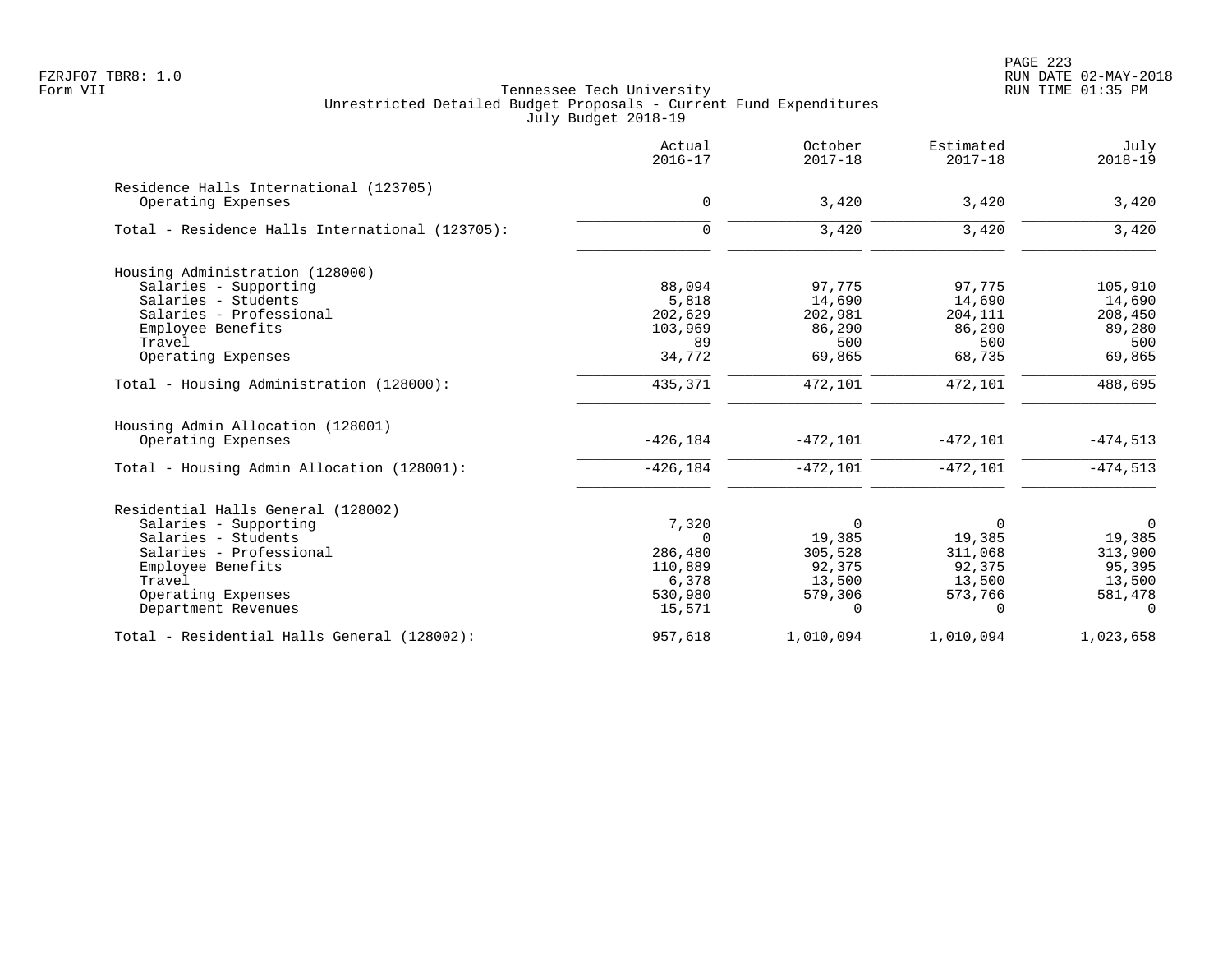PAGE 224 FZRJF07 TBR8: 1.0 RUN DATE 02-MAY-2018

|                                                                                                         | Actual<br>$2016 - 17$       | October<br>$2017 - 18$      | Estimated<br>$2017 - 18$    | July<br>$2018 - 19$         |
|---------------------------------------------------------------------------------------------------------|-----------------------------|-----------------------------|-----------------------------|-----------------------------|
| Residential Halls Telephone (128003)<br>Operating Expenses                                              | 360,696                     | 419,900                     | 419,900                     | 419,900                     |
| Total - Residential Halls Telephone (128003):                                                           | 360,696                     | 419,900                     | 419,900                     | 419,900                     |
| Res Life GIK Chartwells (128004)<br>Operating Expenses                                                  | 3,397                       | $\mathbf 0$                 | $\mathbf 0$                 | $\mathbf 0$                 |
| Total - Res Life GIK Chartwells (128004):                                                               | 3,397                       | $\mathbf 0$                 | $\Omega$                    | $\Omega$                    |
| Counselor Fees (128009)<br>Salaries - Students<br>Employee Benefits<br>Total - Counselor Fees (128009): | 419,013<br>1,989<br>421,002 | 441,753<br>2,880<br>444,633 | 441,753<br>2,880<br>444,633 | 441,753<br>2,880<br>444,633 |
| Summer Conferences (128010)<br>Salaries - Students<br>Employee Benefits<br>Operating Expenses           | 19,307<br>1,477<br>44,196   | 22,400<br>900<br>52,500     | 22,400<br>900<br>52,500     | 22,400<br>900<br>52,500     |
| Total - Summer Conferences (128010):                                                                    | 64,980                      | 75,800                      | 75,800                      | 75,800                      |
| Residential Halls Sp Dep Disc (128011)<br>Employee Benefits                                             | 9,659                       | 23,640                      | 23,640                      | 23,640                      |
| Total - Residential Halls Sp Dep Disc (128011):                                                         | 9,659                       | 23,640                      | 23,640                      | 23,640                      |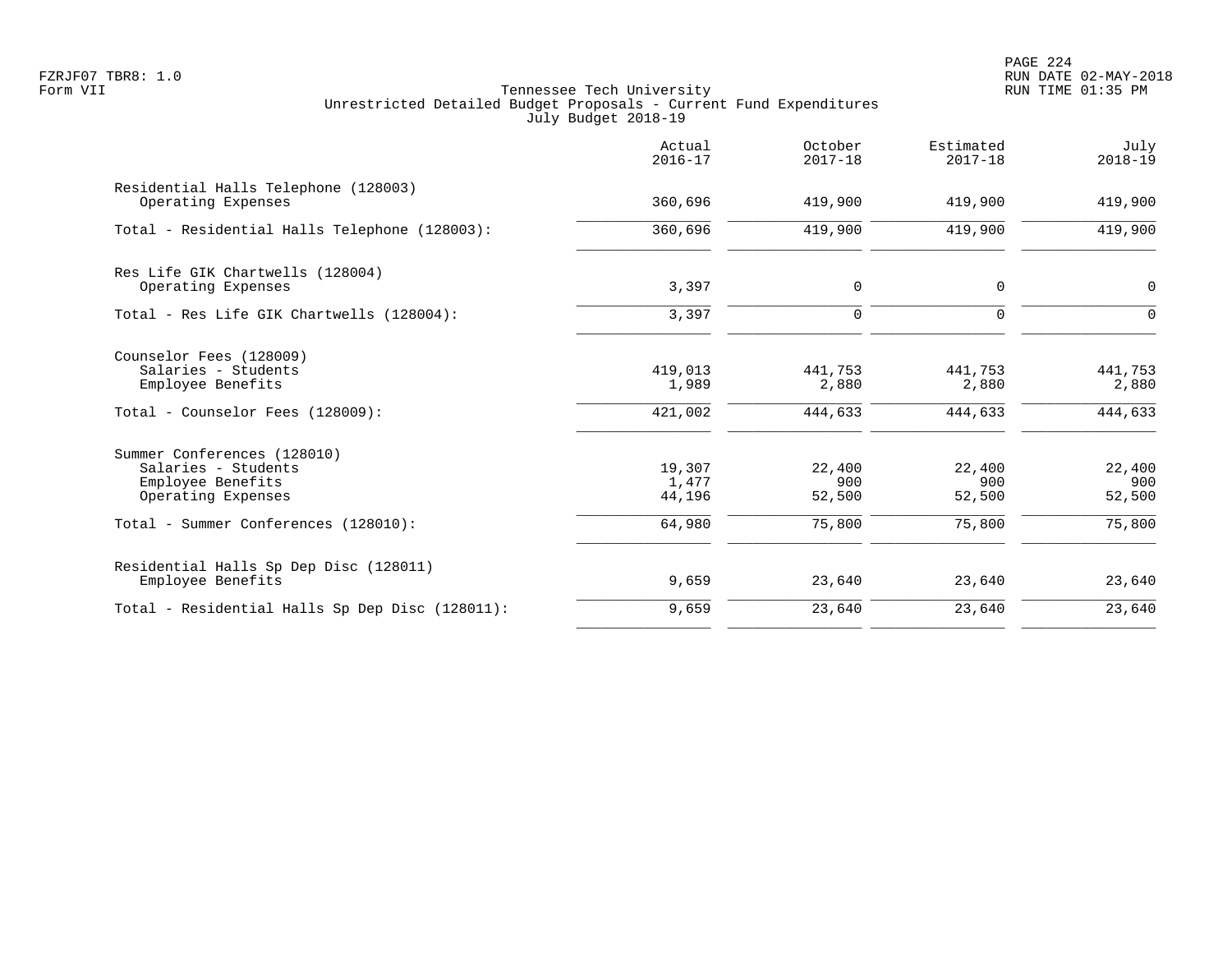PAGE 225 FZRJF07 TBR8: 1.0 RUN DATE 02-MAY-2018

|                                                     | Actual<br>$2016 - 17$ | October<br>$2017 - 18$ | Estimated<br>$2017 - 18$ | July<br>$2018 - 19$ |
|-----------------------------------------------------|-----------------------|------------------------|--------------------------|---------------------|
| Residential Hall PC 191 (128012)                    |                       |                        |                          |                     |
| Employee Benefits                                   | 527                   | 7,260                  | 7,260                    | 7,260               |
| Total - Residential Hall PC 191 (128012):           | 527                   | 7,260                  | 7,260                    | 7,260               |
| Tech Village Administration (128100)                |                       |                        |                          |                     |
| Salaries - Supporting                               | 9,466                 | 480                    | 480                      | 480                 |
| Salaries - Students                                 | 71,101                | 87,407                 | 87,407                   | 87,407              |
| Salaries - Professional                             | 17,783                | 30,064                 | 30,064                   | 26,305              |
| Employee Benefits                                   | 12,407                | 35,135                 | 35,135                   | 35,390              |
| Operating Expenses                                  | 93,175                | 83,427                 | 83,427                   | 83,807              |
| Department Revenues                                 | 3,893                 | $\Omega$               | $\Omega$                 | $\Omega$            |
| Total - Tech Village Administration (128100):       | 207,825               | 236,513                | 236,513                  | 233,389             |
| Tech Village Telephone (128102)                     |                       |                        |                          |                     |
| Operating Expenses                                  | 70,329                | 90,200                 | 90,200                   | 90,200              |
| Total - Tech Village Telephone (128102):            | 70,329                | 90,200                 | 90,200                   | 90,200              |
| University Recreation Fitness Ctr (128500)          |                       |                        |                          |                     |
| Salaries - Academic                                 | $\mathbf 0$           | 1,000                  | $\Omega$                 | 1,000               |
| Salaries - Supporting                               | 109,882               | 125,658                | 128,828                  | 135,204             |
| Salaries - Students                                 | 130,735               | 111,000                | 111,000                  | 111,000             |
| Salaries - Professional                             | 164,344               | 179,589                | 175,589                  | 183,960             |
| Employee Benefits                                   | 122,876               | 152,995                | 152,995                  | 155,765             |
| Travel                                              | 300                   | $\Omega$               | $\Omega$                 | $\Omega$            |
| Operating Expenses                                  | 78,471                | 57,480                 | 71,880                   | 57,510              |
| Department Revenues                                 | 3,890                 | $\Omega$               | $\Omega$                 | $\Omega$            |
| Total - University Recreation Fitness Ctr (128500): | 610,498               | 627,722                | 640,292                  | 644,439             |
|                                                     |                       |                        |                          |                     |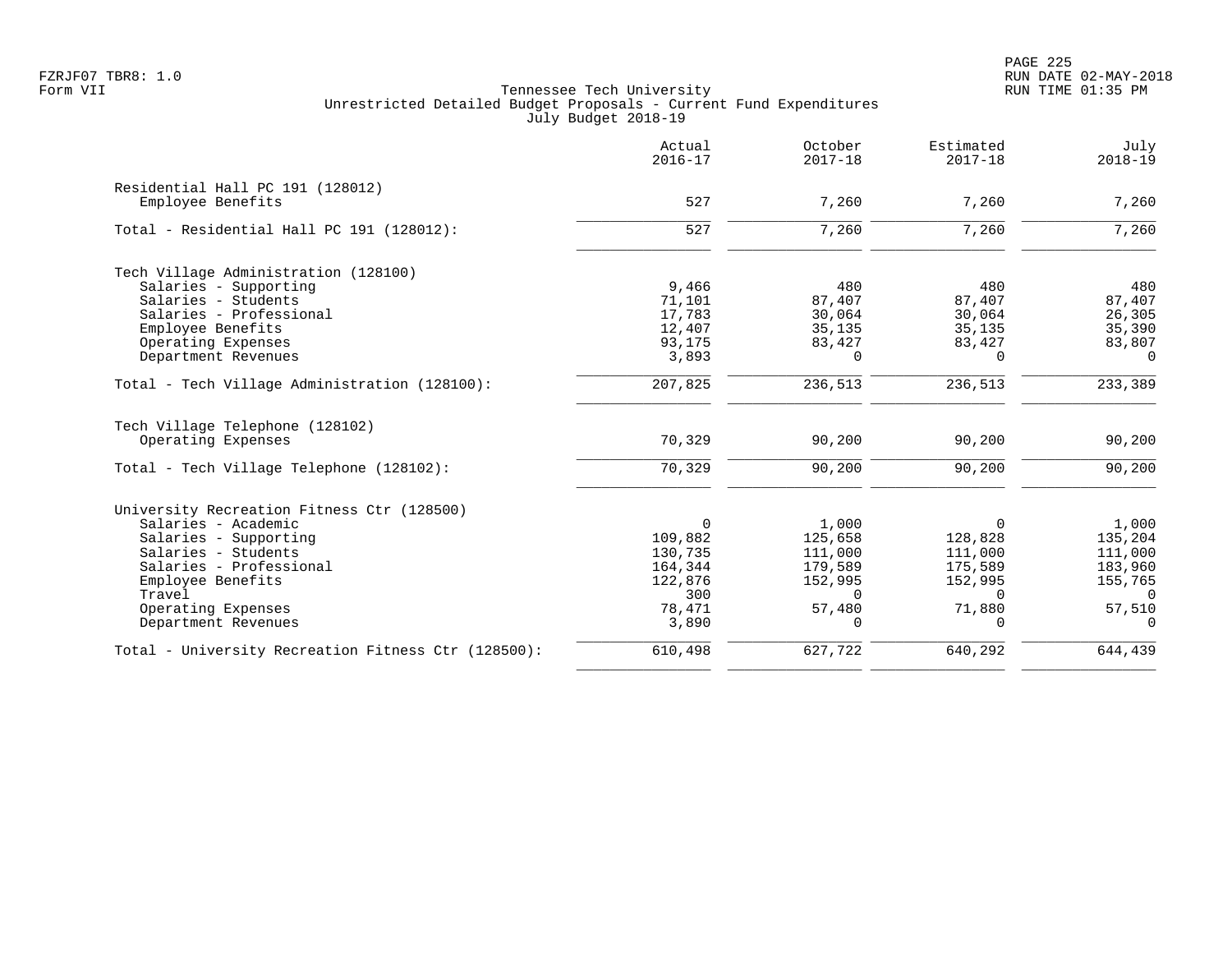PAGE 226 FZRJF07 TBR8: 1.0 RUN DATE 02-MAY-2018

|                                                           | Actual<br>$2016 - 17$ | October<br>$2017 - 18$ | Estimated<br>$2017 - 18$ | July<br>$2018 - 19$ |
|-----------------------------------------------------------|-----------------------|------------------------|--------------------------|---------------------|
| Fitness Ctr Spouse Dep Disc (128501)<br>Employee Benefits | $\mathbf 0$           | 4,160                  | 4,160                    | 4,160               |
| Total - Fitness Ctr Spouse Dep Disc (128501):             | 0                     | 4,160                  | 4,160                    | 4,160               |
| Fitness Ctr PC191 (128502)                                |                       |                        |                          |                     |
| Employee Benefits                                         | 3,290                 | 0                      | 1,830                    | $\mathbf 0$         |
| Total - Fitness Ctr PC191 (128502):                       | 3,290                 | $\Omega$               | 1,830                    | $\Omega$            |
| Fitness Cheer Clinic (128503)                             |                       |                        |                          |                     |
| Salaries - Supporting                                     | 11,823                | 18,694                 | 18,694                   | 18,916              |
| Salaries - Students                                       | 14,449                | 28,650                 | 25,030                   | 26,850              |
| Salaries - Professional                                   | 13,133                | 13,832                 | 13,832                   | 14,116              |
| Employee Benefits                                         | 27,021                | 23,550                 | 23,550                   | 23,735              |
| Travel                                                    | 351                   | 2,000                  | 23,120                   | 2,000               |
| Operating Expenses<br>Capital Outlay                      | 243,132<br>$\Omega$   | 234,700<br>2,500       | 219,700<br>$\Omega$      | 234,700<br>2,500    |
| Total - Fitness Cheer Clinic (128503):                    | 309,909               | 323,926                | 323,926                  | 322,817             |
| Residence Halls Engineering (137204)                      |                       |                        |                          |                     |
| Operating Expenses                                        | 54,996                | 56,050                 | 56,050                   | 41,400              |
| Total - Residence Halls Engineering (137204):             | 54,996                | 56,050                 | 56,050                   | 41,400              |
|                                                           |                       |                        |                          |                     |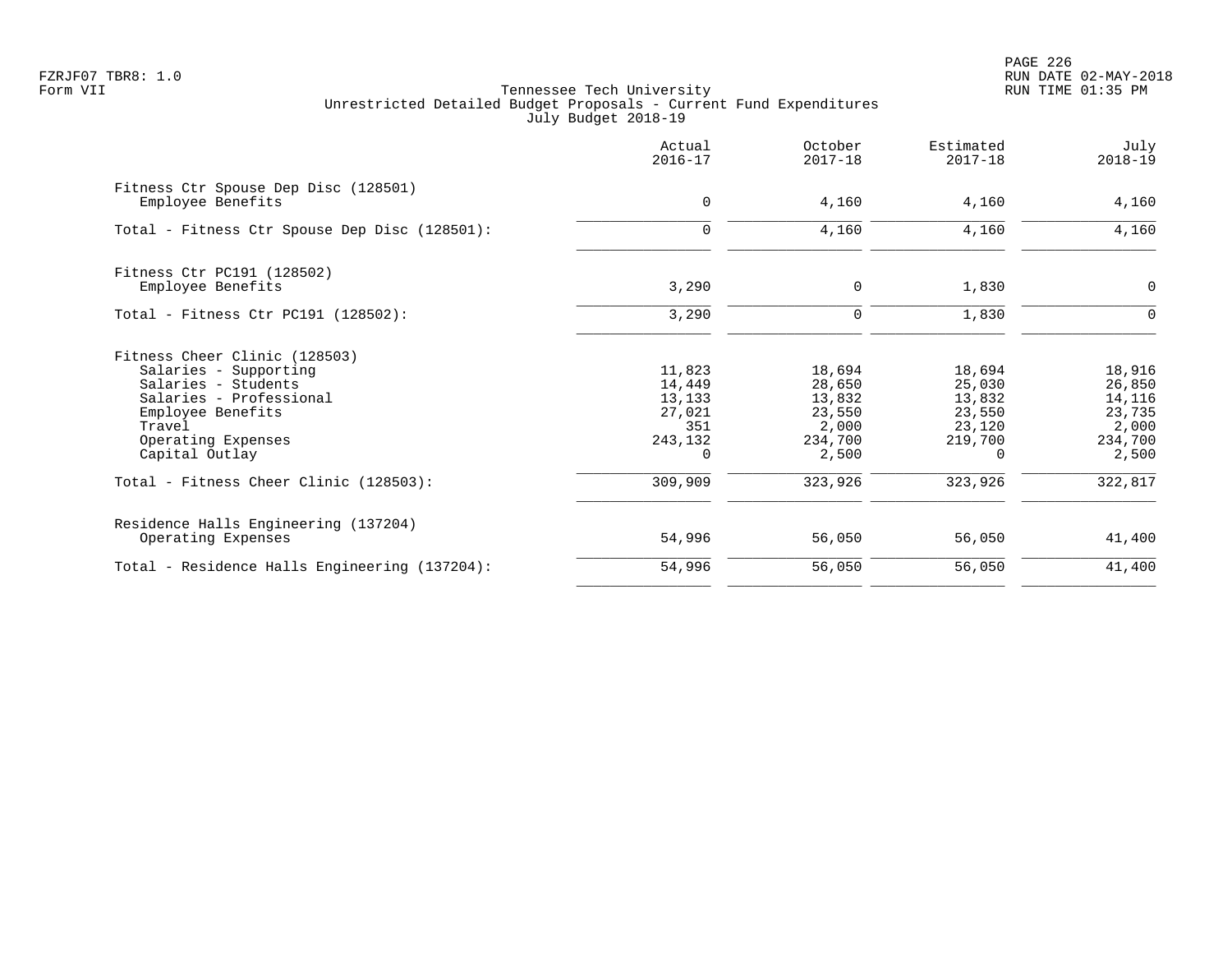|                                               | Actual<br>$2016 - 17$ | October<br>$2017 - 18$ | Estimated<br>$2017 - 18$ | July<br>$2018 - 19$ |
|-----------------------------------------------|-----------------------|------------------------|--------------------------|---------------------|
| Residence Halls Business (140018)             |                       |                        |                          |                     |
| Operating Expenses                            | $\mathbf 0$           | 6,460                  | 6,460                    | 6,460               |
| Total - Residence Halls Business (140018):    | $\mathbf 0$           | 6,460                  | 6,460                    | 6,460               |
| Residential Hall Security (200006)            |                       |                        |                          |                     |
| Salaries - Supporting                         | 66,279                | 66,685                 | 66,685                   | 63,740              |
| Employee Benefits                             | 18,683                | 42,560                 | 42,560                   | 43,180              |
| Operating Expenses                            | 5,195                 | 8,530                  | 8,530                    | 8,530               |
| Total - Residential Hall Security (200006):   | 90,157                | 117,775                | 117,775                  | 115,450             |
| Director of Auxiliaries (203000)              |                       |                        |                          |                     |
| Salaries - Professional                       | 54,387                | 56,079                 | 56,079                   | 55,009              |
| Employee Benefits                             | 18,059                | 14,490                 | 14,490                   | 15,025              |
| Travel                                        | 3,777                 | 4,010                  | 4,010                    | 4,010               |
| Operating Expenses                            | 1,523                 | 1,660                  | 1,660                    | 1,660               |
| Total - Director of Auxiliaries (203000):     | 77,746                | 76,239                 | 76,239                   | 75,704              |
| Director of Auxil Transfers (203001)          |                       |                        |                          |                     |
| Operating Expenses                            | $\Omega$              | $-76, 239$             | $-76, 239$               | $-75,704$           |
| Department Revenues                           | $-77,857$             | $\Omega$               | O                        | $\Omega$            |
| Total - Director of Auxil Transfers (203001): | $-77,857$             | $-76,239$              | $-76, 239$               | $-75,704$           |
|                                               |                       |                        |                          |                     |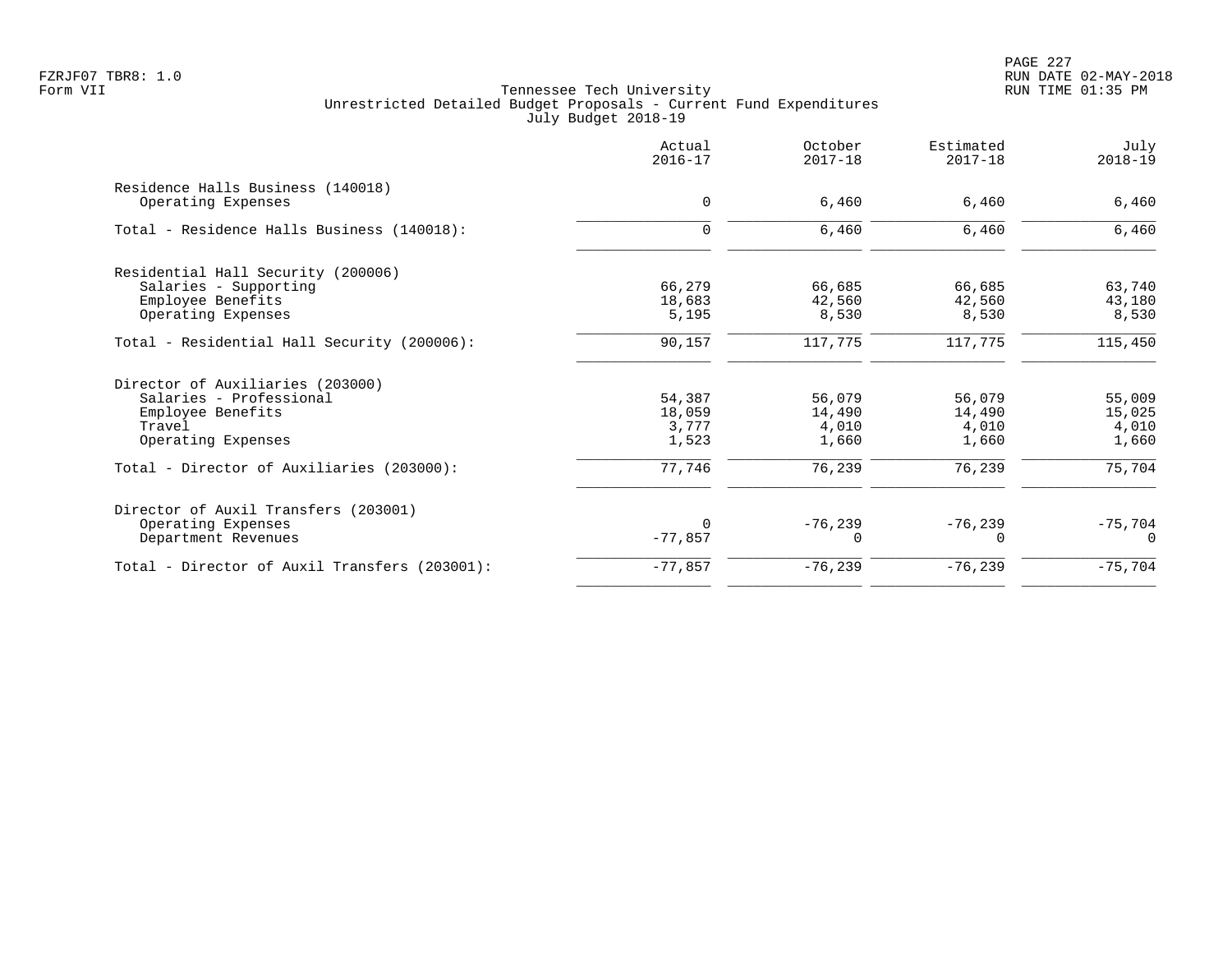|                                                | Actual<br>$2016 - 17$ | October<br>$2017 - 18$ | Estimated<br>$2017 - 18$ | July<br>$2018 - 19$ |
|------------------------------------------------|-----------------------|------------------------|--------------------------|---------------------|
| Dining Services (203002)                       |                       |                        |                          |                     |
| Salaries - Supporting                          | 417                   | 14,420                 | 14,420                   | 14,804              |
| Employee Benefits<br>Travel                    | 390<br>573            | 16,725<br>$\Omega$     | 16,725<br>$\Omega$       | 16,815<br>$\Omega$  |
| Operating Expenses                             | 22,577                | 42,277                 | 42,277                   | 42,447              |
| Department Revenues                            | 23,357                | 0                      | $\Omega$                 | $\Omega$            |
| Total - Dining Services (203002):              | 47,314                | 73,422                 | 73,422                   | 74,066              |
| Cafeteria Insurance (203003)                   |                       |                        |                          |                     |
| Operating Expenses                             | 120                   | 10                     | 10                       | 10                  |
| Total - Cafeteria Insurance (203003):          | 120                   | 10                     | 10                       | 10                  |
| Cafe Spouse Depend Discount (203004)           |                       |                        |                          |                     |
| Employee Benefits                              | 5,009                 | 8,320                  | 8,320                    | 8,320               |
| Total - Cafe Spouse Depend Discount (203004):  | 5,009                 | 8,320                  | 8,320                    | 8,320               |
| Mail Services Administration (203012)          |                       |                        |                          |                     |
| Travel                                         | 335                   | 0                      | $\overline{0}$           | $\overline{0}$      |
| Operating Expenses                             | 495                   | 650                    | 650                      | 650                 |
| Total - Mail Services Administration (203012): | 830                   | 650                    | 650                      | 650                 |
| Bookstore Operating (203016)                   |                       |                        |                          |                     |
| Operating Expenses                             | 438                   | 24,076                 | 24,076                   | 24,216              |
| Department Revenues                            | 19,464                | $\Omega$               | $\Omega$                 | $\Omega$            |
| Total - Bookstore Operating (203016):          | 19,902                | 24,076                 | 24,076                   | 24,216              |
|                                                |                       |                        |                          |                     |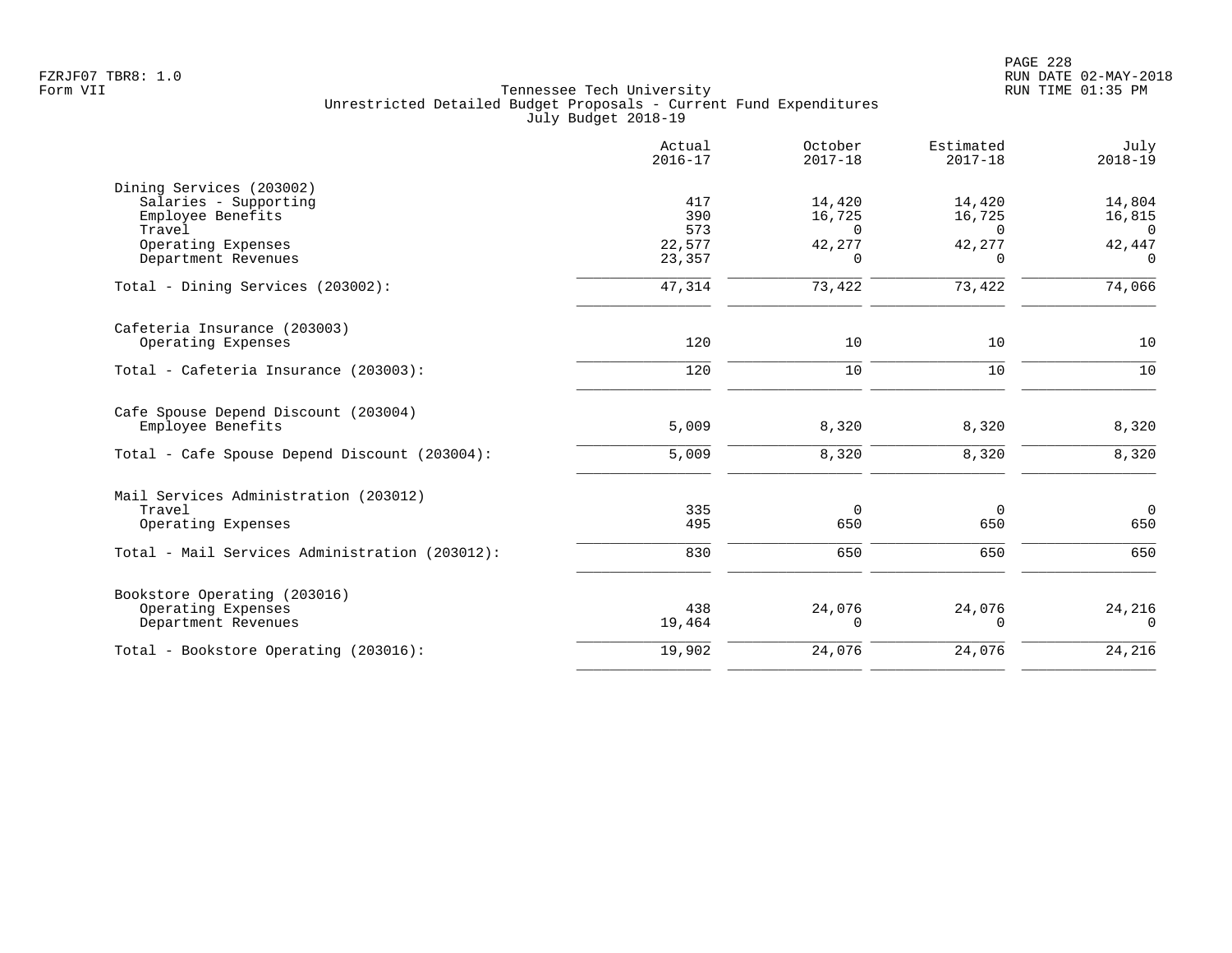|                                               | Actual<br>$2016 - 17$ | October<br>$2017 - 18$ | Estimated<br>$2017 - 18$ | July<br>$2018 - 19$ |
|-----------------------------------------------|-----------------------|------------------------|--------------------------|---------------------|
| Vending General (203017)                      |                       |                        |                          |                     |
| Operating Expenses                            | 9,078                 | 18,623                 | 18,623                   | 18,680              |
| Department Revenues                           | 7,786                 | 0                      | $\Omega$                 | $\Omega$            |
| Total - Vending General (203017):             | 16,864                | 18,623                 | 18,623                   | 18,680              |
| Tech Village General (221010)                 |                       |                        |                          |                     |
| Salaries - Supporting                         | 36,828                | 57,487                 | 62,217                   | 58,492              |
| Employee Benefits                             | 26,102                | 58,245                 | 58,245                   | 58,590              |
| Operating Expenses                            | 64,488                | 85,000                 | 59,940                   | 85,000              |
| Total - Tech Village General (221010):        | 127,418               | 200,732                | 180,402                  | 202,082             |
| Residence Halls Maintenance (251009)          |                       |                        |                          |                     |
| Salaries - Supporting                         | 285,066               | 299,220                | 297,465                  | 307,671             |
| Salaries - Students                           | 20,086                | $\Omega$               | 8,915                    | $\Omega$            |
| Employee Benefits                             | 155,789               | 104,275                | 104,275                  | 107,115             |
| Operating Expenses                            | 172,642               | 125,000                | 148,295                  | 125,000             |
| Department Revenues                           | $-55$                 | 0                      | $-125$                   | $\Omega$            |
| Total - Residence Halls Maintenance (251009): | 633,528               | 528,495                | 558,825                  | 539,786             |
| Residential Life Lighting (251026)            |                       |                        |                          |                     |
| Operating Expenses                            | 18,823                | 0                      | 2,500                    | 0                   |
| Total - Residential Life Lighting (251026):   | 18,823                | 0                      | 2,500                    | $\mathbf 0$         |
|                                               |                       |                        |                          |                     |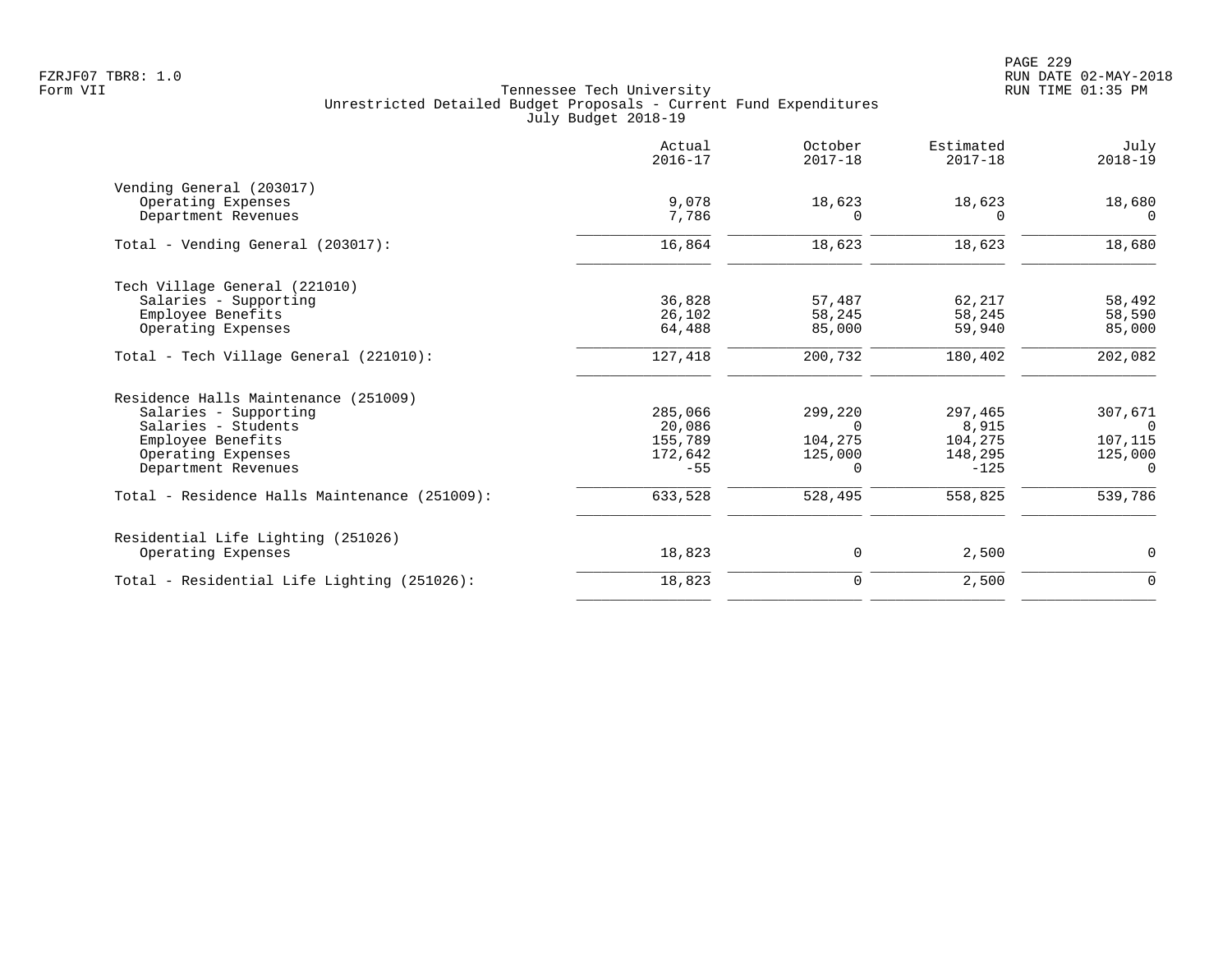PAGE 230 FZRJF07 TBR8: 1.0 RUN DATE 02-MAY-2018

|                                                       | Actual<br>$2016 - 17$ | October<br>$2017 - 18$ | Estimated<br>$2017 - 18$ | July<br>$2018 - 19$ |
|-------------------------------------------------------|-----------------------|------------------------|--------------------------|---------------------|
| Tech Village Lighting (251027)                        | 720                   |                        |                          |                     |
| Operating Expenses                                    |                       | 0                      | $\mathbf 0$              | 0                   |
| Total - Tech Village Lighting (251027):               | 720                   | $\mathbf 0$            | $\Omega$                 | $\Omega$            |
| Residence Hall Custodial (255002)                     |                       |                        |                          |                     |
| Salaries - Supporting                                 | 126,915               | 8,833                  | 8,833                    | 9,048               |
| Employee Benefits                                     | 55,355                | 65,065                 | 65,065                   | 65,145              |
| Operating Expenses                                    | 216,124               | 238,750                | 238,750                  | 238,750             |
| Total - Residence Hall Custodial (255002):            | 398,394               | 312,648                | 312,648                  | 312,943             |
| Tech Village Custodial (255005)<br>Operating Expenses | 21,147                | 29,000                 | 16,500                   | 29,000              |
| Total - Tech Village Custodial (255005):              | 21,147                | 29,000                 | 16,500                   | 29,000              |
|                                                       |                       |                        |                          |                     |
| Fitness Center Custodial (255006)                     |                       |                        |                          |                     |
| Operating Expenses                                    | 77,047                | 75,000                 | 75,000                   | 75,000              |
| Total - Fitness Center Custodial (255006):            | 77,047                | 75,000                 | 75,000                   | 75,000              |
| Auxil Inst Supp Allocation (700046)                   |                       |                        |                          |                     |
| Department Revenues                                   | 326,517               | 359,340                | 362,880                  | 337,510             |
| Total - Auxil Inst Supp Allocation (700046):          | 326,517               | 359,340                | 362,880                  | 337,510             |
|                                                       |                       |                        |                          |                     |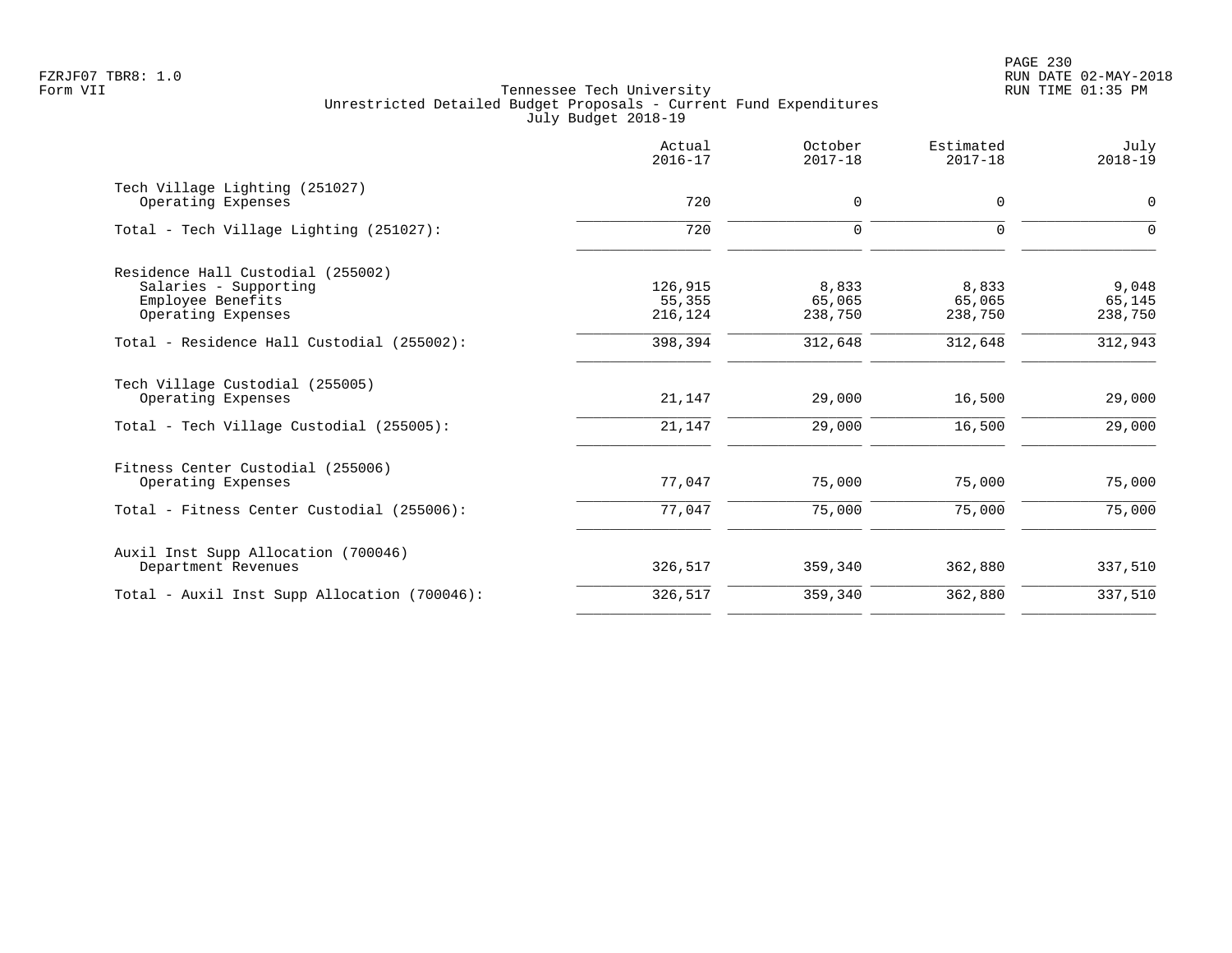PAGE 231 FZRJF07 TBR8: 1.0 RUN DATE 02-MAY-2018

# Form VII Tennessee Tech University RUN TIME 01:35 PM Unrestricted Detailed Budget Proposals - Current Fund Expenditures July Budget 2018-19

|                                                                                                                                                                                              | Actual<br>$2016 - 17$                                                                                | October<br>$2017 - 18$                                                                         | Estimated<br>$2017 - 18$                                                                             | July<br>$2018 - 19$                                                                            |
|----------------------------------------------------------------------------------------------------------------------------------------------------------------------------------------------|------------------------------------------------------------------------------------------------------|------------------------------------------------------------------------------------------------|------------------------------------------------------------------------------------------------------|------------------------------------------------------------------------------------------------|
| Auxil Data Processing Allocation (700047)<br>Department Revenues                                                                                                                             | 38,324                                                                                               | 39,180                                                                                         | 39,140                                                                                               | 39,460                                                                                         |
| Total - Auxil Data Processing Allocation (700047):                                                                                                                                           | 38,324                                                                                               | 39,180                                                                                         | 39,140                                                                                               | 39,460                                                                                         |
| Auxil Pro Rata Allocation (700048)<br>Department Revenues                                                                                                                                    | 1,722,350                                                                                            | 1,830,090                                                                                      | 1,895,850                                                                                            | 2,012,760                                                                                      |
| Total - Auxil Pro Rata Allocation (700048):                                                                                                                                                  | 1,722,350                                                                                            | 1,830,090                                                                                      | 1,895,850                                                                                            | 2,012,760                                                                                      |
| Auxil Insurance Allocation (700049)<br>Operating Expenses                                                                                                                                    | 13,357                                                                                               | 10,790                                                                                         | 10,790                                                                                               | 10,790                                                                                         |
| Total - Auxil Insurance Allocation (700049):                                                                                                                                                 | 13,357                                                                                               | 10,790                                                                                         | 10,790                                                                                               | 10,790                                                                                         |
| TTU Staff Tuit Maint Reimbursment (700068)<br>Employee Benefits                                                                                                                              | 10,290                                                                                               | 3,474                                                                                          | 3,474                                                                                                | 3,474                                                                                          |
| Total - TTU Staff Tuit Maint Reimbursment (700068):                                                                                                                                          | 10, 290                                                                                              | 3,474                                                                                          | 3,474                                                                                                | 3,474                                                                                          |
| Total - Auxiliary Enterprises Expenditures (710):                                                                                                                                            |                                                                                                      |                                                                                                |                                                                                                      |                                                                                                |
| Salaries - Academic<br>Salaries - Supporting<br>Salaries - Students<br>Salaries - Professional<br>Employee Benefits<br>Travel<br>Operating Expenses<br>Capital Outlay<br>Department Revenues | $\Omega$<br>758,550<br>689,805<br>738,756<br>687,839<br>11,803<br>1,827,675<br>$\Omega$<br>2,087,133 | 1,000<br>724,472<br>729,285<br>788,433<br>755,749<br>20,010<br>1,985,741<br>2,500<br>2,228,610 | $\Omega$<br>695,667<br>743,580<br>791,103<br>757,579<br>41,130<br>1,989,656<br>$\Omega$<br>2,297,745 | 1,000<br>750,250<br>727,485<br>802,100<br>769,784<br>20,010<br>1,972,193<br>2,500<br>2,389,730 |
| Total                                                                                                                                                                                        | 6,801,561                                                                                            | 7,235,800                                                                                      | 7,316,460                                                                                            | 7,435,052                                                                                      |
|                                                                                                                                                                                              |                                                                                                      |                                                                                                |                                                                                                      |                                                                                                |

Auxiliary Mandatory Transfers (720)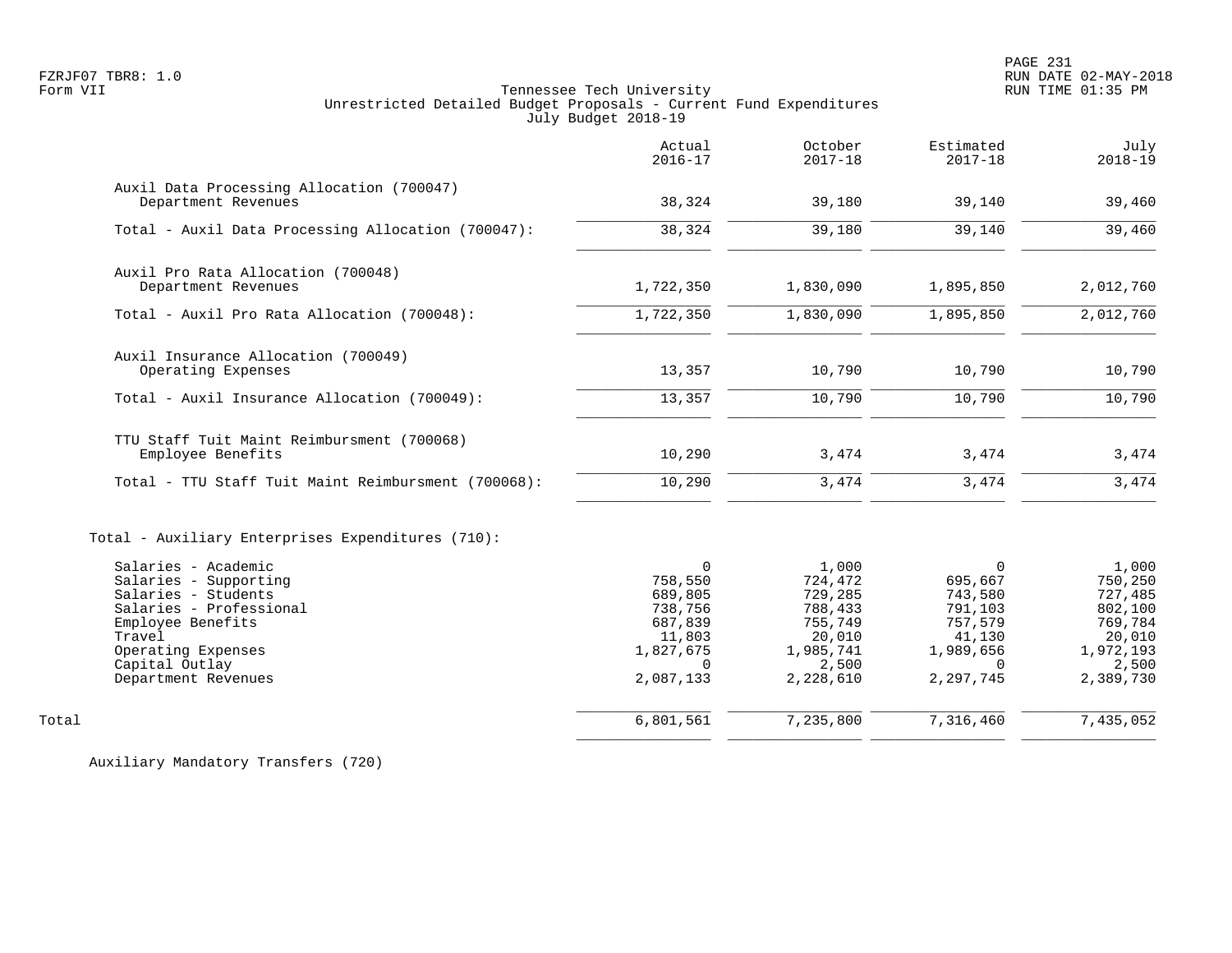|                                        | Actual<br>$2016 - 17$ | October<br>$2017 - 18$ | Estimated<br>$2017 - 18$ | July<br>$2018 - 19$ |
|----------------------------------------|-----------------------|------------------------|--------------------------|---------------------|
| Auxiliary Nonmandatory Transfers (730) |                       |                        |                          |                     |
| Total Auxiliary Expenditures           |                       |                        |                          |                     |
| Salaries - Academic                    | 0                     | 1,000                  |                          | 1,000               |
| Salaries - Supporting                  | 758,550               | 724,472                | 695,667                  | 750,250             |
| Salaries - Students                    | 689,805               | 729,285                | 743,580                  | 727,485             |
| Salaries - Professional                | 738,756               | 788,433                | 791,103                  | 802,100             |
| Employee Benefits                      | 687,839               | 755,749                | 757.579                  | 769,784             |
| Travel                                 | 11,803                | 20,010                 | 41,130                   | 20,010              |
| Operating Expense                      | 1,827,675             | 1,985,741              | 1,989,656                | 1,972,193           |
| Capital Outlay                         |                       | 2,500                  |                          | 2,500               |
| Department Revenues                    | 2,087,133             | 2,228,610              | 2,297,745                | 2,389,730           |
| Total                                  | 6,801,561             | 7,235,800              | 7,316,460                | 7,435,052           |
|                                        |                       |                        |                          |                     |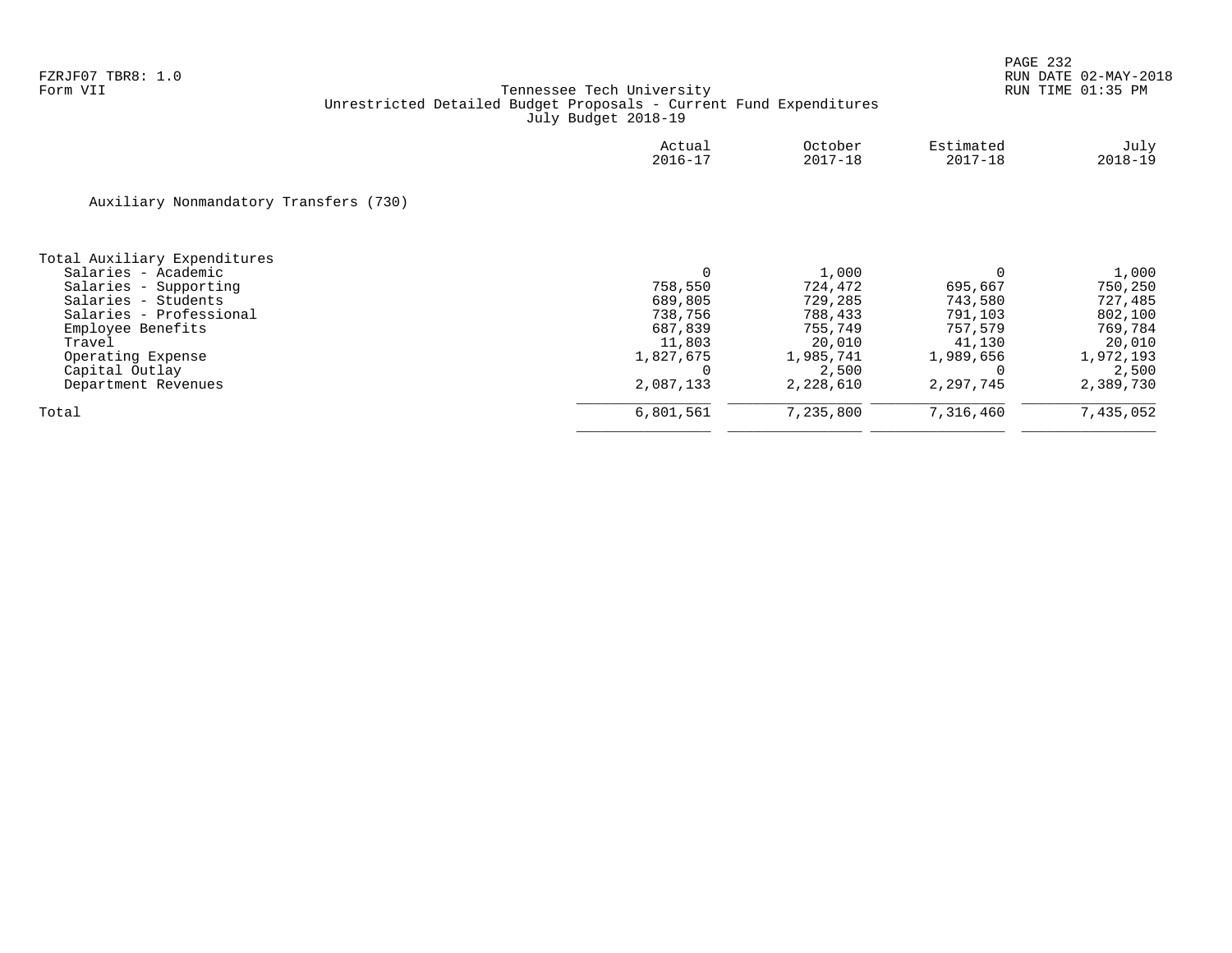|                                          | Actual<br>$2016 - 17$ | October<br>$2017 - 18$ | Estimated<br>$2017 - 18$ | July<br>$2018 - 19$ |
|------------------------------------------|-----------------------|------------------------|--------------------------|---------------------|
| Auxiliary Transfers                      |                       |                        |                          |                     |
| Mandatory Transfers                      |                       |                        |                          |                     |
| ROI Dorms 10TH D 2012C 914 (2004B)       | 343,473               | 347,820                | 347,820                  | 347,820             |
| ROI R H Rep 2007C 914 Bd                 | 112,926               | 178,860                | 178,860                  | 178,860             |
| ROI New Dorm 2010 917                    | 1,274,137             | $\Omega$               | $\Omega$                 | $\overline{0}$      |
| ROI TV Apts 2012A 920                    | 450,711               | 344,570                | 344,570                  | 344,570             |
| ROI TV Apts Renov PH2 P921               | 454,656               | 413,770                | 413,770                  | 413,770             |
| ROI Warf Ellington P922                  | 369,949               | 380,500                | 391,420                  | 391,420             |
| ROI Jobe Murphy RH P924                  | 65,666                | 763,170                | 789,560                  | 789,560             |
| ROI TV P3 2017A P923 390250 76121        | 82,085                | 243,250                | 247,070                  | 247,070             |
| ROI Dorms 10TH Dixie 2014A 05A 914       | 150,552               | $\Omega$               | $\Omega$                 | $\overline{0}$      |
| ROI RH 2015A 914 07C 076125 390252       | 70,511                | 69,910                 | 69,910                   | 69,910              |
| ROI RH 2015B 917 10A 076126 390253       | 581,261               | 581,260                | 581,260                  | 581,260             |
| ROI M McCord B Evans P926                | 25,323                | 703,100                | 756,320                  | 756,320             |
| ROI RH 2017B 914 07C 076128 390255       | $\Omega$              | 85,910                 | 85,910                   | 85,910              |
| ROI RH 2017B 917 10A 076129 390256       | $\mathbf 0$           | 792,780                | 792,780                  | 792,780             |
| ROI TV1 2017B 920 12A 076130 390257      | $\mathbf 0$           | 105,900                | 105,900                  | 105,900             |
| ROI TV2 2017B 921 13A 076131 390258      | $\Omega$              | 47,120                 | 47,120                   | 47,120              |
|                                          |                       |                        |                          |                     |
| Total Auxiliary Mandatory Transfers:     | 3,981,250             | 5,057,920              | 5,152,270                | 5, 152, 270         |
| Non-Mandatory Transfers                  |                       |                        |                          |                     |
| Transfers to RR Housing                  | 3, 185, 557           | 1,903,846              | 2,570,216                | 2,486,893           |
| Transfers to RR Aptments                 | 237,022               | $\Omega$               | $\Omega$                 | $\overline{0}$      |
| Transfers to RR Bookstore                | 490,356               | 480,894                | 415,033                  | 412,703             |
| Transfers to RR Cafeteria                | 1,930,051             | 3,010,620              | 2,884,956                | 2,623,955           |
| Transfers to RR Vending                  | 107,297               | 77,737                 | 93,457                   | 90,950              |
| Transfers to RR Post Office              | 14,200                | 4,100                  | 3,070                    | 4,100               |
| Transfers to RR Fitness Center           | 186,263               | 148,572                | 112,732                  | 96,084              |
| Transfers to RR CC Housing               | 10,538                | 41,023                 | 46,238                   | 40,313              |
| Transfers to RR CC Contr SR              | 500                   | $\Omega$               | $\Omega$                 | $\Omega$            |
|                                          |                       |                        |                          |                     |
| Total Auxiliary Non-Mandatory Transfers: | 6,161,784             | 5,666,792              | 6,125,702                | 5,754,998           |
|                                          |                       |                        |                          |                     |
| Total Auxiliary Transfers                | 10,143,034            | 10,724,712             | 11, 277, 972             | 10,907,268          |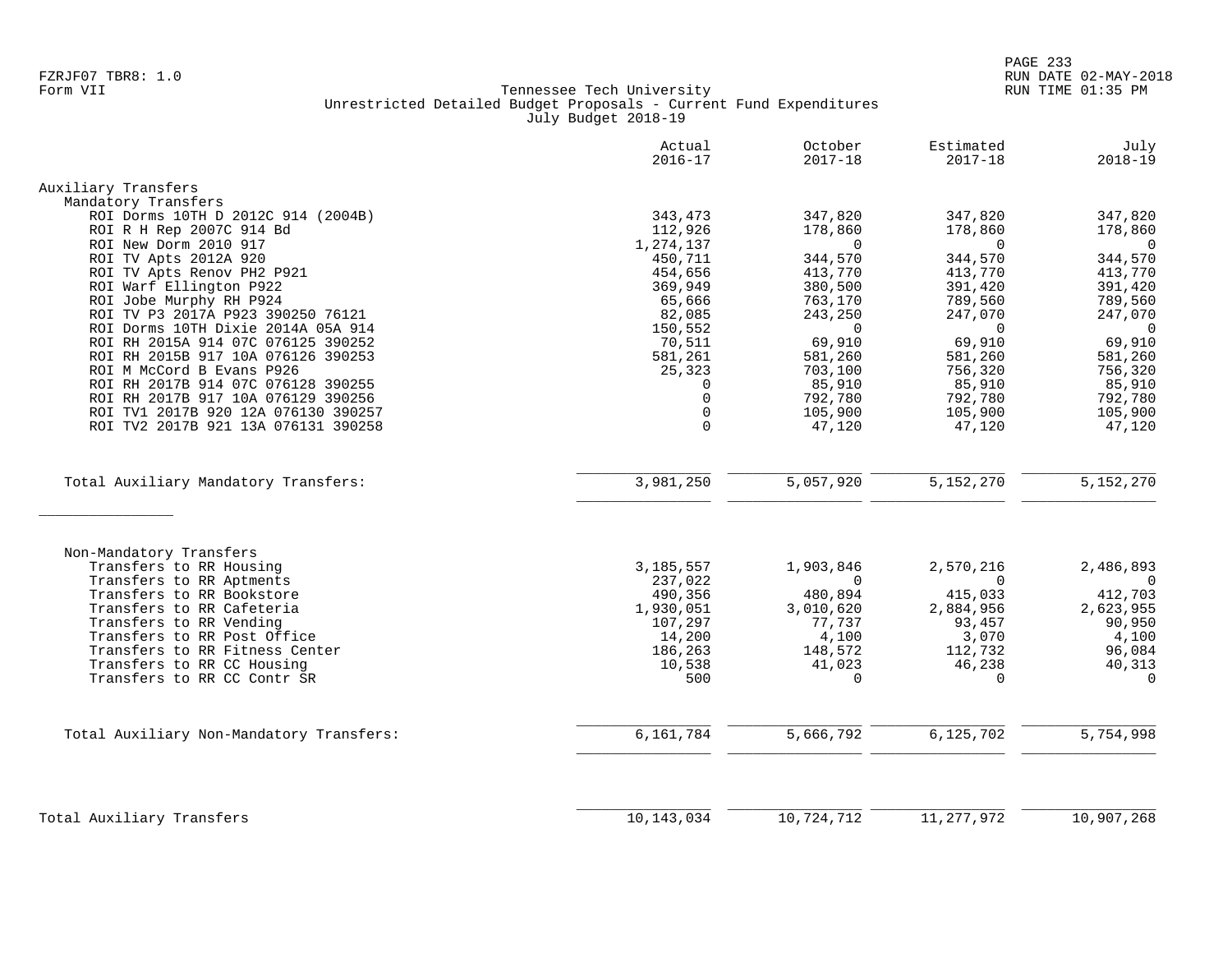|                                                        | Actual<br>$2016 - 17$   | October<br>$2017 - 18$ | Estimated<br>$2017 - 18$ | July<br>$2018 - 19$     |
|--------------------------------------------------------|-------------------------|------------------------|--------------------------|-------------------------|
|                                                        |                         |                        |                          |                         |
| Total Auxiliary Enterprises (Expenditures & Transfers) |                         |                        |                          |                         |
| Salaries - Academic                                    | $\Omega$                | 1,000                  | $\Omega$                 | 1,000                   |
| Salaries - Supporting                                  | 758,550                 | 724,472                | 695,667                  | 750,250                 |
| Salaries - Students                                    | 689,805                 | 729,285                | 743,580                  | 727,485                 |
| Salaries - Professional                                | 738,756                 | 788,433                | 791,103                  | 802,100                 |
| Employee Benefits                                      | 687,839                 | 755,749                | 757,579                  | 769,784                 |
| Travel<br>Operating Expense                            | 11,803<br>1,827,675     | 20,010<br>1,985,741    | 41,130<br>1,989,656      | 20,010<br>1,972,193     |
| Capital Outlay                                         | $\Omega$                | 2,500                  | 0                        | 2,500                   |
| Department Revenues                                    | 2,087,133               | 2,228,610              | 2,297,745                | 2,389,730               |
| Auxiliary Transfers                                    | 10,143,034              | 10,724,712             | 11,277,972               | 10,907,268              |
| Total                                                  | 16,944,595              | 17,960,512             | 18,594,432               | 18, 342, 320            |
| Total Unrestricted                                     |                         |                        |                          |                         |
| Salaries - Administrative                              | 5,464,781               | 5,892,716              | 5,642,389                | 6,027,750               |
| Salaries - Academic                                    | 38,274,081              | 39, 122, 957           | 38, 413, 099             | 40, 414, 167            |
| Salaries - Supporting                                  | 11,479,291              | 11, 314, 305           | 11, 193, 979             | 11,676,091              |
| Salaries - Students                                    | 2,283,739               | 1,812,434              | 2,294,962                | 1,812,906               |
| Salaries - Professional                                | 20, 220, 467            | 20,951,226             | 20,976,002               | 21,577,236              |
| Employee Benefits                                      | 29,924,958              | 31, 405, 216           | 32, 181, 656             | 32, 474, 373            |
| Travel                                                 | 2,638,497               | 2,028,489              | 2,766,301                | 1,931,667               |
| Operating Expenses<br>Capital Outlay                   | 44,588,041<br>1,465,413 | 51,724,955<br>359,419  | 49, 420, 414<br>510,633  | 46, 337, 274<br>340,970 |
| Department Revenues                                    | 240,588                 | $-1, 184, 579$         | $-1, 405, 183$           | $-1, 210, 543$          |
| E & G Transfers and Auxiliary Transfers                | 17,470,890              | 14,300,797             | 15,659,205               | 15,793,413              |
|                                                        |                         |                        |                          |                         |
| Total                                                  | 174,050,746             | 177, 727, 935          | 177,653,457              | 177, 175, 304           |
|                                                        |                         |                        |                          |                         |